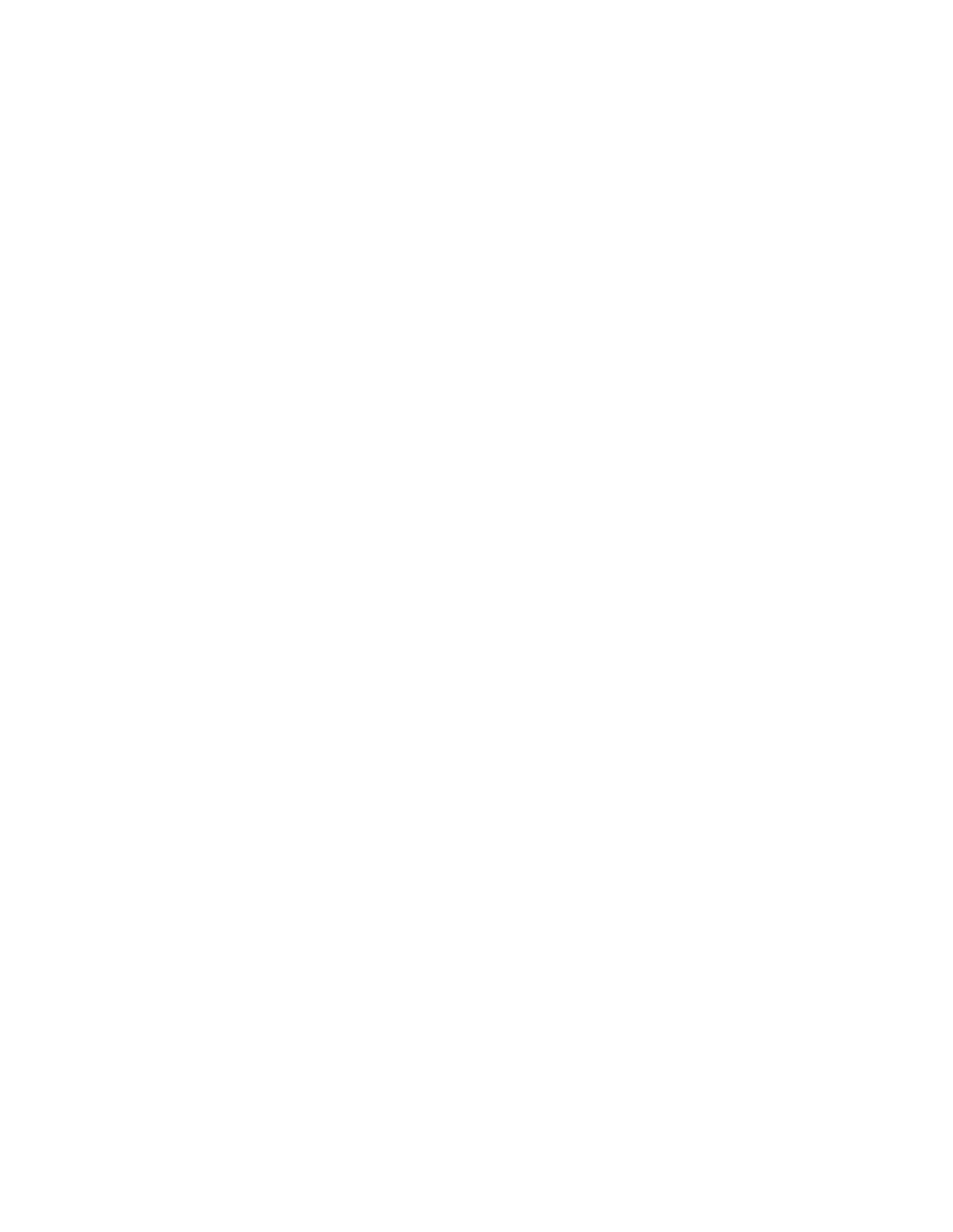# Contents

| Introduction                                                                         | $\sqrt{3}$       |
|--------------------------------------------------------------------------------------|------------------|
| Chapter 1. A review on some preliminary tools and basic results                      | 9                |
| Notations, functional spaces and basic tools<br>1.1.                                 | $\boldsymbol{9}$ |
| Elliptic case<br>1.2.                                                                | 17               |
| Parabolic case<br>1.3.                                                               | 30               |
| Chapter 2. Asymptotic behavior of solutions for parabolic operators of Leray-Lions   |                  |
| type and measure data                                                                | 39               |
| General assumptions and main result<br>2.1.                                          | 40               |
| 2.2.<br>Homogeneous case                                                             | 43               |
| 2.3.<br>Nonhomogeneous case                                                          | 50               |
| General measure data: linear case<br>2.4.                                            | 57               |
| Asymptotic behavior of solutions for parabolic equations with natural<br>Chapter 3.  |                  |
| growth terms and irregular data                                                      | 63               |
| Comparison results<br>3.1.                                                           | 65               |
| 3.2.<br>Asymptotic behavior                                                          | 70               |
| Renormalized solutions of nonlinear parabolic equations with general<br>Chapter 4.   |                  |
| measure data                                                                         | 79               |
| General assumptions<br>4.1.                                                          | 80               |
| Definition of renormalized solution and main result<br>4.2.                          | 81               |
| 4.3.<br>$\text{cap}_{p}$ -quasi continuous representative of a renormalized solution | 83               |
| Approximating measures; basic estimates and compactness<br>4.4.                      | 89               |
| 4.5.<br>Strong convergence of truncates                                              | 96               |
| Existence of a renormalized solution<br>4.6.                                         | 118              |
| 4.7.<br>Uniqueness in the linear case and inverse maximum principle                  | 122              |
| Appendix A. Further remarks and open problems                                        | 127              |
| Asymptotic behavior<br>1.                                                            | 127              |
| 2.<br>Renormalized solutions and soft measures                                       | 130              |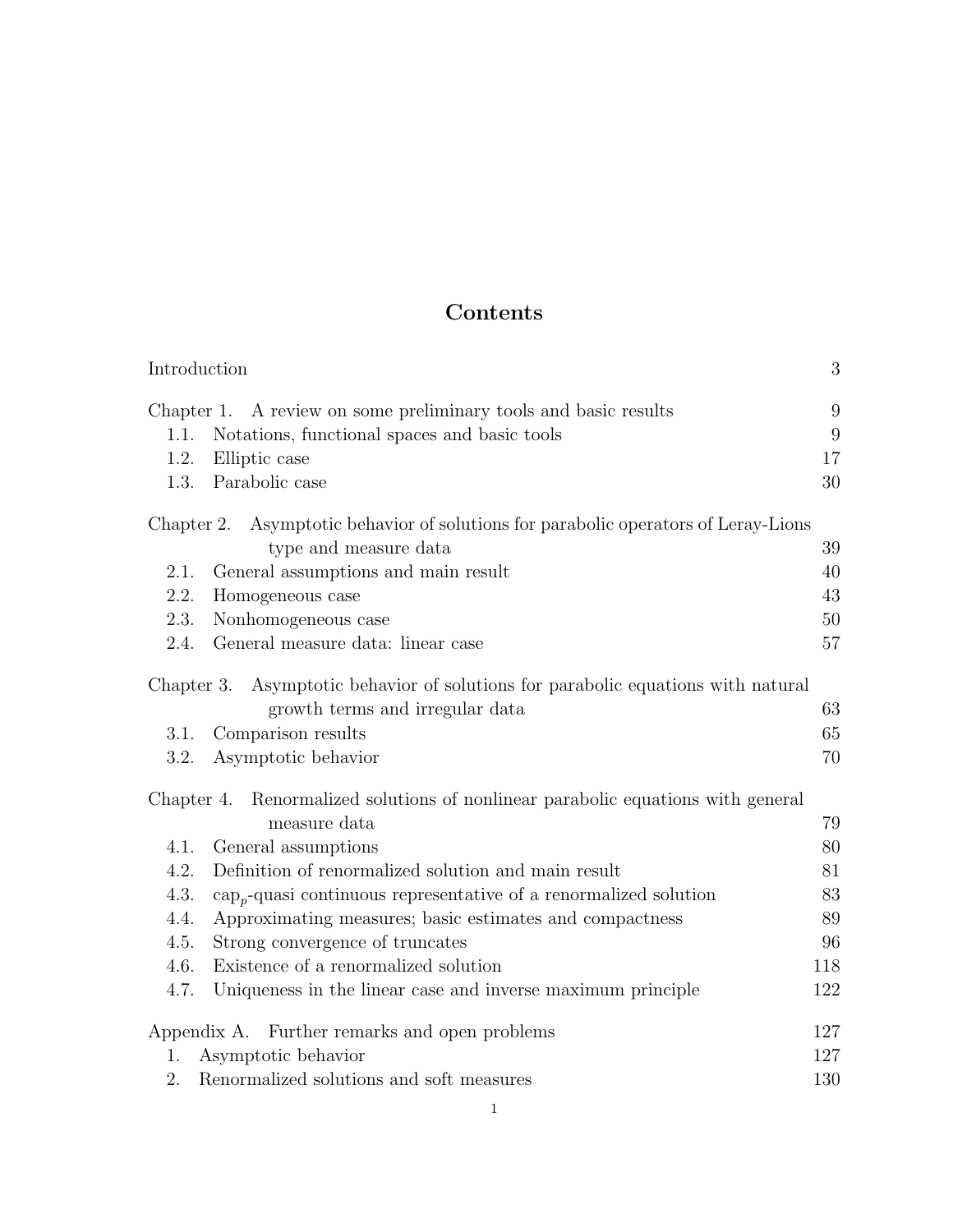2 CONTENTS

Bibliography 133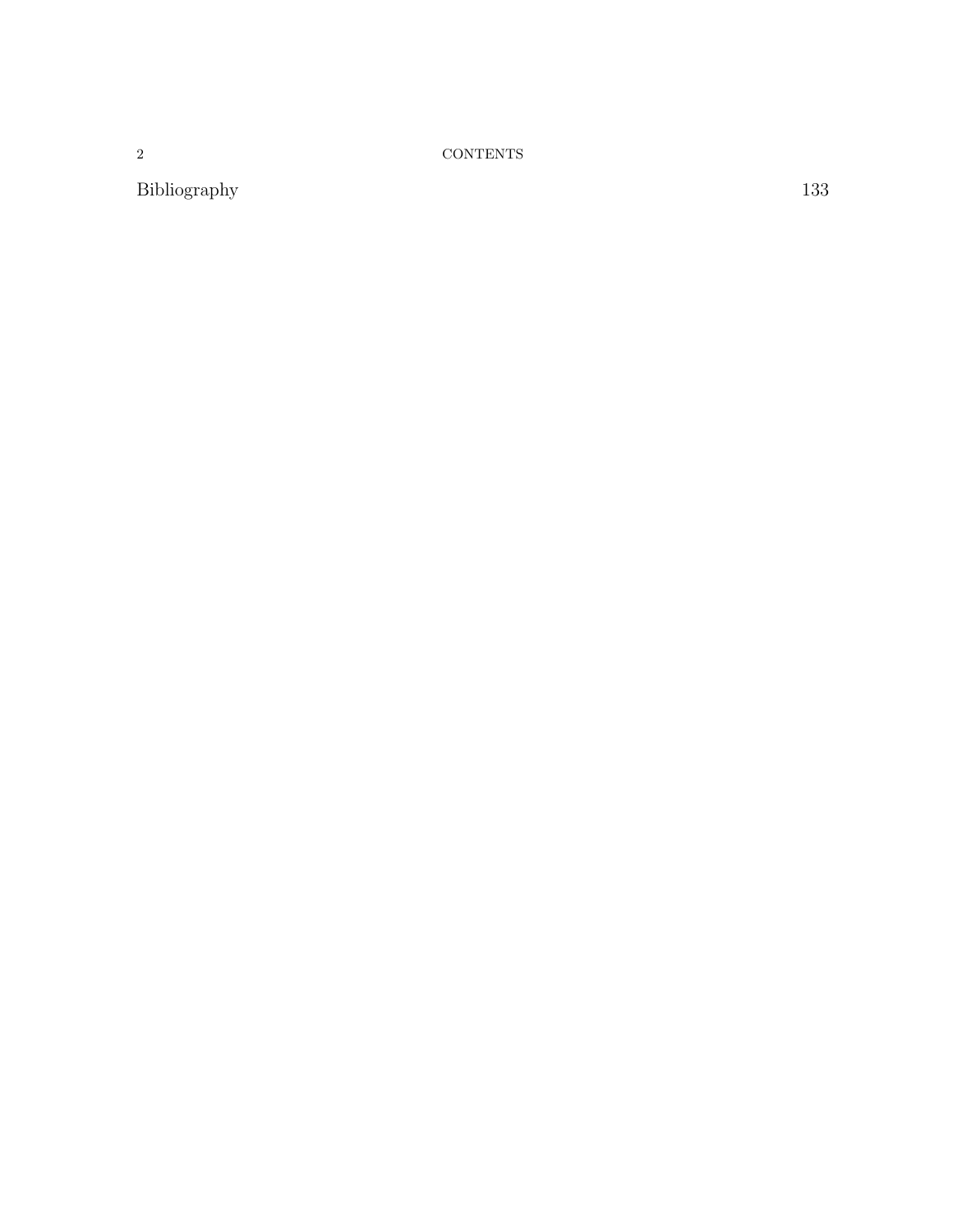# Introduction

This thesis is devoted to the study of a class of nonlinear parabolic initial boundary value problems with measure data, in bounded domains. If  $\Omega \subseteq \mathbb{R}^N$ ,  $N \geq 2$ , is a bounded open set, let  $A(u) = -\text{div}(a(t, x, \nabla u))$  be an operator acting from the space  $L^p(0,T;W_0^{1,p})$  $L^{1,p}(\Omega)$  into its dual  $L^{p'}(0,T;W^{-1,p'}(\Omega))$ ,  $p>1$ , and satisfying the Leray-Lions assumptions (see  $(1.3.5)$ – $(1.3.7)$  below) which imply appropriate coercivity and monotonicity properties. We study, under suitable hypotheses, the existence and the asymptotic behavior of solutions of initial boundary problems of the type

(1) 
$$
\begin{cases} u_t + A(u) = \mu & \text{in } (0, T) \times \Omega, \\ u(0, x) = u_0(x) & \text{in } \Omega, \\ u(t, x) = 0 & \text{on } (0, T) \times \partial\Omega, \end{cases}
$$

where  $\mu$  is a general bounded Radon measure on  $Q = (0, T) \times \Omega$ , and  $u_0 \in L^1(\Omega)$ ,  $T > 0$ . To fix the ideas, one can consider, as a special example of (1), the p-Laplace initial boundary value problem:

(2) 
$$
\begin{cases} u_t - \operatorname{div}(|\nabla u|^{p-2} \nabla u) = \mu & \text{in } (0, T) \times \Omega, \\ u(0, x) = u_0(x) & \text{in } \Omega, \\ u(t, x) = 0 & \text{on } (0, T) \times \partial \Omega. \end{cases}
$$

If both  $A$  and  $\mu$  do not depend on time, then  $A$  reduces to an elliptic pseudomonotone operator satisfying the classical Leray-Lions assumptions acting from  $W_0^{1,p}$  $C_0^{1,p}(\Omega)$  into its dual space  $W^{-1,p'}(\Omega)$ ; in this case we will investigate the asymptotic behavior of the solutions of problem  $(1)$  as t goes to infinity, proving that it converges, in a suitable way, to the stationary solution of the same problem, that is to the solution  $v$  of the elliptic boundary value problem

(3) 
$$
\begin{cases}\n-\text{div}(a(x,\nabla v)) = \mu & \text{in } \Omega, \\
v = 0 & \text{on } \partial\Omega.\n\end{cases}
$$

The difficulties in the study of such problems concern the possibly very singular right hand side that forces the choice of a suitable formulation that ensures both existence and uniqueness of the solution.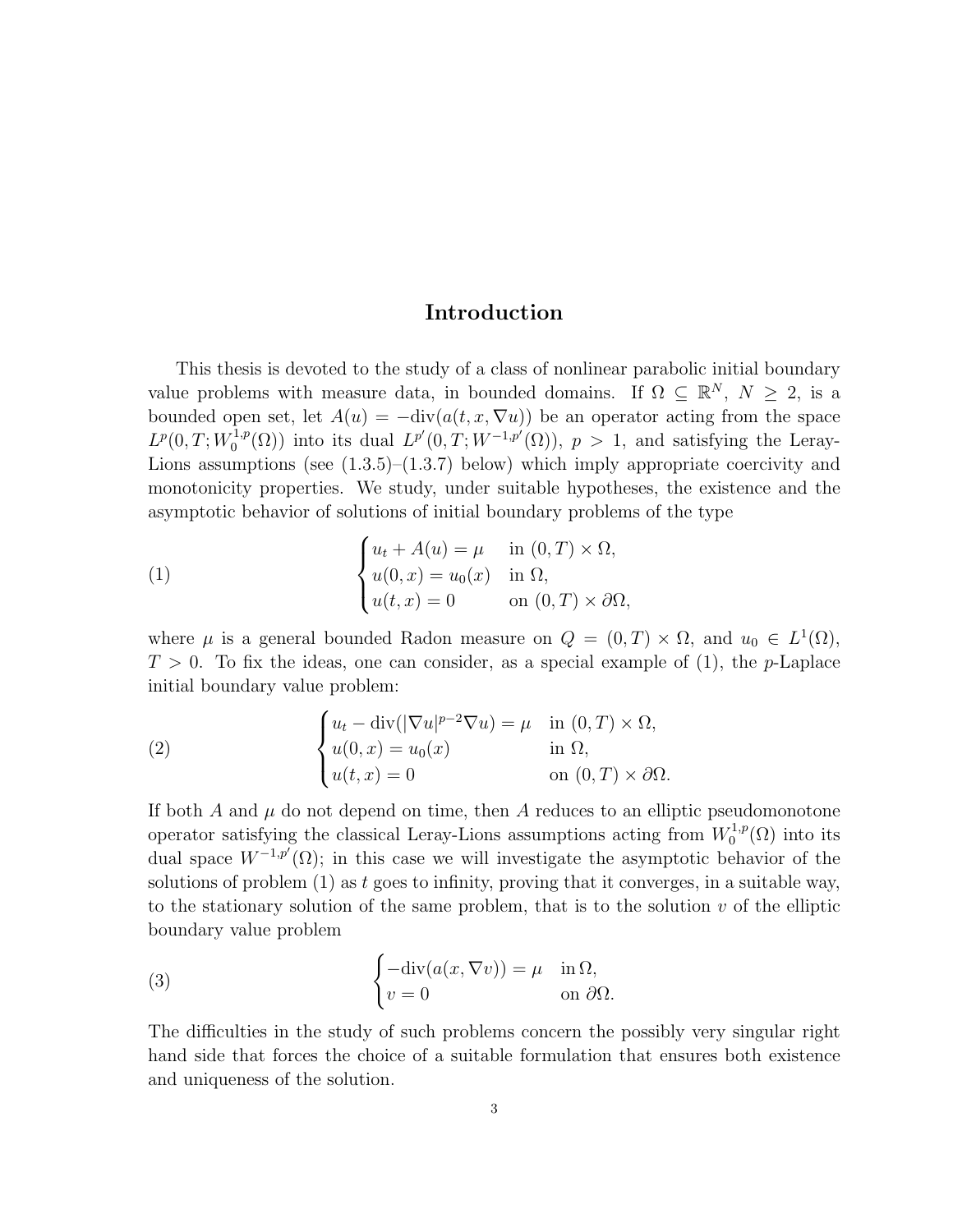If  $\mu \in W^{-1,p'}(\Omega)$ , a unique solution of problem (3) exists in a variational sense (see [LL]); on the other hand, if  $\mu$  is a bounded Radon measure on  $\Omega$  the question of existence and uniqueness of solution for problem (3) was extensively studied, from the work of G. Stampacchia in  $|\mathbf{S}|$ , for linear operators, and from  $|\mathbf{B} \mathbf{G}|$  in the nonlinear case; the literature in this topic is wide and a full list of references can be found in  $|\mathbf{B6}|$ , **[BGO]**, and **[DMOP]**; indeed, the introduction of the notions of *duality, entropy*, and renormalized solution allowed the authors to prove existence of solution and, in most case, uniqueness.

On the other hand, in the parabolic case a similar approach was followed; if  $\mu \in$  $L^{p'}(Q)$  and  $u_0 \in L^2(\Omega)$ , (1) has a unique solution in a suitable energy space and in  $C(0,T;L^2(\Omega))$  (see [L]). Moreover, if  $\mu$  is a bounded Radon measure on Q that does not charge the sets of zero parabolic  $p$ -capacity (see Definition 1.36 below), the so-called soft measures or absolutely continuous measures with respect to the parabolic p-capacity, the notion of both entropy and renormalized solution for problem (1) can be given to ensure existence and uniqueness of solution (see  $\left[\mathbf{Pr2}\right]$ ,  $\left[\mathbf{BM}\right]$ ,  $\left[\mathbf{Pol}\right]$  and  $\left[\mathbf{DPP}\right]$  for the general case); in  $\left| \mathbf{DP} \right|$  the authors proved that these two notions of solution actually turn out to coincide. Note that these solutions, as well as in the elliptic case, do not belong to the energy space while, as a key property in this framework, their truncations  $T_k(u)$  (where  $T_k(s) = \max(-k, \min(k, s))$ ) do; that is  $T_k(u) \in L^p(0, T; W_0^{1,p})$  $\binom{1,p}{0}$ .

If  $\mu$  is a general, possibly singular, Radon measure on  $Q$ , then a distributional solution of (1) was proved to exist in  $[B\text{DGO}]$ ; unfortunately, as in the elliptic case, this notion is too weak to ensure uniqueness as simple examples show; we will deal with this question in Chapter 4.

In Chapter 1 we first recall some basic tools and preliminary results concerning PDE theory and, in particular, we will state a generalized integration by parts formula, a Simon type compactness result and a useful trace result contained in [Po1]; moreover, we introduce the notation we will use throughout the thesis. Then, we give a brief review of what has been done (up to now) in the theory of both elliptic and parabolic differential problems with measure data.

Chapter 2 is devoted to the study of the asymptotic behavior, as  $T$  tends to infinity, of the entropy solution of problem

(4) 
$$
\begin{cases} u_t + A(u) = \mu & \text{in } (0, T) \times \Omega \\ u(0, x) = u_0(x) & \text{in } \Omega, \\ u(0, x) = 0 & \text{on } (0, T) \times \partial\Omega, \end{cases}
$$

where A is a pseudomonotone operator of Leray-Lions type,  $u_0 \in L^1(\Omega)$  is a nonnegative function, and  $\mu$  is a nonnegative bounded Radon measure on  $Q$  not charging the sets of parabolic zero *p*-capacity (we will denote by  $M_0(Q)$  the space of such measures); here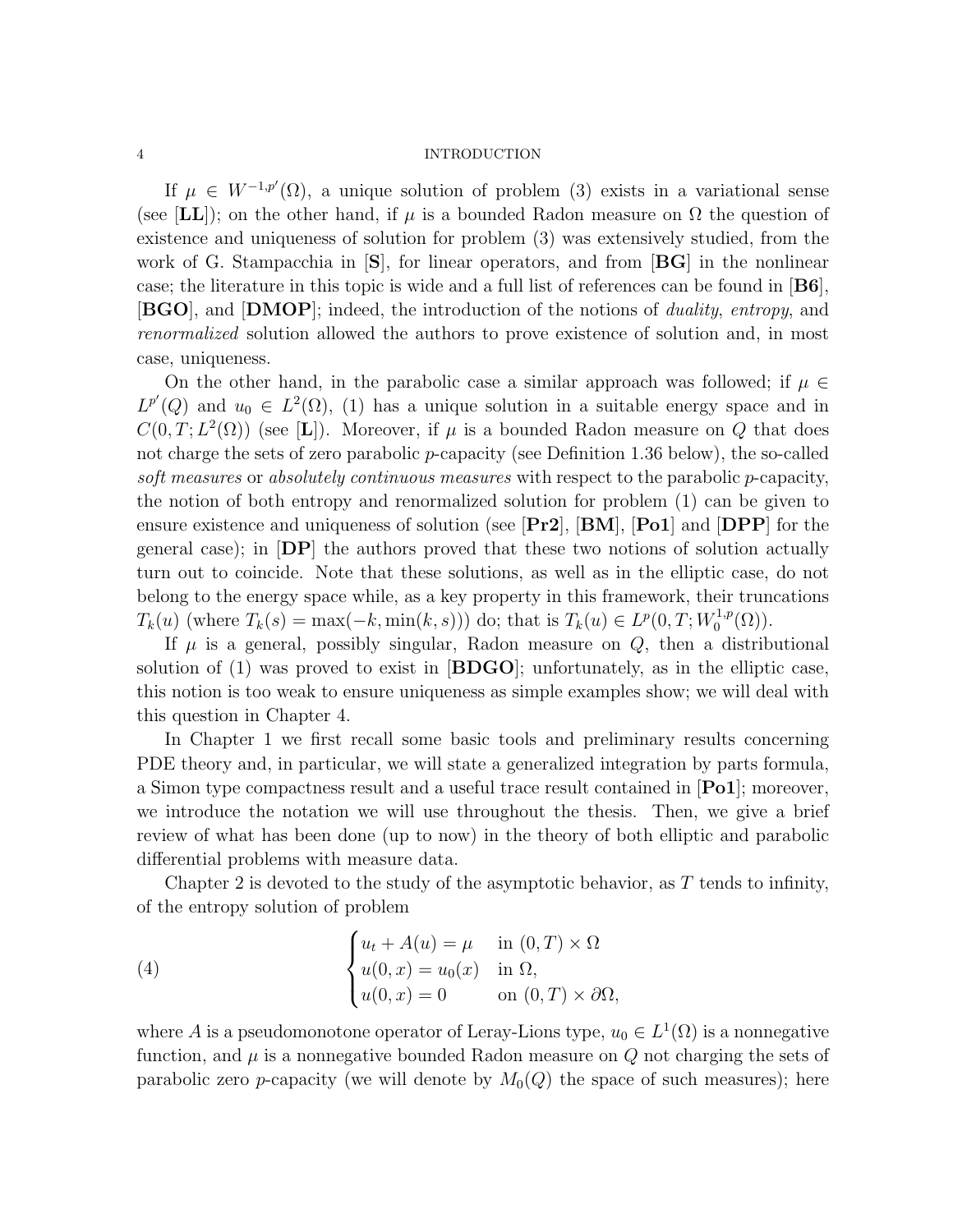both  $a$  and  $\mu$  are supposed to be independent on time. Note that the uniqueness of such a solution allow us to deal with a unique function well defined for any  $T > 0$ . We first characterize the measures we consider; indeed, it is easy to see that, if  $\mu \in M_0(Q)$  does not depend on time, the  $\mu = f - \text{div}(G)$  with  $f \in L^1(\Omega)$  and  $G \in (L^{p'}(\Omega))^N$  that is, thank to a result of [BGO],  $\mu \in M_0(\Omega)$ , the space of all bounded Radon measures on  $\Omega$  that do not charge the sets of zero elliptic p-capacity. The main result of this chapter is the proof that, under suitable hypotheses, the entropy solution  $u(t, x)$  of problem (4) converges to the stationary solution v of problem (3), at least in  $L^1(\Omega)$ . The proof of this fact is achieved in several steps: we first prove it in the easier case when  $u_0 = 0$ with the use of a comparison lemma which shows, in particular, that  $u(t, x)$  is monotone nondecreasing in time. To deal with the general case, we prove an improved comparison result, generalizing a result of [Pa] which dealt with elliptic problems, between entropy sub and super solutions; this fact, together with standard compactness arguments, allows us to conclude. Note that, to treat the general case, we also prove a technical lemma that involves a homogenization argument and, in particular, a nonlinear G-compactness theorem contained in [CDD]. In the last section we show how, in the linear case, the same result can be obtained for a general, possibly singular, datum  $\mu$  using the framework of duality solutions that apply to the parabolic setting as well as to the elliptic one. All these results are contained in [Pe1].

In Chapter 3, whose main issues are contained in a joint work with Tommaso Leonori<sup>1</sup> (see [LP]), we give the same type of result for a rather different class of operators; in fact, we study a *quasilinear problem* whose model is

(5) 
$$
\begin{cases} u_t - \Delta u + g(u) |\nabla u|^2 = f & \text{in } (0, T) \times \Omega, \\ u(0, x) = u_0(x) & \text{in } \Omega, \\ u(t, x) = 0 & \text{on } (0, T) \times \partial \Omega, \end{cases}
$$

where  $u_0 \in L^1(\Omega)$  is nonnegative,  $g : \mathbb{R} \to \mathbb{R}$  is a real function in  $C^1(\mathbb{R})$  such that

(6) 
$$
g(s)s \geq 0, \ \forall s \in \mathbb{R},
$$

(7) 
$$
g'(s) > 0, \forall s \in \mathbb{R},
$$

and  $f(x) \in L^1(Q)$  is a nonnegative function independent on time; in the literature, the absorption term  $|\nabla u|^2$  is said to have a natural growth since it forces, in some sense, the solution to belong to the energy space  $L^2(0,T; H_0^1(\Omega))$ . These kind of equations, that naturally arise from a class of variational problems, have been largely studied recently; the assumptions on the nonlinearity  $g$ , namely  $(6)$  and  $(7)$ , are rather standard since they ensure, for instance, the uniqueness of the solution.

<sup>1</sup>Department of Mathematics, University of Tor Vergata, Rome.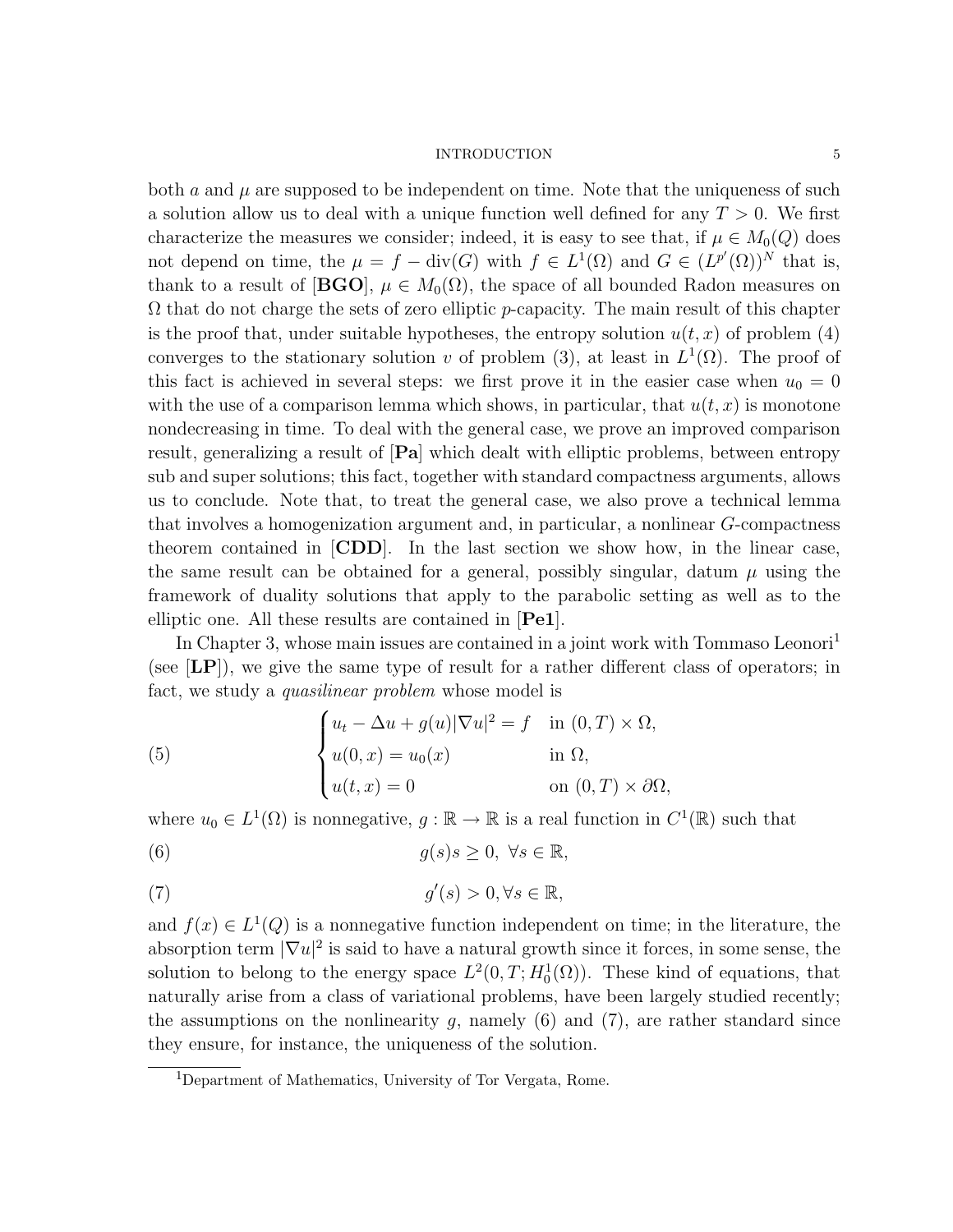Actually, the asymptotic result is obtained via a suitable use of a comparison result contained in [BaM], and then applying arguments similar to those of Chapter 2. We first prove the result in the homogeneous case (proving that the solution is monotone nondecreasing in t), then for *special initial data* (that is, for instance, taking  $u_0$  as the solution of the stationary problem), and finally, in the general case, by a suitable approximation argument.

As we said before, to apply arguments of Chapter 2 and 3 we need to impose a restriction on the regularity of the datum  $\mu$  which, essentially, has not to charge the sets of zero parabolic *p*-capacity; if  $\mu$  is a general, possibly singular, bounded Radon measure (we say that  $\mu \in M(Q)$ ) we need to prove that a solution exists in a sense which should ensure uniqueness; this machinery was developed, in the elliptic case, with the use of the notion of renormalized solution extending the one of entropy solution.

Chapter 4 of this thesis is devoted to the proof of the existence of a renormalized solution for problem (1) and to the study of its main properties.

We first introduce our main assumptions on the operator  $a$  and on the data, recalling a fundamental decomposition theorem for general measures in  $M(Q)$  proved in  $[DPP]$ ; that is, if  $\mu \in M(Q)$  then we have

$$
\mu = f - \operatorname{div}(G) + g_t + \mu_s,
$$

in the sense of distributions, for some  $f \in L^1(Q)$ ,  $G \in (L^{p'}(Q))^N$ ,  $g \in L^p(0,T;W_0^{1,p})$  $\mathcal{L}_0^{1,p}(\Omega)$ ), and  $\mu_s \perp p$ -capacity; note that the decomposition of the absolutely continuous part of  $\mu$  is not uniquely determined. We denote by  $\mu_0$  the absolutely continuous part of the measure  $\mu$  with respect of the p-capacity, that is,  $\mu_0 = f - \text{div}(G) + g_t$  using the notation of (8).

In Section 4.2 we give the definition of a renormalized solution for problem (1) and we prove a basic estimate enjoyed by any of these solutions (see Proposition 4.3). If  $g$ is as in  $(8)$ , for the sake of simplicity, we will often refer to the renormalized solution u as well as its regular translation  $v = u - g$ .

In our setting, let  $\mu \in M(Q)$  and  $u_0 \in L^1(\Omega)$ . A measurable function u is a renormalized solution of problem (1) if, there exists a decomposition  $(f, G, g)$  of  $\mu_0$ such that  $v \in L^q(0,T;W_0^{1,q})$  $L_0^{-1,q}(\Omega)$  ∩  $L^{\infty}(0,T; L^1(\Omega))$  for every  $q \le p - \frac{N}{N+1}$ ,  $T_k(v) \in$  $L^p(0,T;W_0^{1,p})$  $L_0^{1,p}(\Omega)$   $\cap$   $L^{\infty}(0,T; L^1(\Omega))$  for every  $k > 0$ , and for every  $S \in W^{2,\infty}(\mathbb{R})$   $(S(0) =$ 0) such that  $S'$  has compact support on  $\mathbb R$ , we have

(9)  
\n
$$
-\int_{\Omega} S(u_0)\varphi(0) dx - \int_0^T \langle \varphi_t, S(v) \rangle dt + \int_Q S'(v)a(t, x, \nabla u) \cdot \nabla \varphi dx dt
$$
\n
$$
+\int_Q S''(v)a(t, x, \nabla u) \cdot \nabla v \varphi dx dt = \int_Q S'(v)\varphi d\hat{\mu}_0,
$$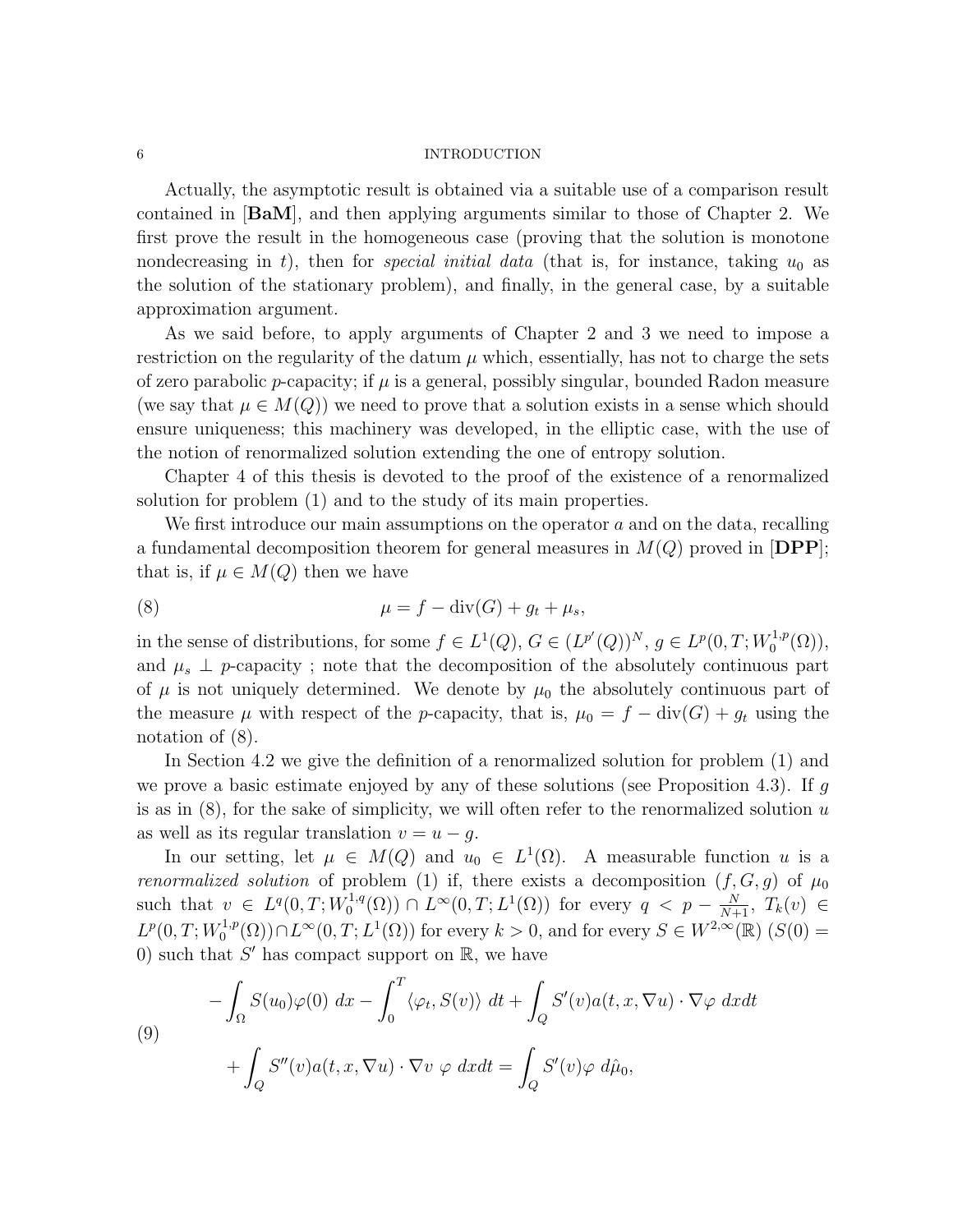for every  $\varphi \in L^p(0,T;W_0^{1,p})$  $L^{1,p}(\Omega) \cap L^{\infty}(Q), \varphi_t \in L^{p'}(0,T;W^{-1,p'}(\Omega)), \text{ with } \varphi(T,x) = 0,$ such that  $S'(v)\varphi \in L^p(0,T;W_0^{1,p})$  $O_0^{1,p}(\Omega)$ . Moreover, for every  $\psi \in C(\overline{Q})$  we have

(10) 
$$
\lim_{n \to +\infty} \frac{1}{n} \int_{\{n \le v < 2n\}} a(t, x, \nabla u) \cdot \nabla v \, \psi \, dx dt = \int_Q \psi \, d\mu_s^+,
$$

and

(11) 
$$
\lim_{n \to +\infty} \frac{1}{n} \int_{\{-2n < v \leq -n\}} a(t, x, \nabla u) \cdot \nabla v \, \psi \, dx dt = \int_Q \psi \, d\mu_s^-,
$$

where  $\mu_s^+$  and  $\mu_s^-$  are respectively the positive and the negative part of the singular part  $\mu_s$  of  $\mu$ .

The feature of the definition of renormalized solution relies on the reconstruction properties (10) and (11); they show that, in some sense, the energy of a renormalized solution u, where it is *large*, goes to reconstruct the singular part of the measure  $\mu$ .

The basic estimate enjoyed by any renormalized solution is

(12) 
$$
\int_{Q} |\nabla T_{k}(v)|^{p} dx dt \leq C(k+1),
$$

for any  $k > 0$ , where C is a positive constant.

Section 4.3 is devoted to the proof that any renormalized solution, actually its regular translation  $v$ , admits a cap<sub>p</sub>-quasi continuous representative (i.e. continuous everywhere but on a set of arbitrary small  $p$ -capacity) defined cap<sub>p</sub>-almost everywhere (Theorem 4.11); to this aim, we use an estimate which allows us to conclude that any function in the space

$$
\{u \in L^p(0,T;W_0^{1,p}(\Omega)) \cap L^{\infty}(Q); u_t \in L^{p'}(0,T;W^{-1,p'}(\Omega)) + L^1(Q)\},\
$$

admits a cap<sub>p</sub>-quasi continuous representative defined  $\text{cap}_{p}$ -almost everywhere; this fact, by proving that v is finite  $\text{cap}_{p}$ -almost everywhere, will prove Theorem 4.11. Notice that this interesting property justifies, in some sense, the fact that we use  $S(v)$  against  $\mu_0$ (the absolutely continuous part of  $\mu$ ) in the renormalized formulation (see Corollary 4.9), where S is a real bounded Lipschitz continuous function on R. In Section 4.4 we introduce the setting of the approximation argument which we shall use to prove existence of a renormalized solution; in particular, we first discuss how the definition of renormalized solution does not depend on the decomposition of  $\mu_0$  we approximate, and then we state a standard compactness result (Proposition 4.15) that will be central in the rest of the chapter.

A key role to prove existence is the proof of Theorem 4.20 to which Section 4.5 is devoted; that is, the strong convergence of the truncations  $T_k(v^{\varepsilon})$  of the approximating sequence. Here, following an idea of  $[DMOP]$  we construct suitable cut-off functions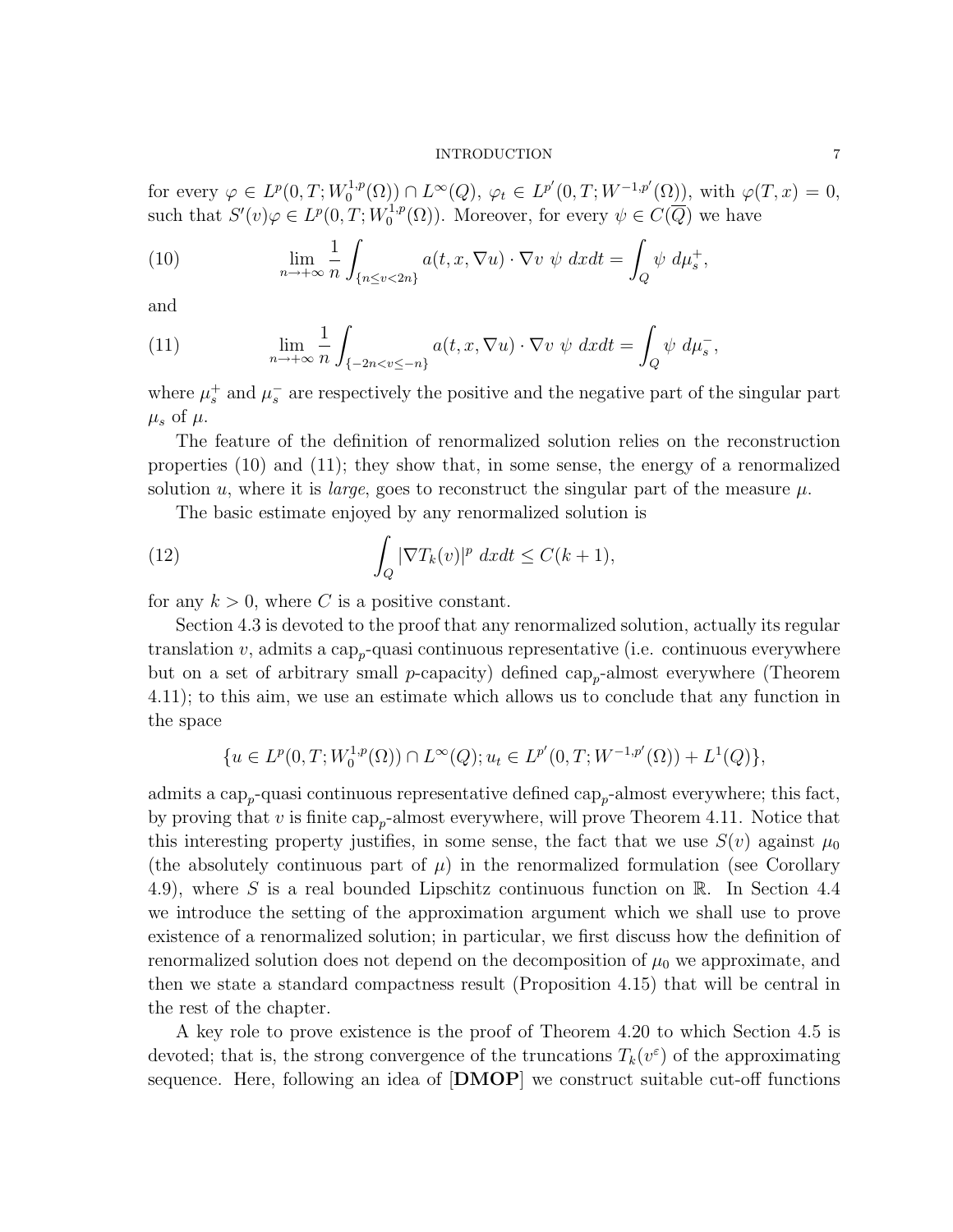$\psi_{\delta}$  that allow us to work, separately, far from and near to the set E where the singular part of the measure  $\mu$  is concentrated.

In Section 4.6 we prove that a renormalized solution actually exists using the result of Theorem 4.20; to do that we make use again of the cut-off functions  $\psi_{\delta}$  to split the proof into its easier part (far from  $E$ ) and its harder part (near to  $E$ ).

Finally, in Section 4.7 we try to emphasize the fact that, as in the elliptic case, the notion of renormalized solution should be the right one to ensure uniqueness since we prove that, in the linear case, this fact turns out to be true; indeed, if A is linear, we show that the renormalized solution  $u$  turns out to be a solution in a duality sense as so it is unique. In the last part of this section we also mention, as an interesting application of properties  $(10)$  and  $(11)$ , that an *Inverse Maximum Principle* (we use the terminology introduced in  $[DuP]$  in the case of the Laplace operator) apply to general parabolic pseudomonotone operators with singular measure data; that is, for instance: nonnegative renormalized solutions arise from nonnegative singular measure data. All the results of Chapter 4 are contained in [Pe2].

Acknowledgements. Fist of all I would like to thank Luigi Orsina who suggested all the topics I worked on during these years, providing his constant effort and his experience to work in a confortable and stimulating environment. I also wish to express my gratitude to Lucio Boccardo, Alessio Porretta e Tommaso Leonori for their friendship and their deep contribution to my work. A Special thank goes to my friends Marcello, Mariapia, Giampiero, Caterina, Adriano, Daniele, Marco, Ivano, Luca, Silvio, i babalot and everyone who shared these years with me. This thesis and all my work are devoted in particular to my family, who allowed to carry on my studies peacefully, and to Ilaria.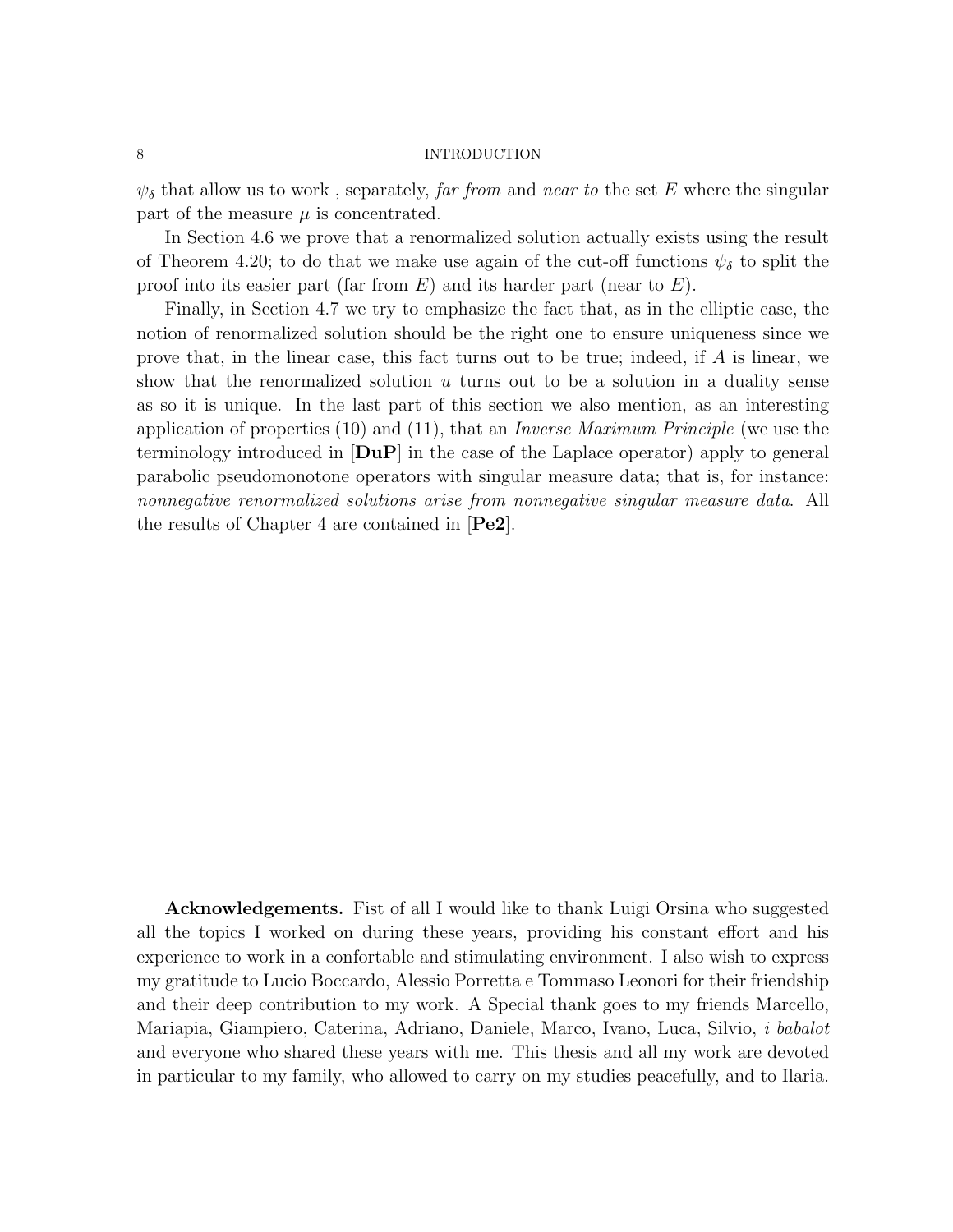# CHAPTER 1

# A review on some preliminary tools and basic results

# 1.1. Notations, functional spaces and basic tools

We set by  $\mathbb{R}^N$  the N-Euclidian space (simply  $\mathbb{R}$  if  $N = 1$ ) on which the standard Lebesgue measure is considered, as defined on the  $\sigma$ -algebra of Lebesgue measurable sets. The scalar product between two vectors  $a, b$  in  $\mathbb{R}^N$  will be denoted by  $a \cdot b$  or simply ab in most cases. Given a bounded open set  $\Omega$  of  $\mathbb{R}^N$ , whose boundary will be denoted by  $\partial\Omega$ , and given a positive T, we shall consider the cylinder  $Q_T = (0, T) \times \Omega$ (or simply Q where there is no possibility of confusion), setting by  $C_0(Q)$  and  $C_0^{\infty}(Q)$ , the space of continuous, respectively  $C^{\infty}$ , functions with compact support in  $\Omega$ , while  $C(\overline{\Omega})$  will denote functions that are continuous in the whole closed set  $\overline{\Omega}$ ; moreover we will indicate by  $C_0^{\infty}([0,T] \times \Omega)$  (resp.  $C_0^{\infty}([0,T] \times \Omega)$ ) the set of all  $C^{\infty}$  functions with compact support on the set  $[0, T] \times \Omega$  (resp. on  $[0, T] \times \Omega$ ).

For the sake of simplicity here we will denote by D any bounded open subset of  $\mathbb{R}^N$ (that in the rest of this thesis would indicate  $\Omega$ ,  $(0, T) \times \Omega$ ,  $Q$ , etc...). We will deal with the space  $M(D)$  of Radon measures  $\mu$  on D that, by means of Riesz's representation theorem, turns out to coincide with the dual space of  $C_0(D)$  with the topology of locally uniform convergence; we shall identify the element  $\mu$  in  $M(D)$  with the real valued additive set function associated, which is defined on the  $\sigma$ -algebra of Borel subsets of D and is finite on compact subsets. Thus with  $\mu^+$  and  $\mu^-$  we mean, respectively, the positive and the negative variation of the Hahn decomposition of  $\mu$ , that is  $\mu = \mu^+ - \mu^-$ , while the total variation of  $\mu$  will be denoted by  $|\mu| = \mu^+ + \mu^-$ . Since we will always deal with the subset of  $M(D)$  of the measures with bounded total variation on D, to simplify the notation we will denote also by  $M(D)$  this subset. The restiction of a measure  $\mu$  on a subset E is denoted by  $\mu \sqcup E$  and is defined as follows:

$$
\mu \sqcup E(B) = \mu(E \cap B), \quad \text{for every Borel subset } B \subseteq D.
$$

If  $\mu = \mu \sqcup E$  we will say that  $\mu$  is concentrated on E.

For  $1 \leq p \leq \infty$ , we denote by  $L^p(D)$  the space of Lebesgue measurable functions (in fact, equivalence classes, since almost everywhere equal functions are identified)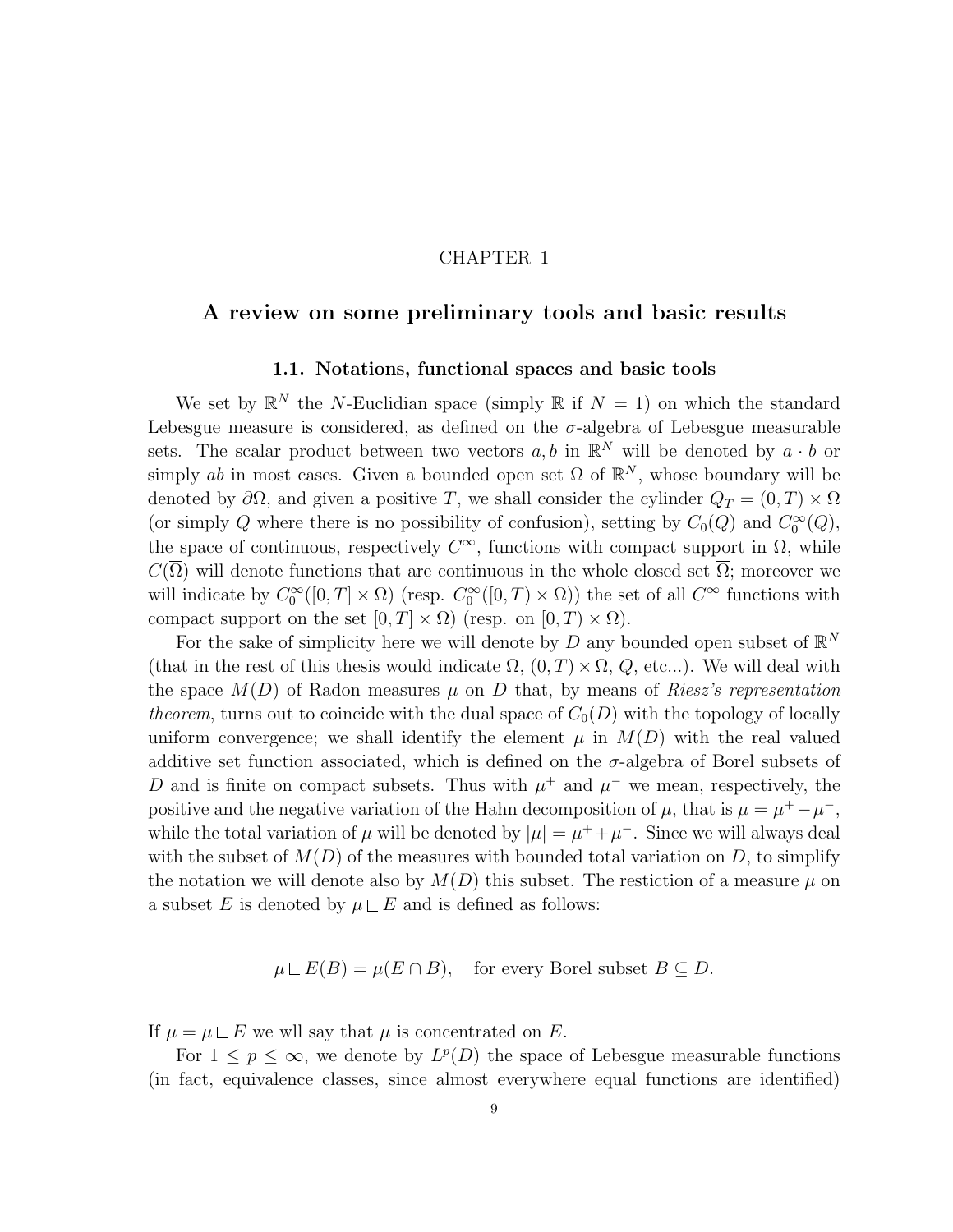$u: D \to \mathbb{R}$  such that, if  $p < \infty$ 

$$
||u||_{L^p(D)} = \left(\int_{\Omega} |u|^p \ dx\right)^{\frac{1}{p}} < \infty,
$$

or which are essentially bounded (w.r.t Lebesgue measure) if  $p = \infty$ . For the definition, the main properties and results on Lebesgue spaces we refer to  $[\mathbf{B}]$ . For a function u in a Lebesgue space we set by  $\frac{\partial u}{\partial x}$  $\frac{\partial u}{\partial x_i}$  (or simply  $u_{x_i}$ ) its partial derivative in the direction  $x_i$ defined in the sense of distributions, that is

$$
\langle u_{x_i}, \varphi \rangle = - \int_D u \varphi_{x_i} \, dx,
$$

and we denote by  $\nabla u = (u_{x_1},...,u_{x_N})$  the gradient of u defined this way.

The Sobolev space  $W^{1,p}(D)$  with  $1 \leq p \leq \infty$ , is the space of functions u in  $L^p(D)$  such that  $\nabla u \in (L^p(D))^N$ , endowed with its natural norm  $||u||_{W^{1,p}(D)} = ||u||_{L^p(D)} + ||\nabla u||_{L^p(D)}$ , while  $W_0^{1,p}$  $C_0^{1,p}(D)$  will indicate the closure of  $C_0^{\infty}(D)$  with respect to this norm. We still follow [B] for basic results on Sobolev spaces. Let us just recall that, for  $1 < p < \infty$ , the dual space of  $L^p(D)$  can be identified with  $L^{p'}(D)$ , where  $p' = \frac{p}{n-1}$  $\frac{p}{p-1}$  is the Hölder conjugate exponent of p, and that the dual space of  $W_0^{1,p}$  $V_0^{1,p}(D)$  is denoted by  $W^{-1,p'}(D)$ . By a well known result, any element of  $T \in W^{-1,p'}(D)$  can be written in the form  $T = -\text{div}(G)$  where  $G \in (L^{p'}(D))^N$ .

For every  $0 < p < \infty$ , we introduce the Marcinkiewicz space  $M^p(D)$  of measurable functions f such that there exists  $c > 0$ , with

$$
\text{meas}\{x : |f(x)| \ge k\} \le \frac{c}{k^p},
$$

for every positive k; it turns out to be a Banach space endowed with the norm

$$
||f||_{M^{p}(D)} = \inf \left\{ c > 0 : \text{meas}\{x : |f(x)| \ge k\} \le \left(\frac{c}{k}\right)^{p}\right\}.
$$

Let us recall that, since D is bounded, then for  $p > 1$  we have the following continuous embeddings

$$
L^p(D) \hookrightarrow M^p(D) \hookrightarrow L^{p-\varepsilon}(D),
$$

for every  $\varepsilon \in (0, p-1]$ .

Finally, let us spend a few words on how positive constant will be denoted hereafter. If no otherwise specified, we will write  $C$  to denote any positive constant (possibly different) which only depends on the data, that is on quantities that are fixed in the assumptions  $(N, \Omega, Q, p, \text{ and so on...})$ ; in any case such constants never depend on the different indexes having a limit we often introduce, for instance  $\varepsilon, \delta, \eta$  that vanish or n, k that go to infinity; here and in the rest of the thesis  $\omega(\nu, \eta, \varepsilon, n, h, k)$  will indicate any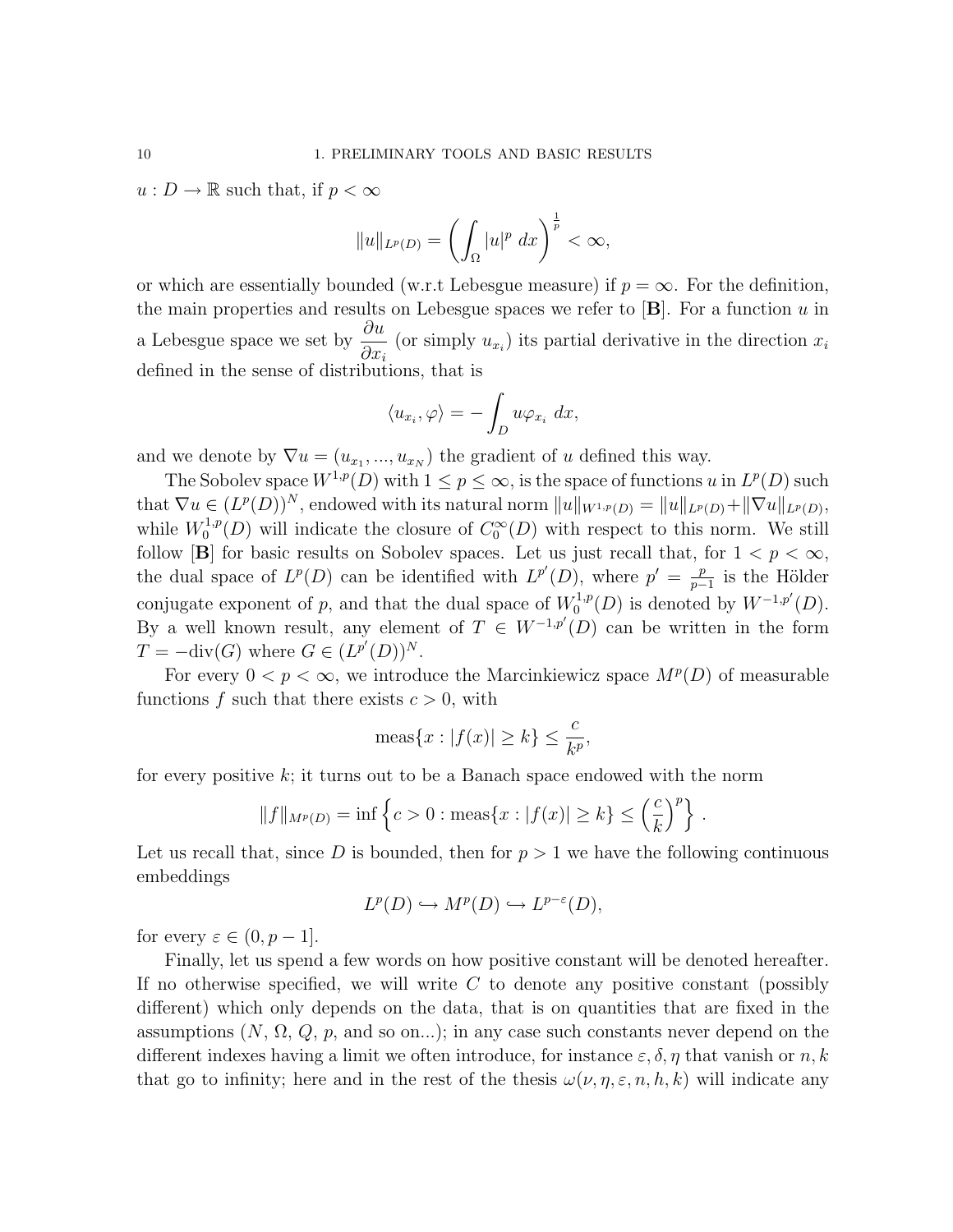quantity that vanishes as the parameters go to their (obvious, if not explicitly stressed) limit point with the same order in which they appear, that is, for example

$$
\lim_{\nu \to 0} \limsup_{\delta \to 0} \limsup_{n \to +\infty} \limsup_{\varepsilon \to 0} |\omega(\varepsilon, n, \delta, \nu)| = 0.
$$

Moreover, for the sake of simplicity, in what follows, the convergences, even if not explicitly stressed, may be understood to be taken possibly up to a suitable subsequence extraction.

We already said that we refer to  $[B]$  for most basic tools in Lebesgue theory and Sobolev spaces; however, among them, let us recall explicitly some that will play a crucial role in the methods we use.

(1) Generalized Young's inequality: for  $1 < p < \infty$ ,  $p' = \frac{p}{n-1}$  $\frac{p}{p-1}$  and any positive  $\varepsilon$  we have:  $\overline{\phantom{a}}$ 

$$
ab \le \varepsilon^p \frac{a^p}{p} + \frac{1}{\varepsilon^{p'}} \frac{b^{p'}}{p'}, \quad \forall a, b > 0.
$$

(2) Hölder's inequality: for  $1 < p < \infty$ ,  $p' = \frac{p}{n-1}$  $\frac{p}{p-1}$ , we have, for every  $f \in L^p(D)$ and every  $g \in L^{p'}(D)$ :

$$
\int_{D} |fg| \ dx \le \left( \int_{D} |f|^{p} \right)^{\frac{1}{p}} \left( \int_{D} |g|^{p'} \right)^{\frac{1}{p'}}.
$$

(3) Let  $1 < p < \infty$ ,  $p' = \frac{p}{n-1}$  $\frac{p}{p-1}$ ,  $\{f_n\} \subset L^p(D)$ ,  $\{g_n\} \subset L^{p'}(D)$  be such that  $f_n$ strongly converges to f in  $L^p(D)$  and  $g_n$  weakly converges to g in  $L^{p'}(D)$ . Then

$$
\lim_{n \to \infty} \int_D f_n g_n \, dx = \int_D f g \, dx \, .
$$

The same conclusion holds true if  $p = 1$ ,  $p' = \infty$  and the weak convergence of  $g_n$  is replaced by the \*-weak convergence in  $L^{\infty}(D)$ . Moreover if  $f_n$  strongly converges to zero in  $L^p(D)$ , and  $g_n$  is bounded in  $L^{p'}(D)$ , we also have

$$
\lim_{n\to\infty}\int_D f_n\,g_n\,dx=0\,.
$$

(4) Let  $f_n$  converge to f in measure and suppose that:

$$
\exists C > 0, q > 1: ||f_n||_{L^q(D)} \leq C, \forall n.
$$

Then

$$
f_n \longrightarrow f
$$
 strongly in  $L^s(D)$ , for every  $1 \le s < q$ .

(5) *Fatou's lemma:* Let  $1 \leq p < \infty$ , and let  $\{f_n\} \subset L^p(D)$  be a sequence such that  $f_n \to f$  a.e. in D and  $f_n \geq h(x)$  with  $h(x) \in L^1(D)$ , then

$$
\int_D f \ dx \le \liminf_{n \to \infty} \int_D f_n \ dx.
$$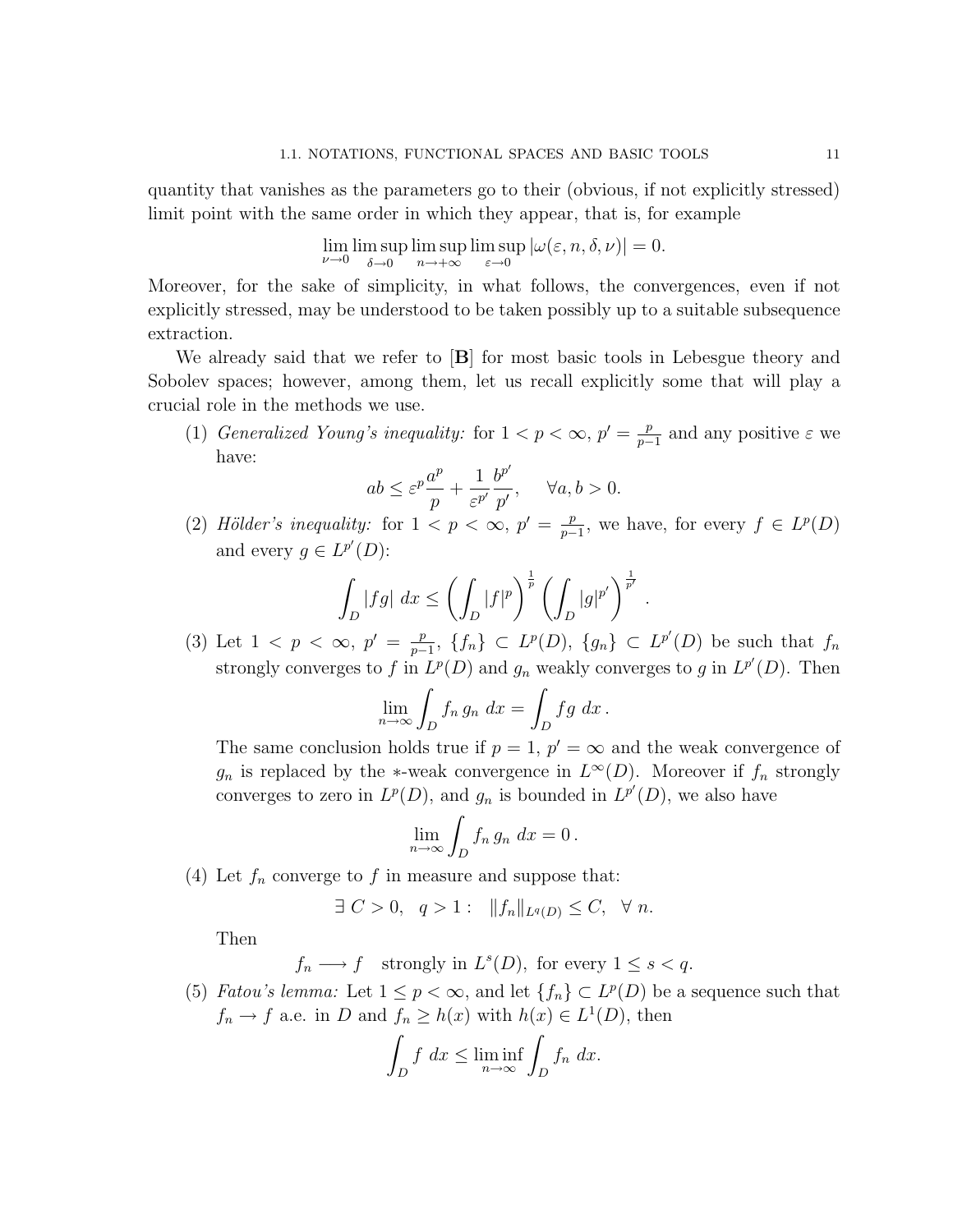- (6) Generalized Lebesgue theorem: Let  $1 \leq p < \infty$ , and let  $\{f_n\} \subset L^p(D)$  be a sequence such that  $f_n \to f$  a.e. in D and  $|f_n| \le g_n$  with  $g_n$  strongly convergent in  $L^p(D)$ , then  $f \in L^p(D)$  and  $f_n$  strongly converges to f in  $L^p(D)$ .
- (7) Let  $\{f_n\} \subset L^1(D)$  and  $f \in L^1(D)$  be such that,  $f_n \geq 0$ ,  $f_n \to f$  a.e. in D, and

$$
\lim_{n \to \infty} \int_D f_n \, dx = \int_D f \, dx,
$$

then  $f_n$  strongly converges to f in  $L^1(D)$ .

(8) Vitali's theorem: Let  $1 \leq p < \infty$ , and let  $\{f_n\} \subset L^p(D)$  be a sequence such that  $f_n \to f$  a.e. in D and

(1.1.1) 
$$
\lim_{\text{meas}(E)\to 0} \sup_n \int_E |f_n|^p \ dx = 0.
$$

Then  $f \in L^p(D)$  and  $f_n$  strongly converges to f in  $L^p(D)$ .

(9) Let  $\{f_n\} \subset L^1(D)$  and  $\{g_n\} \subset L^{\infty}(D)$  be two sequences such that

 $f_n \longrightarrow f$  weakly in  $L^1(D)$ ,

$$
g_n \longrightarrow g
$$
 a.e. in *D* and \*-weakly in  $L^{\infty}(D)$ .

Then

$$
\lim_{n \to \infty} \int_D f_n g_n \, dx = \int_D f g \, dx \, .
$$

REMARK 1.1. Property  $(1.1.1)$  is the so called equi-integrability property of the sequence  $\{|f_n|^p\}$ . We recall that *Dunford-Pettis theorem* ensures that a sequence in  $L^1(D)$  is weakly convergent in  $L^1(D)$  if and only if it is equi-integrable. Moreover, results (4), (6) and (7) can be proven as an easy consequences of Vitali's theorem and so we will refer to them as Vitali's theorem as well. For the same reason we will refer to result (9) as Egorov theorem.

For functions in the Sobolev space  $W_0^{1,p}$  $S_0^{1,p}(D)$  we will often use Sobolev's theorem stating that, if  $p \ll N$ ,  $W_0^{1,p}$  $L^{1,p}(D)$  continuously injects into  $L^{p^*}(D)$  with  $p^* = \frac{Np}{N-1}$  $\frac{Np}{N-p}$ ; if  $p = N, W_0^{1,p}$  $L_0^{1,p}(D)$  continuously injects into  $L^q(D)$  for every  $q < \infty$ , while, if  $p > N$ ,  $W_0^{1,p}$  $C^{1,p}(D)$  continuously injects into  $C(\overline{D})$ . Let us also recall *Rellich's theorem* stating that, if  $p < N$ , the injection of  $W_0^{1,p}$  $L^{1,p}(D)$  into  $L^q(D)$  is compact for every  $1 \leq q < p^*$ , and *Poincaré's inequality*, that is, there exists  $C > 0$  such that

$$
||u||_{L^p(D)} \leq C||\nabla u||_{(L^p(D))^N},
$$

for every  $u \in W_0^{1,p}$  $\mathbb{C}^{1,p}_0(D),$  so that  $\|\nabla u\|_{(L^p(D))^N}$  can be used as equivalent norm on  $W_0^{1,p}$  $_{0}^{1,p}(D).$ 

We will often use the following result due to G. Stampacchia.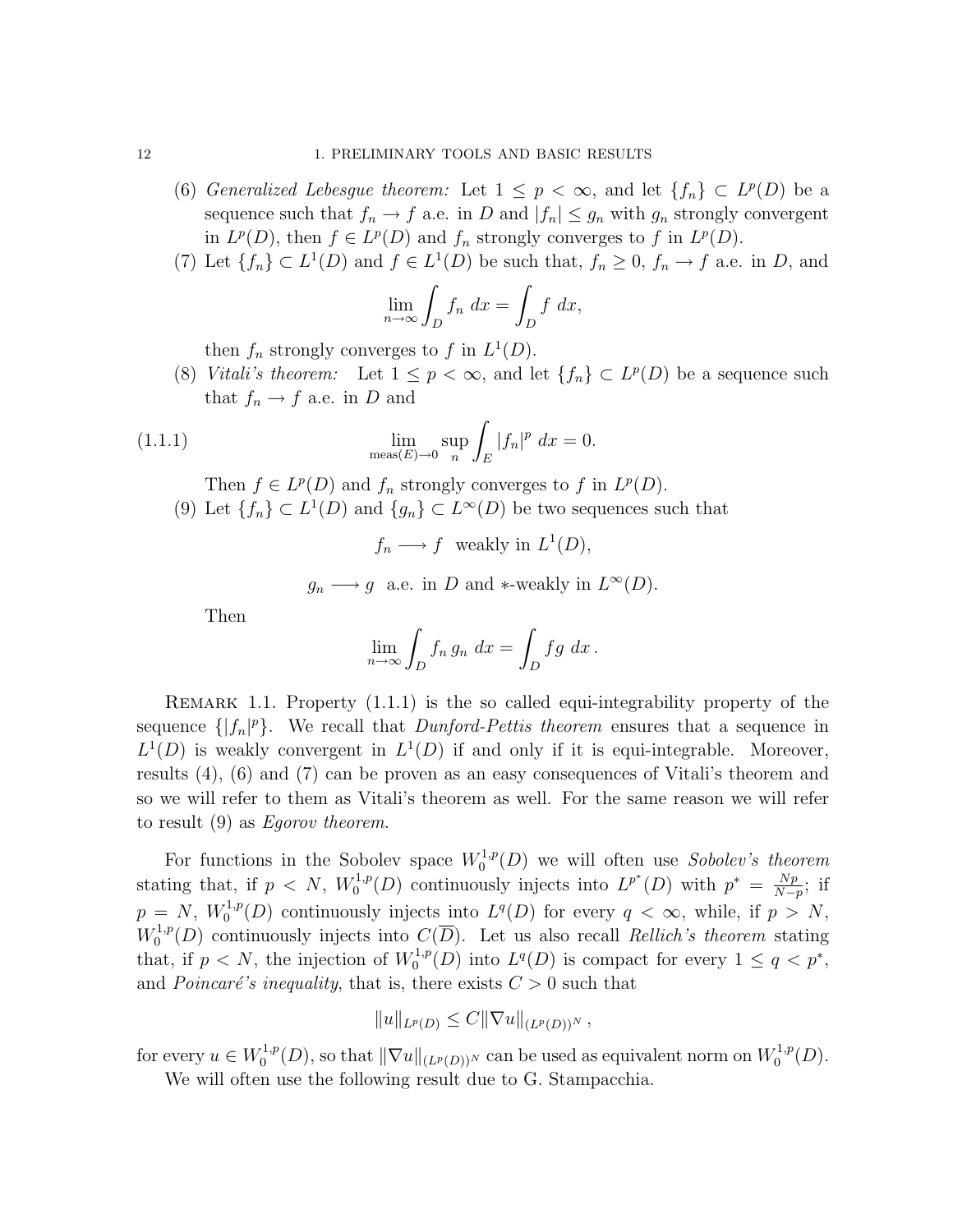THEOREM 1.2. Let  $G : \mathbb{R} \to \mathbb{R}$  be a Lipschitz function such that  $G(0) = 0$ . Then for every  $u \in W_0^{1,p}$  $C_0^{1,p}(D)$  we have  $G(u) \in W_0^{1,p}$  $C_0^{1,p}(D)$  and  $\nabla G(u) = G'(u)\nabla u$  almost everywhere in D.

Proof. See  $[\mathbf{S}]$ .

Theorem 1.2 has an important consequence, that is

$$
\nabla u = 0
$$
 a.e. in  $F_c = \{x : u(x) = c\},\$ 

for every  $c > 0$ . Hence, we are able to consider the composition of function in  $W_0^{1,p}$  $_{0}^{1,p}(D)$ with some useful auxiliary function. One of the most used will be the truncation function at level  $k > 0$ , that is  $T_k(s) = \max(-k, \min(k, s));$ 



thus, if  $u \in W_0^{1,p}$  $U_0^{1,p}(D)$ , we have that  $T_k(u) \in W_0^{1,p}$  $U_0^{1,p}(D)$  and  $\nabla T_k(u) = \nabla u \chi_{\{u < k\}}$  a.e. on D, for every  $k > 0$ .

If u is such that its truncation belongs to  $W_0^{1,p}$  $O_0^{1,p}(D)$ , then we can define an *approxi*mated gradient of u defined as the a.e. unique measurable function  $v : D \to \mathbb{R}^N$  such that

$$
(1.1.2) \t\t v = \nabla T_k(u)
$$

almost everywhere on the set  $\{|u| \leq k\}$ , for every  $k > 0$  (see for instance [**B6**])

1.1.1. Spaces of functions with values in a Banach space. Now we want to recall some feature about spaces of functions with values in a Banach space, that is one of the most important tool to deal with evolution problems.

Given a real Banach space V, we will denote by  $C^{\infty}(\mathbb{R}; V)$  the space of functions  $u : \mathbb{R} \to V$  which are infinitely many times differentiable (according to the definition of Frechet differentiability in Banach space) and by  $C_0^{\infty}(\mathbb{R}; V)$  the space of functions in  $C^{\infty}(\mathbb{R}; V)$  having compact support. As we mentioned above, for  $a, b \in \mathbb{R}$ ,  $C_0^{\infty}([a, b]; V)$ will be the space of restrictions to  $[a, b]$  of functions of  $C_0^{\infty}(\mathbb{R}; V)$ , and  $C([a, b]; V)$  the space of all continuous functions from  $[a, b]$  into V.

We recall that a function  $u : [a, b] \to V$  is said to be Lebesgue measurable if there exists a sequence  $\{u_n\}$  of step functions (i.e.  $u_n = \sum$  $k_n$  $j=1$  $a_j^n \chi_{A_j^n}$  for a finite number  $k_n$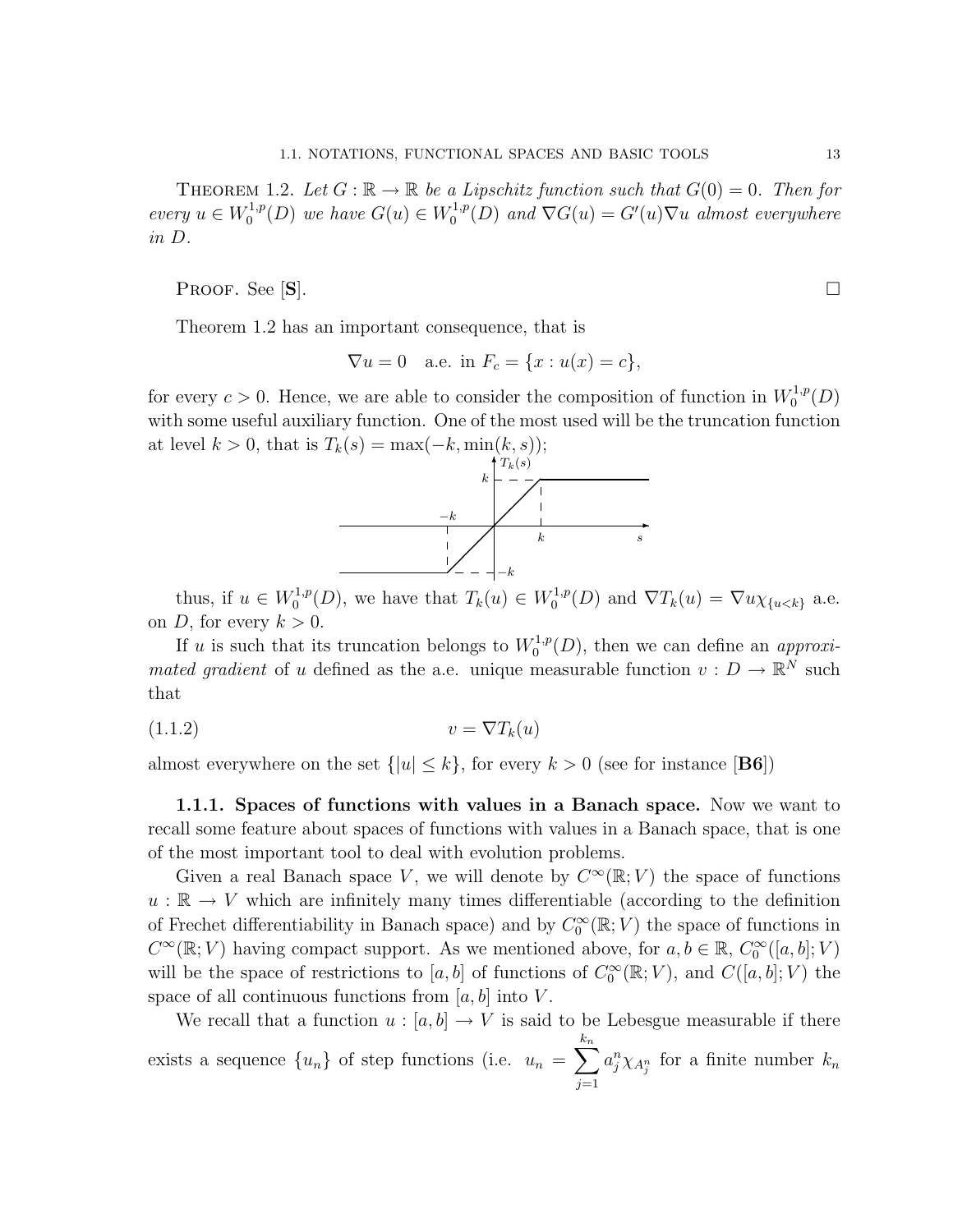of Borel subsets  $A_j^n \subset [a, b]$  and with  $a_j^n \in V$ ) converging to u almost everywhere with respect to the Lebesgue measure in  $[a, b]$ .

Then for  $1 \leq p < \infty$ ,  $L^p(a, b; V)$  is the space of measurable functions  $u : [a, b] \to V$ such that

$$
||u||_{L^p(a,b;V)} = \left(\int_a^b ||u||_V^p \ dt\right)^{\frac{1}{p}} < \infty,
$$

while  $L^{\infty}(a, b; V)$  is the space of measurable functions such that:

$$
||u||_{L^{\infty}(a,b;V)} = \sup_{[a,b]} ||u||_V < \infty.
$$

Of course both spaces are meant to be quotiented, as usual, with respect to the almost everywhere equivalence. The reader can find a presentation of these topics in  $|\mathbf{DL}|$ .

Let us recall that, for  $1 \leq p \leq \infty$ ,  $L^p(a, b; V)$  is a Banach space, moreover if for  $1 \leq p < \infty$  and V', the dual space of V, is separable, then the dual space of  $L^p(a, b; V)$ can be identified with  $L^{p'}(a, b; V')$ .

For our purpose V will mainly be either the Lebesgue space  $L^p(\Omega)$  or the Sobolev space  $W_0^{1,p}$  $C_0^{1,p}(\Omega)$ , with  $1 \leq p < \infty$  and  $\Omega$  is a bounded open set of  $\mathbb{R}^N$ . Since in this case V is separable we have that  $L^p(a,b; L^p(\Omega)) = L^p((a,b) \times \Omega)$ , the ordinary Lebesgue space defined in  $(a, b) \times \Omega$  and  $L^p(a, b; W_0^{1,p})$  $\chi_0^{1,p}(\Omega)$  consists of all functions  $u : [a, b] \times \Omega \to \mathbb{R}$  which belong to  $L^p((a, b) \times \Omega)$  and such that  $\nabla u = (u_{x_1}, ..., u_{x_N})$  belongs to  $(L^p((a, b) \times \Omega))^N$ (often, for simplicity, we will indicate this space only by  $L^p((a, b) \times \Omega)$ ); moreover,

$$
\left(\int_a^b \int_{\Omega} |\nabla u|^p \ dx dt\right)^{\frac{1}{p}}
$$

defines an equivalent norm by Poincaré's inequality.

Given a function in  $L^p(a, b; V)$  it is possible to define a time derivative of u in the space of vector valued distributions  $\mathcal{D}'(a, b; V)$  which is the space of linear continuous functions from  $C_0^{\infty}(a, b)$  into V (see [Sc]). In fact, the definition is the following:

$$
\langle u_t, \psi \rangle = -\int_a^b u \, \psi_t \, dt \,, \quad \forall \ \psi \in C_0^{\infty}(a, b),
$$

where the equality is meant in V. If  $u \in C^1(a, b; V)$  this definition clearly coincides with the Frechet derivative of  $u$ . In the following, when  $u_t$  is said to belong to a space  $L^q(a, b; \tilde{V})$  ( $\tilde{V}$  being a Banach space) this means that there exists a function  $z \in L^q(a, b; \tilde{V}) \cap \mathcal{D}'(a, b; V)$  such that:

$$
\langle u_t, \psi \rangle = -\int_a^b u \, \psi_t \, dt = \langle z, \psi \rangle \,, \quad \forall \ \psi \in C_0^{\infty}(a, b).
$$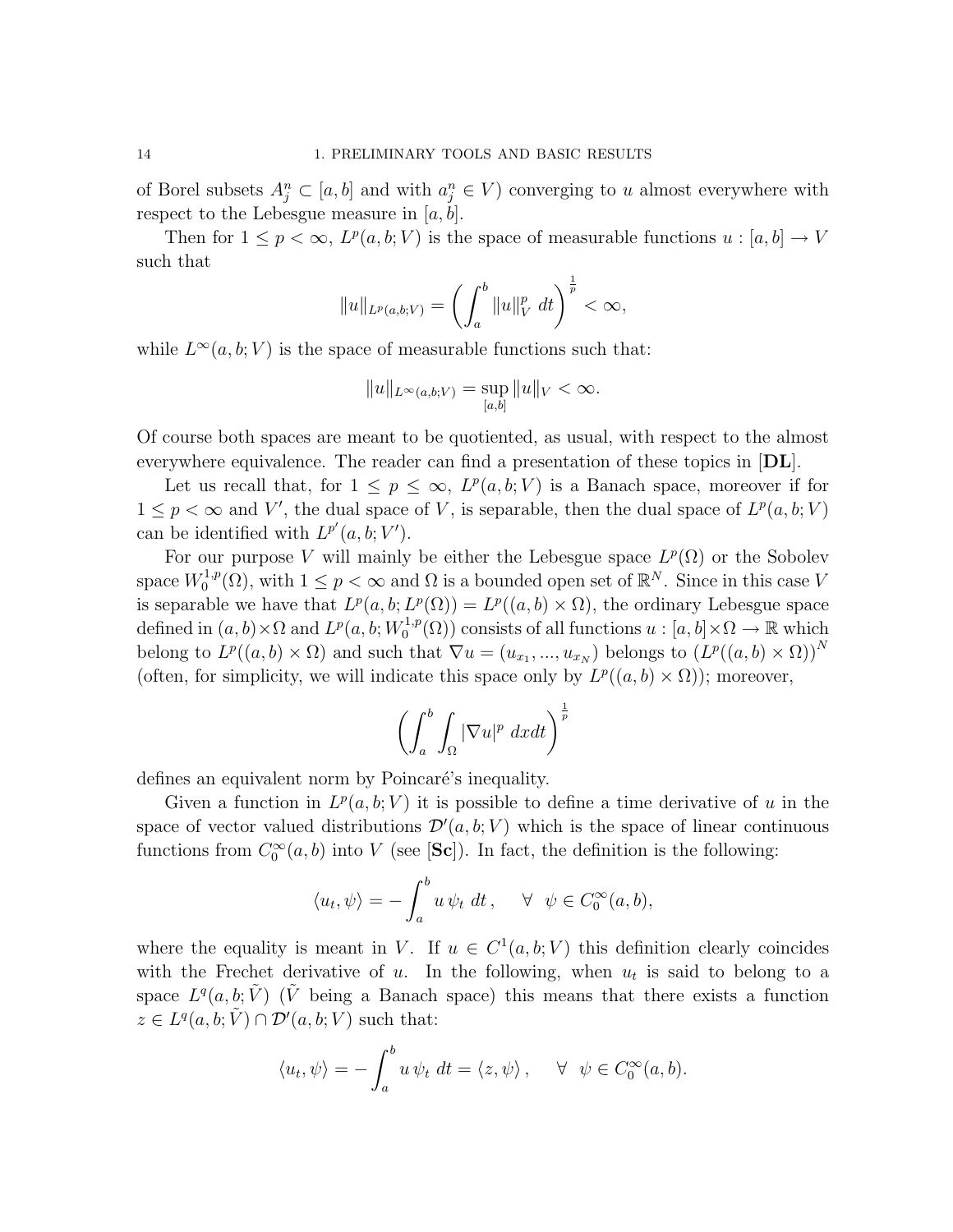In the following, we will also use sometimes the notation  $\frac{\partial u}{\partial x}$  $\frac{\partial u}{\partial t}$  instead of  $u_t$ . We racall the following classical embedding result

THEOREM 1.3. Let  $H$  be an Hilbert space such that:

$$
V \underset{dense}{\hookrightarrow} H \hookrightarrow V'
$$

.

Let  $u \in L^p(a, b; V)$  be such that  $u_t$ , defined as above in the distributional sense, belongs to  $L^{p'}(a, b; V')$ . Then u belongs to  $C([a, b]; H)$ .

PROOF.  $[DL]$ , Chapter XVIII, Section 2, Theorem 1.

This result also allows us to deduce, for functions u and v enjoying these properties, the integration by parts formula:

(1.1.3) 
$$
\int_a^b \langle v, u_t \rangle dt + \int_a^b \langle u, v_t \rangle dt = (u(b), v(b)) - (u(a), v(a)),
$$

where  $\langle \cdot, \cdot \rangle$  is the duality between V and V' and  $(\cdot, \cdot)$  the scalar product in H. Notice that (1.1.3) makes sense thanks to Theorem 1.3. Its proof relies on the fact that  $C_0^{\infty}(a, b; V)$ is dense in the space of functions  $u \in L^p(a, b; V)$  such that  $u_t \in L^{p'}(a, b; V')$  endowed with the norm  $||u|| = ||u||_{L^p(a,b;V)} + ||u_t||_{L^{p'}(a,b;V')}$ , together with the fact that (1.1.3) is true for  $u, v \in C_0^{\infty}(a, b; V)$  by the theory of integration and derivation in Banach spaces. Note however that in this context (1.1.3) is subject to the verification of the hypotheses of Theorem 1.3; if, for instance,  $V = W_0^{1,p}$  $\mathfrak{c}_0^{1,p}(\Omega)$ , then

$$
W_0^{1,p}(\Omega) \underset{dense}{\hookrightarrow} L^2(\Omega) \hookrightarrow W^{-1,p'}(\Omega)
$$

only if  $p \geq \frac{2N}{N+2}$ ; for the sake of simplicity we will often work under this bound, that actually turns out to be only technical.

**1.1.2. Further useful results.** Here we give some further results that will be very useful in what follows; the first one contains a generalization of the integration by parts formula (1.1.3) where the time derivative of a function is less regular than there, an its proof can be found in  $[DP]$  (see also  $[CW]$ ).

LEMMA 1.4. Let  $f : \mathbb{R} \to \mathbb{R}$  be a continuous piecewise  $C^1$  function such that  $f(0) = 0$ and f' is zero away from a compact set of  $\mathbb{R}$ ; let us denote  $F(s) = \int_0^s f(r) dr$ . If  $u \in L^p(0,T;W_0^{1,p})$  $L_0^{1,p}(\Omega)$  is such that  $u_t \in L^{p'}(0,T;W^{-1,p'}(\Omega)) + L^1(Q)$  and if  $\psi \in C^{\infty}(\overline{Q}),$ then we have

$$
(1.1.4) \int_0^T \langle u_t, f(u)\psi \rangle dt = \int_{\Omega} F(u(T))\psi(T) dx - \int_{\Omega} F(u(0))\psi(0) dx - \int_Q \psi_t F(u) dx dt.
$$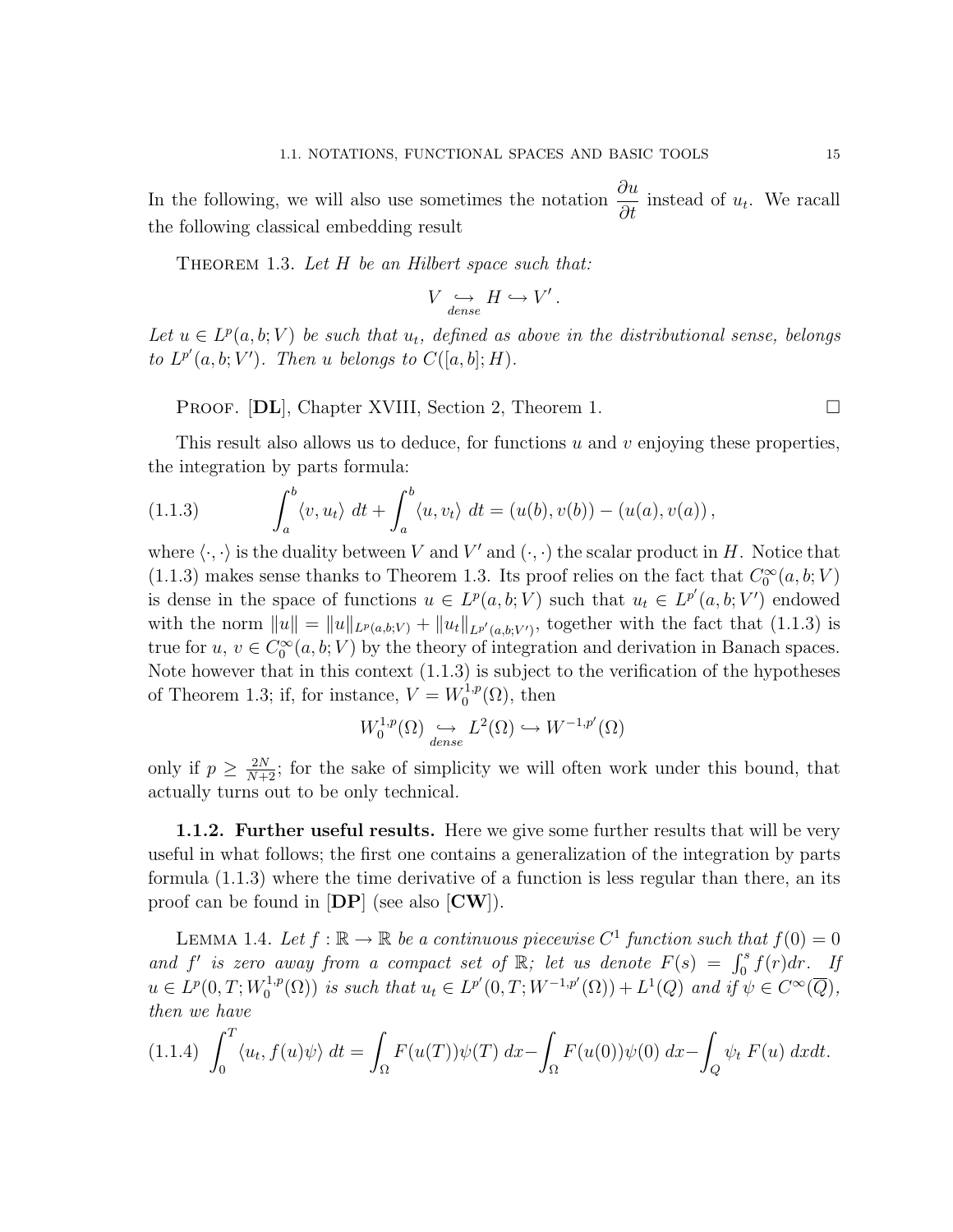Now we state three embedding theorems that will play a central role in our work; the first one is an Aubin-Simon type result that we state in a form general enough to our purpose, while the second one is a generalization of Theorem 1.3; the third one is the well-known Gagliardo-Nirenberg embedding theorem followed by an important consequence of it for the evolution case.

THEOREM 1.5. Let  $u^n$  be a sequence bounded in  $L^q(0,T;W_0^{1,q})$  $\chi_0^{1,q}(\Omega)$  such that  $u_t^n$  is bounded in  $L^1(Q) + L^{s'}(0,T;W^{-1,s'}(\Omega))$  with  $q,s > 1$ , then  $u^n$  is relatively strongly compact in  $L^1(Q)$ , that is, up to subsequences,  $u^n$  strongly converges in  $L^1(Q)$  to some function  $u \in L^1(Q)$ .

PROOF. See [Si], Corollary 4.

Let us define, for every  $p > 1$ , the space  $S^p$  as

(1.1.5) 
$$
S^{p} = \{ u \in L^{p}(0,T;W_{0}^{1,p}(\Omega)) ; u_{t} \in L^{1}(Q) + L^{p'}(0,T;W^{-1,p'}(\Omega)) \},
$$

endowed with its natural norm  $||u||_{S^p} = ||u||_{L^p(0,T;W_0^{1,p}(\Omega))} + ||u_t||_{L^{p'}(0,T;W^{-1,p'}(\Omega)) + L^1(Q)}$ . We have the following trace result:

THEOREM 1.6. Let  $p > 1$ , then we have the following continuous injection  $S^p \hookrightarrow C(0,T;L^1(\Omega)).$ 

**PROOF.** See [Po1], Theorem 1.1.

THEOREM 1.7 (Gagliardo-Nirenberg). Let v be a function in  $W_0^{1,p}$  $L^{1,p}(\Omega) \cap L^{\rho}(\Omega)$  with  $q \geq 1$ ,  $\rho \geq 1$ . Then there exists a positive constant C, depending on N, q and  $\rho$ , such that

$$
||v||_{L^{\gamma}(\Omega)} \leq C||\nabla v||^{\theta}_{(L^{q}(\Omega))^{N}}||v||^{1-\theta}_{L^{\rho}(\Omega)},
$$

for every  $\theta$  and  $\gamma$  satisfying

$$
0 \le \theta \le 1, \quad 1 \le \gamma \le +\infty, \quad \frac{1}{\gamma} = \theta \left( \frac{1}{q} - \frac{1}{N} \right) + \frac{1 - \theta}{\rho}.
$$

PROOF. See  $[N]$ , Lecture II.  $\Box$ 

An immediate consequence of the previous result is the following embedding result:

COROLLARY 1.8. Let  $v \in L^{q}(0,T;W_0^{1,q})$  $L^{1,q}(\Omega) \cap L^{\infty}(0,T; L^{\rho}(\Omega)), \text{ with } q \geq 1, \ \rho \geq 1.$ Then  $v \in L^{\sigma}(Q)$  with  $\sigma = q \frac{N+\rho}{N}$  $\frac{(+\rho)}{N}$  and

$$
\int_{Q} |v|^{\sigma} dx dt \leq C \|v\|_{L^{\infty}(0,T;L^{\rho}(\Omega))}^{\frac{\rho q}{N}} \int_{Q} |\nabla v|^{q} dx dt.
$$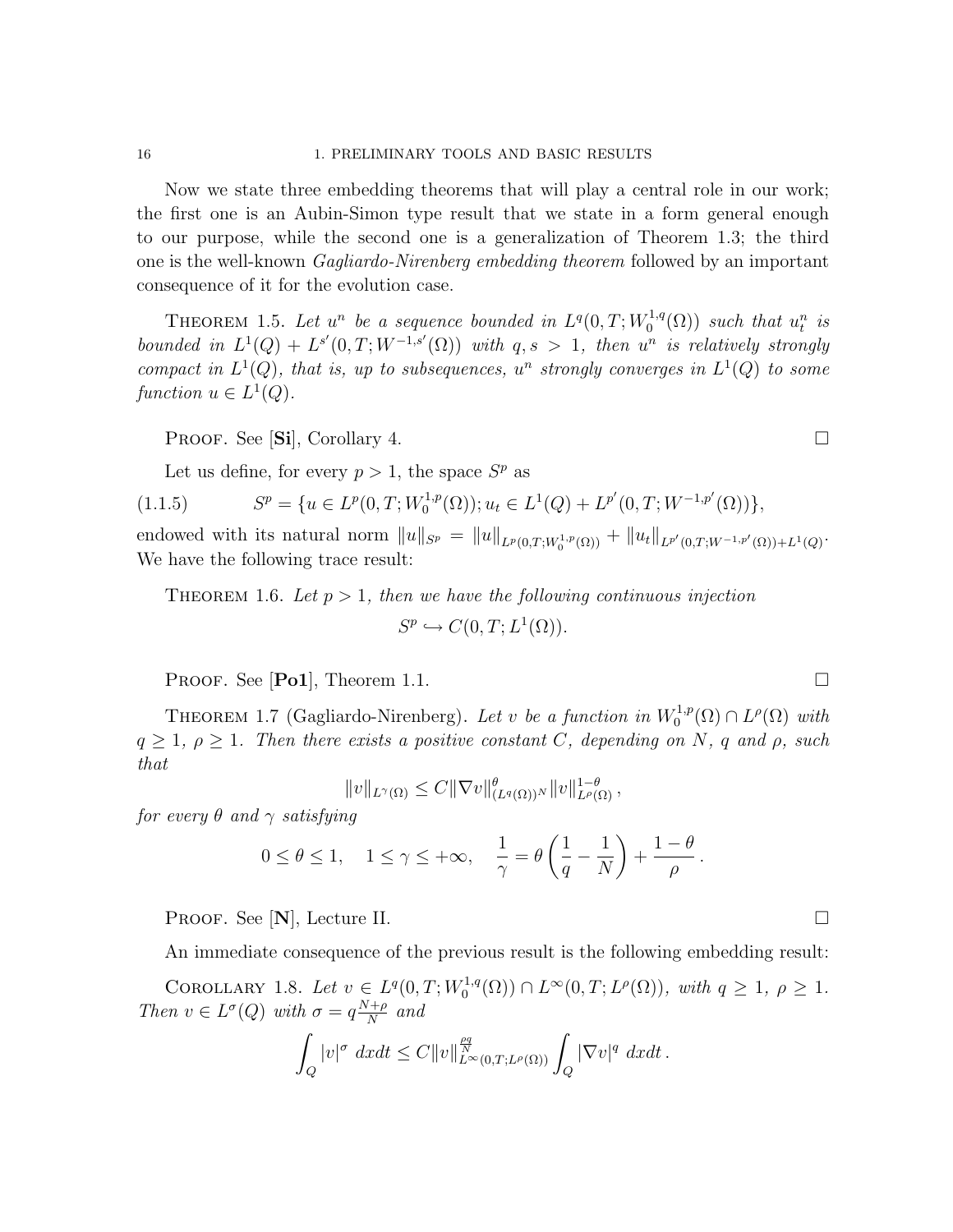PROOF. See [DiB], Proposition 3.1.

Finally we want to recall some useful density results. Let us call  $V = W_0^{1,p}$  $L^{1,p}(\Omega)\cap L^2(\Omega)$ endowed with its natural norm  $\|\cdot\|_{W_0^{1,p}(\Omega)} + \|\cdot\|_{L^2(\Omega)}$  and

(1.1.6) 
$$
W = \left\{ u \in L^p(0, T; V), \ u_t \in L^{p'}(0, T; V') \right\},
$$

endowed with its natural norm  $||u||_W = ||u||_{L^p(0,T;V)} + ||u_t||_{L^{p'}(0,T;V')}$ . We have the following

THEOREM 1.9. Let  $1 < p < \infty$ , then  $C_0^{\infty}([0, T] \times \Omega)$  is dense in W.

PROOF. See [DPP], Theorem 2.11.

Let us emphasize that, if  $u \in W \cap L^{\infty}(Q)$ , then the approximating sequence of functions in  $C_0^{\infty}([0,T] \times \Omega)$  that exists thanks to Theorem 1.9, can be chosen to be bounded.

To conclude let us state a straightforward consequence of Corollary 2.3.2 in [Dr], (where we suppose  $p \geq \frac{2N}{N+2}$  just for simplicity).

PROPOSITION 1.10. If  $u \in S^p \cap L^{\infty}(Q)$  then there exists a sequence of uniformly bounded functions  $u^n \in C^{\infty}([0,T],W_0^{1,p}(\Omega))$  that converges to u in  $S^p$ ; that is, if  $u_t =$  $v^{(1)} + v^{(2)} \in L^1(Q) + L^{p'}(0,T;W^{-1,p'}(\Omega))$ , then  $u^n$  converges to u in  $L^p(0,T;W_0^{1,p'}(0))$  $\binom{1,p}{0}$ ,  $u_t^n = v^{n,(1)} + v^{n,(2)}$  with  $v^{n,(1)}$  that converges to  $v^{(1)}$  in  $L^1(Q)$  and  $v^{n,(2)}$  converges to  $v^{(2)}$ in  $L^{p'}(0,T;W^{-1,p'}(\Omega)).$ 

# 1.2. Elliptic case

Here we want to give a brief review on basic results concerning elliptic differential problems with measure data. We shall begin by recalling the variational case and the linear case with the definition of *duality solution*, then we will discuss the case of general Leray-Lions type pseudomonotone operators with measures, and finally we will mention the case of lower order terms with natural growth. Next section will be devoted to discuss the parabolic case associated with these problems.

Let  $1 \leq p \leq +\infty$  and  $\Omega \subseteq \mathbb{R}^N$  a bounded open set and  $a : \Omega \times \mathbb{R}^N \to \mathbb{R}^N$ a *Carathéodory function* (i.e.,  $a(\cdot, \xi)$  is measurable for every  $\xi \in \mathbb{R}^N$ , and  $a(x, \cdot)$  is continuous for a.e.  $x \in \Omega$ ) such that

$$
(1.2.1) \t\t a(x,\xi) \cdot \xi \ge \alpha |\xi|^p,
$$

for a.e.  $x \in \Omega$  and for all  $\xi \in \mathbb{R}^N$ , with  $\alpha$  a positive constant;

(1.2.2) 
$$
|a(x,\xi)| \le \beta(b(x) + |\xi|^{p-1}),
$$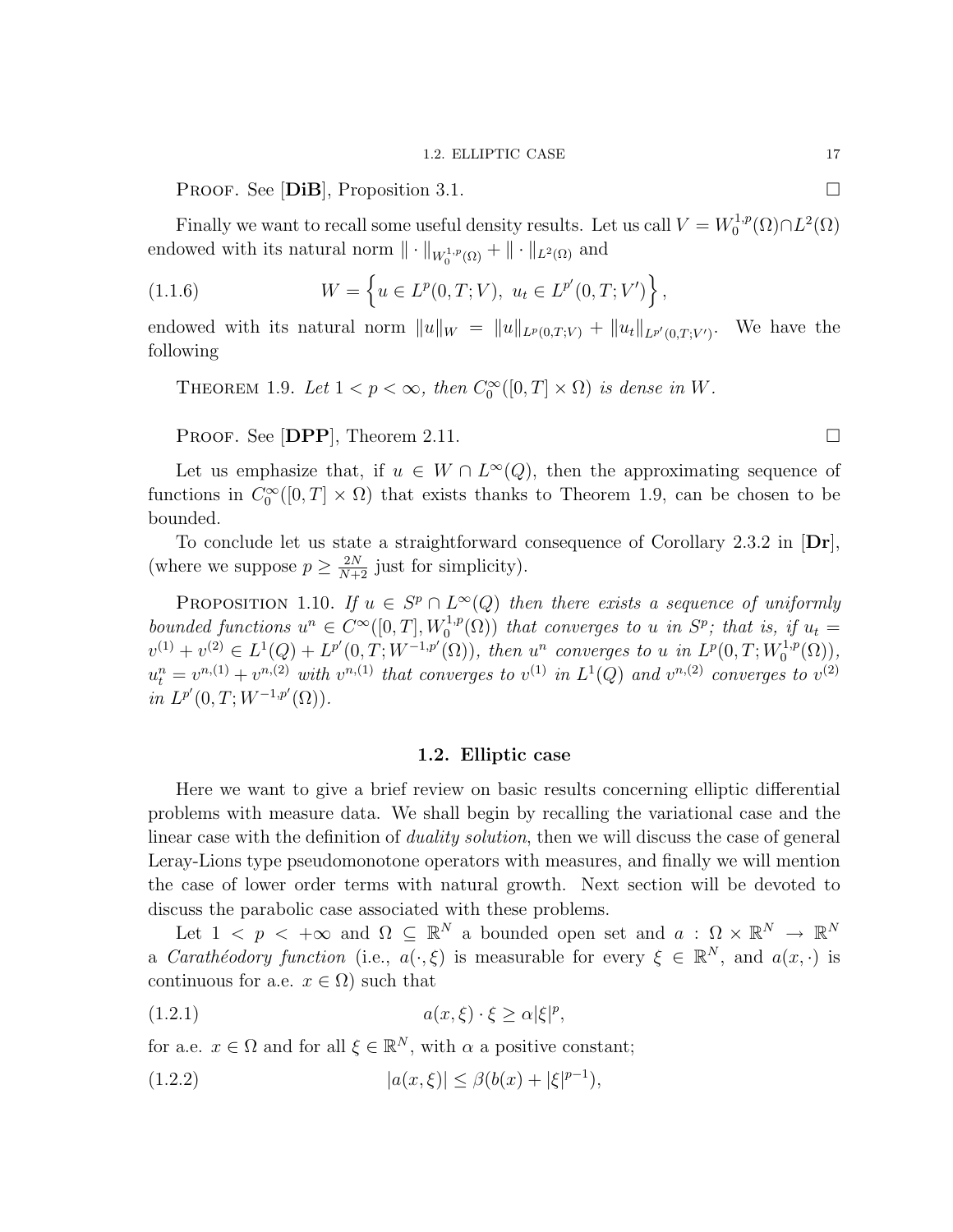for a.e.  $x \in \Omega$  and for every  $\xi \in \mathbb{R}^N$ , with  $\beta$  a positive constant and b a nonnegative function in  $L^{p'}(\Omega)$ ;

(1.2.3) 
$$
(a(x,\xi) - a(x,\eta)) \cdot (\xi - \eta) > 0,
$$

for a.e.  $x \in \Omega$  and for every  $\xi, \eta \in \mathbb{R}^N, \xi \neq \eta$ .

Under these assumptions

$$
A: u \mapsto -\mathrm{div}(a(x,\nabla u)),
$$

turns out to be a continuous, coercive, pseudomonotone operator from  $W_0^{1,p}$  $\mathcal{O}^{1,p}(\Omega)$  into its dual space  $W^{-1,p'}(\Omega)$ .

REMARK 1.11. First of all observe that  $a(x, 0) = 0$ , for a.e.  $x \in \Omega$ . In fact, from  $(1.2.1)$ , for  $t > 0$  fixed, one has

$$
a(x, t\xi) \cdot \xi \ge \alpha t^{p-1} |\xi|^p,
$$

for a.e.  $x \in \Omega$  and for all  $\xi \in \mathbb{R}^N$ ; so, using the fact that

$$
a(x, t\xi) \stackrel{t \to 0^+}{\longrightarrow} a(x, 0),
$$

for any  $\xi \in \mathbb{R}^N$  and for a.e.  $x \in \Omega$  (thanks to the continuity of a with respect to its second argument), we obtain

$$
a(x,0)\cdot\xi\geq 0 \ \forall \xi\in\mathbb{R}^N;
$$

therefore, taking  $-\xi$  in the place of  $\xi$ , in the above inequality, we conclude  $a(x, 0) \cdot \xi =$ 0 for a.e.  $x \in \Omega$  and  $\forall \xi \in \mathbb{R}^N$  and so  $a(x, 0) = 0$  for a.e.  $x \in \Omega$ .

We are interested in the study of the following problem:

(1.2.4) 
$$
\begin{cases}\n-\text{div}(a(x,\nabla u)) = \mu & \text{in } \Omega, \\
u = 0 & \text{on } \partial\Omega,\n\end{cases}
$$

where  $\mu \in M(\Omega)$ ; let us first focus on the case where  $\mu \in W^{-1,p'}(\Omega)$ .

**1.2.1. Variational case.** Observe that, if  $p > N$ , then, by Sobolev embedding theorem, we have that  $M(\Omega) \subset W^{-1,p'}(\Omega)$  and so we come back to this case.

DEFINITION 1.12. Let  $1 < p < +\infty$ , then if  $f \in W^{-1,p'}(\Omega)$ , u is a variational solution of problem  $(1.2.4)$  if:

(1.2.5) 
$$
\begin{cases} u \in W_0^{1,p}(\Omega), \\ \int_{\Omega} a(x, \nabla u) \cdot \nabla \varphi \, dx = \langle f, \varphi \rangle_{W^{-1,p'}(\Omega), W_0^{1,p}(\Omega)}, \quad \forall \varphi \in W_0^{1,p}(\Omega). \end{cases}
$$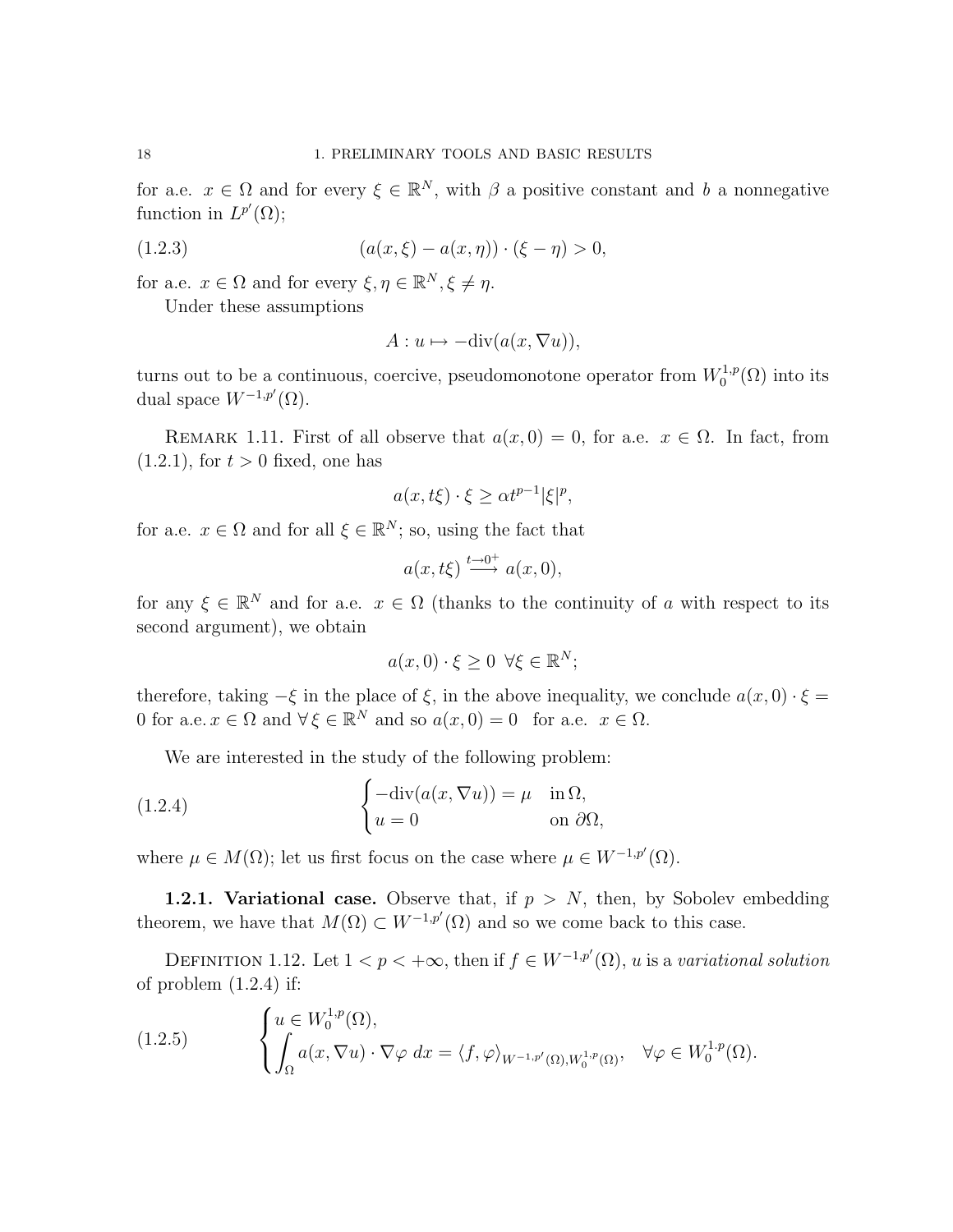# 1.2. ELLIPTIC CASE 19

REMARK 1.13. In the linear case, i.e. when  $a(x, \cdot) = A(x)$  with  $A(x)$  is an  $N \times N$ matrix with coefficients  $L^{\infty}(\Omega)$  and  $p = 2$ , the existence of a variational solution  $u \in$  $H_0^1(\Omega)$  can be easily done via the use of Lax-Milgram theorem.

Let us state the existence theorem for variational solutions of problem  $(1.2.4)$ , its proof relies on an application of Schauder fixed point theorem.

THEOREM 1.14. The operator  $A: W_0^{1,p}$  $\chi_0^{1,p}(\Omega) \to W^{-1,p'}(\Omega)$  defined as  $A(u) = -\text{div}(a(\cdot, \nabla u))$ is surjective, and so, if  $f \in W^{-1,p'}(\Omega)$  then there exists  $u \in W_0^{1,p'}$  $C_0^{1,p}(\Omega)$  such that  $A(u) = f$ in  $W^{-1,p'}(\Omega)$ , that is,

$$
\int_{\Omega} a(x, \nabla u) \cdot \nabla \varphi \, dx = \langle f, \varphi \rangle_{W^{-1,p'}(\Omega), W_0^{1,p}(\Omega)}, \qquad \forall \varphi \in W_0^{1,p}(\Omega).
$$

PROOF. See  $|{\bf LL}|$ .

The variational solution of problem (1.2.4) is also unique, in fact we have the following

THEOREM 1.15. The variational solution of problem  $(1.2.4)$  is unique, that is, if  $f \in W^{-1,p'}(\Omega)$  then there exists a unique  $u \in W_0^{1,p'}$  $L_0^{1,p}(\Omega)$  such that  $A(u) = f$  in  $W^{-1,p'}(\Omega)$ .

PROOF. Let  $u, v \in W_0^{1,p}$  $C_0^{1,p}(\Omega)$  such that  $A(u) = f$  and  $A(v) = f$  in  $W^{-1,p'}(\Omega)$ . Using (1.2.5) for both solutions and subtracting the one from he other we obtain

$$
\int_{\Omega} (a(x, \nabla u) - a(x, \nabla v)) \cdot \nabla \varphi \, dx = 0,
$$

for all  $\varphi \in W_0^{1,p}$  $v_0^{1,p}(\Omega)$ . So taking  $\varphi = u - v$  as test function, and using assumption (1.2.1), we have easily conclude that  $u = v$ .

REMARK 1.16. The variational problem turns out to admit a solution even if  $a$  is more general; for instance a could depend explicitly (and continuously) from  $u$  with suitable change of assumption (1.2.2); however uniqueness is not guaranteed in general unless in the case  $1 < p \leq 2$  with a stronger assumption on a (see [BG2]).

**1.2.2.** Linear case. Let  $A(x)$  be a  $N \times N$  matrix with entries  $a_{i,j}(x) \in L^{\infty}(\Omega)$ satisfying assumption (1.2.1) ( $p = 2$ ), and consider the linear problem

(1.2.6) 
$$
\begin{cases} L(u) = \mu & \text{in } \Omega, \\ u = 0 & \text{on } \partial \Omega. \end{cases}
$$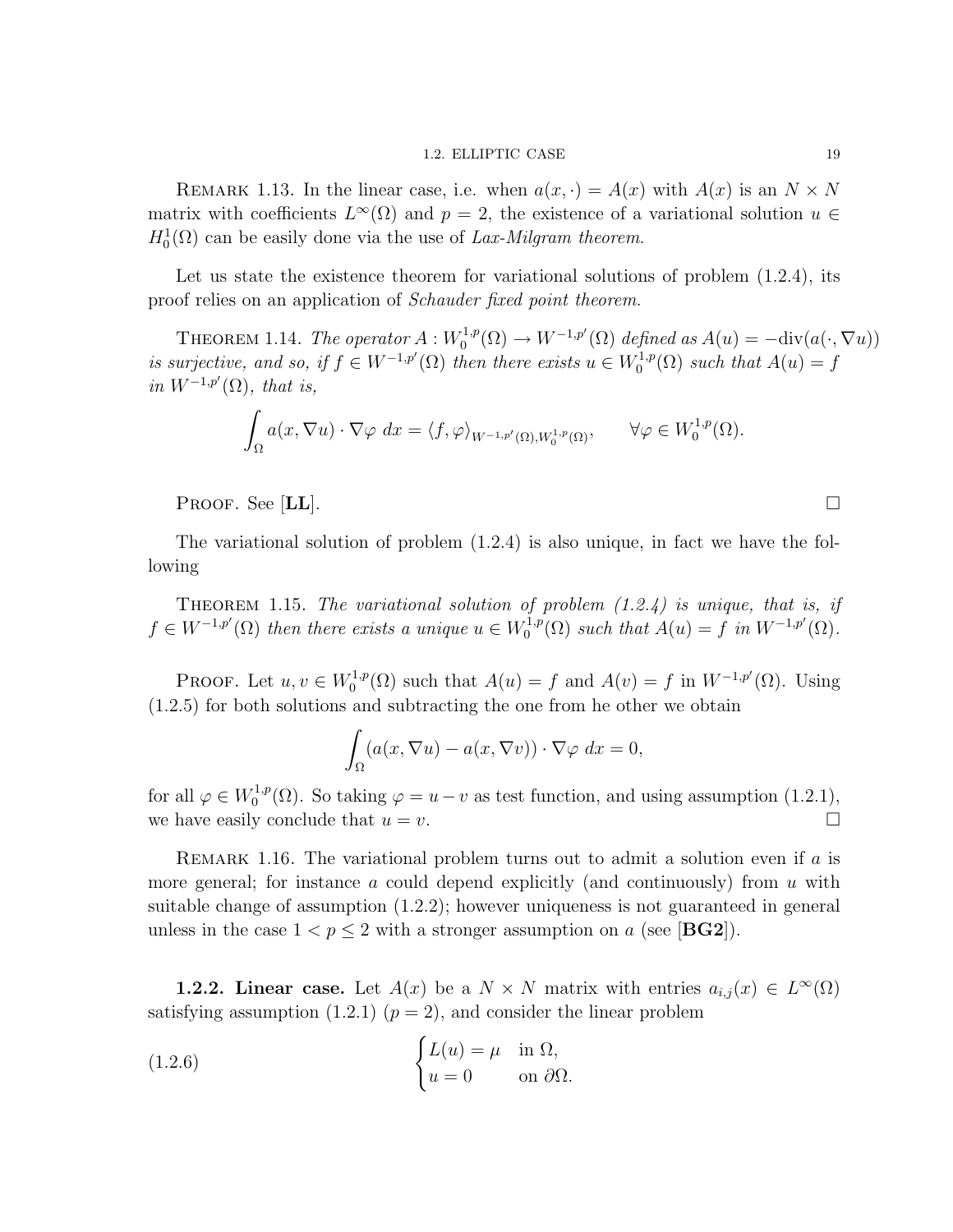where  $L(\xi) = -\text{div}(A(x)\xi)$  and  $\mu \in M(\Omega)$ . Let us consider  $L^*$  as the adjoint operator of L defined by  $L^*(u) = -\text{div}(A^*(x)\nabla u)$  for all  $u \in H_0^1(\Omega)$ , where  $A^*(x)$  is the transpose matrix of  $A(x)$ . If  $f \in W^{-1,p'}(\Omega)$ , with  $p' > N$  we can consider

(1.2.7) 
$$
\begin{cases} L^*(v) = f & \text{in } \Omega, \\ v = 0 & \text{on } \partial\Omega. \end{cases}
$$

Let v be the variational solution of problem  $(1.2.7)$ ; thanks to standard elliptic regularity results we have that  $v \in C(\overline{\Omega})$  and

$$
||v||_{C(\overline{\Omega})} \le \lambda ||f||_{W^{-1,p'}(\Omega)}.
$$

So, for every  $p' > N$ , we can define

$$
G_{p'}^*:\ W^{-1,p'}(\Omega)\longrightarrow C(\overline{\Omega}),
$$

as

$$
G_{p'}^*(f) = v.
$$

 $G_{p'}^*$  turns out to be linear and continuous; thus we can define the *Green operator* as

$$
G^*:\bigcup_{p'>N}W^{-1,p'}(\Omega)\longrightarrow C_0(\Omega),
$$

with

$$
G^* \mid_{W^{-1,p'}(\Omega)} = G_{p'}^*.
$$

This argument justifies the definition of *duality solution* given by G. Stampacchia in [S], for the problem

(1.2.9) 
$$
\begin{cases} L(u) = \mu & \text{in } \Omega, \\ u = 0 & \text{on } \partial \Omega. \end{cases}
$$

DEFINITION 1.17. Let  $\mu \in M(\Omega)$  we will say that  $u \in L^1(\Omega)$  is a *duality solution* of problem (1.2.9) if

(1.2.10) 
$$
\int_{\Omega} ug \ dx = \int_{\Omega} G^*(g) \ d\mu,
$$

for all  $g \in L^{\infty}(\Omega)$ .

A duality solution, easily, turns out to be a distributional solution of problem (1.2.9) and, if it exists, is obviously unique as an easy consequence of its definition.

THEOREM 1.18. Let  $\mu \in M(\Omega)$ , then there exists a unique duality solution of problem  $(1.2.9)$ . Moreover,  $u \in W_0^{1,q}$  $t_0^{1,q}(\Omega)$  with  $q < \frac{N}{N-1}$ .

Proof. See  $|\mathbf{S}|$ .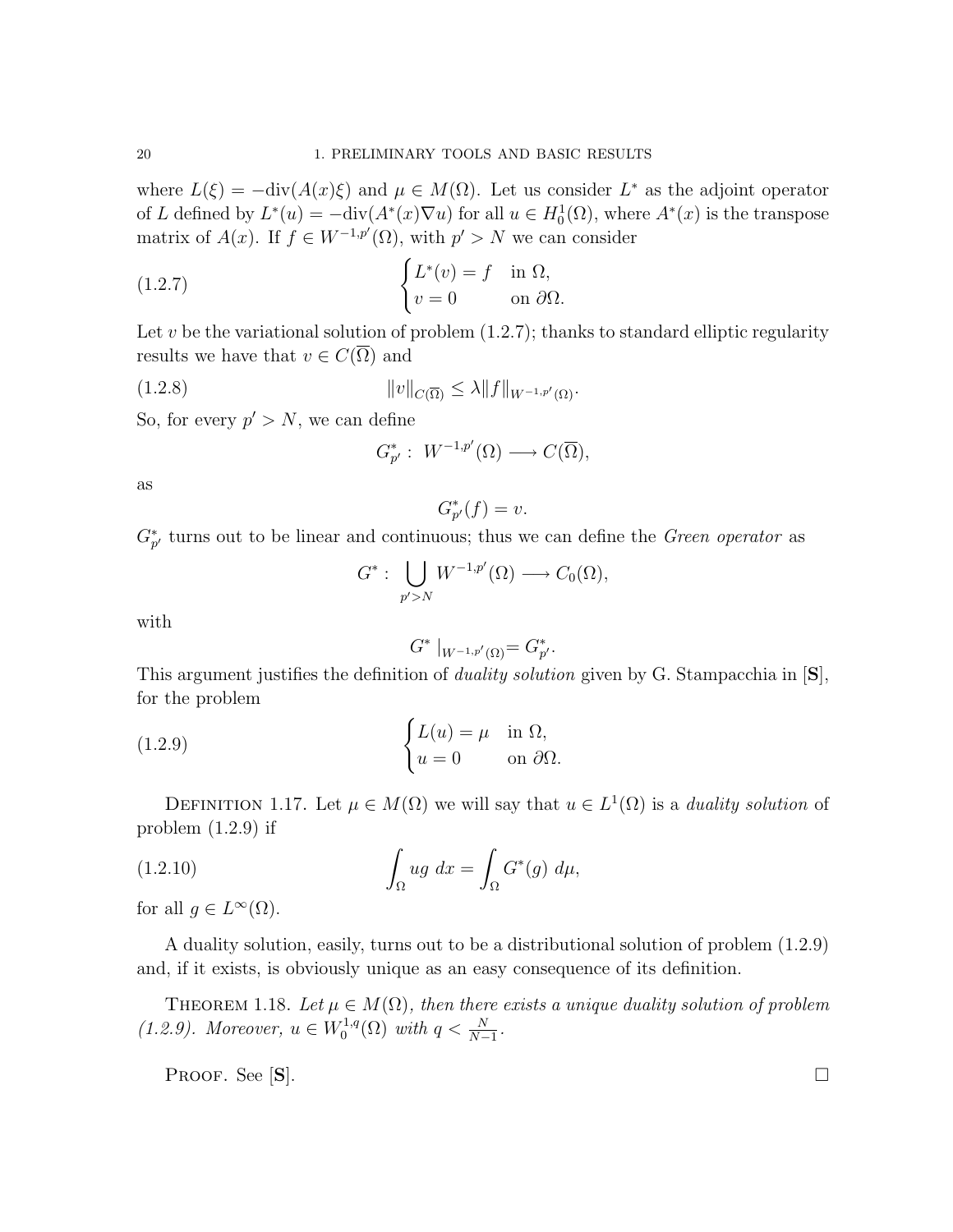### 1.2. ELLIPTIC CASE 21

REMARK 1.19. Notice that the regularity of the duality solution, that is  $u \in W_0^{1,q}$  $\zeta^{1,q}_0(\Omega)$ with  $q < \frac{N}{N-1}$ , is sharp and cannot be, in general, improved; in fact one can think about the fundamental solution of the Laplace operator in a ball. So, in general, we deal with solutions that do not belong to the usual energy space; however notice that, as we will see below, these *infinity energy solutions* turn out to have finite energy truncations at any level.

1.2.3. Weak solutions for monotone operators with measure data. A whole theory was recently developed about the Dirichlet problem

(1.2.11) 
$$
\begin{cases} -\operatorname{div}(a(x,\nabla u)) = \mu & \text{in } \Omega, \\ u = 0 & \text{on } \partial \Omega, \end{cases}
$$

where  $\mu \in M(\Omega)$  and a satisfies assumption (1.2.1)–(1.2.3). As we said before, the interest in study problem (1.2.11) arises if  $p \leq N$ , since, if  $p > N$  then  $M(\Omega) \subset$  $W^{-1,p'}(\Omega)$  and one can apply classical variational results (see Theorem 1.14 and Theorem 1.15). On the other hand, if  $p \leq N$  the solution of problem (1.2.11) cannot be expected to belong to  $W_0^{1,p}$  $0^{(1,p)}(0)$ , nor is clear in which sense the solution should be considered. As we said before, in the linear case, the notion of duality solution provided the right tool to get existence and uniqueness for such a problem with general measure data; unfortunately this method does not apply in the case of general nonlinear operators. In this case, the key point is to look for solutions of problem  $(1.2.11)$  as limit of an approximating sequence of regular solutions. Henceforward, we will say that a sequence  $\{\mu_n\} \subset M(\Omega)$  converges tightly (or, equivalently, in the narrow topology of measures) to a measure  $\mu$  if

$$
\lim_{n \to \infty} \int_{\Omega} \varphi \, d\mu_n = \int_{\Omega} \varphi \, d\mu, \quad \forall \varphi \in C(\overline{\Omega}).
$$

Let us remark that  $\mu_n$  converges tightly to  $\mu$  if and only if  $\mu_n$  converges to  $\mu$  weak-\* in  $M(\Omega)$  and  $\mu_n(\Omega)$  converges to  $\mu(\Omega)$ . Via a standard convolution argument one can easily prove the following

THEOREM 1.20. Let  $\mu \in M(\Omega)$ . Then there exists a sequence  $\{f_n\} \subset C^{\infty}(\Omega)$  such that

$$
||f_n||_{L^1(\Omega)} \leq |\mu|_{M(\Omega)},
$$

and

$$
f_n \longrightarrow \mu
$$
 tightly in  $M(\Omega)$ .

Thanks to Theorem 1.20 a method for solving problem  $(1.2.11)$  is to find a priori estimates which only depend on the norm of the datum  $\mu$  in  $M(\Omega)$  and then look for compactness results which allow to pass to the limit in the approximating problems.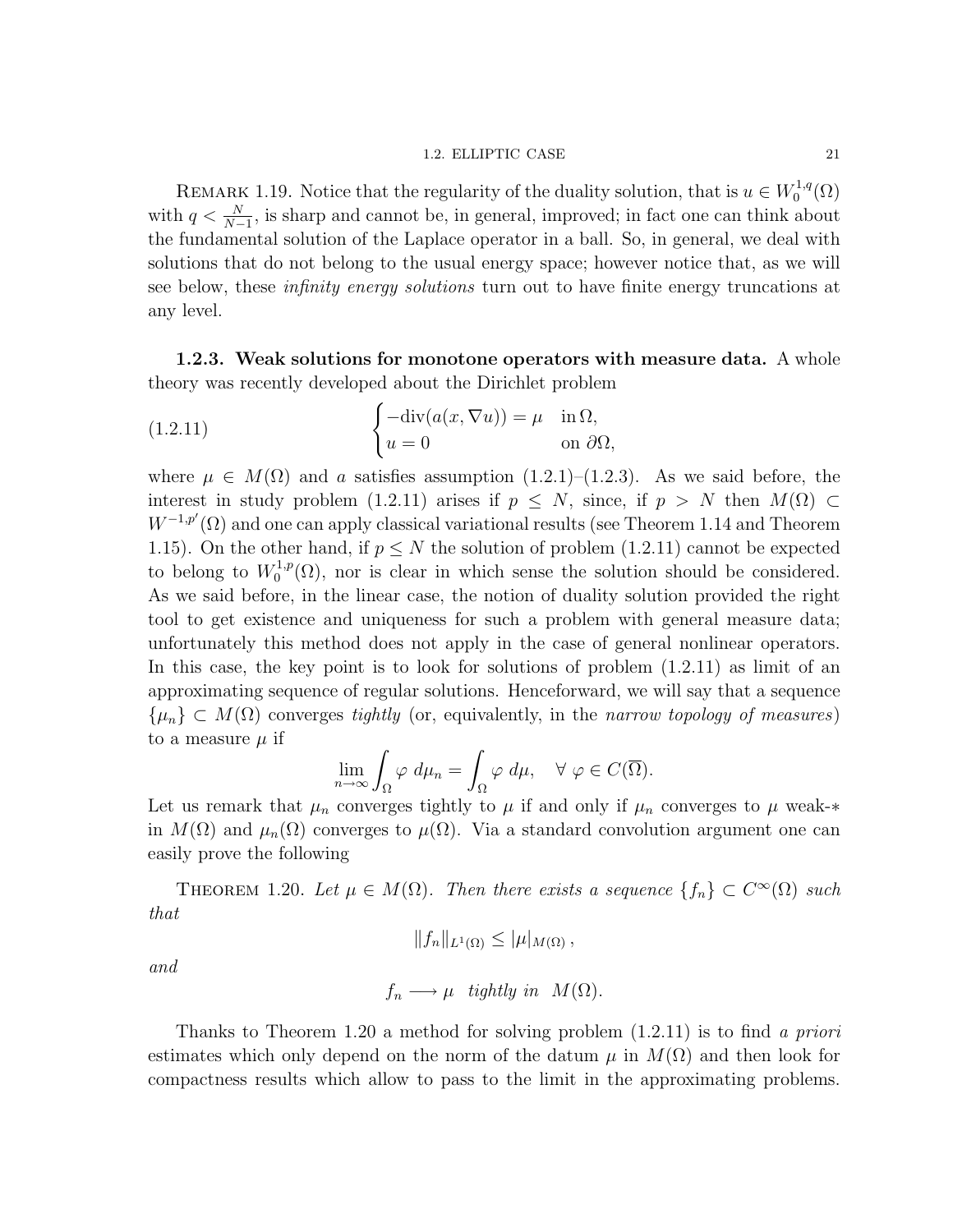This method has been proved to work in  $[\overline{BG}]$  and yields a function u that is a distributional solution of (1.2.11). However, u only belongs to the space  $W_0^{1,q}$  $\chi_0^{1,q}(\Omega)$  for every  $q < \frac{N(p-1)}{N-1}$  and its regularity is optimal as shown by simple examples like, for instance, the fundamental solution of the *p*-laplacian on a ball of  $\mathbb{R}^N$ . Since  $\frac{N(p-1)}{N-1} > 1$  if and only if  $p > 2 - \frac{1}{N}$  $\frac{1}{N}$ , for smaller values of p we cannot even use the framework of Sobolev spaces to deal with  $(1.2.11)$ , so that, this lower bound on p is required in [BG]. Even if this bound can be overcome by a suitable use of the estimate of the truncations of the approximating solution (see  $[B6]$ ), we will often use, in the following, similar bounds to avoid technicalities.

Anyway, for  $1 < p < \infty$ , we can provide the definition of weak solution of problem  $(1.2.11)$ , where the gradient of u is understood to be the approximated gradient of u defined in (1.1.2). For simplicity let us define

$$
\mathcal{T}_0^{1,p}(\Omega) = \left\{ u \text{ measurable} : T_k(u) \in W_0^{1,p}(\Omega), \forall k > 0 \right\};
$$

notice that  $\mathcal{T}_0^{1,p}$  $\zeta_0^{1,p}(\Omega)$  is not a linear space as simple examples show; however, if u is in  $\mathcal{T}^{1,p}_0$  $\mathcal{O}_0^{-1,p}(\Omega)$  and  $\varphi$  is in  $W_0^{1,p}$  $\chi_0^{1,p}(\Omega) \cap L^{\infty}(\Omega)$  then  $u + \varphi$  belongs to  $\mathcal{T}_0^{1,p}$  $\mathcal{C}_0^{1,p}(\Omega)$  (see [DMOP]).

DEFINITION 1.21. A measurable function  $u \in \mathcal{T}_0^{1,p}(\Omega)$ , for every  $k > 0$ , is a weak solution of problem (1.2.11) if  $a(x, \nabla u)$  belongs to  $(L^1(\Omega))^N$  and the equation is satisfied in the sense of distributions, that is

$$
\int_{\Omega} a(x, \nabla u) \cdot \nabla \varphi \, dx = \int_{\Omega} \varphi \, d\mu, \quad \forall \varphi \in C_0^{\infty}(\Omega).
$$

In [BG], for  $p > 2 - \frac{1}{N}$  $\frac{1}{N}$ , and in [B6] (see also [BGO]) in the general case, the problem of existence of weak solutions of (1.2.11) is solved by using the following tools, which we here recall being key results for the whole theory.

LEMMA 1.22. Let  $C > 0$  and let  $\{u^n\} \subset \mathcal{T}_0^{1,p}(\Omega)$  be such that: Z Ω  $|\nabla T_k(u^n)|^p dx \leq C(k+1) \quad \forall k > 0.$ 

Then, if  $p \leq N$ ,  $u^n$  is bounded in  $M^{\frac{N(p-1)}{N-p}}(\Omega)$  and  $|\nabla u^n|$  is bounded in  $M^{\frac{N(p-1)}{N-1}}(\Omega)$ ; if  $p = N$ ,  $u^n$  is bounded in  $M<sup>q</sup>(\Omega)$  for every  $q < \infty$  and  $|\nabla u^n|$  is bounded in  $M<sup>r</sup>(\Omega)$ for every  $r < N$ . Moreover, there exists a measurable function  $u \in \mathcal{T}_0^{1,p}(\Omega)$  and a subsequence, not relabeled, such that:

$$
u^{n} \longrightarrow u \quad a.e. \text{ in } \Omega,
$$
  

$$
T_{k}(u^{n}) \longrightarrow T_{k}(u) \quad weakly \text{ in } W_{0}^{1,p}(\Omega) \text{ and a.e. in } \Omega \text{ for every } k > 0.
$$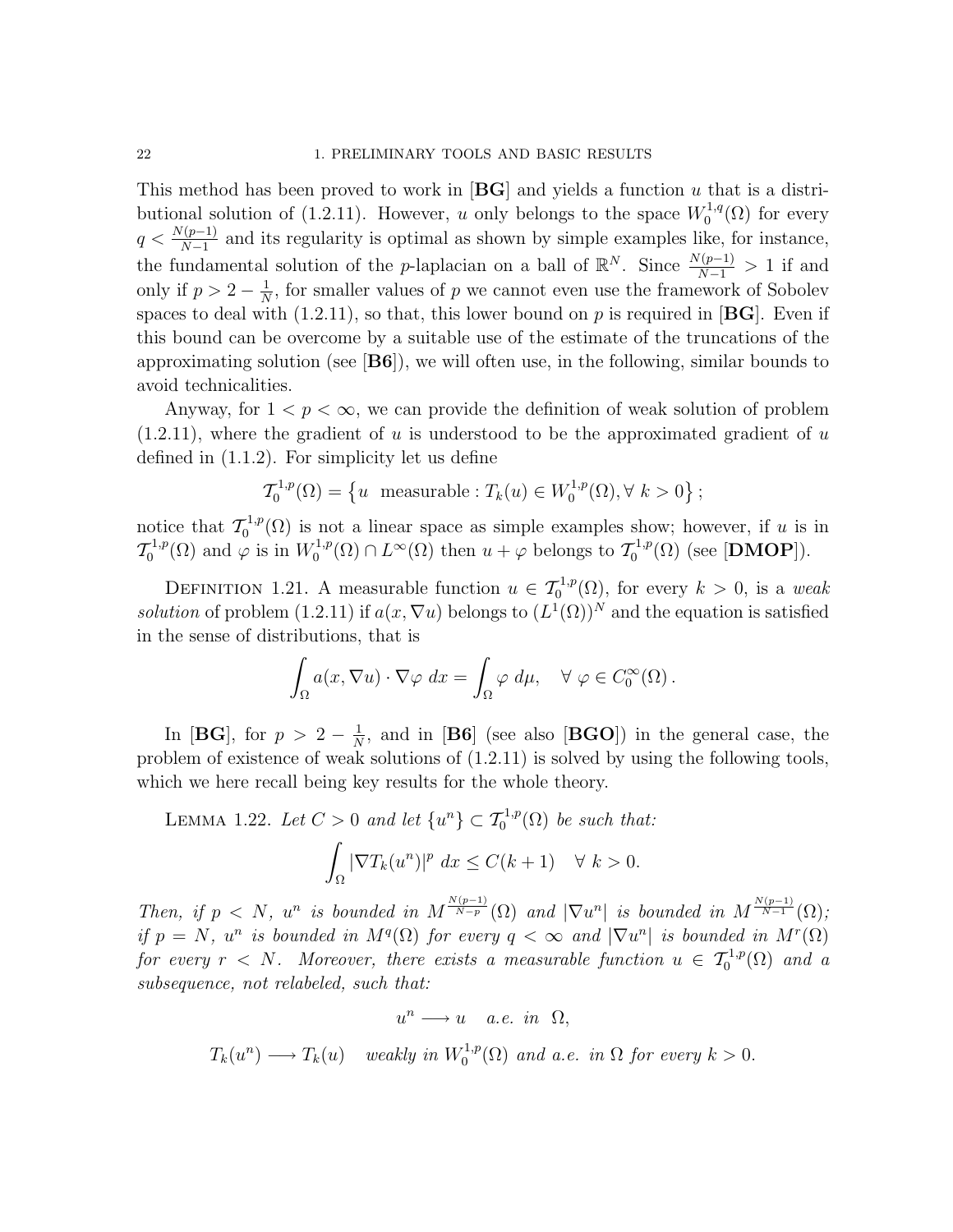PROOF. As far as the estimates are concerned, see [B6], Lemma 4.1 and Lemma 4.2 if  $p < N$ , while for the case  $p = N$  see [BPV], Lemma 2.5. The convergence results are contained in Theorem 6.1 of [B6].

LEMMA 1.23. Let  $u^n \in W_0^{1,p}$  $\mathcal{O}_0^{1,p}(\Omega)$  a sequence of solutions of

$$
\begin{cases}\n-\text{div}(a(x,\nabla u^n)) = f^n - \text{div}(F^n) & \text{in } \Omega, \\
u^n = 0 & \text{on } \partial\Omega,\n\end{cases}
$$

where  $f^n \in L^{\infty}(\Omega)$  is such that  $||f^n||_{L^1(\Omega)} \leq C$ , and  $F^n$  strongly converges in  $(L^{p'}(\Omega))^N$ . Then there exists  $u \in \mathcal{T}_0^{1,p}(\Omega)$  and a subsequence, not relabeled, such that:

 $u^n \longrightarrow u$  a.e. in  $\Omega$ ,

$$
\nabla u^n \longrightarrow \nabla u \quad a.e. \text{ in } \Omega,
$$

and

$$
a(x, \nabla u^n) \longrightarrow a(x, \nabla u)
$$
 strongly in  $(L^1(\Omega))^N$ .

PROOF. See  $[B6], [DV]$ ,  $[BGO]$  and  $[BPV]$ .

Thanks to Lemma 1.22 and Lemma 1.23 one can easily prove the existence result for problem  $(1.2.11)$ .

THEOREM 1.24. Assume (1.2.1)–(1.2.3), and let  $\mu \in M(\Omega)$ . Then there exists a weak solution u of problem  $(1.2.11)$  in  $\mathcal{T}_0^{1,p}$  $C_0^{1,p}(\Omega)$ . Moreover, if  $p \langle N, u \rangle$  belongs to  $M^{\frac{N(p-1)}{N-p}}(\Omega)$  and  $|\nabla u|$  belongs to  $M^{\frac{N(p-1)}{N-1}}(\Omega)$ , while, if  $p = N$ , u belongs to  $M^q(\Omega)$  for every  $q < \infty$  and  $|\nabla u|$  belongs to  $M^r(\Omega)$  for every  $r < N$ 

**PROOF.** See [**B6**], Theorem 6.1, for  $p < N$ , and [**BPV**], Theorem 2.6 for  $p = N$ .  $\Box$ 

1.2.4. Serrin counterexample: lack of uniqueness. Nothing has been said about uniqueness of weak solutions of (1.2.11), which is still open, even for linear operator with smooth data. In fact, in  $\text{[Se]}$ , J. Serrin shown that, if  $N = 2$ , and  $\Omega = \{x \in \mathbb{R}^2 : |x| < 1\}$  and for every fixed  $0 < \varepsilon < 1$ , then there exists a matrix  $A^\varepsilon$ , such that

- $a_{i,j}^{\varepsilon}$  are measurabe functions defined on  $\Omega$ ,  $\forall i, j = 1, 2$ ,
- $a_{i,j}^{\varepsilon} \in L^{\infty}(\Omega), \ \forall \ i,j=1,2,$
- $A^{\tilde{\varepsilon}}(x) \xi \cdot \xi \ge \alpha_{\varepsilon} |\xi|^2$ , for a.e.  $x \in \Omega$ , and for any  $\xi \in \mathbb{R}^2$ , with  $\alpha > 0$ ,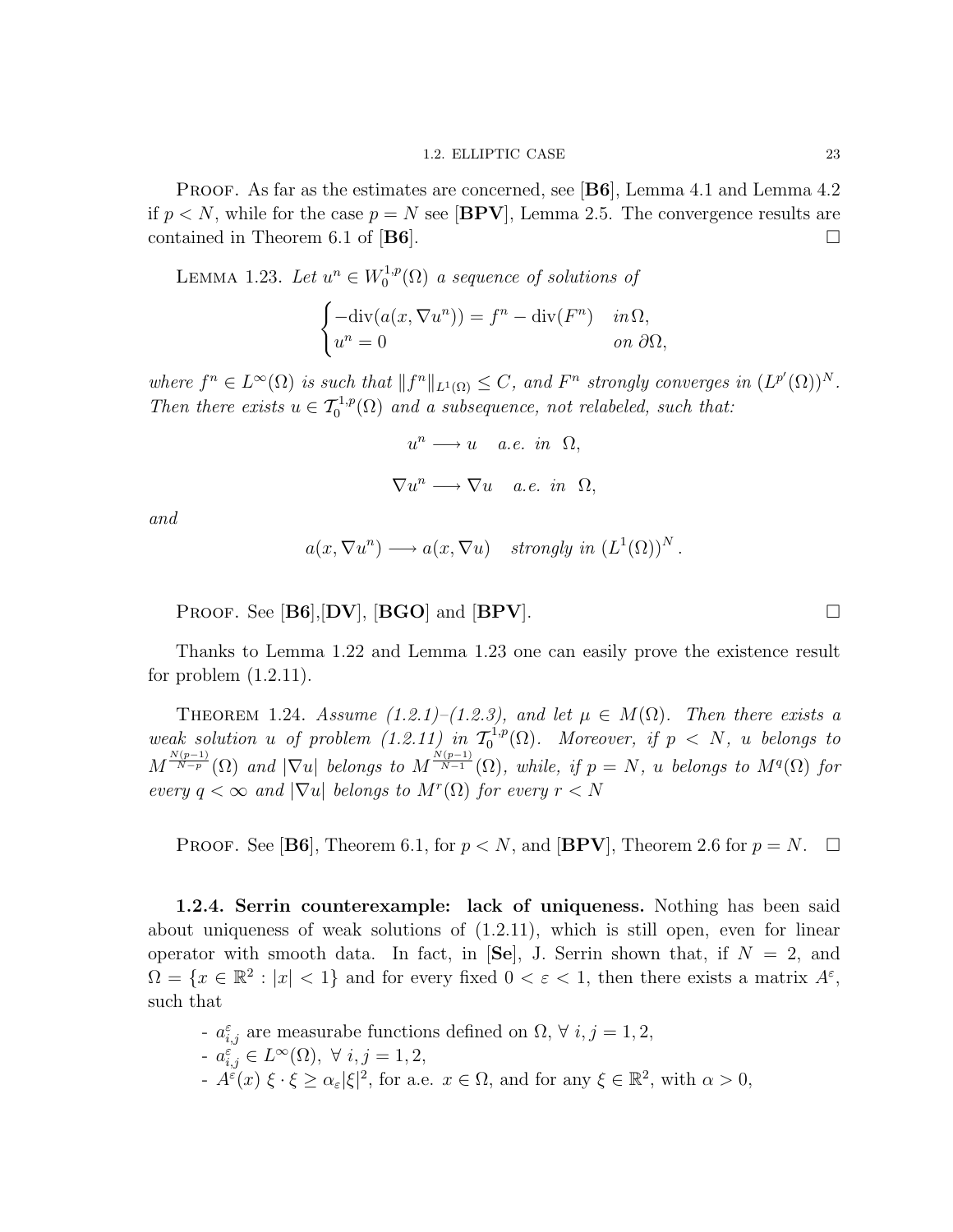and

(1.2.12) 
$$
\begin{cases} u \in W_0^{1,q}(\Omega), & \forall 1 \le q < \frac{2}{1+\varepsilon}, \\ \int_{\Omega} A^{\varepsilon}(x) \nabla u \cdot \nabla \varphi \, dx = 0, & \forall \varphi \in C_0^{\infty}(\Omega), \end{cases}
$$

admits at least two solutions.

The Serrin's coefficients are

(1.2.13) 
$$
a_{i,j} = \left(\frac{1}{\varepsilon^2} - 1\right) \frac{x_i x_j}{r^2} + \delta_{i,j},
$$

for  $i, j = 1, 2$ ., where  $r = \sqrt{x_1^2 + x_2^2}$  and  $\delta_{i,j}$  stands for the Kronecker symbol; if  $v(x)$  is the unique variational solution (see for instance [E]) of problem

$$
\begin{cases}\n-\text{div}(A^{\varepsilon}(x)\nabla v) = 0, & \text{in } \Omega, \\
v = x_1 & \text{on } \partial\Omega,\n\end{cases}
$$

then  $u = x_1 r^{-N+1-\epsilon} - v(x)$  is a nontrivial (the trivial solution is obviously  $u = 0$ ) solution of problem (1.2.12). Let us notice that, this pathological solution found by Serrin belongs to  $W_0^{1,q}$  $q_0^{-1,q}(\Omega)$  for every  $q \in [1, \frac{2}{1+1}]$  $\frac{2}{1+\epsilon}$ , this is coherent with the uniqueness result of Theorem 1.15.

In [Pr1], the author extended such a counterexample to the case  $N \geq 3$ . For instance, if  $N = 3$  the matrix is:

$$
A^{\varepsilon} = \begin{pmatrix} a_{11} & a_{12} & 0 \\ a_{21} & a_{22} & 0 \\ 0 & 0 & 1 \end{pmatrix}
$$

where  $a_{i,j}$  are the same coefficients defined in (1.2.13).

However, since it is not been proved that such a solution belongs to  $\mathcal{T}_0^{1,p}$  $_{0}^{-1,p}(\Omega)$ , the uniqueness of weak solution is still an open problem.

**1.2.5.** Elliptic *p*-capacity. The attempt to find a different formulation for  $(1.2.11)$ which could allow to have both existence and uniqueness has been developed in [**B6**] and in **[DMOP**] where the notions of *entropy solution* and *renormalized solution* have been respectively introduced. Both these definitions, which have been proved to be equivalent (see [DMOP]), ask for solutions in  $\mathcal{T}_0^{1,p}$  $C_0^{1,p}(\Omega)$  and use a weak formulation of the equation where nonlinear test functions depending on  $u$  are used to restrict the equation on the subsets where  $u$  is bounded. Both these approaches are able to get uniqueness provided  $\mu$  belongs to  $L^1(\Omega) + W^{-1,p'}(\Omega)$ . In terms of measures, this restriction has a straight relationship with the notion of elliptic p-capacity, as it was proved in  $[BGO]$ . In order to recall this result, we need first to introduce the notion of p-capacity (see also Section 2 in [DMOP] and the references quoted therein, in particular [HKM] where fine properties and estimates are presented).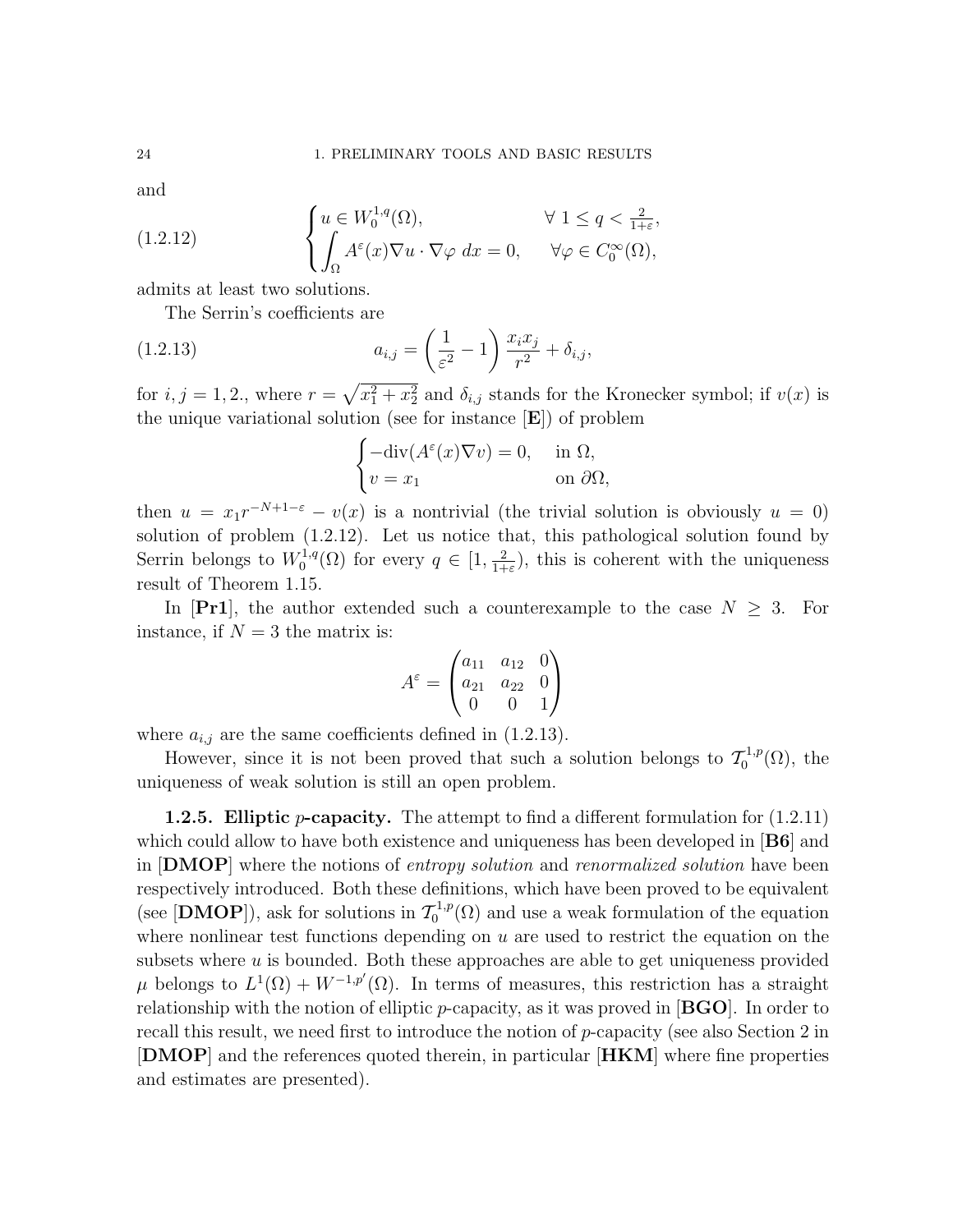For  $p > 1$ , the elliptic p-capacity of a compact set K of  $\Omega$  can be defined as follows:

(1.2.14) 
$$
\operatorname{cap}_p^e(K,\Omega) = \inf_{\varphi \in \mathcal{C}(K,\Omega)} \left\{ \int_{\Omega} |\nabla \varphi|^p \ dx \right\},
$$

where  $\mathcal{C}(K,\Omega) = \{ \varphi \in C_0^{\infty}(\Omega) : \varphi \geq \chi_K \}$ , and, as usual, we use the convention that inf  $\emptyset = +\infty$ ; then one can extend this definition by regularity to any Borel subset of  $\Omega$ .

Let us also recall that a function u is said to be  $\text{cap}_p^e$  quasi continuous if for every  $\varepsilon > 0$  there exists a set  $E \subseteq \Omega$  such that  $\text{cap}_p^e(E) \leq \varepsilon$  and u is continuous in  $\Omega \backslash E$ . It is well known that every function  $u \in W_0^{1,p}$  $C_0^{1,p}(\Omega)$  admits a unique cap<sup>e</sup> quasi continuous representative  $\tilde{u} \in W_0^{1,p}$  $\tilde{u}^{(1,p)}(0)$ , that is a function  $\tilde{u}$  which is equal to u almost everywhere in  $\Omega$  and is cap<sub>p</sub><sup>e</sup> quasi continuous. Moreover the values of  $\tilde{u}$  are defined cap<sub>p</sub><sup>e</sup> quasi everywhere. Thanks to this fact it is also possible to prove the following: for any Borel set  $B \subseteq \Omega$ , we have

(1.2.15) 
$$
\text{cap}_{p}^{e}(B,\Omega) = \inf \left\{ \int_{\Omega} |\nabla v|^{p} dx : 0 \le v \in W_{0}^{1,p}(\Omega), v = 1 \text{ cap}_{p}^{e}\text{-a.e. on } B \right\}.
$$

Moreover, if u belongs to  $W_0^{1,p}$  $\mu_0^{(1,p)}(\Omega)$ , and  $\mu$  is a bounded Radon measure such that  $\mu(E) =$ 0 for every  $E \subset \Omega$  such that  $\text{cap}_p^e(E) = 0$ , we have that u is measurable with respect to  $\mu$ and, if u is also bounded, then u belongs to  $L^{\infty}(\Omega,\mu)$  (see Proposition 2.7 of [DMOP]).

Let us now recall some fundamental results on the link between *p*-capacity and Radon measures.

THEOREM 1.25. Let  $\mu$  belong to  $M(\Omega)$ . Then  $\mu(E) = 0$  for every subset  $E \subset \Omega$  such that  $\text{cap}_p^e(E) = 0$  if and only if  $\mu$  belongs to  $L^1(\Omega) + W^{-1,p'}(\Omega)$ .

PROOF. See [BGO], Theorem 2.1.  $\Box$ 

A further decomposition result for measures is the following.

THEOREM 1.26. Let  $\mu$  belong to  $M(\Omega)$ . Then there exists a unique couple of measures  $(\mu_0, \lambda)$  such that  $\mu_0, \lambda \in M(\Omega)$ ,  $\mu_0(B) = 0$  for every subset B such that  $\text{cap}_p^e(B) = 0$ while  $\lambda$  is concentrated on a subset E of zero p-capacity, and  $\mu = \mu_0 + \lambda$ . By Theorem 1.25 we then have that there exist  $f \in L^1(\Omega)$ ,  $F \in (L^{p'}(\Omega))^N$ , such that:

$$
\mu = f - \operatorname{div}(F) + \lambda.
$$

Moreover, if  $\mu \geq 0$ , we have  $\mu_0 \geq 0$ ,  $\lambda \geq 0$  and also f can be chosen nonnegative.

PROOF. For the decomposition result, see [FST], Lemma 2.1, and again [BGO] for the last part.  $\square$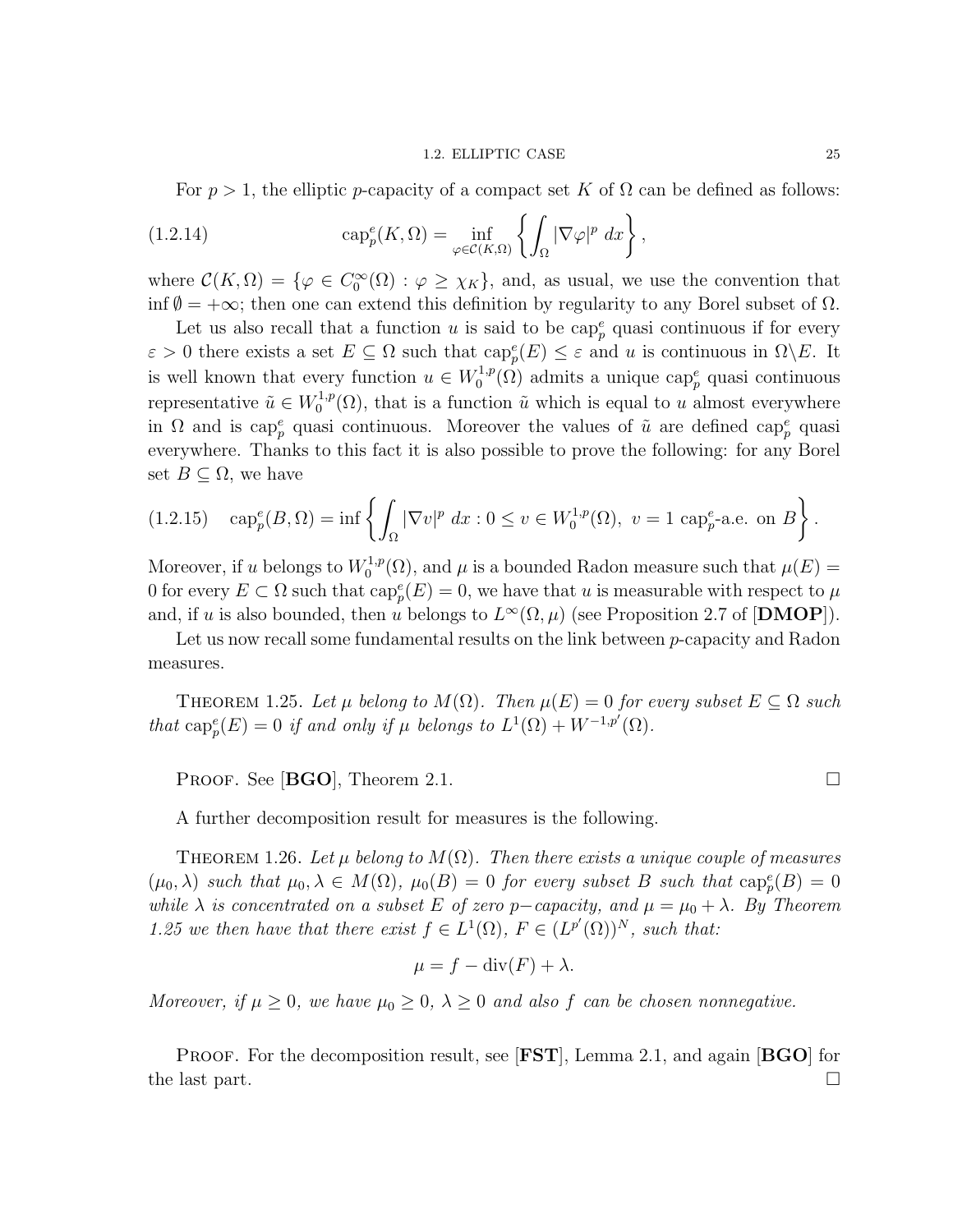Let us remark that, since  $L^1(\Omega) \cap W^{-1,p'}(\Omega) \neq \{0\}$ , there is not a unique way (not even a *better* way), in Theorem 1.25, to write  $\mu_0 = f - \text{div}(F)$ , with  $f \in L^1(\Omega)$  and  $F \in (L^{p'}(\Omega))^N$ .

1.2.6. Entropy solutions. Thanks to Theorem 1.25 one can provide the definition of entropy solution for problem (1.2.11) whose introduction is motivated by Theorem 1.29 below.

DEFINITION 1.27. Let  $\mu$  be a measure in  $L^1(\Omega) + W^{-1,p'}(\Omega)$ . Then  $u \in \mathcal{T}_0^{1,p}(\Omega)$  is an entropy solution of problem  $(1.2.11)$ , if, for any  $k > 0$ , it satisfies

(1.2.16) 
$$
\int_{\Omega} a(x, \nabla u) \cdot \nabla T_k(u - \varphi) dx \leq \int_{\Omega} T_k(u - \varphi) d\mu,
$$

for every  $\varphi \in W_0^{1,p}$  $L^{1,p}(\Omega) \cap L^{\infty}(\Omega).$ 

REMARK 1.28. Let us observe that both terms in  $(1.2.16)$  are well defined; in fact, the left hand side of (1.2.16) can be rewritten as:

$$
\int_{\{|u| \le M\}} a(x, \nabla T_{M}(u)) \cdot \nabla T_{k}(u - \varphi) dx,
$$

where  $M = k + ||\varphi||_{L^{\infty}(\Omega)}$ , since  $\nabla T_k(u - \varphi) = 0$  a.e. on  $\{|u| > M\}$ ; now, thanks to (1.2.2), we have that  $a(x, \nabla T_{M}(u)) \in (L^{p'}(\Omega))^{N}$ , while  $\nabla T_{k}(u - \varphi) \in (L^{p}(\Omega))^{N}$ , since  $(u - \varphi) \in \mathcal{T}_0^{1,p}(\Omega)$ ; Theorem 1.25 gives sense to the right hand side of (1.2.16) and it turns out to be independent on the different decompositions of  $\mu$ .

Notice that this definition can not be extended directly to the general case of  $\mu \in$  $M(\Omega)$  because of the possible lack of  $\mu$ −measurability of the integrand on the right hand side of (1.2.16).

Finally notice that such a solution turns out to be a distributional solution of problem  $(1.2.11)$  (see [**B6**], [**BGO**]).

Now we can state the main result about entropy solution:

THEOREM 1.29. Let  $\mu$  be a measure in  $L^1(\Omega) + W^{-1,p'}(\Omega)$ . Then there exists a unique entropy solution of problem (1.2.11).

PROOF. See [**BGO**], Theorem 3.2 and Theorem 3.3.

Let us emphasize that in the proof of uniqueness of Theorem 1.29 in **BGO** the authors used the following result on the behavior of the energy of the solution  $u$  on the set where it is large, this kind of results will have a central role in our work.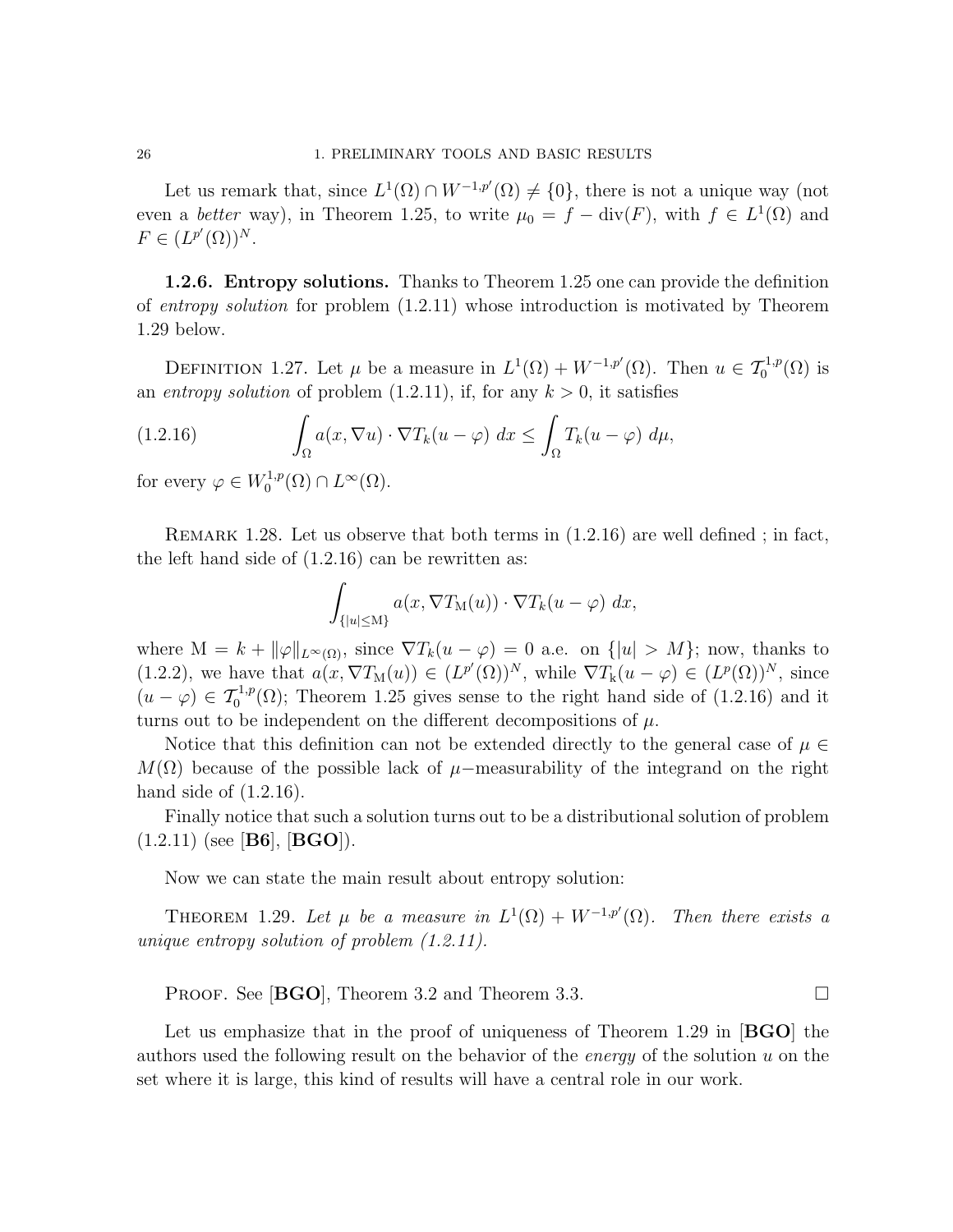# 1.2. ELLIPTIC CASE 27

LEMMA 1.30. Let  $u \in \mathcal{T}_0^{1,p}(\Omega)$  be an entropy solution of problem (1.2.11), with  $\mu$  a measure in  $L^1(\Omega) + W^{-1,p'}(\Omega)$  and let us define  $B_{h,k} = \{x \in \Omega : h \leq |u| \leq h + k\}$ , for every  $h, k > 0$ ; then

$$
\lim_{h \to +\infty} \int_{B_{h,k}} |\nabla u|^p \ dx = 0.
$$

1.2.7. Renormalized solutions. As we said before, the notion of entropy solution can not be generalized directly to the case of a general, possibly singular, measure in  $M(\Omega)$ . In **[DMOP**], the authors, by mean of the notion of *renormalized solution* (introduced first in [DPL] for first order hyperbolic equations, and then developed in many papers; see  $[B\text{DGM}], [M], [BM],$  extended this concept to general measure data. In this paper they give four definitions of renormalized solution that turn out to be equivalent. If  $\mu$  is a measure in  $M(\Omega)$  we will denote with  $\mu_0$  its absolutely continuous part with respect to the *p*-capacity, and with  $\mu_s^+$  and  $\mu_s^-$ , respectively, the positive and the negative variation of the singular part of  $\mu$ : moreover, we will say that a function  $w \in W_0^{1,p}$  $C_0^{1,p}(\Omega) \cap L^{\infty}(\Omega)$  satisfies condition  $P_u$  if there exists  $k > 0$  and two functions  $w^{+\infty}$ ,  $w^{-\infty} \in C_b^1(\Omega)$ , such that

(1.2.17) 
$$
\begin{cases} w = w^{+\infty} & \text{a.e. in } \{u > k\}, \\ w = w^{-\infty} & \text{a.e. in } \{u < -k\}. \end{cases}
$$

DEFINITION 1.31. Let  $\mu \in M(\Omega)$ . A function  $u \in \mathcal{T}_0^{1,p}(\Omega)$  is a renormalized solution of problem (1.2.11), if the following conditions hold:

(a)  $|\nabla u|^{p-1} \in L^q(\Omega) \quad \forall q < \frac{N}{N-1};$ (b) for any  $w \in W_0^{1,p}$  $L^{1,p}(\Omega) \cap L^{\infty}(\Omega)$  that satisfies condition  $P_u$ , then  $(1.2.18)$ Ω  $a(x,\nabla u)\cdot \nabla w\ dx =$ Ω  $w \, d\mu_0 +$ Ω  $w^{+\infty} d\mu_s^+ -$ Ω  $w^{-\infty} d\mu_s^-$ .

Remark 1.32. Notice that all terms in (1.2.18) are well defined; in fact, as far as the first term is concerned, it can be rewritten as

(1.2.19) 
$$
\int_{\{|u| \le k\}} a(x, \nabla u) \cdot \nabla w \, dx + \int_{\{|u| > k\}} a(x, \nabla u) \cdot \nabla w \, dx;
$$

for  $k > 0$  and  $w \in W_0^{1,p}$  $L^{1,p}(\Omega) \cap L^{\infty}(\Omega)$  satisfying condition  $P_u$ ; so,

(1.2.20) 
$$
\int_{\{|u| \le k\}} a(x, \nabla u) \cdot \nabla w \, dx = \int_{\{|u| \le k\}} a(x, \nabla T_k(u)) \cdot \nabla w \, dx,
$$

is well defined since, thanks to assumption (1.2.2),  $a(x, \nabla T_k(u)) \in (L^{p'}(\Omega))^N$  and  $\nabla w \in$  $(L^p(\Omega))^N$ . On the other hand, the second term of (1.2.20) makes sense since, w satisfy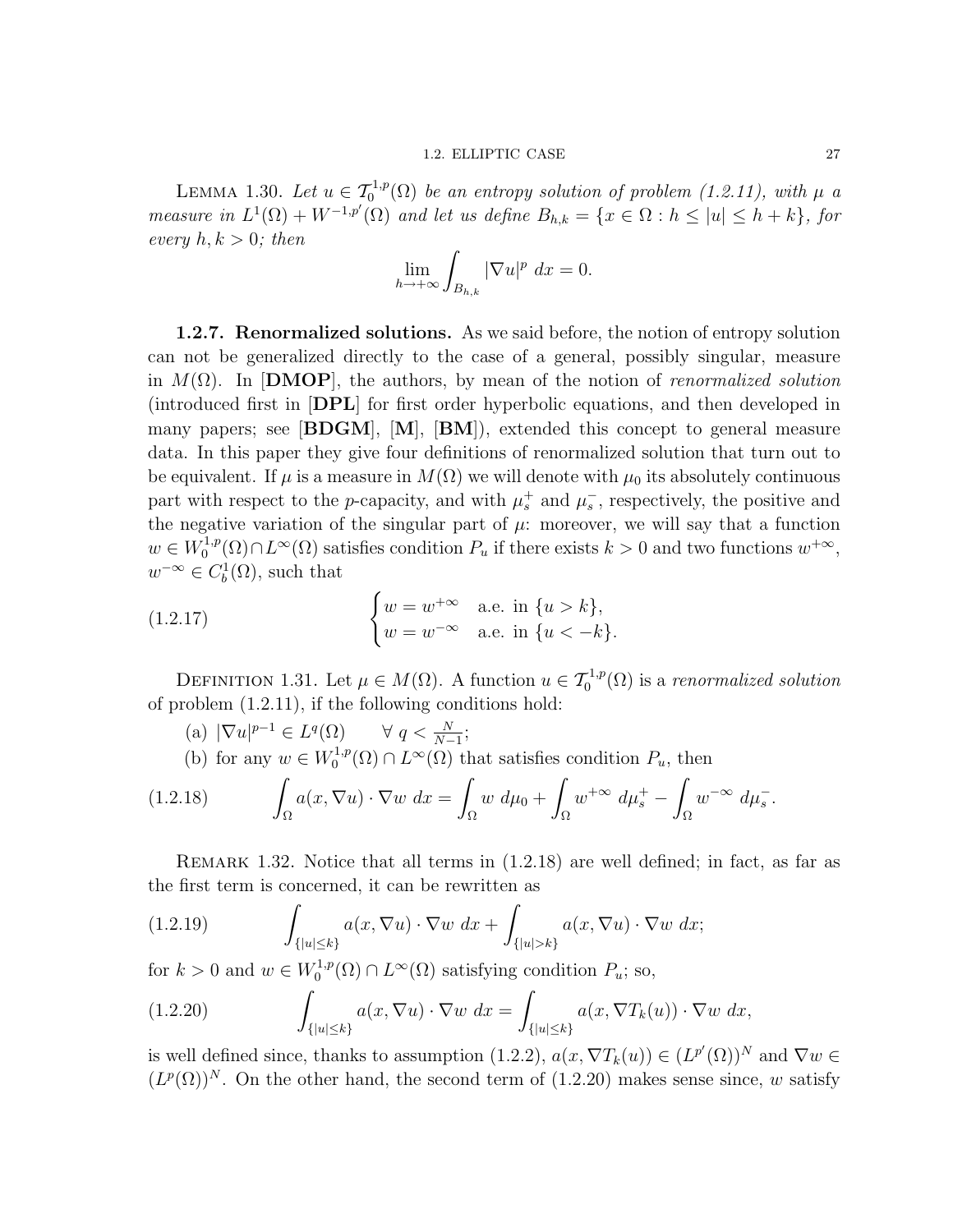assumption  $P_u$ , and so  $\nabla w \in L^{\infty}(\{|u| > k\})$ , while  $a(x, \nabla u) \in (L^q(\Omega))^N$  for any  $q < \frac{N}{N-1}$ . The right hand side of (1.2.18) makes sense as well, since, using Theorem 1.25

$$
\int_{\Omega} w \ d\mu_0,
$$

is well defined because of the fact that  $w \in W_0^{1,p}$  $L^{1,p}(\Omega) \cap L^{\infty}(\Omega)$ , while there are no problem to give sense at the last two terms of  $(1.2.18)$ , since  $w^{+\infty}$  e  $w^{-\infty}$  are two bounded and continuous functions on  $\Omega$ . Let us also observe that we can choose in (1.2.18)  $w \in C_0^{\infty}(\Omega)$ (with  $w^{+\infty} = w^{-\infty} = w$ ), and so a renormalized solution turns out to be a distributional solution of problem (1.2.11).

As we mentioned above, a renormalized solution turns out to coincide with an entropy solution if  $\mu \in M_0(\Omega)$ ; actually we can easily prove the following

PROPOSITION 1.33. Let  $\mu \in M_0(\Omega)$ . Then, problem 1.2.11 has at most one renormalized solution.

**PROOF.** Thanks to Theorem 1.29, it will be enough to prove that, if u is a renormalized solution of problem  $(1.2.11)$ , then u is an entropy solution of the same problem. For any  $h > 0$ , we can choose in (1.2.18),  $w = T_h(u - \varphi)$ , with  $\varphi \in W_0^{1,p}$  $L^{1,p}(\Omega) \cap L^{\infty}(\Omega);$ in fact, we have

$$
w = T_h(T_{h+M}(u) - \varphi),
$$

where  $M = ||\varphi||_{L^{\infty}(\Omega)}$ , and so  $w \in W_0^{1,p}$  $U_0^{1,p}(\Omega) \cap L^{\infty}(\Omega)$ ; moreover, w satisfy condition  $P_u$ since we can choose  $w^{+\infty} = h$ ,  $w^{-\infty} = -h$  and  $k = h + M$ . Hence, using  $w = T_h(u - \varphi)$ in  $(1.2.18)$  one can readily check that u is an entropy solution (with equality sing) being  $\mu_s^+ = \mu_s^$  $s<sub>s</sub> = 0.$ 

The main result in  $[DMOP]$  is the following:

THEOREM 1.34. Let  $\mu \in M(\Omega)$ . Then there exists a renormalized solution of problem  $(1.2.11).$ 

The proof of the above result basically relies on the proof of the strong convergence in  $W_0^{1,p}$  $0^{(1,p)}(0)$  of the truncates of approximating sequence of solutions.

Let us give another definition of renormalized solution (equivalent to the one given in Definition 1.31, Theorem 2.33 in [DMOP]); this definition emphasizes a reconstruction property of renormalized solutions that we will try to adapt to the parabolic case in Chapter 4.

DEFINITION 1.35. Let  $\mu \in M(\Omega)$ . A function  $u \in \mathcal{T}_0^{1,p}(\Omega)$  is a renormalized solution of problem (1.2.11), if condition (a) of Definition 1.31 is satisfied and if the following conditions hold: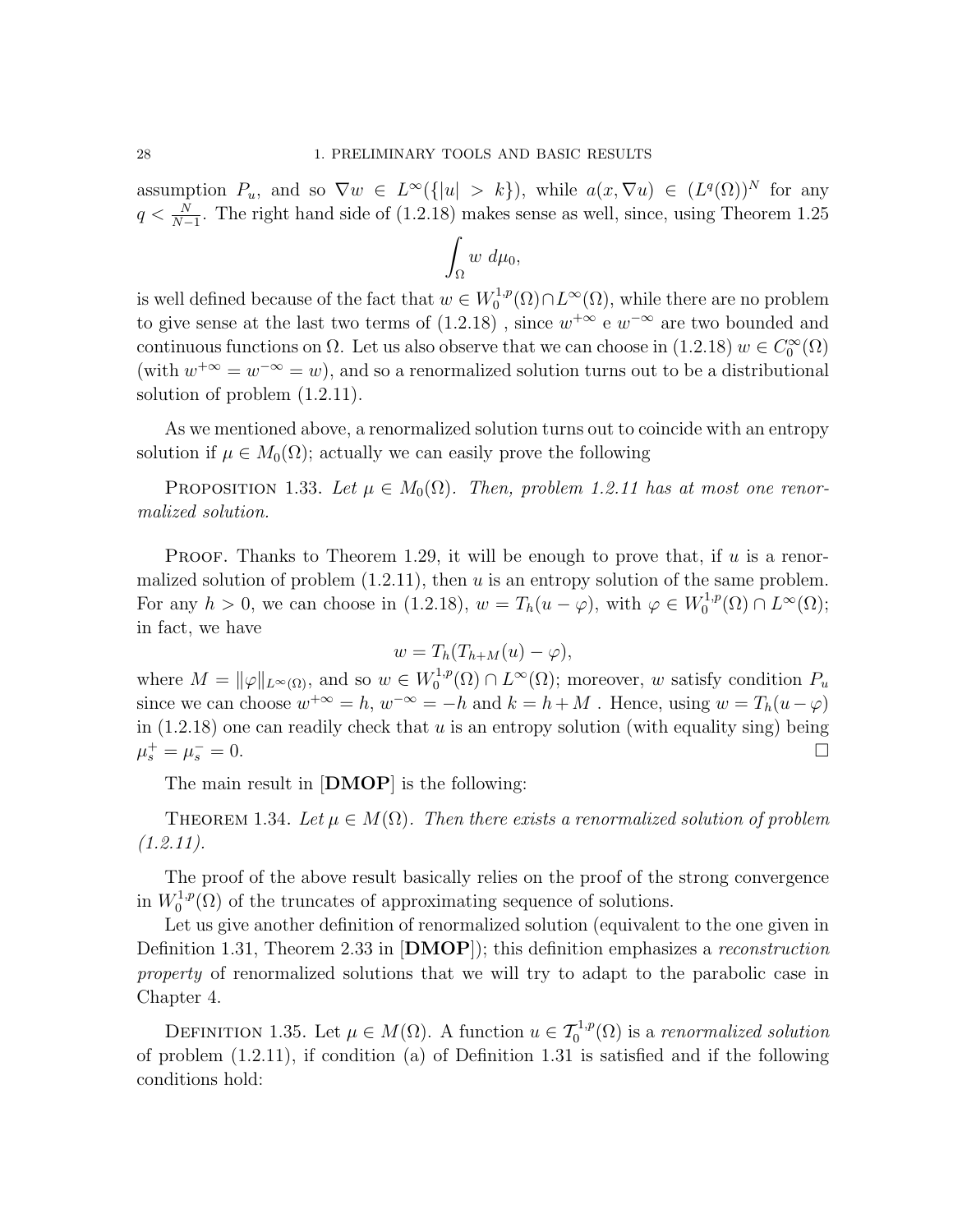(b) for any  $\varphi \in C(\overline{\Omega})$  we have

(1.2.21) 
$$
\lim_{n \to \infty} \frac{1}{n} \int_{\{n \le u < 2n\}} a(x, \nabla u) \cdot \nabla u \varphi \, dx = \int_{\Omega} \varphi \, d\mu_s^+,
$$

and

(1.2.22) 
$$
\lim_{n \to \infty} \frac{1}{n} \int_{\{-2n < u < \leq -n\}} a(x, \nabla u) \cdot \nabla u \varphi \, dx = \int_{\Omega} \varphi \, d\mu_s^-;
$$

(c) for every S in  $W^{1,\infty}(\mathbb{R})$  with compact support in  $\mathbb R$  we have

$$
(1.2.23) \int_{\Omega} a(x, \nabla u) \cdot \nabla u S'(u) dx + \int_{\Omega} a(x, \nabla u) \cdot \nabla \varphi S(u) dx = \int_{\Omega} S(u) \varphi d\mu_0,
$$
  
for every  $\varphi \in W^{1,p}(\Omega) \cap L^{\infty}(\Omega)$  such that  $S(u)\varphi \in W_0^{1,p}(\Omega)$ .

In [DMOP] the authors also proved some interesting partial uniqueness results; for instance, under slightly stronger assumptions on  $a$ , if the difference between two renormalized solutions is bounded then these turn out to coincide. This type of results, as well as Definition 1.35 itself, suggest that a key role in the notion of renormalized solution is played by the behavior of the energy of the solution on the set where it turns out to be large. Finally notice that, in the linear case, the renormalized solution is unique for any measure in  $M(\Omega)$ , since it turns out to coincide with a duality solution of the same problem (see [DMOP], Theorem 10.1).

1.2.8. Lower order terms with natural growth. A large number of papers was devoted to the study of both elliptic and parabolic problems with nonlinear absorption terms with natural growth in the gradient whose model is

(1.2.24) 
$$
\begin{cases} -\Delta u + g(u) |\nabla u|^2 = f & \text{in } (0, T) \times \Omega, \\ u(x) = 0 & \text{on } \partial \Omega. \end{cases}
$$

These type of problems has, even in the more general case of superlinear growth with respect to the gradient, an interesting variational meaning; actually, if we consider a functional on  $W_0^{1,p}$  $_{0}^{\mathfrak{c1,p}}(\Omega)$  as

$$
J(v) = \frac{1}{p} \int_{\Omega} a(x, v) |\nabla v|^p - \int_{\Omega} f v,
$$

with  $f \in L^{p'}(\Omega)$  e  $0 < \alpha \leq a(x, s) \leq \beta \alpha, \beta > 0$ . Then  $J(v)$  is convex with respect to  $\nabla v$  and weakly lower semicontinuous, and so there exists  $u \in W_0^{1,p}$  $L_0^{1,p}(\Omega)$  such that  $J(u) \leq J(v)$ , for any  $v \in W_0^{1,p}$  $\mathcal{L}_{0}^{1,p}(\Omega)$ . Let us formally write down the *Euler equation* for u; we readily obtain

(1.2.25) 
$$
\int_{\Omega} a(x, u) |\nabla u|^{p-2} \nabla u \cdot \nabla \varphi + \frac{1}{p} \int_{\Omega} a_s(x, u) |\nabla u|^p \varphi = \int_{\Omega} f \varphi \ dx,
$$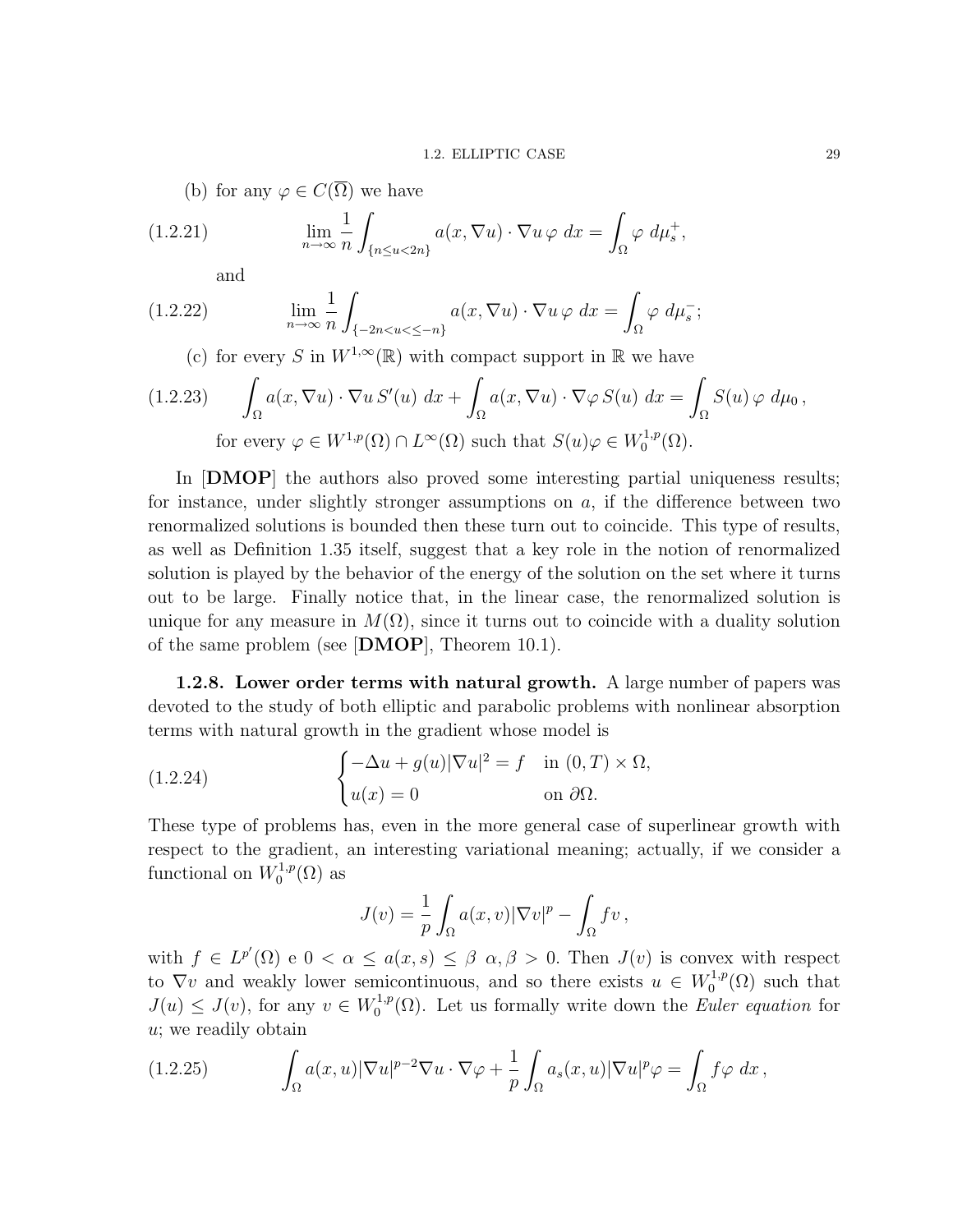for any  $\varphi \in W_0^{1,p}$  $L_0^{1,p}(\Omega) \cap L^{\infty}(\Omega)$ ; the weak form of problem (1.2.25), that is

(1.2.26) 
$$
\begin{cases}\n-\text{div}(a(x,u)|\nabla u|^{p-2}\nabla u) + \frac{1}{p}a_s(x,u)|\nabla u|^p = f & \text{in } \Omega, \\
u \in W_0^{1,p}(\Omega), \quad f \in L^{p'}(\Omega).\n\end{cases}
$$

For an exhaustive review on this topic we refer to  $\mathbf{Po2}$ , and references therein; actually, we will focus our attention on the quasilinear case (1.2.24) with natural growth (that is  $p = 2$  in (1.2.25)); here  $g : \mathbb{R} \to \mathbb{R}$  is a real function in  $C^1(\mathbb{R})$  such that

$$
g(s)s \ge 0, \ \forall s \in \mathbb{R},
$$
  

$$
g'(s) > 0, \forall s \in \mathbb{R}
$$

and  $f(x) \in L^1(\Omega)$ . In a more general context, in [**BGO2**], it was proved that (1.2.24) admits a weak solution, that is a function  $u \in H_0^1(\Omega)$  such that  $g(u)|\nabla u|^2 \in L^1(\Omega)$ satisfies

$$
\int_{\Omega} \nabla u \cdot \nabla \varphi + \int_{\Omega} g(u) |\nabla u|^2 \varphi = \int_{\Omega} f \varphi,
$$

for every  $\varphi \in H_0^1(\Omega) \cap L^\infty(\Omega)$ .

# 1.3. Parabolic case

Following the line of the previous section for elliptic problems, here we want to give some basic knowledge on what has been done, up to now, about partial differential equations of parabolic type with measures as data. We will first introduce the notion of parabolic p-capacity and then we shall deal with initial boundary value problems related to parabolic operators of Leray-Lions type.

**1.3.1. Parabolic p-capacity.** We recall the notion of *parabolic p-capacity* associated to our problem (for further details see [P], [DPP]).

DEFINITION 1.36. Let  $Q = Q_T = (0, T) \times \Omega$  for any fixed  $T > 0$ , and let us recall that  $V = W_0^{1,p}$  $\int_0^{1,p}(\Omega) \cap L^2(\Omega)$ , endowed with its natural norm  $\|\cdot\|_{W_0^{1,p}(\Omega)} + \|\cdot\|_{L^2(\Omega)}$  and

(1.3.1) 
$$
W = \left\{ u \in L^p(0, T; V), \ u_t \in L^{p'}(0, T; V') \right\}
$$

endowed with its natural norm  $||u||_W = ||u||_{L^p(0,T;V)} + ||u_t||_{L^{p'}(0,T;V')}$ . So, if  $U \subseteq Q$  is an open set, we define the *parabolic p-capacity* of  $U$  as

,

$$
\operatorname{cap}_p(U) = \inf \{ ||u||_W : u \in W, u \ge \chi_U \text{ a.e. in } Q \},
$$

where as usual we set inf  $\emptyset = +\infty$ , then for any Borel set  $B \subseteq Q$  we define

$$
cap_p(B) = inf\{cap_p(U), U \text{ open set of } Q, B \subseteq U\}.
$$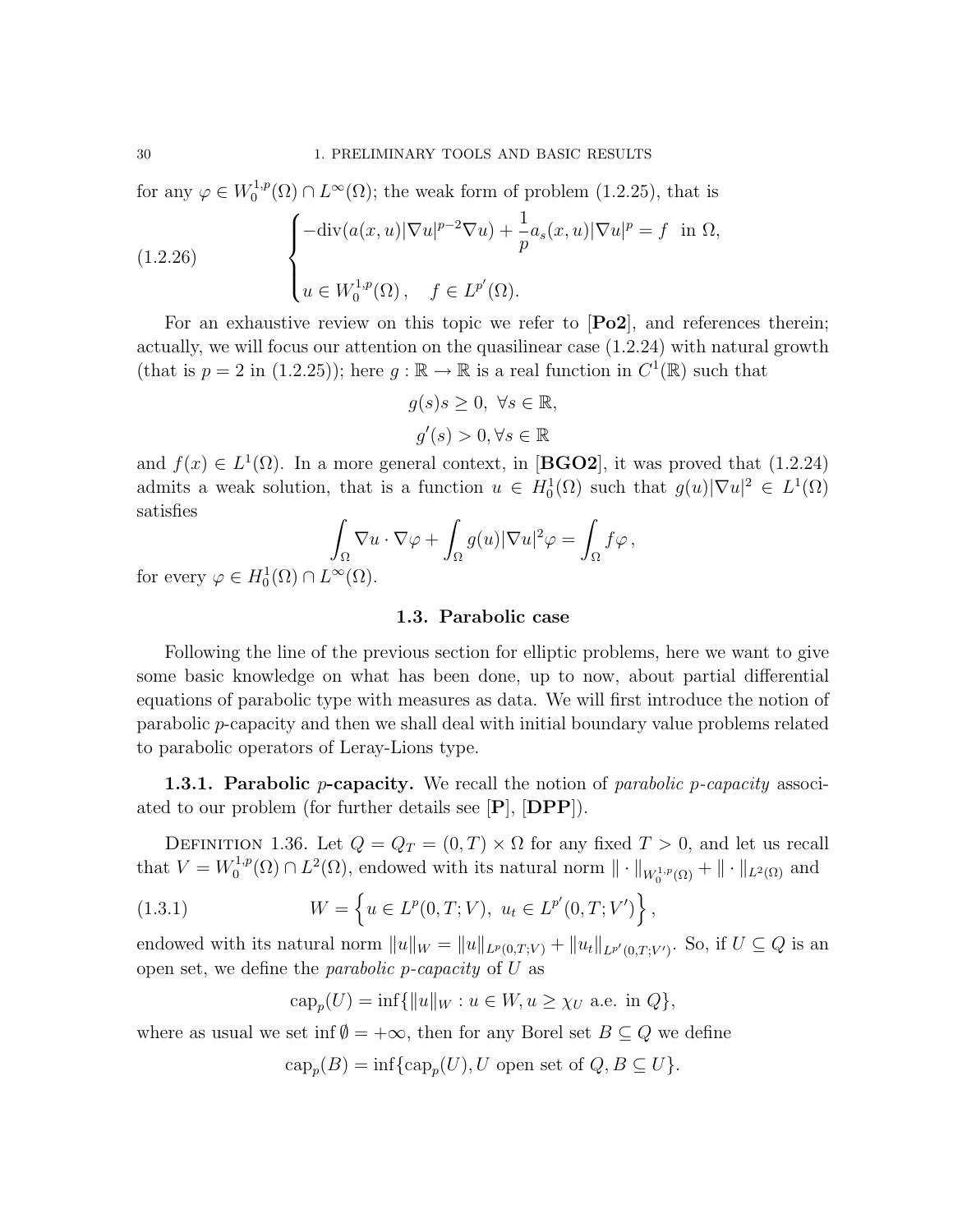## 1.3. PARABOLIC CASE 31

As we mentioned above, we will denote with  $M(Q)$  the set of all Radon measures with bounded variation on  $Q$ , while  $M_0(Q)$  will denote the set of all measures with bounded variation over Q that do not charge the sets of zero p-capacity, that is if  $\mu \in M_0(Q)$ , then  $\mu(E) = 0$ , for all  $E \subseteq Q$  such that  $\text{cap}_p(E) = 0$ .

In [DPP] the authors give another notion of parabolic capacity, equivalent to the one given here as far as sets of zero capacity are concerned; this definition of capacity can be alternatively given starting from the compact sets in  $Q$ , as follows. As we said, we denote  $C_0^{\infty}([0,T] \times \Omega)$  the space of restrictions to Q of smooth functions in  $\mathbb{R} \times \mathbb{R}^N$ with compact support in  $\mathbb{R} \times \Omega$ .

DEFINITION 1.37. Let K be a compact subset of  $Q$ . The capacity of K is defined as:

$$
\text{CAP}(K) = \inf \{ ||u||_W : u \in C_c^{\infty}([0, T] \times \Omega), \ u \ge \chi_K \}.
$$

The capacity of any open subset  $U$  of  $Q$  is then defined by:

 $CAP(U) = \sup \{CAP(K), K \text{ compact}, K \subset U\},$ 

and the capacity of any Borel set  $B \subset Q$  by

 $CAP(B) = \inf \{CAP(U), U \text{ open subset of } Q, B \subset U \}.$ 

This second definition of capacity, that enjoys the subadditivity property as well as the first we gave, given for compact subsets is used in [DPP] to prove Theorem 1.9 above, and it will turn out to be very useful to our aim since it allows to extend the notion of parabolic capacity to sets with respect to any open set contained in Q.

**PROPOSITION** 1.38. Let B be a Borel subset of Q. Then one has  $CAP(B) = 0$  if and only if  $\text{cap}_p(B) = 0$ .

PROOF. See [DPP], Proposition 2.14.

In [DPP] the authors also proved the following decomposition theorem:

THEOREM 1.39. Let  $\mu$  be a bounded measure on Q. If  $\mu \in M_0(Q)$  then there exist  $h \in L^{p'}(0,T;W^{-1,p'}(\Omega)), g \in L^p(0,T;W_0^{1,p'}).$  $L^{1,p}(\Omega) \cap L^2(\Omega)$  and  $f \in L^1(Q)$ , such that

(1.3.2) 
$$
\int_{Q} \varphi \, d\mu = \int_{0}^{T} \langle h, \varphi \rangle \, dt - \int_{0}^{T} \langle \varphi_{t}, g \rangle \, dt + \int_{Q} f \varphi \, dxdt,
$$

for any  $\varphi \in C_c^{\infty}([0,T] \times \Omega)$ , where  $\langle \cdot, \cdot \rangle$  denotes the duality between  $(W_0^{1,p})$  $L^{1,p}(\Omega)\cap L^2(\Omega)$ <sup>'</sup> and  $W_0^{1,p}$  $L^{1,p}(\Omega)\cap L^2(\Omega)$ .

PROOF. See [DPP], Theorem 1.1.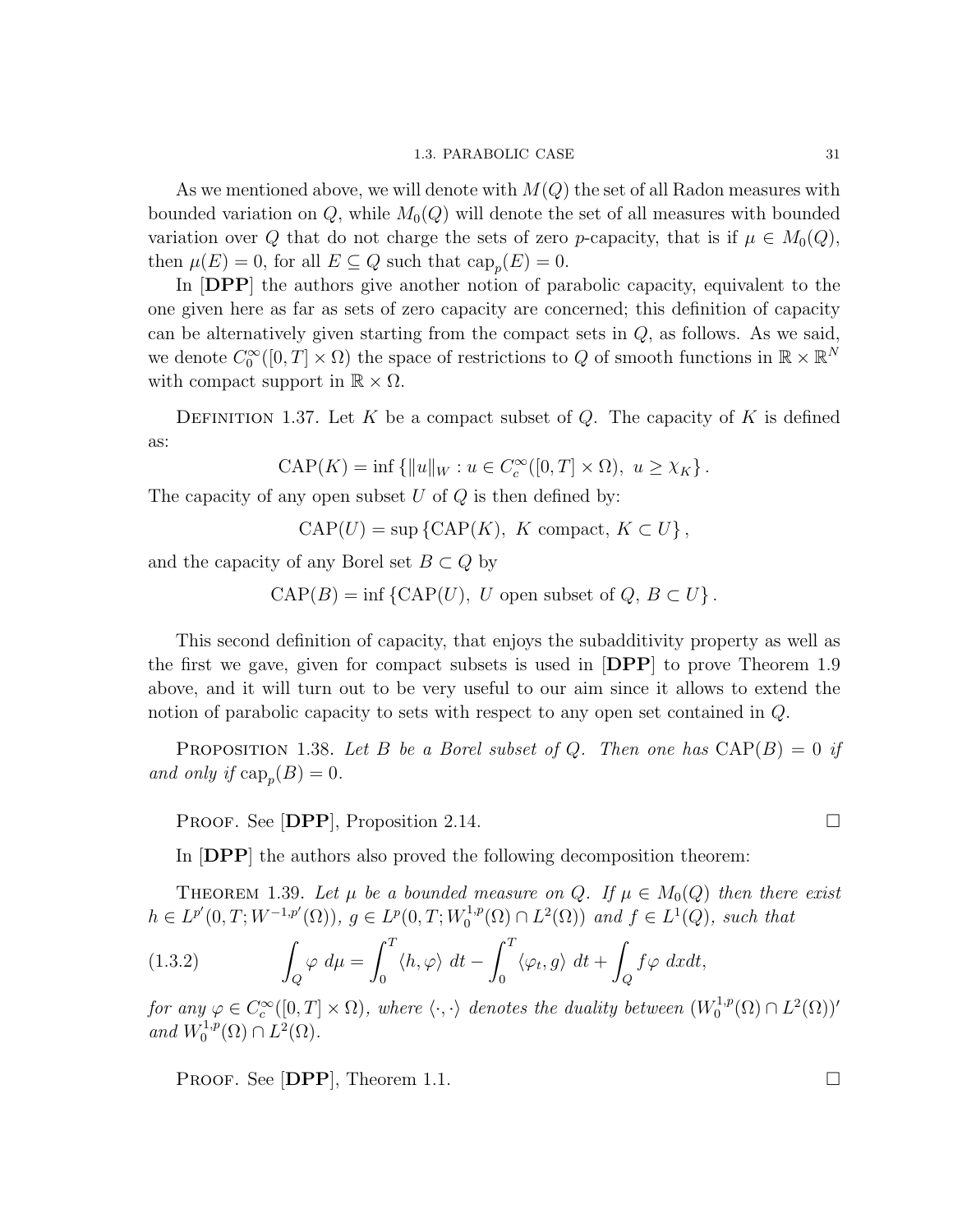So, if  $\mu$  is in  $M(Q)$ , thanks to a well known decomposition result (see for instance [FST]), we can split it into a sum (uniquely determined) of its absolutely continuous part  $\mu_0$  with respect to p-capacity and its *singular* part  $\mu_s$  (that is  $\mu_s$  is concentrated on a set of zero p-capacity). Hence, if  $\mu \in M(Q)$ , by Theorem 1.39, we have

(1.3.3) 
$$
\mu = f - \text{div}(G) + g_t + \mu_s,
$$

in the sense of distributions, for some  $f \in L^1(Q)$ ,  $G \in (L^{p'}(Q))^N$ ,  $g \in L^p(0,T;W_0^{1,p})$  $\mathcal{L}_0^{1,p}(\Omega)$ ), and  $\mu_s \perp p$ -capacity; note that the decomposition of the absolutely continuous part of  $\mu$  in Theorem 1.39 is not uniquely determined.

Let us state some further results about parabolic *p*-capacity; the first two are characterizations of the relationship between sets of zero parabolic capacity and sections of the parabolic cylinder with both zero  $\mathcal{L}^N$  measure sets and zero elliptic p-capacity sets, while the third one shows that any function in  $W$  admits a cap<sub>p</sub>-quasi continuous representative. Let us recall that a function u is called cap–quasi continuous if for every  $\varepsilon > 0$ there exists an open set  $F_{\varepsilon}$ , with  $\text{cap}_{p}(F_{\varepsilon}) \leq \varepsilon$ , and such that  $u_{|Q\setminus F_{\varepsilon}}$  (the restriction of u to  $Q \backslash F_{\varepsilon}$  is continuous in  $Q \backslash F_{\varepsilon}$ . As usual, a property will be said to hold cap–quasi everywhere if it holds everywhere except on a set of zero capacity.

THEOREM 1.40. Let B be a Borel set in  $\Omega$ . Let  $t_0 \in (0, T)$ . One has

$$
cap_p({t_0} \times B) = 0 \quad \text{if and only if} \quad meas_\Omega(B) = 0.
$$

PROOF. See  $[DPP]$ , Theorem 2.15.

Notice that, by virtue of Theorem 1.40, if a measure is concentrated on a section  ${t_0} \times \Omega$ , it does not charge sets of zero parabolic capacity if and only if it belongs to  $L^1(\Omega)$ .

THEOREM 1.41. Let  $B \subset \Omega$  be a Borel set, and  $0 \le t_0 < t_1 \le T$ . Then we have  $\text{cap}_{p}((t_0, t_1) \times B) = 0$  if and only if  $\text{cap}_{p}^{e}(B) = 0$ .

PROOF. See  $[{\bf DPP}]$ , Theorem 2.16.

THEOREM 1.42. Any element v of W has a cap-quasi continuous representative  $\tilde{v}$  which is cap-quasi everywhere unique, in the sense that two cap-quasi continuous representatives of v are equal except on a set of zero capacity.

PROOF. See  $[{\bf DPP}]$ , Lemma 2.20.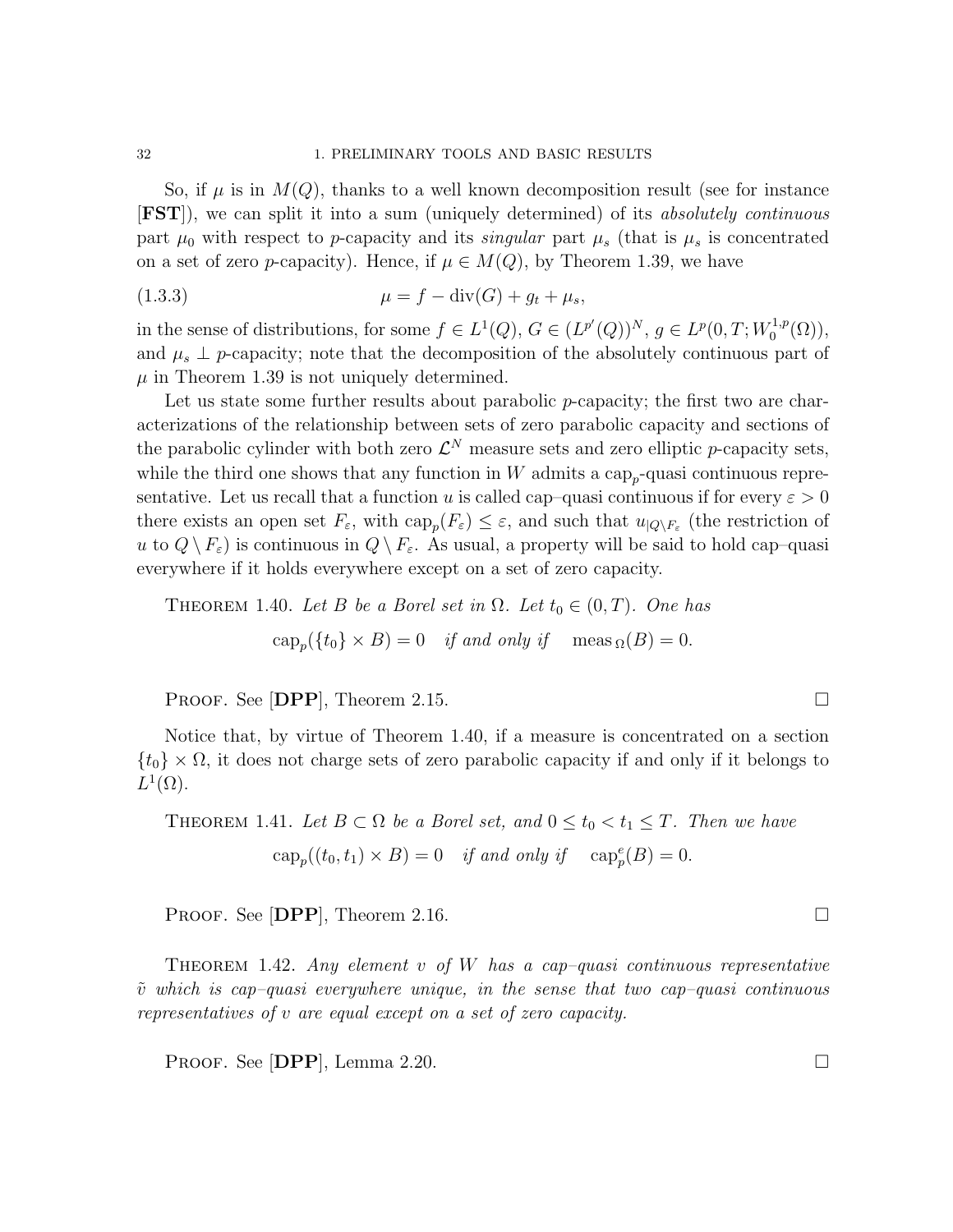1.3.2. Parabolic problems with measure data. As before, let  $\Omega$  be a bounded, open subset of  $\mathbb{R}^N$ , T a positive number and  $Q = (0, T) \times \Omega$ . Here, as well as for the elliptic case, we want to give a brief review on results concerning parabolic initial boundary value problem

(1.3.4) 
$$
\begin{cases} u_t + A(u) = \mu & \text{in } (0, T) \times \Omega, \\ u(0, x) = u_0(x) & \text{in } \Omega, \\ u(t, x) = 0 & \text{on } (0, T) \times \partial\Omega, \end{cases}
$$

where A is a nonlinear pseudomonotone and coercive operator in divergence form which acts from the space  $L^p(0,T;W_0^{1,p})$  $L^{1,p}(\Omega)$  into its dual  $L^{p'}(0,T;W^{-1,p'}(\Omega)).$ 

Let  $a:(0,T)\times\Omega\times\mathbb{R}^N\to\mathbb{R}^N$  be a Carathéodory function (i.e.,  $a(\cdot,\cdot,\xi)$ ) is measurable on Q for every  $\xi$  in  $\mathbb{R}^N$ , and  $a(t, x, \cdot)$  is continuous on  $\mathbb{R}^N$  for almost every  $(t, x)$  in Q, such that the following holds:

(1.3.5) 
$$
a(t, x, \xi) \cdot \xi \ge \alpha |\xi|^p, \quad p > 1,
$$

(1.3.6) 
$$
|a(t, x, \xi)| \leq \beta \left[ b(t, x) + |\xi|^{p-1} \right],
$$

(1.3.7) 
$$
[a(t, x, \xi) - a(t, x, \eta)](\xi - \eta) > 0,
$$

for almost every  $(t, x)$  in Q, for every  $\xi$ ,  $\eta$  in  $\mathbb{R}^N$ , with  $\xi \neq \eta$ , where  $\alpha$  and  $\beta$  are two positive constants, and b is a nonnegative function in  $L^{p'}(Q)$ .

We define the differential operator

$$
A(u) = -\mathrm{div}(a(t, x, \nabla u)), \qquad u \in L^{p}(0, T; W_0^{1, p}(\Omega)).
$$

Under assumptions  $(1.3.5)$ ,  $(1.3.6)$  and  $(1.3.7)$ , A is a coercive and pseudomonotone operator acting from the space  $L^p(0,T;W_0^{1,p})$  $L^{1,p}(\Omega)$  into its dual  $L^{p'}(0,T;W^{-1,p'}(\Omega)).$ 

As a model example, problem  $(1.3.4)$  includes the *p*-Laplace evolution problem:

(1.3.8) 
$$
\begin{cases} u_t - \operatorname{div}(|\nabla u|^{p-2} \nabla u) = \mu & \text{in } (0, T) \times \Omega, \\ u(0, x) = u_0(x) & \text{in } \Omega, \\ u(t, x) = 0 & \text{on } (0, T) \times \partial\Omega, \end{cases}
$$

We are interested in the study of problem  $(1.3.4)$  in presence of measure data  $\mu$  and u<sub>0</sub>. If  $\mu \in L^{p'}(Q)$  and  $u_0 \in L^2(\Omega)$ , (1.3.4) has a unique solution in  $W \cap C(0,T; L^2(\Omega))$ (where  $W$  was defined in  $(1.1.6)$ ) in the weak sense, that is

$$
-\int_{\Omega} u_0 \varphi(0) dx - \int_0^T \langle \varphi_t, u \rangle dt + \int_Q a(t, x, \nabla u) \cdot \nabla \varphi dx dt = \int_0^T \langle f, \varphi \rangle_{W^{-1,p'}(\Omega), W_0^{1,p}(\Omega)} dt,
$$

for all  $\varphi \in W$  such that  $\varphi(T) = 0$  (see [L]).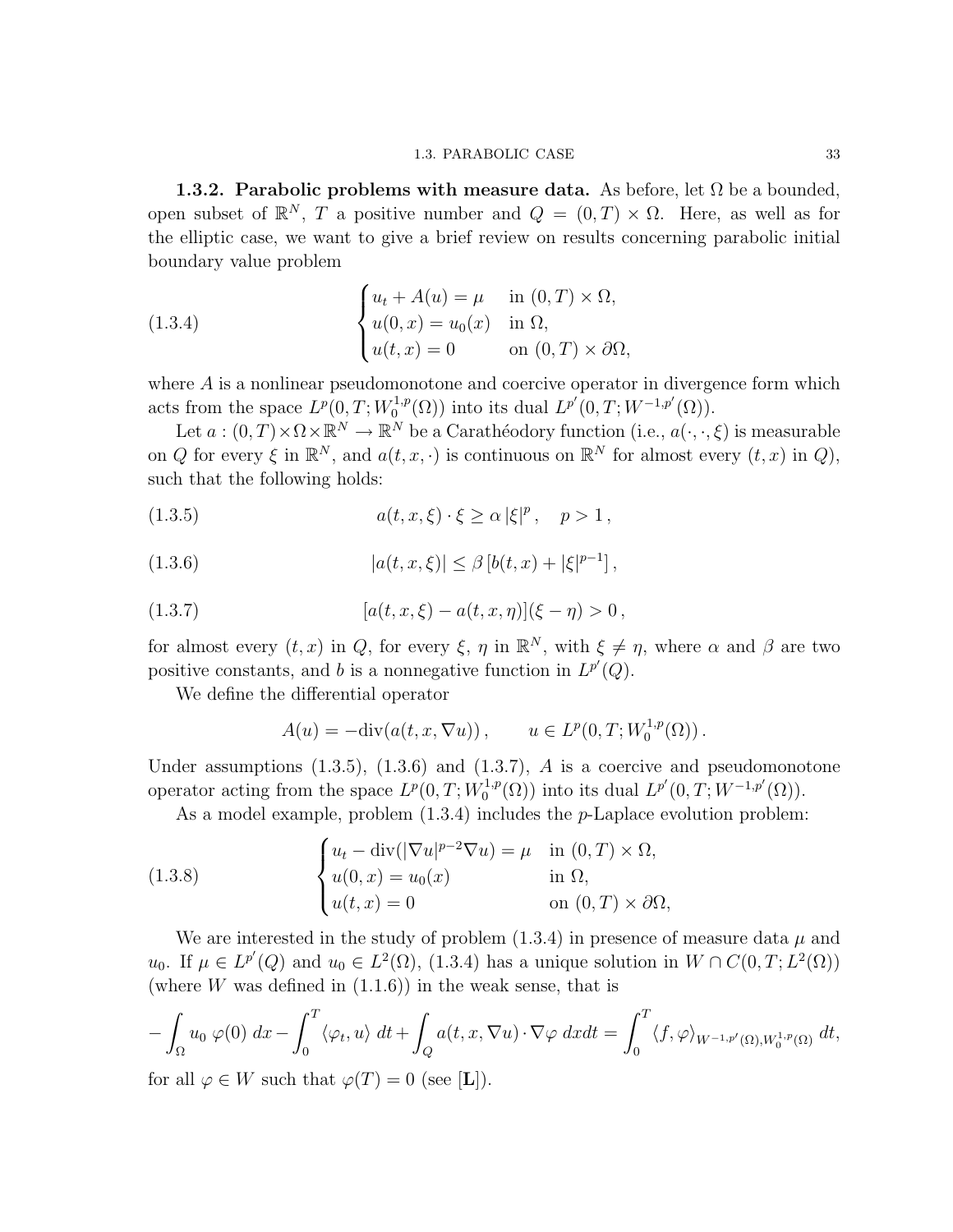Under the general assumption that  $\mu$  and  $u_0$  are bounded measures, the existence of a distributional solution was proved in  $[B\text{DGO}]$ , by approximating  $(1.3.4)$  with problems having regular data and using compactness arguments.

Unfortunately, as in the elliptic case, due to the lack of regularity of the solutions, the distributional formulation is not strong enough to provide uniqueness, as it can be proved by adapting to the parabolic case the counterexample of J. Serrin cited above for the stationary problem (see (1.2.13)).

In case of linear operators the difficulty can be overcome again by defining the solution in a duality sense, by adapting the techniques of the stationary case; in fact, for simplicty, let us consider the linear parabolic problem

(1.3.9) 
$$
\begin{cases} u_t + L(u) = f & \text{in } (0, T) \times \Omega, \\ u(0) = 0, & \text{in } \Omega, \\ u = 0 & \text{on } (0, T) \times \partial\Omega, \end{cases}
$$

with  $f \in L^1(Q)$ , where  $L(u) = -\text{div}(M(t,x)\nabla u)$ , and M is a matrix with bounded, measurable entries, and satisfying the ellipticity assumption  $(1.3.5)$   $(p = 2)$ .

One can say that  $u \in L^1(Q)$  is a *duality solution* of problem (1.3.9) if

$$
\int_{Q} u g \, dx dt = \int_{Q} f w \, dx dt,
$$

for every  $g \in L^{\infty}(Q)$ , and w is the solution of the retrograde problem

(1.3.10) 
$$
\begin{cases}\n-w_t - \operatorname{div}(M^*(t, x)\nabla w) = g & \text{in } (0, T) \times \Omega, \\
w(T, x) = 0 & \text{in } \Omega, \\
w(t, x) = 0 & \text{on } (0, T) \times \partial\Omega,\n\end{cases}
$$

where  $M^*(t, x)$  is the transposed matrix of  $M(t, x)$ . In fact, let us fix  $r, q \in \mathbb{R}$  such that

$$
r,\,q>1,\qquad \frac{N}{q}+\frac{2}{r}<2\,,
$$

and let us consider  $g \in L^r(0,T;L^q(\Omega)) \cap L^{\infty}(Q)$ . Let w be the solution of problem (1.3.10); standard parabolic regularity results say that

$$
||w||_{L^{\infty}(Q)} \leq C||g||_{L^{r}(0,T;L^{q}(\Omega))},
$$

and so the linear and continuous functional

$$
\Lambda: L^r(0,T;L^q(\Omega)) \mapsto \mathbb{R},
$$

defined by

$$
\Lambda(g) = \int_Q f \, w \, dxdt,
$$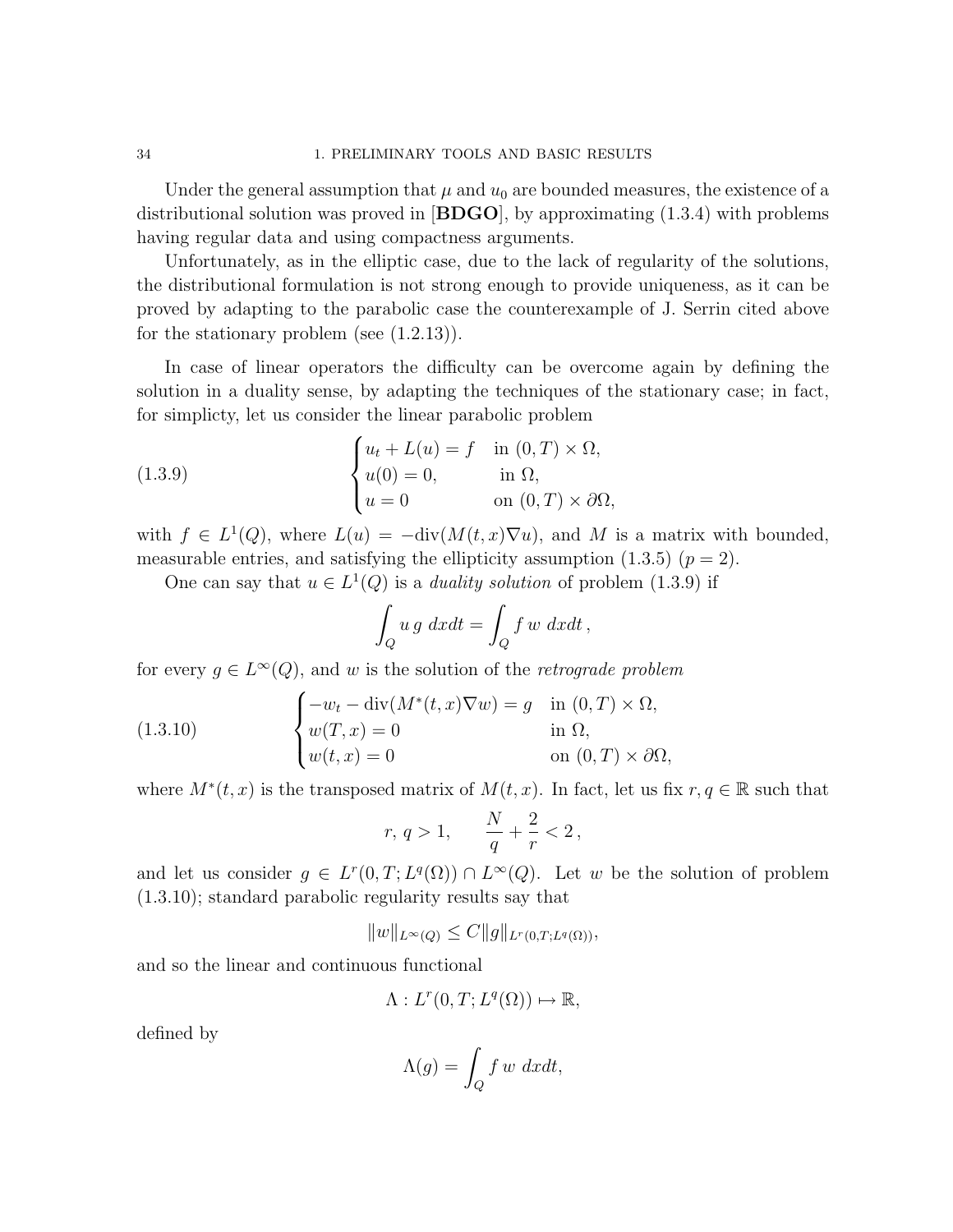is well defined, since

 $|\Lambda(g)| \leq ||f||_{L^1(Q)} ||w||_{L^{\infty}(Q)} \leq C ||f||_{L^1(Q)} ||g||_{L^r(0,T;L^q(\Omega))}.$ 

So, by Riesz's representation theorem there exists a unique  $u \in L^{r'}(0,T; L^{q'}(\Omega))$  such that

$$
\Lambda(g) = \int_Q u \, g \, dxdt,
$$

for any  $g \in L^r(0,T;L^q(\Omega))$ .

This easily implies

THEOREM 1.43. If  $f \in L^1(Q)$ , then there exists a unique duality solution of problem  $(1.3.9).$ 

With slightly modification on the proof one can prove that a unique solution in a duality sense also exists for linear problems with a smooth initial data.

A standard approximation argument shows that a unique solution even exists for problem

(1.3.11) 
$$
\begin{cases} u_t + L(u) = \mu & \text{in } (0, T) \times \Omega, \\ u(0) = u_0 & \text{in } \Omega, \\ u = 0 & \text{on } (0, T) \times \partial\Omega, \end{cases}
$$

for any  $\mu \in M(Q)$  and  $u_0 \in L^1(\Omega)$ . In this case one can prove that there exists a unique  $u \in L^1(Q)$  such that

(1.3.12) 
$$
- \int_{\Omega} u_0 w(0) \, dx + \int_{Q} u \, g \, dx dt = \int_{Q} w \, d\mu,
$$

for every  $g \in C_0^{\infty}(Q)$ ; notice that all terms in the above formulation are well defined thanks to standard parabolic regularity results (see [LSU], [E]).

However, for nonlinear operators a new concept of solution needs to be defined to get a well-posed problem. In case of problem  $(1.3.4)$  with  $L<sup>1</sup>$  data, this was done independently in [BM] and in [Pr2] (see also [AMST]), where the notions of renormalized solution, and of entropy solution, respectively, were introduced. Both these approaches allow to obtain existence and uniqueness of solutions if  $\mu \in L^1(Q)$  and  $u_0 \in L^1(\Omega)$ .

Let us give the notion of entropy solution for parabolic problem  $(1.3.4)$  with a general  $\mu \in M_0(Q)$ , recalling that

$$
S^{p} = \{ u \in L^{p}(0,T;W_0^{1,p}(\Omega)); u_t \in L^{p'}(0,T;W^{-1,p'}(\Omega)) + L^{1}(Q) \},\
$$

and denoting, for  $k > 0$ , by

$$
\Theta_k(z) = \int_0^z T_k(s) \ ds,
$$

the primitive function of the truncation function.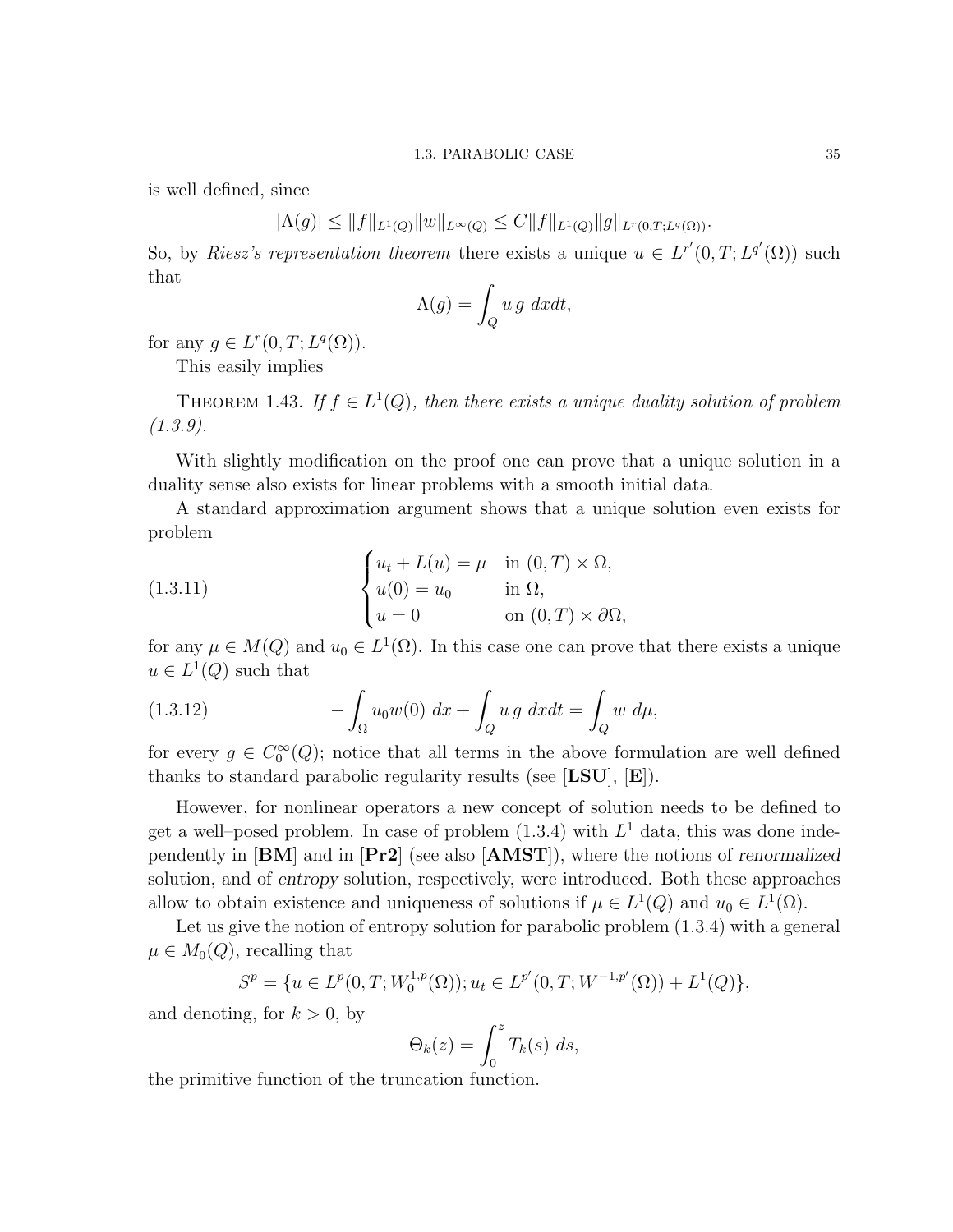DEFINITION 1.44. Let  $\mu \in M_0(Q)$ ,  $(f, g, -\text{div}(G))$  a decomposition of  $\mu$  and  $u_0 \in$  $L^1(\Omega)$ . A measurable function u is an entropy solution of (1.3.4) if

(1.3.13) 
$$
T_k(u - g) \in L^p(0, T; W_0^{1,p}(\Omega)) \text{ for every } k > 0,
$$

(1.3.14) 
$$
t \in [0, T] \mapsto \int_{\Omega} \Theta_k(u - g - \varphi)(t, x) dx
$$

is a continuous function for all  $k \geq 0$  and all  $\varphi \in S^p \cap L^{\infty}(Q)$ , and moreover

$$
\int_{\Omega} \Theta_k(u - g - \varphi)(T, x) dx - \int_{\Omega} \Theta_k(u - g - \varphi)(0, x) dx
$$
\n
$$
+ \int_0^T \langle \varphi_t, u - g - \varphi \rangle dt + \int_Q a(t, x, \nabla u) \cdot \nabla T_k(u - g - \varphi) dx dt
$$
\n
$$
\leq \int_Q f T_k(u - g - \varphi) dx dt + \int_Q G \cdot \nabla T_k(u - g - \varphi) dx dt,
$$

for all  $k \geq 0$  and all  $\varphi \in S^p \cap L^{\infty}(Q)$ .

In [DPP] the authors extend the result of existence and uniqueness to a larger class of measures which includes the  $L^1$  case. Precisely, they prove (in the framework of renormalized solutions) that problem  $(1.3.4)$  has a unique solution for every  $u_0$  in  $L^1(\Omega)$  and for every measure  $\mu$  which does not charge the sets of zero capacity, that is  $\mu \in M_0(Q)$ .

As we have seen before, the importance of the measures not charging sets of zero capacity was first observed in the stationary case in [BGO].

In order to use a similar approach in the evolution case, in **DPP** is developed the theory of capacity related to the parabolic operator  $u_t + A(u)$  and then investigated the relationships between time–space dependent measures and capacity (see Theorems 1.39, 1.40 and 1.41 above).

As far as the initial datum is concerned, considering measure data which do not charge sets of zero parabolic capacity leads to take  $u_0$  in  $L^1(\Omega)$ , so that no improvement can be obtained with respect to previous results. In fact, in virtue of Theorem 1.40, if a measure is concentrated on a section  $\{t_0\} \times \Omega$ , it does not charge sets of zero parabolic capacity if and only if it belongs to  $L^1(\Omega)$ . Here we introduced the capacity on subsets of the open set Q, but a different choice could also be done to compute the capacity of subsets of  $[0, T] \times \Omega$ . In this latter context one could take  $t_0 = 0$  in Theorem 1.40 and regard  $u_0$  as a measure concentrated at  $t = 0$ , which explains why we take  $u_0 \in L^1(\Omega)$ . However, this argument also suggest that there is no real need to define the capacity up to  $t=0$ .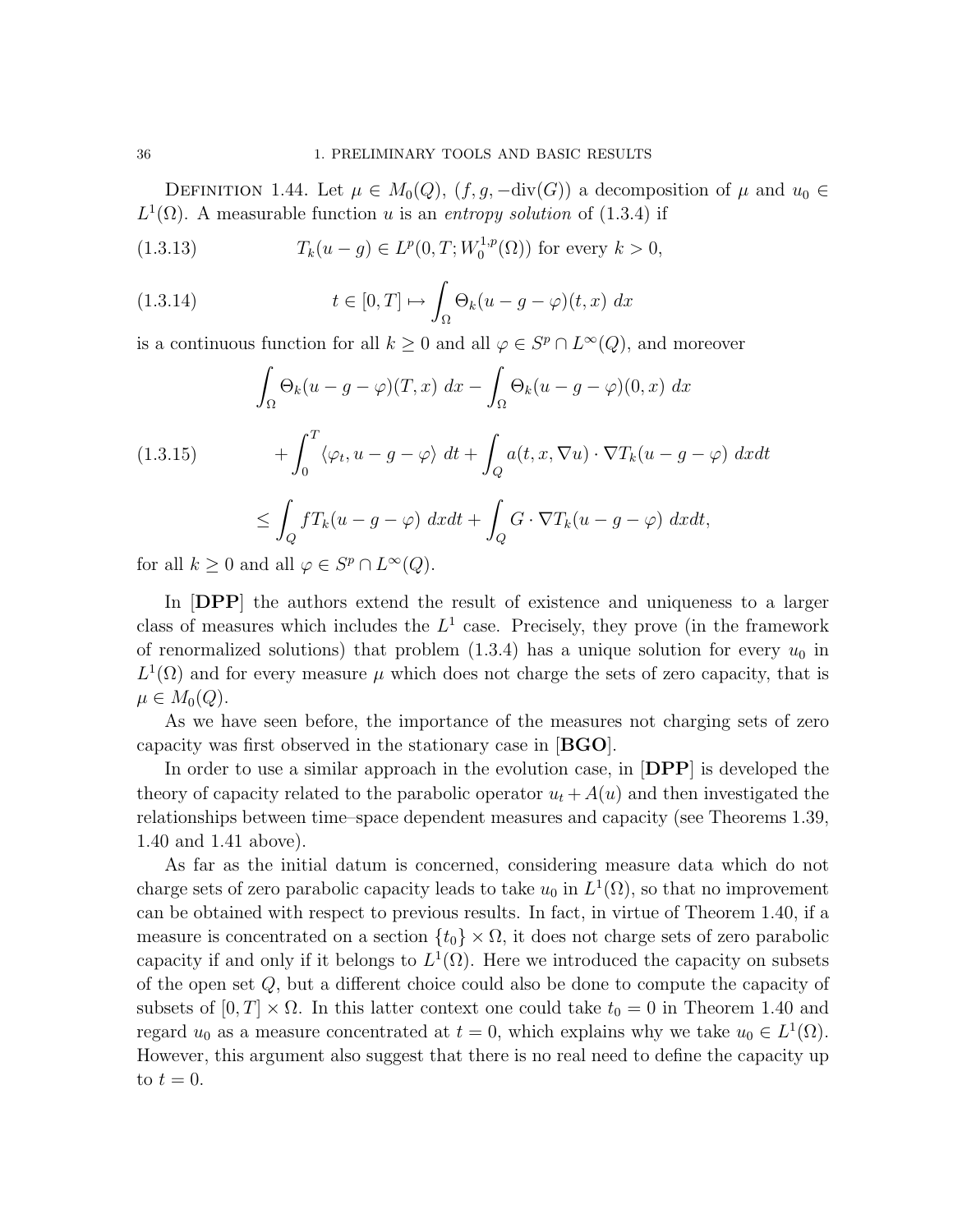#### 1.3. PARABOLIC CASE 37

Thanks to the decomposition result of Theorem 1.39, if  $\mu$  is absolutely continuous with respect to capacity (these are called *soft measures*) we can still set our problem  $(1.3.4)$  in the framework of renormalized solutions. The idea is that, since  $\mu$  can be splitted as in (1.3.3), problem (1.3.4) can be formally rewritten as  $(u - g)_t + A(u) =$  $f - \text{div}(G)$ , and the renormalization argument can be applied to the difference  $u - g$ . Let us introduce the definition of renormalized solution of  $(1.3.4)$  given in  $[DPP]$ .

DEFINITION 1.45. Let  $\mu \in M_0(Q)$ ,  $(f, g, -\text{div}(G))$  a decomposition of  $\mu$  and  $u_0 \in$  $L^1(\Omega)$ . A measurable function u is a renormalized solution of (1.3.4) if

$$
(1.3.16) \t u - g \in L^{\infty}(0, T; L^{1}(\Omega)), T_{k}(u - g) \in L^{p}(0, T; W_{0}^{1, p}(\Omega)) \text{ for every } k > 0,
$$

(1.3.17) 
$$
\lim_{n \to \infty} \int_{\{n \le |u-g| \le n+1\}} |\nabla u|^p dx dt = 0;
$$

moreover, for every  $S \in W^{2,\infty}(\mathbf{R})$  such that S' has compact support,

(1.3.18)  
\n
$$
(S(u-g))_t - \text{div}(a(t, x, \nabla u)S'(u-g)) + S''(u-g)a(t, x, \nabla u)\nabla(u-g)
$$
\n
$$
= S'(u-g)f + S''(u-g)G \cdot \nabla(u-g) - \text{div}(GS'(u-g))
$$

in the sense of distributions, and

(1.3.19) 
$$
S(u - g)(0) = S(u_0) \text{ in } L^1(\Omega).
$$

THEOREM 1.46. Let  $\mu$  be a bounded measure on Q which does not charge the subsets of Q of zero capacity, and let  $u_0 \in L^1(\Omega)$ . Then there exists a unique renormalized solution u of (1.3.4). Moreover u satisfies the additional regularity:  $u \in L^{\infty}(0,T; L^{1}(\Omega))$ and  $T_k(u) \in L^p(0,T;W_0^{1,p})$  $\mathcal{O}_0^{1,p}(\Omega)$ , for every  $k > 0$ .

PROOF. See **[DPP**], Theorem 1.3.

Notice that the notion of renormalized solution and entropy solution for parabolic problem  $(1.3.4)$  turn out to be equivalent as proved in  $[DP]$ ; in Chapter 4 we extend the notion of renormalized solution for general measure data  $\mu \in M(Q)$  and so, thanks to this result, this notion will turn out to be coherent with all definitions of solution given before for problem (1.3.4).

To conclude this section, let us just mention the case of quasilinear parabolic equation with absorption term in relation with the stationary case (1.2.24); as in this case, to our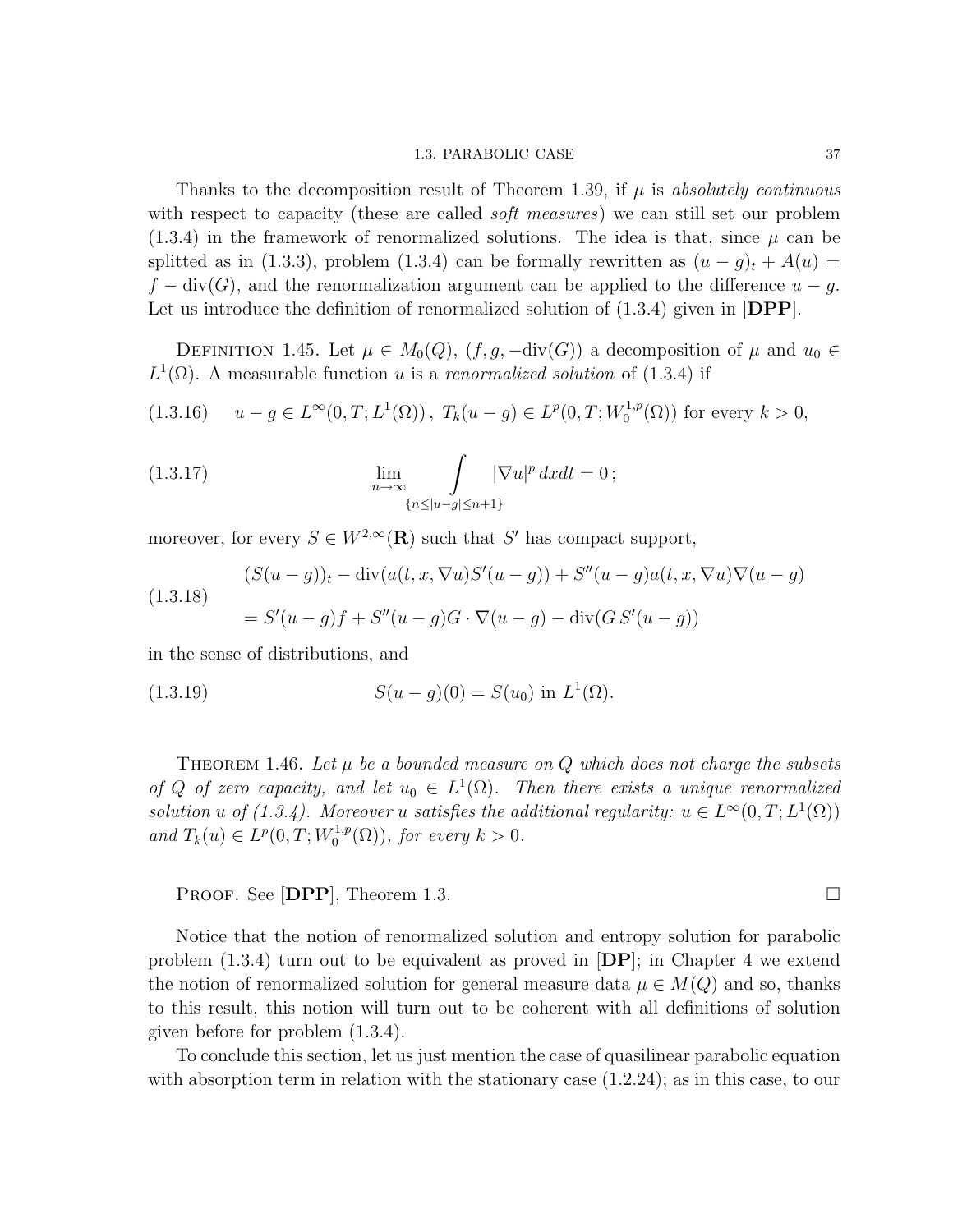purpose is enough to deal with the model case

(1.3.20) 
$$
\begin{cases} u_t - \Delta u + g(u) |\nabla u|^2 = f & \text{in } (0, T) \times \Omega, \\ u(0, x) = u_0(x) & \text{in } \Omega, \\ u(t, x) = 0 & \text{on } (0, T) \times \partial \Omega, \end{cases}
$$

where  $\Omega \subset \mathbb{R}^N$  is a bounded open set,  $N \geq 2$ ,  $u_0 \in L^1(\Omega)$ , and  $g: \mathbb{R} \to \mathbb{R}$  is a real function in  $C^1(\mathbb{R})$  such that

$$
(1.3.21) \t\t g(s)s \ge 0, \ \forall s \in \mathbb{R},
$$

$$
(1.3.22) \t\t g'(s) > 0, \forall s \in \mathbb{R},
$$

and  $f(x) \in L^1(Q)$ .

For a solution of problem (1.3.20) we mean a function  $u \in L^2(0,T; H_0^1(\Omega))$  which satisfies

(1.3.23) 
$$
\int_0^T \langle u_t, \varphi \rangle + \int_Q \nabla u \cdot \nabla \varphi + \int_Q g(u) |\nabla u|^2 \varphi = \int_Q f \varphi,
$$

for any  $\varphi \in L^2(0,T;H_0^1(\Omega)) \cap L^{\infty}(Q)$  and such that  $g(u)|\nabla u|^2$  belongs to  $L^1(Q)$ . Here the symbol  $\langle \cdot, \cdot \rangle$  denote the duality between functions of  $L^2(0,T; H^{-1}(\Omega)) + L^1(Q)$  and functions in  $L^2(0,T;H_0^1(\Omega)) \cap L^{\infty}(Q)$ ; in fact, such a solutions turns out to have time derivative in  $L^2(0,T;H^{-1}(\Omega)) + L^1(Q)$ , and in particular, thanks to Theorem 1.6, they belong to  $C(0,T; L^1(\Omega))$ , and so we mean that the initial datum is achieved in the sense of  $L^1(\Omega)$ .

Problem  $(1.3.20)$  has a solution in the sense of  $(1.3.23)$  as proved in  $[DO2]$  (see also [Po1], and [BP], and references therein for improvements to more general cases).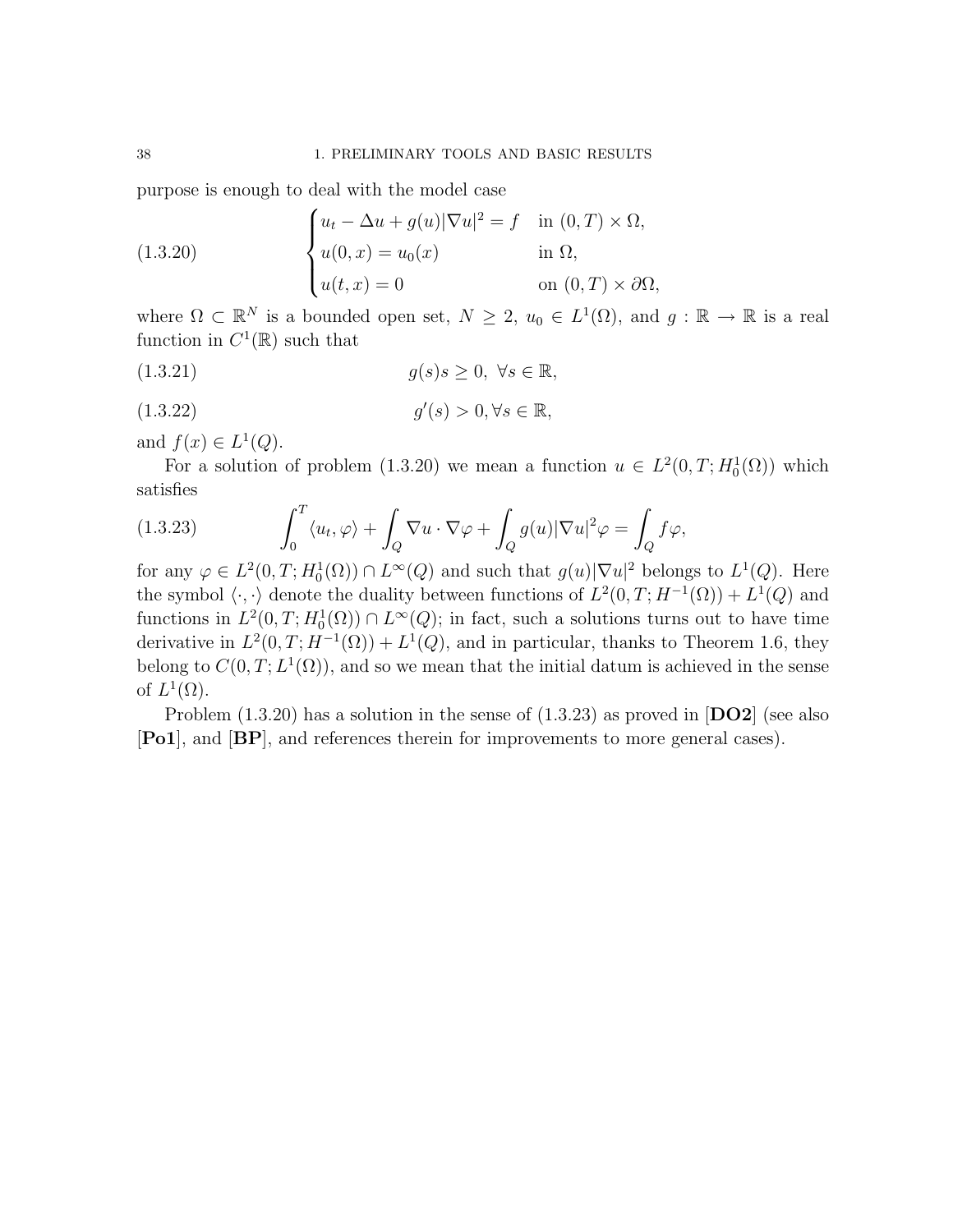## CHAPTER 2

# Asymptotic behavior of solutions for parabolic operators of Leray-Lions type and measure data

A large number of papers was devoted to the study of asymptotic behavior for solution of parabolic problems under various assumptions and in different contexts: for a review on classical results see  $[F], [A], [Sp],$  and references therein. More recently in [G] the same problem was studied for bounded data and a class of operators rather different to the one we will discuss.

Let  $\Omega \subseteq \mathbb{R}^N$  be a bounded open set,  $N \geq 2$ , and let  $p > 1$ ; we are interested in the asymptotic behavior with respect to the time variable  $t$  of the entropy solution of parabolic problems whose model is

(2.0.1) 
$$
\begin{cases} u_t(t,x) - \Delta_p u(t,x) = \mu & \text{in } (0,T) \times \Omega, \\ u(0,x) = u_0(x) & \text{in } \Omega, \\ u(t,x) = 0 & \text{on } (0,T) \times \partial\Omega, \end{cases}
$$

where  $T > 0$  is any positive constant,  $u_0 \in L^1(\Omega)$  is a nonnegative function, and  $\mu \in M_0(Q)$  is a nonnegative measure with bounded variation over  $Q = (0, T) \times \Omega$  which does not charge the sets of zero p-capacity in accordance with Definition 1.36; moreover we suppose that  $\mu$  does not depend on the time variable t (i.e. there exists a bounded Radon measure  $\nu$  on  $\Omega$  such that, for any Borel set  $B \subseteq \Omega$ , and  $0 < t_0$ ,  $t_1 < T$ , we have  $\mu(B \times (t_0, t_1)) = (t_1 - t_0)\nu(B)$ . Actually we shall investigate the limit as T tends to infinity of the solution  $u(T, x)$  of the problem (2.0.1). Observe that by virtue of uniqueness results concerning entropy solutions of  $(2.0.1)$  we have  $u_T(t, x) = u_{T}(t, x)$ a.e. in  $\Omega$ , for all  $T > T'$  and  $t \in (0, T')$ , where the index T and T' indicate that we deal with the solution of problem (2.0.1) respectively on  $Q_T$  and  $Q_{T}$ ; so the function  $u(t, x) = u_T(t, x), T > t$  is well defined for all  $t > 0$ ; we are interested in the asymptotic behavior of  $u(t, x)$  as t tends to infinity. Actually, for a larger class of problem than  $(2.0.1)$ , we shall prove that, as t tends to infinity,  $u(t, x)$  converges in  $L^1(\Omega)$  to  $v(x)$ , the entropy solution of the corresponding elliptic problem

(2.0.2) 
$$
\begin{cases} -\Delta_p v(x) = \mu & \text{in } \Omega, \\ v(x) = 0 & \text{on } \partial \Omega. \end{cases}
$$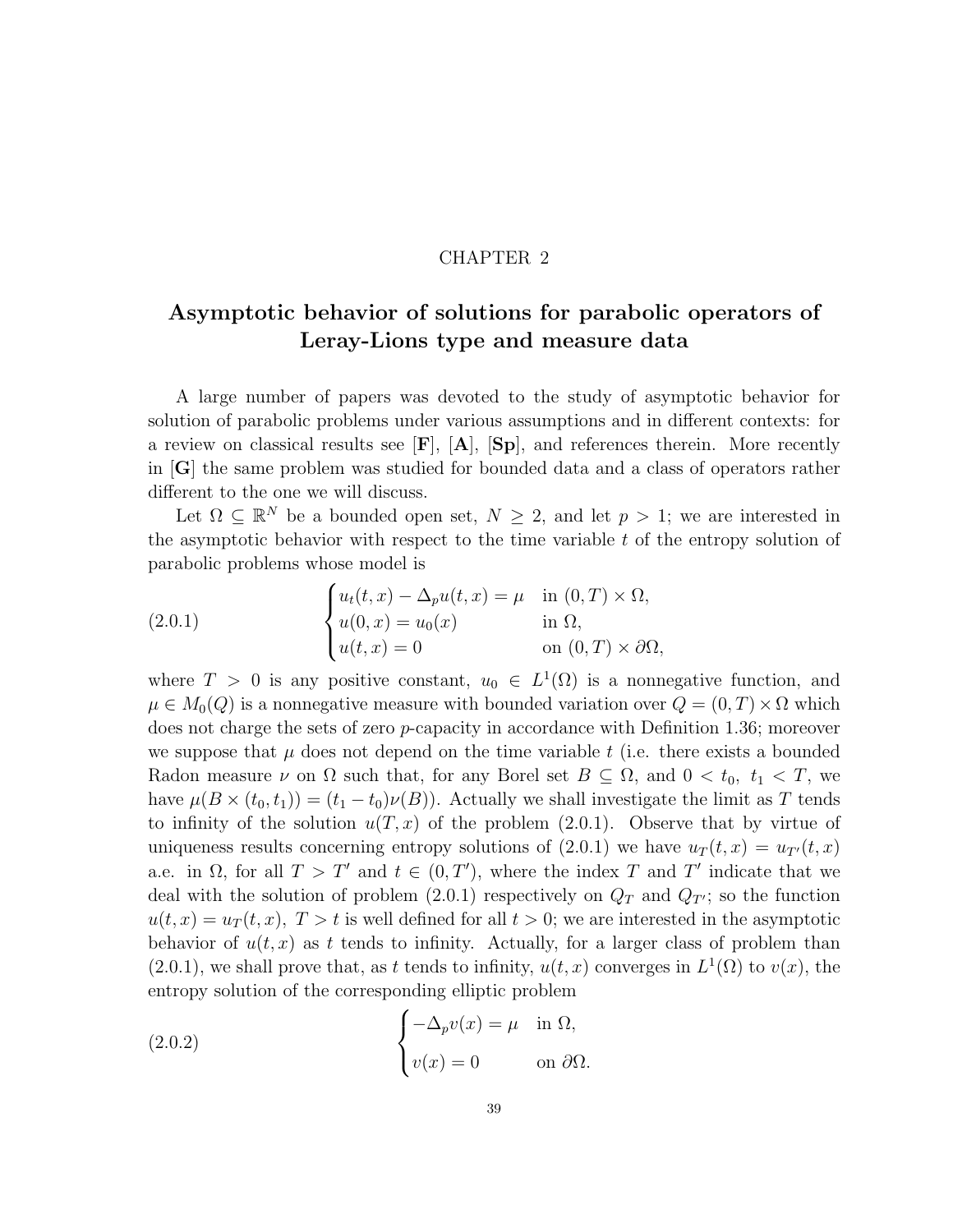## 2.1. General assumptions and main result

For the sake of exposition we recall our assumption on the operator; let  $a : \Omega \times \mathbb{R}^N \to$  $\mathbb{R}^N$  be a Carathéodory function (i.e.  $a(\cdot,\xi)$  is measurable on  $\Omega, \forall \xi \in \mathbb{R}^N$ , and  $a(x, \cdot)$  is continuous on  $\mathbb{R}^N$  for a.e.  $x \in \Omega$ ) such that the following holds:

$$
(2.1.1) \t\t a(x,\xi) \cdot \xi \ge \alpha |\xi|^p,
$$

(2.1.2) 
$$
|a(x,\xi)| \leq \beta [b(x) + |\xi|^{p-1}],
$$

(2.1.3) 
$$
(a(x,\xi) - a(x,\eta)) \cdot (\xi - \eta) > 0,
$$

for almost every  $x \in \Omega$ , for all  $\xi, \eta \in \mathbb{R}^N$  with  $\xi \neq \eta$ , where  $p > 1$  and  $\alpha, \beta$  are positive constants and b is a nonnegative function in  $L^{p'}(\Omega)$ . We shall deal with the solutions of the initial boundary value problem

(2.1.4) 
$$
\begin{cases} u_t + A(u) = \mu & \text{in } (0, T) \times \Omega, \\ u(0, x) = u_0(x) & \text{in } \Omega, \\ u(t, x) = 0 & \text{on } (0, T) \times \partial\Omega, \end{cases}
$$

where  $A(u) = -\text{div}(a(x, \nabla u))$ ,  $\mu$  is a nonnegative measure with bounded variation over Q that does not depend on time, and  $u_0 \in L^1(\Omega)$ .

Recall that  $M_0(\Omega)$  is the set of all measures with bounded variation over  $\Omega$  that do not charge the sets of zero elliptic p-capacity, that is if  $\mu \in M_0(\Omega)$ , then  $\mu(E) = 0$ , for all  $E \in \Omega$  such that  $\text{cap}_p^e(E) = 0$ ; analogously we denote  $M_0(Q)$  the set of all measures with bounded variation over  $Q$  that does not charge the sets of zero parabolic  $p$ -capacity, that is if  $\mu \in M_0(Q)$  then  $\mu(E) = 0$ , for all  $E \in Q$  such that  $\text{cap}_p(E) = 0$ .

As we said before, in  $[B6]$  (for more details see also  $[BGO]$ ) the concept of entropy solution of the elliptic boundary value problem associated to (2.1.4) was introduced: let  $\mu \in M_0(\Omega)$  be a measure with bounded variation over  $\Omega$  which does not charge the sets of zero elliptic p-capacity; we know that  $v$  is an entropy solution for the boundary value problem

(2.1.5) 
$$
\begin{cases} A(v) = \mu & \text{in } \Omega, \\ v = 0 & \text{on } \partial\Omega, \end{cases}
$$

if v is finite a.e., its truncated function  $T_k(v) \in W_0^{1,p}$  $\mathcal{O}_0^{1,p}(\Omega)$ , for all  $k > 0$ , and it holds

(2.1.6) 
$$
\int_{\Omega} a(x, \nabla v) \cdot \nabla T_k(v - \varphi) dx \leq \int_{\Omega} T_k(v - \varphi) d\mu,
$$

for all  $\varphi \in W_0^{1,p}$  $C_0^{1,p}(\Omega) \cap L^{\infty}(\Omega)$ , for all  $k > 0$ ; observe that the gradient of such a solution  $v$  is not in general well defined in the sense of distributions, anyway it is possible to give a sense to  $(2.1.6)$ , using the notion of *approximated gradient* of v, defined as the a.e.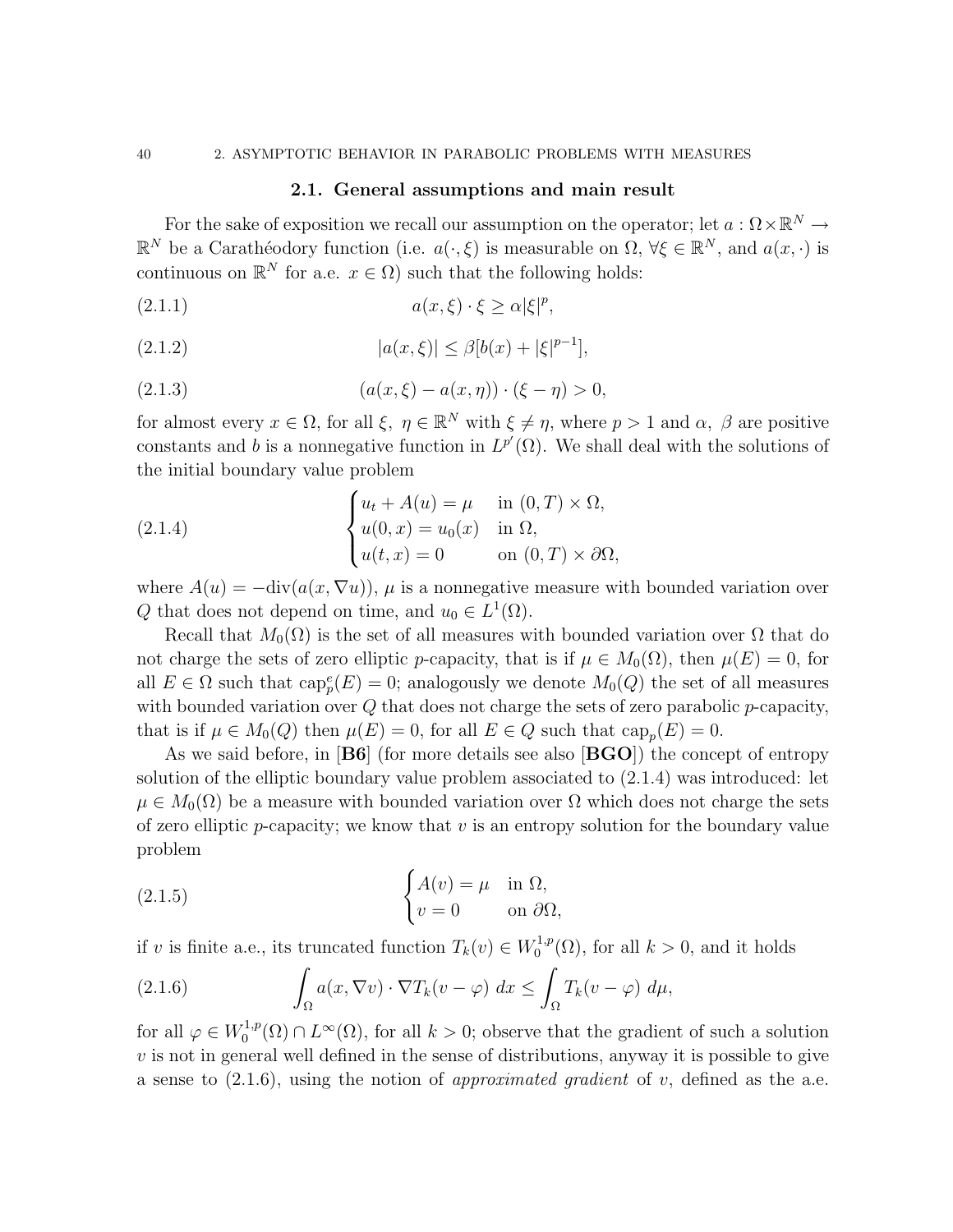unique measurable function that coincides a.e. with  $\nabla T_k(v)$ , over the set where  $|v| \leq k$ , for every  $k > 0$  (see Section 1.1). Such a solution exists and is unique for all measures in  $M_0(\Omega)$  (see Theorem 1.29), and turns out to be a distributional solution of problem  $(2.1.5)$ ; moreover such a solution satisfies  $(2.1.6)$  with the equality sign (see [DMOP]). We finally remind the analogous definition given in the parabolic case in  $\left[\mathbf{Pr2}\right]$  (see also  $[DP]$ . Let  $k > 0$  and define

$$
\Theta_k(z) = \int_0^z T_k(s) \ ds,
$$

as the primitive function of the truncation function; let  $\mu \in M_0(Q)$  and  $u_0 \in L^1(\Omega)$ , then we say that  $u(t, x) \in C(0, T; L^{1}(\Omega))$  is an entropy solution of the problem

(2.1.7) 
$$
\begin{cases} u_t + A(u) = \mu & \text{in } (0, T) \times \Omega, \\ u(0, x) = u_0(x) & \text{in } \Omega, \\ u(t, x) = 0, & \text{on } (0, T) \times \partial\Omega, \end{cases}
$$

if, for all  $k > 0$ , we have that  $T_k(u) \in L^p(0,T;W_0^{1,p})$  $L_0^{1,p}(\Omega)$ , and it holds

$$
\int_{\Omega} \Theta_k(u - \varphi)(T) dx - \int_{\Omega} \Theta_k(u_0 - \varphi(0)) dx
$$
\n
$$
+ \int_0^T \langle \varphi_t, T_k(u - \varphi) \rangle_{W^{-1,p'}(\Omega), W_0^{1,p}(\Omega)} dt
$$
\n
$$
+ \int_Q a(x, \nabla u) \cdot \nabla T_k(u - \varphi) dx dt \le \int_Q T_k(u - \varphi) d\mu,
$$
\nfor any  $\varphi \in L^p(\Omega, T; W^{1,p}(\Omega)) \cap L^\infty(\Omega) \cap C([0, T]; L^1(\Omega))$  with  $\varphi \in L^{p'}(\Omega, T; W^{-1,p'}(\Omega))$ 

for any  $\varphi \in L^p(0,T;W_0^{1,p})$  $L^{1,p}(\Omega) \cap L^{\infty}(Q) \cap C([0,T]; L^{1}(\Omega))$  with  $\varphi_t \in L^{p'}(0,T; W^{-1,p'}(\Omega)).$ 

REMARK 2.1. The entropy solution u of the problem  $(2.1.7)$  exists and is unique (see Theorem 1.46) and is such that  $|a(x, \nabla u)| \in L^q(Q)$  for all  $q < 1 +$ 1  $\frac{1}{(N+1)(p-1)},$ even if its approximated gradient may not belong to any Lebesgue space.

Finally observe that, if  $p > \frac{2N+1}{N+1}$ , the solution is regular enough to be continuous with values  $L^1(\Omega)$ ; in fact such a solution, as we will explain below, turns out to belong to  $L^s(0,T;W_0^{1,s})$  $U_0^{1,s}(\Omega)$ , with  $u_t \in L^1(Q) + L^{s'}(0,T;W^{-1,s'}(\Omega))$ , for suitable  $s > 1$ , and so  $u \in C(0, T; L^1(\Omega))$  thanks to the trace result of Theorem 1.6.

Using Theorem 1.41 we derive that measures of  $M_0(Q)$  which do not depend on time can actually be identified with a measure in  $M_0(\Omega)$ ; recall that, in [BGO] is proved that, if  $\mu \in M_0(\Omega)$ , then it may be decomposed as  $\mu = f - \text{div}(g)$ , where  $f \in L^1(\Omega)$  and  $g \in (L^{p'}(\Omega))^N$ . So, if  $\mu$  is a measure of  $M_0(Q)$  which does not depend on time and B is a Borel set in  $\Omega$  of zero elliptic p-capacity, then thanks to Theorem 1.41 we deduce that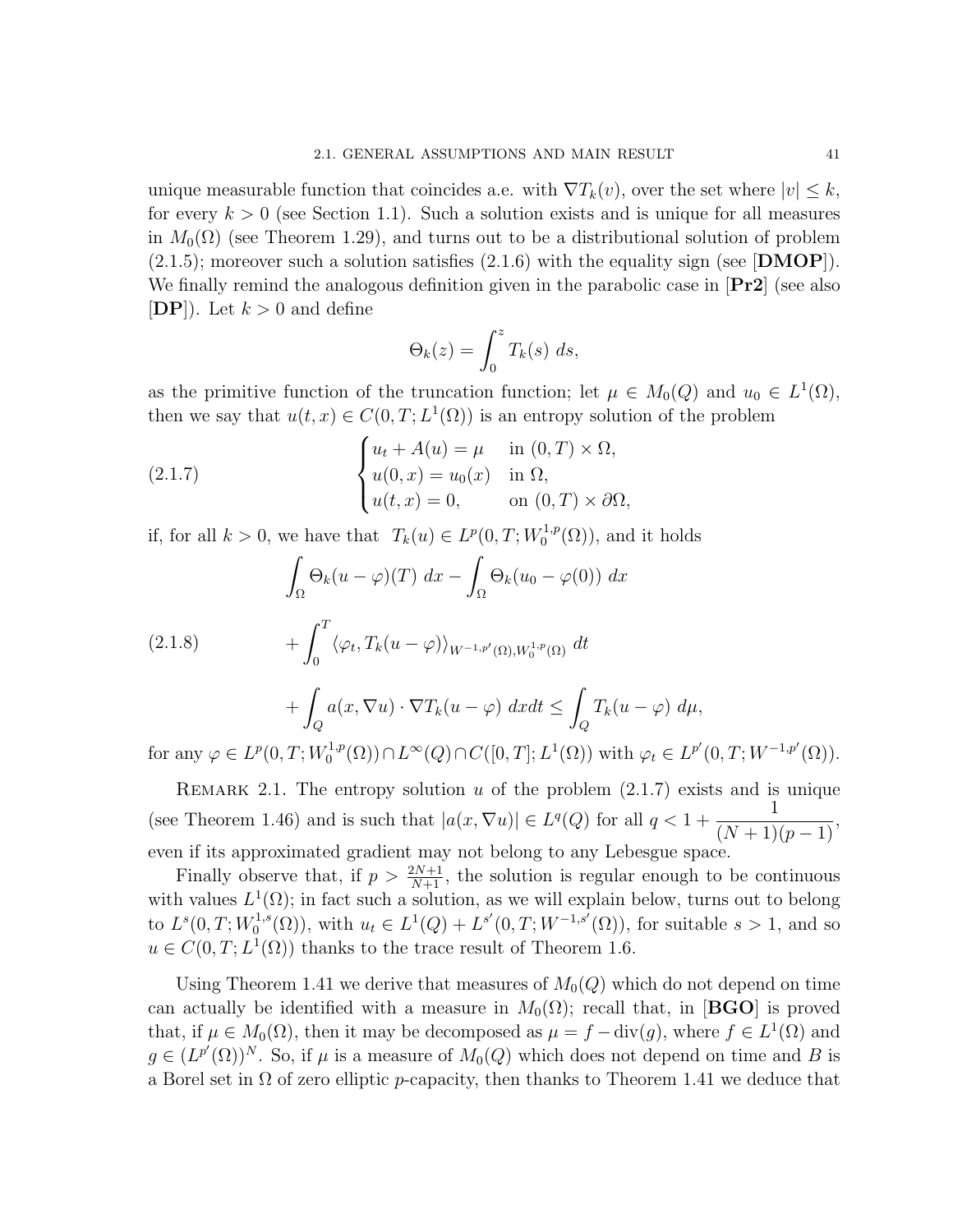$\text{cap}_p(B \times (0,T)) = 0$  and so  $\mu(B \times (0,T)) = 0$ ; since  $\mu$  is supposed to be independent on time, we have

$$
0 = \mu(B \times (0, T)) = T\nu(B),
$$

with  $\nu \in M(\Omega)$ , and so  $\nu(B) = 0$ , thus  $\nu \in M_0(\Omega)$ . Hence, from now on, we shall always identify  $\mu$  and  $\nu$ .

Moreover, notice that, if  $\mu \geq 0$  is a measure in  $M_0(\Omega)$ , then f can be chosen to be nonnegative its decomposition as proved in Theorem 1.26.

Before passing to the statement and the proof of our main result let us state some interesting results about the entropy solution v of the elliptic problem  $(2.1.5)$ ; first of all, let us suppose  $p > \frac{2N}{N+1}$ , and observe that, in this case, such a solution actually turns out to be an entropy solution of the initial boundary value problem (2.1.7) with initial datum  $u_0(x) = v(x)$ , for all  $T > 0$ , since we have

$$
\int_{\Omega} \Theta_k(v - \varphi)(T) dx - \int_{\Omega} \Theta_k(v - \varphi)(0) dx
$$
  
= 
$$
\int_{Q} \frac{d}{dt} \Theta_k(v - \varphi) dx dt = \int_{0}^{T} \int_{\Omega} T_k(v - \varphi)(v - \varphi)_t dx dt
$$
  
= 
$$
- \int_{0}^{T} \langle \varphi_t, T_k(v - \varphi) \rangle_{W^{-1,p'}(\Omega), W_0^{1,p}(\Omega)} dt
$$

that can be cancelled out with the analogous term in (2.1.8) getting the right formulation  $(2.1.6)$  for v.

As we said before, for technical reasons we shall use the stronger assumption that  $p > \frac{2N+1}{N+1}$  throughout this chapter; notice that, in this case, the gradient of the entropy solution  $v$  (that coincides with the distributional one) actually belong to some Lebesgue space.

Moreover, observe that, if  $\mu \in M_0(\Omega)$ , and  $\mu \geq 0$  then the entropy solution v of the elliptic problem is nonnegative; indeed, choosing in (2.1.6) as test function  $\varphi = T_h(v^+),$ we get

(2.1.9) 
$$
\int_{\Omega} a(x, \nabla v) \cdot \nabla T_k(v - T_h(v^+)) dx \leq \int_{\Omega} T_k(v - T_h(v^+)) d\mu;
$$

now, as we can write  $\mu = f - \text{div}(g) \in L^1(\Omega) + W^{-1,p'}(\Omega)$ , and  $T_k(v - T_h(v^+))$  converges, as h tends to infinity, to  $T_k(-v^-)$  almost everywhere, \*-weakly in  $L^{\infty}(\Omega)$ , and weakly in  $W_0^{1,p}$  $\mathcal{O}_0^{1,p}(\Omega)$  (see for instance [BGO]), we have

$$
\lim_{h \to +\infty} \int_{\Omega} T_k(v - T_h(v^+)) \ d\mu = \int_{\Omega} T_k(-v^-) \ d\mu \le 0;
$$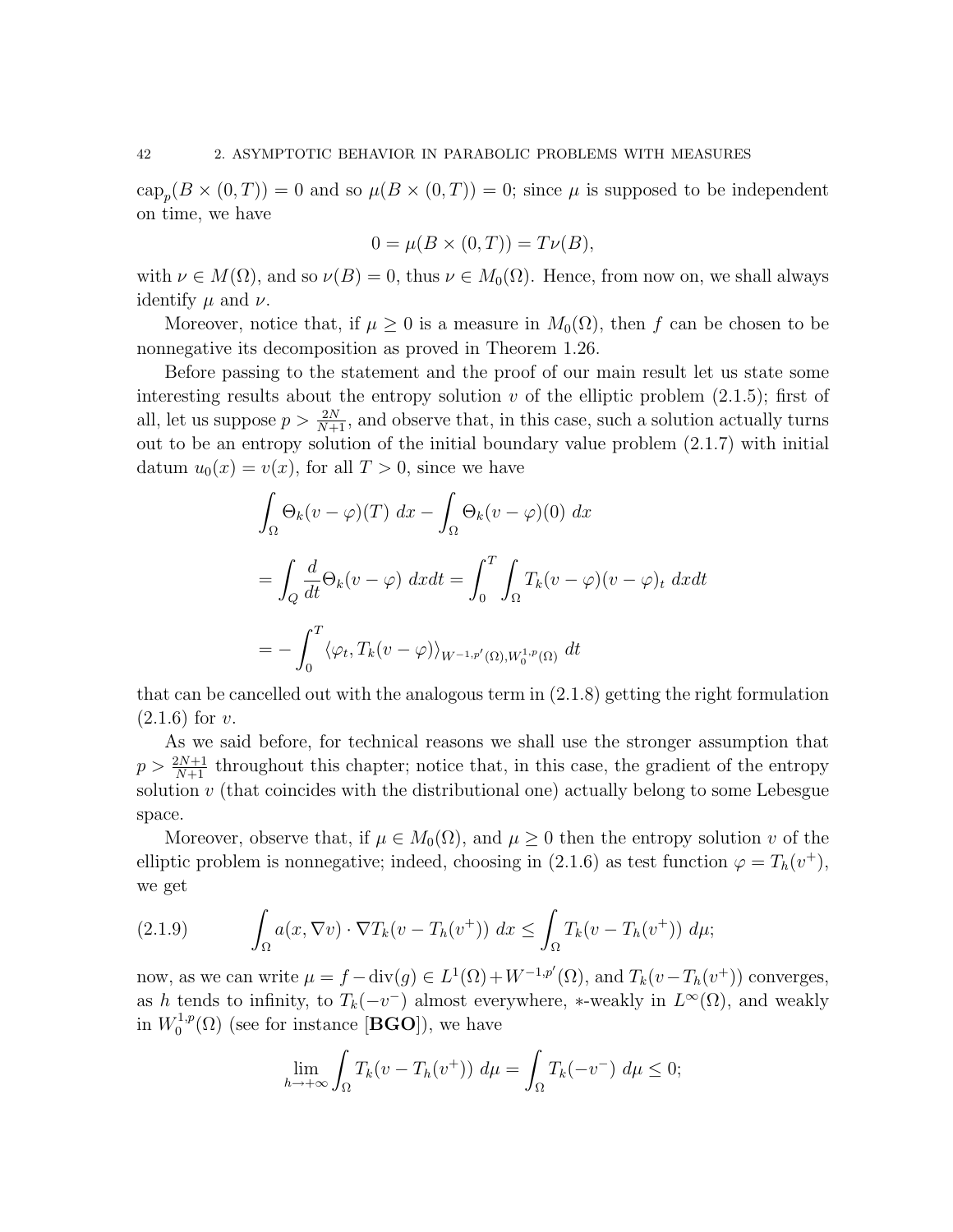On the other hand, observing that, for  $0 \le v \le h$  we have  $T_k(v - T_h(v^+)) = T_k(-v^-) = 0$ , we can split the left hand side of (2.1.9) into three terms:

$$
\int_{\Omega} a(x, \nabla v) \cdot \nabla T_k(v - T_h(v^+)) dx = \int_{\{v \le 0\}} a(x, \nabla v) \cdot \nabla T_k(v) dx
$$

$$
+ \int_{\{h < v \le h + k\}} a(x, \nabla v) \cdot \nabla (v - h) dx + \int_{\{v > h + k\}} a(x, \nabla v) \cdot \nabla h dx,
$$

and the last term is obviously zero, while, using hypothesis (2.1.3), the second term is positive and we can drop it; therefore, passing to the limit on  $h$  in the right hand side of  $(2.1.9)$ , and using hypothesis  $(2.1.1)$ , we obtain

$$
\alpha \int_{\Omega} |\nabla T_k(v^-)|^p dx = \alpha \int_{\{v \le 0\}} |\nabla T_k(v^-)|^p dx
$$
  

$$
\le \int_{\Omega} a(x, \nabla v) \cdot \nabla T_k(v - T_h(v^+)) dx \le 0,
$$

and so  $v \geq 0$  a.e. in  $\Omega$ . Arguing analogously, with the use of a standard Landes regularization argument, one can prove that the entropy solution  $u(t, x)$  of problem  $(2.1.4)$  turns out to be nonnegative if  $\mu \geq 0$ .

Now, we can state our main result for the homogeneous case, that is for problem (2.1.4); Section 2.2 will be devoted to the proof of this result, while in Section 2.3 we shall prove the same result for the nonhomogeneus problem with nonnegative initial data in  $L^1(\Omega)$ . Finally in Section 2.4, we will prove that the same result hold true also for general, possibly singular, measure data in the linear case.

THEOREM 2.2. Let  $\mu \in M_0(Q)$  be independent on the variable t,  $p > \frac{2N+1}{N+1}$ , and let  $\mu \geq 0$ ; let  $u(t,x)$  be the entropy solution of problem (2.1.4) with  $u_0 = 0$ , and  $v(x)$  the entropy solution of the corresponding elliptic problem (2.1.5). Then

$$
\lim_{t \to +\infty} u(t, x) = v(x),
$$

in  $L^1(\Omega)$ .

#### 2.2. Homogeneous case

First of all, let us state and prove a comparison result that plays a key role in the proof of our main result. In the proof of this result and in what follows we will use several facts proved in [Pr2] for  $L^1$  data and whose generalization to data in  $L^1(Q)+L^p(0,T;W_0^{1,p})$  $\binom{1,p}{0}$ is quite simple; in particular, we will use the fact that the approximating sequences of variational solutions are strongly compacts in  $C(0, T; L^1(\Omega))$ .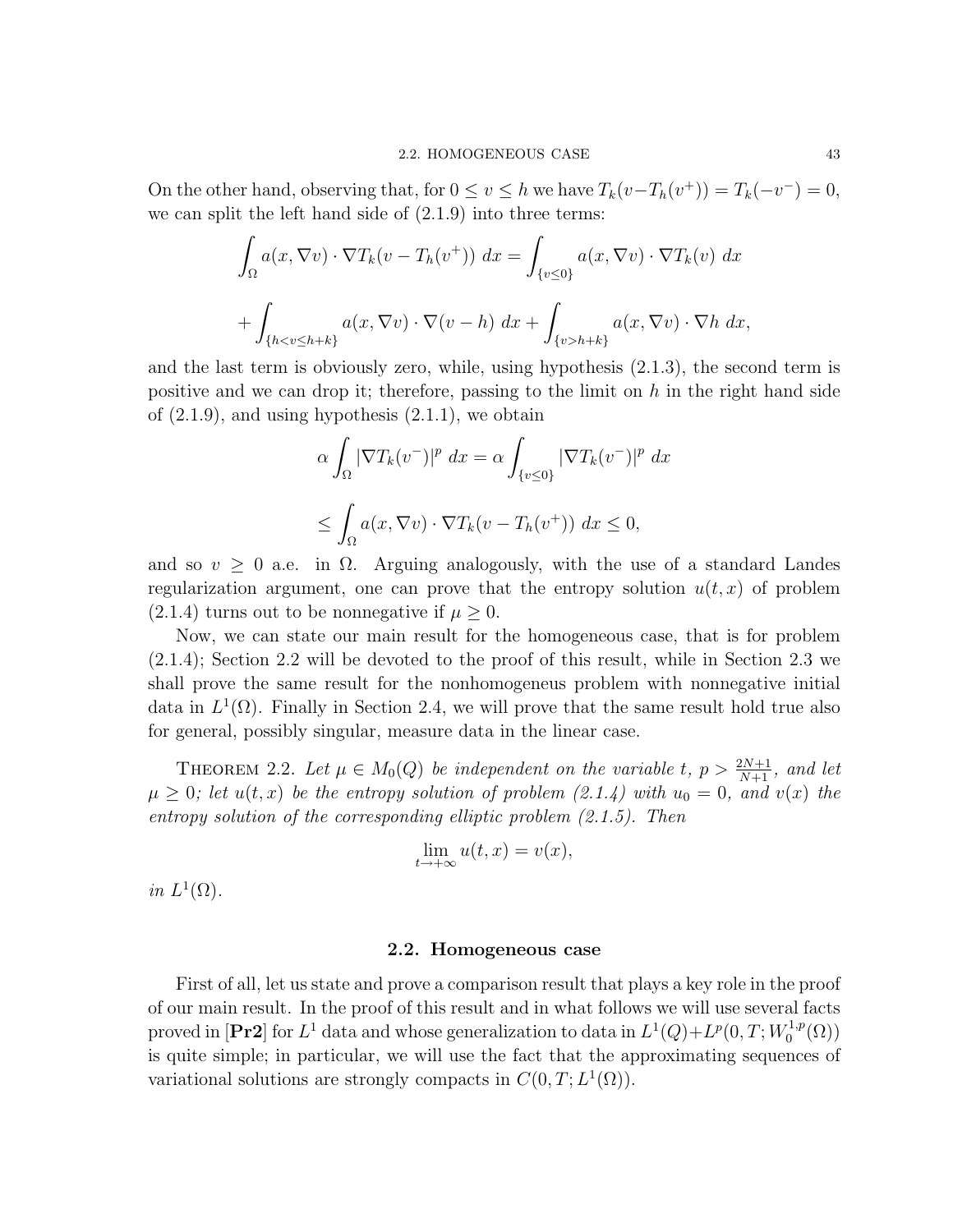LEMMA 2.3. Let  $u_0, v_0 \in L^1(\Omega)$ , such that  $0 \le u_0 \le v_0$ , and let  $\mu \in M_0(\Omega)$ ; if u and v are, respectively, the entropy solutions of the problems

(2.2.1) 
$$
\begin{cases} u_t + A(u) = \mu & \text{in } (0, T) \times \Omega, \\ u(0, x) = u_0 & \text{in } \Omega, \\ u(t, x) = 0 & \text{on } (0, T) \times \partial\Omega, \end{cases}
$$

and

(2.2.2) 
$$
\begin{cases} v_t + A(v) = \mu & \text{in } (0, T) \times \Omega, \\ v(0, x) = v_0 & \text{in } \Omega, \\ v(t, x) = 0 & \text{on } (0, T) \times \partial\Omega, \end{cases}
$$

then  $u \leq v$  a.e. in  $\Omega$ , for all  $t \in (0, T)$ .

**PROOF.** First of all, let us suppose  $u_0, v_0 \in L^2(\Omega)$ ; we will use an approximation argument. Consider the entropy solutions of the same problems with datum  $F \in W^{-1,p'}(\Omega)$ instead of  $\mu$ ; let us call also these solutions u and v. These solutions coincide with the variational ones with this kind of data. Therefore we can use the variational formulation of problems (2.2.1) and (2.2.2), integrating between 0 and t, for any  $t \leq T$ . Using  $\varphi = (u - v)^+$  as test function, and then subtracting, we get

$$
0 = \int_{Q_t} (u - v)_t (u - v)^+ dx dt
$$
  
+ 
$$
\int_{Q_t} (a(x, \nabla u) - a(x, \nabla v)) \cdot \nabla (u - v)^+ dx dt
$$
  
= 
$$
\frac{1}{2} \int_{\Omega} \int_0^t \frac{d}{dt} [(u - v)^+]^2 dx dt
$$
  
+ 
$$
\int_{Q_t} (a(x, \nabla u) - a(x, \nabla v)) \cdot \nabla (u - v)^+ dx dt
$$
  
= 
$$
\frac{1}{2} \int_{\Omega} [(u - v)^+]^2(t) dx - \frac{1}{2} \int_{\Omega} [(u - v)^+]^2(0) dx
$$
  
+ 
$$
\int_{Q_t} (a(x, \nabla u) - a(x, \nabla v)) \cdot \nabla (u - v)^+ dx dt.
$$

Since the last term is positive we can drop it, while the second one is zero as  $u_0 \le v_0$ . Therefore we have, for all  $t \in (0, T)$ 

$$
(u-v)^+ = 0
$$
 a.e. in  $\Omega$ ,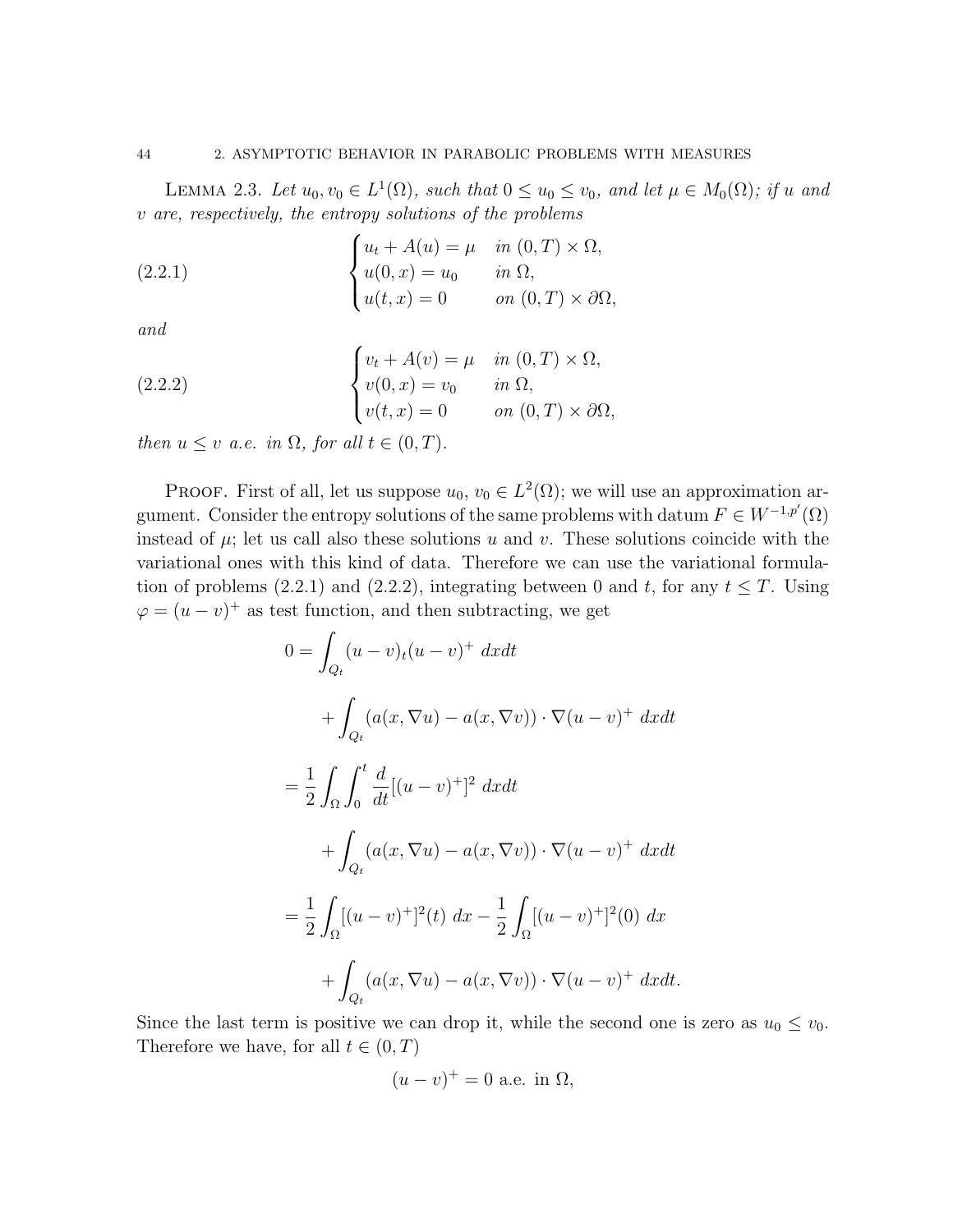so  $u \leq v$  a.e. in  $\Omega$ , for all  $t \in (0, T)$ .

Now, let us consider u and v as the entropy solutions of problems  $(2.2.1)$  and  $(2.2.2)$ with nonnegative data in  $M_0(\Omega)$ , and  $u_0$ ,  $v_0$  in  $L^1(\Omega)$  as initial data; as we can write  $\mu =$  $f - \text{div}(g) \in L^1(\Omega) + W^{-1,p'}(\Omega)$ , we can approximate the  $L^1$  term f with a sequence  $f_n$ of nonnegative regular functions that converges to f in  $L^1(\Omega)$  and such that  $||f_n||_{L^1(\Omega)} \le$  $||f||_{L^1(\Omega)}$ ; moreover, let us consider two sequences of smooth functions  $u_{0,n}$  and  $v_{0,n}$  such that  $u_{0,n}$  converges to  $u_0$ , and  $v_{0,n}$  converges to  $v_0$  in  $L^1(\Omega)$ , with  $0 \le u_{0,n} \le v_{0,n}$ .

So, we can apply the result proved above finding two sequence of solutions  $u_n$  and  $v_n$  of problems (2.2.1) and (2.2.2) with data  $f_n - div(g)$  and  $u_{0,n}$ ,  $v_{0,n}$  as initial data, for which the comparison result holds true; so  $u_n \le v_n$  for all  $t \in (0, T)$ , a.e. in  $\Omega$ . Now, as we said before, the solutions of  $(2.2.1)$  and  $(2.2.2)$  obtained as limits of  $u_n$  and  $v_n$  are unique and coincide with the unique entropy solution of the limit problem with datum  $\mu$ , and initial datum, respectively,  $u_0$  and  $v_0$ ; then we have that the sequences  $u_n$  and  $v_n$  converge, respectively, to u and v a.e. in  $\Omega$ , for all fixed  $t \in (0,T)$ . So  $u \le v$  a.e. in  $\Omega$ , for all fixed  $t \in (0, T)$ .

Now, we are able to prove Theorem 2.2.

**PROOF OF THEOREM 2.2.** For the sake of simplicity here we will denote by  $Q$  the parabolic cylinder  $(0, 1) \times \Omega$ ; let  $n \in \mathbb{N} \cup \{0\}$ , and define  $u^{n}(t, x)$  as the entropy solution of the initial boundary value problem

(2.2.3) 
$$
\begin{cases} u_t^n + A(u^n) = \mu & \text{in } (0,1) \times \Omega, \\ u^n(0,x) = u(n,x) & \text{in } \Omega, \\ u^n(t,x) = 0 & \text{on } (0,1) \times \partial\Omega, \end{cases}
$$

Recall that, since  $u \in C(0,T; L^1(\Omega))$ , then  $u(n,x) \in L^1(\Omega)$  is well defined; moreover, observe that, by virtue of uniqueness of entropy solution and the definition of  $u^n$ , recalling that  $u(0, x) = 0$ , we have that  $u(n, x) = u^{n-1}(1, x)$  a.e. in  $\Omega$ , for  $n \ge 1$ . Now, applying Lemma 2.3, and recalling that  $v$ , the entropy solution of problem  $(2.1.5)$ , is also an entropy solution of problem  $(2.1.7)$  with  $v \ge 0$  itself as initial datum, we get immediately that

(2.2.4) 
$$
u(t,x) \le v(x), \text{ for all } t \in (0,T), \text{a.e. in } \Omega,
$$

being  $u(t, x)$  solution of the same problem with  $u(0, x) = 0$  as initial datum. Moreover, applying again Lemma 2.3, we get that, for every  $n \geq 0$ 

(2.2.5) 
$$
u^{n}(t, x) \le v(x)
$$
, for all  $t \in (0, 1)$ , a.e. in  $\Omega$ ,

Finally, if we consider a parameter  $s > 0$  we have that both  $u(t, x)$  and  $u_s(t, x) \equiv$  $u(t+s, x)$  are solutions of problem (2.1.7) with, respectively, 0 and  $u(s, x) \ge 0$  as initial datum; so, again from Lemma 2.3 we deduce that  $u(t + s, x) > u(t, x)$  for  $t, s > 0$ , and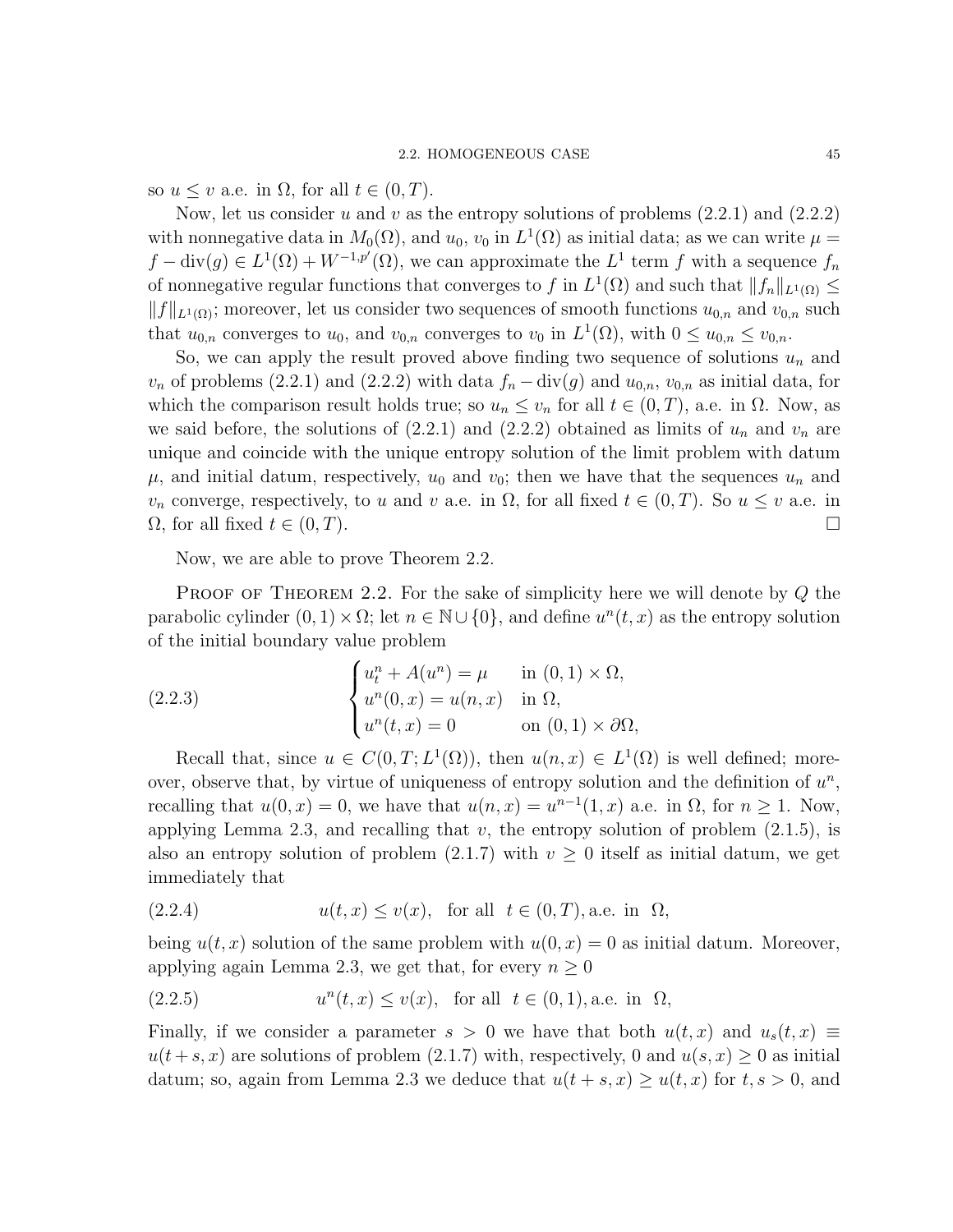so u is a monotone nondecreasing function in t. In particular  $u(n, x) \le u(m, x)$  for all  $n, m \in \mathbb{N}$  with  $n < m$ , and so we have

$$
u^{n}(t,x) \le u^{n+1}(t,x),
$$

for all  $n > 0$  and  $t > 0$ .

Therefore, from the monotonicity of  $u^n$ , it follows that exists a function  $\tilde{u}$  such that,  $u<sup>n</sup>(t, x)$  converges to  $\tilde{u}(t, x)$  a.e. on Q as n tends to infinity.

Now, let us look for some *a priori estimates* concerning the sequence  $u^n$ . Let us fix n and take  $\varphi = 0$  in the entropy formulation for  $u^n$ ; we get

$$
\int_{\Omega} \Theta_k(u^n)(1) + \alpha \int_Q |\nabla T_k(u^n)|^p \ dx dt
$$
  
(2.2.6)  

$$
\leq k(|\mu|_{M_0(Q)} + \|u(n, x)\|_{L^1(\Omega)})
$$
  

$$
\leq k(|\mu|_{M_0(Q)} + \|v\|_{L^1(\Omega)}) = Ck.
$$

Therefore, for every fixed  $k > 0$ , from the first term on the left hand side of  $(2.2.6)$ , recalling that  $u^n(t, x)$  is monotone nondecreasing in t, we get, arguing as in [BDGO], that  $u^n$  is uniformly bounded in  $L^{\infty}(0,1;L^1(\Omega))$ , while from the second one we have that  $T_k(u^n)$  is uniformly bounded in  $L^p(0, 1; W_0^{1,p})$  $\binom{1,p}{0}$ .

We can improve this kind of estimate by using the *Gagliardo-Nirenberg* Corollary 1.8. Indeed, this way, we get

(2.2.7) 
$$
\int_{Q} |T_{k}(u^{n})|^{p+\frac{p}{N}} dx dt \leq Ck
$$

and so, we can write

$$
k^{p+\frac{p}{N}}\text{meas}\{|u^n|\geq k\}\leq \int_{\{|u^n|\geq k\}}|T_k(u^n)|^{p+\frac{p}{N}}\ dxdt\leq \int_Q|T_k(u^n)|^{p+\frac{p}{N}}\ dxdt\leq Ck;
$$

then,

(2.2.8) 
$$
\text{meas}\{|u^n| \ge k\} \le \frac{C}{k^{p-1+\frac{p}{N}}}.
$$

Therefore, the sequence  $u^n$  is uniformly bounded in the *Marcinkiewicz* space  $M^{p-1+\frac{p}{N}}(Q)$ ; that implies, since in particular  $p > \frac{2N}{N+1}$ , that  $u^n$  is uniformly bounded in  $L^m(Q)$  for all  $1 \leq m < p - 1 + \frac{p}{N}$ .

We are interested about a similar estimate on the gradients of functions  $u^n$ ; let us emphasize that these estimate hold true for all functions satisfying (2.2.6), so we will not write the index n. First of all, observe that

$$
(2.2.9) \quad \text{meas}\{|\nabla u| \ge \lambda\} \le \text{meas}\{|\nabla u| \ge \lambda; |u| \le k\} + \text{meas}\{|\nabla u| \ge \lambda; |u| > k\}.
$$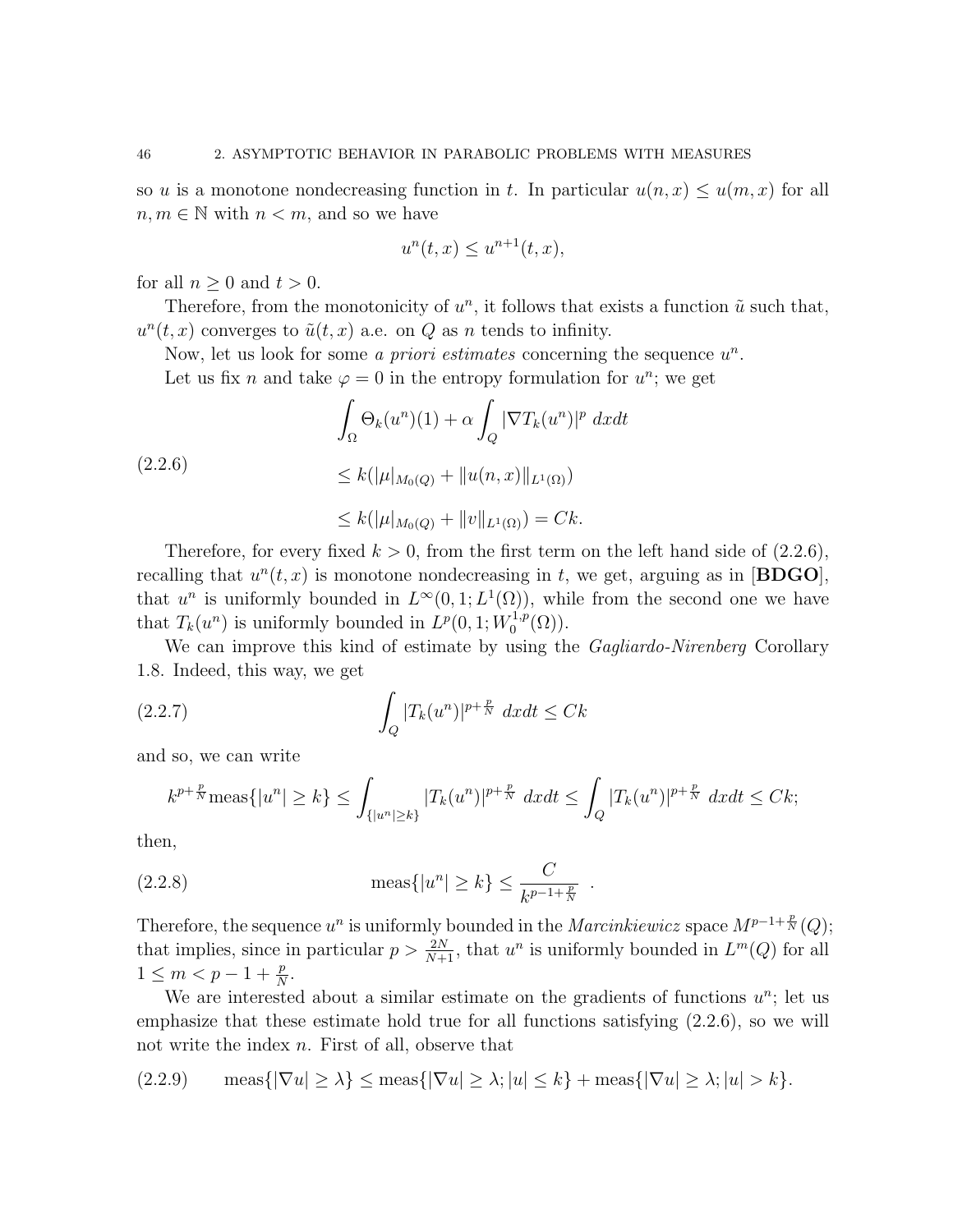With regard to the first term to the right hand side of (2.2.9) we have

$$
\operatorname{meas}\{|\nabla u| \ge \lambda; |u| \le k\} \le \frac{1}{\lambda^p} \int_{\{|\nabla u| \ge \lambda; |u| \le k\}} |\nabla u|^p dx
$$

(2.2.10)

$$
= \frac{1}{\lambda^p} \int_{\{|u| \le k\}} |\nabla u|^p \ dx = \frac{1}{\lambda^p} \int_Q |\nabla T_k(u)|^p \ dx \le \frac{Ck}{\lambda^p};
$$

while for the last term in  $(2.2.9)$ , thanks to  $(2.2.8)$ , we can write

$$
\operatorname{meas}\{|\nabla u| \ge \lambda; |u| > k\} \le \operatorname{meas}\{|u| \ge k\} \le \frac{\overline{C}}{k^{\sigma}},
$$

with  $\sigma = p - 1 + \frac{p}{N}$ . So, finally, we get

$$
\text{meas}\{|\nabla u| \ge \lambda\} \le \frac{\overline{C}}{k^{\sigma}} + \frac{Ck}{\lambda^p}
$$

,

and we can have a better estimate by taking the minimum over  $k$  of the right hand side; the minimum is achieved for the value

$$
k_0 = \left(\frac{\sigma C}{\overline{C}}\right)^{\frac{1}{\sigma+1}} \lambda^{\frac{p}{\sigma+1}},
$$

and so we get the desired estimate

(2.2.11) 
$$
\operatorname{meas}\{|\nabla u| \ge \lambda\} \le C\lambda^{-\gamma}
$$

with  $\gamma = p(\frac{\sigma}{\sigma+1}) = \frac{Np+p-N}{N+1} = p - \frac{N}{N+1}$ ; this estimate is the same obtained in [**BG**].

Then, coming back to our case, we have found that, for every  $n \geq 0$ ,  $|\nabla u^n|$  is equibounded in  $M^{\gamma}(Q)$ , with  $\gamma = p - \frac{N}{N+1}$ , and so, since  $p > \frac{2N+1}{N+1}$ ,  $|\nabla u^n|$  is uniformly bounded in  $L^s(Q)$  with  $1 \leq s < p - \frac{N}{N+1}$ .

Now, we shall use the above estimates to prove some compactness results that will be useful to pass to the limit in the entropy formulation for  $u^n$ . Indeed, thanks to these estimates, we can say that there exists a function  $\overline{u} \in L^q(0,1;W_0^{1,q})$  $\mathfrak{g}_0^{\cdot 1,q}(\Omega)$ , for all  $q < p - \frac{N}{N+1}$ , such that u<sup>n</sup> converges to  $\overline{u}$  weakly in  $L^q(0, 1; W_0^{1,q})$  $C_0^{1,q}(\Omega)$ . Observe that, obviously, we have  $\overline{u} = \tilde{u}$  a.e. in Q. On the other hand from the equation we deduce that  $u_t^n \in L^1(Q) + L^{s'}(0, 1; W^{-1,s'}(\Omega))$  uniformly with respect to n, where  $s' = \frac{q}{p-1}$  $\frac{q}{p-1}$ , for all  $q < p - \frac{N}{N+1}$ , and so, thanks to the *Aubin-Simon* type result of Theorem 1.5, we have that  $u^n$  actually converges to  $\overline{u}$  in  $L^1(Q)$ . Moreover, using the estimate (2.2.6) on the truncations of  $u^n$ , we deduce, from the boundedness and continuity of  $T_k(s)$ , that, for every  $k > 0$ 

 $T_k(u^n) \rightharpoonup T_k(\overline{u}), \text{ weakly in } L^p(0, 1; W_0^{1,p})$  $\binom{1,p}{0}$ ,  $T_k(u^n) \to T_k(\overline{u}), \text{ strongly in } L^p(Q).$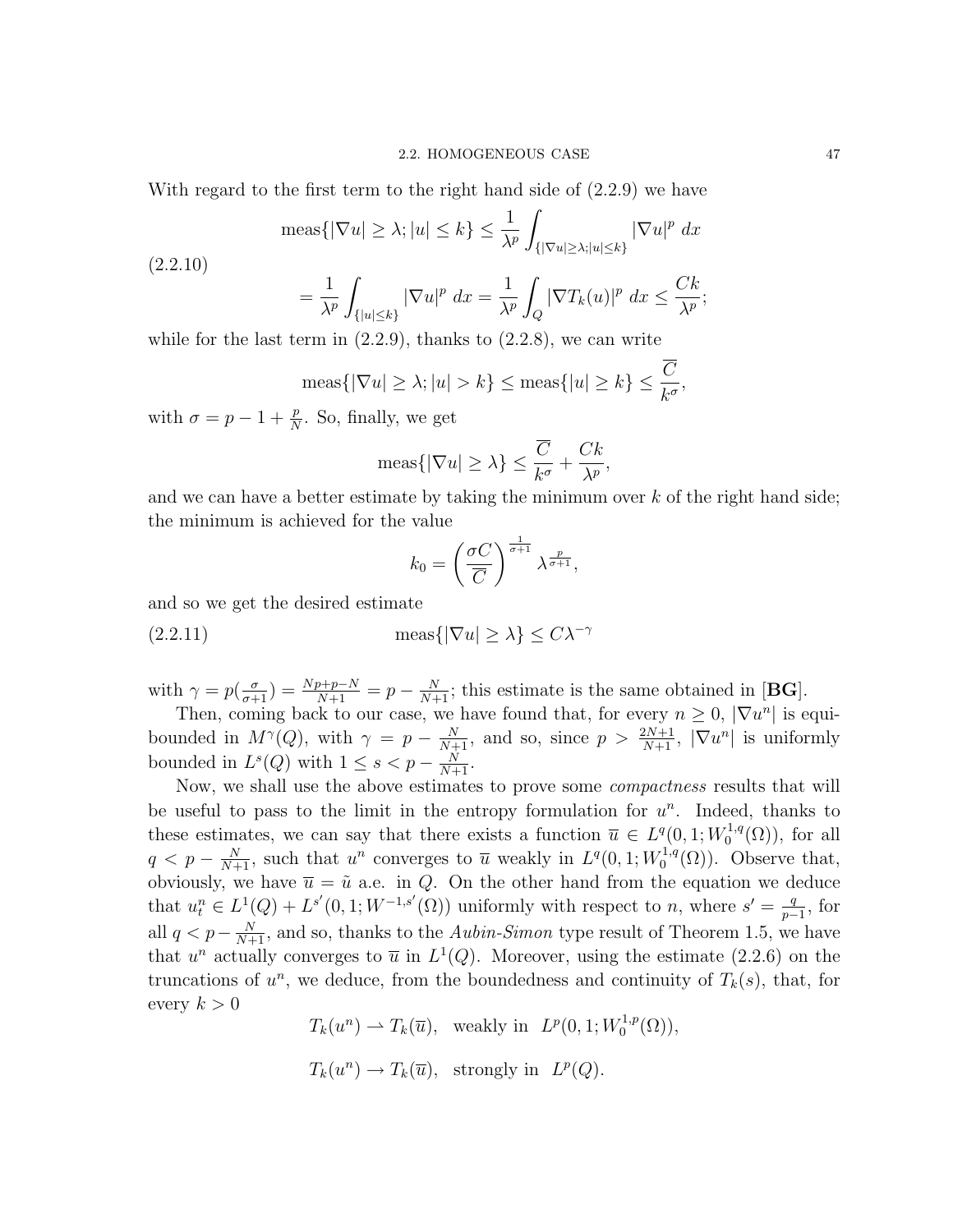Finally, the sequence  $u^n$  satisfies the hypotheses of Theorem 3.3 in [BDGO], and so we get

$$
\nabla u^n \to \nabla \overline{u} \text{ a.e. in } \Omega.
$$

All these results allow us to pass to the limit in the entropy formulation of  $u^n$ ; indeed, for all  $k > 0$ ,  $u^n$  satisfies

(2.2.12) 
$$
\int_{\Omega} \Theta_k(u^n - \varphi)(1) \ dx
$$

(2.2.13) 
$$
-\int_{\Omega} \Theta_k(u^n(0,x) - \varphi(0)) dx
$$

(2.2.14) 
$$
+ \int_0^1 \langle \varphi_t, T_k(u^n - \varphi) \rangle_{W^{-1,p'}(\Omega), W_0^{1,p}(\Omega)} \, dt
$$

(2.2.15) 
$$
+ \int_{Q} a(x, \nabla u^{n}) \cdot \nabla T_{k}(u^{n} - \varphi) dx dt
$$

$$
(2.2.16) \t\t \t\t \leq \int_Q T_k(u^n - \varphi) \ d\mu,
$$

for all  $\varphi \in L^p(0,T;W_0^{1,p})$  $C^{1,p}(\Omega) \cap L^{\infty}(Q) \cap C([0,T]; L^1(\Omega))$  with  $\varphi_t \in L^{p'}(0,T; W^{-1,p'}(\Omega)).$ Let us analyze this inequality term by term: since  $T_k(u^n - \varphi)$  converges to  $T_k(\overline{u} - \varphi)$  \* weakly in  $L^{\infty}(Q)$ , and  $T_k(u^n-\varphi)$  converges to  $T_k(\overline{u}-\varphi)$  also weakly in  $L^p(0,1;W_0^{1,p})$  $\mathfrak{a}_{0}^{\cdot 1,p}(\Omega)),$ we have

$$
\int_{Q} T_{k}(u^{n} - \varphi) d\mu \stackrel{n}{\longrightarrow} \int_{Q} T_{k}(\overline{u} - \varphi) d\mu;
$$

moreover, we can write

(2.2.17)  
\n
$$
(2.2.15) = \int_{Q} (a(x, \nabla u^{n}) - a(x, \nabla \varphi)) \cdot \nabla T_{k}(u^{n} - \varphi) dx dt + \int_{Q} a(x, \nabla \varphi) \cdot \nabla T_{k}(u^{n} - \varphi) dx dt,
$$

and the second term to the right hand side of  $(2.2.17)$  converges, as n tends to infinity, to

$$
\int_{Q} a(x, \nabla \varphi) \cdot \nabla T_{k}(\overline{u} - \varphi) \, dxdt,
$$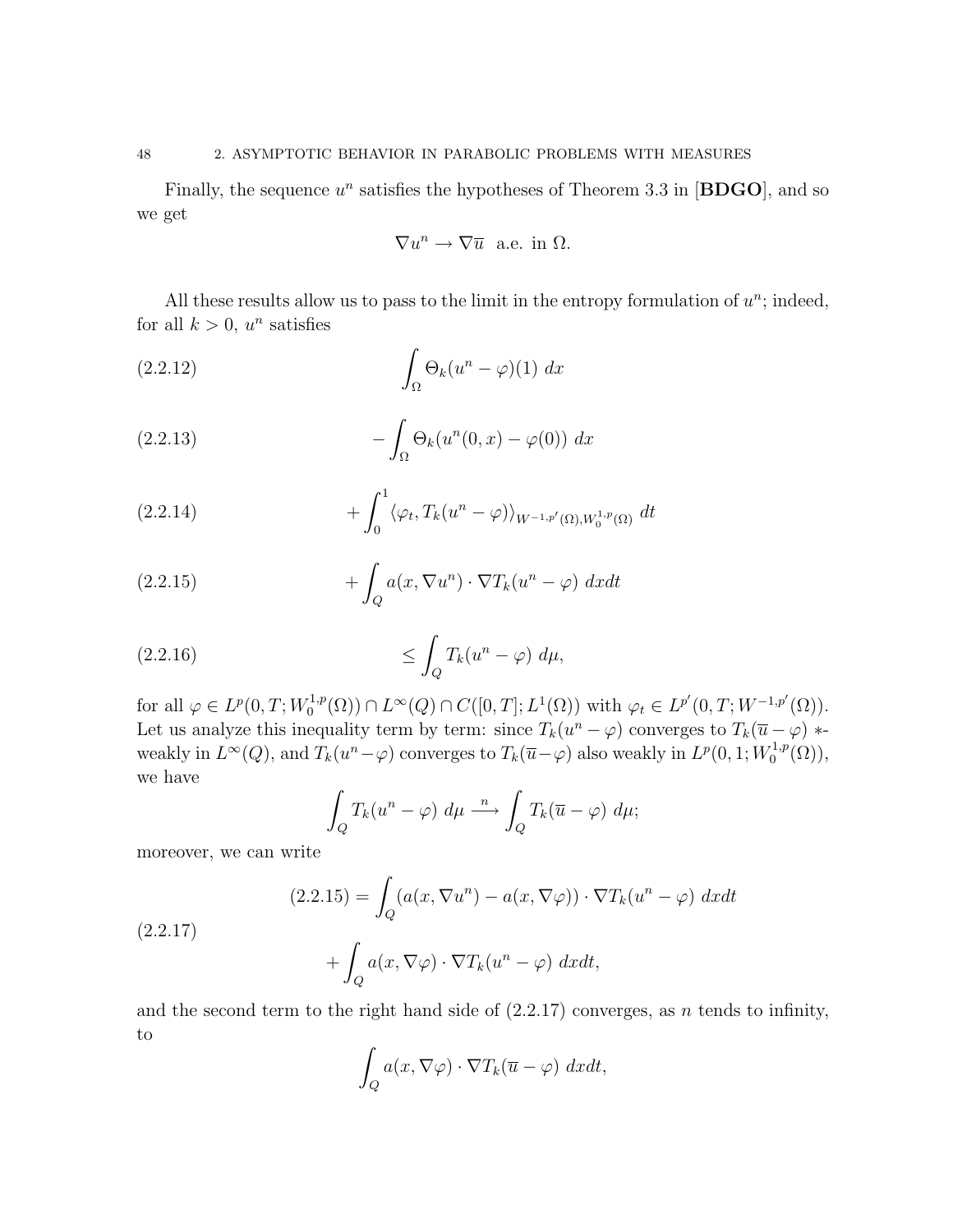while to deal with the nonnegative first term of the right hand side of  $(2.2.17)$ , we must use the a.e. convergence of the gradients; then, applying Fatou's lemma, we get

$$
\int_{Q} (a(x, \nabla \overline{u}) - a(x, \nabla \varphi)) \cdot \nabla T_{k}(\overline{u} - \varphi) \, dxdt
$$
\n
$$
\leq \liminf_{n} \int_{Q} (a(x, \nabla u^{n}) - a(x, \nabla \varphi)) \cdot \nabla T_{k}(u^{n} - \varphi) \, dxdt.
$$

Our goal is to prove that  $\overline{u} = v$  almost everywhere in  $\Omega$ ; to do that, it is enough to prove that  $\bar{u}$  does not depend on time, and that  $(2.2.12)+(2.2.13)+(2.2.14)$  converges to zero as n tends to infinity; indeed, if that holds true, we obtain that  $\bar{u}$  satisfies the entropy formulation for the elliptic problem (2.1.5), and so, since the entropy solution is unique, we get that  $\overline{u} = v$  a.e. in  $\Omega$ .

Let us prove first that  $\overline{u}$  does not depend on time; let us denote by  $w(x)$  the almost everywhere limit of the monotone nondecreasing sequence  $u^n(0, x) = u(n, x)$ , hence, using the comparison Lemma 2.3, we have that, for fixed  $t \in (0, 1)$ 

$$
u^{n}(0,x) \le u^{n}(t,x) = u(n+t,x) \le u(n+1,x) = u^{n+1}(0,x),
$$

and, since both  $u^n$  and  $u^{n+1}$  converge to  $w(x)$  that does not depend on time, such happens also for the a.e. limit of  $u^n(t, x)$  that is  $\overline{u} = w$ .

Now, using the monotone convergence theorem, we get

$$
\lim_{n} [(2.2.12) + (2.2.13)] = \int_{\Omega} \Theta_k(\overline{u} - \varphi)(1) dx - \int_{\Omega} \Theta_k(w(x) - \varphi(0)) dx
$$

$$
= \int_{\Omega} \int_0^1 \frac{d}{dt} \Theta(\overline{u} - \varphi) dt dx = \int_0^1 \langle (\overline{u} - \varphi)_t, T_k(\overline{u} - \varphi) \rangle_{W^{-1,p'}(\Omega), W_0^{1,p}(\Omega)} dt,
$$

while, since  $T_k(u^n - \varphi)$  converges to  $T_k(\overline{u} - \varphi)$  weakly in  $L^p(0, 1; W_0^{1,p})$  $\binom{1,p}{0}$ , we have

$$
(2.2.14) \xrightarrow{n} \int_0^1 \langle \varphi_t, T_k(\overline{u} - \varphi) \rangle_{W^{-1,p'}(\Omega),W_0^{1,p}(\Omega)} dt.
$$

Finally we can sum all these terms and, since  $\bar{u}$  does not depend on time, we find

$$
\lim_{n} [(2.2.12) + (2.2.13) + (2.2.14)] = \int_0^1 \langle \overline{u}_t, T_k(\overline{u} - \varphi) \rangle_{W^{-1,p'}(\Omega), W_0^{1,p}(\Omega)} dt = 0;
$$

and, as we mentioned above, this is enough to prove that  $\overline{u}(t, x) = v(x)$ .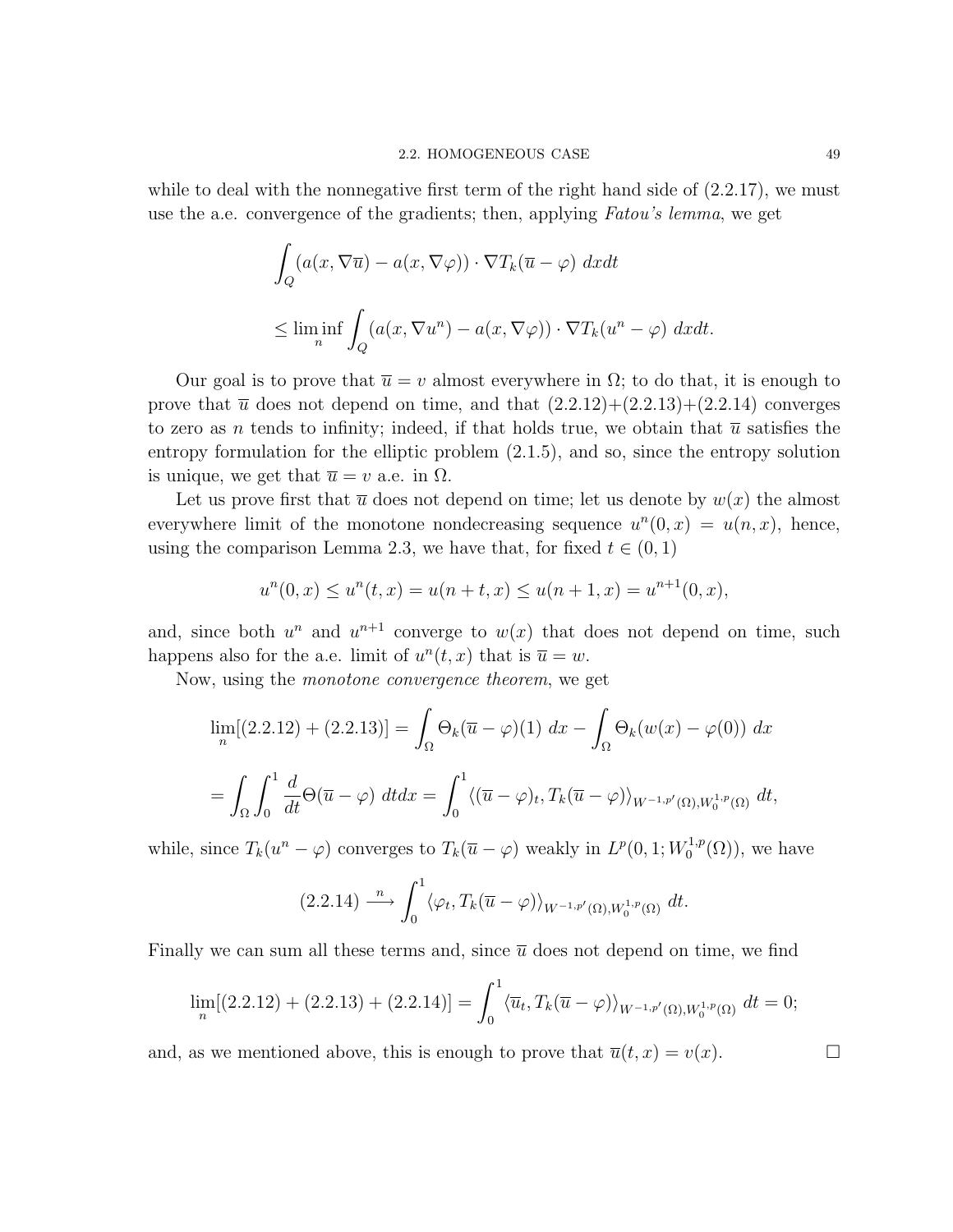#### 2.3. Nonhomogeneous case

Now we deal with the general case of problem (2.1.4) with a nonhomogeneous initial datum  $u_0$ , that is

(2.3.1) 
$$
\begin{cases} u_t + A(u) = \mu & \text{in } (0, T) \times \Omega, \\ u(0, x) = u_0(x) & \text{in } \Omega, \\ u(t, x) = 0 & \text{on } (0, T) \times \partial\Omega, \end{cases}
$$

with  $\mu \in M_0(Q)$  satisfying the usual hypotheses used throughout this chapter, and  $u_0$ a nonnegative function in  $L^1(\Omega)$ . We shall prove the following result:

THEOREM 2.4. Let  $\mu \in M_0(Q)$  be independent of the variable t,  $p > \frac{2N+1}{N+1}$ ,  $u_0 \in$  $L^1(\Omega)$ , and let  $\mu, u_0 \geq 0$ ; moreover, let  $u(t, x)$  be the entropy solution of problem (2.3.1), and  $v$  the entropy solution of the corresponding elliptic problem  $(2.1.5)$ . Then

$$
\lim_{t \to +\infty} u(t, x) = v(x),
$$

in  $L^1(\Omega)$ .

Most part of our work will be concerned with comparison between suitable entropy subsolutions and supersolutions of problem (2.1.4). The notion of entropy subsolution and supersolution for the parabolic problem will be given as a natural extension of the one for the elliptic case (see  $[Pa]$ ).

DEFINITION 2.5. A function  $\underline{u}(t,x) \in C([0,T];L^1(\Omega))$  is an entropy subsolution of problem (2.3.1) if, for all  $k > 0$ , we have that  $T_k(\underline{u}) \in L^p(0,T;W_0^{1,p})$  $C^{1,p}_0(\Omega)$ , and holds

(2.3.2) 
$$
\int_{\Omega} \Theta_k(\underline{u} - \varphi)^+(T) dx - \int_{\Omega} \Theta_k(\underline{u}_0 - \varphi(0))^+ dx
$$

$$
+ \int_0^T \langle \varphi_t, T_k(\underline{u} - \varphi)^+ \rangle_{W^{-1,p'}(\Omega), W_0^{1,p}(\Omega)} dt
$$

$$
+ \int_Q a(x, \nabla \underline{u}) \cdot \nabla T_k(\underline{u} - \varphi)^+ dx dt \le \int_Q T_k(\underline{u} - \varphi)^+ d\mu,
$$

for all  $\varphi \in L^p(0,T;W_0^{1,p})$  $L^{1,p}(\Omega) \cap L^{\infty}(Q) \cap C([0,T]; L^{1}(\Omega))$  with  $\varphi_t \in L^{p'}(0,T; W^{-1,p'}(\Omega))$ and  $\underline{u}(0, x) \equiv \underline{u}_0(x) \le u_0$  almost everywhere on  $\Omega$  with  $\underline{u}_0 \in L^1(\Omega)$ .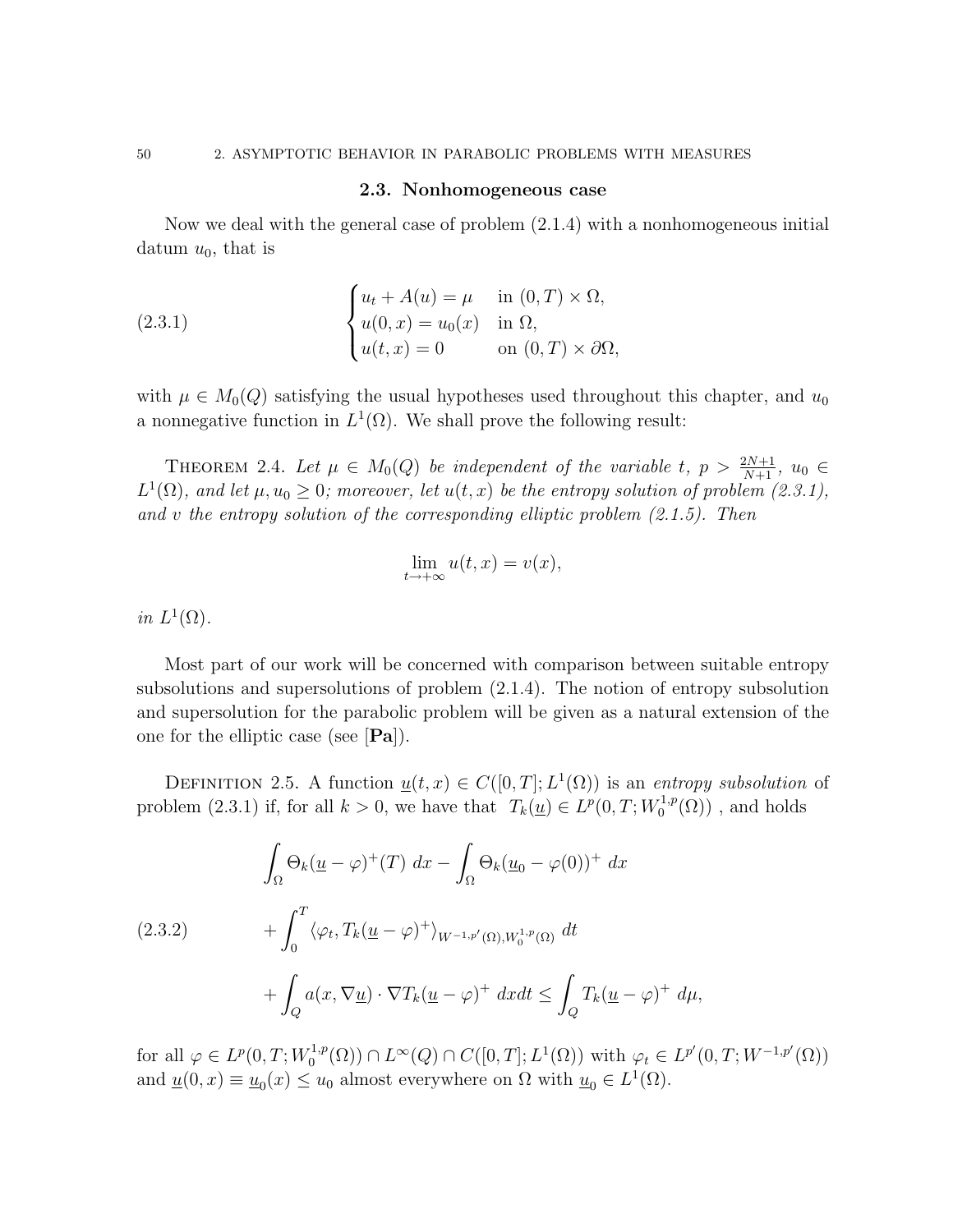On the other hand,  $\overline{u}(t, x) \in C([0, T]; L^1(\Omega))$  is an entropy supersolution of problem (2.3.1) if, for all  $k > 0$ , we have that  $T_k(\overline{u}) \in L^p(0,T;W_0^{1,p})$  $C^{1,p}_0(\Omega)$ , and holds

(2.3.3)  
\n
$$
\int_{\Omega} \Theta_k(\overline{u} - \varphi)^{-}(T) dx - \int_{\Omega} \Theta_k(\overline{u}_0 - \varphi(0))^{-} dx
$$
\n
$$
+ \int_{0}^{T} \langle \varphi_t, T_k(\overline{u} - \varphi)^{-} \rangle_{W^{-1,p'}(\Omega), W_0^{1,p}(\Omega)} dt
$$
\n
$$
+ \int_{Q} a(x, \nabla \overline{u}) \cdot \nabla T_k(\overline{u} - \varphi)^{-} dx dt \ge \int_{Q} T_k(\overline{u} - \varphi)^{-} d\mu,
$$

for all  $\varphi \in L^p(0,T;W_0^{1,p})$  $L^{1,p}(\Omega) \cap L^{\infty}(Q) \cap C([0,T]; L^{1}(\Omega))$  with  $\varphi_t \in L^{p'}(0,T; W^{-1,p'}(\Omega))$ and  $\overline{u}(0, x) \equiv \overline{u}_0(x) \le u_0$  almost everywhere on  $\Omega$  with  $\overline{u}_0 \in L^1(\Omega)$ .

Observe that, an entropy solution of problem (2.3.1) turns out to be both an entropy subsolution and an entropy supersolution of the same problem as an easy approximation argument shows. Thanks to Definition 2.5 it is possible to improve straightforwardly the comparison Lemma 2.3, by comparing both subsolution and supersolution with the unique entropy solution of problem (2.3.1) using a similar approximation argument; actually, we shall state this result in a simpler case that will be enough to prove Theorem 2.4.

LEMMA 2.6. Let  $\mu \in M_0(\Omega)$ , and let  $\underline{u}$  and  $\overline{u}$  be, respectively, an entropy subsolution and an entropy supersolution of problem (2.3.1), and let u be the unique entropy solution of the same problem. Then  $\underline{u} \leq u \leq \overline{u}$ .

**PROOF.** Let us prove only that  $u \leq u$  being the other case analogous. We know that the entropy solution  $u$  is found as limit of regular functions  $u_n$  solutions of approximating problems with smooth data. So, if  $\mu = f - \text{div}(g)$  with  $f \in L^1(\Omega)$  and  $g \in (L^{p'}(\Omega))^N$  we can choose a sequence of smooth functions  $f_n$  that converges to f in  $L^1(\Omega)$ ; let us call  $\mu_n = f_n - \text{div}(g)$ . Moreover, let  $u_{0,n}$  be a sequence of regular functions that converges to  $u_0$  in  $L^1(\Omega)$ ; so, we call  $u_n$  the variational solution of problem

(2.3.4) 
$$
\begin{cases} (u_n)_t + A(u^n) = \mu_n & \text{in } (0, T) \times \Omega, \\ u_n(0, x) = \tilde{u}_{0,n} & \text{in } \Omega, \\ u_n(t, x) = 0 & \text{on } (0, T) \times \partial\Omega, \end{cases}
$$

where  $\tilde{u}_{0,n} = \min(u_{0,n}, \underline{u}(0))$ ; notice that also  $\tilde{u}_{0,n}$  converges to  $\underline{u}(0)$  in  $L^1(\Omega)$ .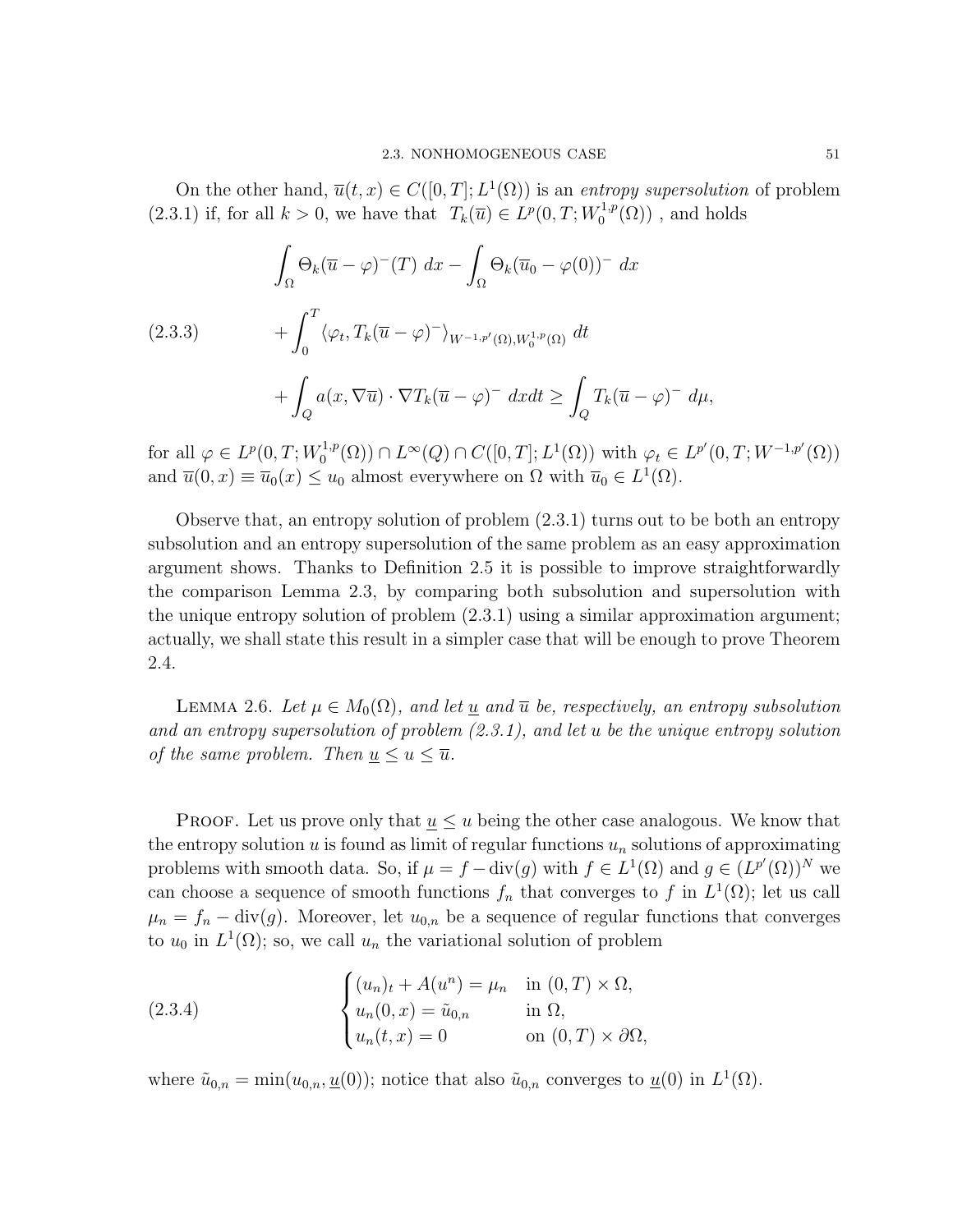Now, we can choose  $T_k(\underline{u}-u_n)^+$  as test function obtaining

$$
\int_0^T \langle (u_n)_t, T_k(\underline{u} - u_n)^+ \rangle dt + \int_Q a(x, \nabla u_n) \cdot \nabla T_k(\underline{u} - u_n)^+ dx dt
$$

$$
= \int_Q \mu_n T_k(\underline{u} - u_n)^+ dx dt;
$$

On the other hand being  $\underline{u}$  a subsolution we have

$$
\int_{\Omega} \Theta_k(\underline{u} - u_n)^+(T) \, dx - \int_{\Omega} \Theta_k(\underline{u} - u_n)^+(0) \, dx
$$
  
+ 
$$
\int_0^T \langle (u_n)_t, T_k(\underline{u} - u_n)^+ \rangle \, dt
$$
  
+ 
$$
\int_Q a(x, \nabla \underline{u}) \cdot \nabla T_k(\underline{u} - u_n)^+ \, dx dt \le \int_Q T_k(\underline{u} - u_n)^+ \, d\mu dt.
$$

So, we can subtract this relation from the previous one, recalling that  $(\underline{u}-u_n)^+(0)$ 0, to obtain

$$
\int_{\Omega} \Theta_k(\underline{u} - u_n)^+(T) \, dx + \int_Q (a(x, \nabla \underline{u}) - a(x, \nabla u_n)) \cdot \nabla T_k(\underline{u} - u_n)^+ \, dxdt
$$
\n
$$
\leq \int_Q T_k(\underline{u} - u_n)^+ \, d\mu dt - \int_Q \mu_n T_k(\underline{u} - u_n)^+ \, dxdt + \int_\Omega \Theta_k(\underline{u}(0) - \tilde{u}_{n,0})^+(0) \, dx.
$$

Finally, the monotonicity assumption on a, and Fatou's lemma, yield that  $u \leq u$ , since, using again the stability result cited above we deduce that the left hand side of the above inequality tends to zero as  $n$  goes to infinity. Observe that, we actually proved that, for every fixed  $T > 0$ , a.e. on  $\Omega$ , we have  $\underline{u}(T, x) \leq u(T, x)$ .

PROOF OF THEOREM 2.4. If v is the entropy solution of problem  $(2.1.5)$ , we proved that v is also an entropy solution of the initial boundary value problem  $(2.1.4)$  with v itself as initial datum. Therefore, by comparison Lemma 2.6, if  $0 \le u_0 \le v$ , we have that the solution  $u(t, x)$  of (2.1.4) converges to v in  $L^1(\Omega)$  as t tends to infinity; in fact, we proved it for the entropy solution with homogeneous inital datum in Theorem 2.2 while  $v$  is a stationary entropy solution.

Now, let us take  $\hat{u}(t, x)$  the solution of problem (2.3.1) with  $u_0 = v^{\tau}$  as initial datum for some  $\tau > 1$ , where  $v^{\tau}$  is the entropy solution of the elliptic problem (2.1.5) with  $\mu_{\tau}$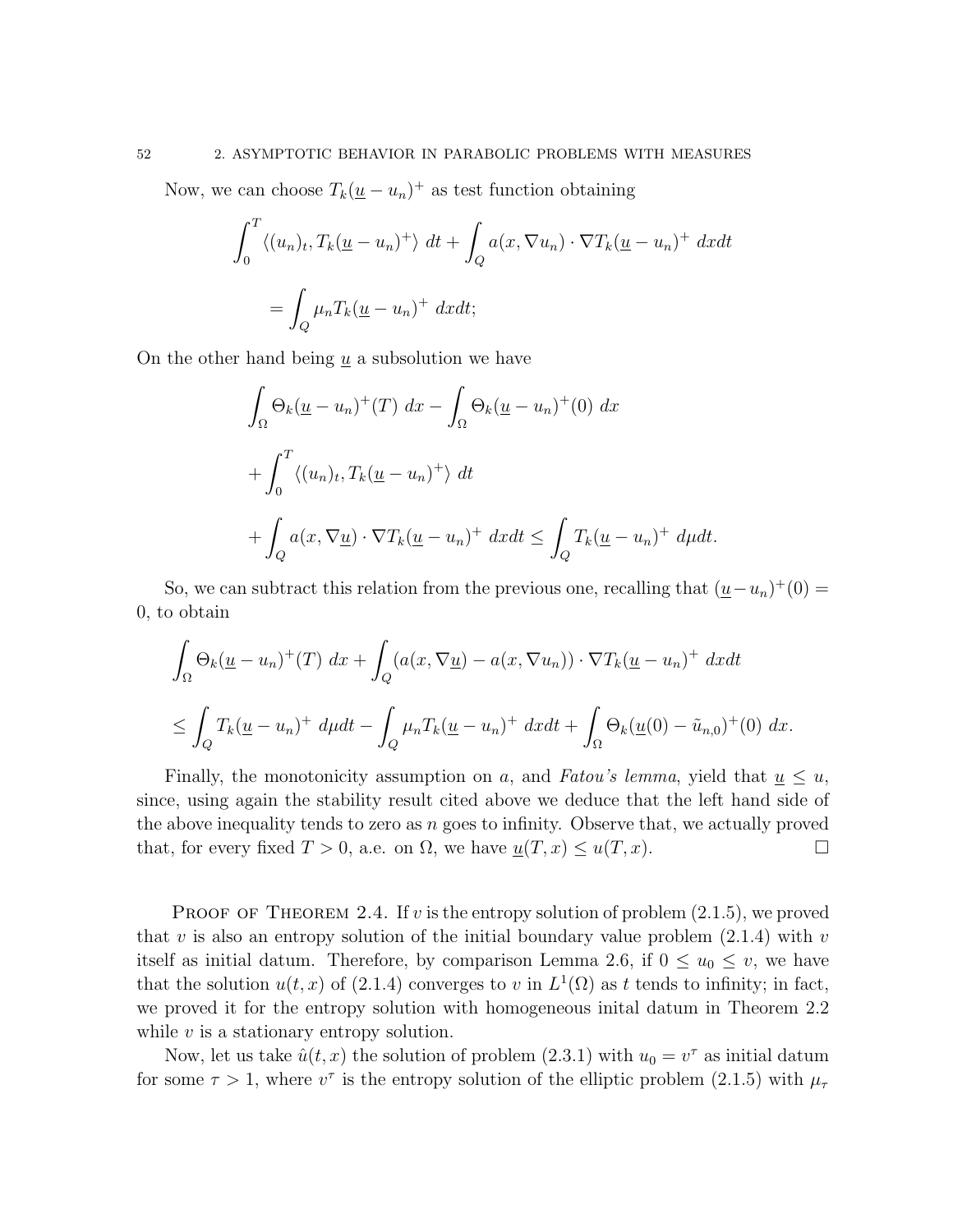as datum instead of  $\mu = f - \text{div}(g)$   $(f \geq 0 \text{ in } L^1(\Omega), g \in (L^{p'}(\Omega))^N)$ , where

$$
\mu_{\tau} = \begin{cases} \tau \mu & \text{if } f = 0, \\ \tau f - \text{div}(g) & \text{if } f \neq 0. \end{cases}
$$

Observe that, since  $\tau > 1$ , by virtue of comparison results we have immediately  $v \leq v^{\tau}$ .

Hence, since  $v^{\tau}$  does not depend on time, we have that it is a supersolution of the parabolic problem  $(2.3.1)$ , and, recalling that v is a subsolution of the same problem (being  $v \leq v^{\tau}$  as initial data), we can apply the comparison lemma again finding that  $v(x) \leq \hat{u}(t,x) \leq v^{\tau}(x)$  a.e. in  $\Omega$ , for all positive t.

Now, thanks to the fact that the datum  $\mu$  does not depend on time, we can apply the comparison result also between  $\hat{u}(x, t + s)$  solution with  $u_0 = \hat{u}(x, s)$ , with s a positive parameter, and  $\hat{u}(t, x)$ , the solution with  $u_0 = v^{\tau}$  as initial datum; so we obtain  $\hat{u}(x, t + s) \leq \hat{u}(t, x)$  for all  $t, s > 0$ , a.e. in  $\Omega$ . So, by virtue of this monotonicity result we have that there exists a function  $\overline{v} \geq v$  such that  $\hat{u}(t, x)$  converges to  $\overline{v}$  a.e. in  $\Omega$  as t tends to infinity. Clearly  $\overline{v}$  does not depend on t and we can develop the same argument used for the homogeneous case, starting from the analogous estimate

$$
(2.3.5) \qquad \int_{\Omega} \Theta_k(\hat{u}^n)(t) + \alpha \int_Q |\nabla T_k(\hat{u}^n)|^p \ dx dt \le k(|\mu|_{M_0(Q)} + \|u_0\|_{L^1(\Omega)}) = Ck,
$$

to prove that we can pass to the limit in the entropy formulation, and so, by uniqueness result, we can obtain that  $\overline{v} = v$ . So, we have proved that the result holds for the solution starting from  $u_0 = v^{\tau}$  as initial datum, with  $\tau > 1$ . Since we proved before that the result holds true also for the solution starting from  $u_0 = 0$ , then, again applying a comparison argument, we can conclude in the same way that this result holds true for solution starting from  $u_0$  such that  $0 \le u_0 \le v^{\tau}$  as initial datum, for fixed  $\tau > 1$ .

Finally let us consider the general case of a solution  $u(t, x)$  with initial datum  $u_0 \in$  $L^1(\Omega)$  and let suppose first that  $\mu \neq 0$ ; let us define the monotone nondecreasing (in  $\tau$ ) family of functions

$$
u_{0,\tau} = \min(u_0, v^\tau).
$$

As we have shown above, for every fixed  $\tau > 1$ ,  $u_{\tau}(t, x)$ , the entropy solution of problem (2.3.1) with  $u_{0,\tau}$  as initial datum, converges to v a.e. in  $\Omega$ , as t tends to infinity. Moreover, we also have that  $T_k(u_\tau(t,x))$  converges to  $T_k(v)$  weakly in  $W_0^{1,p}$  $\zeta_0^{1,p}(\Omega)$ as t diverges, for every fixed  $k > 0$ .

Now, let us state the following lemma, that will be useful in the sequel: we shall prove it below, when the proof of Theorem 2.4 will be completed.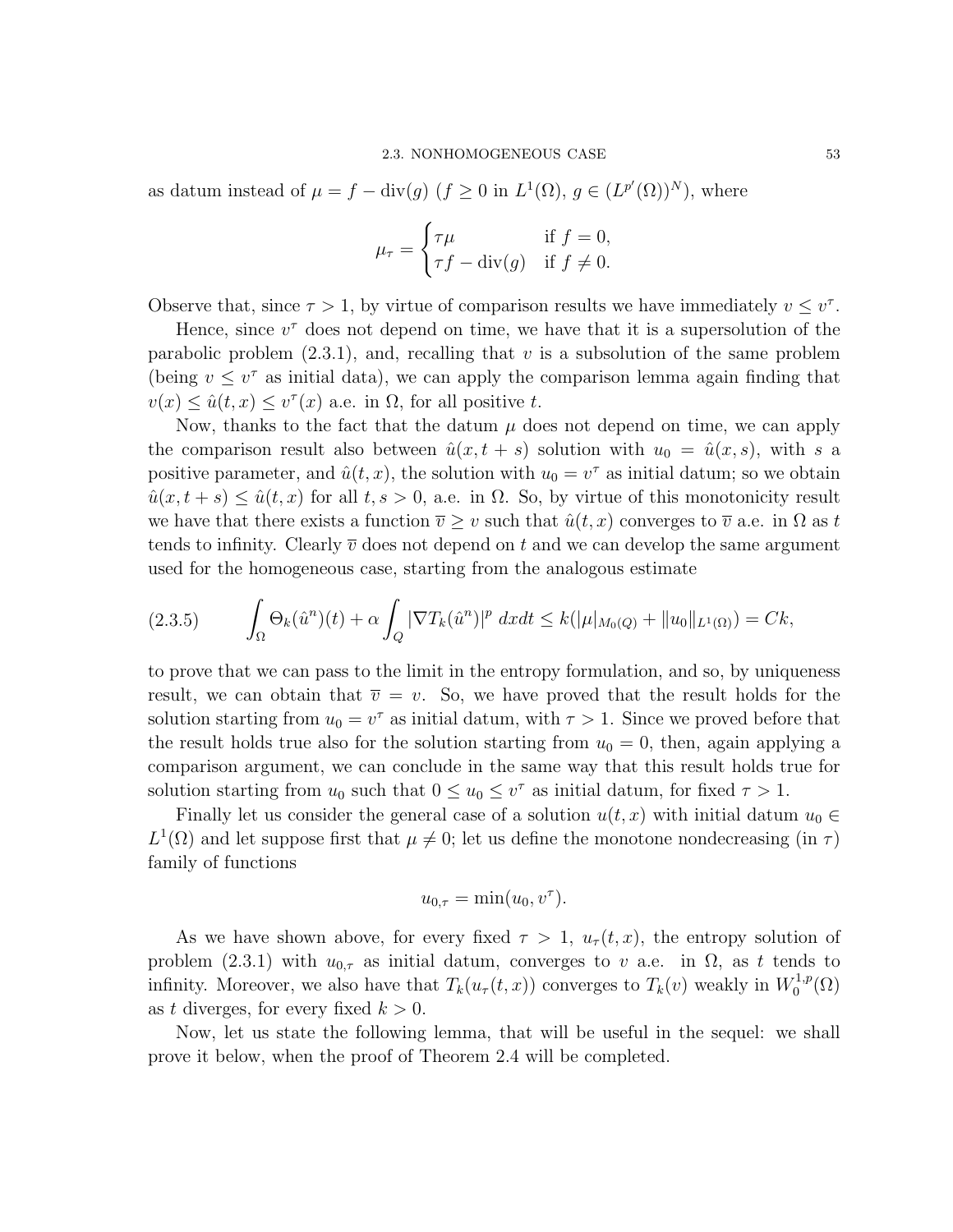### 54 2. ASYMPTOTIC BEHAVIOR IN PARABOLIC PROBLEMS WITH MEASURES

LEMMA 2.7. Let  $\mu \neq 0$  be a nonnegative measure in  $M_0(\Omega)$ , and  $\tau > 0$ . Moreover, let  $v_{\tau}$  be the entropy solution of problem

(2.3.6) 
$$
\begin{cases} A(v_{\tau}) = \mu_{\tau} & \text{in } \Omega, \\ v_{\tau} = 0 & \text{on } \partial \Omega, \end{cases}
$$

then, we have

$$
\lim_{\tau \to \infty} v_{\tau}(x) = +\infty
$$

almost everywhere on  $\Omega$ .

So, thanks to *Lebesgue theorem*, and Lemma 2.7, we can easily check that  $u_{0,\tau}$  converges to  $u_0$  in  $L^1(\Omega)$  as  $\tau$  tends to infinity. Therefore, using a stability result of entropy solution (see for instance [Po1]) we obtain that  $T_k(u_\tau(t,x))$  converges to  $T_k(u(t,x))$ strongly in  $L^p(0,T;W_0^{1,p})$  $\tau_0^{1,p}(\Omega)$  as  $\tau$  tends to infinity.

Now, making the same calculations used in [Pr2] to prove the uniqueness of entropy solutions applied to u and  $u_{\tau}$ , where  $u_{\tau}$  is considered as the solution obtained as limit of approximating solutions with smooth data, we can easly find, for any fixed  $\tau > 1$ , the following estimate

$$
\int_{\Omega} \Theta_k(u - u_\tau)(t) \ dx \leq \int_{\Omega} \Theta_k(u_0 - u_{0,\tau}) \ dx,
$$

for every  $k, t > 0$ . Then, let us divide the above inequality by k, and let us pass to the limit as  $k$  tends to 0; we obtain

(2.3.7) 
$$
||u(t,x)-u_{\tau}(t,x)||_{L^{1}(\Omega)} \leq ||u_{0}(x)-u_{0,\tau}(x)||_{L^{1}(\Omega)},
$$

for every  $t > 0$ . Hence, we have

$$
||u(t,x)-v(x)||_{L^1(\Omega)} \leq ||u(t,x)-u_\tau(t,x)||_{L^1(\Omega)} + ||u_\tau(t,x)-v(x)||_{L^1(\Omega)};
$$

then, thanks to the fact that the estimate in (2.3.7) is uniform in t, for every fixed  $\varepsilon$ , we can choose  $\bar{\tau}$  large enough such that

$$
||u(t,x) - u_{\bar{\tau}}(t,x)||_{L^1(\Omega)} \leq \frac{\varepsilon}{2},
$$

for every  $t > 0$ ; on the other hand, thanks to the result proved above, there exists  $\bar{t}$  such that

$$
||u_{\bar{\tau}}(t,x) - v(x)||_{L^1(\Omega)} \le \frac{\varepsilon}{2},
$$

for every  $t > \overline{t}$ , and this proves our result if  $\mu \neq 0$ .

If  $\mu = 0$  we can consider, for every  $\varepsilon > 0$ , the solution  $u^{\varepsilon}$  of problem

(2.3.8) 
$$
\begin{cases} u_t^{\varepsilon} + A(u^{\varepsilon}) = \varepsilon & \text{in } (0, T) \times \Omega, \\ u^{\varepsilon}(0, x) = u_0 & \text{in } \Omega, \\ u^{\varepsilon}(t, x) = 0 & \text{on } (0, T) \times \partial\Omega; \end{cases}
$$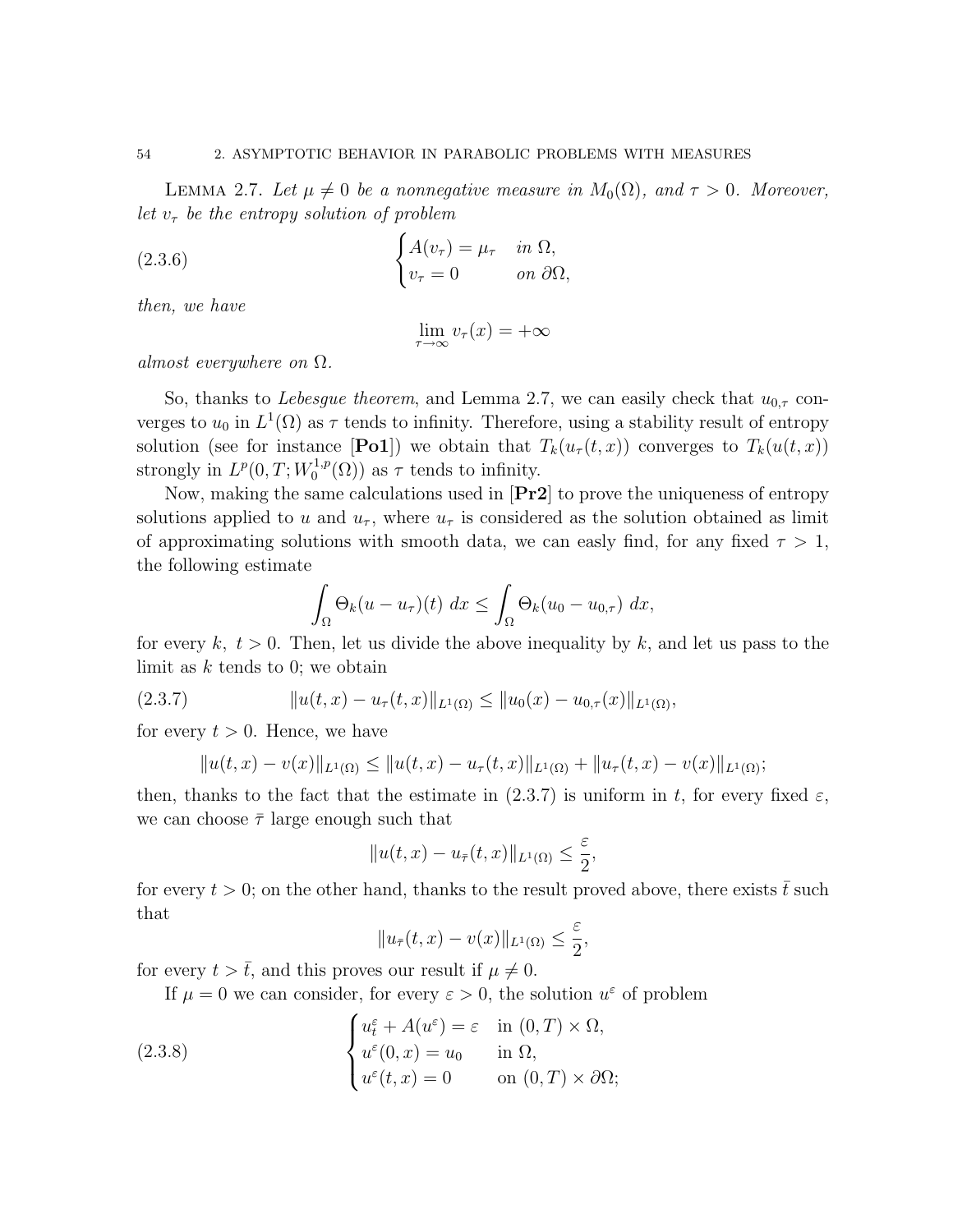thanks to Lemma 2.6 we get that

$$
(2.3.9) \t\t u(t,x) \le u^{\varepsilon}(t,x),
$$

for every fixed  $t \in (0, T)$ , and almost every  $x \in \Omega$ , by the previous result we obtain

$$
\lim_{T \to \infty} u^{\varepsilon}(T, x) = v^{\varepsilon}(x),
$$

where  $v^{\varepsilon}$  is the entropy solution of the elliptic problem associated to (2.3.8), and, moreover, by virtue of the stability result for this problem, we know that  $v^{\varepsilon}(x)$  converges to 0 as  $\varepsilon$  tends to 0; so, almost everywhere on  $\Omega$ , using (2.3.9), we have

$$
0 \le \limsup_{T \to \infty} u(T, x) \le v^{\varepsilon}(x),
$$

and, since  $\varepsilon$  is arbitrary, we can conclude using Vitali's Theorem and (2.3.9).

PROOF OF LEMMA 2.7. Let us first suppose that  $\mu \in W^{-1,p'}(\Omega)$ , so that we have  $\mu = -\text{div}(g)$  with  $g \in (L^{p'}(\Omega))^{N}$ ;  $v_{\tau}$  then solves

(2.3.10) 
$$
\int_{\Omega} a(x, \nabla v_{\tau}) \cdot \nabla \varphi \, dx = \tau \int_{\Omega} g \cdot \nabla \varphi \, dx,
$$

for every  $\varphi \in W_0^{1,p}$  $\mathcal{O}_0^{1,p}(\Omega)$ ; let us take  $\varphi = v_\tau$  as test function in (2.3.10); so, using assumption  $(2.1.1)$ , we get

$$
\alpha \int_{\Omega} |\nabla v_{\tau}|^p dx \leq \tau ||g||_{(L^{p'}(\Omega))^N} ||v_{\tau}||_{W_0^{1,p}(\Omega)};
$$

now, since  $v_{\tau} \neq 0$ , we can divide the above expression by  $\tau \|v_{\tau}\|_{W_0^{1,p}(\Omega)}$ , getting

$$
\frac{1}{\tau}\left(\int_{\Omega}|\nabla v_{\tau}|^p\ dx\right)^{\frac{p-1}{p}}=\left(\int_{\Omega}\left|\nabla\left(\frac{v_{\tau}}{\tau^{\frac{1}{p-1}}}\right)\right|^p\ dx\right)^{\frac{p-1}{p}}\leq\|g\|_{(L^{p'}(\Omega))^N}.
$$

Therefore, we have that  $\frac{v_{\tau}}{1}$  $rac{v_{\tau}}{\tau^{\frac{1}{p-1}}}$  is bounded in  $W_0^{1,p}$  $\mathcal{O}_0^{1,p}(\Omega)$ , and so there exists a function  $v \in W_0^{1,p}$  $v_0^{1,p}(\Omega)$  and a subsequence, such that  $\frac{v_{\tau}}{1}$  $rac{v_{\tau}}{\tau^{\frac{1}{p-1}}}$  weakly converges in  $W_0^{1,p}$  $L_0^{1,p}(\Omega)$  (and then a.e.) to v as  $\tau$  tends to infinity. So, it is enough to prove that  $v > 0$  almost everywhere on  $\Omega$  to conclude our proof.

To this aim, for every  $\tau > 0$ , let us define

$$
a_{\tau}(x,\xi) = \frac{1}{\tau} a(x, \tau^{\frac{1}{p-1}} \xi);
$$

we can easily check that such an operator satisfies assumptions (2.1.1), (2.1.2) and (2.1.3), with the same constants  $\alpha$  and  $\beta$ . Notice that in the model case of the plaplacian, thanks to its homogeneity property, we have  $a_{\tau} \equiv a$ . Now,  $\frac{v_{\tau}}{1}$  $\frac{1}{\tau^{\frac{1}{p-1}}}$  satisfies the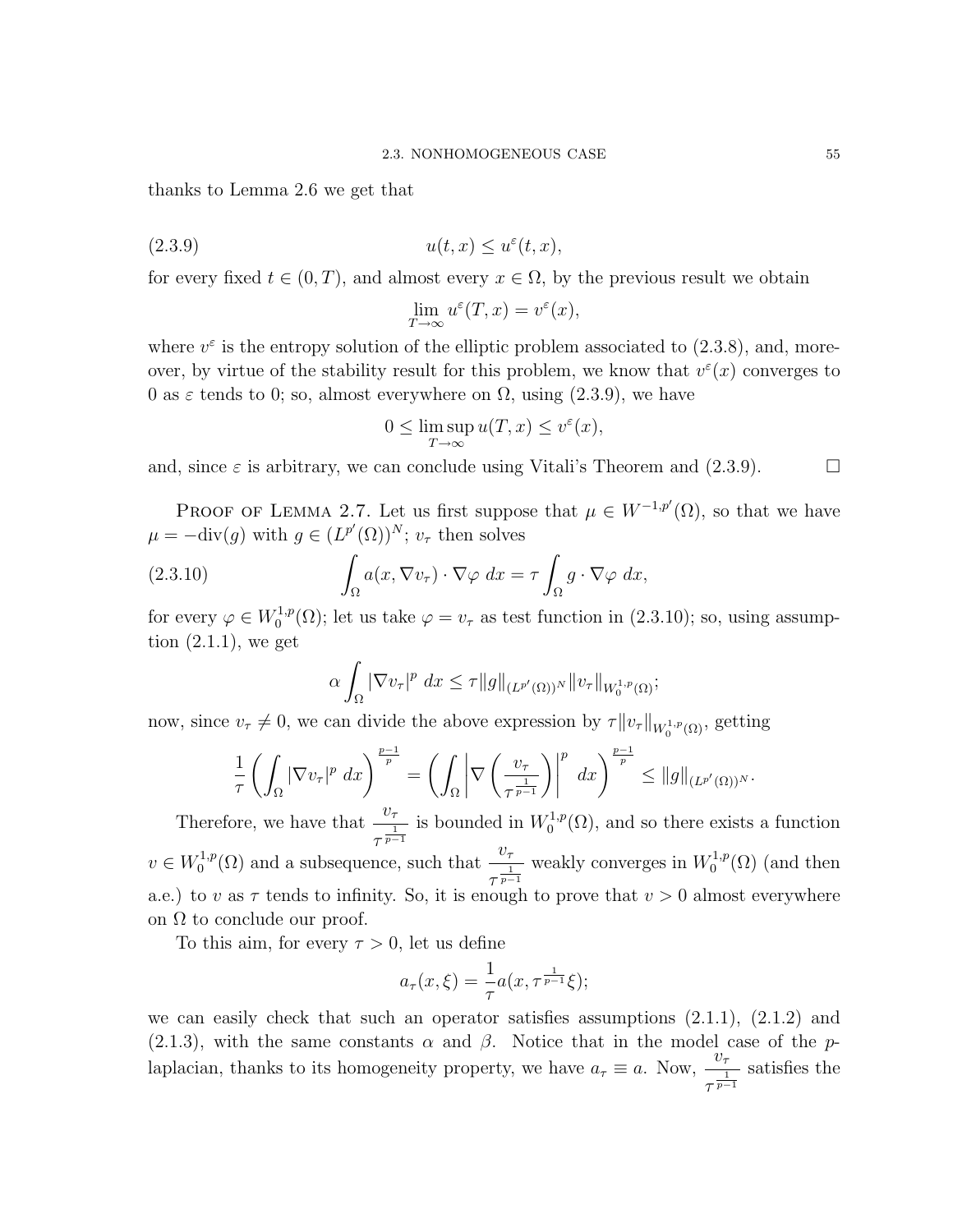elliptic problem

(2.3.11) 
$$
\begin{cases}\n-\text{div}(a_{\tau}(x, \nabla \frac{v_{\tau}}{\tau^{\frac{1}{p-1}}})) = \mu & \text{in } \Omega, \\
\frac{v_{\tau}}{\tau^{\frac{1}{p-1}}} = 0 & \text{on } \partial \Omega,\n\end{cases}
$$

in a variational sense; indeed, for every  $\varphi \in W_0^{1,p}$  $\mathfrak{c}_0^{1,p}(\Omega)$ , we have

$$
(2.3.12) \qquad \int_{\Omega} a_{\tau}(x, \nabla \left(\frac{v_{\tau}}{\tau^{\frac{1}{p-1}}}\right)) \cdot \nabla \varphi \, dx = \frac{1}{\tau} \int_{\Omega} a(x, \nabla v_{\tau}) \cdot \nabla \varphi \, dx = \int_{\Omega} g \cdot \nabla \varphi \, dx.
$$

Moreover, thanks to Theorem 4.1 in  $\text{[CDD]}$ , we have that the family of operators  ${a<sub>τ</sub>}$  has a G-limit in the class of Leray-Lions type operators; that is, there exists a Carathéodory function  $\bar{a}$  satisfying assumptions (2.1.1), (2.1.2) and (2.1.3), and a sequence of indices  $\tau(k)$  (called  $\tau$  again), such that

$$
a_{\tau} \xrightarrow{G} \overline{a};
$$

so, because of that, being v the weak limit of  $\frac{v_7}{1}$  $\frac{v_{\tau}}{\tau^{\frac{1}{p-1}}}$  in  $W_0^{1,p}$  $L_0^{1,p}(\Omega)$ , we get that

$$
a(x, \nabla \left(\frac{v_{\tau}}{\tau^{\frac{1}{p-1}}}\right)) \xrightarrow{\tau \to \infty} \overline{a}(x, \nabla v),
$$

weakly in  $(L^{p'}(\Omega))^N$ . Therefore, using this result in  $(2.3.12)$  we have

$$
\int_{\Omega} \overline{a}(x, \nabla v) \cdot \varphi \, dx = \int_{\Omega} g \cdot \nabla \varphi \, dx,
$$

for every  $\varphi \in W_0^{1,p}$  $C_0^{1,p}(\Omega)$ ; and so, v is a variational solution of problem

$$
\begin{cases}\n-\text{div}(\overline{a}(x,\nabla v)) = \mu & \text{in } \Omega, \\
v = 0 & \text{on } \partial\Omega.\n\end{cases}
$$

Then, recalling that  $\mu \neq 0$  and using a suitable Harnack type inequality (see for instance  $[T]$ , we deduce that  $v > 0$  almost everywhere on  $\Omega$ .

Now, if  $\mu \in M_0(\Omega)$ , we have  $\mu_{\tau} = \tau f - \text{div}(g)$ , with  $f \neq 0$  a nonnegative function in  $L^1(\Omega)$ ; we can suppose, without loss of generality, that  $\mu_{\tau} = \tau \chi_E - \text{div}(g)$  for a suitable set  $E \subseteq \Omega$  of positive measure; indeed, f, being nonidentically zero, it turns out to be strictly bounded away from zero on a suitable  $E \subseteq \Omega$ , and so there exists a constant c such that  $f \geq c \chi_E$ , and then, once we proved our result for such a  $\mu_{\tau}$ , we can easily prove the statement by applying again a comparison argument. Now, reasoning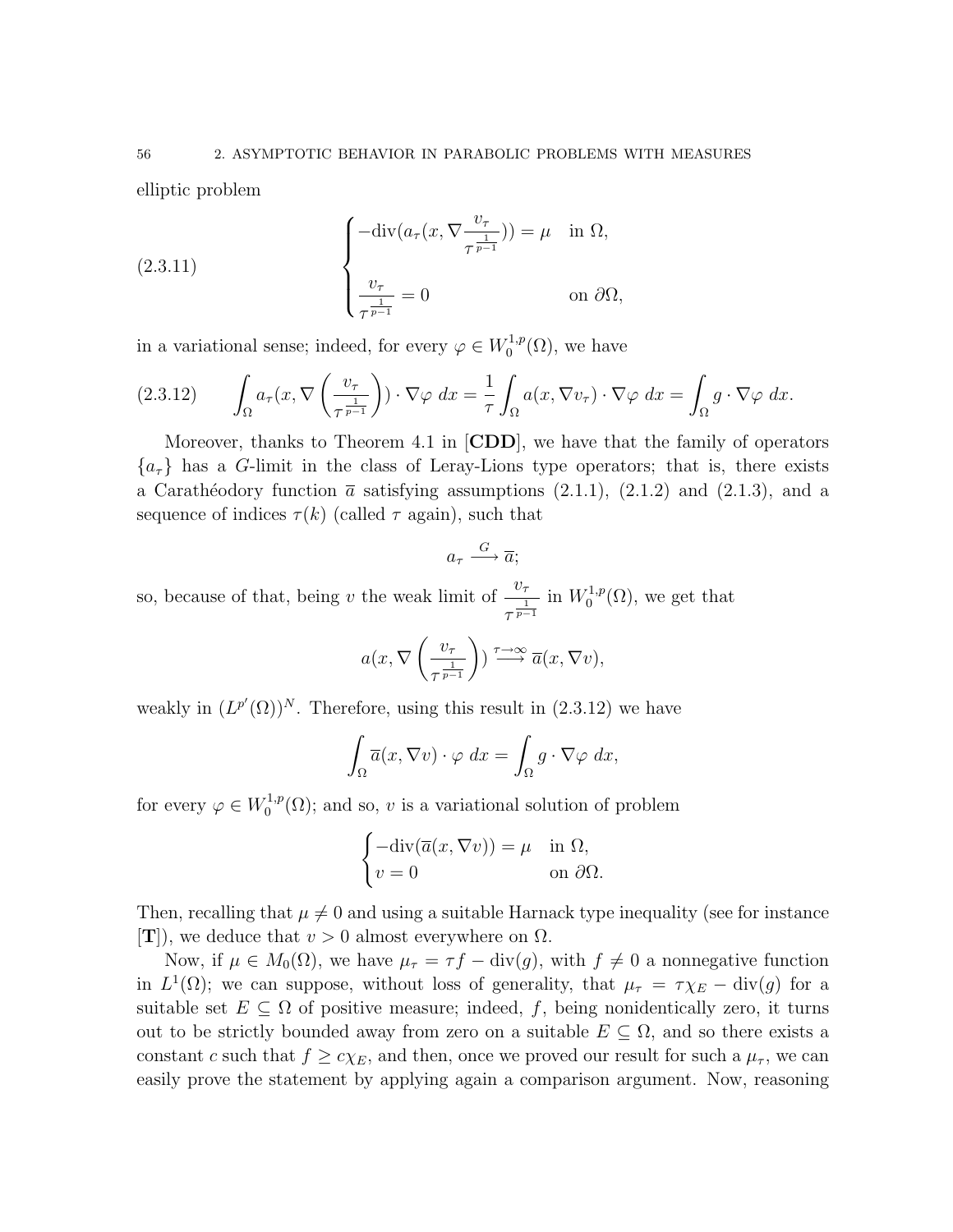analogously as above we deduce that  $\frac{v_7}{1}$  $\frac{c_{\tau}}{\tau^{\frac{1}{p-1}}}$  solves the elliptic problem

(2.3.13) 
$$
\begin{cases} a_{\tau}(x, (\frac{v_{\tau}}{\tau^{\frac{1}{p-1}}})) = \chi_B - \frac{1}{\tau} \operatorname{div}(g) & \text{in } \Omega, \\ \frac{v_{\tau}}{\tau^{\frac{1}{p-1}}} = 0 & \text{on } \partial \Omega. \end{cases}
$$

Moreover,

$$
\chi_B - \frac{1}{\tau} \text{div}(g) \longrightarrow \chi_B,
$$

strongly in  $W^{-1,p'}(\Omega)$  as  $\tau$  tends to infinity. Therefore, since G-convergence is stable under such type a of convergence of data, we have, that the weak limit v of  $\frac{v_{\tau}}{1}$  $\frac{c_{\tau}}{\tau^{\frac{1}{p-1}}}$  in  $W_0^{1,p}$  $\sigma_0^{1,p}(\Omega)$ , solves

$$
\begin{cases}\n-\text{div}(\overline{a}(x,\nabla v)) = \chi_B & \text{in } \Omega, \\
v = 0 & \text{on } \partial\Omega,\n\end{cases}
$$

and so we may conclude, as above, that  $v > 0$  almost everywhere on  $\Omega$ , that implies that  $v_{\tau}$  goes to infinity as  $\tau$  tends to infinity.

REMARK 2.8. Let us observe that the results of Theorem 2.2 and Theorem 2.4 can be improved depending on the regularity of the data, and so of the solution of the elliptic problem (see for instance (2.2.4)), for such regularity results we refer to standard elliptic regularity results and to [BGO].

## 2.4. General measure data: linear case

If  $\mu$  is a general measure in  $M(Q)$  that does not depend on time we can use the concept of duality solution as defined in Section 1.3 to prove the asymptotic result for linear problems. Let us consider the linear problem

(2.4.1) 
$$
\begin{cases} u_t - \operatorname{div}(M(x)\nabla u) = \mu & \text{in } (0,T) \times \Omega, \\ u(0) = u_0 & \text{in } \Omega, \\ u = 0 & \text{on } (0,T) \times \partial\Omega, \end{cases}
$$

with M a bounded matrix satisfying assumption (2.1.1)  $(p = 2)$ ,  $\mu$  a nonnegative measure not depending on time, and  $u_0 \in L^1(\Omega)$  nonnegative.

Let us prove the following preliminary result: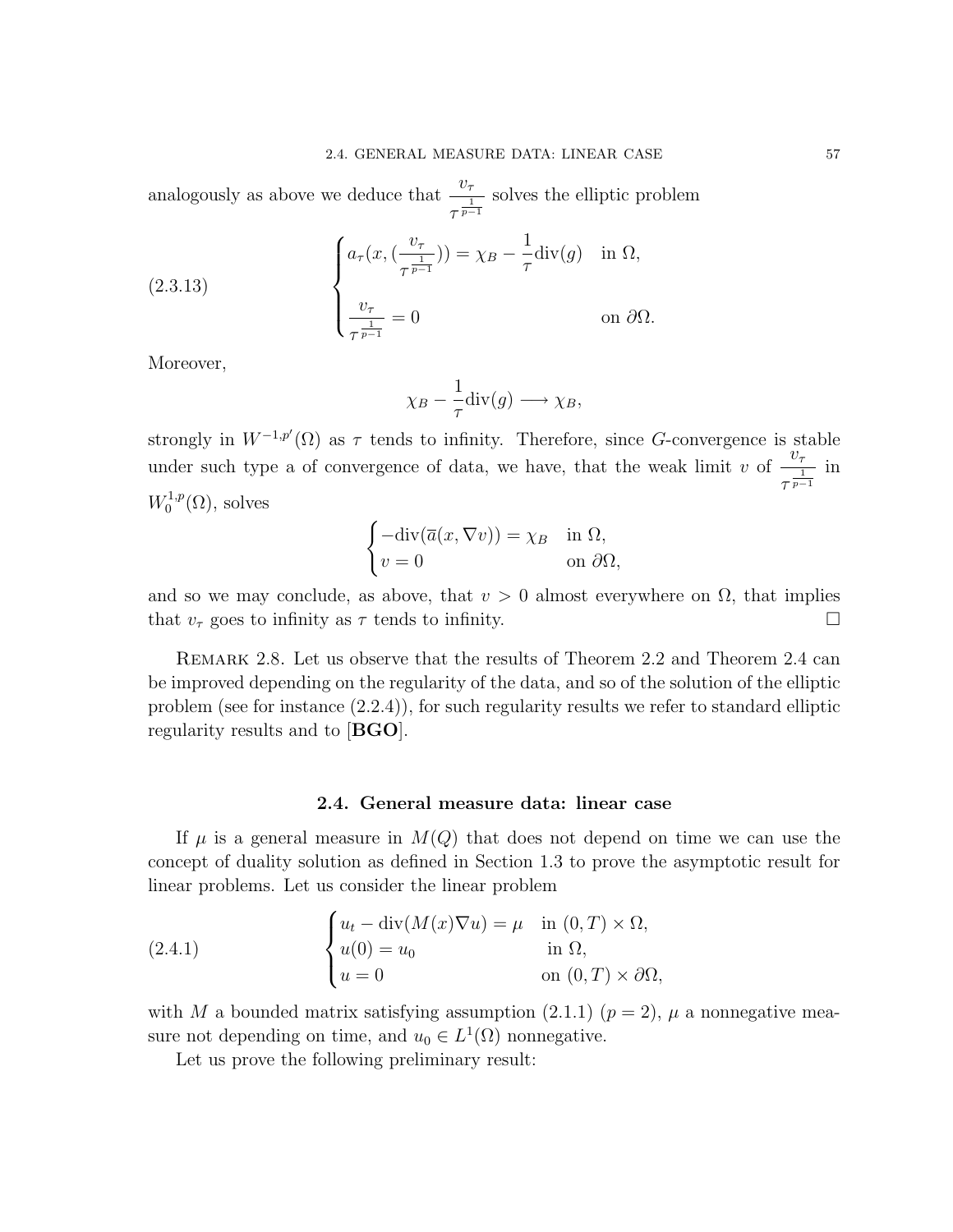### 58 2. ASYMPTOTIC BEHAVIOR IN PARABOLIC PROBLEMS WITH MEASURES

PROPOSITION 2.9. Let  $\mu \in M(Q)$  that does not depend on time and let v be the duality solution of elliptic problem

(2.4.2) 
$$
\begin{cases}\n-\text{div}(M(x)\nabla v) = \mu & \text{in } \Omega, \\
v = 0, & \text{on } \partial\Omega.\n\end{cases}
$$

Then v is the unique solution of the parabolic problem

(2.4.3) 
$$
\begin{cases} v_t - \operatorname{div}(M(x)\nabla v) = \mu & \text{in } (0,T) \times \Omega, \\ v(0) = v(x), & \text{in } \Omega, \end{cases}
$$

in the duality sense introduced in  $(1.3.12)$ , for any fixed  $T > 0$ .

**PROOF.** We have to check that v is a solution of problem  $(2.4.3)$ , to do that let us multiply (1.3.10) by  $T_k(v)$  and integrate on  $Q$ ; we obtain

$$
-\int_0^T \langle w_t, T_k(v) \rangle dt + \int_Q M^*(x) \nabla w \cdot \nabla T_k(v) dx dt
$$
  
= 
$$
\int_Q T_k(v) g dx dt.
$$

Now, integrating by parts we have

$$
-\int_0^T \langle w_t, T_k(v) \rangle dt = \int_{\Omega} w(0)v(x) + \omega(k),
$$

while

$$
\int_{Q} T_{k}(v) g dx dt = \int_{Q} v g dx dt + \omega(k).
$$

Finally, thanks to a result of [DMOP] we have

$$
\int_{Q} M^{*}(x)\nabla w \cdot \nabla T_{k}(v) dx dt = \int_{Q} M(x)\nabla T_{k}(v) \cdot \nabla w dx dt = \int_{0}^{T} \int_{\Omega} w d\lambda_{k}(x) dt,
$$

where  $\lambda_k$  are measures in  $M_0(\Omega)$  that converge to  $\mu$  tightly; thus, recalling that w is bounded, and using dominated convergence theorem, we have

$$
\int_{Q} M^{*}(x) \nabla w \cdot \nabla T_{k}(v) dx dt = \int_{Q} w d\mu + \omega(k);
$$

gathering together all these facts we have that  $v$  is a duality solution of  $(2.4.1)$  with itself as initial datum.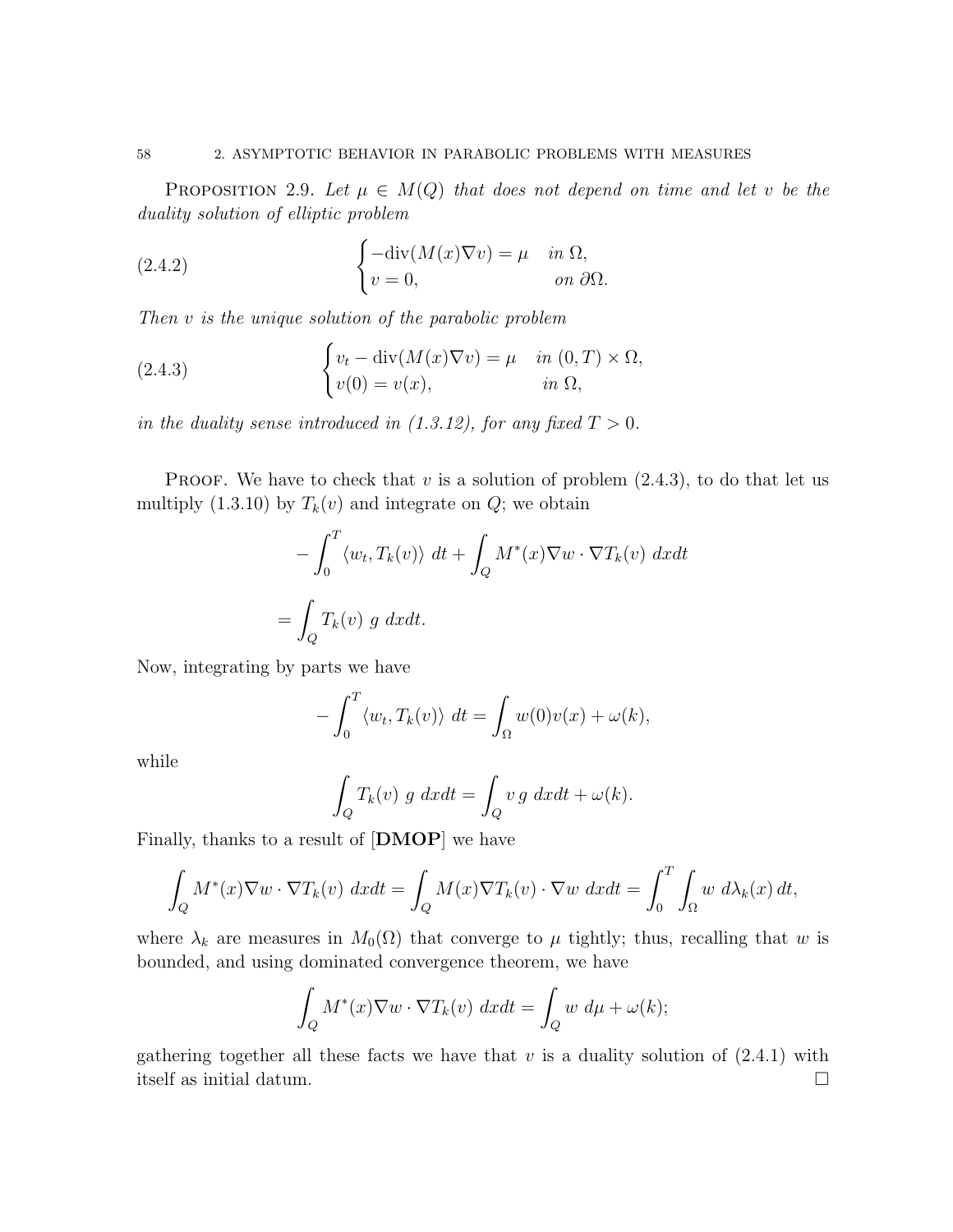Proposition 2.9 allows us to deduce that the duality solution of problem  $(2.4.1)$  u belongs to  $C(0,T; L^1(\Omega))$  for any fixed  $T > 0$ ; indeed  $z = v - u$  uniquely solves problem

(2.4.4) 
$$
\begin{cases} z_t - \operatorname{div}(M(x)\nabla z) = 0 & \text{in } (0,T) \times \Omega, \\ z(0) = v - u_0 & \text{in } \Omega, \\ z = 0 & \text{on } (0,T) \times \partial\Omega, \end{cases}
$$

in the duality sense, and so  $z \in C(0,T; L^1(\Omega))$  thanks to Theorem 1.6, since z turns out to be an entropy solution in the sense of Definition 1.44.

So, we have that that  $u$  satisfies

(2.4.5) 
$$
\int_{Q} u g \, dx dt = \int_{Q} w \, d\mu + \int_{\Omega} u_0 \, w(0) \, dx,
$$

for any  $g \in L^{\infty}(Q)$  and w is the unique solution of the retrograde problem

(2.4.6) 
$$
\begin{cases}\n-w_t - \operatorname{div}(M^*(x)\nabla w) = g & \text{in } (0, T) \times \Omega, \\
w(T, x) = 0 & \text{in } \Omega, \\
w(t, x) = 0 & \text{on } (0, T) \times \partial\Omega.\n\end{cases}
$$

This way, for fixed  $\mu$  and  $g \in L^{\infty}(Q)$  one can uniquely determine u and w, solution of the above problems, defined for any time  $T > 0$ . Moreover, recalling that through the change of variable  $s = T - t$ , w turns out to solve a linear parabolic problem, if  $q \ge 0$ , by classical comparison result, one has that  $w(t, x)$  is decreasing in time, for any  $T > 0$ .

Moreover, let us give the following definition:

DEFINITION 2.10. A function  $u \in L^1(Q)$  is a *duality supersolution* of problem (2.4.1) if

$$
\int_{Q} u g \ dx dt \ge \int_{Q} w \ d\mu + \int_{\Omega} u_0 w(0) \ dx,
$$

for any bounded  $g \geq 0$ , and w solution of (2.4.6), while u is a *duality subsolution* if  $-u$ is a duality supersolution.

LEMMA 2.11. Let  $\overline{u}$  and u be respectively a duality supersolution and a duality subsolution for problem  $(2.4.1)$ . Then  $u < \overline{u}$ .

PROOF. Actually, simply subtract the two formulations one from the other to obtain

$$
\int_{Q} (\underline{u} - \overline{u}) g \ dx dt \le 0,
$$

for any  $g \ge 0$ , and so  $\underline{u} \le \overline{u}$ .

Now we can state our asymptotic result where as usual, thanks to the uniqueness result, we can think to the solution of problem  $(2.4.1)$  as defined for any  $t > 0$ .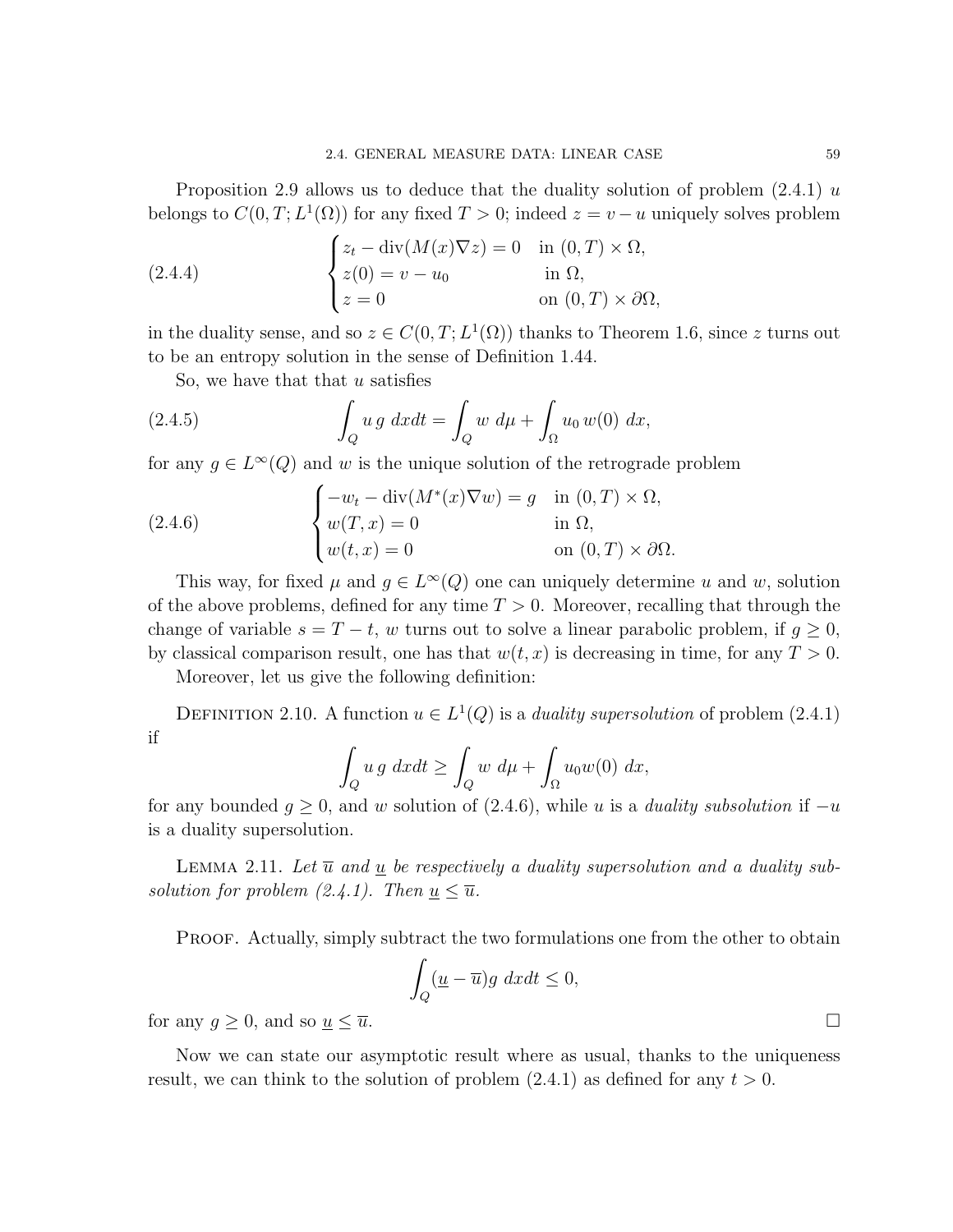THEOREM 2.12. Let u be a duality solution of problem  $(2.4.1)$ , and v be the duality solution of elliptic problem

(2.4.7) 
$$
\begin{cases} -\operatorname{div}(M(x)\nabla v) = \mu & \text{in } \Omega, \\ v = 0, & \text{on } \partial\Omega. \end{cases}
$$

Then  $u(t, x)$  converges to  $v(x)$  in  $L^1(\Omega)$  as t diverges.

**PROOF.** Let us first suppose  $u_0 = 0$ . Thanks to the result of Lemma 2.11, arguing as in the proof of Theorem 2.2, we have that  $u(t, x)$  is increasing in time and it converges to  $\tilde{v}(x)$  almost everywhere and in  $L^1(\Omega)$  since  $u(t, x) \leq v(x)$ .

Now, recalling that u is obtained as limit of regular solutions with smooth data  $\mu_{\tau}$ , we can define  $u_\tau^n(t,x)$  as the solution of

(2.4.8) 
$$
\begin{cases} (u_{\tau}^n)_t - \operatorname{div}(M(x)\nabla u_{\tau}^n) = \mu_{\tau} & \text{in } (0,1) \times \Omega, \\ u_{\tau}^n(0) = u_{\tau}(n,x) & \text{in } \Omega \\ u_{\tau}^n = 0 & \text{on } (0,1) \times \partial\Omega. \end{cases}
$$

On the other hand, if  $g \geq 0$ , we define  $w^n(t, x)$  as

(2.4.9) 
$$
\begin{cases}\n-w_t^n - \operatorname{div}(M^*(x)\nabla w^n) = g & \text{in } (0,1) \times \Omega, \\
w^n(1,x) = w(n+1,x) & \text{in } \Omega, \\
w^n = 0 & \text{on } (0,1) \times \partial\Omega.\n\end{cases}
$$

Therefore, by comparison principle, we have that  $w<sup>n</sup>$  is increasing with respect to n and, arguing as in the proof of Theorem 2.2, its limit  $\tilde{w}$  does not depend on time and is the solution of

(2.4.10) 
$$
\begin{cases} -\text{div}(M^*(x)\nabla \tilde{w}) = g & \text{in } \Omega, \\ \tilde{w}(x) = 0 & \text{on } \partial \Omega; \end{cases}
$$

so that, using  $u_\tau^n$  (2.4.9) and  $w^n$  in (2.4.8), integrating by parts and subtracting we obtain

$$
\int_0^1 \int_{\Omega} u^n g - \int_0^1 \int_{\Omega} w^n d\mu + \int_{\Omega} u^n(0) w^n(0) dx - \int_{\Omega} u^n(1) w^n(1) dx + \omega(\tau) = 0.
$$

Hence, we can pass to the limit on  $n$  using monotone convergence theorem obtaining

(2.4.11) 
$$
\int_{\Omega} \tilde{v} g - \int_{\Omega} \tilde{w} d\mu dx = 0,
$$

and so  $v = \tilde{v}$ .

If g has no sign we can reason separately with  $g^+$  and  $g^-$  obtaining (2.4.11) and then using the linearity of (2.4.5) to conclude.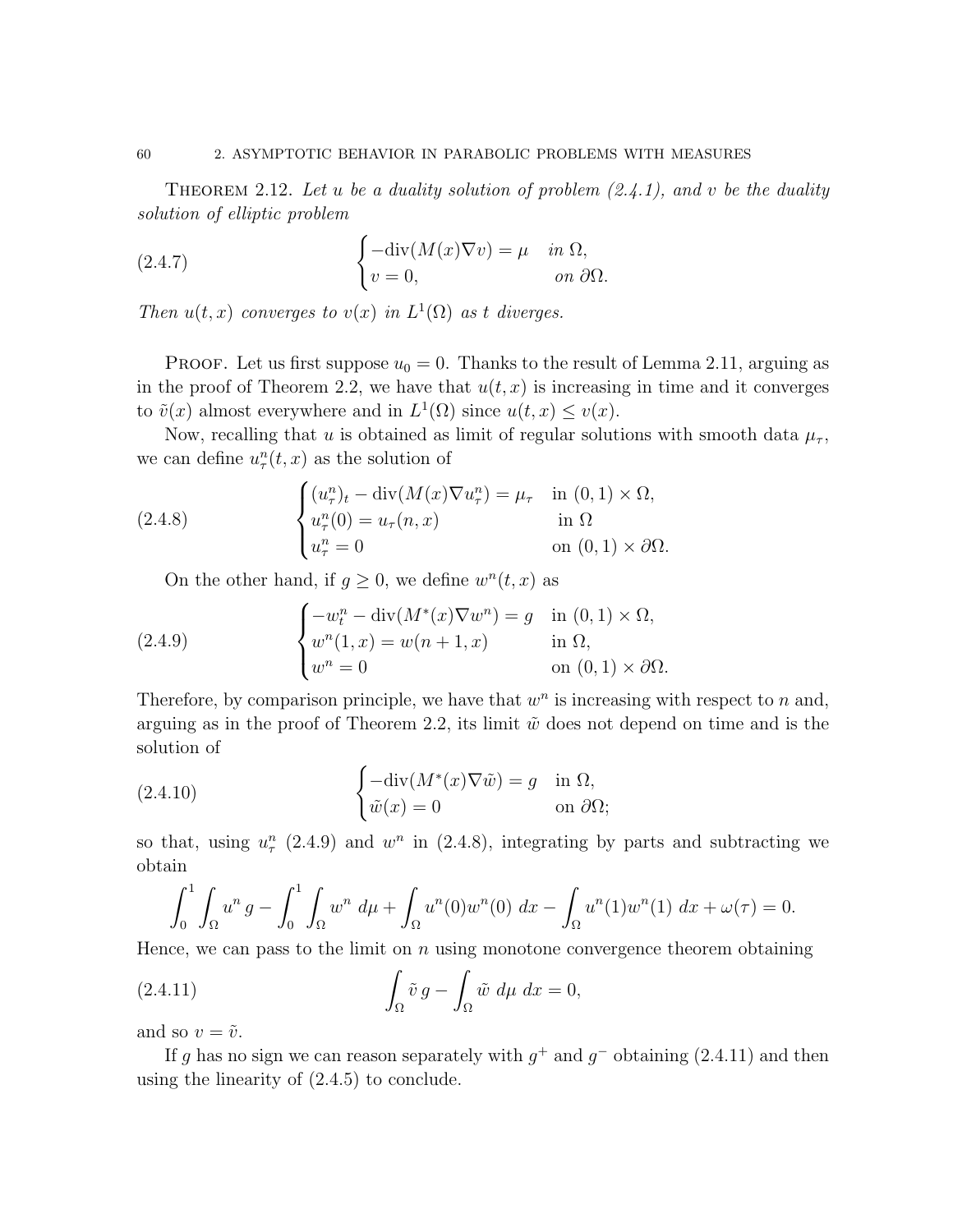Finally, if  $u_0 \in L^1(\Omega)$  we can reason, with many simplifications, as in the proof of Theorem 2.4, considering  $v^{\tau} \equiv \tau v$  and recalling that, if  $\mu \neq 0$ , then  $v > 0$ .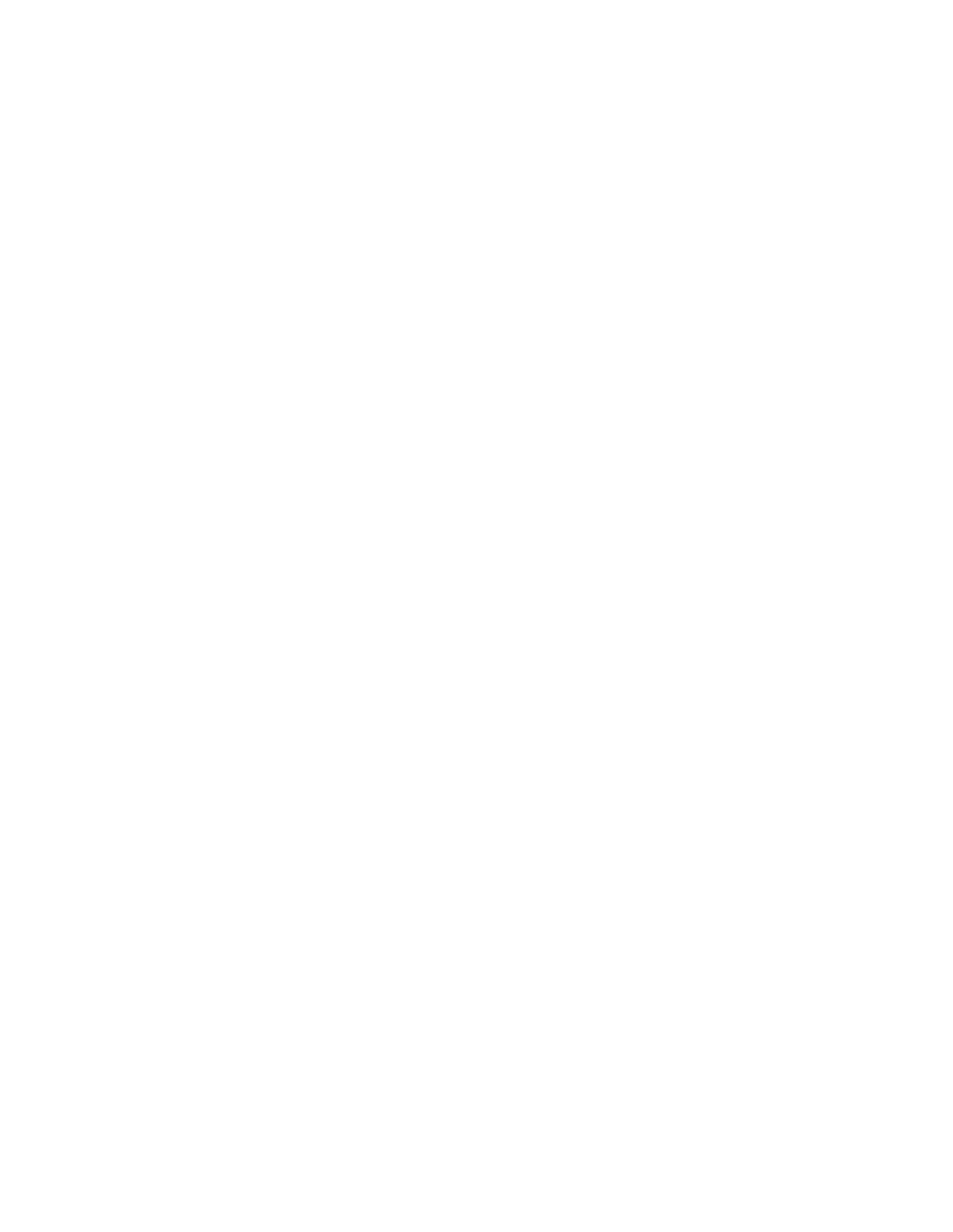## CHAPTER 3

# Asymptotic behavior of solutions for parabolic equations with natural growth terms and irregular data

We are interested at the asymptotic behavior as t tends to  $+\infty$  of solutions  $u \in$  $L^2(0,T;H^1_0(\Omega))$  of the problem

(3.0.1) 
$$
\begin{cases} u_t - \Delta u + g(u) |\nabla u|^2 = f & \text{in } (0, T) \times \Omega, \\ u(0, x) = u_0(x) & \text{in } \Omega, \\ u(t, x) = 0 & \text{on } (0, T) \times \partial \Omega, \end{cases}
$$

where  $\Omega \subset \mathbb{R}^N$  is a bounded open set,  $N \geq 3$ ,  $u_0 \in L^1(\Omega)$  nonnegative, while  $g: \mathbb{R} \to \mathbb{R}$ is a real function in  $C^1(\mathbb{R})$  such that

$$
(3.0.2) \t\t g(s)s \ge 0, \ \forall s \in \mathbb{R},
$$

$$
(3.0.3) \t\t g'(s) > 0, \forall s \in \mathbb{R}
$$

and  $f(x) \in L^1((0,T) \times \Omega)$  is a nonnegative function independent on time; in what follows we will often use the notation  $Q = Q_T = \Omega \times (0, T)$ .

As we mentioned above, this kind of problem has been largely studied in different context: in particular, for  $g \equiv 1$  and with any power-like nonlinearity with respect to  $|\nabla u|$  (the so called Viscous Hamilton-Jacobi equation) a certain number of papers has been devoted to the study of large time behavior of solution under suitable assumptions (see for instance **[BKL**] and references therein). Let us emphasize that for a purely PDE approach to this problem the main tool in order to obtain such kind of results is strictly related to the proof of some comparison principle. In our problem the main difficulty relies on the dependence on both  $u$  and its gradient of the nonlinear term.

Let us remind that, for a solution we mean a function  $u \in L^2(0,T; H_0^1(\Omega))$  which satisfies

(3.0.4) 
$$
\int_0^T \langle u_t, \varphi \rangle + \int_Q \nabla u \cdot \nabla \varphi + \int_Q g(u) |\nabla u|^2 \varphi = \int_Q f \varphi,
$$

for any  $\varphi \in L^2(0,T;H_0^1(\Omega)) \cap L^{\infty}(Q)$  and such that  $g(u)|\nabla u|^2$  belongs to  $L^1(Q)$ . As we said before, here the symbol  $\int_0^T \langle \cdot, \cdot \rangle$  denote the duality between elements of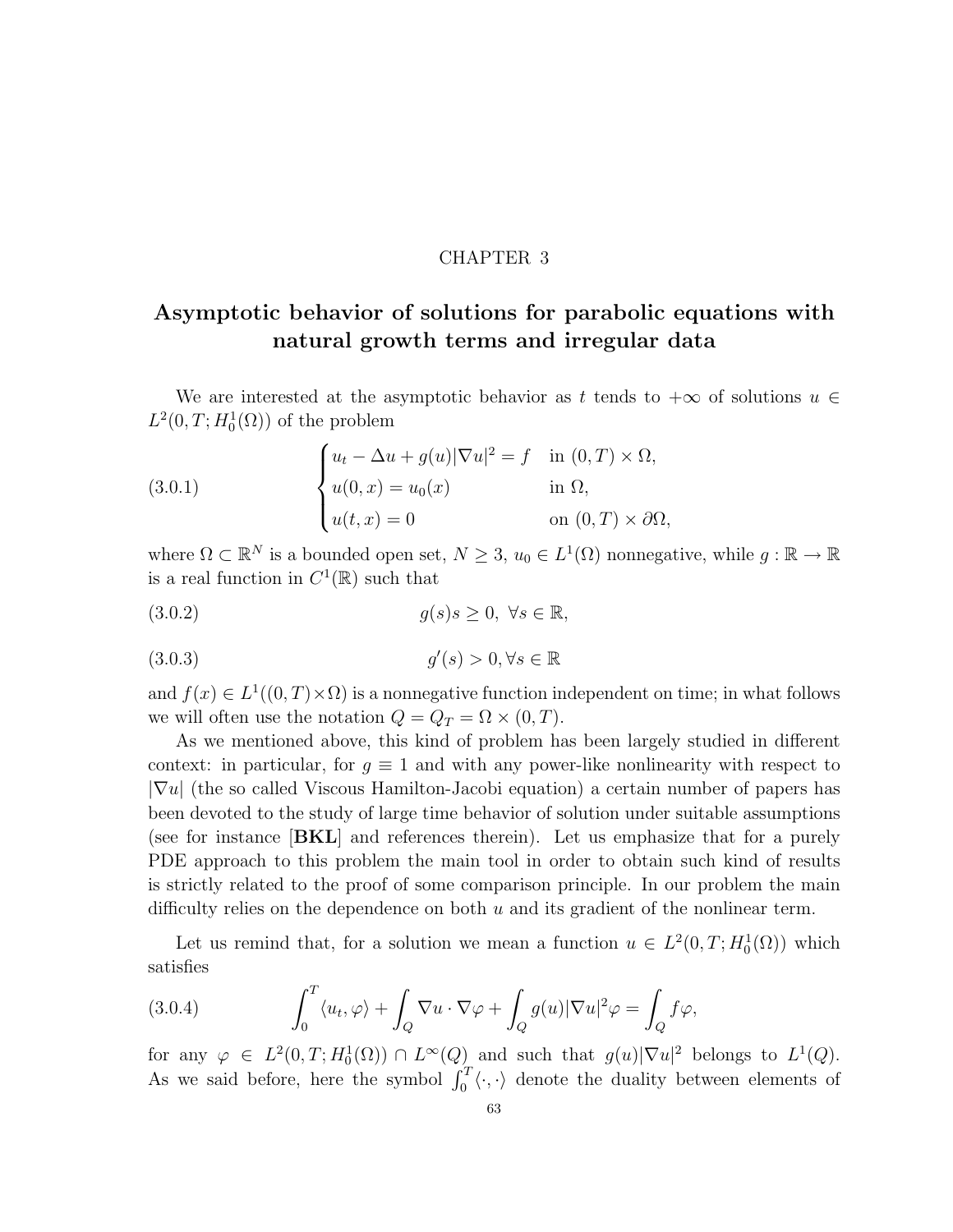$L^2(0,T;H^{-1}(\Omega)) + L^1(Q)$  and functions in  $L^2(0,T;H_0^1(\Omega)) \cap L^{\infty}(Q)$ ; in fact, such a solutions turns out to have time derivative in  $L^2(0,T;H^{-1}(\Omega)) + L^1(Q)$ , and in particular, thanks to Theorem 1.6, they belong to  $C(0,T;L^1(\Omega))$ , and so we recall that the initial datum is achieved in the sense of  $L^1(\Omega)$ . For such a duality there exists a generalized integration by parts formula (see Lemma 1.4 ) that we will use.

As we will see (Lemma 3.4 and Lemma 3.5 below) the solution of problem (3.0.1) is unique and so if we consider  $T' > T$ , we have  $u_T(x,t) \equiv u_{T'}(t,x)$ ,  $\forall t < T$  and for almost every  $x \in \Omega$ ; thus we can look at  $u(t, x)$  as the unique solution of (3.0.1) defined  $\forall t > 0$ .

We want to prove that  $u(t, x)$  converges, for t that tends to  $+\infty$ , to  $v(x)$  which is the unique solution of the elliptic problem

(3.0.5) 
$$
\begin{cases} -\Delta v + g(v) |\nabla v|^2 = f & \text{in } \Omega, \\ v(x) = 0 & \text{on } \partial \Omega, \end{cases}
$$

such that  $g(v)|\nabla v|^2 \in L^1(\Omega)$ ; in other words  $v(x)$  satisfies

(3.0.6) 
$$
\int_{\Omega} \nabla v \cdot \nabla \varphi + \int_{\Omega} g(v) |\nabla v|^2 \varphi = \int_{\Omega} f \varphi,
$$

for every  $\varphi \in H_0^1(\Omega) \cap L^\infty(\Omega)$ .

Our main result concerning the asymptotic behavior of solutions is the following:

THEOREM 3.1. 'Let  $f, u_0 \in L^1(\Omega)$  be nonnegative functions and let  $u(t, x)$  be the weak solution of the problem (3.0.1). Then

$$
\lim_{t \to +\infty} u(t, x) = v(x) \quad \text{in } L^1(\Omega).
$$

In order to prove Theorem 3.1 we will use several comparison results, and Section 3.1 is devoted to the statement and the proof of them, while in Section 3.2 we will prove Theorem 3.1. Actually we will see that the convergence of solution  $u(t, x)$  to  $v(x)$ could be stronger that the one obtained under the general assumptions of Theorem 3.1 provided that the data are more regular.

REMARK 3.2. Observe that  $v(x)$  is solution of the problem (3.0.1) with itself as initial datum, being  $v(x)$  independent from t.

Finally, thanks to the sign condition on f and g we have that both  $u(t, x)$  and  $v(x)$  are nonnegative. Indeed, for any  $k > 0$ , consider  $T_k(u^-)$  (where  $T_k(s) = \max(-k, \min(k, s))$ is the usual truncation function) as test function in (3.0.1); we have

$$
\int_0^T \langle u_t, T_k(u^-) \rangle_{H^{-1}, H_0^1} + \int_Q \nabla u \cdot \nabla T_k(u^-) + \int_Q g(u) |\nabla u|^2 T_k(u^-) = \int_Q f T_k(u^-) .
$$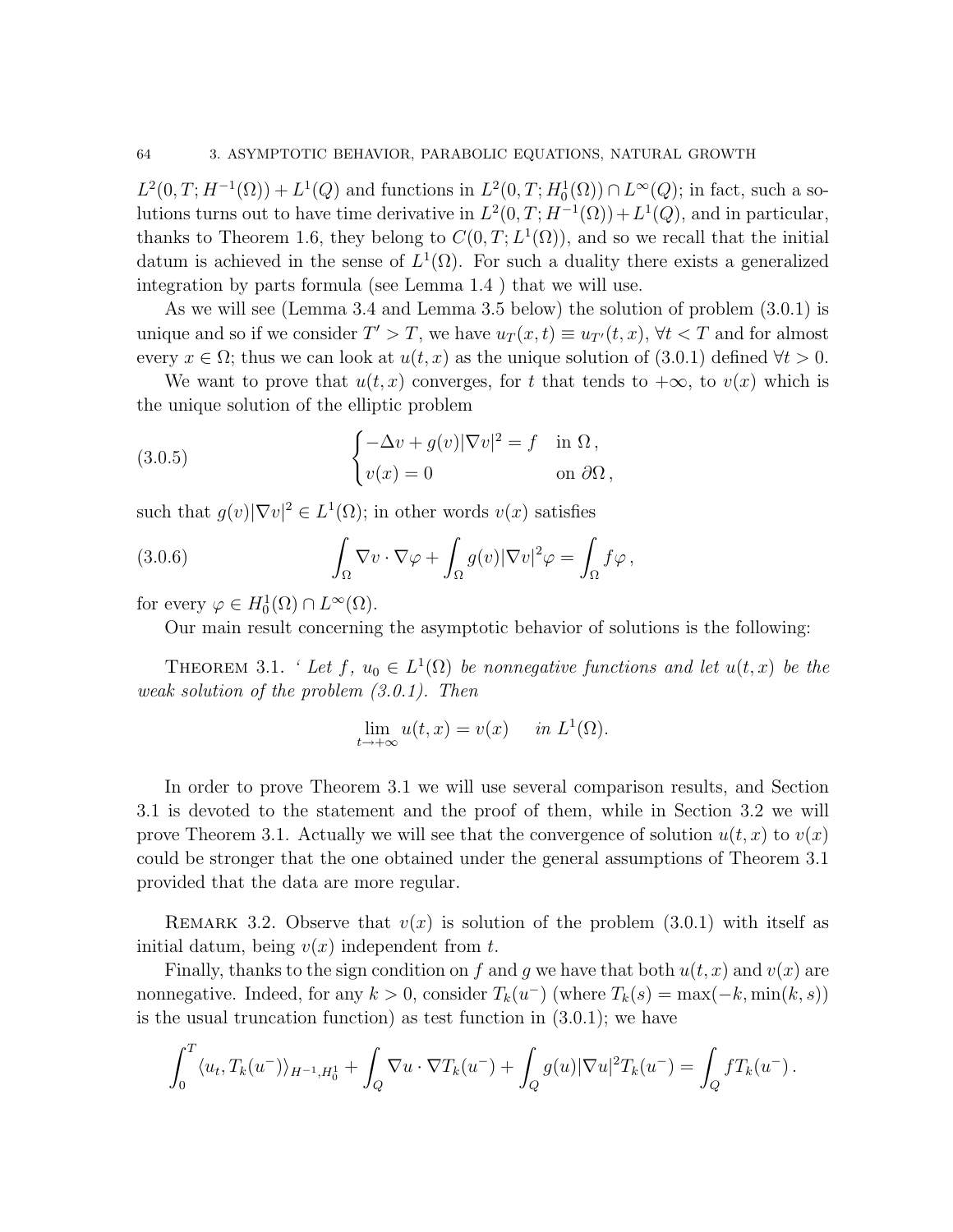### 3.1. COMPARISON RESULTS 65

Then, from the sign condition on  $g(s)$  we deduce that  $g(u)|\nabla u|^2 T_k(u^-) \leq 0$ , so

$$
\int_{Q} \Theta_k^{-}(u)_t dx - \int_{Q} |\nabla T_k(u^-)|^2 dx dt \ge 0,
$$

where  $\Theta_k^{-}(s) = \int_0^s T_k(r^{-}) dr$ ; thus, recalling that  $u_0 \geq 0$ , we obtain  $u^{-}(t, x) \equiv 0$  a.e. in  $Q$ ; the same holds for  $v$  using  $(3.0.6)$ .

## 3.1. Comparison results

As we said before, the most important tool in order to prove the above result relies in some comparison result between subsolutions and supersolutions of problem (3.0.1); let us introduce the following definition:

DEFINITION 3.3. We say that  $z \in L^2(0,T;H^1(\Omega))$  is a *subsolution* of problem (3.0.1) if  $g(z)|\nabla z|^2 \in L^1(Q)$  and

(3.1.1) 
$$
\begin{cases} z_t(t,x) - \Delta z(t,x) + g(z) |\nabla z|^2 \le f & \text{in } (0,T) \times \Omega, \\ z(0,x) \le u_0(x) & \text{in } \Omega, \\ z(t,x) \le 0 & \text{on } (0,T) \times \partial\Omega. \end{cases}
$$

On the other hand  $w \in L^2(0,T;H^1(\Omega))$  is a supersolution of problem  $(3.0.1)$  if  $g(z)|\nabla z|^2 \in$  $L^1(Q)$  and

(3.1.2) 
$$
\begin{cases} w_t - \Delta w(t, x) + g(w) |\nabla w|^2 \ge f & \text{in } (0, T) \times \Omega, \\ w(0, x) \ge u_0(x) & \text{in } \Omega, \\ w(t, x) \ge 0 & \text{on } (0, T) \times \partial\Omega, \end{cases}
$$

where first equation both in  $(3.1.1)$  and  $(3.1.2)$  are understood in their weak sense; i.e.  $z(t, x)$  satisfies

(3.1.3) 
$$
\int_0^T \langle z_t, \varphi \rangle + \int_Q \nabla z \cdot \nabla \varphi + \int_Q g(z) |\nabla z|^2 \varphi \le \int_Q f \varphi,
$$

$$
\forall \varphi \in L^2(0, T; H_0^1(\Omega)) \cap L^\infty(Q), \quad \varphi \ge 0 \text{ a.e. in } Q,
$$

and  $w(t, x)$  satisfies

(3.1.4) 
$$
\int_0^T \langle w_t, \varphi \rangle + \int_Q \nabla w \cdot \nabla \varphi + \int_Q g(w) |\nabla w|^2 \varphi \ge \int_Q f \varphi,
$$
  

$$
\forall \varphi \in L^2(0, T; H_0^1(\Omega)) \cap L^\infty(Q), \quad \varphi \ge 0 \text{ a.e. in } Q.
$$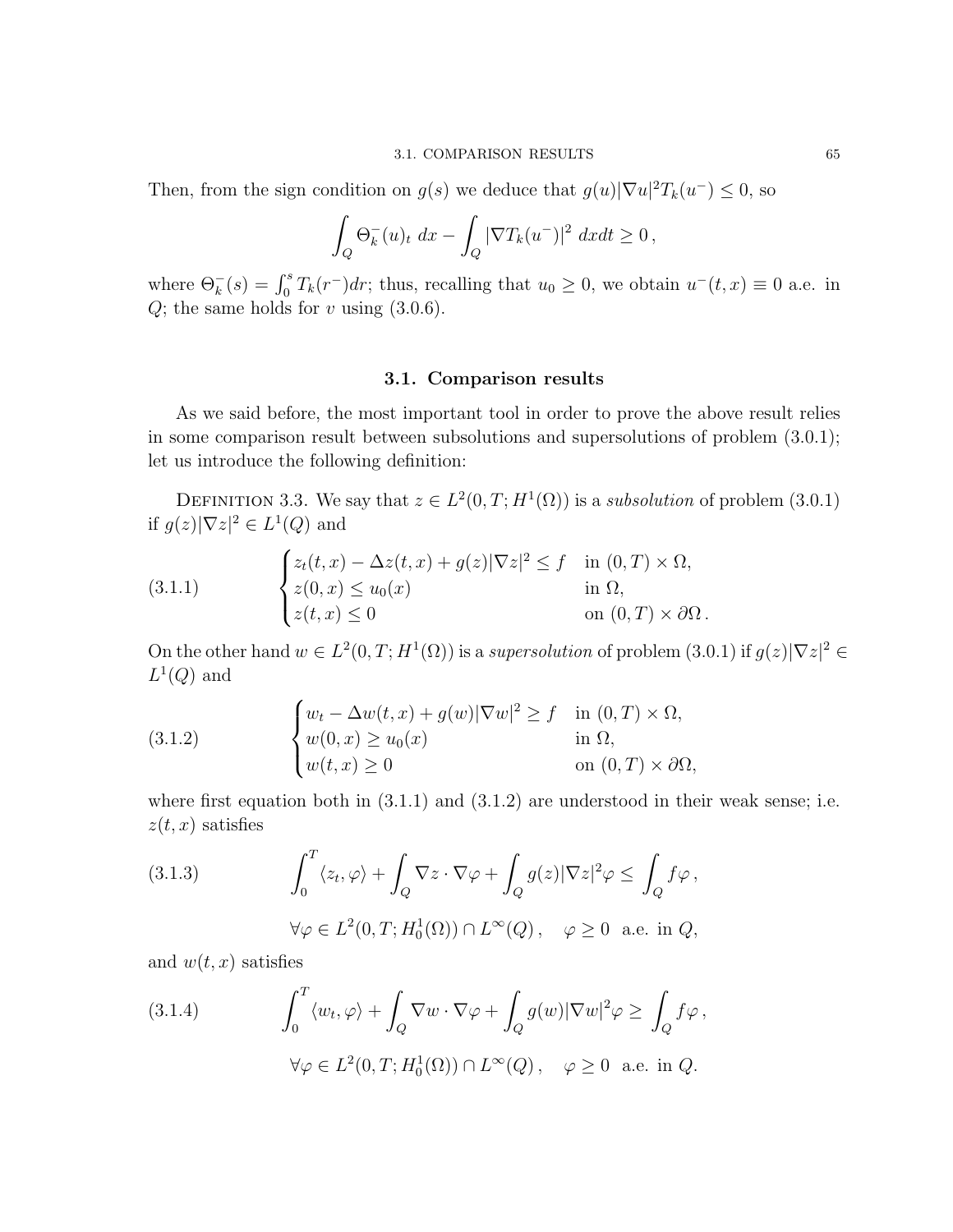Now we are able to state and prove two comparison lemmas that will play the key role in the proof of our main result. The first one concerns the elliptic case for unbounded sub and supersolutions with no restrictions on the sign of the datum, while in Lemma 3.5 we prove the same result in the parabolic case with general nonnegative data; these calculations are inspired by [BaM].

Moreover, observe that the following comparison results between sub and supersolutions easily imply the uniqueness of solution for the corresponding problem; this result simply follows by observing that any solution turns out to be both a subsolution and a supersolution for the problem.

LEMMA 3.4. Let  $v_1(x)$  and  $v_2(x)$  be respectively a subsolution and a supersolution of the elliptic problem (3.0.5) with  $f \in L^1(\Omega)$  and g satisfying (3.0.2) and (3.0.3). Then  $v_1(x) \le v_2(x)$  a.e. in  $\Omega$ .

PROOF. Let us define the following change of variable:

(3.1.5) 
$$
\Psi(t) = \int_0^t e^{-2G(s)} ds, \text{ where } G(s) = \int_0^s g(\sigma) d\sigma.
$$

Consider now the function

$$
\varphi(s) = \Psi^{-1}(s)
$$

which is a function  $\varphi : \mathbb{R} \longrightarrow \mathbb{R}, \varphi \in C^2(\mathbb{R})$ , such that  $\varphi'(s) > 0, \forall s \in \mathbb{R}$ , and let us consider

$$
v = \varphi(u)
$$
,  $v_1 = \varphi(u_1)$  and  $v_2 = \varphi(u_2)$ .

Since  $v_1$  and  $v_2$  are respectively a subsolution and a supersolution of problem  $(3.0.5)$ , then  $u_1$  and  $u_2$  satisfy the following inequalities:

$$
-\text{div}(\varphi'(u_1)\nabla u_1) + g(\varphi(u_1))\varphi'(u_1)^2|\nabla u_1|^2 \leq f
$$

and

$$
-\mathrm{div}(\varphi'(u_2)\nabla u_2)+g(\varphi(u_2))\varphi'(u_2)^2|\nabla u_2|^2\geq f.
$$

Hence, by subtracting the first from the second in their weak sense (i.e. with nonnegative test functions  $\eta$  that belong to  $H_0^1(\Omega) \cap L^{\infty}(\Omega)$ , we obtain

$$
\int_{\Omega} \left[ \varphi'(u_1) \nabla u_1 - \varphi'(u_2) \nabla u_2 \right] \cdot \nabla \eta \, dx
$$
  
+ 
$$
\int_{\Omega} \left[ g(\varphi(u_1)) \varphi'(u_1)^2 |\nabla u_1|^2 - g(\varphi(u_2)) \varphi'(u_2)^2 |\nabla u_2|^2 \right] \eta \, dx \le 0.
$$

Now, applying the fundamental theorem of calculus both to first and second term and defining

$$
w=u_1-u_2\,,
$$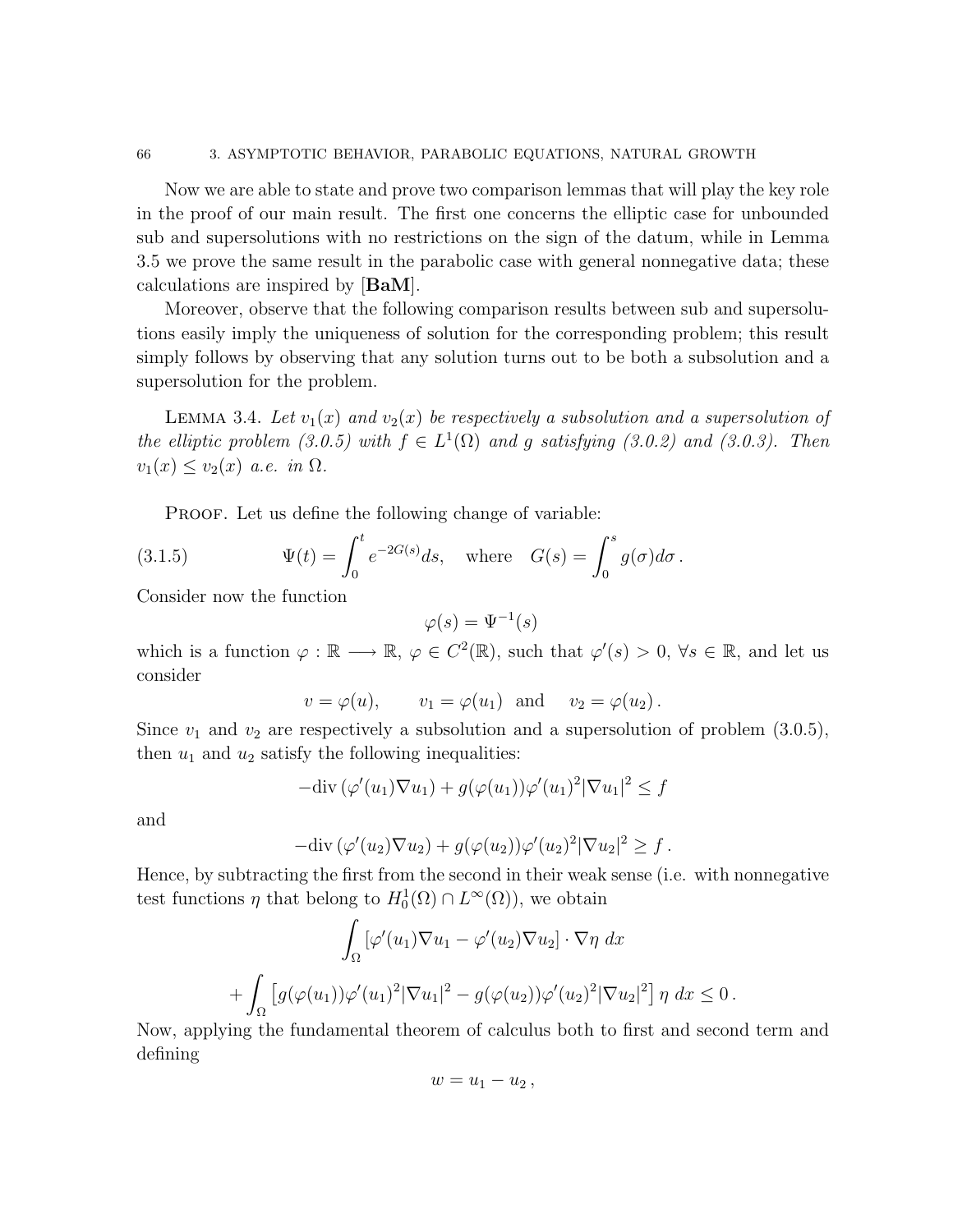we have, recalling that thanks to the assumptions (3.0.2), (3.0.3) and the definition of  $\Psi, w$  belongs to  $L^{\infty}(\Omega)$ ,

$$
\int_{\Omega} \int_0^1 [\varphi''(u) w \nabla u + \varphi'(u) \nabla w] \cdot \nabla \eta \, d\tau dx
$$
  
+ 
$$
\int_{\Omega} \int_0^1 [g'(\varphi(u)) \varphi'(u)^3 w | \nabla u|^2 + 2g(\varphi(u)) \varphi'(u) \varphi''(u) w | \nabla u|^2
$$
  
+ 
$$
2g(\varphi(u)) \varphi'(u)^2 \nabla u \cdot \nabla w \big] \eta \, d\tau dx \le 0,
$$

where  $u = \tau u_1 + (1 - \tau)u_2$ . Let us choose  $\eta = w^+$  as test function in the previous inequality, so we have:

$$
\int_{\Omega} \int_0^1 \varphi''(u) w \nabla u \cdot \nabla w^+ + \varphi'(u) |\nabla w|^2 d\tau dx
$$
  
+ 
$$
\int_{\Omega} \int_0^1 [g'(\varphi(u))\varphi'(u)^3 (w^+)^2 |\nabla u|^2 + 2g(\varphi(u))\varphi'(u)\varphi''(u)(w^+)^2 |\nabla u|^2
$$
  
+2g(\varphi(u))\varphi'(u)^2 w \nabla u \cdot \nabla w^+] d\tau dx \le 0.

Thanks to Young's inequality, we have:

$$
\left|\varphi''(u)w\nabla u \cdot \nabla w^+\right| \leq \frac{1}{2}\varphi'(u)|\nabla w|^2 + \frac{1}{2}\frac{\varphi''(u)^2}{\varphi'(u)}(w^+)^2|\nabla u|^2,
$$
  

$$
\left|2g(\varphi(u))\varphi'(u)^2w\nabla u \cdot \nabla w^+\right| \leq \frac{1}{2}\varphi'(u)|\nabla w|^2 + 2g(\varphi(u))^2\varphi'(u)^3(w^+)^2|\nabla u|^2,
$$

and so

$$
\int_{\Omega} \int_0^1 g'(\varphi(u))\varphi'(u)^3 (w^+)^2 |\nabla u|^2 + 2g(\varphi(u))\varphi'(u)\varphi''(u)(w^+)^2 |\nabla u|^2
$$
  

$$
-2g(\varphi(u))^2 \varphi'(u)^3 (w^+)^2 |\nabla u|^2 - \frac{1}{2} \frac{\varphi''(u)^2}{\varphi'(u)} (w^+)^2 |\nabla u|^2 dx d\tau \le 0,
$$

that implies

(3.1.6) Z Ω |w +| 2 Z <sup>1</sup> 0 |∇u| 2ϕ 0 (u) 3 g 0 (u) + 2g(ϕ(u)) <sup>ϕ</sup> <sup>00</sup>(u) ϕ0 (u) 2 1 ϕ <sup>00</sup>(u) 2 

$$
-2g(\varphi(u))^2 - \frac{1}{2} \frac{\varphi''(u)^2}{\varphi'(u)^4} \bigg] dx d\tau \leq 0.
$$

Now observe that

$$
\varphi(\Psi(t)) = t, \qquad \varphi'(\Psi(t))\Psi'(t) = 1
$$

and

$$
\varphi''(\Psi(t))\Psi'(t)^2 + \varphi'(\Psi(t))\Psi''(t) = 0.
$$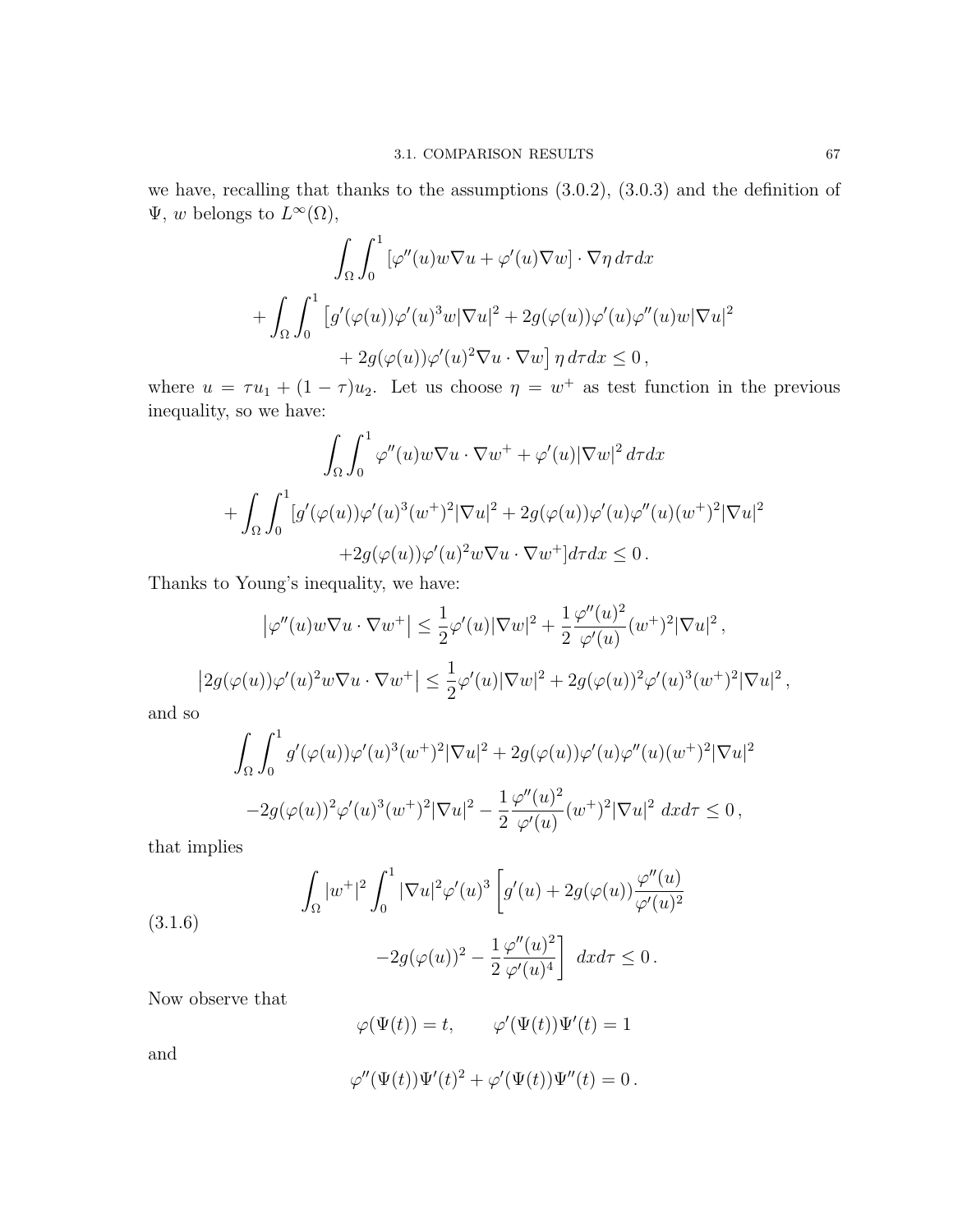Recalling the definition of  $\Psi$  in (3.1.5) we have:

$$
\Psi'(t) = e^{-2G(t)}, \qquad \Psi''(t) = -2g(t)\Psi'(t).
$$

Then

$$
\varphi''(\Psi(t))\Psi'(t)^2 = 2g(t)\varphi'(\Psi(t))\Psi'(t),
$$

and so

$$
\frac{\varphi''}{\varphi'^2} = 2g \, .
$$

By replacing the last expression in (3.1.6), we obtain

$$
\int_{\Omega} |w^{+}|^{2} \int_{0}^{1} |\nabla u|^{2} \varphi'(u)^{3} [g'(u) + 4(g(\varphi(u)))^{2}
$$

$$
-2g(\varphi(u))^{2} - \frac{1}{2}4g(\varphi(u))^{2}] dxd\tau \leq 0,
$$

that implies  $w^+(x) \equiv 0$ ; thus  $u_1(x) \le u_2(x)$  a.e. in  $\Omega$ ; this concludes the proof since  $\varphi'$  $(s) > 0.$ 

LEMMA 3.5. Let  $f \geq 0$  in  $L^1(Q)$ , g satisfying (3.0.2) and (3.0.3) and let  $u_1$ ,  $u_2$  be, respectively, a subsolution and a supersolution of problem  $(3.0.1)$ . Then  $u_1 \le u_2$  a.e. in  $Q$ .

PROOF. Consider, as in the previous proof,

$$
w = \Psi(u) = \int_0^u e^{-G(s)} ds \quad \text{where} \quad G(s) = \int_0^s g(t) dt.
$$

Thanks to the structure of the change of variable we can easily check that  $w$  satisfies the following differential equation:

$$
w_t - \Delta w = f e^{-G(\phi(w))}
$$
 where  $\phi = \Psi^{-1}$ .

We remind that, since g is increasing, then  $g \notin L^1(\mathbb{R})$ , and so  $e^{-G(s)} \in L^1(\mathbb{R})$ ; hence

$$
\Psi: L^2(0,T; H_0^1(\Omega)) \to L^2(0,T; H_0^1(\Omega)) \cap L^{\infty}(Q)
$$
.

Moreover  $\Psi(s)$  is an increasing function. Therefore let us consider

$$
w_1 = \Psi(u_1)
$$
 and  $w_2 = \Psi(u_2)$ .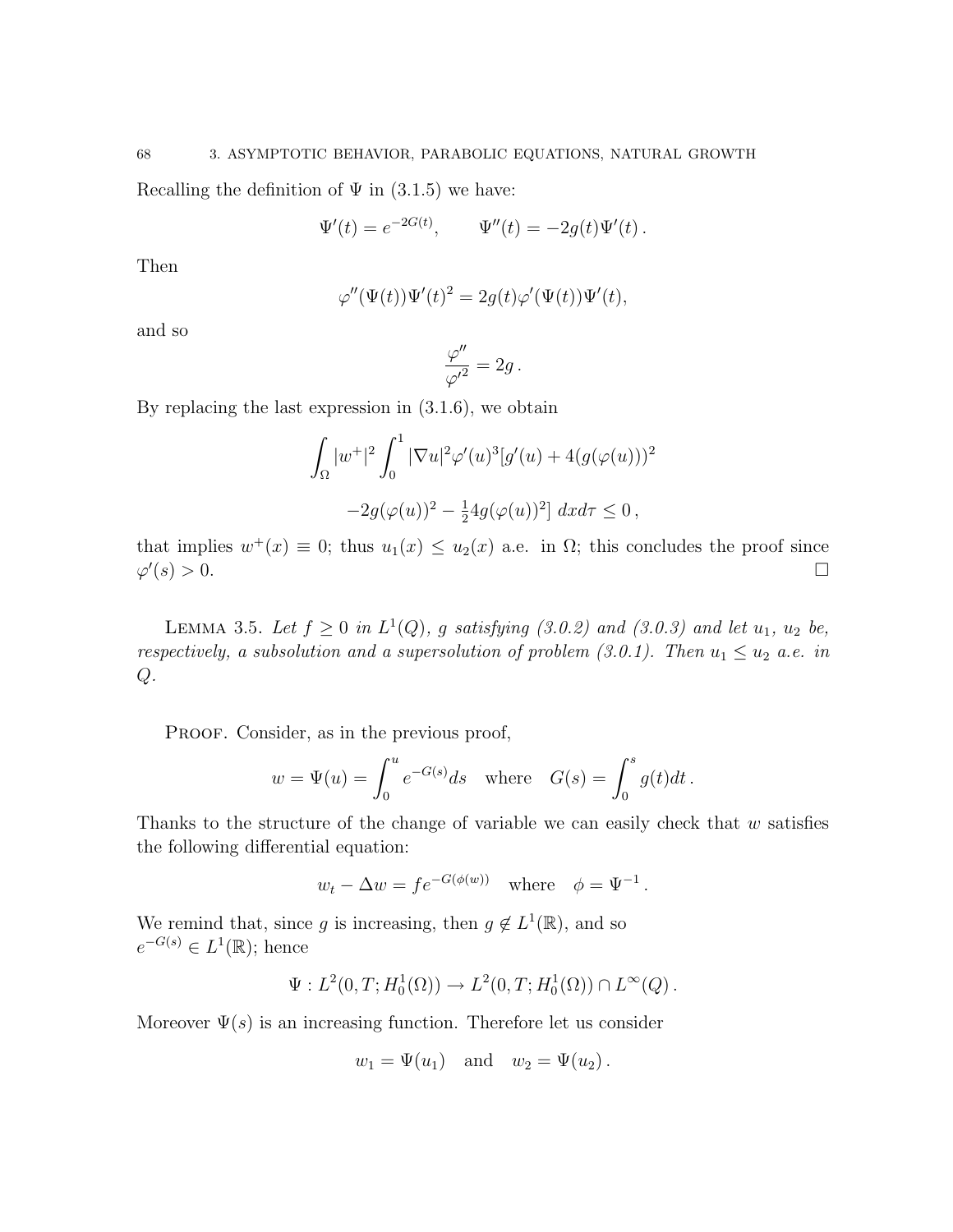Now let us take  $\varphi = (w_1 - w_2)^+$  as test function in the weak formulation of sub and supersolution for  $u_1$  and  $u_2$ ; then taking the difference we obtain

$$
\int_0^T \langle (w_1 - w_2)_t, (w_1 - w_2)^+ \rangle + \int_Q \nabla (w_1 - w_2) \cdot \nabla (w_1 - w_2)^+ \leq \int_Q f(e^{-G(\phi(w_1))} - e^{-G(\phi(w_2))})(w_1 - w_2)^+.
$$

Let us observe that the function  $\eta(\tau) = e^{G(\phi(\tau))}$  is monotone nonincreasing, so we deduce that

$$
(3.1.7) \qquad \int_{\Omega} |(w_1 - w_2)^{+}|^2(T) + \int_{Q} |\nabla (w_1 - w_2)^{+}|^2 \le \int_{\Omega} |(w_1 - w_2)^{+}|^2(0),
$$

and so, since  $(w_1 - w_2)^{+}(0) \equiv 0$ , it follows that

$$
w_1(t,x) \le w_2(t,x) \quad \text{a.e. in } Q,
$$

that easily implies that  $u_1(t, x) \leq u_2(t, x)$  a.e. in Q. Notice that, by (3.1.7), the result hold true also for every fixed  $0 \le t \le T$ , a.e. on  $\Omega$ .

Remark 3.6. We would like to emphasize a general fact that we will often use in what follows: the solution of problem (3.0.1) actually belongs to  $L^{\infty}(\Omega \times (t^*,T)),$  $\forall t^* \in (0, T)$ , if the initial datum  $u_0 \in L^1(\Omega)$  and f is regular. Indeed, consider the heat potential  $\overline{u}(t, x)$  in  $\mathbb{R}^N \times (0, T)$  associated to our problem, that is the solution of

(3.1.8) 
$$
\begin{cases} \overline{u}_t(t,x) - \Delta \overline{u}(t,x) = f(x) & \text{in } \mathbb{R}^N \times (0,T), \\ \overline{u}(0,x) = \overline{u}_0(x) & \text{in } \mathbb{R}^N, \end{cases}
$$

provided that  $\overline{u}(t, x)$  vanishes for |x| that diverges, and  $\overline{u}_0$  is the trivial extension of  $u_0$ at 0 outside  $\Omega$ ; due to the sign assumption on g,  $\overline{u}(t, x)$ , restricted to  $\Omega$ , turns out to be a supersolution of problem (3.0.1), and so

$$
0 \le u(t, x) \le \overline{u}(t, x)
$$
, a.e. on  $(0, T) \times \Omega$ .

Now, thanks to classical results in potential theory we have, under suitable hypotheses on the data (see for instance [DiB2]) that  $\overline{u} \in L^{\infty}(\mathbb{R}^{N} \times (0,T))$  and so also u turns out to be bounded. For our aim it is enough to observe that the previous result holds true if  $u_0 \in L^1(\Omega)$  and  $f \in L^{\infty}(Q)$  (for further details and sharp hypotheses on the data see again [DiB2]).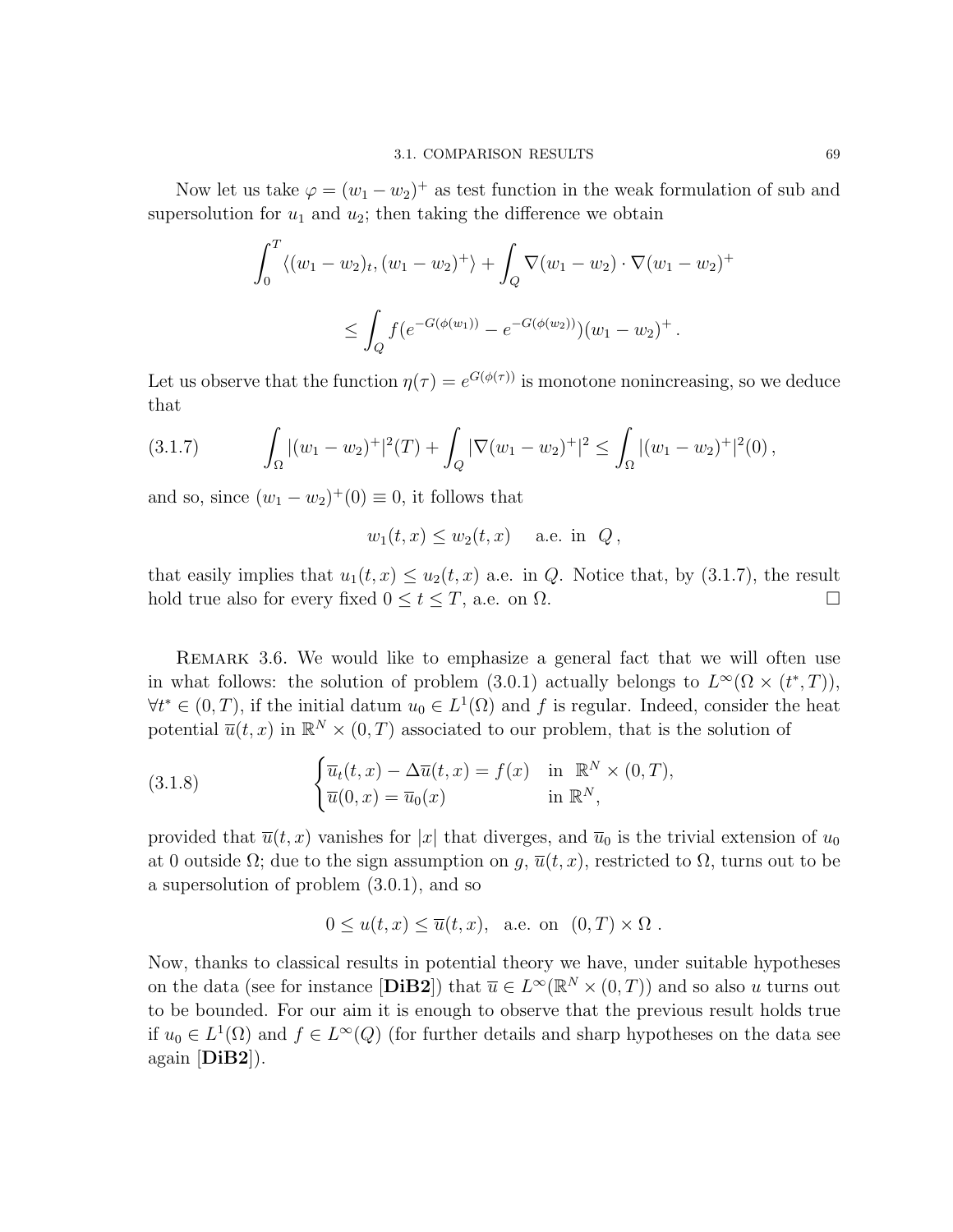#### 3.2. Asymptotic behavior

In this section we will first state and prove our asymptotic preliminary results and then we will deal with the proof of Theorem 3.1; let us recall that 2<sup>∗</sup> denotes the Sobolev conjugate exponent of 2, that is  $2^* = \frac{2N}{N-1}$  $\frac{2N}{N-2}$ . From now on we will denote by  $v(x)$  the unique solution of problem (3.0.5).

THEOREM 3.7. Let  $f \in L^1(\Omega)$  be a nonnegative function, g satisfying (3.0.2) and  $(3.0.3)$  and let  $u(t, x)$  be the solution of the problem

(3.2.1) 
$$
\begin{cases} u_t - \Delta u + g(u) |\nabla u|^2 = f & \text{in } \Omega \times (0, T), \\ u(0, x) = 0 & \text{in } \Omega, \\ u(t, x) = 0 & \text{on } \partial \Omega \times (0, T), \end{cases}
$$

Then

$$
\lim_{t \to +\infty} u(t, x) = v(x) \quad in \ L^{2^*}(\Omega).
$$

PROOF. Let us introduce for any  $\tau > 1$  the sequence of functions in  $Q_1 = \Omega \times (0,1)$ defined by

$$
u^{\tau}(t,x) = u(\tau + t, x).
$$

Since  $u(t, x)$  is the solution of problem (3.2.1), and recalling that f does not depend on time, we deduce that  $u^{\tau}$  solves

(3.2.2) 
$$
\begin{cases} u_t^{\tau} - \Delta u^{\tau} + g(u^{\tau}) |\nabla u^{\tau}|^2 = f & \text{in } (0, 1) \times \Omega, \\ u^{\tau}(0, x) = u(\tau, x) & \text{in } \Omega, \\ u^{\tau}(t, x) = 0 & \text{on } (0, 1) \times \partial \Omega. \end{cases}
$$

Moreover from Lemma 3.5, since  $v(x)$  is a supersolution of both (3.2.1) and (3.2.2), we obtain the following estimates:

$$
u(t, x) \le v(x)
$$
,  $\forall t \in \mathbb{R}$ , a.e. in  $\Omega$ 

and

(3.2.3) 
$$
u^{\tau}(t,x) \le v(x), \quad \forall t \in (0,1), \forall \tau \in \mathbb{N} \text{ a.e. in } \Omega.
$$

Now we can compare  $u(t, x)$  with  $u_s(t, x) = u(s + t, x), s > 0$ . Since  $f(x)$  does not depend on t, then both  $u(t, x)$  and  $u_s(t, x)$  solve (3.2.1) with respectively  $u_{01} \equiv 0$  and  $u_{02} = u(s, x) \geq 0$  as initial datum. Using again Lemma 3.5 we deduce that  $u(t, x) \leq$  $u(t+s,x)$ ,  $\forall s \in \mathbb{R}$ . Thus  $u(t,x)$  is a monotone nondecreasing function with respect to the variable t: this fact implies that also  $u^{\tau}(t, x)$ , by its definition, is a monotone nondecreasing sequence with respect to the parameter  $\tau$ , that is:

$$
u^{\tau}(t,x) \le u^{\tau+1}(t,x) \quad \forall t \in (0,1), \text{ a.e. in } \Omega.
$$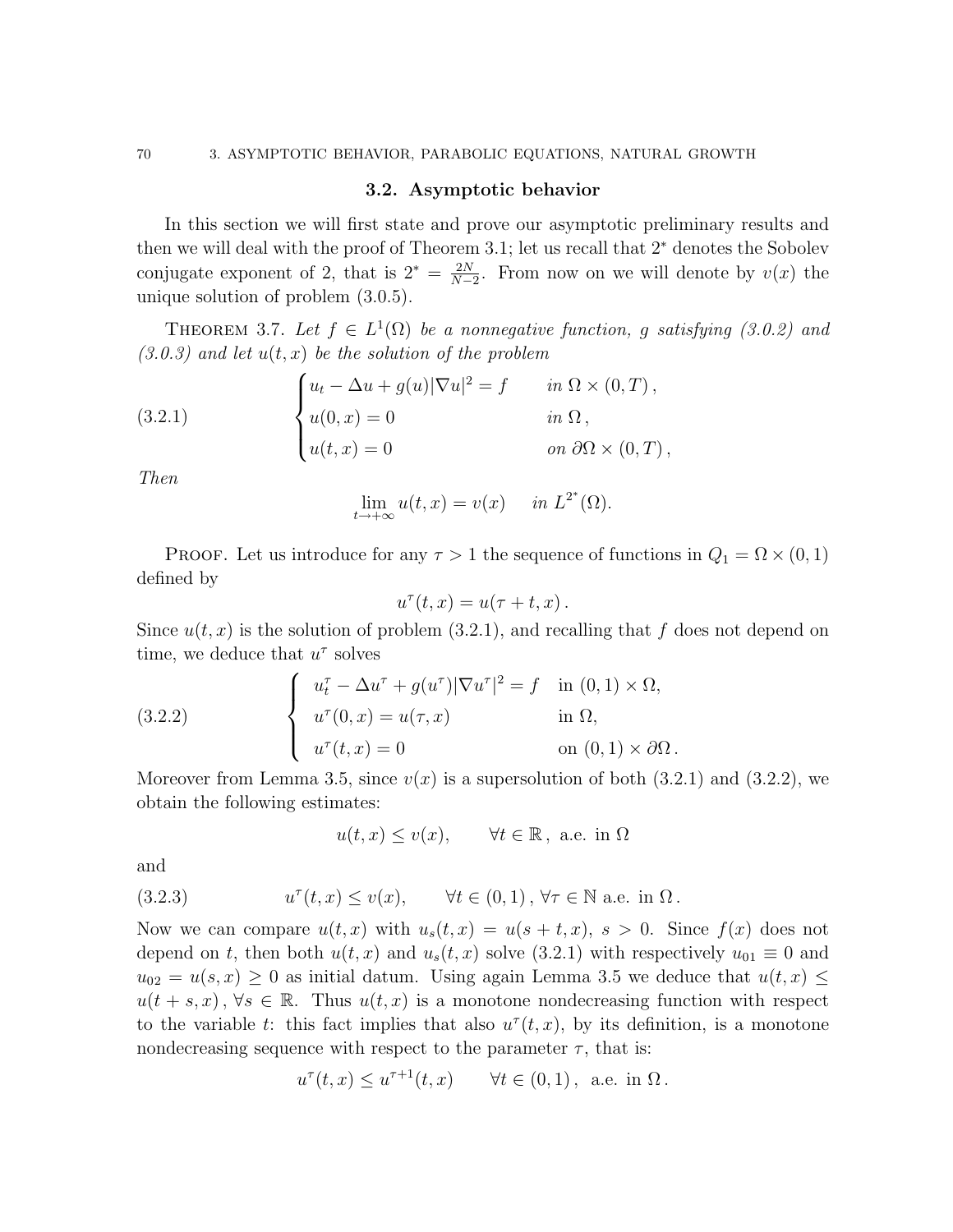Therefore there exists a function  $\tilde{u}(t, x)$  such that  $u^{\tau}(t, x)$  converges a.e. in  $Q_1$  to  $\tilde{u}(t, x)$ as  $\tau$  tends to  $+\infty$ . Moreover, thanks to (3.2.3) we have, using the *dominated convergence* theorem, that

$$
u^{\tau}(t,x) \longrightarrow \widetilde{u}(t,x) \quad \text{in } L^{2}(Q_{1}).
$$

On the other hand, using the monotonicity of  $u(t, x)$  with respect to t and (3.2.3), there exists a function  $\overline{u}(x) \in L^2(\Omega)$  such that  $u(t,x)$  converges to  $\overline{u}(x)$  in  $L^2(\Omega)$ . So, in particular,  $u^{\tau}(0, x)$  converges to the same function as  $\tau$  diverges. Thus, stability results for such type of equation (see for instance  $[DQ]$ ,  $[Po1]$ ) imply that  $u^{\tau}$  converges to  $\tilde{u}$ <br>strengty in  $L^2(0, 1, H^1(\Omega))$  and  $g(u^{\tau})|\nabla u^{\tau}|^2$  converges to  $g(\tilde{u})|\nabla \tilde{u}|^2$  strengty in  $L^1(\Omega)$ strongly in  $L^2(0, 1; H_0^1(\Omega))$ , and  $g(u^{\tau})|\nabla u^{\tau}|^2$  converges to  $g(\tilde{u})|\nabla \tilde{u}|^2$  strongly in  $L^1(Q_1)$ .<br>Observe that the function  $\tilde{\omega}(t, x)$  deserted spend on time, in fact Observe that the function  $\tilde{u}(t, x)$  does not depend on time, in fact

$$
u^{\tau}(0, x) \le \tilde{u} = u(x, t + \tau) \le u(\tau + 1, x) = u^{\tau + 1}(0, x) ;
$$

so, being the limit of  $u^{\tau}(0, x)$  and  $u^{\tau+1}(0, x)$  as  $\tau$  diverges the same, we deduce that  $\tilde{u}(t, x) \equiv \tilde{u}(x)$ . Moreover, the above calculation easily implies that  $\tilde{u}(x) \equiv \overline{u}(x)$  a.e. in Ω.

To conclude let us prove that  $\overline{u}(x)$  solves the elliptic problem (3.0.5). Consider the weak formulation of (3.2.2) and choose  $\Psi(x) \in H_0^1(\Omega) \cap L^{\infty}(\Omega)$  as test function; we obtain

$$
\int_0^1 \langle u_t^{\tau}, \Psi(x) \rangle + \int_{\Omega \times (0,1)} \nabla u^{\tau} \cdot \nabla \Psi(x) + \int_{\Omega \times (0,1)} g(u^{\tau}) |\nabla u^{\tau}|^2 \Psi(x) = \int_{\Omega \times (0,1)} f \Psi(x).
$$

Thanks to the stability result cited above, integrating by parts, the last expression tends to

$$
\int_{\Omega} \nabla \overline{u}(x) \cdot \nabla \Psi(x) + \int_{\Omega} g(\overline{u}(x)) |\nabla \overline{u}(x)|^2 \Psi(x) = \int_{\Omega} f \Psi(x)
$$

and then

$$
\overline{u}(x) = \widetilde{u}(x) = v(x),
$$

where  $v(x)$  is the unique solution of problem (3.0.5). Finally, let us observe that, thanks to (3.2.3) and Sobolev embedding theorem,  $u(t, x)$  actually converges to  $v(x)$  in  $L^{2^*}(\Omega)$ .  $\Box$ 

THEOREM 3.8. Let  $f \in L^{\infty}(\Omega)$ ,  $u_0(x) \in L^1(\Omega)$  two nonnegative functions and let  $u(t, x)$  be the solution of the problem

(3.2.4) 
$$
\begin{cases} u_t - \Delta u + g(u) |\nabla u|^2 = f & \text{in } \Omega \times (0, T) \\ u(0, x) = u_0(x) & \text{in } \Omega \\ u(t, x) = 0 & \text{on } \partial\Omega \times (0, T) . \end{cases}
$$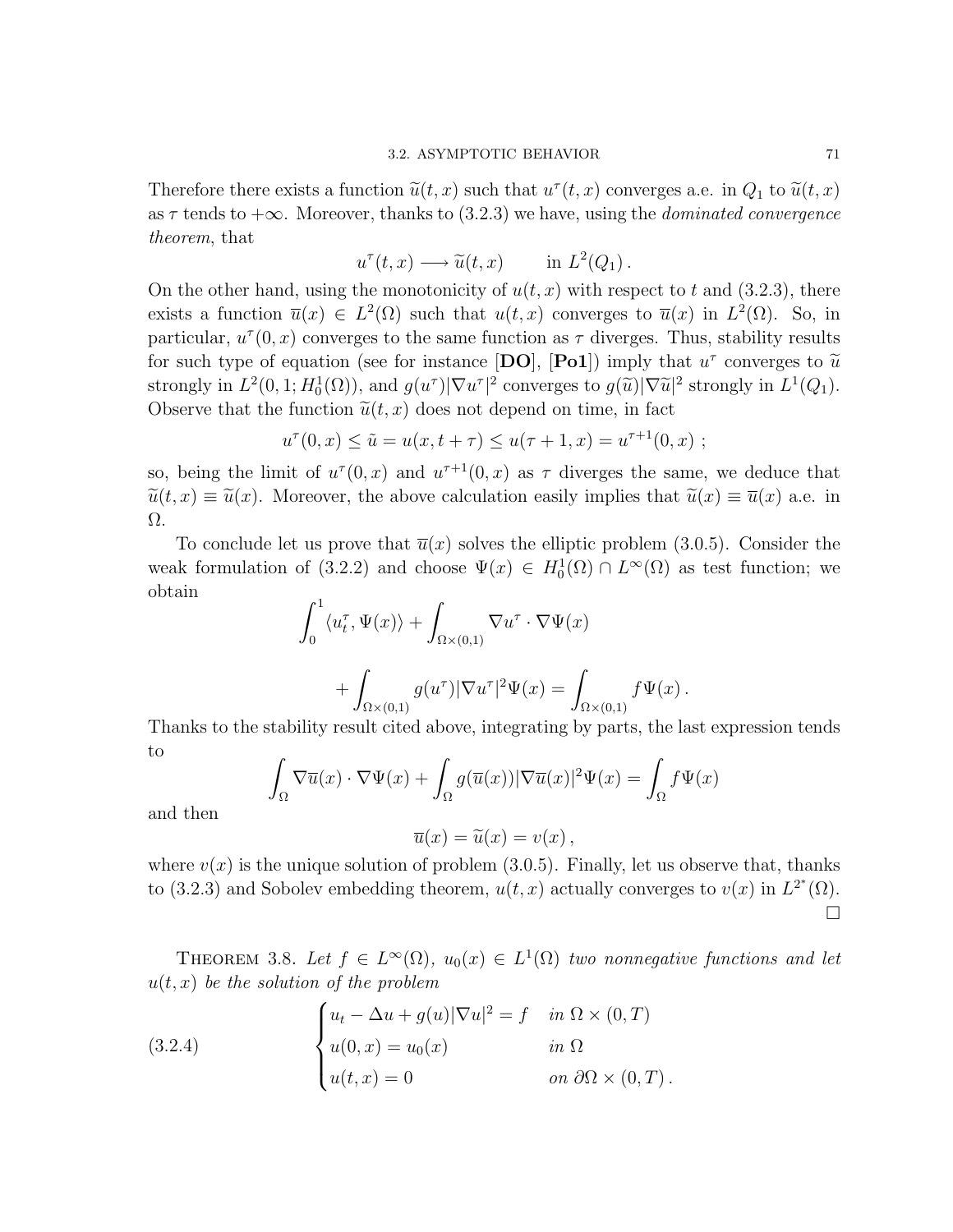Then

$$
\lim_{t \to +\infty} u(t, x) = v(x) \quad in \ L^p(\Omega),
$$

for every  $p \geq 1$ .

PROOF. We divide the proof in few steps. *Step* 1. Suppose that  $u$  is the solution of the following problem:

(3.2.5) 
$$
\begin{cases} u_t - \Delta u + g(u) |\nabla u|^2 = f & \text{in } \Omega \times (0, T) \\ u(0, x) = \tau v(x) + h & \text{in } \Omega \\ u(t, x) = 0 & \text{on } \partial \Omega \times (0, T) \,, \end{cases}
$$

where  $\tau > 1$  and  $h > 0$ .

Observe that  $\tau v(x) + h$  is a supersolution for (3.2.4): in fact, using the monotonicity of  $g(s)$ ,

$$
\frac{d}{dt}(\tau v(x) + h) - \Delta(\tau v(x) + h) + g(\tau v(x) + h)|\nabla \tau v(x) + h|^2
$$
  
\n
$$
\geq -\Delta v + g(v)|\nabla v|^2 = f,
$$

$$
\tau v(x) + h \ge v(x) \text{ a.e. in } \Omega,
$$

and

 $\tau v(x) + h \geq 0$  on  $\partial \Omega \times (0, T)$ .

So, by the comparison lemma we proved above,

(3.2.6) 
$$
v(x) \le u(t, x) \le \tau v(x) + h \quad \text{a.e. in} \quad Q
$$

Moreover we can compare  $u(t, x)$  with  $u(t + s, x)$ ,  $s \in \mathbb{R}^+$ : in fact we have that  $u(t, x)$ is the solution of the problem (3.0.1) that for  $t = 0$  achieves the value  $\tau v(x) + h$  while  $u(t+s,x)|_{t=0} = u(s,x)$ . Since  $\tau v(x) + h$  is a supersolution and again by the comparison lemma we deduce, being  $\tau v(x) + h \ge u(s, x)$ , that  $u(t, x) \ge u(t + s, x)$  a.e. on Q. Let us consider now the sequence of problems

(3.2.7) 
$$
\begin{cases} u_t^{\tau} - \Delta u^{\tau} + g(u^{\tau}) |\nabla u^{\tau}|^2 = f & \text{in } \Omega \times (0, 1), \\ u^{\tau}(0, x) = u(\tau, x) & \text{in } \Omega' \\ u^{\tau}(t, x) = 0 & \text{on } \partial\Omega \times (0, 1), \end{cases}
$$

for any  $\tau \in \mathbb{N}$ . Thanks to stability result (see again [DO], [Po1]), we have that  $u^{\tau}(t, x)$ converges in  $L^2(0,1; H_0^1(\Omega))$  to a function  $\overline{u}(t, x)$  and thanks to monotonicity with respect to t variable we have that  $\overline{u}$  does not depend on t. So we can pass to the limit in the weak formulation of problem (3.0.1) and conclude that  $\overline{u}(x)$  is a stationary solution of (3.0.1), and by virtue of uniqueness result for the elliptic problem (3.2.7),  $\overline{u}(x) \equiv v(x)$ .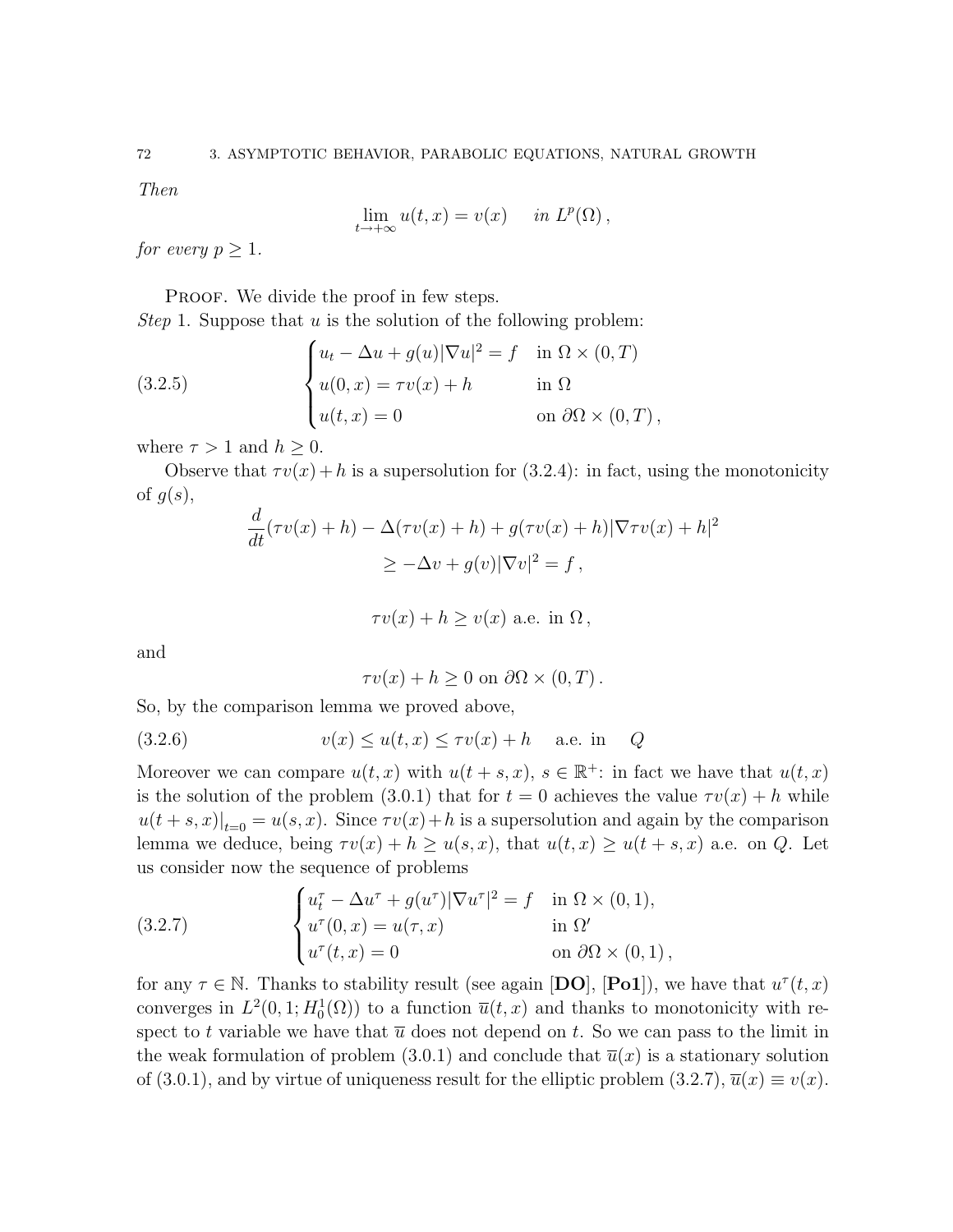Observe that from (3.2.6), the a.e. convergence of  $u(t, x)$  to  $v(x)$  and the boundedness of  $v(x)$  actually  $u(t, x)$  converges to  $v(x)$  in  $L^p(\Omega)$ ,  $\forall p \geq 1$ .

Step 2. Now let us consider an initial datum  $u_0(x)$  such that  $0 \le u_0(x) \le \tau v(x) + h$ for some  $\tau \geq 1$  and  $h > 0$ . Let  $u_1(t, x)$  be the solution of

$$
\begin{cases} u_{1t} - \Delta u_1 + g(u_1) |\nabla u_1|^2 = f & \text{in } \Omega \times (0, T) \\ u_1(0, x) = 0 & \text{in } \Omega \\ u_1(t, x) = 0 & \text{on } \partial \Omega \times (0, T) \,, \end{cases}
$$

and  $u_2(t, x)$  the solution of

$$
\begin{cases}\nu_{2t} - \Delta u_2 + g(u_2)|\nabla u_2|^2 = f & \text{in } \Omega \times (0, T) \\
u_2(0, x) = \tau v(x) + h & \text{in } \Omega \\
u_2(t, x) = 0 & \text{on } \partial\Omega \times (0, T) ;\n\end{cases}
$$

finally let us consider the solution  $u(t, x)$  of

$$
\begin{cases} u_t - \Delta u + g(u) |\nabla u|^2 = f & \text{in } \Omega \times (0, T) \\ u(0, x) = u_0(x) & \text{in } \Omega \\ u(t, x) = 0 & \text{on } \partial\Omega \times (0, T) . \end{cases}
$$

Thanks to the comparison lemma we have that

$$
u_1(t,x) \le u(t,x) \le u_2(t,x) \quad \text{a.e. in } Q.
$$

So, passing to the limit with respect to the  $t$  variable, we have that

$$
v(x) = \lim_{t \to +\infty} u_1(t,x) \le \liminf_{t \to \infty} u(t,x) \le \limsup_{t \to \infty} u(t,x) \le \lim_{t \to +\infty} u_2(t,x) = v(x) .
$$

Then the limit with respect to the t variable of  $u(t, x)$  exists, coincides with  $v(x)$  and the convergence is in  $L^p(\Omega)$ .

Observe that in the last case if we choose as initial datum any  $u_0(x) \in L^{\infty}(\Omega)$ , we can always find  $\tau$  and h such that we go back to the previous case (in particular the choice can be  $h = ||u_0||_{L^{\infty}(\Omega)}$  and any  $\tau > 1$ .

Step 3. Finally, let us consider a general nonnegative initial datum  $u_0 \in L^1(\Omega)$ : thanks to Remark 3.6 we have that any solution  $u(t, x)$  of  $(3.0.1)$  with  $f \in L^{\infty}(\Omega)$  is such that  $u(t^*,x) \in L^{\infty}(\Omega)$ , for some  $0 < t^* < T$ . So, thanks to uniqueness of solution we can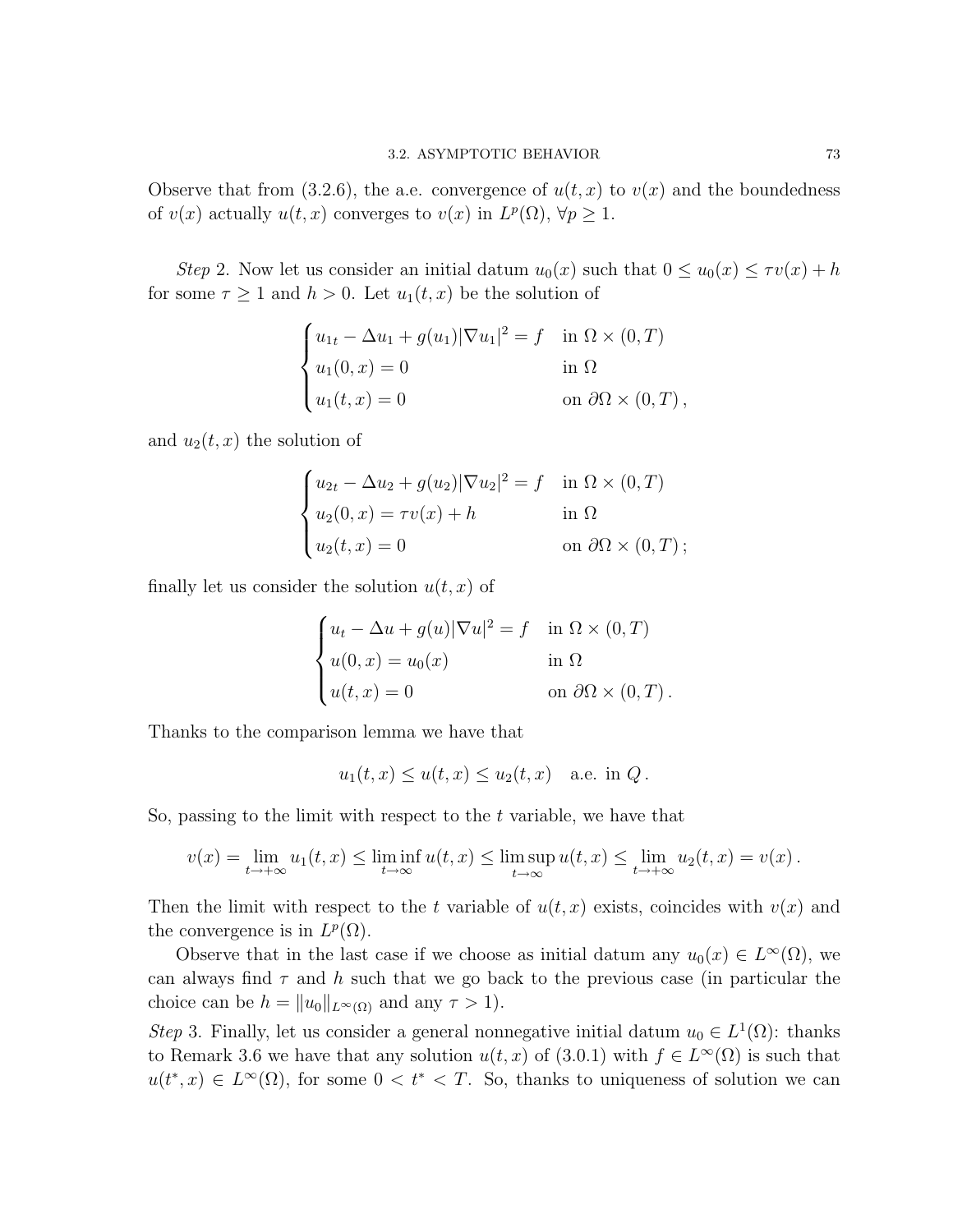consider the problem

$$
\begin{cases} u_t - \Delta u + g(u) |\nabla u|^2 = f & \text{in } \Omega \times (t^*, T) \\ u(t^*, x) = u(t^*, x) & \text{in } \Omega \\ u(t, x) = 0 & \text{on } \partial\Omega \times (t^*, T) \,. \end{cases}
$$

Now  $u(t^*, x) \in L^{\infty}(\Omega)$  and so again we come back to the previous case.

The difficulty to generalize our result to the case where both f and  $u_0$  are in  $L^1(\Omega)$ (Theorem 3.1) relies on the lack of some continuous dependence of the solutions from their initial data uniformly with respect to the variable  $t$ . To avoid this fact in the proof of our main result we will use a change of variable, shifting the problem to a more regular one (as in the proof of Lemma 3.5). However, if  $u_0$  is more regular we can prove the following partial result:

THEOREM 3.9. Let  $f \in L^1(\Omega)$ ,  $u_0(x) \in L^{\infty}(\Omega)$  be two nonnegative functions and let  $u(t, x)$  be the solution of the problem

$$
\begin{cases}\n u_t - \Delta u + g(u)|\nabla u|^2 = f & \text{in } \Omega \times (0, T) \\
 u(0, x) = u_0(x) & \text{in } \Omega \\
 u(t, x) = 0 & \text{on } \partial\Omega \times (0, T)\n\end{cases}
$$

Then

$$
\lim_{t \to +\infty} u(t, x) = v(x) \quad \text{in } L^{2^*}(\Omega).
$$

PROOF. Let us consider  $u_n$  the solution of the problem

$$
\begin{cases}\n(u_n)_t(t,x) - \Delta u_n(t,x) + g(u_n)|\nabla u_n|^2 = f_n & \text{in } (0,T) \times \Omega, \\
u_n(0,x) = u_0(x) & \text{in } \Omega, \\
u_n(t,x) = 0 & \text{on } (0,T) \times \partial\Omega,\n\end{cases}
$$

where  $f_n$  is a monotone nondecreasing sequence of regular approximating functions such that

 $f_n \to f$  strongly in  $L^1(\Omega)$ .

Moreover, let us define  $\tilde{u}$  the solution of problem

(3.2.8) 
$$
\begin{cases} \tilde{u}_t - \Delta \tilde{u} + g(\tilde{u}) |\nabla \tilde{u}|^2 = f & \text{in } \Omega \times (0, T) \\ \tilde{u}(0, x) = v(x) + h & \text{in } \Omega \\ \tilde{u}(t, x) = 0 & \text{on } \partial \Omega \times (0, T) \,, \end{cases}
$$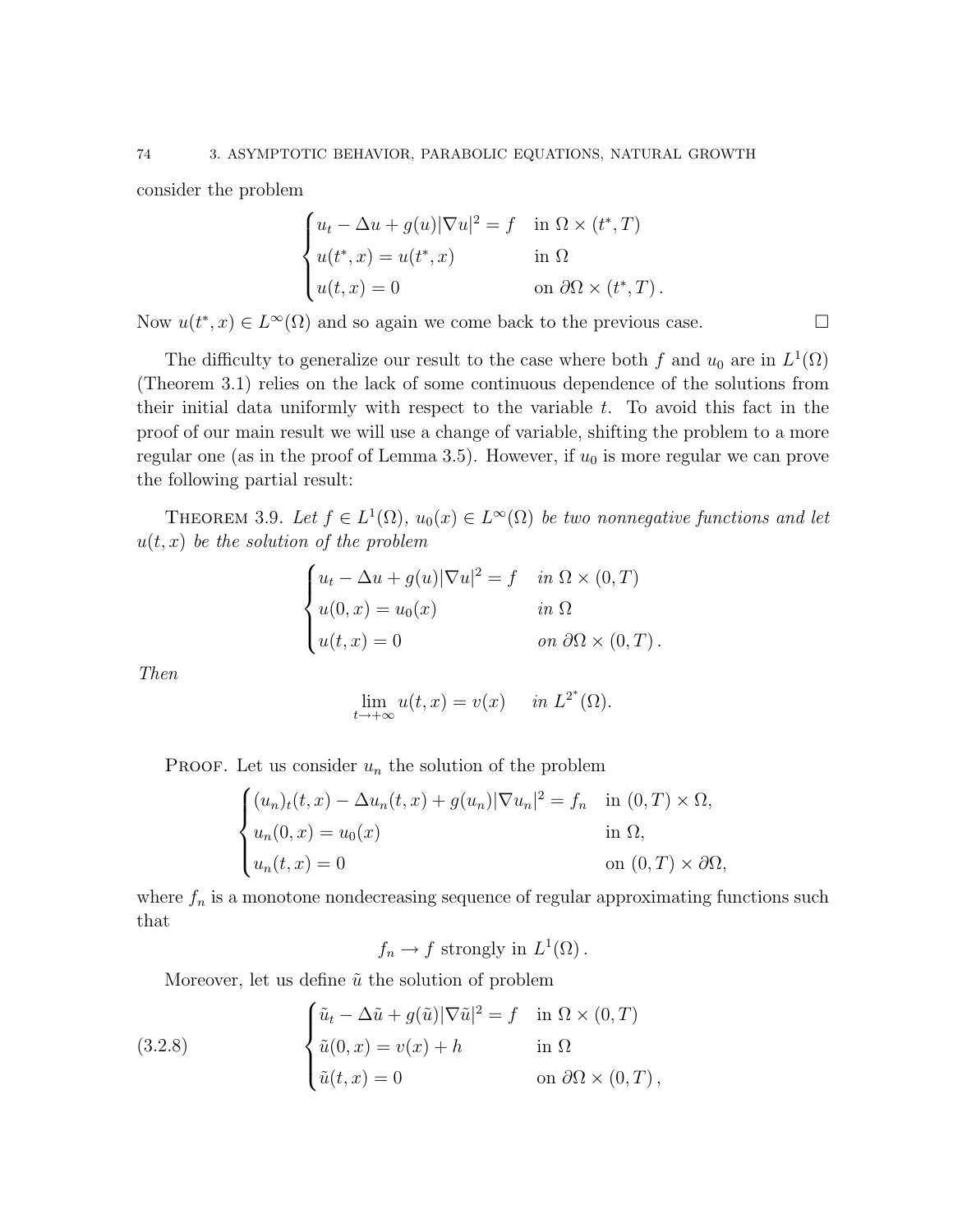where as before we can choose  $h = ||u_0||_{L^{\infty}(\Omega)}$ , and let us call  $\tilde{u}_n$  the solution of problem  $(3.2.8)$  with  $f_n$  instead of f as datum. So, thanks to the monotonicity assumptions on  $f_n$  and the comparison result proved we easily obtain

$$
u_n(t,x) \le u(t,x),
$$

and

$$
u_n(t,x) \le \tilde{u}_n(t,x);
$$

so, passing to the limit over  $n$  in the last inequality and using again the stability result cited above, we actually have

$$
u_n(t,x) \le u(t,x) \le \tilde{u}(t,x)
$$

a.e. on  $Q_T$ , for all  $T > 0$ . So we can pass to the limit over t obtaining

$$
v_n(x) \le \liminf_{t \to \infty} u(t, x) \le \limsup_{t \to \infty} u(t, x) \le v(x)
$$
 a.e. in  $\Omega$ .

once we proved that the convergence result holds true for  $\tilde{u}$ . Notice that the above estimate allows us to conclude using again stability results for elliptic problems and the dominated convergence theorem. So, let us prove that  $\tilde{u}(t, x)$  converges to  $v(x)$ ; applying the comparison lemma to  $\tilde{u}_n$  and reasoning as in the proof of Theorem 3.8 we easily see that

$$
\tilde{u}_n(t,x) \le \tilde{u}_n(t+s,x)
$$

a.e. in  $\Omega$ ,  $t, s > 0$ . So, by stability, this monotonicity property with respect to t still holds true for the limit  $\tilde{u}(t, x)$  that decreases, as t diverges, to some function  $\overline{u}(x)$ , that turns out to be  $v(x)$  reasoning exactly as in the proof of Theorem 3.8 with the use of functions  $u^{\tau}$ .

Remark 3.10. Notice that, in view of Lemma 3.5 we can make the same calculation as in the proof of Theorem 3.8 to see that the result of Theorem 3.9 holds true even if the initial datum  $u_0 \le nv(x)$ , with  $n \in \mathbb{N}$ . We will use this fact in the sequel.

Now we are able to prove our main result.

PROOF OF THEOREM 3.1. Consider our parabolic problem  $(3.0.1)$  and its associated problem

$$
\begin{cases}\nw_t - \Delta w = f e^{-G(\phi(w))} & \text{in } \Omega \times (0, T), \\
w(0, x) = \Psi(u_0) & \text{in } \Omega, \\
w(t, x) = 0 & \text{on } \partial\Omega \times (0, T),\n\end{cases}
$$

through the change of variable

$$
w = \Psi(u) = \int_0^u e^{-G(s)} ds
$$
 where  $G(s) = \int_0^s g(t) dt$  and  $\varphi(s) = \Psi^{-1}(s)$ .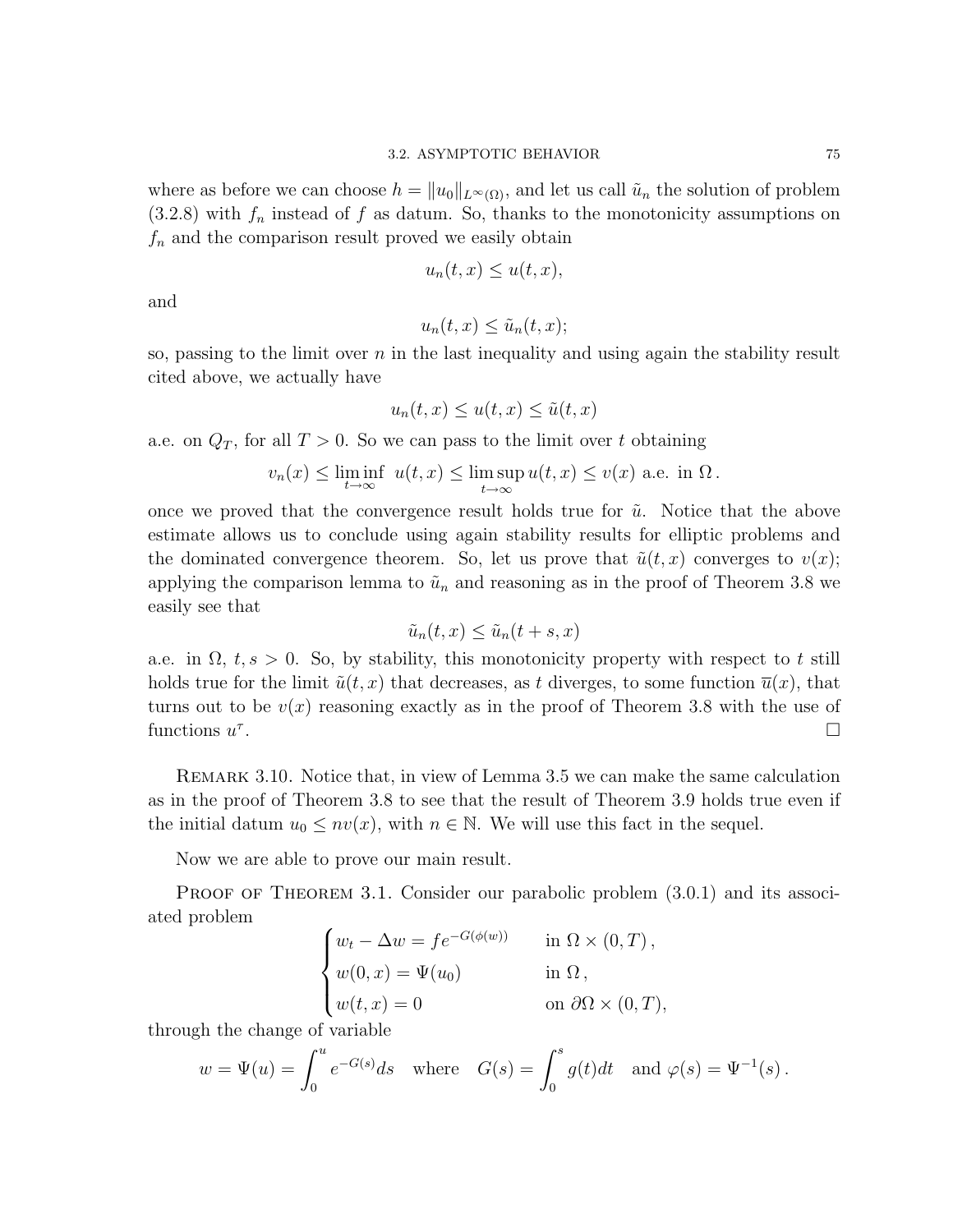76 3. ASYMPTOTIC BEHAVIOR, PARABOLIC EQUATIONS, NATURAL GROWTH

Let us define the following sequences  $\{u_n\}$  and  $\{w_n\}$  of solutions of problems

(3.2.9) 
$$
\begin{cases} (u_n)_t(t,x) - \Delta u_n(t,x) + g(u_n)|\nabla u_n|^2 = f & \text{in } (0,T) \times \Omega, \\ u_n(0,x) = u_{n,0}(x) = \min(nv(x), u_0) & \text{in } \Omega, \\ u_n(t,x) = 0 & \text{on } (0,T) \times \partial\Omega, \end{cases}
$$

and

(3.2.10) 
$$
\begin{cases} (w_n)_t - \Delta w_n = f e^{-G(\phi(w_n))} & \text{in } \Omega \times (0, T), \\ w_n(0, x) = \Psi(u_{n,0}) & \text{in } \Omega, \\ w(t, x) = 0 & \text{on } \partial\Omega \times (0, T). \end{cases}
$$

From previous results we know that  $u_n(t, x)$  converges for t that tends to  $+\infty$  to  $v(x)$ in  $L^{2^*}(\Omega)$  and, thanks to the fact that  $\Psi$  is Lipschitz continuous, we also deduce that

(3.2.11) 
$$
\lim_{t \to \infty} \Psi(u_n(t,x)) = \Psi(v(x))
$$

in  $L^{2^*}(\Omega)$ . So, up to subsequences the almost everywhere limit of  $w_n(t,x)$  with respect to the time variable is  $\Psi(v(x))$ .

Now, since  $u_n(t, x) \leq u(t, x)$  and so  $w_n(t, x) \leq w(t, x)$ , arguing as in the proof of Lemma 3.5 with  $\varphi = (w - w_n)$  as test function we can obtain an estimate as (3.1.7), that is  $\forall t > 0$ 

$$
\int_{\Omega} |(w - w_n)|^2(t) \leq \int_{\Omega} |(w_0 - w_{n,0})|^2(0).
$$

Let us choose a positive  $\varepsilon$ : thanks to the above estimate we can choose n large enough, such that

$$
||w-w_n||_{L^2(\Omega)} \leq \frac{\varepsilon}{2}.
$$

We can deduce from the above inequality and  $(3.2.11)$ :

$$
||w - \Psi(v(x))||_{L^2(\Omega)} \leq \frac{\varepsilon}{2} + ||\Psi(u_n) - \Psi(v(x))||_{L^2(\Omega)} \leq \varepsilon,
$$

provided t is large enough. Hence, once again up to subsequences,  $\Psi(u_n)$  converges almost everywhere to  $\Psi(v(x))$  and thanks to continuity of  $\varphi$ ,  $u_n$  converges a.e. to  $v(x)$ too. So the a.e. limit of  $u(t, x)$  with respect to the time variable actually coincides with  $v(x)$ . Thus to conclude it is enough to prove that this convergence is in  $L^1(\Omega)$ . In order to do it let us recall (see Remark 3.6) that our solution is always dominated by the solution  $\tilde{u}$  of the heat equation with the same data. We know (see Theorem 2.4) that this solution converges in  $L^1(\Omega)$  to the entropy solution of

$$
\begin{cases}\n-\Delta \tilde{v} = f & \text{in } \Omega, \\
\tilde{v} = 0 & \text{on } \partial \Omega.\n\end{cases}
$$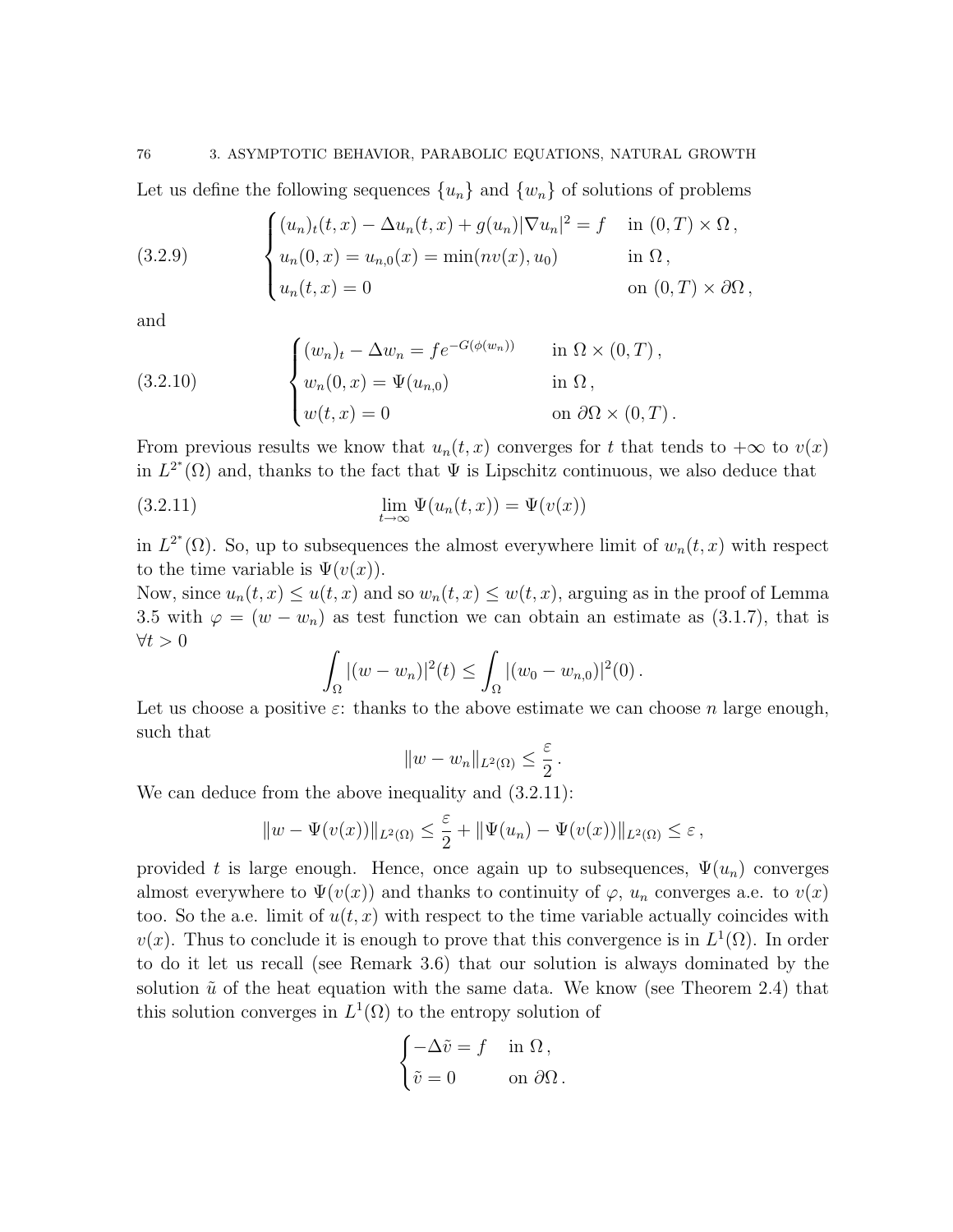Since

$$
u(t,x) \le \tilde{u}(t,x) \stackrel{L^1(\Omega)}{\longrightarrow} \tilde{v}(x)
$$

we can conclude, thanks to Vitali's lemma, that

$$
u(t,x) \longrightarrow v(x) \quad \text{in } L^1(\Omega) \, .
$$

 $\Box$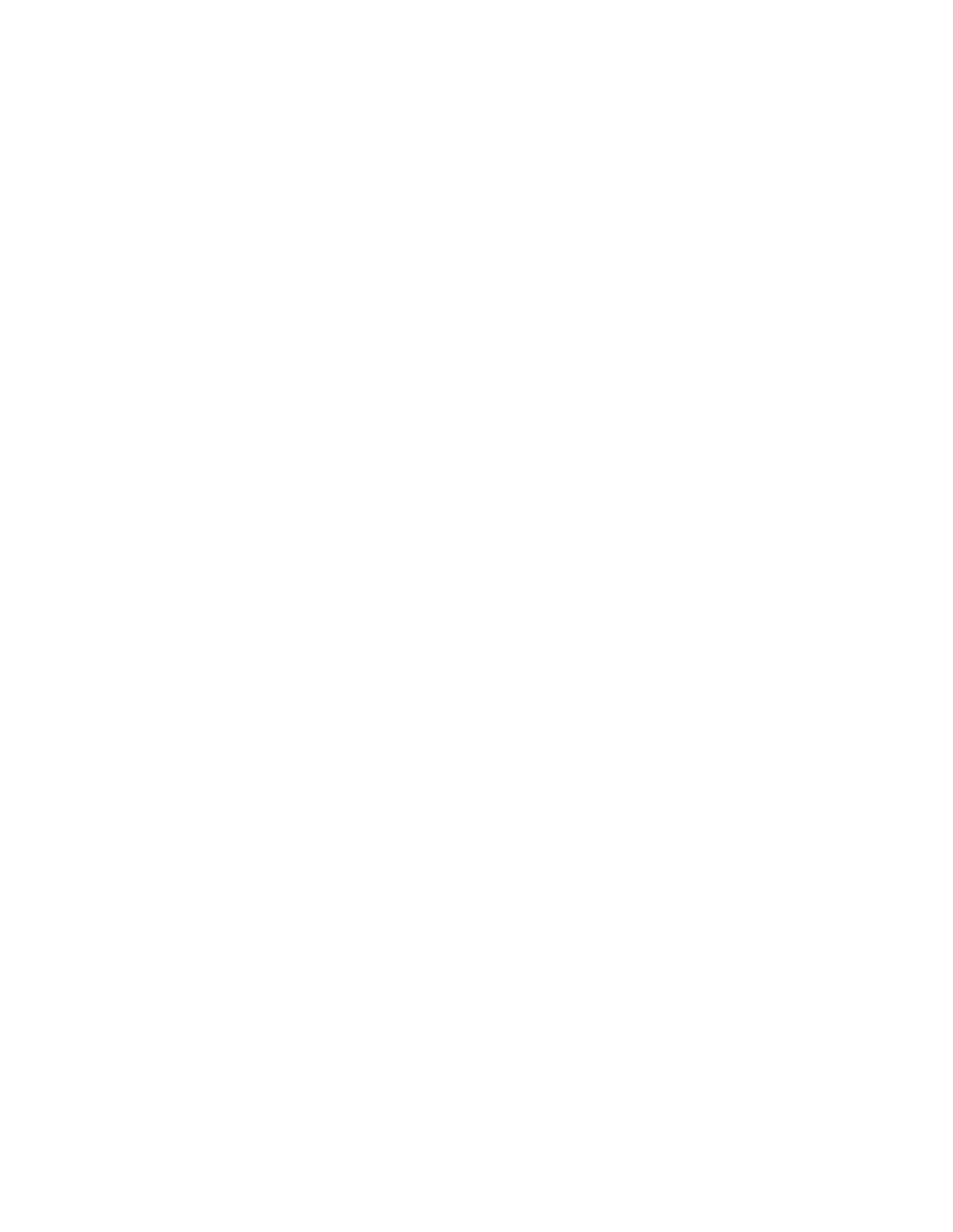### CHAPTER 4

# Renormalized solutions of nonlinear parabolic equations with general measure data

Let  $\Omega \subseteq \mathbb{R}^N$  a bounded open set,  $N \geq 2$ , and let  $p > 1$ ; in this chapter we prove existence of a renormalized solution for parabolic problems whose model is

(4.0.12) 
$$
\begin{cases} u_t - \Delta_p u = \mu & \text{in } (0, T) \times \Omega, \\ u(0, x) = u_0 & \text{in } \Omega, \\ u(t, x) = 0 & \text{on } (0, T) \times \partial\Omega, \end{cases}
$$

where  $T > 0$  is any positive constant,  $\mu \in M(Q)$  is a any measure with bounded variation over  $Q = (0, T) \times \Omega$ , and  $u_0 \in L^1(\Omega)$ , and  $-\Delta_p u = -\text{div}(|\nabla u|^{p-2} \nabla u)$  is the usual p−Laplace operator.

We will deal with *parabolic p-capacity* associated to our problem as introduced in Definition 1.36. As before, we denote with  $M(Q)$  the set of all Radon measures with bounded variation on  $Q$ , while  $M_0(Q)$  will denote the set of all measures with bounded variation over Q which do not charge the sets of zero p-capacity, that is if  $\mu \in M_0(Q)$ , then  $\mu(E) = 0$ , for all  $E \in Q$  such that  $\text{cap}_p(E) = 0$ .

As we said before, in [DPP] the authors give another notion of parabolic capacity (see Definition 1.37), equivalent to the one of Definition 1.36 as far as sets of zero capacity are concerned; this new notion is defined on compact set by minimizing the same energy over all functions  $\varphi \in C_0^{\infty}(Q)$  greater than the characteristic function of the set. Therefore, thanks to this approach, we can also define this notion of parabolic capacity of a set with respect to any open  $U \subseteq Q$  and this will turn out to be very useful in what follows (see for instance Lemma 4.17 below).

We remind that, if  $\mu \in M(Q)$  is a general measure with bounded total variation on Q, we can split it into a sum (uniquely determined) of its absolutely continuous part  $\mu_0$ with respect to p-capacity and its *singular* part  $\mu_s$  (that is  $\mu_s$  is concentrated on a set of zero *p*-capacity). Hence, if  $\mu \in M(Q)$ , by Theorem 1.39, we have

(4.0.13) 
$$
\mu = f - \text{div}(G) + g_t + \mu_s,
$$

in the sense of distributions, for some  $f \in L^1(Q)$ ,  $G \in (L^{p'}(Q))^N$ ,  $g \in L^p(0,T;W_0^{1,p})$  $\mathcal{L}_0^{1,p}(\Omega)$ ), and  $\mu_s \perp p$ -capacity; recall that the decomposition of the absolutely continuous part of  $\mu$  in Theorem 1.39 is not uniquely determined.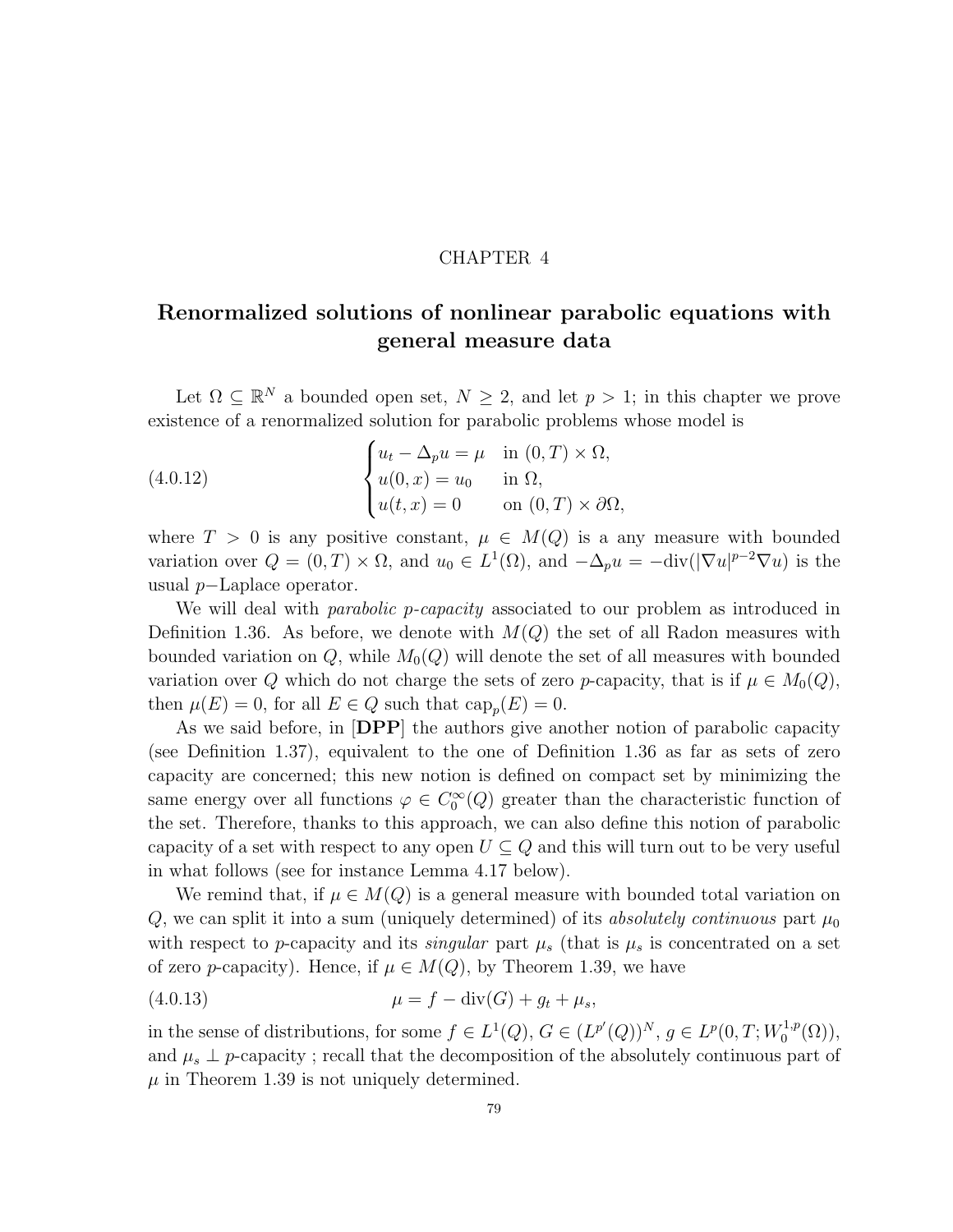Moreover, let

$$
W_1 = \{ u \in L^p(0, T; W_0^{1,p}(\Omega)), \ u_t \in L^{p'}(0, T; W^{-1,p'}(\Omega)) \},
$$

then, in our setting, any function of  $W_1$  will admits a cap<sub>p</sub>-quasi continuous representative (that is, it coincides  $\text{cap}_{p}$ -quasi everywhere with a function that is continuous everywhere but on a set of arbitrary small capacity, see Section 1.3).

### 4.1. General assumptions

Let  $a:(0,T)\times\Omega\times\mathbb{R}^N\to\mathbb{R}^N$  be a Carathéodory function (i.e.  $a(\cdot,\cdot,\xi)$ ) is measurable on  $\Omega, \forall \xi \in \mathbb{R}^N$ , and  $a(t, x, \cdot)$  is continuous on  $\mathbb{R}^N$  for a.e.  $(t, x) \in Q$ ) such that the following holds:

$$
(4.1.1) \t a(t, x, \xi) \cdot \xi \ge \alpha |\xi|^p,
$$

(4.1.2) 
$$
|a(t, x, \xi)| \leq \beta [b(t, x) + |\xi|^{p-1}],
$$

(4.1.3) 
$$
(a(t, x, \xi) - a(t, x, \eta)) \cdot (\xi - \eta) > 0,
$$

for almost every  $(t, x) \in Q$ , for all  $\xi, \eta \in \mathbb{R}^N$  with  $\xi \neq \eta$ , where  $p > 1$  and  $\alpha, \beta$ are positive constants and b is a nonnegative function in  $L^{p'}(Q)$ . As usual, for every  $u \in L^p(0,T;W_0^{1,p})$  $\binom{1,p}{0}$ , let us define the differential operator

$$
A(u) = -\mathrm{div}(a(t, x, \nabla u)),
$$

that, thanks to its properties, turns out to be a coercive pseudomonotone operator acting from the space  $L^p(0,T;W_0^{1,p})$  $L^{1,p}(\Omega)$  into its dual  $L^{p'}(0,T;W^{-1,p'}(\Omega))$ . We shall deal with the solutions of the initial boundary value problem

(4.1.4) 
$$
\begin{cases} u_t + A(u) = \mu & \text{in } (0, T) \times \Omega \\ u(0, x) = u_0(x) & \text{in } \Omega, \\ u(0, x) = 0 & \text{on } (0, T) \times \partial\Omega, \end{cases}
$$

where  $\mu$  is a measure with bounded variation over  $Q$ , and  $u_0 \in L^1(\Omega)$ .

As we know, if  $\mu \in W'(whereW is defined in (1.3.1)),$  and  $u_0 \in L^2(\Omega)$ , problem (4.1.4) has a unique solution  $u \in W \cap C([0,T]; L^2(\Omega))$  in the variational sense, that is

$$
-\int_{\Omega} u_0 \varphi(0) dx - \int_0^T \langle \varphi_t, u \rangle dt + \int_Q a(t, x, \nabla u) \cdot \nabla \varphi dx dt = \int_0^T \langle f, \varphi \rangle_{W^{-1,p'}(\Omega), W_0^{1,p}(\Omega)} dt,
$$

for all  $\varphi \in W$  such that  $\varphi(T) = 0$  (see [L], and [DPP]).

Also recall that, in  $[B6]$  (for more details see also  $[BGO]$ ) the concept of entropy solution of the elliptic boundary value problem associated to (4.1.4) was introduced for a measure  $\mu \in M_0(\Omega)$  while the entropy solution u of the problem (4.1.4) exists and is unique as shown in  $[DPP]$  if  $\mu \in M_0(Q)$  (see also  $[DP]$ ). Moreover, the solution is such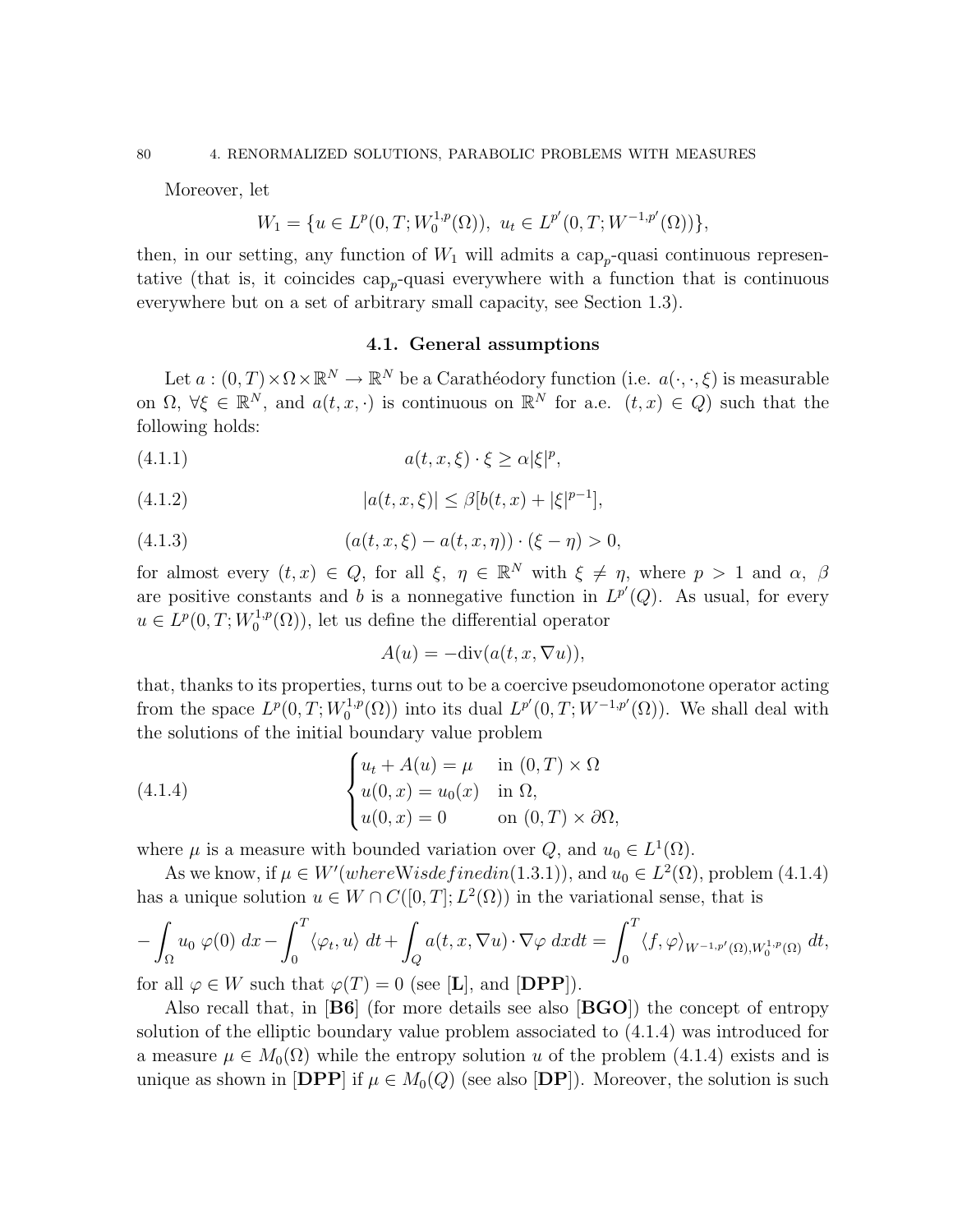that  $|a(t, x, \nabla u)| \in L^q(Q)$  for all  $q < 1 +$ 1  $\frac{1}{(N+1)(p-1)}$ , even if its gradient may not belong to any Lebesgue space.

Our purpose is to extend all these definitions to general measure data.

For the sake of simplicity we will make a further assumption on the range of  $p$ ; as in Chapter 2, we assume  $p > \frac{2N+1}{N+1}$  that is a standard assumption giving good compactness results and we will assume it throughout the rest of this thesis. Let us observe that, in this setting, the spaces  $W$  and  $W_1$  turn out to coincide.

### 4.2. Definition of renormalized solution and main result

Here we give the definition of renormalized solution following the idea of  $[BP]$  (se also [DMOP] and [DPP]). To simplify the notation, let us define  $v = u - g$  in what follows, where u is the solution and g is the *time-derivative* part of  $\mu_0$ , and  $\hat{\mu}_0 = \mu - g_t - \mu_s =$  $f - \text{div}(G)$ ; moreover we understood that

$$
\int_{Q} w \ d\hat{\mu}_0 = \int_{Q} fw \ dxdt + \int_{Q} G \cdot \nabla w \ dxdt,
$$

for every  $w \in L^p(0,T;W_0^{1,p})$  $L^{1,p}(\Omega)) \cap L^{\infty}(Q).$ 

DEFINITION 4.1. Assume (4.1.1)–(4.1.3), let  $\mu \in M(Q)$ , and  $u_0 \in L^1(\Omega)$ . A measurable function  $u$  is a *renormalized solution* of problem  $(4.1.4)$  if, there exists a decomposition  $(f, G, g)$  of  $\mu_0$  such that  $v \in L^q(0, T; W_0^{1,q})$  $L^{1,q}(\Omega) \cap L^{\infty}(0,T; L^{1}(\Omega))$  for every  $q < p - \frac{N}{N+1}, T_k(v) \in L^p(0,T;W_0^{1,p})$  $L_0^{1,p}(\Omega)$   $\cap$   $L^{\infty}(0,T; L^1(\Omega))$  for every  $k > 0$ , and for every  $S \in W^{2,\infty}(\mathbb{R})$   $(S(0) = 0)$  such that S' has compact support on  $\mathbb{R}$ , we have

(4.2.1)  
\n
$$
-\int_{\Omega} S(u_0)\varphi(0) dx - \int_0^T \langle \varphi_t, S(v) \rangle dt + \int_Q S'(v)a(t, x, \nabla u) \cdot \nabla \varphi dx dt
$$
\n
$$
+\int_Q S''(v)a(t, x, \nabla u) \cdot \nabla v \varphi dx dt = \int_Q S'(v)\varphi d\hat{\mu}_0,
$$

for every  $\varphi \in L^p(0,T;W_0^{1,p})$  $L^{1,p}(\Omega) \cap L^{\infty}(Q), \varphi_t \in L^{p'}(0,T;W^{-1,p'}(\Omega)), \text{ with } \varphi(T,x) = 0,$ such that  $S'(v)\varphi \in L^p(0,T;W_0^{1,p})$  $O_0^{1,p}(\Omega)$ . Moreover, for every  $\psi \in C(\overline{Q})$  we have

(4.2.2) 
$$
\lim_{n \to +\infty} \frac{1}{n} \int_{\{n \le v < 2n\}} a(t, x, \nabla u) \cdot \nabla v \, \psi \, dx dt = \int_Q \psi \, d\mu_s^+,
$$

and

(4.2.3) 
$$
\lim_{n \to +\infty} \frac{1}{n} \int_{\{-2n < v \leq -n\}} a(t, x, \nabla u) \cdot \nabla v \, \psi \, dx dt = \int_{Q} \psi \, d\mu_s^-,
$$

where  $\mu_s^+$  and  $\mu_s^-$  are respectively the positive and the negative part of the singular part  $\mu_s$  of  $\mu$ .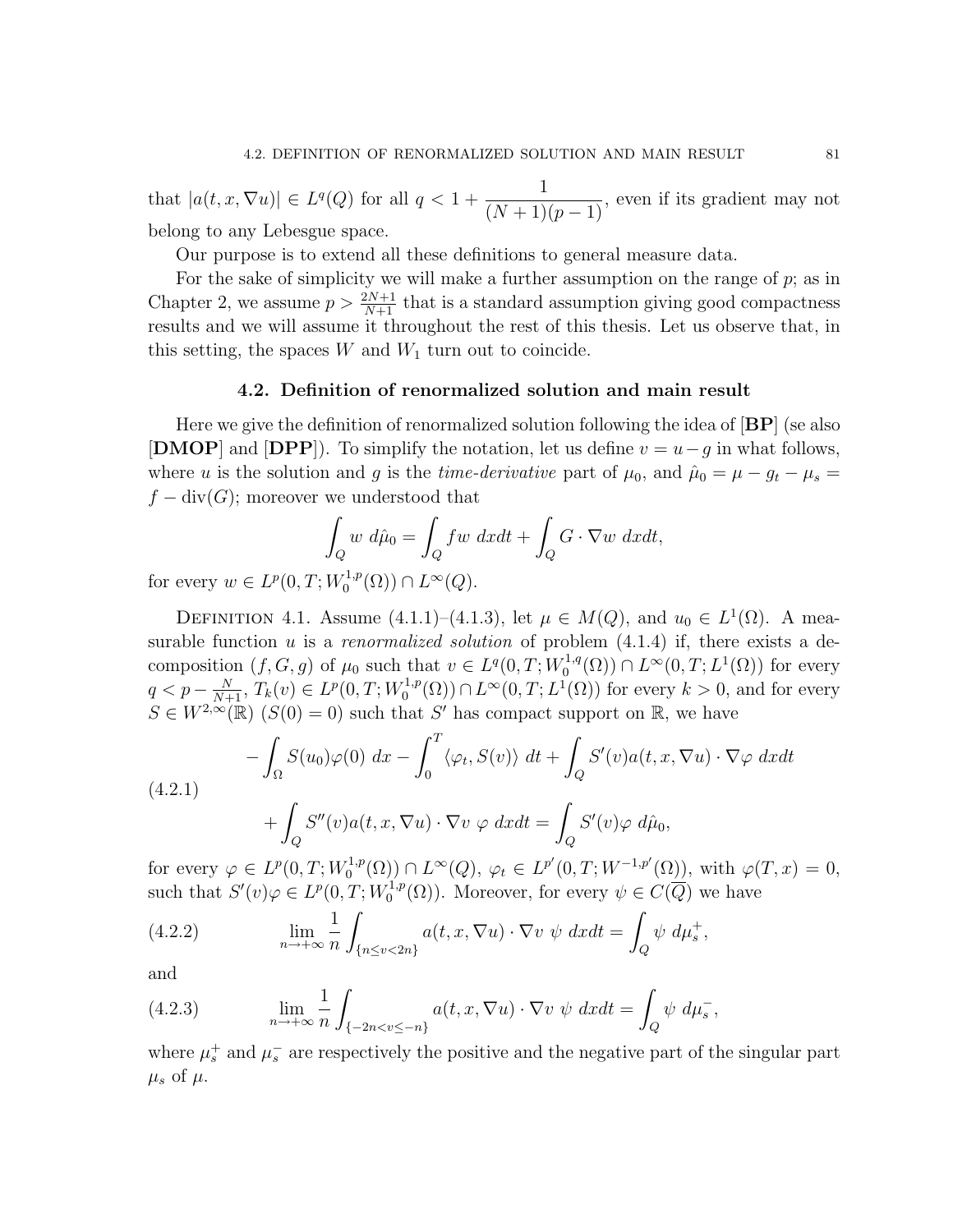Remark 4.2. First of all, notice that, thanks to our regularity assumptions and the choice of S, all terms in  $(4.2.1)$ ,  $(4.2.2)$ , and  $(4.2.3)$  are well defined; in what follows we will often make a little abuse of notation referring to  $v$  as a renormalized solution of problem (4.1.4). Observe that condition  $\varphi(T, x) = 0$  is well defined in the sense of  $L^2(\Omega)$  thanks to Theorem 1.3.

Also, observe that (4.2.1) implies that equation

(4.2.4)  
\n
$$
(S(u-g))_t - \text{div}(a(t, x, \nabla u)S'(u-g)) + S''(u-g)a(t, x, \nabla u) \cdot \nabla (u-g)
$$
\n
$$
= S'(u-g)f + G \cdot S''(u-g)\nabla (u-g) - \text{div}(GS'(u-g))
$$

is satisfied in the sense of distributions, and, since  $(S(u - g))_t \in L^{p'}(0,T;W^{-1,p'}(\Omega))$  +  $L^1(Q)$ , we can use in (4.2.4) not only functions in  $C_0^{\infty}(Q)$  but also in  $L^p(0,T;W_0^{1,p})$  $\bigcap_{0}^{1,p}(\Omega)\big) \cap$  $L^{\infty}(Q)$ . Let us also observe that, since for such S we have  $S(v) = S(T_M(v)) \in$  $L^p(0,T;W_0^{1,p})$ <sup>1,p</sup>(Ω)) (if supp(S') ⊂ [-M, M]) and  $S(v)_t$  ∈  $L^{p'}(0,T;W^{-1,p'}(\Omega)) + L^{1}(Q)$ then  $S(v) \in C([0,T]; L^1(\Omega))$  (see Theorem 1.6) and one can say that the initial datum is achieved in a weak sense, that is  $S(v)(0) = S(u_0)$  in  $L^1(\Omega)$  for every S (see [DPP] for more details).

Finally, we want to stress that Definition 4.1 actually extends all the notions of solutions studied up to now and, in particular, if  $\mu \in M_0(Q)$  it turns out to coincide with the notion of *entropy solution* as shown in  $[DP]$ ; notice that, in this case, entropy and renormalized solutions turn out to be unique.

Let us first show the following interesting property of renormalized solutions:

PROPOSITION 4.3. Let  $v = u - g$  be a renormalized solution of problem  $(4.1.4)$ . Then, for every,  $k > 0$ , we have

(4.2.5) 
$$
\int_{Q} |\nabla T_{k}(v)|^{p} dx dt \leq \tilde{C}(k+1),
$$

where  $\tilde{C}$  is a positive constant not depending on k.

PROOF. Obviously we can prove it without loss of generality for  $k$  large enough. First of all observe that, thanks to  $(4.1.1)$ ,  $(4.2.2)$  and  $(4.2.3)$ , using Young's inequality one can easily show that there exists a positive constant M such that

(4.2.6) 
$$
\frac{1}{n} \int_{\{n \le |v| < 2n\}} |\nabla u|^p dx dt \le M.
$$

On the other hand, using the definition of  $v$ , we have

(4.2.7) 
$$
\int_{Q} |\nabla T_{k}(v)|^{p} dx dt \leq C \int_{\{|v| < k\}} |\nabla u|^{p} dx dt + C.
$$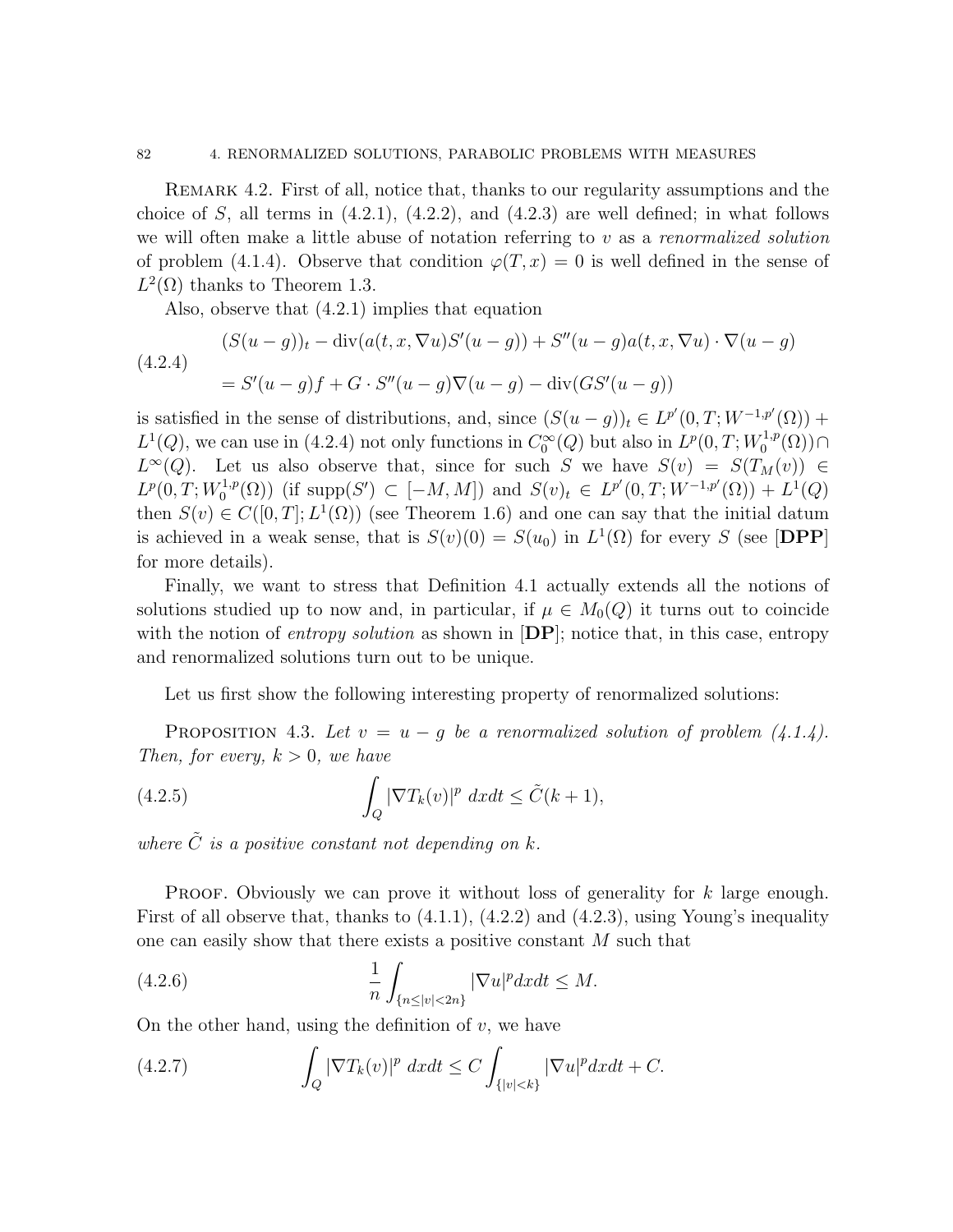Hence, we have to control the first term on the right hand side of  $(4.2.7)$ ; using  $(4.2.6)$ , we have

$$
\int_{\{|v|\n
$$
\le M \sum_{n=0}^{\lfloor \log_2 k \rfloor + 1} 2^n + C = M(2^{\lfloor \log_2 k \rfloor + 2} - 1) + C \le C(k+1),
$$
$$

that, together with  $(4.2.7)$  yields  $(4.2.5)$ .

 $\Box$ 

The main result of this chapter is the following one:

THEOREM 4.4. Assume  $(4.1.1)-(4.1.3)$ , let  $\mu \in M(Q)$  and  $u_0 \in L^1(\Omega)$ . Then there exists a renormalized solution of problem  $(4.1.4)$ .

## 4.3.  $\text{cap}_{p}$ -quasi continuous representative of a renormalized solution

Now we prove some essential property of renormalized solutions that will be useful throughout the rest of the chapter; in particular we shall prove that a renormalized solution (actually the *regular translation* of it) v is finite cap<sub>p</sub>-quasi everywhere and it admits a cap<sub>p</sub>-quasi continuous representative (and we will always refer to it). To this aim we introduce the following function:

 $-2n$   $-n$  n  $2n$  s

(4.3.1) 
$$
H_n(s) = \begin{cases} 1 & \text{if } |s| \le n, \\ \frac{2n - s}{n} & \text{if } n < s \le 2n, \\ \frac{2n + s}{n} & \text{if } -2n < s \le -n, \\ 0 & \text{if } |s| > 2n. \end{cases}
$$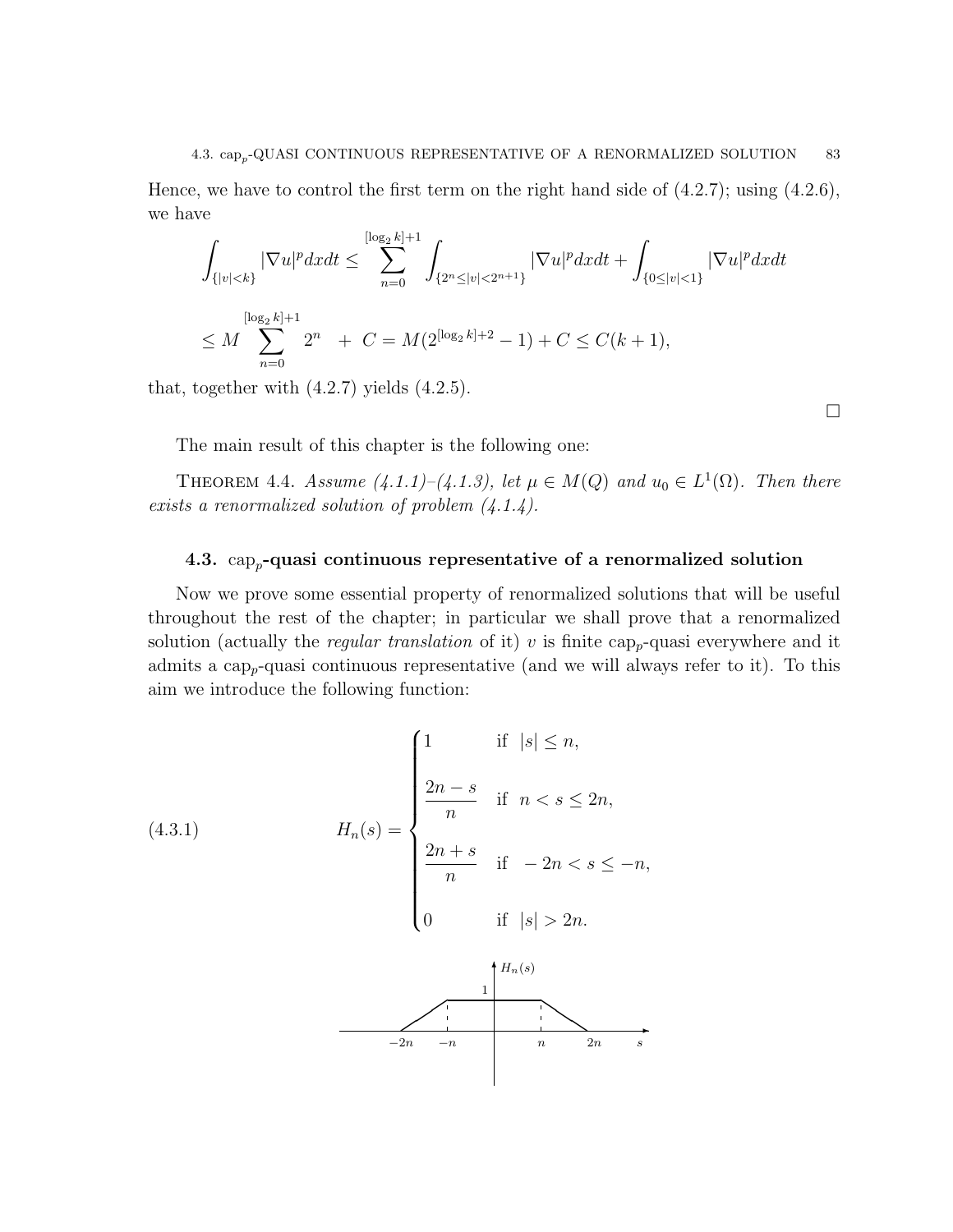#### 84 4. RENORMALIZED SOLUTIONS, PARABOLIC PROBLEMS WITH MEASURES

Let us also introduce another auxiliary function that we will often use in the following; this function can be introduced in terms of  $H_n(s)$  defined in (4.3.1):

$$
(4.3.2) \t\t Bn(s) = 1 - Hn(s).
$$



Let us introduce some new notation: if F is a function of one real variable, then  $\overline{F}$ will denote its primitive function, that is  $\overline{F}(s) = \int^s$ 0  $F(r)$  dr; where there will be no possibility of misunderstanding, we will indicate simply with  $S$  the space  $S<sup>p</sup>$  introduced in Chapter 1, that is

(4.3.3) 
$$
S = \{ u \in L^p(0,T;W_0^{1,p}(\Omega)) ; u_t \in L^{p'}(0,T;W^{-1,p'}(\Omega)) + L^1(Q) \},
$$

endowed with its natural norm  $||u||_S = ||u||_{L^p(0,T;W_0^{1,p}(\Omega))} + ||u_t||_{L^{p'}(0,T;W^{-1,p'}(\Omega)) + L^1(Q)}$ , and its subspace  $W_2$  as

$$
(4.3.4) \quad W_2 = \{ u \in L^p(0,T;W_0^{1,p}(\Omega)) \cap L^\infty(Q); u_t \in L^{p'}(0,T;W^{-1,p'}(\Omega)) + L^1(Q) \},
$$

endowed with its natural norm  $||u||_{W_2} = ||u||_{L^p(0,T;W_0^{1,p}(\Omega))} + ||u||_{L^{\infty}(Q)}$  $+ \|u_t\|_{L^{p'}(0,T;W^{-1,p'}(\Omega))+L^1(Q)}$ ; for any  $p > 1$ , following the outlines of [DPP] let us also define  $\tilde{W} \equiv W_1 \cap L^{\infty}(0,T;L^2(\Omega))$  and for all  $z \in \tilde{W}$ , let us denote

$$
[z]_W = ||z||^p_{L^p(0,T;W_0^{1,p}(\Omega))} + ||z_t||^{p'}_{L^{p'}(0,T;W^{-1,p'}(\Omega))} + ||z||^2_{L^{\infty}(0,T;L^2(\Omega))}.
$$

In the proof of Lemma 2.17 of [DPP] the authors show that

LEMMA 4.5. Let  $u \in W_2$ , then there exists  $z \in \tilde{W}$  such that  $|u| \leq z$  and

$$
[z]_W \le C \left( \|u\|_{L^p(0,T;W_0^{1,p}(\Omega))}^p + \|u_t^1\|_{L^{p'}(0,T;W^{-1,p'}(\Omega))}^{p'} \right)
$$

(4.3.5)

$$
+\|u\|_{L^{\infty}(Q)}\|u_t^2\|_{L^1(Q)}+\|u\|_{L^{\infty}(0,T;L^2(\Omega))}^2\right),
$$

where  $u_t^1 \in L^{p'}(0,T;W^{-1,p'}(\Omega))$ ,  $u_t^2 \in L^1(Q)$  is a decomposition of  $u_t$ , that is  $u_t = u_t^1 + u_t^2$ .

REMARK 4.6. Observe that  $u_t^1$  and  $u_t^2$  can be chosen such that

$$
||u_t^1||_{L^{p'}(0,T;W^{-1,p'}(\Omega))} + ||u_t^2||_{L^1(Q)} \leq 2||u_t||_{L^{p'}(0,T;W^{-1,p'}(\Omega)) + L^1(Q)},
$$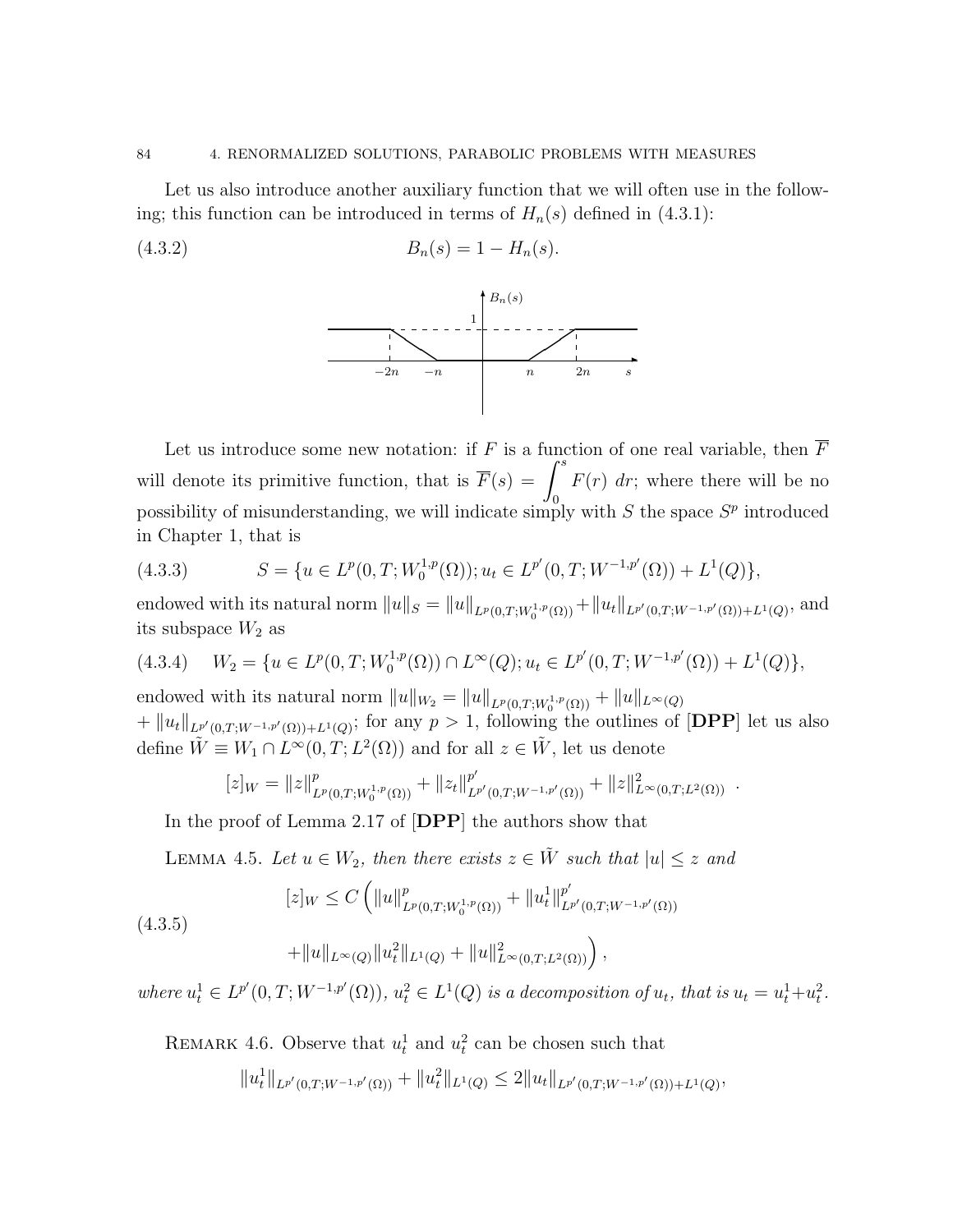and so (4.3.5) easily implies

$$
[z]_W \le C \left( \|u\|_{L^p(0,T;W_0^{1,p}(\Omega))}^p + \|u_t\|_{L^{p'}(0,T;W^{-1,p'}(\Omega)) + L^1(Q)}^{p'} \right)
$$
\n
$$
(4.3.6)
$$

$$
+||u||_{L^{\infty}(Q)}||u_t||_{L^{p'}(0,T;W^{-1,p'}(\Omega))+L^1(Q)}+||u||^2_{L^{\infty}(0,T;L^2(\Omega))}\bigg),
$$

that was a result of Lemma 2.17 in [DPP]. For the sake of simplicity let us define

$$
[u]_* = \|u\|_{L^p(0,T;W_0^{1,p}(\Omega))}^p + \|u_t^1\|_{L^{p'}(0,T;W^{-1,p'}(\Omega))}^{p'}
$$
  
+ 
$$
\|u\|_{L^{\infty}(Q)} \|u_t^2\|_{L^1(Q)} + \|u\|_{L^{\infty}(0,T;L^2(\Omega))}^2,
$$

and

$$
[u]_{**} = ||u||^p_{L^p(0,T;W_0^{1,p}(\Omega))} + ||u_t||^{p'}_{L^{p'}(0,T;W^{-1,p'}(\Omega))+L^1(Q)}
$$

 $+\|u\|_{L^{\infty}(Q)}\|u_t\|_{L^{p'}(0,T;W^{-1,p'}(\Omega))+L^1(Q)}+\|u\|_{L^{\infty}(0,T;L^2(\Omega))}^2.$ 

Now our aim is to prove the following result:

THEOREM 4.7. Let  $u \in W_2$ ; then u admits a unique cap<sub>p</sub>-quasi continuous representative defined cap-quasi everywhere.

To prove Theorem 4.7 we need first a *capacitary estimate*, this is the goal of next result:

LEMMA 4.8. Let  $u \in W_2$  be a cap<sub>p</sub>-quasi continuous function, then, for every  $k > 0$ ,

(4.3.7) 
$$
\qquad \qquad \text{cap}_{p}(\{|u| > k\}) \leq \frac{C}{k} \max\left([u]_{*}^{\frac{1}{p}}, [u]_{*}^{\frac{1}{p'}}\right).
$$

PROOF. We divide the proof in two steps.

Step 1. Let  $u \in C_0^{\infty}([0,T] \times \Omega)$ , so the set  $\{|u| > k\}$  is open and we can estimate in terms of the norm of W, by Lemma 4.5 there exists  $z \in \tilde{W}$  such that  $|u| \leq z$  and  $(4.3.5)$ holds true, so, recalling that  $\tilde{W} \subseteq W$  continuously,  $\frac{z}{i}$ k is a good function to test capacity of the set  $\{|u| > k\}$  and we can write

$$
\begin{aligned}\n\text{cap}_{p}(\{|u| > k\}) &\leq \frac{\|z\|_{W}}{k} \leq \frac{C}{k} \|z\|_{\tilde{W}} = \frac{C}{k} \left( \|z\|_{L^{p}(0,T;W_{0}^{1,p}(\Omega))}\right. \\
&\left. + \|z\|_{L^{\infty}(0,T;L^{2}(\Omega))} + \|z_{t}\|_{L^{p'}(0,T;W^{-1,p'}(\Omega))}\right) \leq \frac{C}{k} \left( [u]_{*}^{\frac{1}{p}} + [u]_{*}^{\frac{1}{2}} + [u]_{*}^{\frac{1}{p'}} \right) \\
&\leq \frac{C}{k} \max\left( [u]_{*}^{\frac{1}{p}}, [u]_{*}^{\frac{1}{p'}} \right).\n\end{aligned}
$$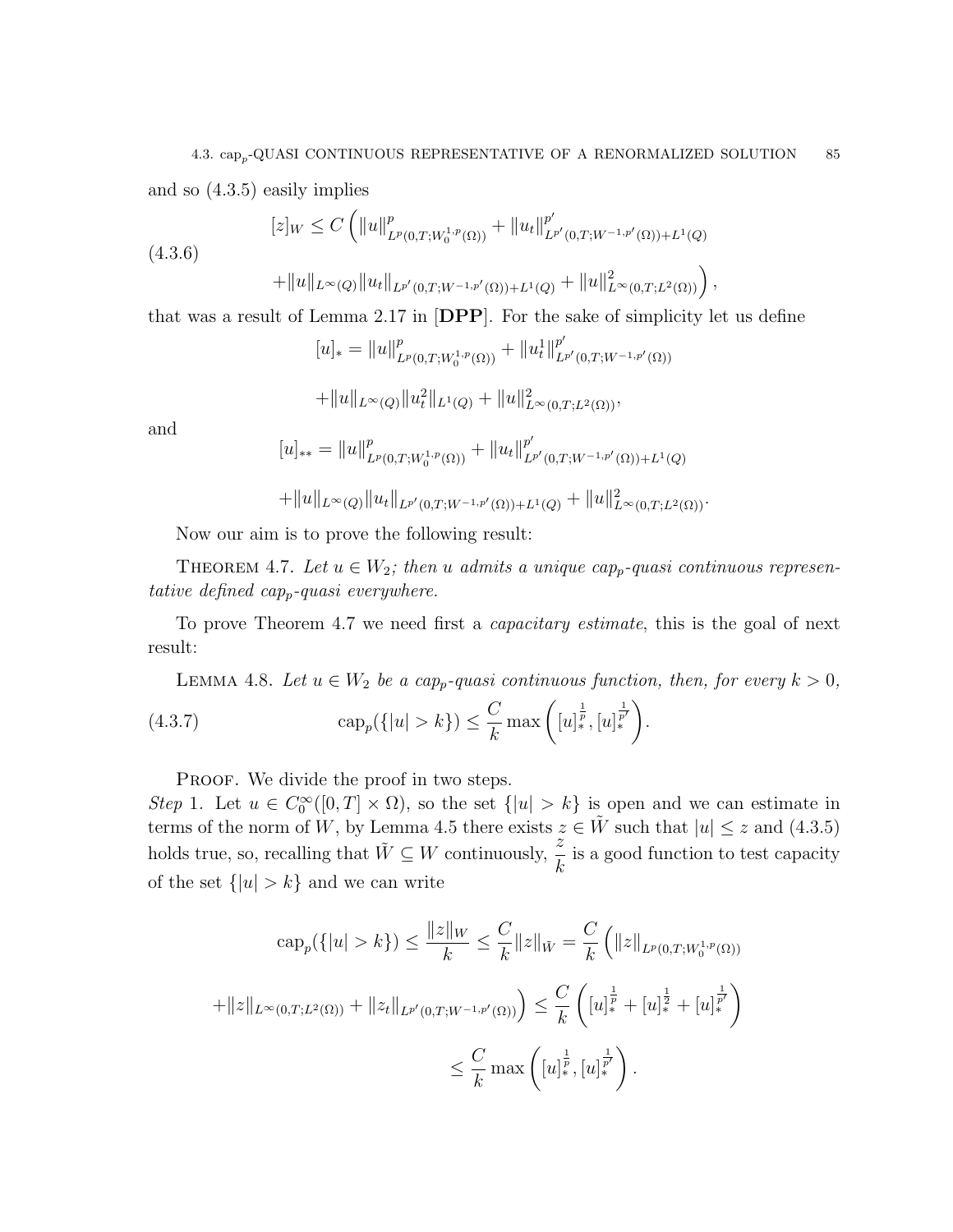Step 2. Let  $u \in W_2$  and cap<sub>p</sub>-quasi continuous, then, for every fixed  $\varepsilon > 0$ , there exists an open set  $A_{\varepsilon}$  such that  $\text{cap}_{p}(A_{\varepsilon}) \leq \varepsilon$  and  $u_{|_{Q\setminus A_{\varepsilon}}}$  is continuous. Hence, the set  $\{|u_{\vert_{Q\setminus A_{\varepsilon}}}| > k\} \cap (Q\setminus A_{\varepsilon})$  is open in  $Q\setminus A_{\varepsilon}$ , that is there exists an open set  $U \in \mathbb{R}^{N+1}$  such that

$$
\{|u_{|_{Q\backslash A_{\varepsilon}}}|>k\}\cap (Q\backslash A_{\varepsilon})=U\cap (Q\backslash A_{\varepsilon})\,.
$$

Therefore, the set

$$
\{|u| > k\} \cup A_{\varepsilon} = \{|u_{|_{Q \setminus A_{\varepsilon}}}| > k\} \cap (Q \setminus A_{\varepsilon}) \cup A_{\varepsilon} = (U \cup A_{\varepsilon}) \cap Q
$$

turns out to be open; let z the function given in Lemma 4.5 and let  $w \in W$  such that  $w \geq \chi_{A_{\varepsilon}}$  and

$$
||w||_W \leq \operatorname{cap}_p(A_\varepsilon) + \varepsilon \leq 2\varepsilon;
$$

we have that  $w +$ z  $\frac{\tilde{\lambda}}{k} \geq 1$  almost everywhere on  $\{|u| > k\} \cup A_{\varepsilon}$ , so

$$
\begin{aligned} \exp_p(\{|u| > k\} \cup A_\varepsilon) &\le \|w\|_W + \frac{\|z\|_W}{k} \\ &\le \frac{\|z\|_W}{k} + 2\varepsilon. \end{aligned}
$$

Finally, recalling the monotonicity of the capacity and thanks the arbitrary choice of  $\varepsilon$ we can conclude as in Step 1.

An interesting consequence of these results, whose proof can be checked arguing as in [DMOP] and [HKM] for the elliptic case, is the following

COROLLARY 4.9. Let  $u \in W_2$  a and  $\mu_0 \in M_0(Q)$ . Then, (the cap<sub>p</sub> quasi continuous representative of) u is measurable with respect to  $\mu_0$ . Moreover (the cap<sub>p</sub>-quasi continuous representative of) u belongs to  $L^{\infty}(Q, \mu_0)$ , hence to  $L^1(Q, \mu_0)$ .

REMARK 4.10. Obviously we also have that

(4.3.8) 
$$
\qquad \qquad \text{cap}_{p}(\{|u| > k\}) \leq \frac{C}{k} \max\left([u]_{**}^{\frac{1}{p}}, [u]_{**}^{\frac{1}{p'}}\right);
$$

therefore, thanks to Young's inequality and to the fact that  $W_2$  is continuously embedded in  $C([0,T];L^1(\Omega))$  (see [**Po1**]) we deduce that

(4.3.9) 
$$
\operatorname{cap}_p({\{|u| > k\}}) \leq \frac{C}{k} \max\left(\|u\|_{W_2}^p, \|u\|_{W_2}^{p'}\right).
$$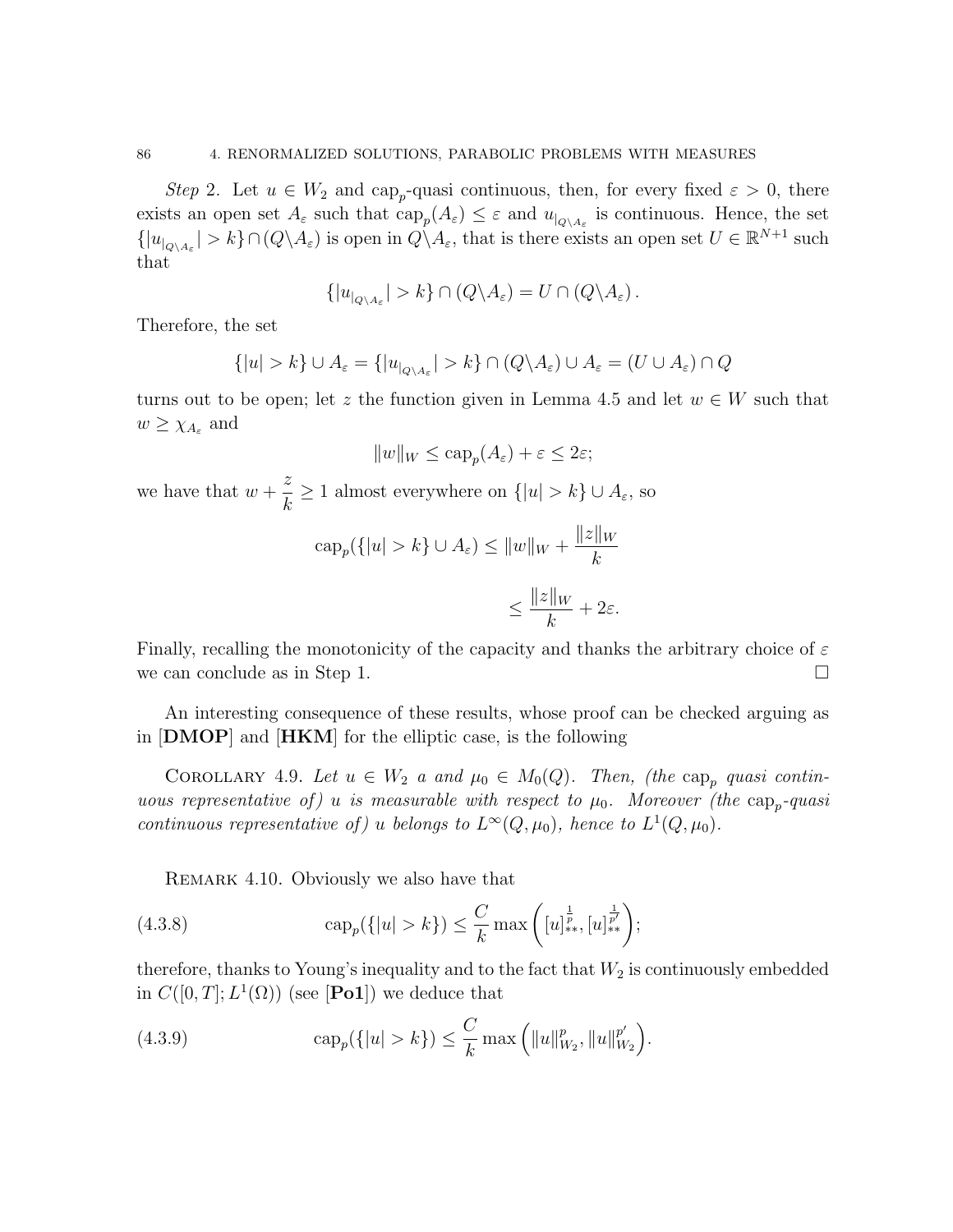PROOF OF THEOREM 4.7. Let us first observe that there are no difficulties in approximating, for instance via convolution, a function  $u \in W_2$  with smooth functions  $u^m \in C_0^{\infty}([0,T] \times \Omega)$  in the norm

$$
||u^m||_{L^p(0,T;W_0^{1,p}(\Omega))} + ||u_t^m||_{L^{p'}(0,T;W^{-1,p'}(\Omega)) + L^1(Q)}
$$

with  $||u^m||_{L^{\infty}(Q)} \leq C$  (see [Dr] and [DPP]); so let  $u^m$  be a sequence like this, actually we can construct  $u^m$  such that

$$
\sum_{m=1}^{\infty} 2^m \max \left( [u^{m+1} - u^m]_{**}^{\frac{1}{p}} , [u^{m+1} - u^m]_{**}^{\frac{1}{p'}} \right)
$$

is finite. Now, for every  $m$  and  $r$ , let us define

$$
\omega^m = \{|u^{m+1} - u^m| > \frac{1}{2^m}\}\quad \text{and} \quad \Omega^r = \bigcup_{m \ge r} \omega^m.
$$

Now we can apply Lemma 4.8 and recalling (4.3.8) we obtain

$$
cap_p(\omega^m) \le C2^m \max\left( [u^{m+1} - u^m]_{**}^{\frac{1}{p}}, [u^{m+1} - u^m]_{**}^{\frac{1}{p'}} \right),
$$

and so, by subadditivity

$$
cap_p(\Omega^r) \le C \sum_{m \ge r} 2^m \max \left( [u^{m+1} - u^m]_{**}^{\frac{1}{p}} , [u^{m+1} - u^m]_{**}^{\frac{1}{p'}} \right),
$$

that implies

(4.3.10) 
$$
\lim_{r \to \infty} \operatorname{cap}_p(\Omega^r) = 0.
$$

Moreover, for every  $y \notin \Omega^r$  we have that

$$
|u^{m+1} - u^m|(y) \le \frac{1}{2^m}
$$

for any  $m \geq r$ , and so  $u^m$  converges uniformly on the complement of  $\Omega^r$  and pointwise on the complement of  $\bigcap^{\infty}$  $r=1$  $\Omega^r$ . But, for any  $l \in \mathbb{N}$ , we have

$$
\operatorname{cap}_p\left(\bigcap_{r=1}^{\infty} \Omega^r\right) \leq \operatorname{cap}_p(\Omega^l),
$$

and so, by (4.3.10), we conclude that  $\exp_p \left( \bigcap_{n=1}^{\infty} \mathbb{I}_{2n} \right)$  $r=1$  $\Omega^r$  $= 0$ ; therefore the limit of  $u^m$  is  $\text{cap}_{p}$ -quasi continuous and is defined  $\text{cap}_{p}$ -quasi everywhere.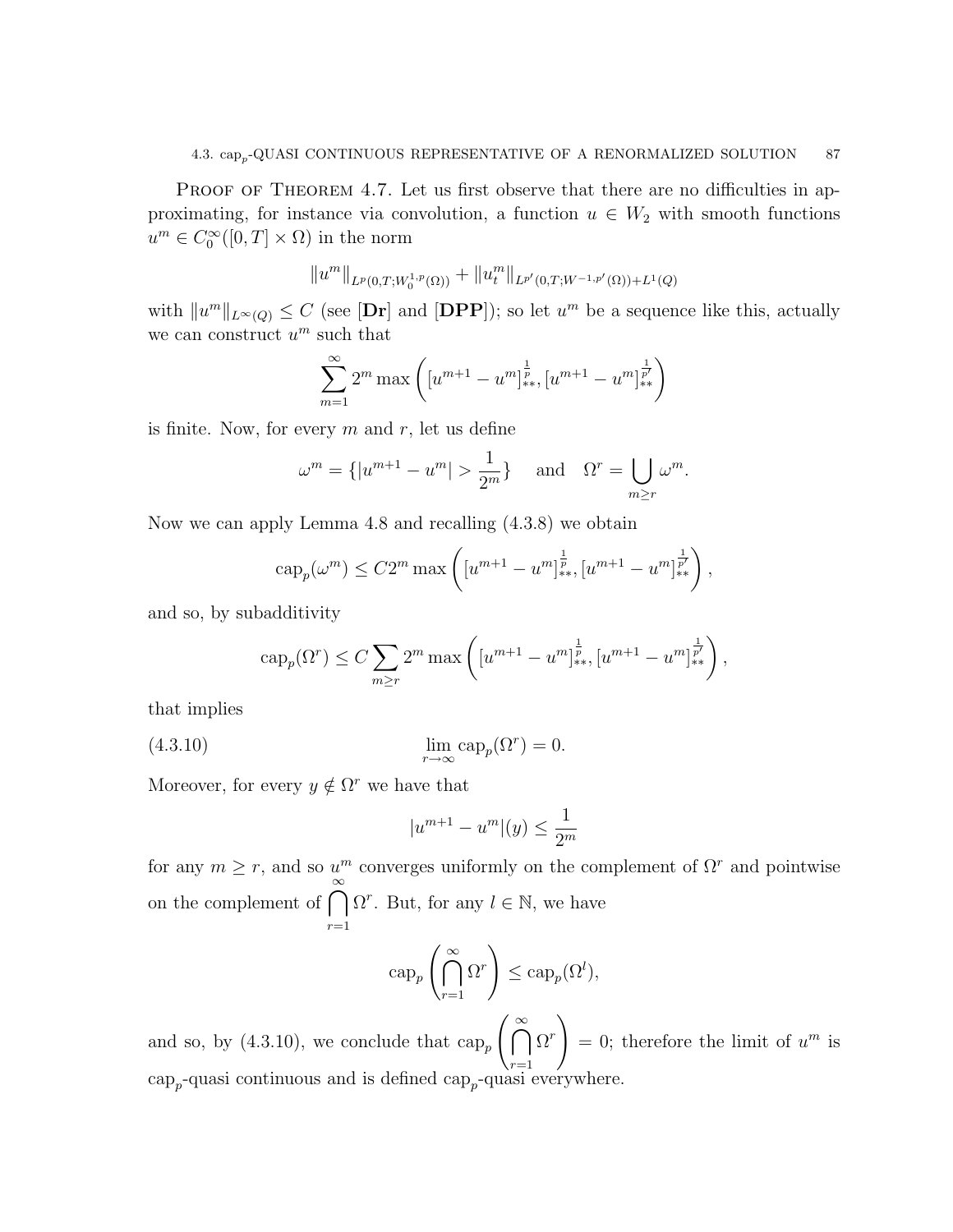Let us call  $\tilde{u}$  this cap<sub>p</sub>-quasi continuous representative of u, and let z be another  $\text{cap}_{p}$ -quasi continuous representative of u; thanks to Lemma 4.8 (and in particular using its consequence  $(4.3.9)$ , for any  $\varepsilon > 0$ , we have

$$
\operatorname{cap}_p(\{|\tilde{u}-z|>\varepsilon\}) \le \frac{C}{\varepsilon} \max\left(\|\tilde{u}-z\|_{W_2}^p, \|\tilde{u}-z\|_{W_2}^{p'}\right) = 0
$$

since  $\tilde{u} = z$  in  $W_2$  and this concludes the proof.

Now we want to prove that, if  $v = u - g$  is a renormalized solution then, it is finite cap<sup>p</sup> -quasi everywhere and it admits a cap<sup>p</sup> -quasi continuous representative.

THEOREM 4.11. Let  $v = u - g$  a renormalized solution of problem (4.1.4). Then v admits a  $\text{cap}_{p}$ -quasi continuous representative finite  $\text{cap}_{p}$ -quasi everywhere.

**PROOF.** Let us indicate with  $\overline{H}_n(s)$  the primitive function of  $H_n(s)$ . Observe that from (4.2.5) we readily have a similar estimate for  $H_n(v)$ , that is

(4.3.11) 
$$
\int_{Q} |\nabla \overline{H}_n(v)|^p \ dx dt \le C(n+1)
$$

and so, choosing  $\overline{H}_n(v)$  and  $\varphi$  in the renormalized formulation of v (4.2.1) we have

$$
-\int_{Q} \varphi_{t} \overline{H}_{n}(v) dxdt
$$
  
+ 
$$
\int_{Q} H_{n}(v)a(t, x, \nabla u) \cdot \nabla \varphi dxdt
$$
  
(4.3.12)  
= 
$$
\int_{Q} H_{n}(v)\varphi d\hat{\mu}_{0}
$$
  
+ 
$$
\frac{1}{n} \int_{\{n < v \le 2n\}} a(t, x, \nabla u) \cdot \nabla v \varphi dxdt
$$
  
- 
$$
\frac{1}{n} \int_{\{-2n < v \le -n\}} a(t, x, \nabla u) \cdot \nabla v \varphi dxdt,
$$

and so we deduce that, in the sense of distribution

$$
\frac{d}{dt}\left(\overline{H}_n(v)\right) \in L^{p'}(0,T;W^{-1,p'}(\Omega)) + L^1(Q);
$$

therefore, since  $\overline{H}_n(v) \in L^p(0,T;W_0^{1,p})$  $L^{1,p}(\Omega)$   $\cap$   $L^{\infty}(Q)$ , thanks to Theorem 4.7,  $\overline{H}_n(v)$ turns out to admit a  $\text{cap}_{p}$ -quasi continuous representative finite  $\text{cap}_{p}$ -quasi everywhere and so to conclude the prove is enough to prove that  $v$  is finite cap<sub>p</sub>-quasi everywhere.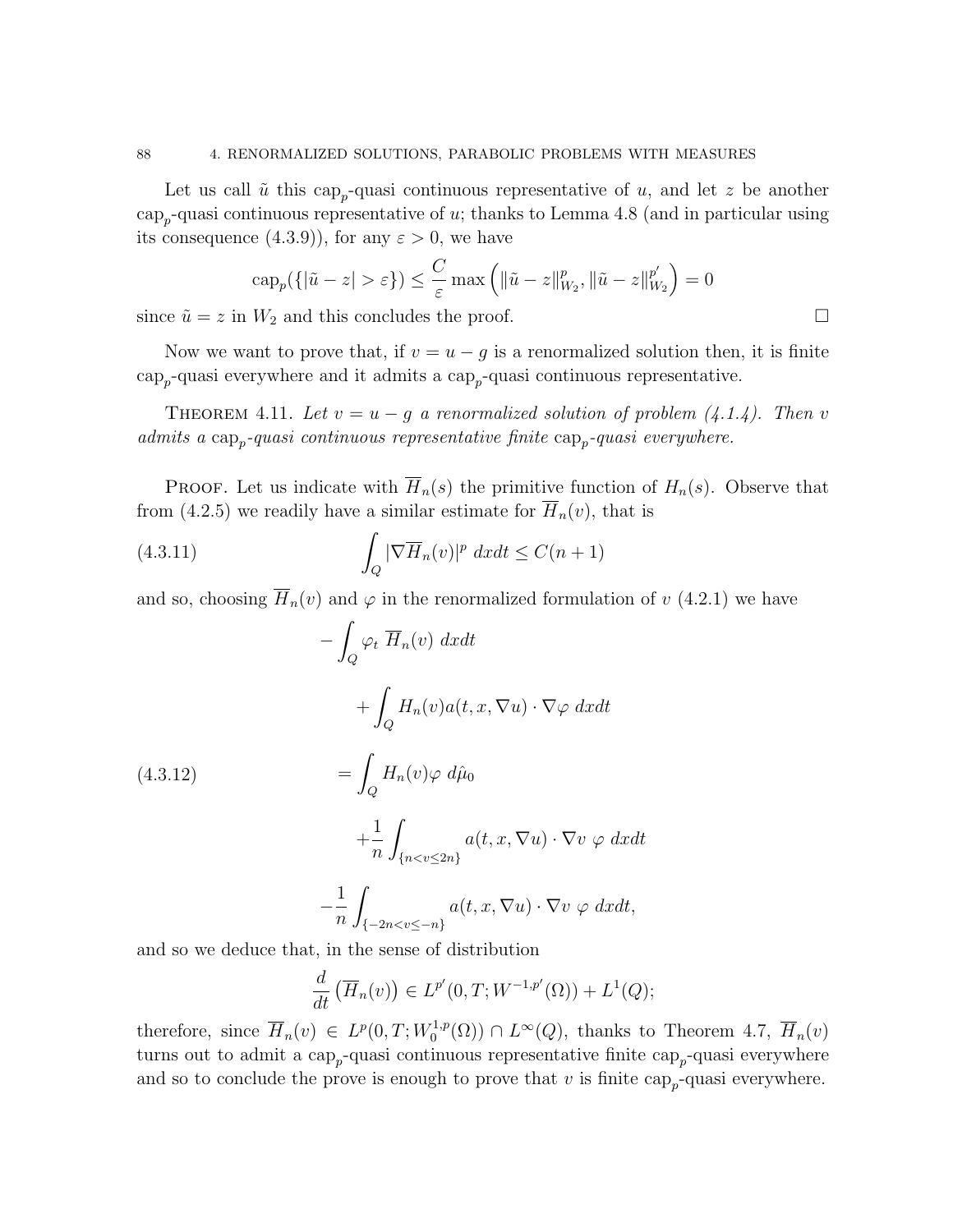Actually, from (4.3.12) we have

$$
\frac{d}{dt}\left(\overline{H}_n(v)\right) = \text{div}(H_n(v)a(t, x, \nabla u)) + \frac{1}{n}a(t, x, \nabla u) \cdot \nabla v \chi_{\{n < v \le 2n\}}-\frac{1}{n}a(t, x, \nabla u) \cdot \nabla v \chi_{\{-2n < v \le -n\}} + H_n(v)\hat{\mu}_0,
$$

and so, from the estimate (4.3.11), we easily deduce that there exists a decomposition of  $(\overline{H}_n(v))_t$  such that

$$
\|(\overline{H}_n(v))_t^1\|_{L^{p'}(0,T;W^{-1,p'}(\Omega))}^{p'}\leq Cn,
$$

and

$$
\|(\overline{H}_n(v))_t^2\|_{L^1(Q)} \leq C.
$$

Now, thanks to Theorem 4.7, we have that  $H_n(v)$  admits a cap<sub>p</sub>-quasi continuous representative and moreover  $\{|v| > n\} \equiv \{\overline{H}_n(v)| > n\}$ . We can apply Lemma 4.8 to obtain

$$
(4.3.13) \quad \text{cap}_{p}(\{|v| > n\}) = \text{cap}_{p}(\{|\overline{H}_{n}(v)| > n\}) \leq \frac{C}{n} \max\left([\overline{H}_{n}(v)]_{*}^{\frac{1}{p}}, [\overline{H}_{n}(v)]_{*}^{\frac{1}{p'}}\right);
$$

hence, using the obvious estimate

$$
\|\overline{H}_n(v)\|_{L^{\infty}(0,T;L^2(\Omega))}^2 \le \|\overline{H}_n(v)\|_{L^{\infty}(Q)} \|\overline{H}_n(v)\|_{L^{\infty}(0,T;L^1(\Omega))},
$$

the fact that  $v \in L^{\infty}(0,T; L^{1}(\Omega))$ , and (4.3.11), we can conclude from (4.3.13) that

$$
cap_p({\{|v| > n\}}) \leq \frac{C}{n} \max(n^{\frac{1}{p}}, n^{\frac{1}{p'}}),
$$

that allow us to conclude that v is finite  $\exp_p$ -quasi everywhere and so the proof of Theorem 4.11.  $\Box$ 

### 4.4. Approximating measures; basic estimates and compactness

First of all, we want to discuss how the renormalized solution does not depend on the decomposition of the regular part of the measure  $\mu_0$ ; to to that we made use of the following result proved in [DPP]:

LEMMA 4.12. Let  $\mu_0 \in M_0(Q)$ , and let  $(f, -\text{div}(G_1), g_2)$  and  $(\tilde{f}, -\text{div}(\tilde{G}_1), \tilde{g}_2)$  be two different decompositions of  $\mu$  according to Theorem 1.39. Then we have  $(g_2 (\tilde{g}_2)_t = \tilde{f} - f - \text{div}(\tilde{G}_1) + \text{div}(G_1)$  in distributional sense,  $g_2 - \tilde{g}_2 \in C([0,T];L^1(\Omega))$  and  $(g_2 - \tilde{g}_2)(0) = 0.$ 

PROOF. Lemma 2.29 in [DPP], pag. 22.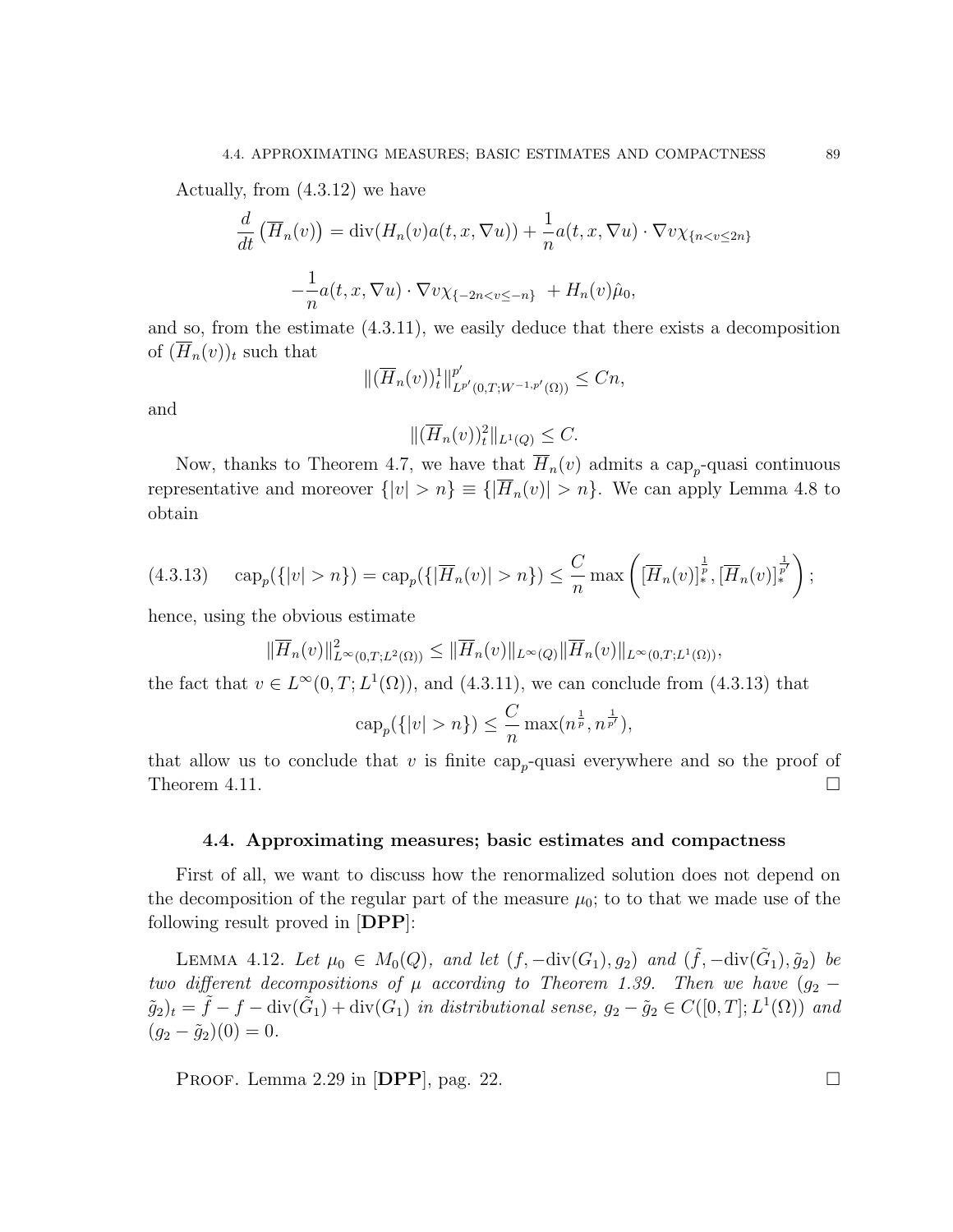If  $\mu \in M_0(Q)$ , the definition of renormalized solution does not depend on the decomposition of the absolutely continuous part of  $\mu$  as shown in Proposition 3.10 in [DPP]. Next result try to stress the fact that even for general measure data this fact should be true; actually for technical reason we prove that the the definition of renormalized solution is stable under *bounded perturbations* of the decomposition of  $\mu_0$  (see also Remark 4.14).

PROPOSITION 4.13. Let u be a renormalized solution of  $(4.1.4)$ . Then u satisfies Definition 4.1 for every decomposition  $(\tilde{f}, -\text{div}(\tilde{G}), \tilde{g})$  such that  $g - \tilde{g} \in L^p(0, T; W_0^{1,p})$  $\bigcap_{0}^{\cdot 1,p}(\Omega)\big) \cap$  $L^{\infty}(Q)$ .

SKETCH OF THE PROOF. Assume that u satisfies Definition 4.1 for  $(f, -div(G), g)$ and let  $(\tilde{f}, -\text{div}(\tilde{G}), \tilde{g})$  be a different decomposition of  $\mu_0$  such that  $g - \tilde{g}$  is bounded. Thanks to Lemma 4.12 we readily have that  $\tilde{v} = u - \tilde{g} \in L^{\infty}(0,T; L^{1}(\Omega))$ ; to prove that  $T_k(u - \tilde{g}) \in L^p(0,T;W_0^{1,p})$  $\binom{1,p}{0}$  for every  $k > 0$  we can reason as in the proof of Proposition 3.10 in [DPP] with  $S(v) = \overline{H}_n(v)$  and using the fact that thanks to (4.2.2) and (4.2.3) we have

$$
\lim_{n\to\infty}\frac{1}{n}\int_{\{n\leq |u-g|<2n\}}|\nabla u|^p~dx\leq C.
$$

To prove that the reconstruction properties  $(4.2.2)$  and  $(4.2.3)$  are satisfied for  $\tilde{v}$  we have to be more careful.

To prove (4.2.2) we choose  $\beta_h(\overline{h}_n(v)+g-\tilde{g})\psi$  (where  $\beta_h(s)=B_h(s^+)$  and  $\psi\in C^1(\overline{Q}))$ and  $S'(s) = h_n(s) = H_n(s^+)$  in (4.2.4), calling  $\gamma_n = \overline{h}_n(v) + g - \tilde{g}$  and using Lemma 4.12, to obtain

$$
\int_0^T \langle (\gamma_n)_t, \beta_h(\gamma_n) \psi \rangle \, dt \tag{A}
$$

$$
+ \int_{Q} h_n(v) a(t, x, \nabla u) \cdot \nabla \beta_h(\gamma_n) \psi \ dx dt \tag{B}
$$

$$
-\frac{1}{n}\int_{\{n\leq v<2n\}}a(t,x,\nabla u)\cdot\nabla v\cdot\beta_h(\gamma_n)\psi\,dxdt\tag{C}
$$

$$
+\int_{Q} h_n(v)a(t, x, \nabla u) \cdot \nabla \psi \beta_h(\gamma_n) dxdt \tag{D}
$$

$$
= \int_{Q} [(h_n(v) - 1)f + \tilde{f}]\beta_h(\gamma_n)\psi \ dx dt \tag{E}
$$

$$
+\int_{Q} [(h_{n}(v)-1)G+\tilde{G}] \cdot \nabla(\beta_{h}(\gamma_{n})\psi) dxdt \tag{F}
$$

$$
+\int_{Q} G \cdot \nabla h_{n}(v) \beta_{h}(\gamma_{n}) \psi dxdt . \tag{G}
$$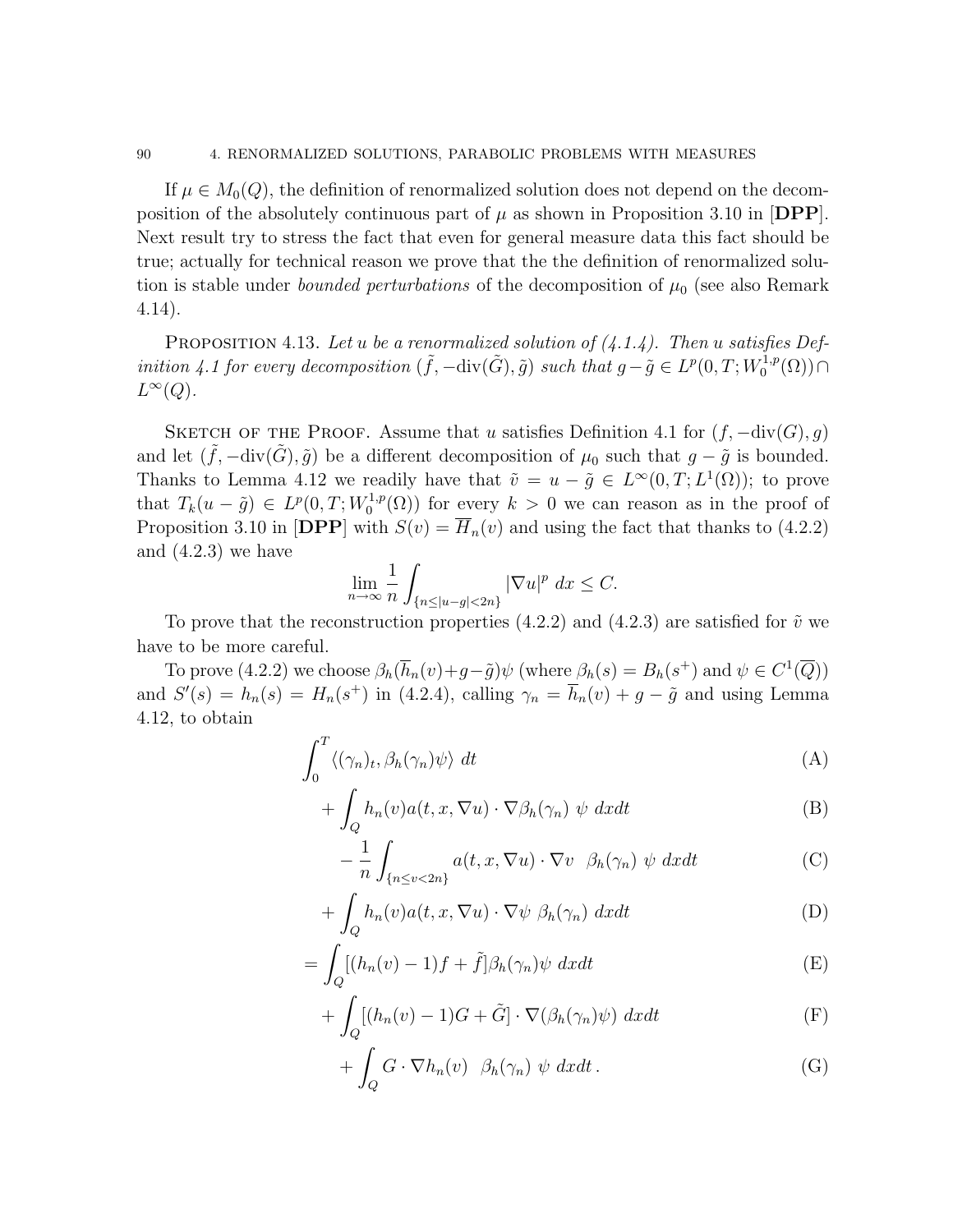Now, integrating by parts in (A) we have

$$
(A) = -\int_{Q} \beta_{h}(\gamma_{n}) \psi_{t} dxdt + \int_{\Omega} \beta_{h}(\gamma_{n})(T)\psi(T) dx - \int_{\Omega} \beta_{h}(\overline{h}_{n}(u_{0}))\psi(0) dx = \omega(n,h);
$$

while, thanks to the properties of  $\beta_h$  and to the fact  $h_n(v)$  strongly converges to 1 in  $L^p((0,T);W^{1,p}(\Omega))$  (this fact essentially relies on the estimate  $(4.2.5)$ ) we have that

$$
(E), (F) = \omega(n, h).
$$

On the other hand, using the Hölder inequality and the fact that  $0 \leq \beta_h(\gamma_n) \leq 1$ , we have

$$
|(G)| \leq C \left( \int_Q |G|^{p'} dx dt \right)^{\frac{1}{p'}} \left( \int_Q |\nabla h_n(v)|^p dx dt \right)^{\frac{1}{p}} = \omega(n),
$$

again using the fact that  $h_n(v)$  strongly converges to 1 in  $L^p((0,T);W^{1,p}(\Omega))$ .

Moreover, since  $g - \tilde{g}$  is bounded, we can truncate v on the set  $\{|\gamma_n| \leq 2h\}$ , that is  $u = T_M(v) + g$  on  $\{|v| \leq M\} \subseteq {\{|\gamma_n| \leq 2h\}}$ , for suitable  $M > 0$  not dependent on *n*. Hence, since  $T_{2h}(\gamma_n)$  is weakly compact in  $L^p(0,T;W_0^{1,p})$  $\binom{1,p}{0}$  (actually arguing as in [DPP], that is taking  $T_{2h}(\gamma_n)$  as test function in (4.2.4), one can show that it is bounded, uniformly with respect to n, in  $L^p(0,T;W_0^{1,p})$  $\binom{1,p}{0}$ ), we have

$$
(B) = \frac{1}{h} \int_{\{h \le \gamma_n < 2h\}} h_n(v) a(t, x, \nabla u) \nabla \gamma_n \ \psi \ dx dt
$$
\n
$$
= \frac{1}{h} \int_{\{h \le \tilde{v} < 2h\}} a(t, x, \nabla u) \nabla \tilde{v} \ \psi \ dx dt + \omega(n),
$$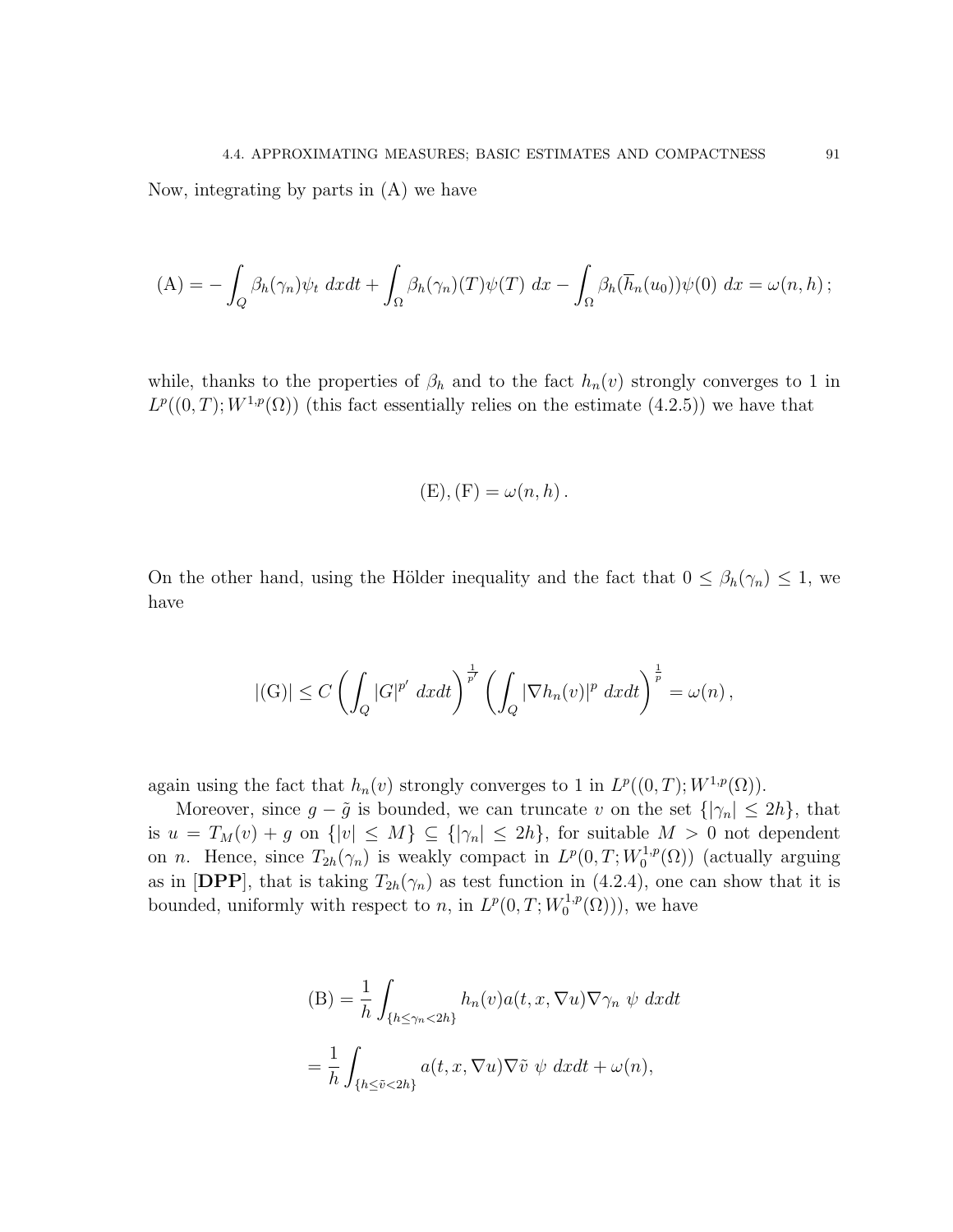and, on the other hand, since  $h_n(v)$  strongly converges to 1 in  $L^p((0,T);W^{1,p}(\Omega))$ , we have

$$
-(C) = \frac{1}{n} \int_{\{n \le v < 2n\} \cap \{|\gamma_n| \ge 2h\}} a(t, x, \nabla u) \cdot \nabla v \, \psi \, dxdt
$$
\n
$$
+ \frac{1}{n} \int_{\{n \le v < 2n\} \cap \{|\gamma_n| < 2h\}} a(t, x, \nabla u) \cdot \nabla v \, \beta_h(\gamma_n) \, \psi \, dxdt
$$
\n
$$
= \frac{1}{n} \int_{\{n \le v < 2n\} \cap \{|\gamma_n| \ge 2h\}} a(t, x, \nabla u) \cdot \nabla v \, \psi \, dxdt + \omega(n)
$$
\n
$$
= \frac{1}{n} \int_{\{n \le v < 2n\}} a(t, x, \nabla u) \cdot \nabla v \, \psi \, dxdt
$$
\n
$$
- \frac{1}{n} \int_{\{n \le v < 2n\} \cap \{|\gamma_n| < 2h\}} a(t, x, \nabla u) \cdot \nabla v \, \psi \, dxdt + \omega(n)
$$
\n
$$
= \int_{Q} \psi \, d\mu_s^+ + \omega(n);
$$

Collecting together all these facts we derive that

$$
\lim_{h \to \infty} \frac{1}{h} \int_{\{h \le \tilde{v} < 2h\}} a(t, x, \nabla u) \nabla \tilde{v} \, \psi \, dx dt = \int_{Q} \psi \, d\mu_s^+.
$$

Then we conclude by density for every  $\psi \in C(\overline{Q})$ ; the proof of (4.2.3) can be treated analogously.

Finally the fact that  $\tilde{v}$  satisfies equation (4.2.4) can be proved as in the proof of Proposition 3.10 in  $[{\bf DPP}]$ .

Remark 4.14. Let us stress the fact that in Proposition 4.13 we deal with small perturbations of the *time derivative* part of  $\mu_0$  because of technical reasons; actually the proof of Proposition 3.10 of [DPP] is given by suitable estimates and with the use of Fatou's lemma. Unfortunately, as far as the reconstruction properties (4.2.2) and (4.2.3) are concerned, we have to make use of a more subtle analysis on each term. The requirement on  $g - \tilde{g}$  arise from this fact.

However, in the linear case, we can drop this stronger assumption proving the result in its general form. Indeed as we will see later (see the proof of Theorem 4.24), in this case a renormalized solution turns out to be a duality solution and so, using the duality formulation for u and Lemma 4.12, we can easily conclude.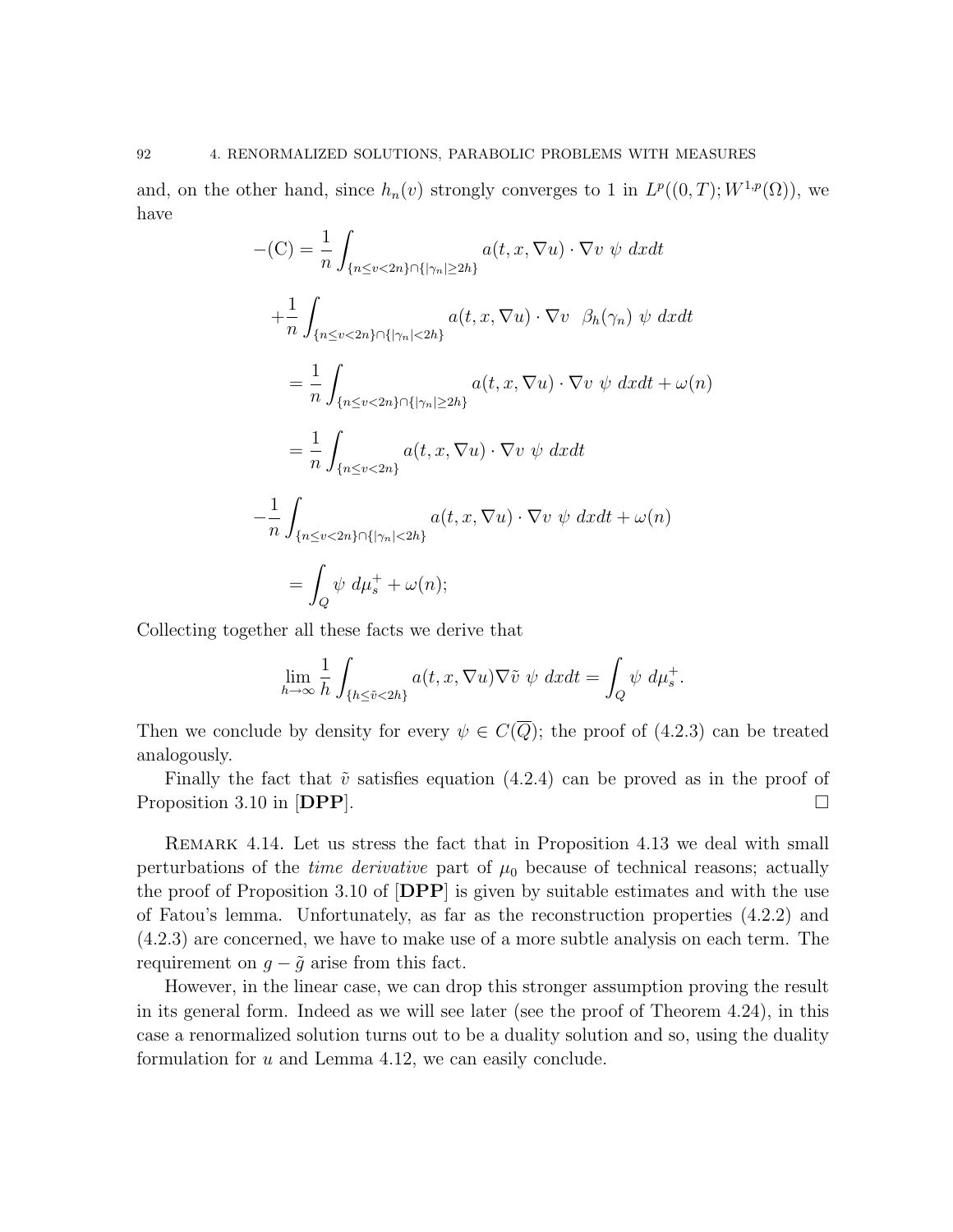Now, let us come back to the existence of a renormalized solution for problem (4.1); as we said before, if  $\mu \in M(Q)$  we can split it this way:

(4.4.1) 
$$
\mu = f - \text{div}(G) + g_t + \mu_s,
$$

for some  $f \in L^1(Q)$ ,  $G \in (L^{p'}(Q))^N$ ,  $g \in L^{p'}(0,T;W^{-1,p'}(\Omega))$ , and  $\mu_s \perp p$ -capacity, that is,  $\mu_s$  is concentrated on a set  $E \subset Q$  with  $\text{cap}_p(E) = 0$ . There are many ways to approximate this measure looking for existence of solution of problem (4.1.4); we make the following choice, let

(4.4.2) 
$$
\mu^{\varepsilon} = f^{\varepsilon} - \text{div}(G^{\varepsilon}) + g^{\varepsilon}_t + \lambda^{\varepsilon}_{\oplus} - \lambda^{\varepsilon}_{\ominus},
$$

where  $f^{\varepsilon} \in C_0^{\infty}(Q)$  is a sequence of functions that converges to f in  $L^1(Q)$ ,  $G^{\varepsilon} \in C_0^{\infty}(Q)$ is a sequence of functions that converges to G in  $(L^{p'}(Q))^{N}$ ,  $g^{\varepsilon} \in C_0^{\infty}(Q)$  is a sequence of functions that converges to g in  $L^p(0,T;W_0^{1,p})$  $O_0^{1,p}(\Omega)$ , and  $\lambda_{\oplus}^{\varepsilon} \in C_0^{\infty}(Q)$  (respectively  $\lambda_{\ominus}^{\varepsilon}$ ) is a sequence of nonnegative functions that converges to  $\mu_s^+$  (respectively  $\mu_s^-$ ) in the narrow topology of measures. Moreover let  $u_0 \in C_0^{\infty}(\Omega)$  that approaches  $u_0$  in  $L^1(\Omega)$ . Notice that this approximation can be easily obtained via a standard convolution argument, and we can also assume

$$
\|\mu^{\varepsilon}\|_{L^{1}(Q)} \leq C|\mu|, \quad \|u^{\varepsilon}_{0}\|_{L^{1}(\Omega)} \leq C\|u_{0}\|_{L^{1}(\Omega)}.
$$

Let us call  $u^{\varepsilon}$  the solution of problem

(4.4.3) 
$$
\begin{cases} u_t^{\varepsilon} + A(u^{\varepsilon}) = \mu^{\varepsilon} & \text{in } (0, T) \times \Omega \\ u^{\varepsilon}(0, x) = u_0^{\varepsilon} & \text{in } \Omega, \\ u^{\varepsilon}(0, x) = 0 & \text{on } (0, T) \times \partial\Omega, \end{cases}
$$

that exists and is unique, and let  $v^{\varepsilon} = u^{\varepsilon} - g^{\varepsilon}$ . Approximation (4.4.2) yields standard compactness results (see [BDGO],[DO], and [DPP]) that we collect in the following

PROPOSITION 4.15. Let  $u^{\varepsilon}$  and  $v^{\varepsilon}$  as defined before. Then

(4.4.4) ku ε kL∞(0,T;L1(Ω)) ≤ C,

(4.4.5) 
$$
\int_{Q} |\nabla T_{k}(u^{\varepsilon})|^{p} dx dt \leq C k,
$$

$$
(4.4.6) \t\t\t\t ||v^{\varepsilon}||_{L^{\infty}(0,T;L^{1}(\Omega))} \leq C,
$$

(4.4.7) 
$$
\int_{Q} |\nabla T_{k}(v^{\varepsilon})|^{p} dx dt \leq C(k+1).
$$

Moreover, there exists a measurable function u such that  $T_k(u)$  and  $T_k(v)$  belong to  $L^p(0,T;W_0^{1,p})$  $\mathcal{O}_0^{1,p}(\Omega)$ , u and v belong to  $L^{\infty}(0,T;L^1(\Omega))$ , and, up to a subsequence, for any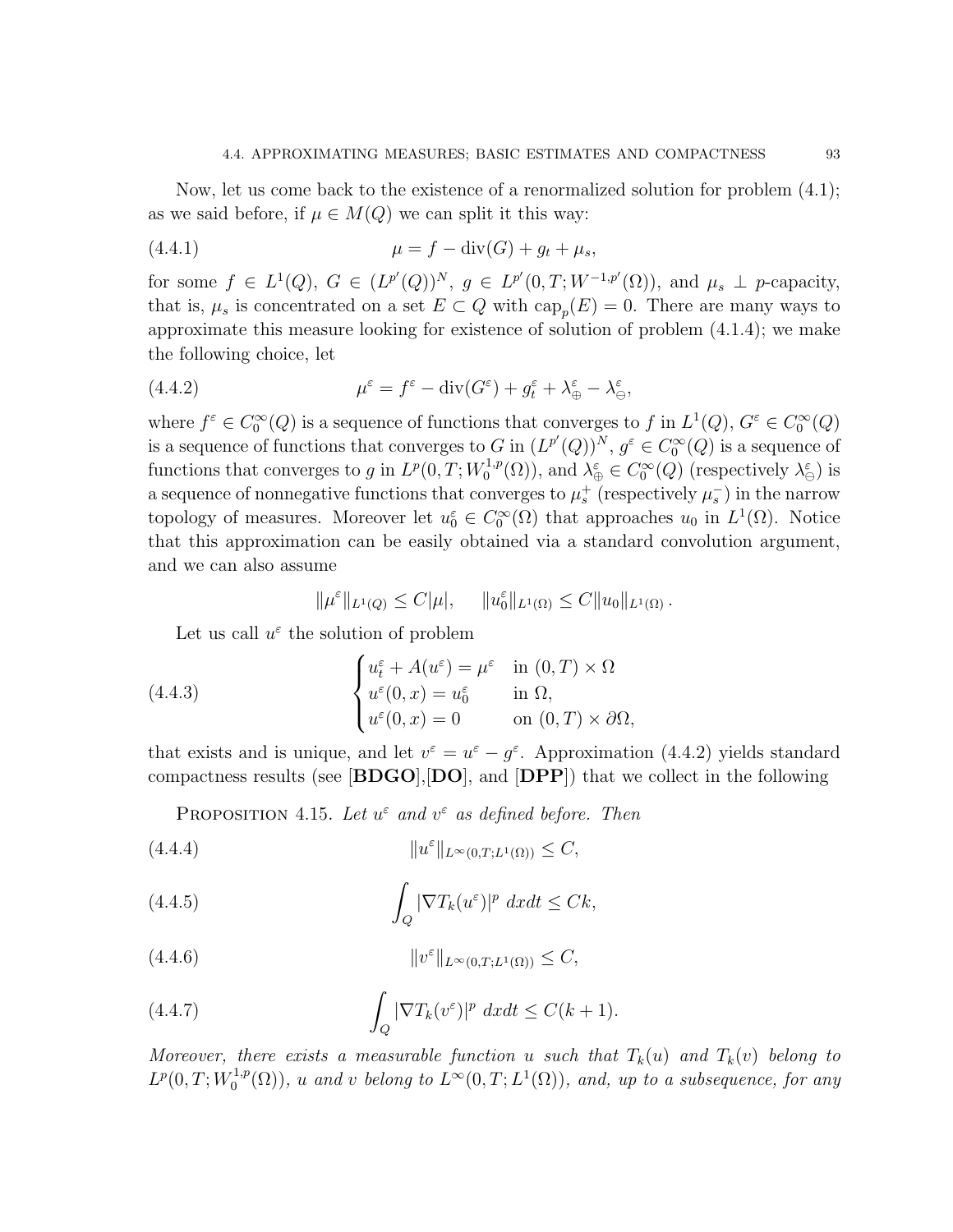94 4. RENORMALIZED SOLUTIONS, PARABOLIC PROBLEMS WITH MEASURES  $k > 0$ , and for every  $q < p - \frac{N}{N+1}$ , we have

$$
u^{\varepsilon} \longrightarrow u \quad a.e. \quad on \quad Q \quad weakly \quad in \ L^{q}(0,T; W_{0}^{1,q}(\Omega)) \quad and \, strongly \, in \ L^{1}(Q),
$$
\n
$$
v^{\varepsilon} \longrightarrow v \quad a.e. \quad on \quad Q \quad weakly \, in \ L^{q}(0,T; W_{0}^{1,q}(\Omega)) \quad and \, strongly \, in \ L^{1}(Q),
$$
\n
$$
T_{k}(u^{\varepsilon}) \longrightarrow T_{k}(u) \quad weakly \, in \ L^{p}(0,T; W_{0}^{1,p}(\Omega)) \quad and \, a.e. \, on \, Q,
$$
\n
$$
T_{k}(u^{\varepsilon}) \longrightarrow T_{k}(u) \quad weakly \, in \ L^{p}(0,T; W_{0}^{1,p}(\Omega)) \quad and \, a.e. \, on \, Q,
$$
\n
$$
\nabla u^{\varepsilon} \longrightarrow \nabla u \quad a.e. \, on \, Q,
$$
\n
$$
\nabla v^{\varepsilon} \longrightarrow \nabla v \quad a.e. \, on \, Q.
$$

SKETCH OF THE PROOF. Here we give just an idea on how  $(4.4.4)$ – $(4.4.7)$  can be obtained following the outlines of  $[DPP]$ . First of all, we choose  $T_k(u^{\varepsilon})$  as test function in  $(4.4.3)$  and we integrate in  $]0, t[$  to get:

$$
\int_{\Omega} \Theta_k(u^{\varepsilon})(t) dx + \int_0^t \int_{\Omega} a(s, x, \nabla u^{\varepsilon}) \cdot \nabla T_k(u^{\varepsilon}) dx ds = \int_0^t \int_{\Omega} \mu^{\varepsilon} T_k(u^{\varepsilon}) dx ds + \int_{\Omega} \Theta_k(u_0^{\varepsilon}) dx,
$$

which yields, from (4.1.1) and the fact that  $||u_0^{\varepsilon}||_{L^1(\Omega)}$  and  $||\mu^{\varepsilon}||_{L^1(Q)}$  are bounded:

$$
\int_{\Omega} \Theta_k(u^{\varepsilon})(t) dx + \int_0^t \int_{\Omega} |\nabla T_k(u^{\varepsilon})|^p dx ds \leq Ck.
$$

Since  $\Theta_k(s) \geq 0$  and  $|\Theta_1(s)| \geq |s| - 1$ , we get

$$
(4.4.8) \qquad \int_{\Omega} |u^{\varepsilon}(t)| \, dx + \int_0^t \int_{\Omega} |\nabla (T_k(u^{\varepsilon}))|^p \, dx dt \le C(k+1) \qquad \forall k > 0, \ \forall t \in [0, T].
$$

Taking the supremum on  $(0, T)$  we obtain the estimate of  $u^{\varepsilon}$  in  $L^{\infty}(0, T; L^{1}(\Omega))$ . Similarly we can get the estimates on  $v^{\varepsilon} = u^{\varepsilon} - g^{\varepsilon}$ : let us choose  $T_k(v^{\varepsilon})$  as test function in (4.4.3). Integrating by parts (recall that  $g^{\varepsilon}$  has compact support in  $Q$ , so that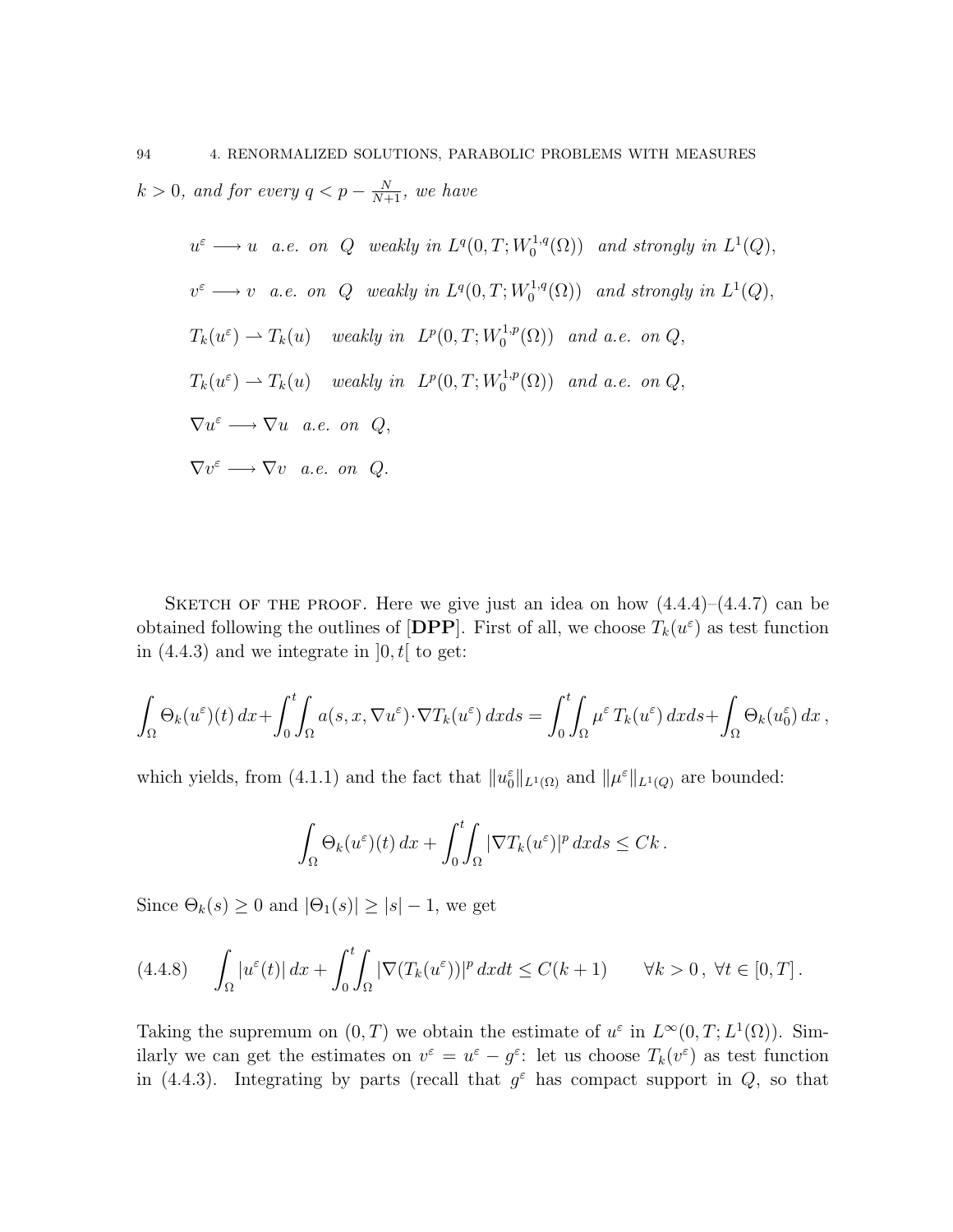$$
v^{\varepsilon}(0) = u^{\varepsilon}(0) = u^{\varepsilon}_{0} \text{ and using (4.1.1) this gives:}
$$
\n
$$
\int_{\Omega} \Theta_{k}(v^{\varepsilon})(t) dx + \alpha \int_{0}^{t} \int_{\Omega} |\nabla u^{\varepsilon}|^{p} \chi_{\{|v^{\varepsilon}| \leq k\}} dx ds
$$
\n
$$
\leq \int_{\Omega} \Theta_{k}(u^{\varepsilon}_{0}) dx + \int_{Q} f^{\varepsilon} T_{k}(v^{\varepsilon}) dx dt + \int_{0}^{t} \int_{\Omega} G^{\varepsilon} \cdot \nabla u^{\varepsilon} \chi_{\{|v^{\varepsilon}| \leq k\}} dx ds
$$
\n
$$
- \int_{0}^{t} \int_{\Omega} G^{\varepsilon} \cdot \nabla g^{\varepsilon} \chi_{\{|v^{\varepsilon}| \leq k\}} dx ds + \int_{0}^{t} \int_{\Omega} a(s, x, \nabla u^{\varepsilon}) \cdot \nabla g^{\varepsilon} \chi_{\{|v^{\varepsilon}| \leq k\}} dx ds
$$
\n
$$
+ \int_{Q} T_{k}(v^{\varepsilon}) d\lambda^{\varepsilon}_{\oplus} - \int_{Q} T_{k}(v^{\varepsilon}) d\lambda^{\varepsilon}_{\ominus}.
$$

Using assumption (4.1.2) and by means of Young's inequality we obtain:

$$
\int_{\Omega} \Theta_k(v^{\varepsilon})(t) dx + \frac{\alpha}{2} \int_0^t \int_{\Omega} |\nabla u^{\varepsilon}|^p \chi_{\{|v^{\varepsilon}| \le k\}} dx dt \le k \int_Q |f^{\varepsilon}| dx dt
$$
  
+
$$
+ C \int_Q |G^{\varepsilon}|^{p'} dx dt + C \int_Q |\nabla g^{\varepsilon}|^p dx dt + C \int_Q |b(t, x)|^{p'} dx dt + k \int_{\Omega} |u_0^{\varepsilon}| dx.
$$
  
+
$$
+ k \int_Q d\lambda_{\oplus}^{\varepsilon} + k \int_Q d\lambda_{\ominus}^{\varepsilon}.
$$

Since  $G^{\varepsilon}$  is bounded in  $L^{p'}(Q)$ ,  $g^{\varepsilon}$  is bounded in  $L^{p}(0,T;W_0^{1,p})$  $f_0^{1,p}(\Omega)$ ),  $f^{\varepsilon}$ ,  $\lambda_{\oplus}^{\varepsilon}$  and  $\lambda_{\ominus}^{\varepsilon}$  are bounded in  $L^1(Q)$  and  $u_0^{\varepsilon}$  is bounded in  $L^1(\Omega)$ , we obtain

$$
\int_{\Omega} \Theta_1(v^{\varepsilon})(t) dx \le C \qquad \forall t \in (0, T),
$$

which implies the estimate of  $v^{\varepsilon}$  in  $L^{\infty}(0,T; L^{1}(\Omega))$ , and also

$$
\int_{Q} |\nabla u^{\varepsilon}|^{p} \chi_{\{|v^{\varepsilon}| \leq k\}} dx dt \leq C (k+1),
$$

which yields that  $T_k(v^{\varepsilon})$  is bounded in  $L^p(0,T;W_0^{1,p})$  $\chi_0^{1,p}(\Omega)$  for any  $k > 0$  (recall that  $g^{\varepsilon}$ itself is bounded in  $L^p(0,T;W_0^{1,p})$  $\Box$ <sup>1,p</sup>( $\Omega$ ))).

Remark 4.16. Let us observe that from Proposition 4.15, thanks to assumption (4.1.2) on a and Vitali's theorem, we easily deduce that  $a(t, x, \nabla u^{\varepsilon})$  is strongly compact in  $L^1(Q)$ .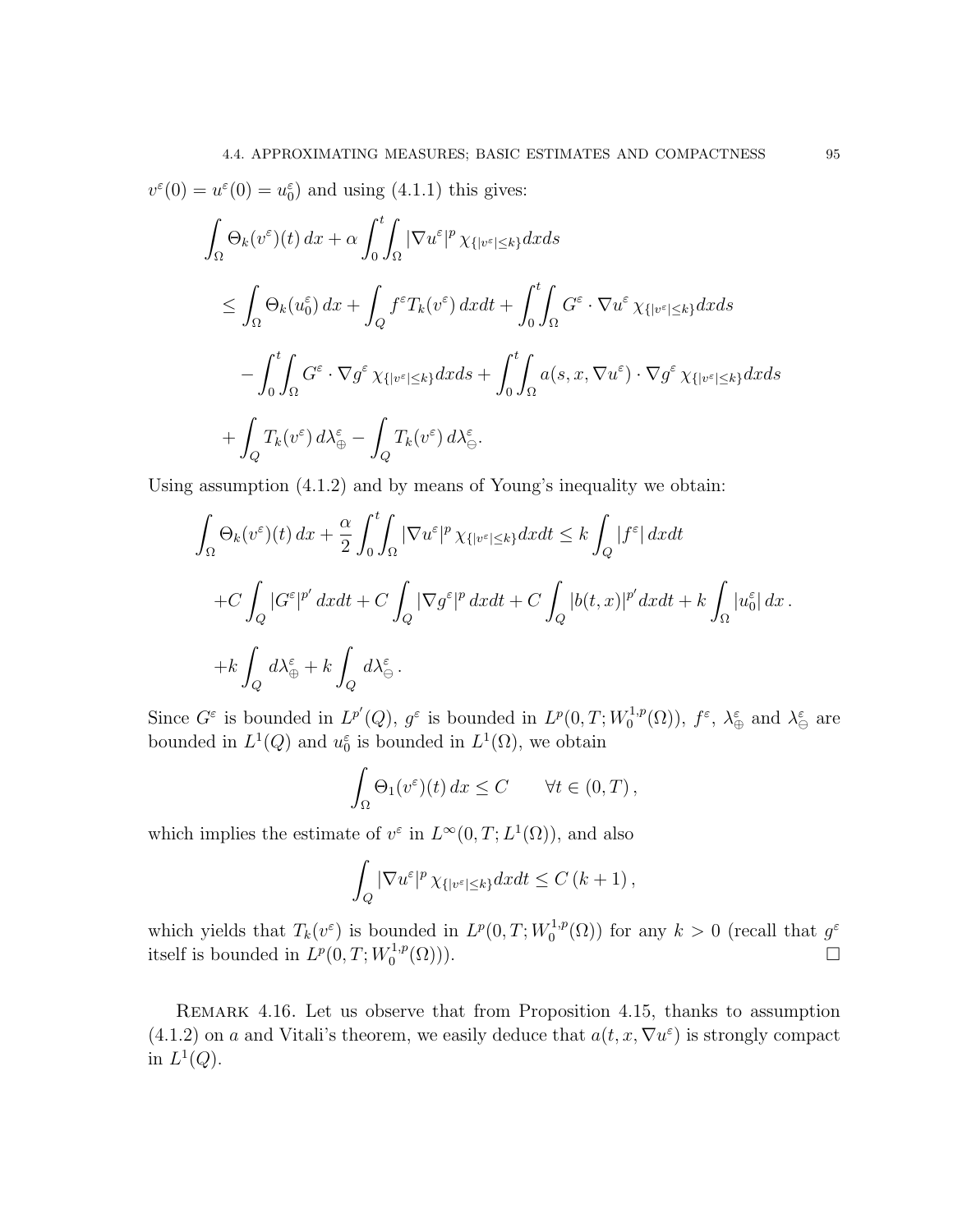### 4.5. Strong convergence of truncates

In this section we shall prove the strong convergence of truncates of renormalized solutions of problem  $(4.1.4)$ ; to do that we will crossover the approach used in  $[DMOP]$ for the elliptic case with the one in  $|BP|$ .

With the symbol  $T_k(v)$ , we indicate the Landes time-regularization of the truncate function  $T_k(v)$ ; this notion, introduced in [La], was fruitfully used in several papers afterwards (see in particular [DO], [BDGO], and [BP]). Let  $z_{\nu}$  be a sequence of functions such that

> $z_{\nu} \in W_0^{1,p}$  $\int_0^{1,p}(\Omega) \cap L^{\infty}(\Omega)$ ,  $||z_{\nu}||_{L^{\infty}(\Omega)} \leq k$ ,  $z_{\nu} \longrightarrow T_k(u_0)$  a.e. in  $\Omega$  as  $\nu$  tends to infinity, 1  $\frac{1}{\nu}\|z_\nu\|_V^p$  $\frac{p}{W_0^{1,p}(\Omega)} \longrightarrow 0$  as  $\nu$  tends to infinity.

Then, for fixed  $k > 0$ , and  $\nu > 0$ , we denote by  $T_k(v)_{\nu}$  the unique solution of the problem

$$
\begin{cases}\n\frac{d T_k(v)_\nu}{dt} = \nu(T_k(v) - T_k(v)_\nu) & \text{in the sense of distributions,} \\
T_k(v)_\nu(0) = z_\nu & \text{in } \Omega.\n\end{cases}
$$

Therefore,  $T_k(v)_{\nu} \in L^p(0,T;W_0^{1,p})$  $\frac{d^{1,p}(\Omega)}{dt}(Q) \cap L^{\infty}(Q)$  and  $\frac{d T_k(v)}{dt} \in L^p(0,T;W_0^{1,p})$  $\mathfrak{g}_0^{\mathfrak{1},p}(\Omega)$ , and it can be proved (see also [La]) that, up to subsequences, as  $\nu$  diverges

$$
T_k(v)_{\nu} \longrightarrow T_k(v)
$$
 strongly in  $L^p(0,T;W_0^{1,p}(\Omega))$  and a.e. in  $Q$ ,  
 $||T_k(v)_{\nu}||_{L^{\infty}(Q)} \le k \quad \forall \nu > 0.$ 

First of all, let us state a preliminary result about the capacity of compact sets, and then our basic result about approximate capacitary potential.

LEMMA 4.17. Let K be a compact subset of  $Q = (0, T) \times \Omega$  such that  $\text{cap}_p(K, Q) = 0$ , then for every open set U such that  $K \subseteq U \subseteq Q$ , we have

$$
\operatorname{cap}_p(K, U) = 0.
$$

PROOF. Let  $\psi_{\delta} \in C_0^{\infty}(Q)$  be a sequence approximating the capacity of K in Q (as in Definition 1.37), and  $\varphi$  a cut-off function for K in U, that is a function in  $C_0^{\infty}(U)$ such that  $\varphi \equiv 1$  on K and extended to zero on  $Q \backslash U$ ; therefore we have

$$
\text{CAP}(K, U) \leq \|\psi_{\delta}\varphi\|_{W} = \|\psi_{\delta}\varphi\|_{L^{p}(0,T;W_{0}^{1,p}(\Omega))} + \|(\psi_{\delta}\varphi)_{t}\|_{L^{p'}(0,T;W^{-1,p'}(\Omega))};
$$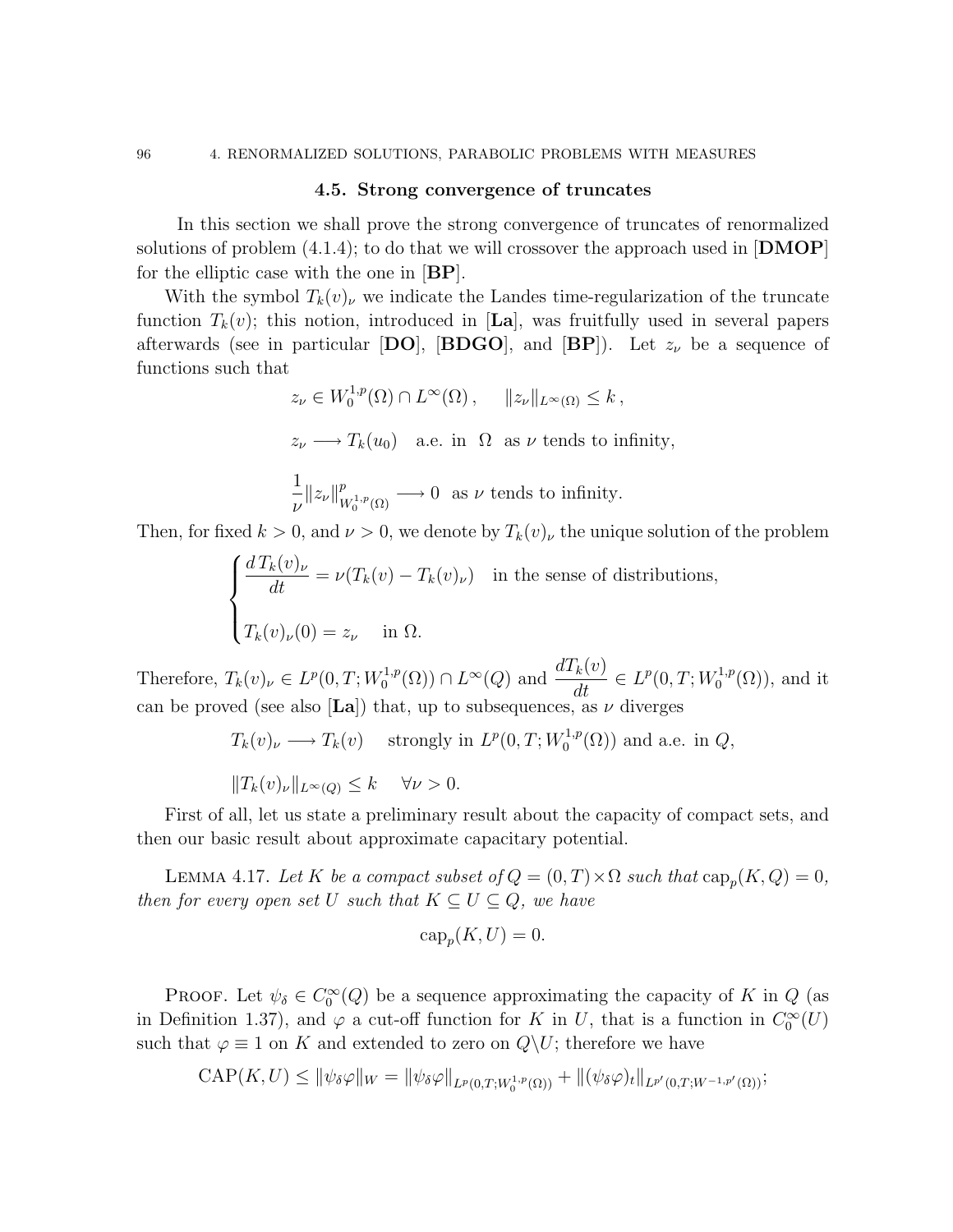easily we have that

 $\|\psi_{\delta}\varphi\|_{L^p(0,T;W_0^{1,p}(\Omega))} \leq C \|\psi_{\delta}\|_{W}.$ 

On the other hand, if  $(\psi_{\delta})_t = -\text{div}(F_{\delta})$  in the sense of  $L^{p'}(0,T;W^{-1,p'}(\Omega))$ , we have, reasoning by a density argument, that, for every  $v \in L^p(0,T;W_0^{1,p})$  $\binom{1,p}{0}$ 

$$
\langle (\psi_{\delta}\varphi)_t, v \rangle_{L^{p'}(0,T;W^{-1,p'}(\Omega)),L^p(0,T;W_0^{1,p}(\Omega))}
$$
  
= 
$$
\int_Q F_{\delta} \cdot \nabla(v\varphi) \ dx dt + \int_Q \psi_{\delta}\varphi_t v \ dx dt,
$$

and so, using Theorem 1.3 (recall that  $p > \frac{2N+1}{N+1}$ ), Hölder's inequality and Sobolev embeddings, one can check that

$$
\|(\psi_{\delta}\varphi)_{t}\|_{L^{p'}(0,T;W^{-1,p'}(\Omega))}\leq C\|\psi_{\delta}\|_{W},
$$

that implies the result thanks to the choice of  $\psi_{\delta}$  and Proposition 1.38.

LEMMA 4.18. Let  $\mu_s = \mu_s^+ - \mu_s^- \in M(Q)$  where  $\mu_s^+$  and  $\mu_s^-$  are concentrated, respectively, on two disjoint sets  $E^+$  and  $E^-$  of zero p-capacity. Then, for every  $\delta > 0$ , there exist two compact sets  $K_{\delta}^+ \subseteq E^+$  and  $K_{\delta}^- \subseteq E^-$  such that

 $(4.5.1)$  $\mu_s^+(E^+\setminus K_\delta^+) \leq \delta, \quad \mu_s^-(E^-\setminus K_\delta^-) \leq \delta,$ 

and there exist  $\psi_{\delta}^+$ <sup>+</sup>,  $\psi_{\delta}^- \in C_0^1(Q)$ , such that

 $(4.5.2)$ + <sup>+</sup>,  $\psi_{\delta}^- \equiv 1$  respectively on  $K_{\delta}^+$ ,  $K_{\delta}^-$ ,

(4.5.3) 
$$
0 \le \psi_{\delta}^+, \ \psi_{\delta}^- \le 1,
$$

(4.5.4) 
$$
\text{supp}(\psi_{\delta}^+) \cap \text{supp}(\psi_{\delta}^-) \equiv \emptyset.
$$

Moreover

(4.5.5) 
$$
\|\psi_{\delta}^{+}\|_{S} \leq \delta, \quad \|\psi_{\delta}^{-}\|_{S} \leq \delta,
$$

and, in particular, there exists a decomposition of  $(\psi_{\delta}^+)$  $(\psi_{\delta}^{+})_{t}$  and a decomposition of  $(\psi_{\delta}^{-})_{t}$  $(\overline{\delta})_t$ such that

$$
(4.5.6) \t\t\t\t\t\|(\psi_{\delta}^{+})_{t}^{1}\|_{L^{p'}(0,T;W^{-1,p'}(\Omega))} \leq \frac{\delta}{3}, \t\t\t\|(\psi_{\delta}^{+})_{t}^{2}\|_{L^{1}(Q)} \leq \frac{\delta}{3},
$$

$$
(4.5.7) \t\t\t\t\t\|\left(\psi_{\delta}^{-}\right)_{t}^{1}\|_{L^{p'}(0,T;W^{-1,p'}(\Omega))} \leq \frac{\delta}{3}, \t\t\t\|\left(\psi_{\delta}^{-}\right)_{t}^{2}\|_{L^{1}(Q)} \leq \frac{\delta}{3},
$$

and both  $\psi_{\delta}^+$  $\frac{1}{\delta}$  and  $\psi_{\delta}^ \bar{\delta}$  converge to zero  $*$ -weakly in  $L^{\infty}(Q)$ , in  $L^{1}(Q)$ , and, up to subsequences, almost everywhere as  $\delta$  vanishes.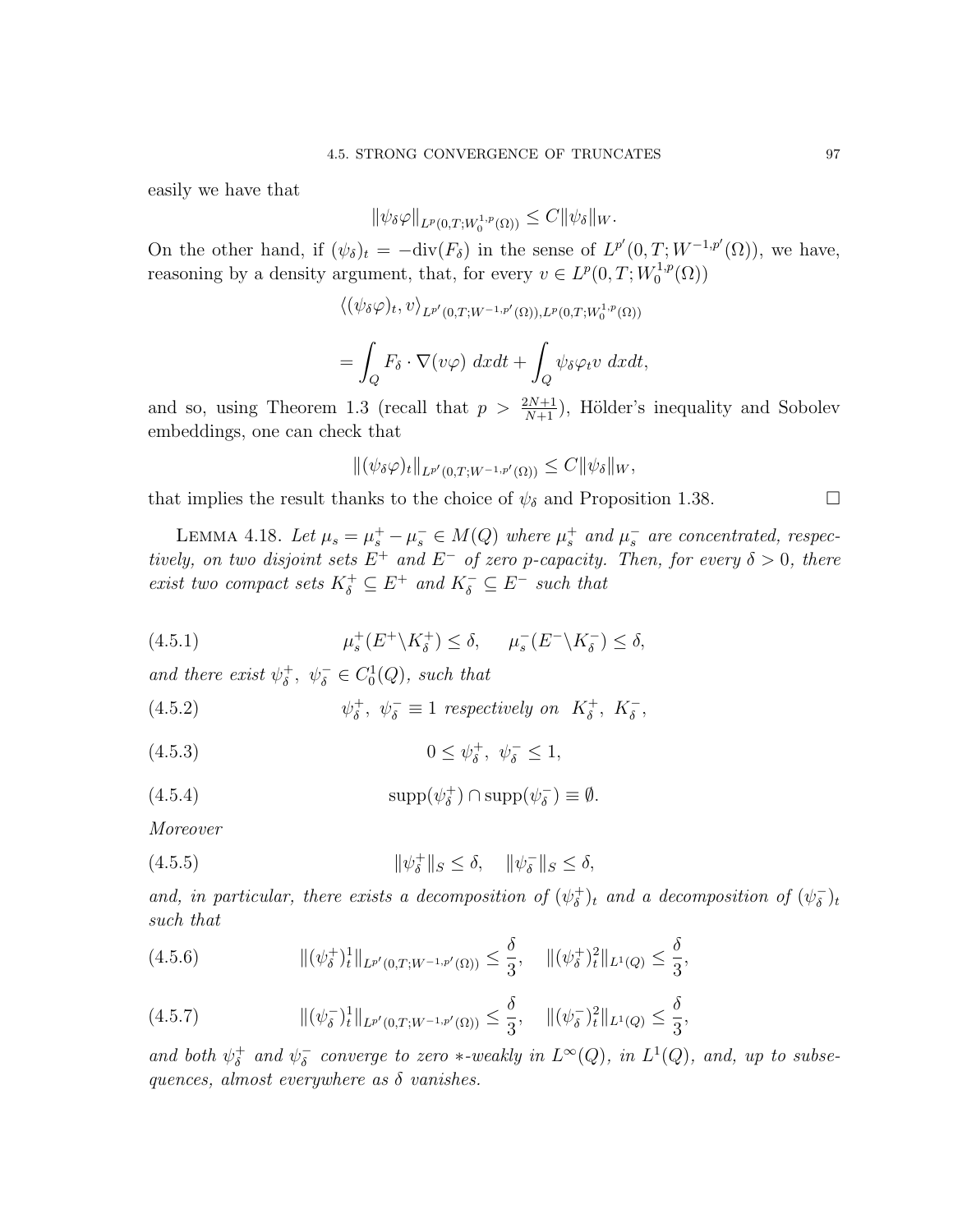Moreover, if  $\lambda_{\oplus}^{\varepsilon}$  and  $\lambda_{\ominus}^{\varepsilon}$  are as in (4.4.2) we have

(4.5.8) 
$$
\int_{Q} \psi_{\delta}^{-} d\lambda_{\oplus}^{\varepsilon} = \omega(\varepsilon, \delta), \qquad \int_{Q} \psi_{\delta}^{-} d\mu_{s}^{+} \leq \delta,
$$

(4.5.9) 
$$
\int_{Q} \psi_{\delta}^{+} d\lambda_{\Theta}^{\varepsilon} = \omega(\varepsilon, \delta), \qquad \int_{Q} \psi_{\delta}^{+} d\mu_{s}^{-} \leq \delta,
$$

(4.5.10) 
$$
\int_{Q} (1 - \psi_{\delta}^{+} \psi_{\eta}^{+}) d\lambda_{\oplus}^{\varepsilon} = \omega(\varepsilon, \delta, \eta), \qquad \int_{Q} (1 - \psi_{\delta}^{+} \psi_{\eta}^{+}) d\mu_{s}^{+} \leq \delta + \eta,
$$

(4.5.11) 
$$
\int_{Q} (1 - \psi_{\delta}^{-} \psi_{\eta}^{-}) d\lambda_{\ominus}^{\varepsilon} = \omega(\varepsilon, \delta, \eta), \qquad \int_{Q} (1 - \psi_{\delta}^{-} \psi_{\eta}^{-}) d\mu_{s}^{-} \leq \delta + \eta.
$$

PROOF. Let us fix  $\delta > 0$ , so thanks to the regularity of the measure  $\mu_s$ , there exist two disjoint compact sets  $K_{\delta}^+ \subseteq E^+$  and  $K_{\delta}^- \subseteq E^-$ , such that (4.5.1) are satisfied and there exist two open sets  $U_{\delta}^+$  $\delta^+$  and  $U_{\delta}^ \overline{\delta}$ , disjoint, containing respectively  $K_{\delta}^+$  and  $K_{\delta}^-$ . Now, thanks to Lemma 4.17, since  $\text{cap}_p(K^+_{\delta}, Q) = 0$  (resp.  $\text{cap}_p(K^-_{\delta}, Q) = 0$ ), we have that  $\text{cap}_p(K^+_{\delta}, U^+_{\delta}) = 0$  (resp.  $\text{cap}_p(K^-_{\delta}, U^-_{\delta}) = 0$ ). Hence, by definition of parabolic p-capacity there exists two functions  $\varphi_{\delta}^+ \in C_0^{\infty}(U_{\delta}^+)$ <sup> $\tau_{\delta}^{+}$ </sup>) (resp.  $\varphi_{\delta}^{-} \in C_{0}^{\infty}(U_{\delta}^{-})$  $\binom{-}{\delta}$ ) such that, for any  $\delta' > 0$ , we have

(4.5.12) 
$$
\|\varphi_{\delta}^{+}\|_{W} \leq \delta', \quad (\text{resp. } \|\varphi_{\delta}^{-}\|_{W} \leq \delta')
$$

and

$$
\varphi_{\delta}^{+} \geq \chi_{K_{\delta}^{+}} \qquad \text{(resp. } \varphi_{\delta}^{-} \geq \chi_{K_{\delta}^{-}}),
$$

where we have extended these functions to zero, respectively, in  $Q\backslash U^+_{\delta}$  $_\delta^+$  and  $Q\backslash U_\delta^ \overline{\delta}$ ; we will choose the value of  $\delta'$  in a suitable way later.

Now, let us define

(4.5.13) 
$$
\psi_{\delta}^{+} = \overline{H}(\varphi_{\delta}^{+}), \qquad \psi_{\delta}^{-} = \overline{H}(\varphi_{\delta}^{-}),
$$

where  $\overline{H}(s)$  is the primitive of the continuous function

(4.5.14) 
$$
H(s) = \begin{cases} \frac{4}{3} & \text{if } |s| \leq \frac{1}{2}, \\ \text{affine} & \text{if } \frac{1}{2} < |s| \leq 1, \\ 0 & \text{if } |s| > 1. \end{cases}
$$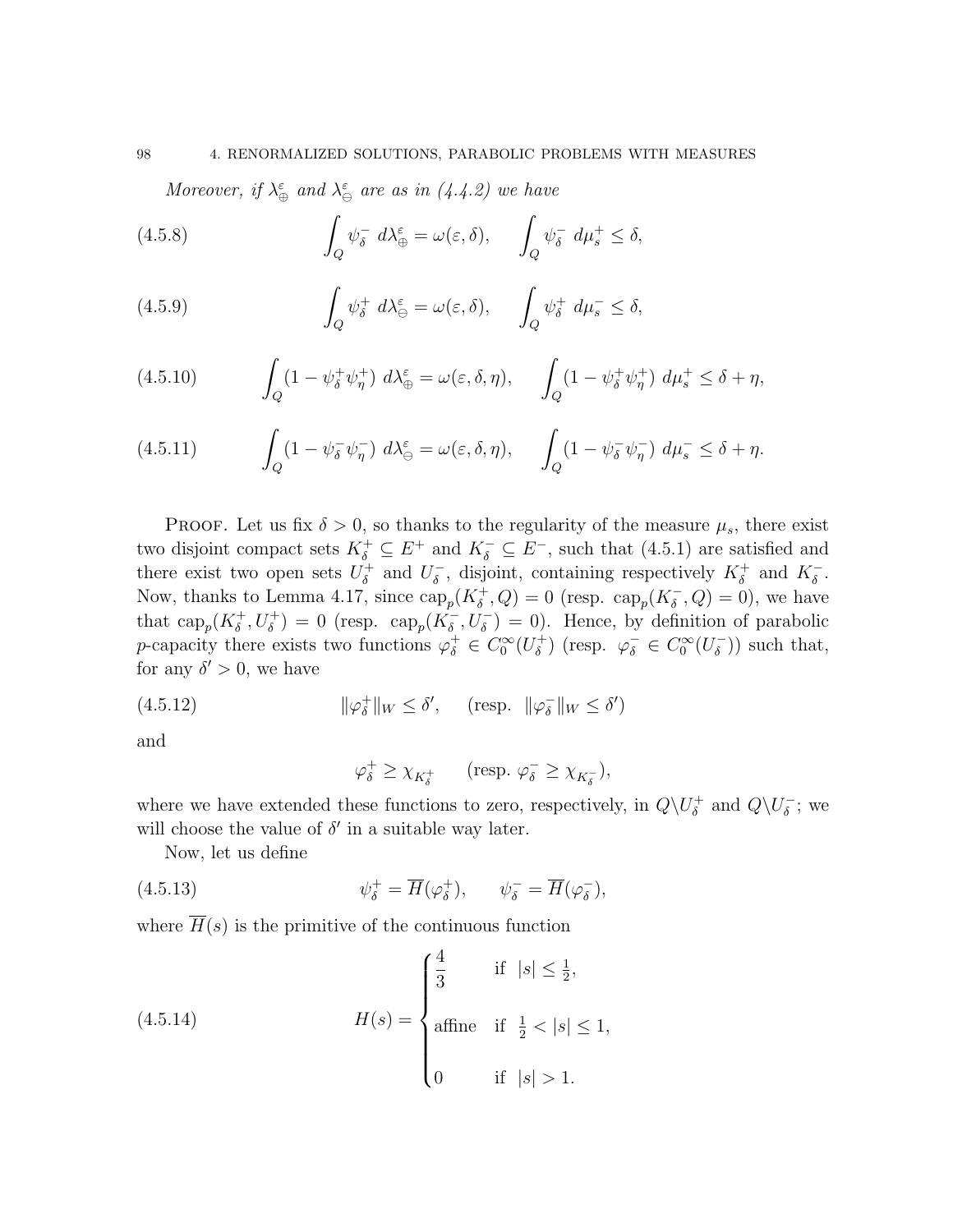$$
\begin{aligned} &\|\psi_{\delta}^{+}\|_{S}=\|\psi_{\delta}^{+}\|_{L^{p}(0,T;W_{0}^{1,p}(\Omega))}+\|(\psi_{\delta}^{+})\|_{L^{p'}(0,T;W^{-1,p'}(\Omega))+L^{1}(Q)}\\ &\leq \|\psi_{\delta}^{+}\|_{L^{p}(0,T;W_{0}^{1,p}(\Omega))}+\|(\psi_{\delta}^{+})^{1}\|_{L^{p'}(0,T;W^{-1,p'}(\Omega))}+\|(\psi_{\delta}^{+})^{2}\|_{L^{1}(Q)},\end{aligned}
$$

for every decomposition of  $(\psi_{\delta}^+)$  $(\delta)^{\dagger}_{\delta}$ )<sub>t</sub>. From now on we deal only with  $\psi^{\dagger}_{\delta}$  $\frac{1}{\delta}$  since the same argument holds for  $\psi_{\delta}^ \overline{\delta}$ . Let us observe that, in the sense of distribution, we have  $(\psi_{\delta}^+$  $(\varphi_{\delta}^{\dagger})_t = H(\varphi_{\delta}^{\dagger})$  $_{\delta}^{+})(\varphi_{\delta}^{+})$  $(\varphi_{\delta}^+)_{t}$ , and so, if  $(\varphi_{\delta}^+)$  $\int_{\delta}^{+}$ )<sub>t</sub> =  $-\text{div}(F_{\delta}^{+})$  $L^{p'}(0,T;W^{-1,p'}(\Omega))$ , we have that, for any  $v \in L^p(0,T;W_0^{1,p})$  $\binom{1,p}{0}$ 

$$
\langle (\psi_{\delta}^+)_t, v \rangle_{L^{p'}(0,T;W^{-1,p'}(\Omega)),L^p(0,T;W_0^{1,p}(\Omega))}
$$
  
= 
$$
\int_Q H(\varphi_{\delta}^+) F_{\delta}^+ \cdot \nabla v \, dxdt - \frac{8}{3} \int_{\{\frac{1}{2} \leq \varphi_{\delta}^+ \leq 1\}} F_{\delta}^+ \cdot \nabla \varphi_{\delta}^+ v \, dxdt,
$$

Therefore from (4.5.12) we have

$$
\|\psi_{\delta}^{+}\|_{L^{p}(0,T;W_{0}^{1,p}(\Omega))} \leq C\delta',
$$

$$
\|(\psi_{\delta}^{+})_{t}^{1}\|_{L^{p'}(0,T;W^{-1,p'}(\Omega))} \leq C\delta'
$$

and, using the Young's inequality,

$$
\|(\psi_{\delta}^+)_t^2\|_{L^1(Q)} \le C(\delta'^p + \delta'^{p'}).
$$

So, we can actually choose  $\delta'$  small enough such that  $(4.5.5)$ ,  $(4.5.6)$  and  $(4.5.7)$  are satisfied; moreover, thanks to Theorem 1.5 we also have that these functions tends to zero in  $L^1(Q)$  as  $\delta$  goes to zero and so, up to subsequences, almost everywhere; due to this fact the convergence to zero  $*$ -weakly in  $L^{\infty}(Q)$  as  $\delta$  vanishes is obvious.

Now, if  $\lambda_{\oplus}^{\varepsilon}$  is as in the statement we have, for every  $\delta > 0$ ,

$$
0 \leq \int_Q \psi_\delta^- d\lambda_\oplus^\varepsilon = \int_Q \psi_\delta^- d\mu_s^+ + \omega(\varepsilon),
$$

while recalling (4.5.1) we have

$$
0 \leq \int_Q \psi_\delta^- d\mu_s^+ = \int_{U_\delta^-} \psi_\delta^- d\mu_s^+ \leq \mu_s^+(U_\delta^-) \leq \mu_s^+(Q \backslash U_\delta^+)
$$
  

$$
\leq \mu_s^+(Q \backslash K_\delta^+) = \mu_s^+(E^+ \backslash K_\delta^+) \leq \delta.
$$

Therefore (4.5.8) is proved, and (4.5.9) can be obtained analogously. Now, let  $\delta$  and  $\eta$ two nonnegative fixed values: we have

$$
0 \leq \int_Q (1 - \psi_\delta^+ \psi_\eta^+) \ d\lambda_\oplus^\varepsilon = \int_Q (1 - \psi_\delta^+ \psi_\eta^+) \ d\mu_s^+ + \omega(\varepsilon);
$$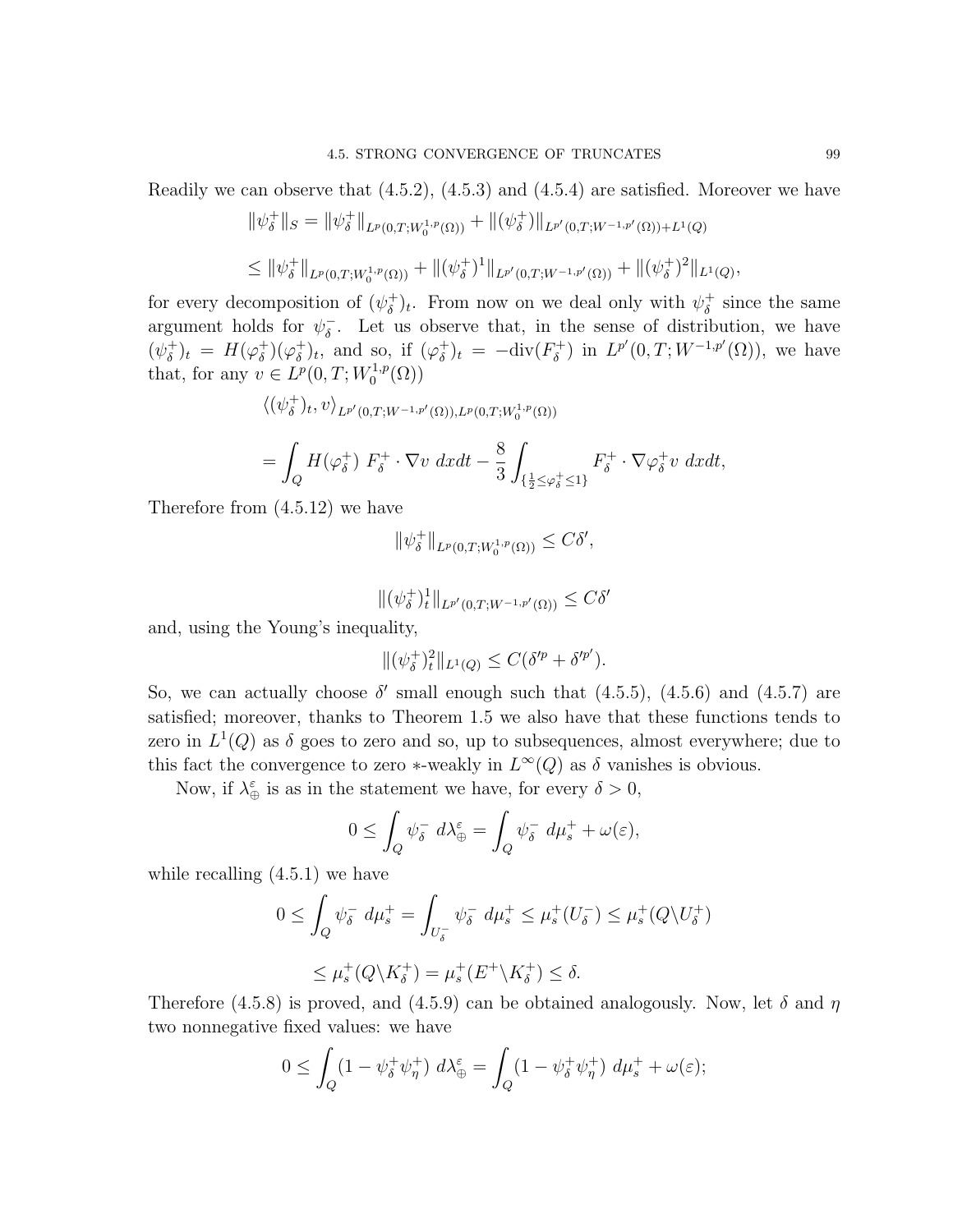on the other hand, since  $1-\psi^+_{\delta}\psi^+_{\eta}$  is in  $C(\overline{Q})$ , and is identically zero on  $K^+_{\delta} \cap K^+_{\eta}$ , using again  $(4.5.1)$  we can obtain

$$
0 \leq \int_Q (1 - \psi_\delta^+ \psi_\eta^+) \, d\mu_s^+ = \int_{Q \setminus (K_\delta^+ \cap K_\eta^+)} (1 - \psi_\delta^+ \psi_\eta^+) \, d\mu_s^+
$$

 $\leq \mu_s^+(Q\setminus (K_\delta^+\cap K_\eta^+))\leq \mu_s^+(Q\setminus K_\delta^+) + \mu_s^+(Q\setminus K_\eta^+) \leq \delta+\eta.$ This proves  $(4.5.10)$  while the proof of  $(4.5.11)$  is analogous.

Remark 4.19. This result is actually enough to our aim; however, one would like to have a stronger and reasonable result that, up to now, is still an open problem. Can one choose  $\psi_{\delta}^{+}$  $\phi_{\delta}^+$  and  $\psi_{\delta}^ \overline{\delta}$  as uniformly bounded functions in  $C_0^{\infty}(Q)$  vanishing in the  $W_1$ norm? This fact, for instance, should allow us to prove the reverse implication of the decomposition Theorem 1.39; that is, if  $\mu \in M(Q)$  admits a decomposition as in (1.3.2), then  $\mu \in M_0(Q)$ .

In what follows we will ever refer to subsequences of  $\psi_{\delta}^+$  $_{\delta}^{+}$  and  $\psi_{\delta}^{-}$  $\overline{\delta}$  that satisfy all the convergence results stated in Lemma 4.18.

The essential key in the proof of Theorem 4.4 is the following

THEOREM 4.20. Let 
$$
v^{\varepsilon}
$$
 and v as before. Then, for every  $k > 0$   
 $T_k(v^{\varepsilon}) \longrightarrow T_k(v)$  strongly in  $L^p(0,T;W_0^{1,p}(\Omega))$ .

PROOF. Our aim is to prove the following asymptotic estimate:

(4.5.15) 
$$
\limsup_{\varepsilon \to 0} \int_{Q} a(t, x, \nabla u^{\varepsilon}) \cdot \nabla T_{k}(v^{\varepsilon}) dx dt \leq \int_{Q} a(t, x, \nabla u) \cdot \nabla T_{k}(v) dx dt.
$$

The result will readily follow from (4.5.15) by a quite standard argument. We shall prove it in several steps.

Step 0. Near  $E$  and far from  $E$ .

For every  $\delta, \eta > 0$ , let  $\psi_{\delta}^+$  $\phi_{\eta}^{+}, \psi_{\eta}^{+}, \psi_{\delta}^{-}$  $\overline{\delta}$ , and  $\psi_{\eta}^-$  as in Lemma 4.18 and let  $E^+$  and  $E^-$  be the sets where, respectively, the positive variation and the negative variation of the singular part of  $\mu$  are concentrated; setting  $\Phi_{\delta,\eta} = \psi_{\delta}^+ \psi_{\eta}^+ + \psi_{\delta}^- \psi_{\eta}^-$ , we can write

$$
\int_{Q} a(t, x, \nabla u^{\varepsilon}) \cdot \nabla (T_{k}(v^{\varepsilon}) - T_{k}(v)_{\nu}) H_{n}(v^{\varepsilon}) \, dxdt
$$
\n
$$
= \int_{Q} a(t, x, \nabla u^{\varepsilon}) \cdot \nabla (T_{k}(v^{\varepsilon}) - T_{k}(v)_{\nu}) H_{n}(v^{\varepsilon}) \Phi_{\delta, \eta} \, dxdt
$$
\n
$$
+ \int_{Q} a(t, x, \nabla u^{\varepsilon}) \cdot \nabla (T_{k}(v^{\varepsilon}) - T_{k}(v)_{\nu}) H_{n}(v^{\varepsilon})(1 - \Phi_{\delta, \eta}) \, dxdt.
$$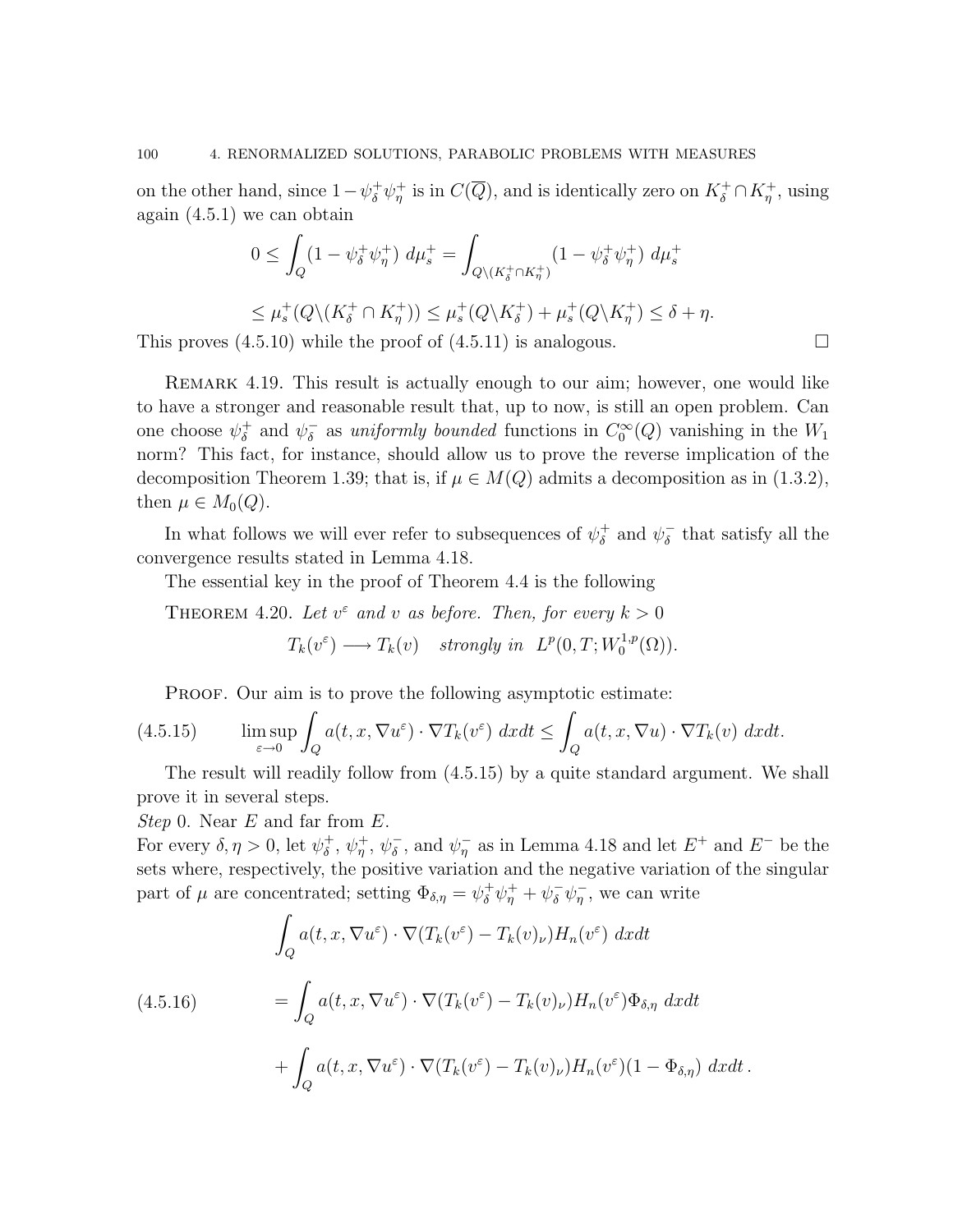Now, if  $n > k$ , since  $a(t, x, \nabla T_{2n}(u^{\varepsilon})) \cdot \nabla T_k(v)$ , is weakly compact in  $L^1(Q)$  as  $\varepsilon$  goes to zero,  $H_n(v^{\varepsilon})$  converges to  $H_n(v)$  \*-weakly in  $L^{\infty}(Q)$ , and almost everywhere on  $Q$ , thanks to Egorov theorem, we have

$$
\limsup_{\varepsilon \to 0} \int_{Q} a(t, x, \nabla u^{\varepsilon}) \cdot \nabla (T_{k}(v^{\varepsilon}) - T_{k}(v)_{\nu}) H_{n}(v^{\varepsilon}) \Phi_{\delta, \eta} dx dt
$$
\n
$$
= \limsup_{\varepsilon \to 0} \left[ \int_{Q} a(t, x, \nabla u^{\varepsilon}) \nabla T_{k}(v^{\varepsilon}) \Phi_{\delta, \eta} dx dt \right] - \int_{Q} a(t, x, \nabla u) \cdot \nabla T_{k}(v)_{\nu} H_{n}(v) \Phi_{\delta, \eta} dx dt.
$$

So we have

$$
\limsup_{\varepsilon,\nu} \int_{Q} a(t, x, \nabla u^{\varepsilon}) \cdot \nabla (T_{k}(v^{\varepsilon}) - T_{k}(v)_{\nu}) H_{n}(v^{\varepsilon}) \Phi_{\delta,\eta} dx dt
$$
\n
$$
= \limsup_{\varepsilon \to 0} \left[ \int_{Q} a(t, x, \nabla u^{\varepsilon}) \nabla T_{k}(v^{\varepsilon}) \Phi_{\delta,\eta} dx dt \right] - \int_{Q} a(t, x, \nabla u) \cdot \nabla T_{k}(v) H_{n}(v) \Phi_{\delta,\eta} dx dt.
$$

Since  $0 \le H_n(v) \le 1$  and  $\Phi_{\delta,\eta}$  tends to zero \*-weakly in  $L^{\infty}(Q)$  as  $\delta$  goes to zero,

$$
\int_{Q} a(t, x, \nabla u) \cdot \nabla T_{k}(v) H_{n}(v) \Phi_{\delta, \eta} dx dt = \omega(\delta).
$$

Therefore, if we prove that

(4.5.17) 
$$
\limsup_{\varepsilon,\delta,\eta} \int_{Q} a(t,x,\nabla u^{\varepsilon}) \nabla T_{k}(v^{\varepsilon}) \Phi_{\delta,\eta} dx dt \leq 0,
$$

then we can conclude

(4.5.18) 
$$
\limsup_{\varepsilon,\nu,\delta,n,\eta} \int_{Q} a(t,x,\nabla u^{\varepsilon}) \cdot \nabla (T_k(v^{\varepsilon}) - T_k(v)_{\nu}) H_n(v^{\varepsilon}) \Phi_{\delta,\eta} dx dt \leq 0.
$$

Step 1. Near to E.

Let us check (4.5.17). If  $\mu^{\varepsilon} = \hat{\mu}_0^{\varepsilon} + \lambda_{\oplus}^{\varepsilon} - \lambda_{\ominus}^{\varepsilon}$ , then, choosing  $(k - T_k(v^{\varepsilon}))H_n(v^{\varepsilon})\psi_{\delta}^{+}\psi_{\eta}^{+}$  as test function in the weak formulation of  $u^{\varepsilon}$ , defining  $\Gamma_{n,k}(s) = \int^s$ 0  $(k - T_k(r))H_n(r) dr,$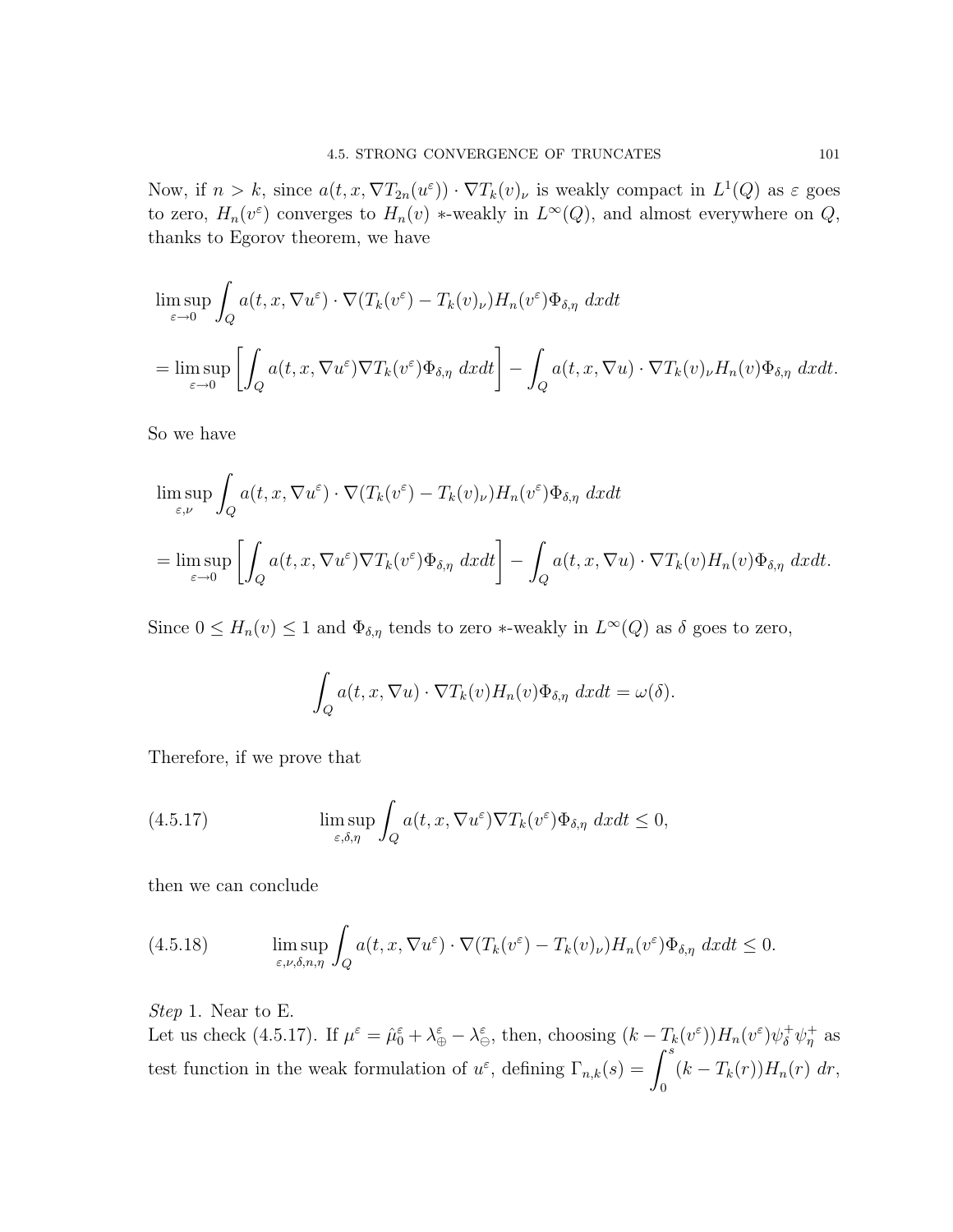$$
-\int_{Q} \Gamma_{n,k}(v^{\varepsilon}) \frac{d}{dt} (\psi_{\delta}^{+} \psi_{\eta}^{+}) dx dt
$$
  
+ 
$$
\int_{Q} (k - T_{k}(v^{\varepsilon})) H_{n}(v^{\varepsilon}) a(t, x, \nabla u^{\varepsilon}) \cdot \nabla (\psi_{\delta}^{+} \psi_{\eta}^{+}) dx dt
$$
  
+ 
$$
\int_{Q} a(t, x, \nabla u^{\varepsilon}) \cdot \nabla H_{n}(v^{\varepsilon}) (k - T_{k}(v^{\varepsilon})) \psi_{\delta}^{+} \psi_{\eta}^{+} dx dt
$$
  
- 
$$
\int_{Q} a(t, x, \nabla u^{\varepsilon}) \cdot \nabla T_{k}(v^{\varepsilon}) H_{n}(v^{\varepsilon}) \psi_{\delta}^{+} \psi_{\eta}^{+} dx dt
$$
  
= 
$$
\int_{Q} (k - T_{k}(v^{\varepsilon})) H_{n}(v^{\varepsilon}) \psi_{\delta}^{+} \psi_{\eta}^{+} d\mathcal{H}_{\oplus}^{\varepsilon}
$$
  
+ 
$$
\int_{Q} (k - T_{k}(v^{\varepsilon})) H_{n}(v^{\varepsilon}) \psi_{\delta}^{+} \psi_{\eta}^{+} d\lambda_{\oplus}^{\varepsilon}
$$
  
- 
$$
\int_{Q} (k - T_{k}(v^{\varepsilon})) H_{n}(v^{\varepsilon}) \psi_{\delta}^{+} \psi_{\eta}^{+} d\lambda_{\ominus}^{\varepsilon};
$$

so, for  $n > k$ , we have

$$
\int_{Q} a(t, x, \nabla (T_k(v^{\varepsilon}) + g^{\varepsilon})) \cdot \nabla (T_k(v^{\varepsilon}) + g^{\varepsilon}) \psi_{\delta}^{+} \psi_{\eta}^{+} dxdt \tag{A}
$$

$$
+\int_{Q} (k - T_k(v^{\varepsilon})) H_n(v^{\varepsilon}) \psi_{\delta}^{+} \psi_{\eta}^{+} d\lambda_{\oplus}^{\varepsilon} \tag{B}
$$

$$
= -\int_{Q} \Gamma_{n,k}(v^{\varepsilon}) \frac{d}{dt} (\psi_{\delta}^{+} \psi_{\eta}^{+}) dx dt \tag{C}
$$

$$
+\frac{2k}{n}\int_{\{-2n
$$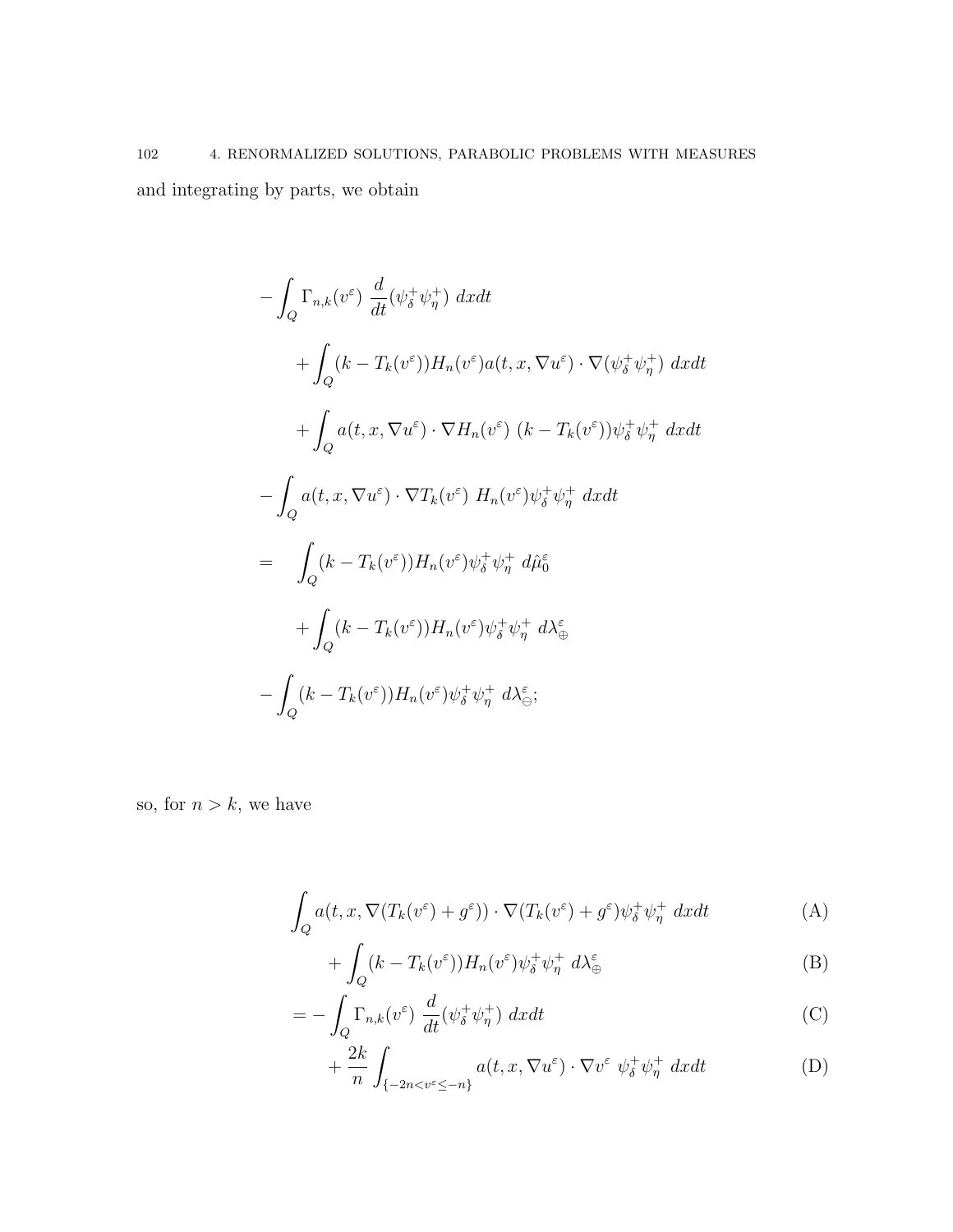+ 
$$
\int_{Q} (k - T_k(v^{\varepsilon})) H_n(v^{\varepsilon}) a(t, x, \nabla u^{\varepsilon}) \cdot \nabla (\psi_{\delta}^+ \psi_{\eta}^+) dx dt
$$
 (E)

$$
-\int_{Q} (k - T_k(v^{\varepsilon})) H_n(v^{\varepsilon}) \psi_{\delta}^{+} \psi_{\eta}^{+} d\hat{\mu}_0^{\varepsilon}
$$
 (F)

$$
+ \int_{Q} (k - T_k(v^{\varepsilon})) H_n(v^{\varepsilon}) \psi_{\delta}^{+} \psi_{\eta}^{+} d\lambda_{\ominus}^{\varepsilon}
$$
 (G)

$$
+ \int_{Q} a(t, x, \nabla (T_k(v^{\varepsilon}) + g^{\varepsilon})) \cdot \nabla g^{\varepsilon} \psi_{\delta}^{+} \psi_{\eta}^{+} dxdt; \tag{H}
$$

here, we have used the fact that

$$
\int_{Q} a(t, x, \nabla u^{\varepsilon}) \cdot \nabla T_{k}(v^{\varepsilon}) \psi_{\delta}^{+} \psi_{\eta}^{+} dx dt
$$
\n
$$
= \int_{Q} a(t, x, \nabla (T_{k}(v^{\varepsilon}) + g^{\varepsilon})) \cdot \nabla T_{k}(v^{\varepsilon}) \psi_{\delta}^{+} \psi_{\eta}^{+} dx dt
$$
\n
$$
= \int_{Q} a(t, x, \nabla (T_{k}(v^{\varepsilon}) + g^{\varepsilon})) \cdot \nabla (T_{k}(v^{\varepsilon}) + g^{\varepsilon}) \psi_{\delta}^{+} \psi_{\eta}^{+} dx dt
$$
\n
$$
- \int_{Q} a(t, x, \nabla (T_{k}(v^{\varepsilon}) + g^{\varepsilon})) \cdot \nabla g^{\varepsilon} \psi_{\delta}^{+} \psi_{\eta}^{+} dx dt.
$$

Let us analyze term by term using in particular Proposition 4.15 and Lemma 4.18; due to the fact that  $\Gamma_{n,k}(v^{\varepsilon})$  converges to  $\Gamma_{n,k}(v)$  weakly in  $L^p(0,T;W_0^{1,p})$  $\binom{1,p}{0}$ , we obtain, observing that  $\Gamma_{n,k}(v) \in L^p(0,T;W_0^{1,p})$  $L^{1,p}(\Omega)) \cap L^{\infty}(Q)$ 

$$
-(C) = \int_{Q} \Gamma_{n,k}(v) \frac{d\psi_{\delta}^{+}}{dt} \psi_{\eta}^{+} dx dt
$$

$$
+ \int_{Q} \Gamma_{n,k}(v) \frac{d\psi_{\eta}^{+}}{dt} \psi_{\delta}^{+} dx dt + \omega(\varepsilon) = \omega(\varepsilon, \delta);
$$

now, since  $(k - T_k(v^{\varepsilon}))H_n(v^{\varepsilon})$  converges to  $(k - T_k(v))H_n(v)$  \*-weakly in  $L^{\infty}(Q)$ , we have

$$
(E) = \int_Q (k - T_k(v)) H_n(v) a(t, x, \nabla T_{2n}(v) + g) \cdot \nabla (\psi_{\delta}^+ \psi_{\eta}^+) dx dt + \omega(\varepsilon) = \omega(\varepsilon, \delta);
$$

moreover, since  $H_n(v^{\varepsilon})\psi^+_{\delta}\psi^+_{\eta}$  weakly converges to  $H_n(v)\psi^+_{\delta}\psi^+_{\eta}$  in  $L^p(0,T;W^{1,p}_0)$  $\binom{1,p}{0}$  and using again Lemma 4.18, we easily have

$$
-(\mathbf{F}) = \int_Q (k - T_k(v)) H_n(v) \psi_\delta^+ \psi_\eta^+ d\hat{\mu}_0 + \omega(\varepsilon) = \omega(\varepsilon, \delta);
$$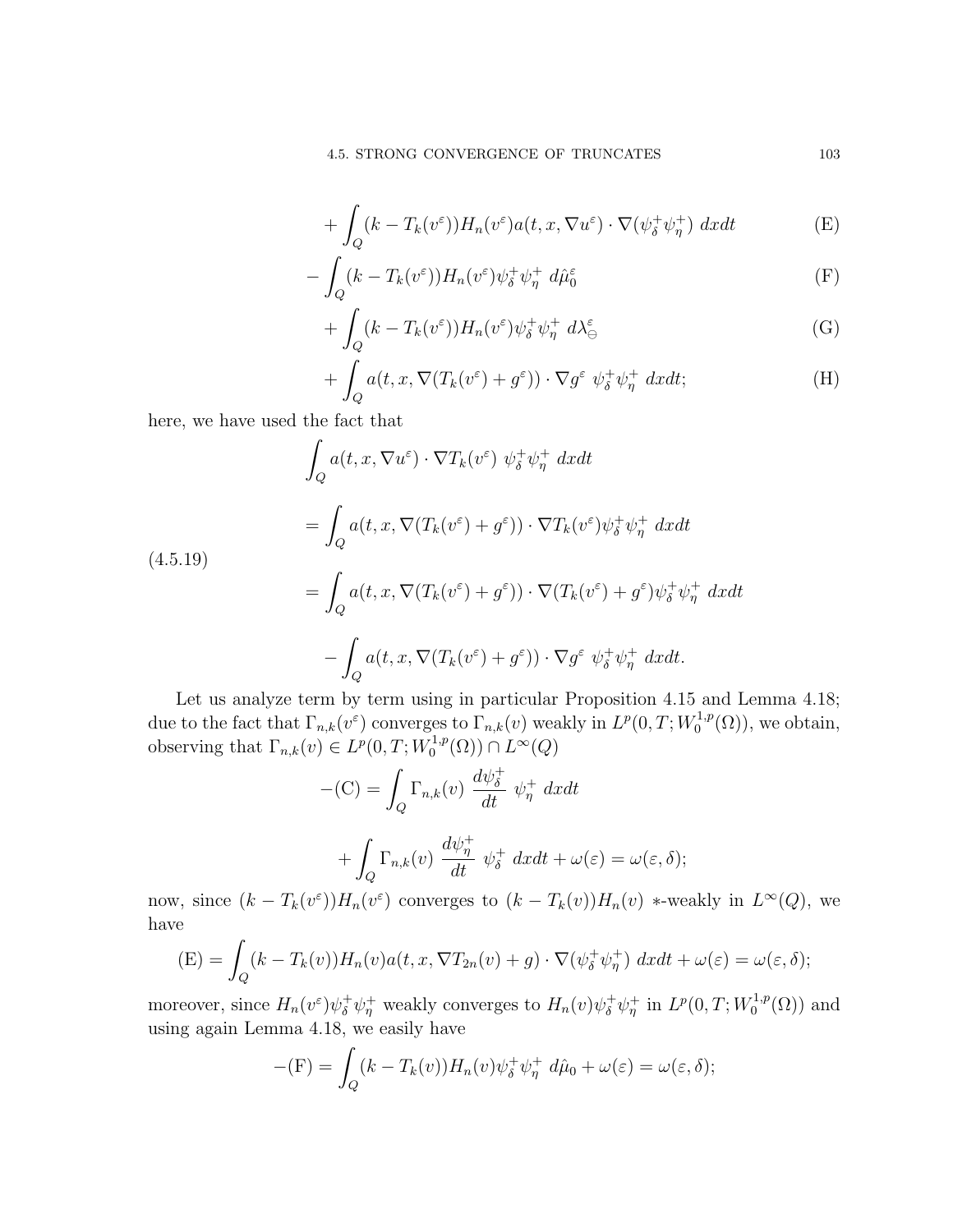while, using (4.5.9) we have

$$
0 \leq \text{(G)} \leq 2k \int_Q \psi_\delta^+ \psi_\eta^+ \ d\lambda_\ominus^\varepsilon = 2k \int_Q \psi_\delta^+ \psi_\eta^+ \ d\mu_s^- + \omega(\varepsilon) = \omega(\varepsilon, \delta),
$$

and we readily have that  $(H) = \omega(\varepsilon, \delta)$ .

It remains to control term (D); we want to stress the fact that the use of the double cut-off function  $\psi_{\delta}^{+}\psi_{\eta}^{+}$  was introduced essentially to control this term. Suppose we proved that  $(D) = \omega(\varepsilon, \delta, n, \eta)$  and let us conclude the proof of (4.5.17); actually, collecting all we shown above, we have

$$
(A) + (B) = \omega(\varepsilon, \delta, n, \eta),
$$

and, observing that both (A) and (B) are nonnegative, we can conclude that

(4.5.20) 
$$
\int_{Q} a(t, x, \nabla (T_k(v^{\varepsilon}) + g^{\varepsilon})) \nabla (T_k(v^{\varepsilon}) + g^{\varepsilon}) \psi_{\delta}^{+} \psi_{\eta}^{+} dx dt = \omega(\varepsilon, \delta, \eta),
$$

and

(4.5.21) 
$$
\int_{Q} (k - T_k(v^{\varepsilon})) H_n(v^{\varepsilon}) \psi_{\delta}^{+} \psi_{\eta}^{+} d\lambda_{\oplus}^{\varepsilon} = \omega(\varepsilon, \delta, n, \eta).
$$

On the other hand, reasoning as before with  $(k+T_k(v^{\epsilon}))H_n(v^{\epsilon})\psi_{\delta}^{-}\psi_{\eta}^{-}$  as test function we can obtain

(4.5.22) 
$$
\int_{Q} a(t, x, \nabla (T_k(v^{\varepsilon}) + g^{\varepsilon})) \nabla (T_k(v^{\varepsilon}) + g^{\varepsilon}) \psi_{\delta}^{-} \psi_{\eta}^{-} dx dt = \omega(\varepsilon, \delta, \eta),
$$

and

(4.5.23) 
$$
\int_{Q} (k + T_{k}(v^{\varepsilon})) H_{n}(v^{\varepsilon}) \psi_{\delta}^{-} \psi_{\eta}^{-} d\lambda_{\Theta}^{\varepsilon} = \omega(\varepsilon, \delta, n, \eta).
$$

But, (4.5.20) and (4.5.22) together with (4.5.19) (that obviously holds true even with  $\psi_{\delta}^{-} \psi_{\eta}^{-}$  in place of  $\psi_{\delta}^{+} \psi_{\eta}^{+}$  yield (4.5.17), while both (4.5.21) and (4.5.23) show an interesting property of approximating renormalized solutions; they suggest that, in some sense,  $v^{\varepsilon}$  (and so the solution  $u^{\varepsilon}$ ) tends to be, respectively, large (larger than any  $k > 0$ ) on the set where the singular measure  $\mu_s^+$  is concentrated, and small (smaller than any  $k < 0$ ) on the set where the singular measure  $\mu_s^-$  is concentrated.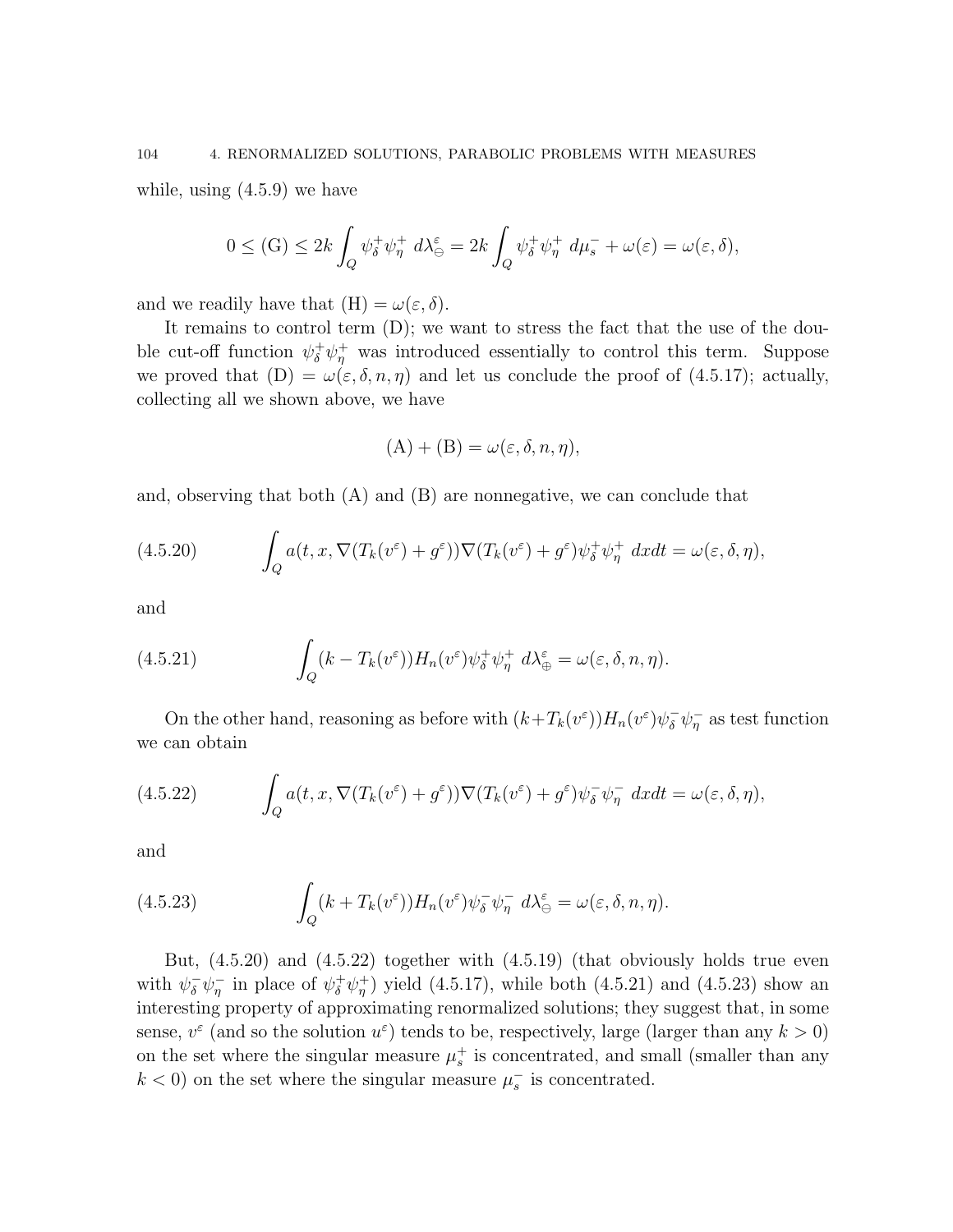So, to conclude let us check that  $(D) = \omega(\varepsilon, \delta, n, \eta)$  (and the analogous property in the case with  $\psi_{\delta}^{-} \psi_{\eta}^{-}$ ). First of all, since  $0 \leq \psi_{\delta}^{+} \leq 1$ , we have that

$$
(D) = \frac{2k}{n} \int_{\{-2n < v^{\varepsilon} \le -n\}} a(t, x, \nabla (T_{2n}(v^{\varepsilon}) + g^{\varepsilon})) \cdot \nabla (T_{2n}(v^{\varepsilon}) + g^{\varepsilon}) \psi_{\delta}^{+} \psi_{\eta}^{+} dx dt
$$
\n
$$
- \frac{2k}{n} \int_{\{-2n < v^{\varepsilon} \le -n\}} a(t, x, \nabla (T_{2n}(v^{\varepsilon}) + g^{\varepsilon})) \cdot \nabla g^{\varepsilon} \psi_{\delta}^{+} \psi_{\eta}^{+} dx dt
$$
\n
$$
\le \frac{2k}{n} \int_{\{-2n < v^{\varepsilon} \le -n\}} a(t, x, \nabla (T_{2n}(v^{\varepsilon}) + g^{\varepsilon})) \cdot \nabla (T_{2n}(v^{\varepsilon}) + g^{\varepsilon}) \psi_{\eta}^{+} dx dt + \omega(\varepsilon, \delta)
$$
\n
$$
= \frac{2k}{n} \int_{\{-2n < v^{\varepsilon} \le -n\}} a(t, x, \nabla u^{\varepsilon}) \cdot \nabla v^{\varepsilon} \psi_{\eta}^{+} dx dt + \omega(\varepsilon, \delta, n),
$$

where to get last equality we used  $(4.1.2)$ , Hölder's inequality and the estimate on the truncates of Proposition 4.15; therefore, we have just to prove that

$$
\frac{1}{n} \int_{\{-2n < v^{\varepsilon} \leq -n\}} a(t, x, \nabla u^{\varepsilon}) \cdot \nabla v^{\varepsilon} \psi_{\eta}^{+} = \omega(\varepsilon, n, \eta).
$$

To emphasize this interesting property that, at first glance, could appear in contrast with the reconstruction property  $(4.2.3)$ , we will prove it in the following

LEMMA 4.21. Let  $u^{\varepsilon}$  be a solution of problem  $(4.4.3)$  and  $\psi_{\eta}^{+}$ ,  $\psi_{\eta}^{-}$  as in Lemma 4.18. Then

(4.5.24) 
$$
\frac{1}{n} \int_{\{-2n < v^{\varepsilon} \leq -n\}} a(t, x, \nabla u^{\varepsilon}) \cdot \nabla v^{\varepsilon} \psi_{\eta}^{+} dx dt = \omega(\varepsilon, n, \eta),
$$

and

(4.5.25) 
$$
\frac{1}{n} \int_{\{n \le v^{\varepsilon} < 2n\}} a(t, x, \nabla u^{\varepsilon}) \cdot \nabla v^{\varepsilon} \psi_{\eta}^{-} dx dt = \omega(\varepsilon, n, \eta).
$$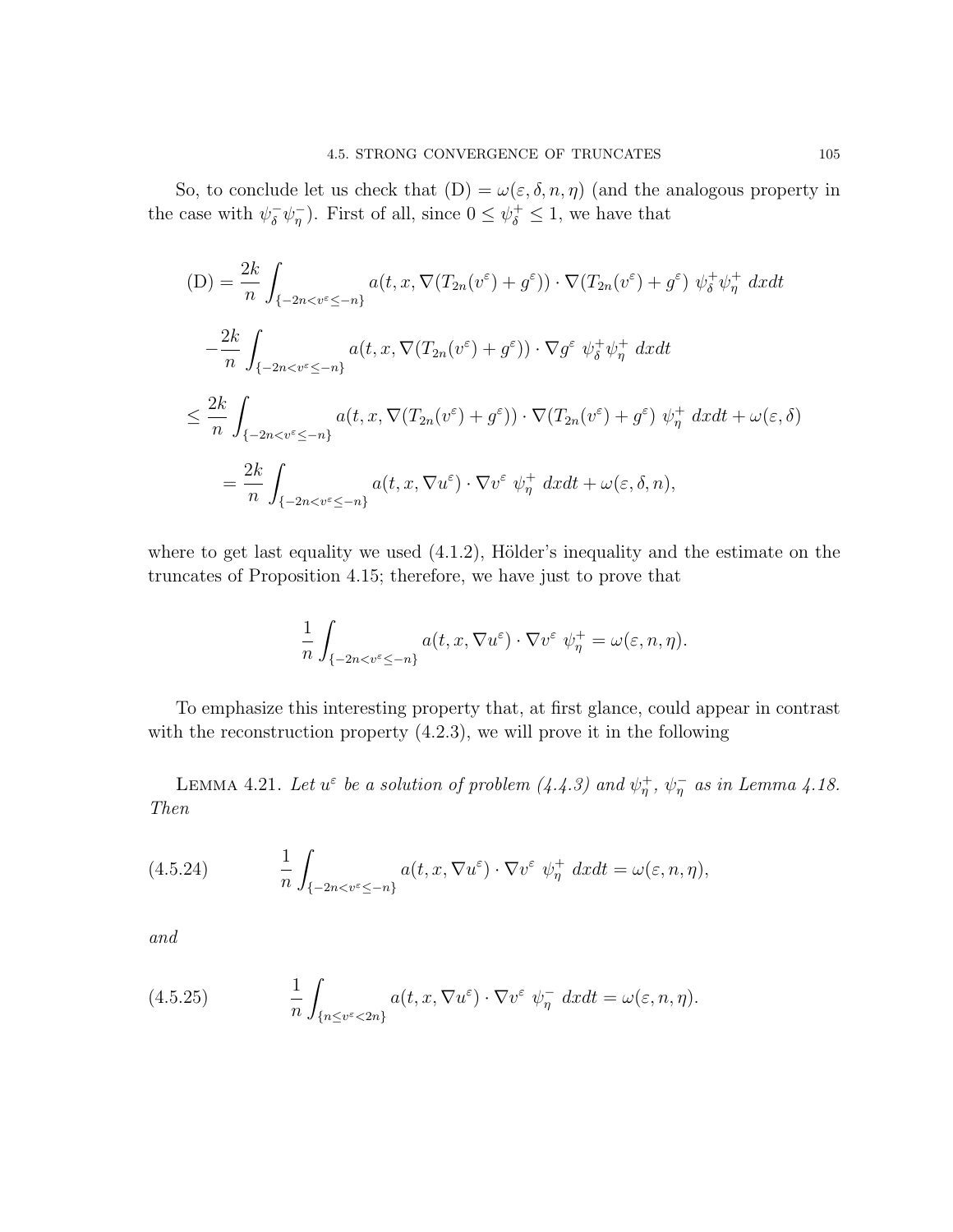**PROOF.** Let us prove (4.5.25); if  $\beta_n(s) = B_n(s^+)$ , we can choose  $\beta_n(v^{\varepsilon})\psi_n^-$  as test function for problem (4.4.3), and rearranging conveniently all terms, we have

$$
\frac{1}{n} \int_{\{n \le v^{\varepsilon} < 2n\}} a(t, x, \nabla (T_{2n}(v^{\varepsilon}) + g^{\varepsilon})) \cdot \nabla (T_{2n}(v^{\varepsilon}) + g^{\varepsilon}) \psi_{\eta}^{-} dx dt \tag{A}
$$

$$
+ \int_{Q} \beta_{n}(v^{\varepsilon}) \psi_{\eta}^{-} d\lambda_{\ominus}^{\varepsilon} \tag{B}
$$

$$
= \int_{Q} \overline{\beta}_{n}(v^{\varepsilon}) \frac{d\psi_{\eta}^{-}}{dt} dx dt
$$
 (C)

$$
-\int_{Q} a(t, x, \nabla u^{\varepsilon}) \cdot \nabla \psi_{\eta}^{-} \beta_{n}(v^{\varepsilon}) dx dt
$$
 (D)

$$
+ \int_{Q} \beta_n(v^{\varepsilon}) \psi_{\eta}^{-} d\hat{\mu}_{0}^{\varepsilon} \tag{E}
$$

$$
+\int_{Q} \beta_{n}(v^{\varepsilon})\psi_{\eta}^{-} d\lambda_{\oplus}^{\varepsilon} \tag{F}
$$

$$
+\frac{1}{n}\int_{\{n\leq v^{\varepsilon}<2n\}}a(t,x,\nabla(T_{2n}(v^{\varepsilon})+g^{\varepsilon}))\cdot\nabla g^{\varepsilon}\,\,\psi_{\eta}^{-}\,dxdt.\tag{G}
$$

Observing that both terms on the left hand side of the above equality are nonnegative, let us analyze the right hand side term by term; thanks to Proposition 4.15 and to the fact that  $\beta_n(v)$  converges to 0 a.e. on Q and \*-weakly in  $L^{\infty}(Q)$ , we have

 $(D) = \omega(\varepsilon, n),$ 

while, since  $\overline{\beta}_n(v^{\varepsilon})$  converges to  $\overline{\beta}_n(v)$  as  $\varepsilon$  goes to zero, and  $\overline{\beta}_n(v)$  tends to 0 in  $L^1(Q)$ as n diverges, again thanks to Proposition 4.15 we easily obtain

$$
(\mathcal{C}) = \omega(\varepsilon, n);
$$

moreover, again thanks to Proposition 4.15 and to the definition of  $\beta_n$ , in particular using the fact that  $\beta_n(v)$  strongly converges to 0 in  $L^p(0,T;W_0^{1,p})$  $\binom{1,p}{0}$  (again this fact is an easy consequence of the estimate on truncates of Proposition 4.15) and ∗-weakly in  $L^{\infty}(Q)$ , we have that  $(E) = \omega(\varepsilon, n)$  and, using (4.1.2) and Hölder's inequality as before, we have

$$
(G)=\omega(\varepsilon,n);
$$

finally, thanks to (4.5.8),

$$
(\mathcal{F}) \leq \int_{Q} \psi_{\eta}^{-} d\lambda_{\oplus}^{\varepsilon} = \omega(\varepsilon, \eta).
$$

Putting together all these facts we obtain (4.5.25), while (4.5.24) can be proved in an analogous way choosing  $B_n(s^-)$  and  $\psi^+_n$  as test functions in (4.4.3).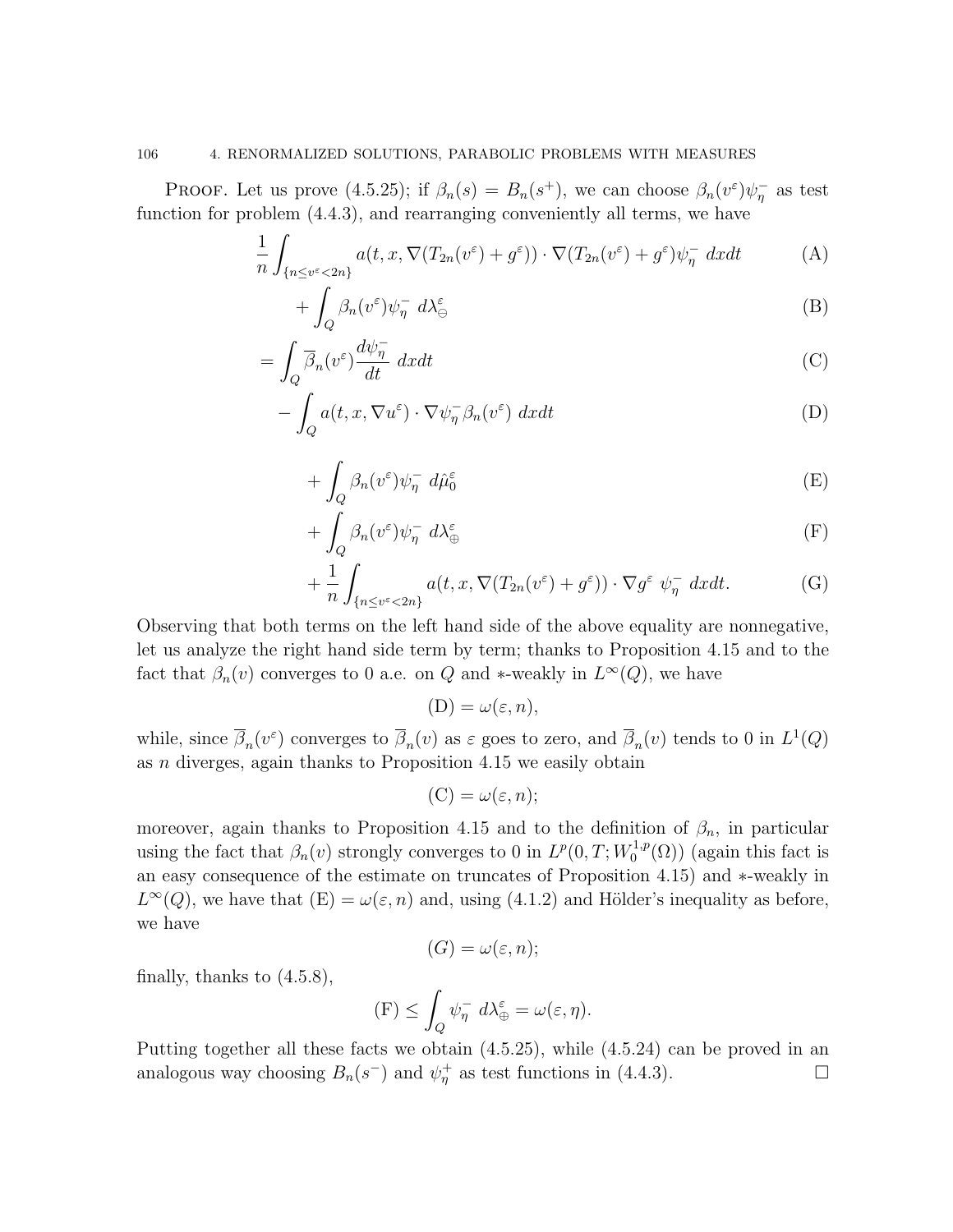REMARK 4.22. Notice that the result of Lemma 4.21 turns out to hold true even for more general functions  $\psi_{\eta}^+$  and  $\psi_{\eta}^-$  in  $W^{1,\infty}(Q)$  which satisfy

$$
0\leq \psi^+_\eta\leq 1 \qquad \qquad 0\leq \psi^-_\eta\leq 1,
$$

and

$$
0 \leq \int_Q \psi_\eta^+ d\mu_s^- \leq \eta \qquad 0 \leq \int_Q \psi_\eta^- d\mu_s^+ \leq \eta,
$$

since the reminder term of the integration by parts easily vanishes as first  $\varepsilon$  goes to zero and then  $n$  diverges. We will use this fact later.

#### Step 2. Far from E.

We first prove a result that will be essential to deal with the second term in the right hand side of  $(4.5.16)$ :

LEMMA 4.23. Let 
$$
h, k > 0
$$
, and  $u^{\varepsilon}$  and  $\Phi_{\delta, \eta}$  as before, then  
\n(4.5.26) 
$$
\int_{\{h \leq |v^{\varepsilon}| < h+k\}} |\nabla u^{\varepsilon}|^p (1 - \Phi_{\delta, \eta}) = \omega(\varepsilon, h, \delta, \eta)
$$

PROOF. Let  $\psi(s) = T_k(s - T_h(s))$  and let us multiply the formulation of  $u^{\varepsilon}$  by the test function  $\psi(v^{\varepsilon})(1-\Phi_{\delta,\eta})$ ; integrating, if  $\Theta_{k,h}(s) = \int_s^s$ 0  $\psi(\sigma) d\sigma$ , we have

$$
\int_{Q} \Theta_{k,h}(v^{\varepsilon})_{t} (1 - \Phi_{\delta,\eta}) dx dt
$$
\n
$$
+ \int_{Q} a(t, x, \nabla u^{\varepsilon}) \cdot \nabla T_{k}(v^{\varepsilon} - T_{h}(v^{\varepsilon})) (1 - \Phi_{\delta,\eta}) dx dt
$$
\n
$$
- \int_{Q} a(t, x, \nabla u^{\varepsilon}) \cdot \nabla \Phi_{\delta,\eta} T_{k}(v^{\varepsilon} - T_{h}(v^{\varepsilon})) dx dt
$$
\n
$$
= \int_{Q} f^{\varepsilon} T_{k}(v^{\varepsilon} - T_{h}(v^{\varepsilon})) (1 - \Phi_{\delta,\eta}) dx dt
$$
\n
$$
+ \int_{Q} G^{\varepsilon} \cdot \nabla (T_{k}(v^{\varepsilon} - T_{h}(v^{\varepsilon})) (1 - \Phi_{\delta,\eta})) dx dt
$$
\n
$$
+ \int_{Q} T_{k}(v^{\varepsilon} - T_{h}(v^{\varepsilon})) (1 - \Phi_{\delta,\eta}) d\lambda_{\oplus}^{\varepsilon}
$$
\n
$$
- \int_{Q} T_{k}(v^{\varepsilon} - T_{h}(v^{\varepsilon})) (1 - \Phi_{\delta,\eta}) d\lambda_{\ominus}^{\varepsilon}.
$$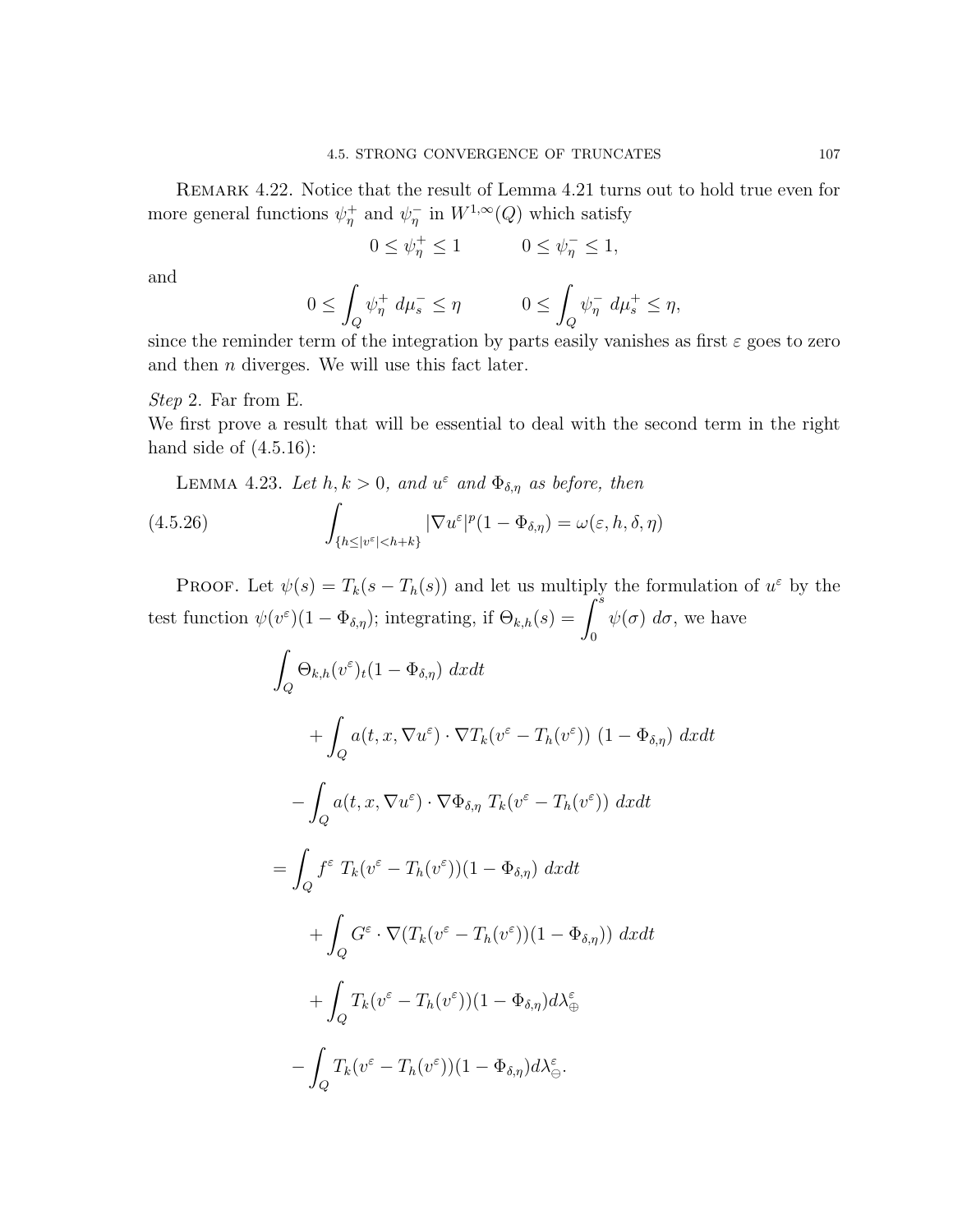# 108 4. RENORMALIZED SOLUTIONS, PARABOLIC PROBLEMS WITH MEASURES Now using the fact that

$$
\int_{Q} a(t, x, \nabla u^{\varepsilon}) \cdot \nabla T_{k}(v^{\varepsilon} - T_{h}(v^{\varepsilon})) (1 - \Phi_{\delta, \eta}) dx dt
$$
\n
$$
= \int_{\{h \leq |v^{\varepsilon}| < h + k\}} a(t, x, \nabla u^{\varepsilon}) \cdot \nabla u^{\varepsilon} (1 - \Phi_{\delta, \eta}) dx dt
$$
\n
$$
- \int_{\{h \leq |v^{\varepsilon}| < h + k\}} a(t, x, \nabla u^{\varepsilon}) \cdot \nabla g^{\varepsilon} (1 - \Phi_{\delta, \eta}) dx dt,
$$

and, using Young's inequality we obtain

$$
\left| \int_{Q} G^{\varepsilon} \cdot \nabla T_{k} (v^{\varepsilon} - T_{h}(v^{\varepsilon})) (1 - \Phi_{\delta,\eta}) dx dt \right| \leq C_{1} \int_{\{h \leq |v^{\varepsilon}| < h + k\}} |G^{\varepsilon}|^{p'} (1 - \Phi_{\delta,\eta}) dx dt
$$
  
+ 
$$
C_{2} \int_{\{h \leq |v^{\varepsilon}| < h + k\}} |\nabla u^{\varepsilon}|^{p} (1 - \Phi_{\delta,\eta}) dx dt + \left| \int_{\{h \leq |v^{\varepsilon}| < h + k\}} G^{\varepsilon} \cdot \nabla g^{\varepsilon} (1 - \Phi_{\delta,\eta}) dx dt \right|;
$$

where, when we use Young's inequality, we can choose  $C_2$  small as we want (for instance  $C_2$  < α 3 ); in the same way we can deal with the second term on the right hand side of  $(4.5.27)$  after we used assumption  $(4.1.2)$  on a; therefore, using assumption  $(4.1.1)$  on a in the first term of the right hand side of (4.5.27), noticing that  $\Theta_{k,h}(s)$  is nonnegative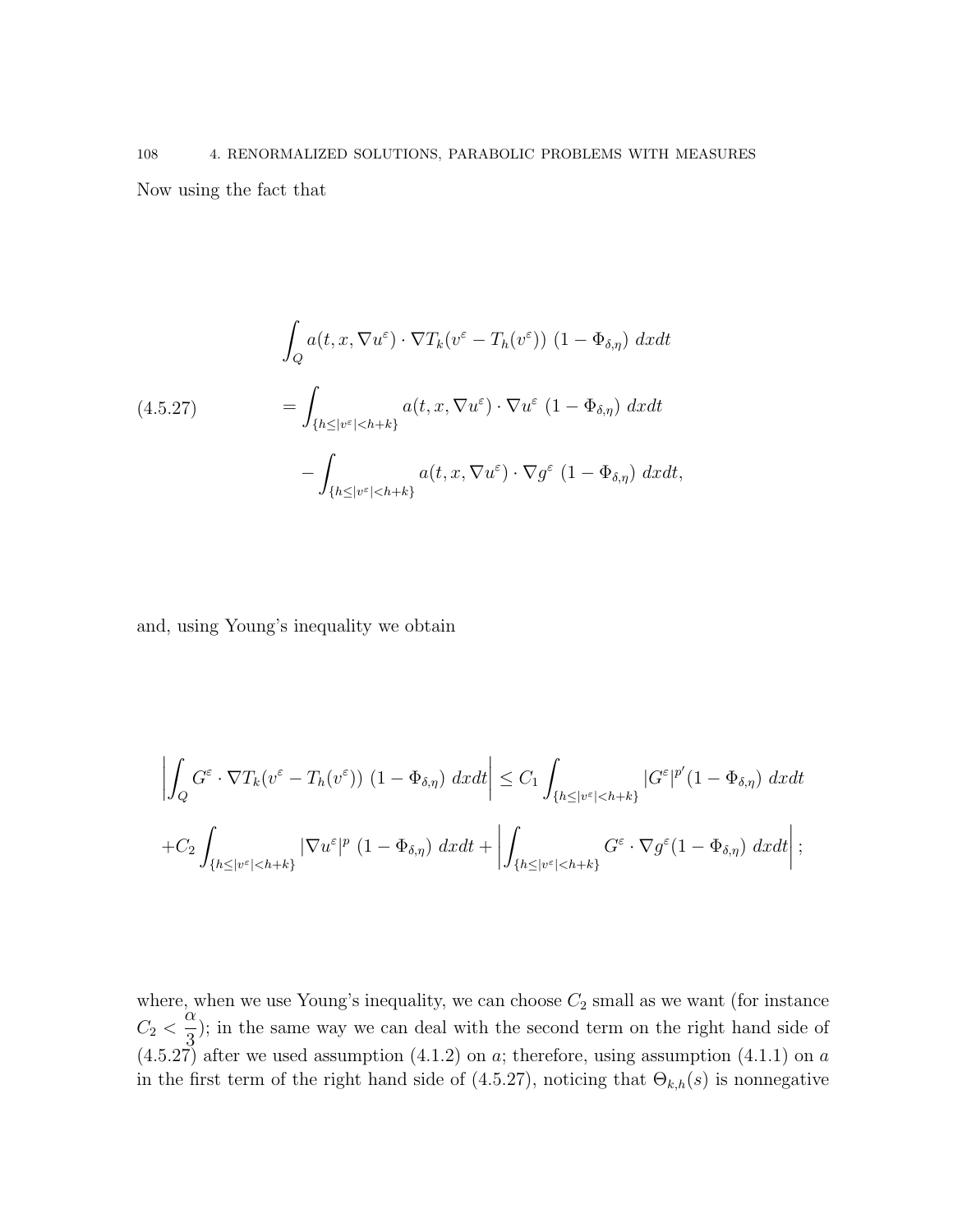for any  $s \in \mathbb{R}$  and integrating by parts, we obtain

$$
\int_{Q} \Theta_{k,h}(v^{\varepsilon}) \frac{d\Phi_{\delta,\eta}}{dt} dx dt \tag{A}
$$

$$
+\int_{\{h\leq |v^{\varepsilon}|
$$

$$
\leq C \int_{\{h \leq |v^{\varepsilon}| < h + k\}} |G^{\varepsilon}|^{p'} \left(1 - \Phi_{\delta, \eta}\right) dx dt \tag{C}
$$

$$
+ C \int_{\{h \le |v^{\varepsilon}| < h + k\}} |\nabla g^{\varepsilon}|^p (1 - \Phi_{\delta, \eta}) \, dx dt \tag{D}
$$

$$
+\int_{\{|v^{\varepsilon}| \ge h\}} |f^{\varepsilon}| (1 - \Phi_{\delta,\eta}) \, dx dt \tag{E}
$$

$$
+ C \int_{\{h \le |v^{\varepsilon}| < h + k\}} |b(t, x)|^{p'} \left(1 - \Phi_{\delta, \eta}\right) dx dt \tag{F}
$$

$$
+\int_{Q} T_{k}(v^{\varepsilon} - T_{h}(v^{\varepsilon}))(1 - \Phi_{\delta,\eta})d\lambda_{\oplus}^{\varepsilon}
$$
 (G)

$$
-\int_{Q} T_{k}(v^{\varepsilon} - T_{h}(v^{\varepsilon}))(1 - \Phi_{\delta,\eta}) d\lambda_{\ominus}^{\varepsilon}
$$
\n(H)

$$
+\int_{\Omega}\Theta_{k,h}(u_0^{\varepsilon})\;dx.\tag{I}
$$

First of all, thanks to the definition of  $\Theta_{k,h}(s)$ , the strong compactness in  $L^1(Q)$  of both  $v^{\varepsilon}$  and  $u_0^{\varepsilon}$ , using Vitali's theorem we readily have

$$
(A), (I) = \omega(\varepsilon, h),
$$

while thanks to the equi-integrability property

$$
(C) + (D) + (E) + (F) = \omega(\varepsilon, h);
$$

finally, thanks to  $(4.5.8)$  and  $(4.5.10)$  we have

$$
|(G)| \le k \left| \int_Q (1 - \psi_\delta^+ \psi_\eta^+) \ d\lambda_\oplus^\varepsilon - \int_Q \psi_\delta^- \psi_\eta^- \ d\lambda_\oplus^\varepsilon \right| = \omega(\varepsilon, \delta, \eta);
$$

analogously using (4.5.9) and (4.5.11) one has  $|(H)| = \omega(\varepsilon, \delta, \eta)$ ; collecting together all these facts we obtain  $(4.5.26)$ .

Now, let us analyze the second term in the right hand side of (4.5.16), that is, in some sense, far from the set where the singular measure is concentrated.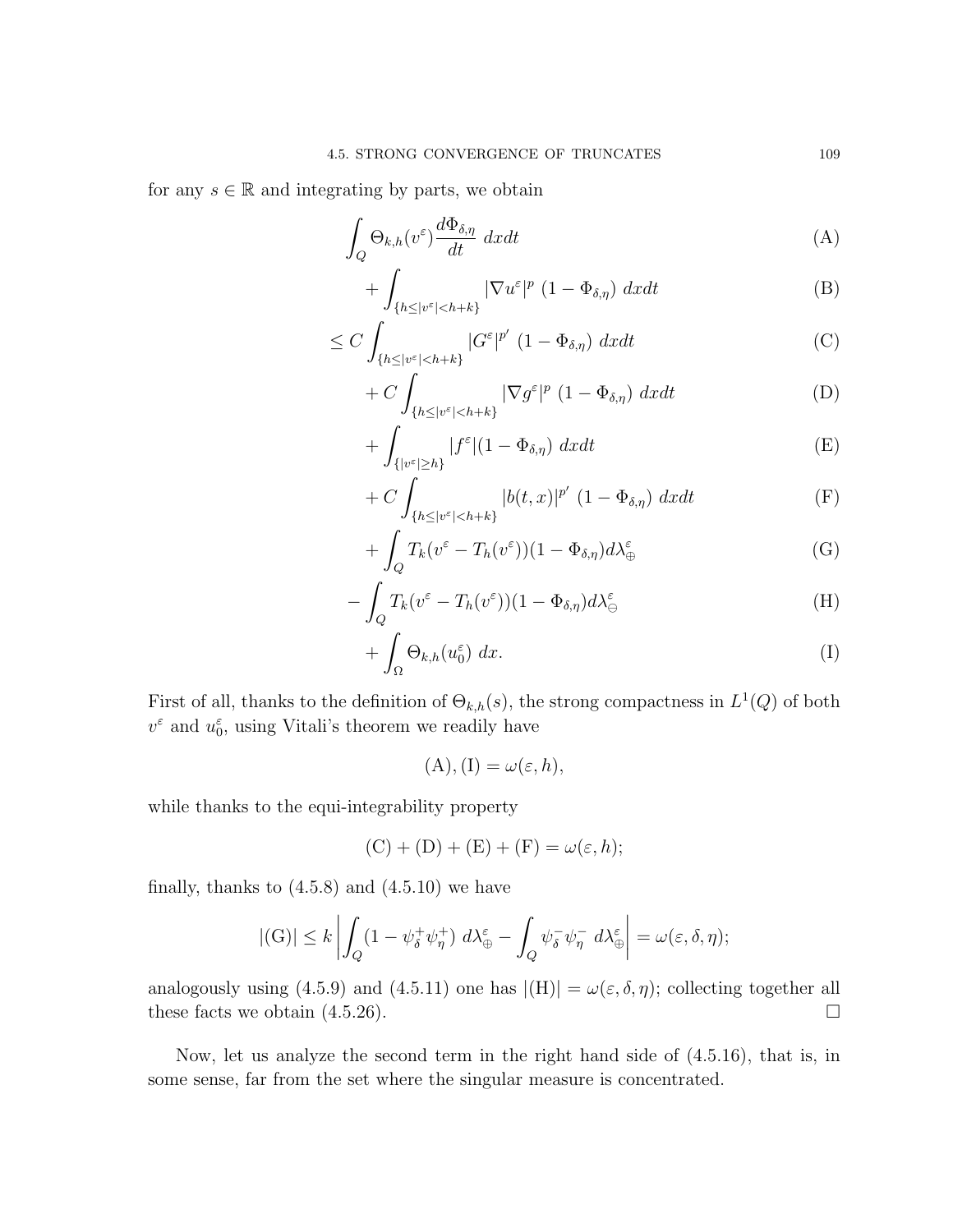# 110 4. RENORMALIZED SOLUTIONS, PARABOLIC PROBLEMS WITH MEASURES

We can write, for  $n > k$ 

$$
\int_{Q} a(t, x, \nabla u^{\varepsilon}) \cdot \nabla (T_{k}(v^{\varepsilon}) - T_{k}(v)_{\nu}) H_{n}(v^{\varepsilon})(1 - \Phi_{\delta,\eta}) \, dxdt
$$
\n
$$
= \int_{\{|v^{\varepsilon}| \le k\}} a(t, x, \nabla u^{\varepsilon}) \cdot \nabla (v^{\varepsilon} - T_{k}(v)_{\nu})(1 - \Phi_{\delta,\eta}) \, dxdt
$$
\n
$$
- \int_{\{|v^{\varepsilon}| > k\}} a(t, x, \nabla u^{\varepsilon}) \cdot \nabla T_{k}(v)_{\nu} H_{n}(v^{\varepsilon})(1 - \Phi_{\delta,\eta}) \, dxdt;
$$

First of all, thanks to Egorov theorem and to Proposition 4.15, and since  $|T_k(v)_\nu| \leq k$ a.e. on  $Q$  recalling definition of  $T_k(v)_{\nu}$ , we have

$$
\int_{\{|v^{\varepsilon}|>k\}} a(t, x, \nabla u^{\varepsilon}) \cdot \nabla T_k(v)_{\nu} H_n(v^{\varepsilon}) (1 - \Phi_{\delta,\eta}) \, dx dt
$$
\n
$$
= \int_{\{|v^{\varepsilon}|>k\}} a(t, x, \nabla (T_{2n}(v^{\varepsilon}) + g^{\varepsilon})) \cdot \nabla T_k(v)_{\nu} H_n(v^{\varepsilon}) (1 - \Phi_{\delta,\eta}) \, dx dt
$$
\n
$$
= \int_{\{|v^{\varepsilon}|>k\}} a(t, x, \nabla (T_{2n}(v) + g)) \cdot \nabla T_k(v)_{\nu} H_n(v) (1 - \Phi_{\delta,\eta}) \, dx dt + \omega(\varepsilon)
$$
\n
$$
= \omega(\varepsilon, \nu).
$$

To deal with the first term on the right hand side of (4.5.28) we adapt a method introduced, for the parabolic case, in [Po1]; for  $h > 2k$  let us define

$$
w^{\varepsilon} = T_{2k}(v^{\varepsilon} - T_h(v^{\varepsilon}) + T_k(v^{\varepsilon}) - T_k(v)_{\nu});
$$

notice that  $\nabla w^{\varepsilon} = 0$  if  $|v^{\varepsilon}| > h + 4k$ , thus the estimate on  $T_k(v^{\varepsilon})$  of Proposition 4.15 implies that  $w^{\varepsilon}$  is bounded in  $L^{p}(0,T;W_0^{1,p})$  $\mathcal{O}_0^{1,p}(\Omega)$ ; therefore we easily have that

$$
w^{\varepsilon} \longrightarrow T_{2k}(v - T_h(v) + T_k(v) - T_k(v)_{\nu})
$$
 weakly in  $L^p(0,T;W_0^{1,p}(\Omega))$  and a.e. on Q.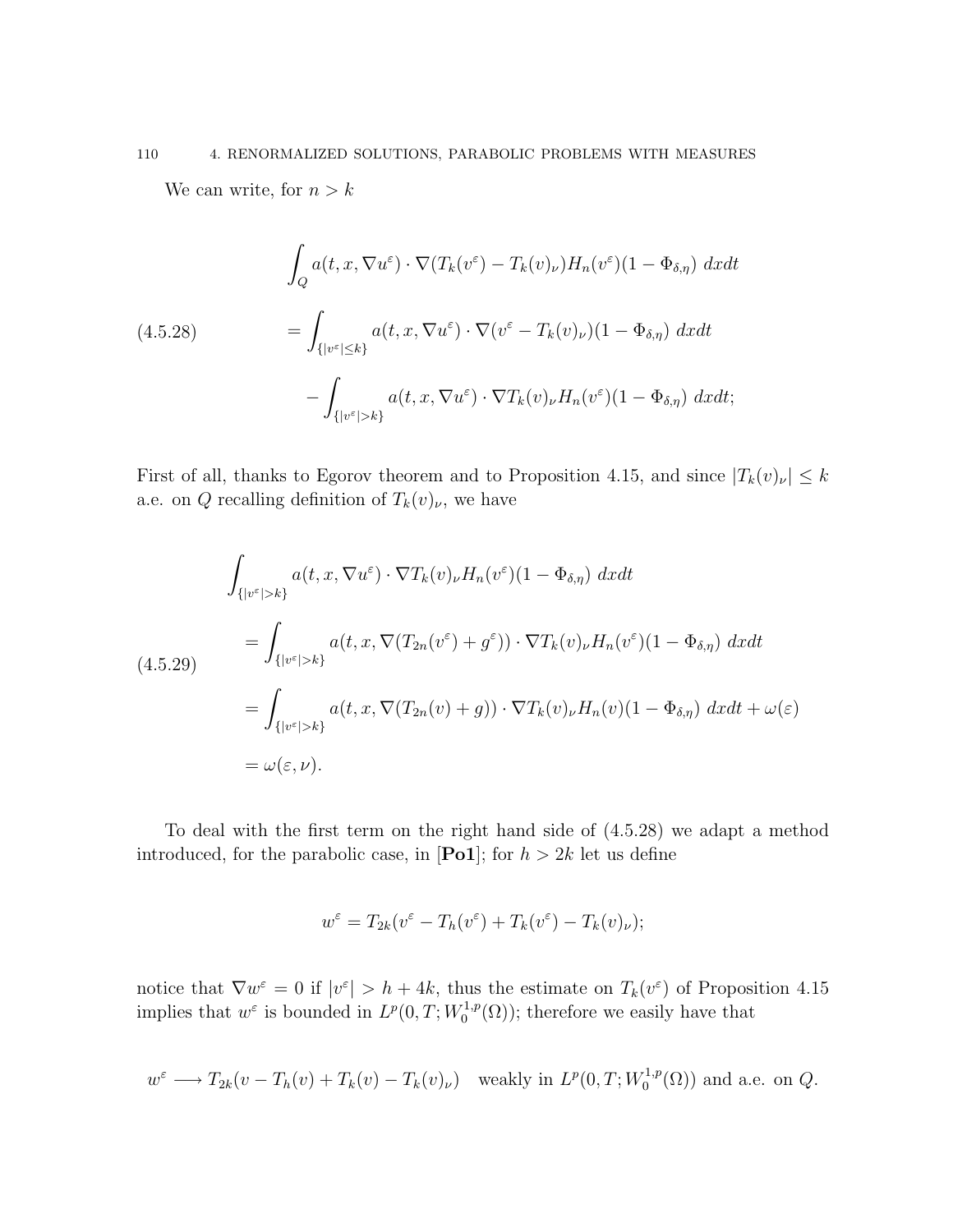Hence, let us multiply by  $w^{\varepsilon}(1-\Phi_{\delta,\eta})$  the equation solved by  $u^{\varepsilon}$  and integrate to obtain

$$
\int_0^T \langle v_t^{\varepsilon}, w^{\varepsilon} (1 - \Phi_{\delta, \eta}) \rangle dt \tag{A}
$$

$$
+\int_{Q} a(t, x, \nabla u^{\varepsilon}) \cdot \nabla w^{\varepsilon} (1-\Phi_{\delta,\eta}) dx dt \tag{B}
$$

$$
-\int_{Q} a(t, x, \nabla u^{\varepsilon}) \cdot \nabla \Phi_{\delta, \eta} w^{\varepsilon} dx dt
$$
 (C)

$$
= \int_{Q} f^{\varepsilon} w^{\varepsilon} (1 - \Phi_{\delta, \eta}) dx dt \tag{D}
$$

$$
+\int_{Q} G^{\varepsilon} \cdot \nabla (w^{\varepsilon} (1 - \Phi_{\delta,\eta})) \ dx dt \tag{E}
$$

$$
+\int_{Q} w^{\varepsilon} (1-\Phi_{\delta,\eta}) d\lambda_{\oplus}^{\varepsilon} \tag{F}
$$

$$
-\int_{Q} w^{\varepsilon} (1 - \Phi_{\delta,\eta}) d\lambda_{\ominus}^{\varepsilon}.
$$
 (G)

Let us analyze term by term the above identity; first of all, thanks to the properties of  $w^{\varepsilon}$  and to *Lebesgue's theorem* we have that  $(D) = \omega(\varepsilon, \nu, h)$ ; while, on the other hand, we have

$$
\text{(E)} = \int_{\{h \le v < h + 2k\}} G \cdot \nabla v \ (1 - \Phi_{\delta, \eta}) \ dx dt + \omega(\varepsilon, \nu, h),
$$

and using Young's inequality and Lemma 4.23, we have that

$$
\int_{\{h\leq v
$$

Now, reasoning as in the proof of Lemma 4.23, thanks to (4.5.8)–(4.5.11), using the fact that  $|w^{\varepsilon}| \leq 2k$ , we have that both  $(F) = \omega(\varepsilon, \delta, \eta)$  and  $(G) = \omega(\varepsilon, \delta, \eta)$ , while thanks to Proposition 4.15 and to the definition of  $w^{\varepsilon}$  we have

$$
(\mathcal{C}) = \omega(\varepsilon, \nu, h).
$$

Let us now analyze term (B); if we define  $M = h + 4k$  we have

$$
\int_{Q} a(t, x, \nabla u^{\varepsilon}) \cdot \nabla w^{\varepsilon} (1 - \Phi_{\delta, \eta}) dx dt
$$
  
= 
$$
\int_{Q} a(t, x, \nabla u^{\varepsilon} \chi_{\{|v^{\varepsilon}| \le M\}}) \cdot \nabla w^{\varepsilon} (1 - \Phi_{\delta, \eta}) dx dt.
$$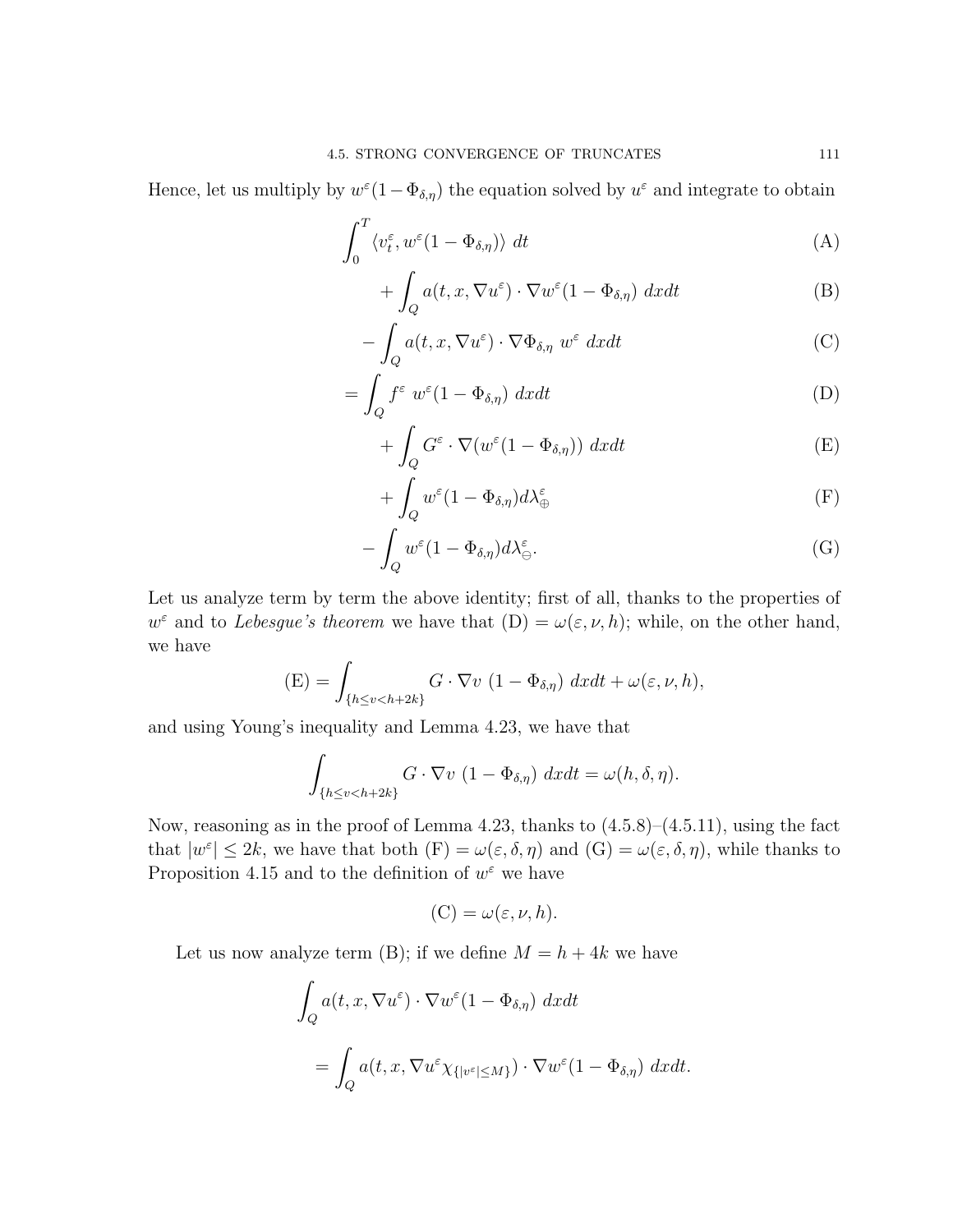Now, if  $E_{\varepsilon} = \{|v^{\varepsilon} - T_h(v^{\varepsilon}) + T_k(v^{\varepsilon}) - T_k(v)_{\nu}| \leq 2k\}$  and  $h \geq 2k$  we can split it as

$$
\int_{Q} a(t, x, \nabla u^{\varepsilon}) \cdot \nabla w^{\varepsilon} (1 - \Phi_{\delta,\eta}) \, dxdt
$$
\n
$$
= \int_{Q} a(t, x, \nabla u^{\varepsilon} \chi_{\{|v^{\varepsilon}| \leq k\}}) \cdot \nabla (v^{\varepsilon} - T_{k}(v)_{\nu}) (1 - \Phi_{\delta,\eta}) \, dxdt
$$
\n
$$
+ \int_{\{|v^{\varepsilon}| > k\}} a(t, x, \nabla u^{\varepsilon} \chi_{\{|v^{\varepsilon}| \leq M\}}) \cdot \nabla (v^{\varepsilon} - T_{h}(v^{\varepsilon})) (1 - \Phi_{\delta,\eta}) \chi_{E_{\varepsilon}} \, dxdt
$$
\n
$$
- \int_{\{|v^{\varepsilon}| > k\}} a(t, x, \nabla u^{\varepsilon} \chi_{\{|v^{\varepsilon}| \leq M\}}) \cdot \nabla T_{k}(v)_{\nu} (1 - \Phi_{\delta,\eta}) \chi_{E_{\varepsilon}} \, dxdt.
$$

Let us analyze the second term in the right hand side of (4.5.30); since  $v^{\epsilon} - T_h(v^{\epsilon}) = 0$ if  $|v^{\varepsilon}| \leq h$ , we have

$$
\left| \int_{\{|v^{\varepsilon}|>k\}} a(t, x, \nabla u^{\varepsilon} \chi_{\{|v^{\varepsilon}| \le M\}}) \cdot \nabla (v^{\varepsilon} - T_h(v^{\varepsilon})) (1 - \Phi_{\delta, \eta}) \chi_{E_{\varepsilon}} dxdt \right|
$$
  

$$
\le \int_{\{h \le |v^{\varepsilon}| < h + 4k\}} |a(t, x, \nabla u^{\varepsilon})| |\nabla v^{\varepsilon}| dxdt,
$$

and using assumption  $(4.1.2)$  on a and Young's inequality we get:

$$
\int_{\{h \le |v^{\varepsilon}| < h+4k\}} |a(t, x, \nabla u^{\varepsilon})| |\nabla v^{\varepsilon}| (1 - \Phi_{\delta, \eta}) dx dt
$$
\n
$$
\le C \int_{\{h \le |v^{\varepsilon}| < h+4k\}} |\nabla u^{\varepsilon}|^p (1 - \Phi_{\delta, \eta}) dx dt
$$
\n
$$
+ C \int_{\{h \le |v^{\varepsilon}| < h+4k\}} |\nabla g^{\varepsilon}|^p (1 - \Phi_{\delta, \eta}) dx dt
$$
\n
$$
+ C \int_{\{h \le |v^{\varepsilon}| < h+4k\}} |b(t, x)|^{p'} (1 - \Phi_{\delta, \eta}) dx dt.
$$

Thus, using equi-integrability and Lemma 4.23 we obtain

$$
(4.5.31) \int_{\{|v^{\varepsilon}|>k\}} a(t, x, \nabla u^{\varepsilon} \chi_{\{|v^{\varepsilon}| \le M\}}) \cdot \nabla (v^{\varepsilon} - T_h(v^{\varepsilon})) (1 - \Phi_{\delta, \eta}) \chi_{E_{\varepsilon}} dx dt = \omega(\varepsilon, h, \delta, \eta).
$$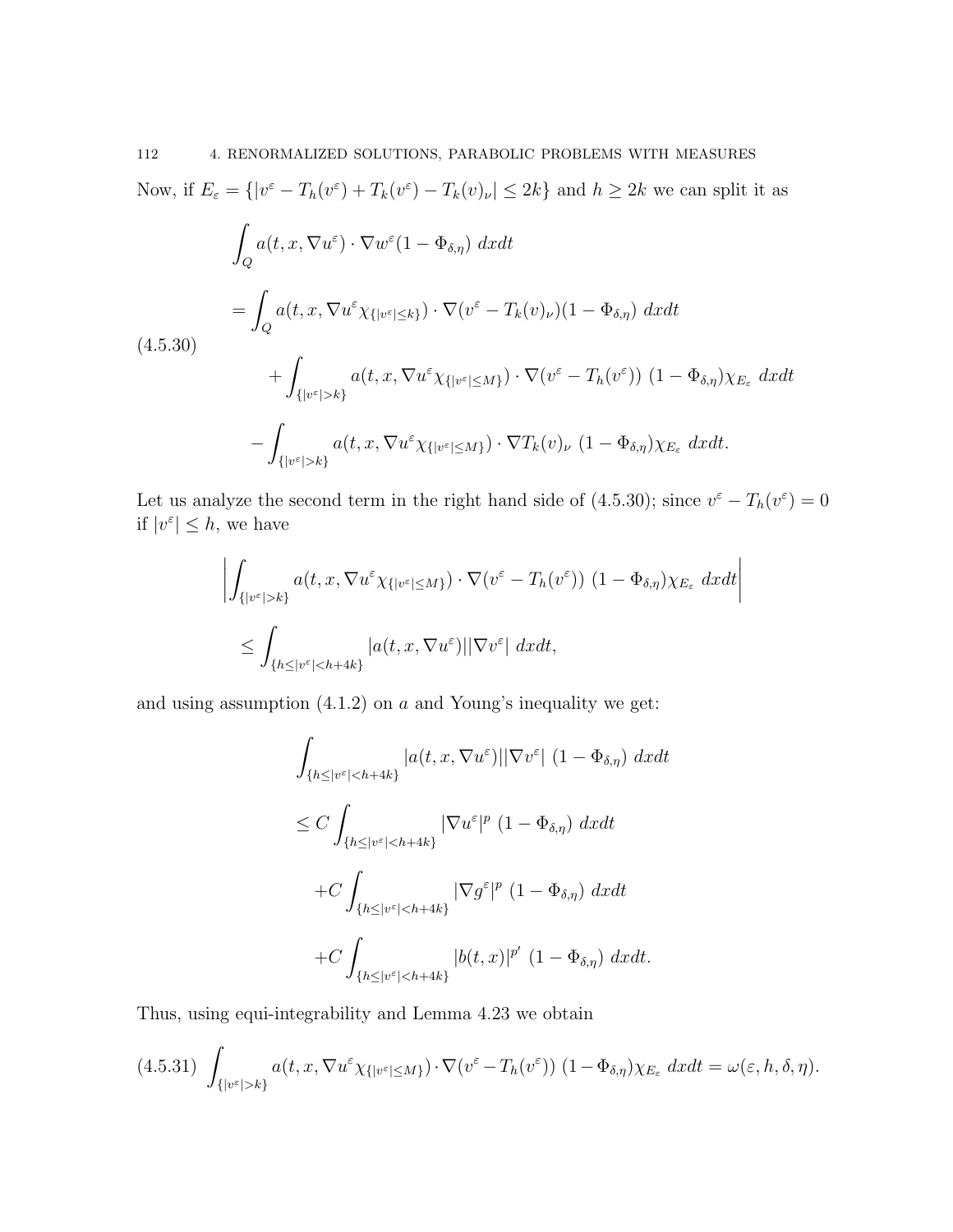Let us now analyze the third term in the right hand side of (4.5.30); since, thanks to Proposition 4.15, we have

$$
\int_{\{|v^{\varepsilon}|>k\}} a(t,x,\nabla u^{\varepsilon} \chi_{\{|v^{\varepsilon}|\leq M\}}) \cdot \nabla T_k(v) \ (1-\Phi_{\delta,\eta}) \chi_{E_{\varepsilon}} dx dt = \omega(\varepsilon),
$$

then

(4.5.32)  
\n
$$
\int_{\{|v^{\varepsilon}|>k\}} a(t, x, \nabla u^{\varepsilon} \chi_{\{|v^{\varepsilon}| \le M\}}) \cdot \nabla T_k(v)_{\nu} (1 - \Phi_{\delta, \eta}) \chi_{E_{\varepsilon}} dx dt
$$
\n
$$
= \int_{\{|v^{\varepsilon}|>k\}} a(t, x, \nabla u^{\varepsilon} \chi_{\{|v^{\varepsilon}| \le M\}}) \cdot \nabla (T_k(v)_{\nu} - T_k(v)) (1 - \Phi_{\delta, \eta}) \chi_{E_{\varepsilon}} dx dt + \omega(\varepsilon),
$$

so, thank to the fact that  $T_k(v)$ , strongly converges to  $T_k(v)$  in  $L^p(0,T;W_0^{1,p})$  $\binom{1,p}{0}$  and using again Proposition 4.15 we have

$$
\int_{\{|v^{\varepsilon}|>k\}} a(t,x,\nabla u^{\varepsilon} \chi_{\{|v^{\varepsilon}| \le M\}}) \cdot \nabla (T_k(v)_{\nu} - T_k(v)) (1 - \Phi_{\delta,\eta}) \chi_{E_{\varepsilon}} dx dt = \omega(\varepsilon,\nu),
$$

that together with (4.5.32) yields

(4.5.33) 
$$
\int_{\{|v^{\varepsilon}|>k\}} a(t,x,\nabla u^{\varepsilon} \chi_{\{|v^{\varepsilon}| \le M\}}) \cdot \nabla T_k(v)_{\nu} (1-\Phi_{\delta,\eta}) \chi_{E_{\varepsilon}} dx dt = \omega(\varepsilon,\nu).
$$

So, putting together (4.5.30), (4.5.31) and (4.5.33) we get

$$
(B) = \int_{Q} a(t, x, \nabla u^{\varepsilon} \chi_{\{|v^{\varepsilon}| \le k\}}) \cdot \nabla (v^{\varepsilon} - T_{k}(v)_{\nu})(1 - \Phi_{\delta, \eta}) dx dt + \omega(\varepsilon, \nu, h, \delta, \eta),
$$

and then, gathering together all the above results

(4.5.34)  

$$
\int_0^T \langle v_t^{\varepsilon}, w^{\varepsilon} (1 - \Phi_{\delta, \eta}) \rangle dt + \int_Q a(t, x, \nabla u^{\varepsilon} \chi_{\{|v^{\varepsilon}| \le k\}}) \cdot \nabla (v^{\varepsilon} - T_k(v)_{\nu}) (1 - \Phi_{\delta, \eta}) dx dt
$$

$$
=\omega(\varepsilon,\nu,h,\delta,\eta).
$$

If we prove that

(4.5.35) 
$$
\int_0^T \langle v_t^{\varepsilon}, w^{\varepsilon}(1-\Phi_{\delta,\eta})\rangle dt \geq \omega(\varepsilon,\nu,h),
$$

then we obtain our estimate far from  $E$ :

(4.5.36) 
$$
\limsup_{\varepsilon,\nu,\delta,n,\eta} \int_{Q} a(t,x,\nabla u^{\varepsilon}) \cdot \nabla (T_{k}(v^{\varepsilon}) - T_{k}(v)_{\nu}) H_{n}(v^{\varepsilon}) (1 - \Phi_{\delta,\eta}) dx dt \leq 0.
$$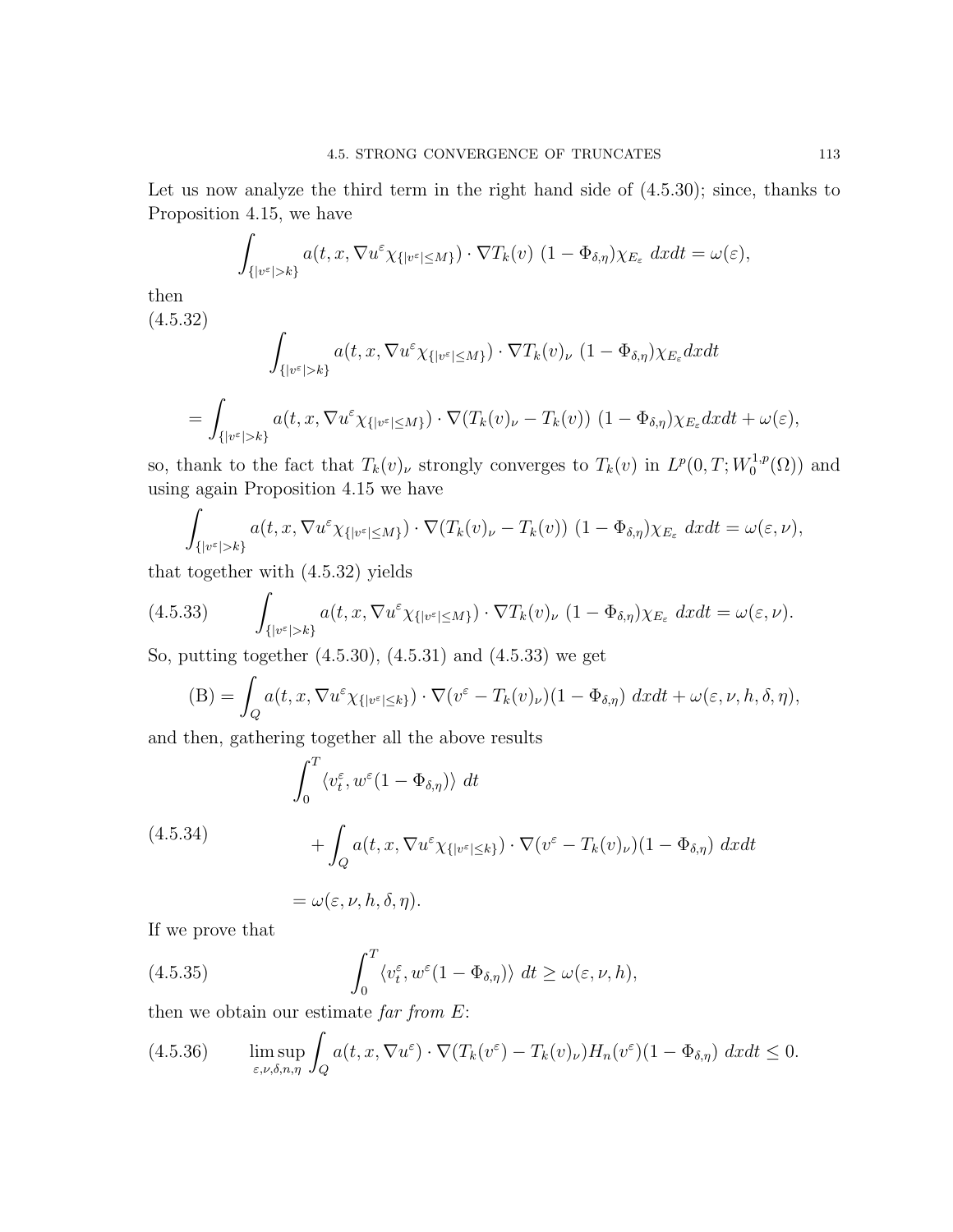### 114 4. RENORMALIZED SOLUTIONS, PARABOLIC PROBLEMS WITH MEASURES

So, let us prove (4.5.35). Observing that, thanks to the fact that  $|T_k(v)_\nu| \leq k$ , we can write (recalling that  $h>k>0)$ 

$$
w^{\varepsilon} = T_{h+k}(v^{\varepsilon} - T_k(v)_{\nu}) - T_{h-k}(v^{\varepsilon} - T_k(v^{\varepsilon}));
$$

we have,

$$
\int_0^T \langle v_t^{\varepsilon}, w^{\varepsilon} (1 - \Phi_{\delta, \eta}) \rangle dt
$$
  
= 
$$
\int_0^T \langle (T_k(v)_{\nu})_t, T_{h+k}(v^{\varepsilon} - T_k(v)_{\nu}) (1 - \Phi_{\delta, \eta}) \rangle dt
$$
  
+ 
$$
\int_Q S_{h+k}(v^{\varepsilon} - T_k(v)_{\nu})_t (1 - \Phi_{\delta, \eta}) dx dt
$$
  
- 
$$
\int_Q G_{h-k}(v^{\varepsilon})_t (1 - \Phi_{\delta, \eta}) dx dt,
$$

where

$$
S_{h+k}(s) = \int_0^s T_{h+k}(\sigma) \ d\sigma,
$$

and

$$
G_{h-k}(s) = \int_0^s T_{h-k}(\sigma - T_k(\sigma)) \ d\sigma.
$$

First of all, thanks to the definition of  $T_k(v)_\nu$  we have

$$
\int_0^T \langle (T_k(v)_\nu)_t, T_{h+k}(v^\varepsilon - T_k(v)_\nu)(1 - \Phi_{\delta,\eta}) \rangle dt
$$
  
\n
$$
= \nu \int_Q (T_k(v) - T_k(v)_\nu)T_{h+k}(v - T_k(v)_\nu)(1 - \Phi_{\delta,\eta}) dx dt + \omega(\varepsilon)
$$
  
\n
$$
= \nu \int_{\{|v| \le k\}} (v - T_k(v)_\nu)T_{h+k}(v - T_k(v)_\nu)(1 - \Phi_{\delta,\eta}) dx dt
$$
  
\n
$$
+ \nu \int_{\{v > k\}} (k - T_k(v)_\nu)T_{h+k}(v - T_k(v)_\nu)(1 - \Phi_{\delta,\eta}) dx dt
$$
  
\n
$$
+ \nu \int_{\{v < -k\}} (-k - T_k(v)_\nu)T_{h+k}(v - T_k(v)_\nu)(1 - \Phi_{\delta,\eta}) dx dt + \omega(\varepsilon);
$$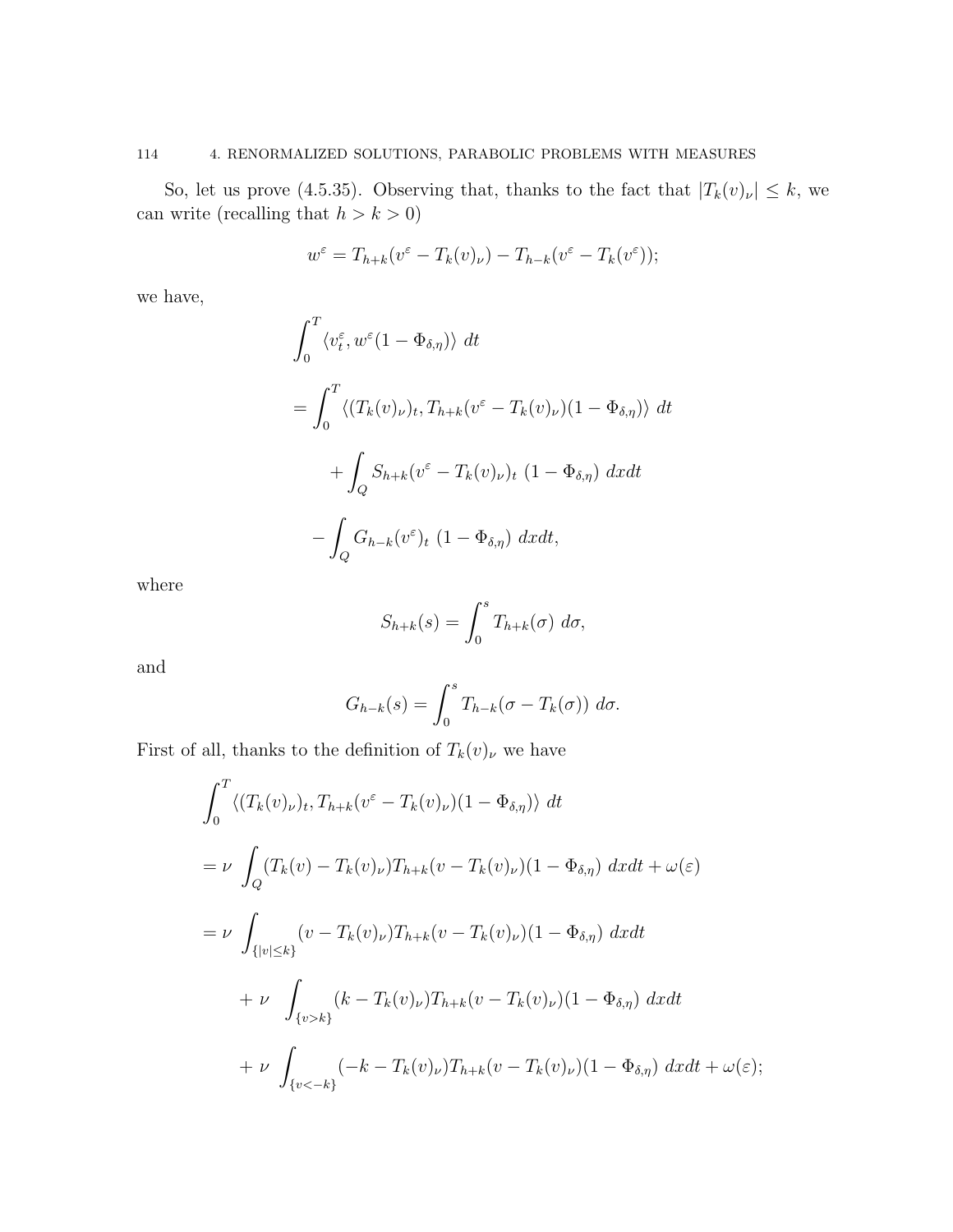and the three terms in the right hand side are all nonnegative, so we can drop it to obtain

(4.5.37) 
$$
\int_0^T \langle (T_k(v)_{\nu})_t, T_{h+k}(v^{\varepsilon} - T_k(v)_{\nu})(1 - \Phi_{\delta,\eta}) \rangle dt \ge \omega(\varepsilon),
$$

while integrating by parts we have

$$
\int_{Q} S_{h+k}(v^{\varepsilon} - T_{k}(v)_{\nu})_{t} (1 - \Phi_{\delta,\eta}) dx dt
$$

$$
- \int_{Q} G_{h-k}(v^{\varepsilon})_{t} (1 - \Phi_{\delta,\eta}) dx dt
$$

$$
= \int_{Q} S_{h+k}(v^{\varepsilon} - T_{k}(v)_{\nu}) \frac{d\Phi_{\delta,\eta}}{dt} dx dt
$$

$$
- \int_{Q} G_{h-k}(v^{\varepsilon}) \frac{d\Phi_{\delta,\eta}}{dt} dx dt
$$

$$
+ \int_{\Omega} S_{h+k}(v^{\varepsilon} - T_{k}(v)_{\nu})(T) dx
$$

$$
- \int_{\Omega} G_{h-k}(v^{\varepsilon})(T) dx
$$

$$
+ \int_{\Omega} G_{h-k}(u^{\varepsilon}) dx
$$

$$
- \int_{\Omega} S_{h+k}(u^{\varepsilon}) - z_{\nu}) dx
$$

Reasoning as in the proof of Lemma 2.1 in [Po1] we can easily show that both

$$
\int_{\Omega} S_{h+k}(v^{\varepsilon} - T_k(v)_{\nu})(T) dx - \int_{\Omega} G_{h-k}(v^{\varepsilon})(T) dx \ge 0,
$$

and

$$
\int_{\Omega} G_{h-k}(u_0^{\varepsilon}) dx - \int_{\Omega} S_{h+k}(u_0^{\varepsilon} - z_{\nu}) dx = \omega(\varepsilon, \nu, h).
$$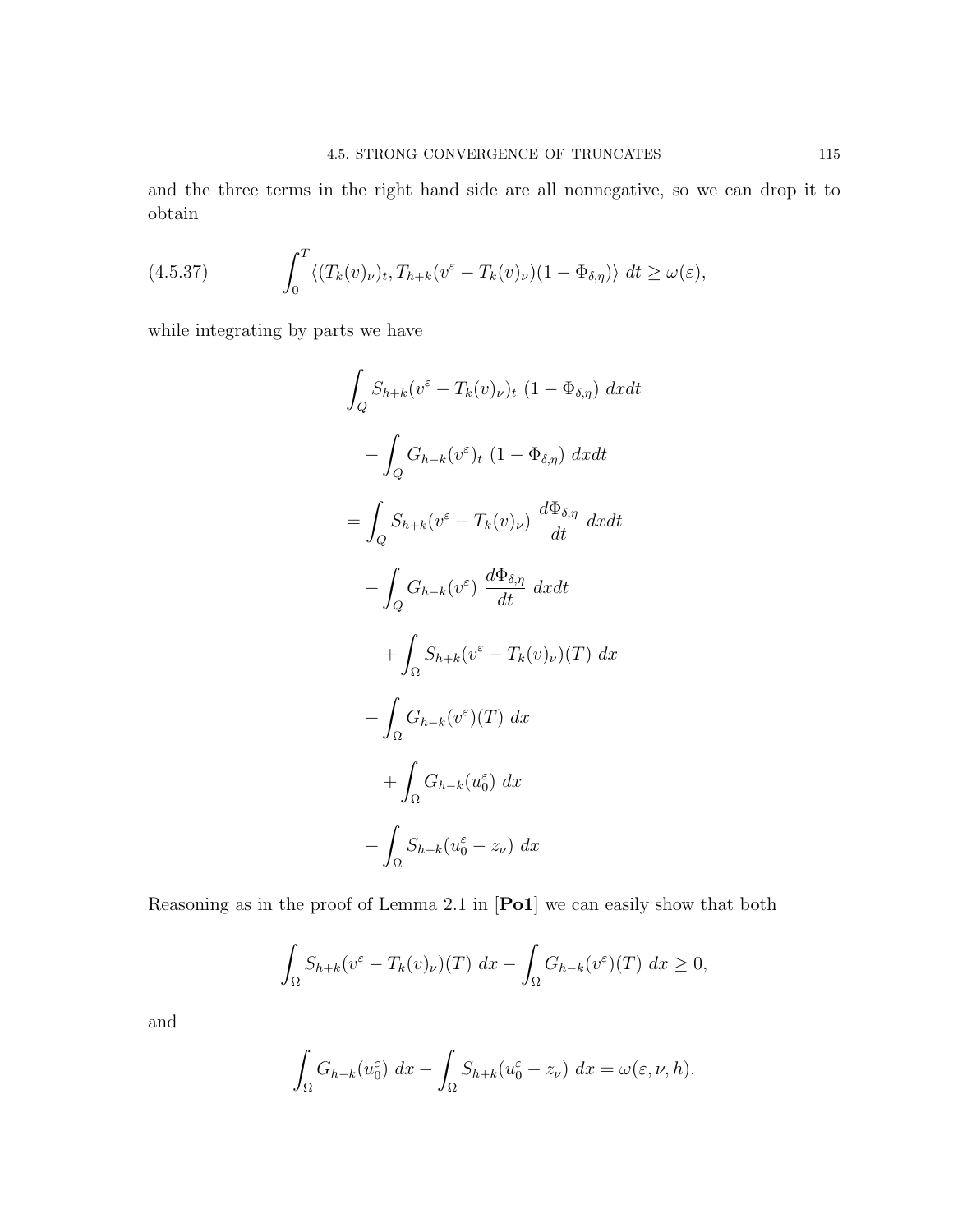Therefore we have proved that

$$
\int_0^T \langle v_t^{\varepsilon}, w^{\varepsilon} (1 - \Phi_{\delta, \eta}) \rangle dt
$$
  
\n
$$
\geq \int_Q S_{h+k} (v^{\varepsilon} - T_k(v)_{\nu}) \frac{d\Phi_{\delta, \eta}}{dt} dx dt
$$
  
\n
$$
- \int_Q G_{h-k} (v^{\varepsilon}) \frac{d\Phi_{\delta, \eta}}{dt} dx dt + \omega(\varepsilon, \nu, h),
$$

so, to conclude we have to check that

(4.5.38)  

$$
\int_{Q} S_{h+k}(v^{\varepsilon} - T_{k}(v)_{\nu}) \frac{d\Phi_{\delta,\eta}}{dt} dx dt
$$

$$
- \int_{Q} G_{h-k}(v^{\varepsilon}) \frac{d\Phi_{\delta,\eta}}{dt} dx dt \ge \omega(\varepsilon, \nu, h);
$$

actually, thanks to Proposition 4.15 and to the properties of  $T_k(v)_\nu$  we have

$$
\int_{Q} S_{h+k}(v^{\varepsilon} - T_{k}(v)_{\nu}) \frac{d\Phi_{\delta,\eta}}{dt} dx dt
$$

$$
- \int_{Q} G_{h-k}(v^{\varepsilon}) \frac{d\Phi_{\delta,\eta}}{dt} dx dt
$$

$$
\geq \int_{Q} S_{h+k}(v - T_{k}(v)) \frac{d\Phi_{\delta,\eta}}{dt} dx dt
$$

$$
- \int_{Q} G_{h-k}(v) \frac{d\Phi_{\delta,\eta}}{dt} dx dt + \omega(\varepsilon, \nu)
$$

$$
= \int_{Q} F_{h}(v) \frac{d\Phi_{\delta,\eta}}{dt} + \omega(\varepsilon, \nu),
$$
where  $F_{h}(s) = S_{h+k}(s - T_{k}(s)) - G_{h-k}(s)$ ; that is, if  $h > 2k$ ,
$$
F_{h}(s) = \begin{cases} \int_{0}^{s-k} (T_{h+k}(\sigma) - T_{h-k}(\sigma)) d\sigma & \text{if } s > h - k \\ 0 & \text{if } |s| \leq h - k \\ \int_{0}^{s+k} (T_{h+k}(\sigma) - T_{h-k}(\sigma)) d\sigma & \text{if } s < -(h - k), \end{cases}
$$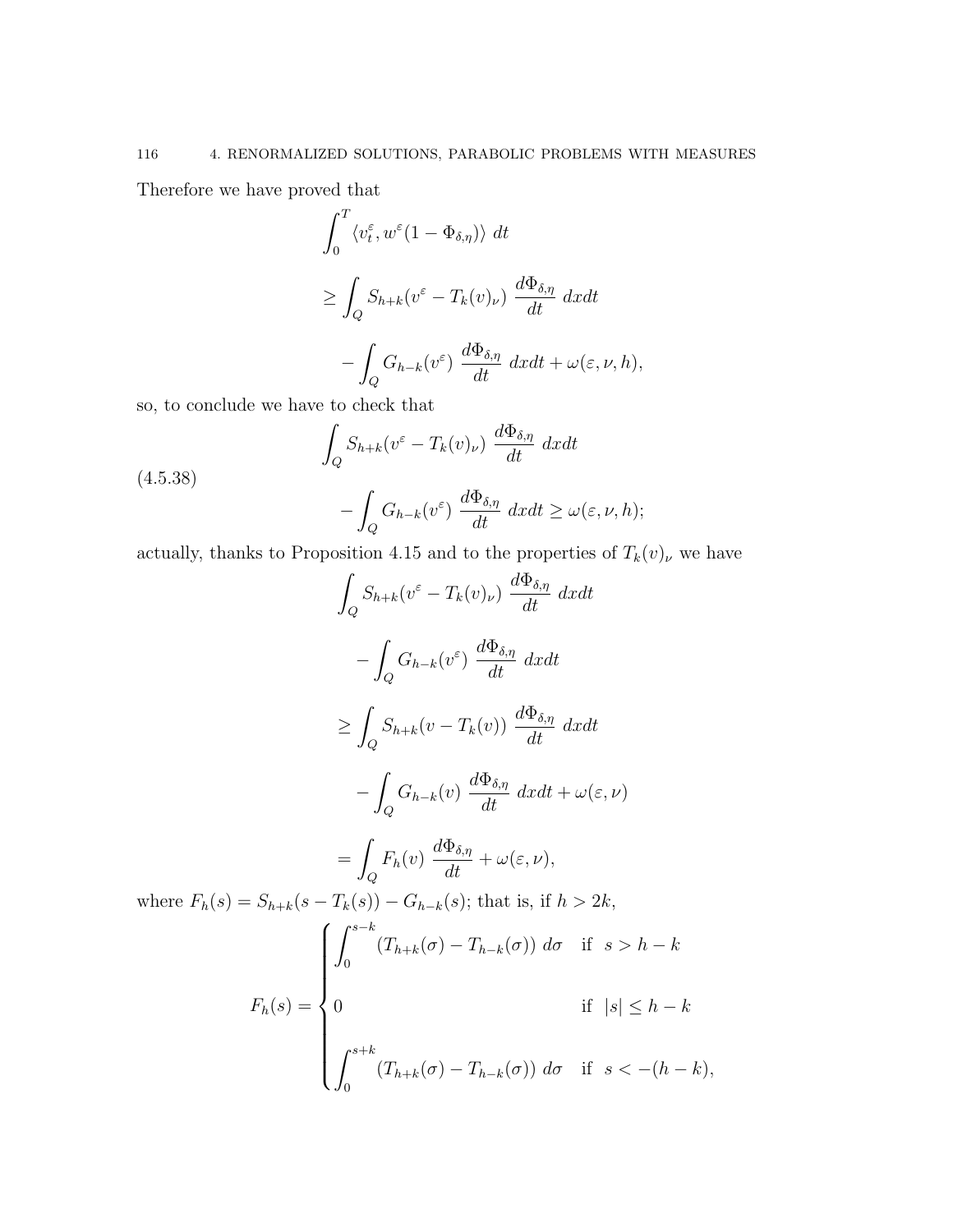

So,  $F_h(v)$  converges almost everywhere to 0 on Q and, since  $v \in L^1(Q)$ , we can apply dominated convergence theorem to conclude that  $(4.5.38)$  holds true.

Step 3. Strong convergence of truncates. Collecting together  $(4.5.16)$ , $(4.5.18)$ , and  $(4.5.36)$  we have, taking again  $n > k$ ,

$$
\limsup_{\varepsilon,\nu,n} \left( \int_Q a(t,x,\nabla u^{\varepsilon}) \cdot \nabla T_k(v^{\varepsilon}) \, dxdt \right)
$$

(4.5.39)

$$
-\int_{Q} a(t, x, \nabla u^{\varepsilon}) \cdot \nabla T_{k}(v)_{\nu} H_{n}(v^{\varepsilon}) dxdt\bigg) \leq 0,
$$

therefore, since using Egorov theorem and Proposition 4.15 we have

$$
\int_{Q} a(t, x, \nabla u^{\varepsilon}) \cdot \nabla T_{k}(v)_{\nu} H_{n}(v^{\varepsilon}) dx dt
$$

$$
= \int_{Q} a(t, x, \nabla u) \cdot \nabla T_{k}(v) dx dt + \omega(\varepsilon, \nu, n),
$$

then (4.5.39) implies (4.5.15).

Now, recalling that

$$
\int_{Q} a(t, x, \nabla (T_k(v^{\varepsilon}) + g^{\varepsilon})) \cdot \nabla T_k(v^{\varepsilon}) dx dt
$$

(4.5.40) 
$$
= \int_{Q} a(t, x, \nabla (T_k(v^{\varepsilon}) + g^{\varepsilon})) \cdot \nabla (T_k(v^{\varepsilon}) + g^{\varepsilon}) dx dt - \int_{Q} a(t, x, \nabla (T_k(v^{\varepsilon}) + g^{\varepsilon})) \cdot \nabla g^{\varepsilon} dx dt,
$$

using Fatou's lemma, and Proposition 4.15 we can easily conclude that

(4.5.41)  
\n
$$
\int_{Q} a(t, x, \nabla (T_k(v^{\varepsilon}) + g^{\varepsilon})) \cdot \nabla (T_k(v^{\varepsilon}) + g^{\varepsilon}) dx dt
$$
\n
$$
= \int_{Q} a(t, x, \nabla (T_k(v) + g)) \cdot \nabla (T_k(v) + g) dx dt + \omega(\varepsilon);
$$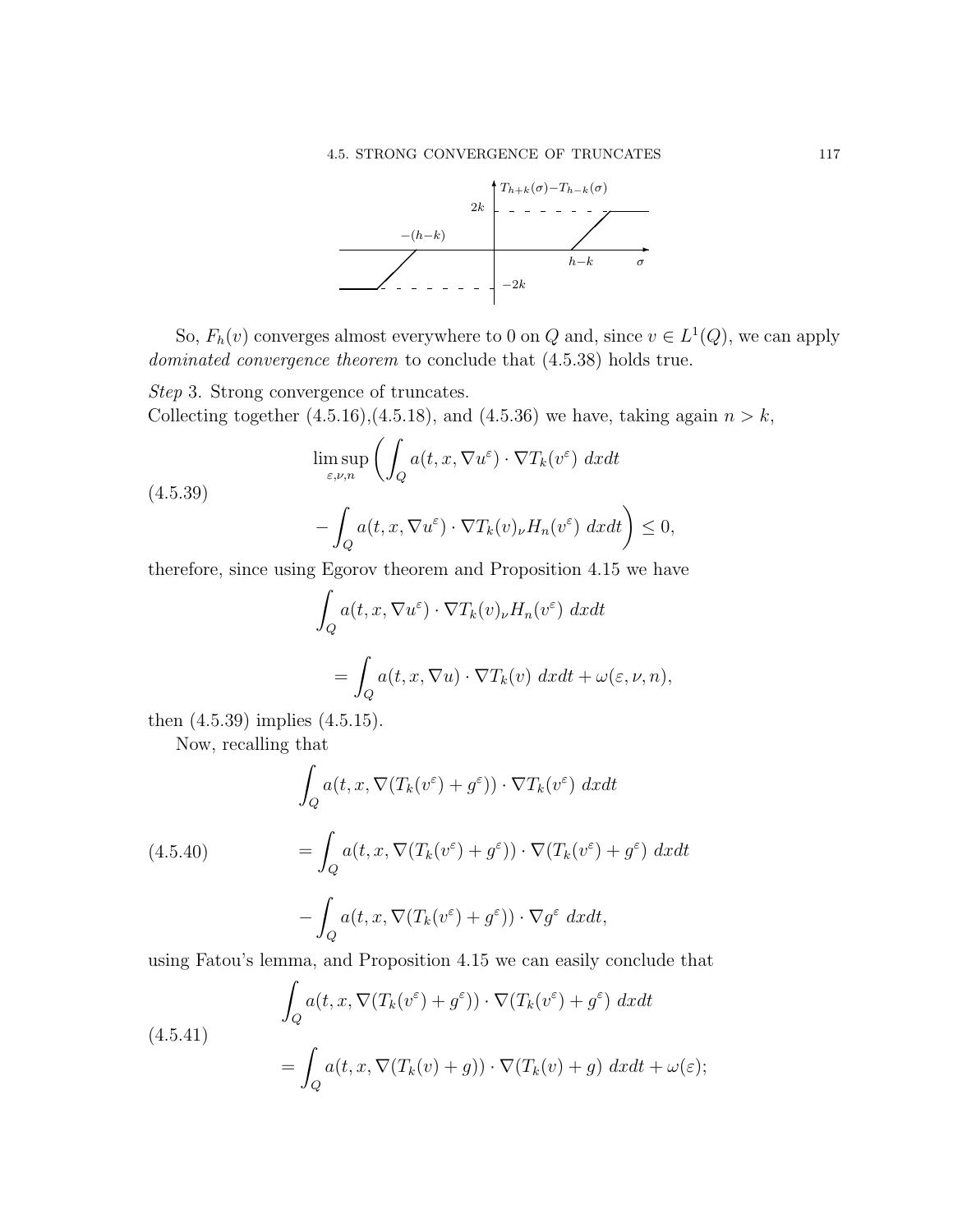Thus, being nonnegative,  $a(t, x, \nabla (T_k(v^{\varepsilon}) + g^{\varepsilon})) \nabla (T_k(v^{\varepsilon}) + g^{\varepsilon})$  actually converges to  $a(t, x, \nabla (T_k(v) + g)) \nabla (T_k(v) + g)$  in  $L^1(Q)$ ; hence, using assumption (4.1.1)

$$
\alpha |\nabla (T_k(v^\varepsilon)+g^\varepsilon)|^p\leq a(t,x,\nabla (T_k(v^\varepsilon)+g^\varepsilon))\cdot \nabla (T_k(v^\varepsilon)+g^\varepsilon),
$$

and so, by Vitali's theorem, recalling that  $g^{\varepsilon}$  strongly converges to g in  $L^p(0,T;W_0^{1,p})$  $\mathcal{L}_0^{1,p}(\Omega)$ ), we get

$$
T_k(v^{\varepsilon}) \longrightarrow T_k(v)
$$
 strongly in  $L^p(0,T;W_0^{1,p}(\Omega)).$ 

### 4.6. Existence of a renormalized solution

Now we are able to prove that problem (4.1.4) has a renormalized solution.

PROOF OF THEOREM 4.4. Let  $S \in W^{2,\infty}(\mathbb{R})$  such that S' has a compact support as in Definition 4.1, and let  $\varphi \in C_0^1([0,T) \times \Omega)$ ; then the approximating solutions  $u^{\varepsilon}$ (and  $v^{\varepsilon}$ ) satisfy

$$
-\int_{\Omega} S(u_0^{\varepsilon}) \varphi(0) dx - \int_0^T \langle \varphi_t, S(v^{\varepsilon}) \rangle
$$
  
+ 
$$
\int_Q S'(v^{\varepsilon}) a(t, x, \nabla u^{\varepsilon}) \cdot \nabla \varphi dx dt
$$
  
(4.6.1)  
+ 
$$
\int_Q S''(v^{\varepsilon}) a(t, x, \nabla u^{\varepsilon}) \cdot \nabla v^{\varepsilon} \varphi dx dt
$$
  
= 
$$
\int_Q S'(v^{\varepsilon}) \varphi d\hat{\mu}^{\varepsilon} + \int_Q S'(v^{\varepsilon}) \varphi d\lambda_{\oplus}^{\varepsilon} - \int_Q S'(v^{\varepsilon}) \varphi d\lambda_{\ominus}^{\varepsilon}.
$$

Thanks to Theorem 4.20 all but the last term easily pass to the limit on  $\varepsilon$ ; actually the only terms that give some problems are the last two. We can write

(4.6.2) 
$$
\int_{Q} S'(v^{\varepsilon}) \varphi \ d\lambda_{\oplus}^{\varepsilon} = \int_{Q} S'(v^{\varepsilon}) \varphi \ \psi_{\delta}^{+} d\lambda_{\oplus}^{\varepsilon} + \int_{Q} S'(v^{\varepsilon}) \varphi \ (1 - \psi_{\delta}^{+}) d\lambda_{\oplus}^{\varepsilon},
$$

where  $\psi_{\delta}^+$  $\frac{1}{\delta}$  is defined as in Lemma 4.18; thus

$$
\left| \int_{Q} S'(v^{\varepsilon}) \varphi \ (1 - \psi_{\delta}^{+}) d\lambda_{\oplus}^{\varepsilon} \right| \leq C \int_{Q} (1 - \psi_{\delta}^{+}) d\lambda_{\oplus}^{\varepsilon} = \omega(\varepsilon, \delta),
$$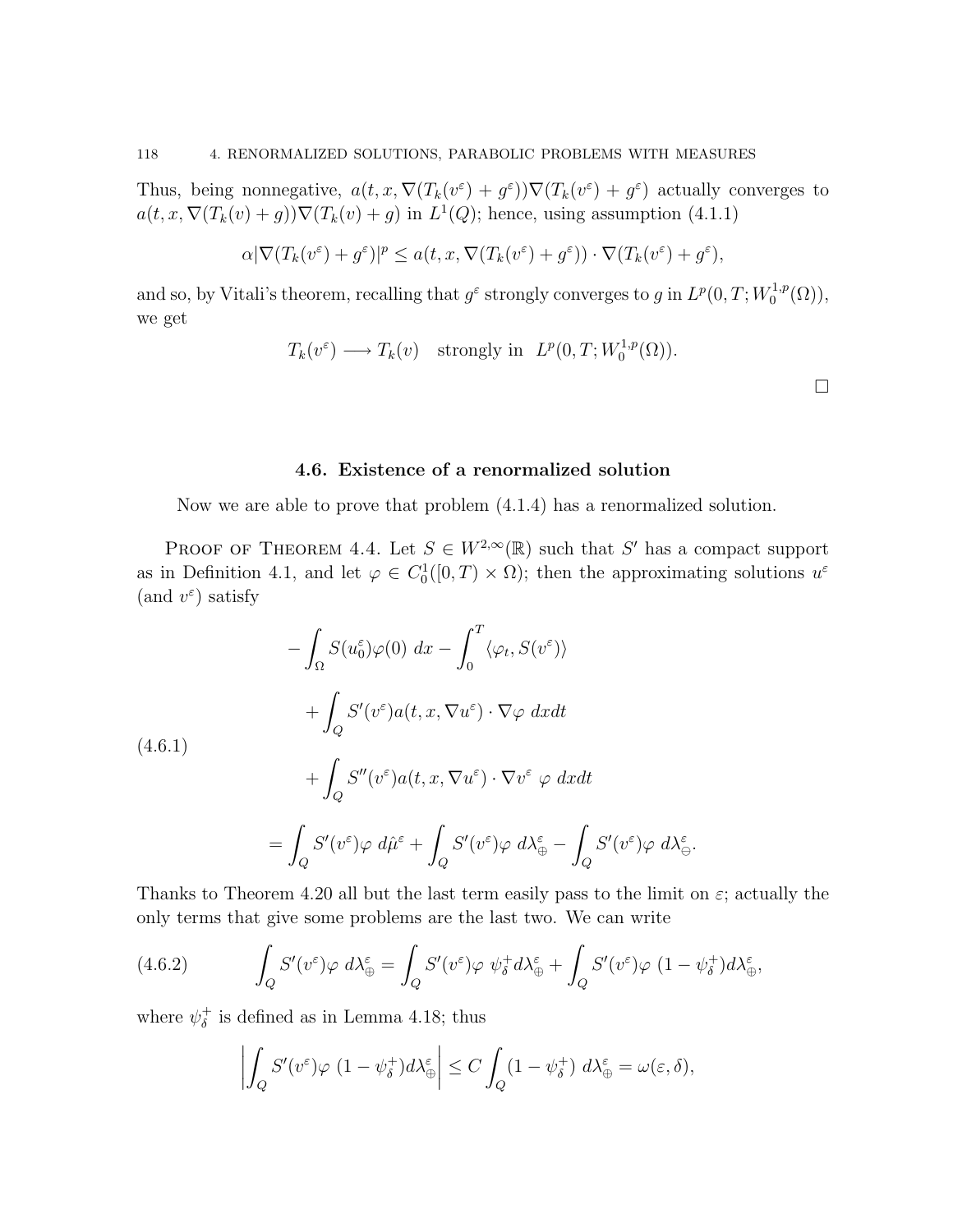while choosing  $S'(v^{\varepsilon})\varphi\psi_{\delta}^{+}$  in the formulation of  $u^{\varepsilon}$  one gets,

$$
\int_{Q} S'(v^{\varepsilon}) \varphi \psi_{\delta}^{+} d\lambda_{\oplus}^{\varepsilon} = -\int_{Q} S'(v^{\varepsilon}) \varphi \psi_{\delta}^{+} d\hat{\mu}^{\varepsilon} + \int_{Q} S'(v^{\varepsilon}) \varphi \psi_{\delta}^{+} d\lambda_{\ominus}^{\varepsilon}
$$
\n
$$
-\int_{Q} (\varphi \psi_{\delta}^{+})_{t} S(v^{\varepsilon}) dxdt
$$
\n(4.6.3)\n
$$
+\int_{Q} S'(v^{\varepsilon}) a(t, x, \nabla u^{\varepsilon}) \cdot \nabla(\varphi \psi_{\delta}^{+}) dxdt
$$
\n
$$
+\int_{Q} S''(v^{\varepsilon}) a(t, x, \nabla u^{\varepsilon}) \cdot \nabla v^{\varepsilon} \varphi \psi_{\delta}^{+} dxdt;
$$

now, thanks to Proposition 4.15 and the properties of  $\psi_{\delta}^+$  $\phi_{\delta}^{+}$ , we readily have

$$
\int_{Q} S'(v^{\varepsilon}) \varphi \psi_{\delta}^{+} d\hat{\mu}^{\varepsilon} = \omega(\varepsilon, \delta),
$$

and, thanks to  $(4.5.9)$ ,

$$
\left| \int_{Q} S'(v^{\varepsilon}) \varphi \psi_{\delta}^{+} d\lambda_{\ominus}^{\varepsilon} \right| \leq C \int_{Q} \psi_{\delta}^{+} d\lambda_{\ominus}^{\varepsilon} = \omega(\varepsilon, \delta)
$$

while, since  $S(v) \in L^p(0,T;W_0^{1,p})$  $L^{1,p}(\Omega) \cap L^{\infty}(Q)$  and using  $(4.5.6)$ ,

$$
\int_{Q} (\varphi \psi_{\delta}^{+})_{t} S(v^{\varepsilon}) dx dt = \omega(\varepsilon, \delta);
$$

moreover, since  $a(t, x, \nabla u^{\varepsilon})$  is strongly compact in  $L^1(Q)$ ,  $S'(v^{\varepsilon})$  is bounded, and  $\psi_{\delta}^+$ δ converges to zero in  $L^p(0,T;W_0^{1,p})$  $\delta_0^{1,p}(\Omega)$  as  $\delta$  goes to zero, we have

$$
\int_{Q} S'(v^{\varepsilon}) a(t, x, \nabla u^{\varepsilon}) \cdot \nabla (\varphi \psi_{\delta}^{+}) dx dt = \omega(\varepsilon, \delta),
$$

and, finally, using Theorem 4.20 and the fact that  $\nabla u^{\varepsilon} = T_M(v^{\varepsilon}) + g^{\varepsilon}$  on the set  $\{v^{\varepsilon} \leq M\},\$ 

$$
\int_{Q} S''(v^{\varepsilon}) a(t, x, \nabla u^{\varepsilon}) \cdot \nabla v^{\varepsilon} \varphi \psi_{\delta}^{+} dx dt = \omega(\varepsilon, \delta).
$$

Therefore, from (4.6.2) we deduce

(4.6.4) 
$$
\int_{Q} S'(v^{\varepsilon}) \varphi \ d\lambda_{\oplus}^{\varepsilon} = \omega(\varepsilon).
$$

Analogously we can prove that

(4.6.5) 
$$
\int_{Q} S'(v^{\varepsilon}) \varphi \ d\lambda_{\ominus}^{\varepsilon} = \omega(\varepsilon).
$$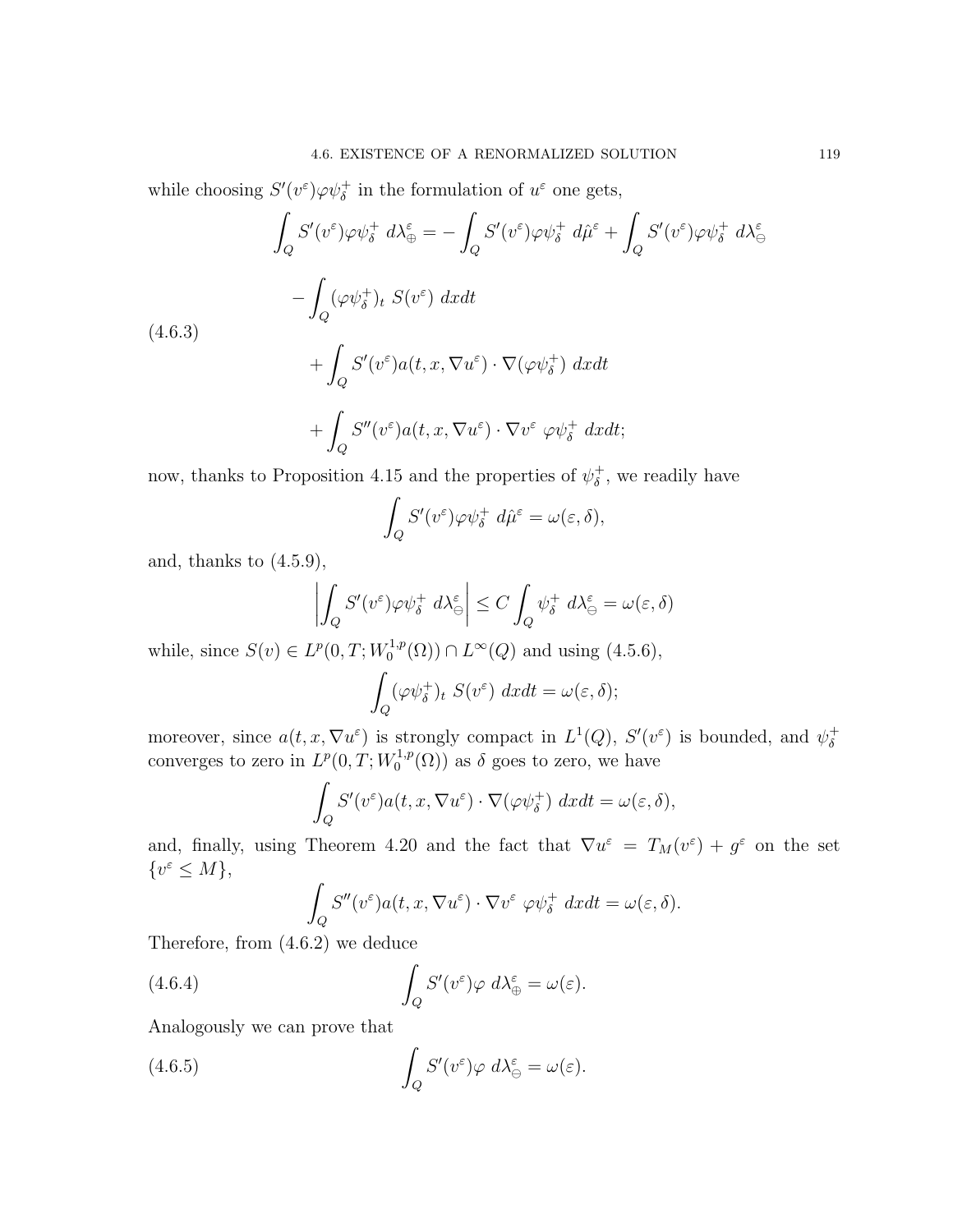Then u satisfies equation (4.2.1) with  $\varphi \in C_0^1([0, T) \times \Omega)$ ; now, an easy density argument shows that u satisfies the same formulation with  $\varphi \in L^p(0,T;W_0^{1,p})$  $L_0^{1,p}(\Omega) \cap L^{\infty}(Q)$  such that  $\varphi_t \in L^{p'}(0,T;W^{-1,p'}(\Omega))$ , and  $\varphi(T,x) = 0$ .

To prove existence it remains, then, to prove properties (4.2.2) and (4.2.3); so let us take and  $H_n(v)(1-\psi_{\delta}^-)$  $(\overline{\delta})\varphi$  as test function in the formulation of u, where  $\varphi \in C_0^{\infty}(Q)$ . We obtain

$$
-\int_{Q} ((1 - \psi_{\delta}^{-})\varphi)_{t} \overline{H}_{n}(v) dxdt
$$
  
+ 
$$
\int_{Q} H_{n}(v)a(t, x, \nabla u) \cdot \nabla ((1 - \psi_{\delta}^{-})\varphi) dxdt
$$
  
= 
$$
\int_{Q} H_{n}(v)(1 - \psi_{\delta}^{-})\varphi d\hat{\mu}_{0}
$$
  
+ 
$$
\frac{1}{n} \int_{\{n < v \le 2n\}} a(t, x, \nabla u) \cdot \nabla v (1 - \psi_{\delta}^{-})\varphi dxdt
$$
  
- 
$$
\frac{1}{n} \int_{\{-2n \le v < -n\}} a(t, x, \nabla u) \cdot \nabla v (1 - \psi_{\delta}^{-})\varphi dxdt.
$$

Now, recalling that  $u^{\varepsilon}$  is also a distributional solution with datum  $\mu^{\varepsilon}$  we have

(4.6.7)  
\n
$$
-\int_{Q} ((1 - \psi_{\delta}^{-})\varphi)_{t} v^{\varepsilon} dxdt + \int_{Q} a(t, x, \nabla u^{\varepsilon}) \cdot \nabla ((1 - \psi_{\delta}^{-})\varphi) dxdt
$$
\n
$$
= \int_{Q} (1 - \psi_{\delta}^{-})\varphi d\mathring{\mu}_{0}^{\varepsilon} + \int_{Q} (1 - \psi_{\delta}^{-})\varphi d\mathring{\lambda}_{\oplus}^{\varepsilon} - \int_{Q} (1 - \psi_{\delta}^{-})\varphi d\mathring{\lambda}_{\ominus}^{\varepsilon},
$$

for every  $\varphi \in C_0^{\infty}(Q)$ .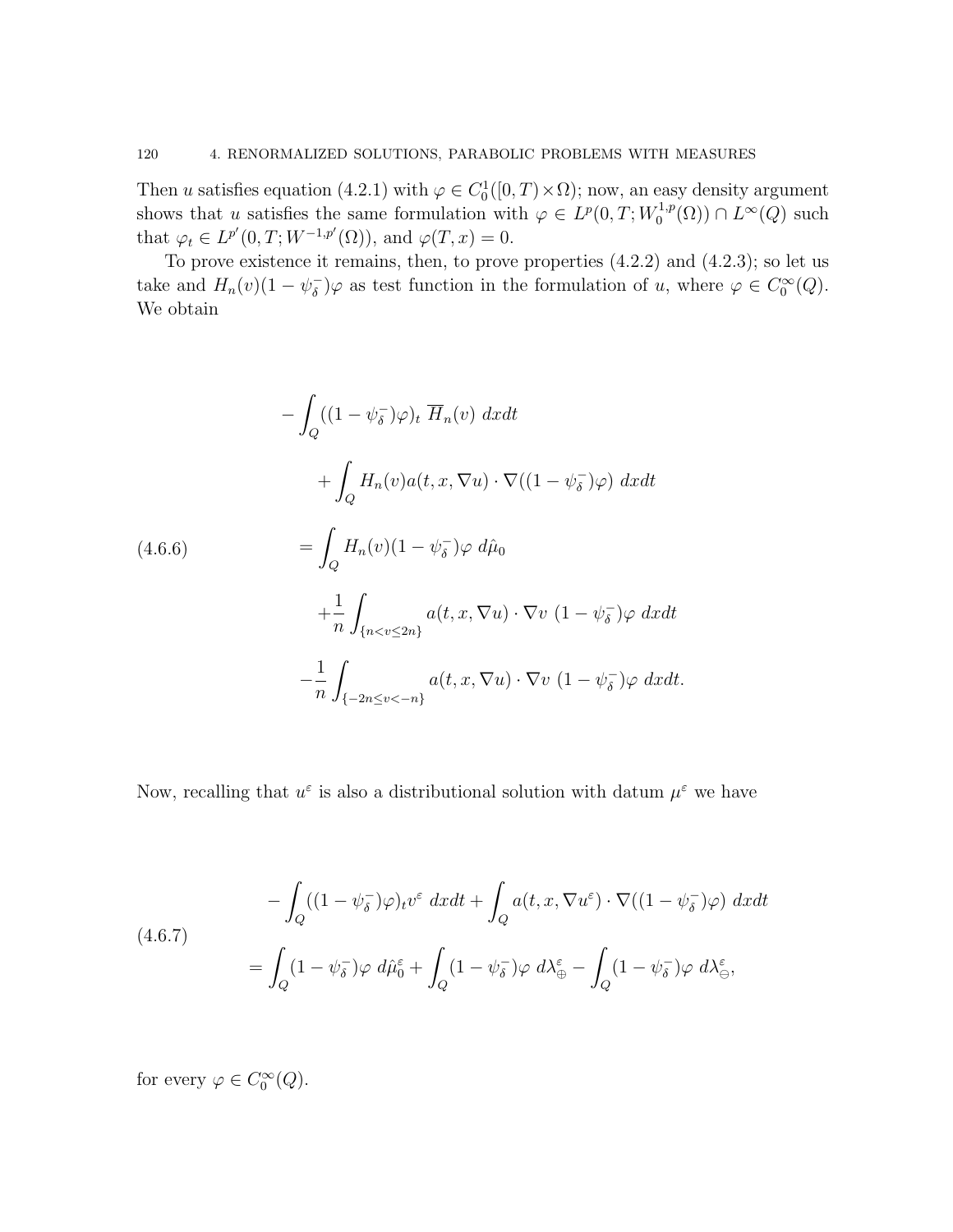Therefore, let us take the difference between (4.6.6) and (4.6.7); we obtain

$$
-\int_{Q} ((1-\psi_{\delta}^{-})\varphi)_{t} \overline{H}_{n}(v) dxdt + \int_{Q} ((1-\psi_{\delta}^{-})\varphi)_{t}v^{\varepsilon} dxdt \tag{A}
$$

$$
+\int_{Q} H_{n}(v)a(t,x,\nabla u) \cdot \nabla ((1-\psi_{\delta}^{-})\varphi) dxdt
$$
 (B)

$$
-\int_{Q} a(t, x, \nabla u^{\varepsilon}) \cdot \nabla ((1 - \psi_{\delta}^{-})\varphi) dx dt
$$
 (C)

$$
-\int_{Q} H_n(v)(1-\psi_{\delta}^-)\varphi \ d\hat{\mu}_0 + \int_{Q} (1-\psi_{\delta}^-)\varphi \ d\hat{\mu}_0^{\varepsilon} \tag{D}
$$

$$
+\frac{1}{n}\int_{\{-2n\leq v<-n\}} a(t,x,\nabla u)\cdot \nabla v\ (1-\psi_{\delta}^-)\varphi\ dxdt\tag{E}
$$

$$
+\int_{Q} (1-\psi_{\delta}^{-})\varphi \ d\lambda_{\oplus}^{\varepsilon} \tag{F}
$$

$$
-\int_{Q} (1 - \psi_{\delta}^{-}) \varphi \, d\lambda_{\ominus}^{\varepsilon} \tag{G}
$$

$$
= \frac{1}{n} \int_{\{n < v \le 2n\}} a(t, x, \nabla u) \cdot \nabla v \ (1 - \psi_{\delta}^{-}) \varphi \ dx dt. \tag{H}
$$

First of all, we easily have

$$
(\mathbf{A}) = \omega(\varepsilon, n),
$$

and, thanks to Proposition 4.15,

$$
(B) + (C) = \omega(\varepsilon, n).
$$

Now, since  $H_n(v)$  strongly converges to 1 in  $L^p(0,T;W^{1,p}(\Omega))$  (thanks to the estimate on the truncates of Proposition 4.3, as we said before) and then  $H_n(v)(1 - \psi_{\delta}^-)$  $(\overline{\delta})\varphi$  to  $(1 - \psi_{\delta}^{-})$  $\bar{\delta}$ ) $\varphi$  in  $L^p(0,T;W_0^{1,p})$  $\binom{1,p}{0}$ , we have

$$
(D) = \omega(\varepsilon, n).
$$

Moreover, thanks to  $(4.5.11)$ ,

$$
(\mathrm{G})=\omega(\varepsilon,\delta)
$$

and thanks to Lemma 4.21 (see also Remark 4.22), and to Theorem 4.20, we have

$$
(\mathbf{E}) = \omega(n, \delta).
$$

Finally, using again Theorem 4.20, and Lemma 4.21, we have

$$
(\mathbf{H}) = \frac{1}{n} \int_{\{n < v \le 2n\}} a(t, x, \nabla u) \cdot \nabla v \, \varphi \, dx dt + \omega(n, \delta),
$$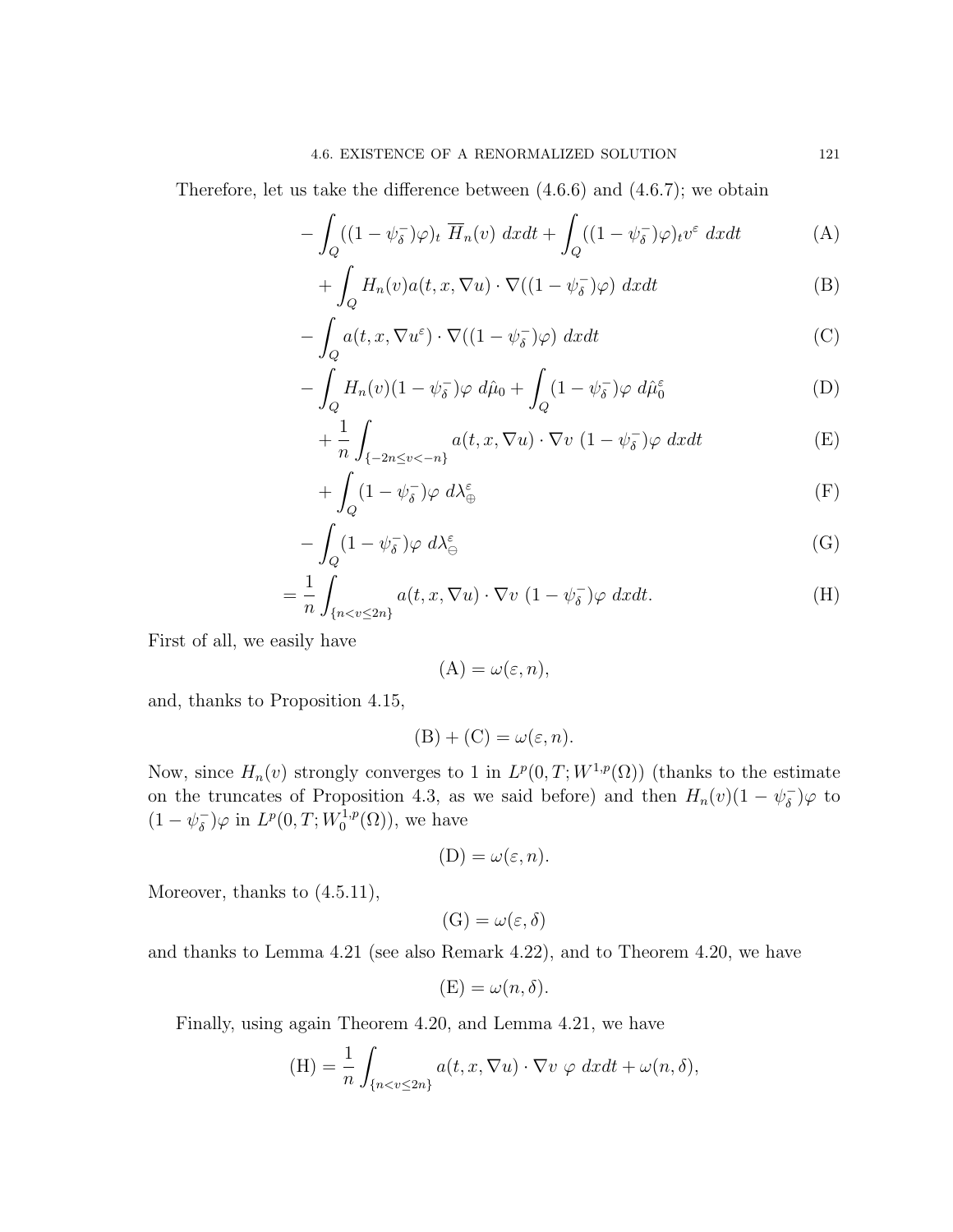while, by construction of  $\lambda_{\oplus}^{\varepsilon}$ , we have

$$
(\mathcal{F}) = \int_{Q} \varphi \, d\mu_s^+ + \omega(\varepsilon, \delta).
$$

Putting together all the above results we obtain (4.2.2) for every  $\varphi \in C_0^{\infty}(Q)$ . Now, if  $\varphi \in C^{\infty}(\overline{Q})$  we can split

(4.6.8)  
\n
$$
\frac{1}{n} \int_{\{n < v \le 2n\}} a(t, x, \nabla u) \cdot \nabla v \varphi \, dxdt
$$
\n
$$
= \frac{1}{n} \int_{\{n < v \le 2n\}} a(t, x, \nabla u) \cdot \nabla v \varphi \psi_{\delta}^{+} \, dxdt
$$
\n
$$
+ \frac{1}{n} \int_{\{n < v \le 2n\}} a(t, x, \nabla u) \cdot \nabla v \varphi (1 - \psi_{\delta}^{+}) \, dxdt,
$$

and, thanks to what we proved before

(4.6.9) 
$$
\lim_{n \to \infty} \frac{1}{n} \int_{\{n < v \le 2n\}} a(t, x, \nabla u) \cdot \nabla v \, \varphi \psi_{\delta}^+ \, dx dt = \int_Q \varphi \, d\mu_s^+ + \omega(\delta).
$$

On the other hand, reasoning as before, we are under the assumption of Lemma 4.21 (see Remark 4.22), so we have

$$
\frac{1}{n} \int_{\{n < v^{\varepsilon} \leq 2n\}} a(t, x, \nabla u^{\varepsilon}) \cdot \nabla v^{\varepsilon} \varphi(1 - \psi_{\delta}^{+}) \, dx dt = \omega(\varepsilon, n, \delta),
$$

that, gathered together with the strong convergence of truncates proved in Theorem 4.20, yields

(4.6.10) 
$$
\frac{1}{n} \int_{\{n < v \le 2n\}} a(t, x, \nabla u) \cdot \nabla v \, \varphi(1 - \psi_{\delta}^+) \, dx dt = \omega(n, \delta).
$$

Finally, putting together (4.6.8), (4.6.9) and (4.6.10) we get (4.2.2) for every  $\varphi \in C^{\infty}(\overline{Q})$ , and, reasoning by density, for every  $\varphi \in C(\overline{Q})$ , which concludes the proof of (4.2.2). To obtain (4.2.3) we can reason as before using  $\psi_{\delta}^+$  $_{\delta}^+$  in the place of  $\psi_{\delta}^ \bar{\delta}$  and viceversa, and this concludes the proof of Theorem 4.4.

#### 4.7. Uniqueness in the linear case and inverse maximum principle

4.7.1. Uniqueness in the linear case. In this section we try to stress the fact that the notion of renormalized solution, as in the elliptic case, should be the right one to get uniqueness. As we said before if the datum  $\mu$  belongs to  $M_0(Q)$  the renormalized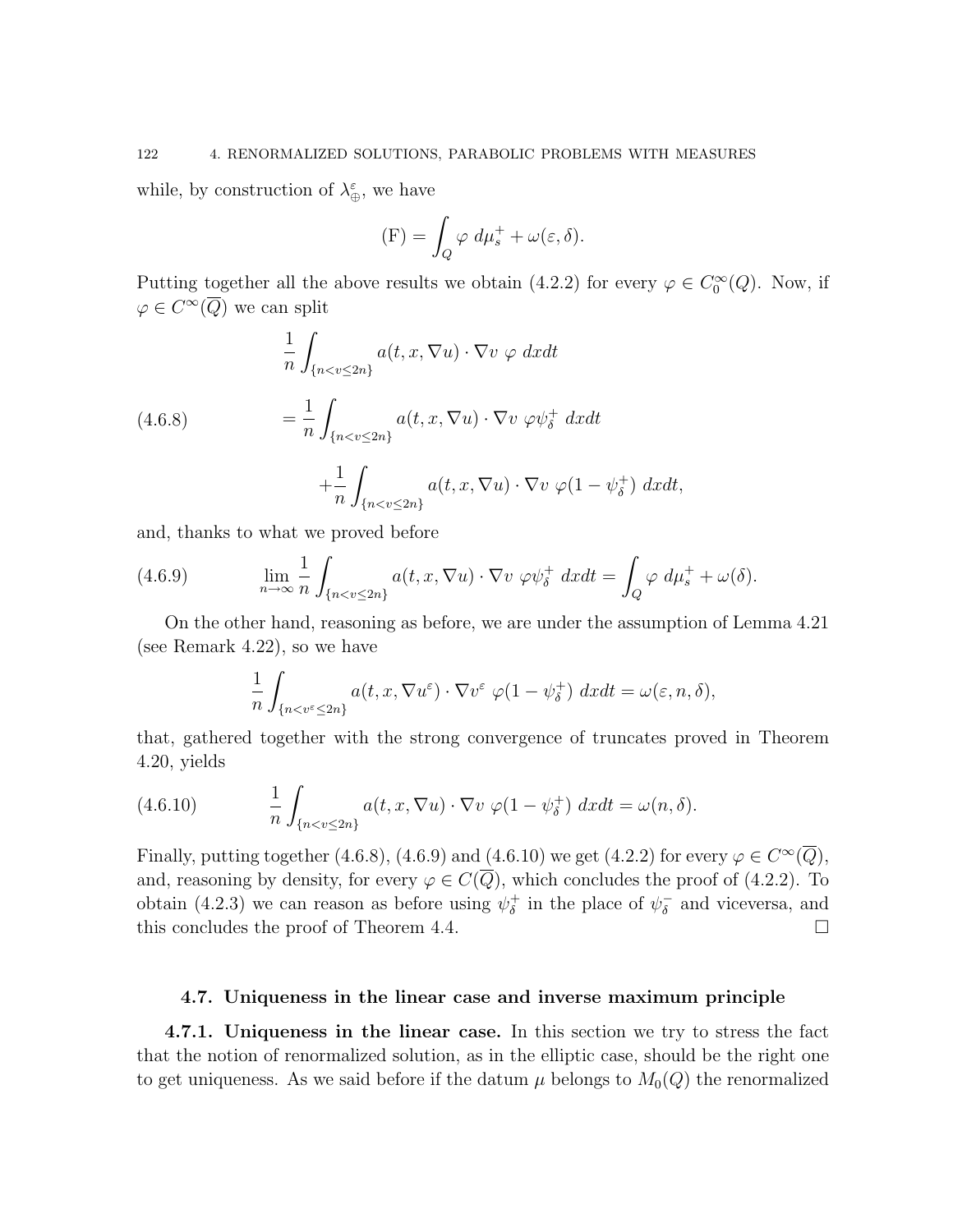solution turns out to be unique (see [DPP]); the same happens for a general measure datum and  $u_0 \in L^1(\Omega)$  as initial condition, if the operator is linear, that is if

(4.7.1) 
$$
a(t, x, \xi) = M(t, x) \cdot \xi,
$$

where  $M$  is a matrix with bounded, measurable entries, and satisfying the ellipticity assumption (4.1.1) (obviously with  $p = 2$ ). In fact we have

THEOREM 4.24. Let M as in  $(4.7.1)$ . Then the renormalized solution of problem

(4.7.2) 
$$
\begin{cases} u_t - \operatorname{div}(M(t, x)\nabla u) = \mu & \text{in } (0, T) \times \Omega, \\ u(0, x) = u_0 & \text{in } \Omega, \\ u(t, x) = 0 & \text{on } (0, T) \times \partial\Omega, \end{cases}
$$

is unique.

PROOF. We will proof this result by showing that a renormalized solution of problem  $(4.7.2)$  is a solution in a *duality sense*; uniqueness will follow immediately as in the elliptic case where the notion of duality solution was introduced and studied in [S] (See Section 1.2). So, let  $w \in L^2(0,T; H_0^1(\Omega)) \cap C(\overline{Q})$  such that  $w_t \in L^2(0,T; H^{-1}(\Omega))$  with  $w(T) = 0$  and choose  $\overline{H}_n(v)$  and w as test functions in (4.2.1), we have

$$
-\int_{\Omega} \overline{H}_n(u_0)w(0) dx
$$
 (A)

$$
-\int_0^T \langle w_t, \overline{H}_n(v) \rangle dt
$$
 (B)

$$
+ \int_{Q} H_{n}(v)M(t,x)\nabla u \cdot \nabla w \,dxdt \tag{C}
$$

$$
-\frac{1}{n}\int_{\{n\leq v<2n\}}M(t,x)\nabla u\cdot\nabla v\ w\ dxdt\tag{D}
$$

$$
+\frac{1}{n}\int_{\{-2n (E)
$$

$$
= \int_{Q} H_n(v) \ w \ d\hat{\mu}_0,
$$
 (F)

and by properties (4.2.2) and (4.2.3) we readily obtain

(4.7.3) 
$$
(A) + (B) + (C) - (F) = \int_{Q} w \, d\mu_{s} + \omega(n),
$$

where  $\mu_s = \mu_s^+ - \mu_s^-$ .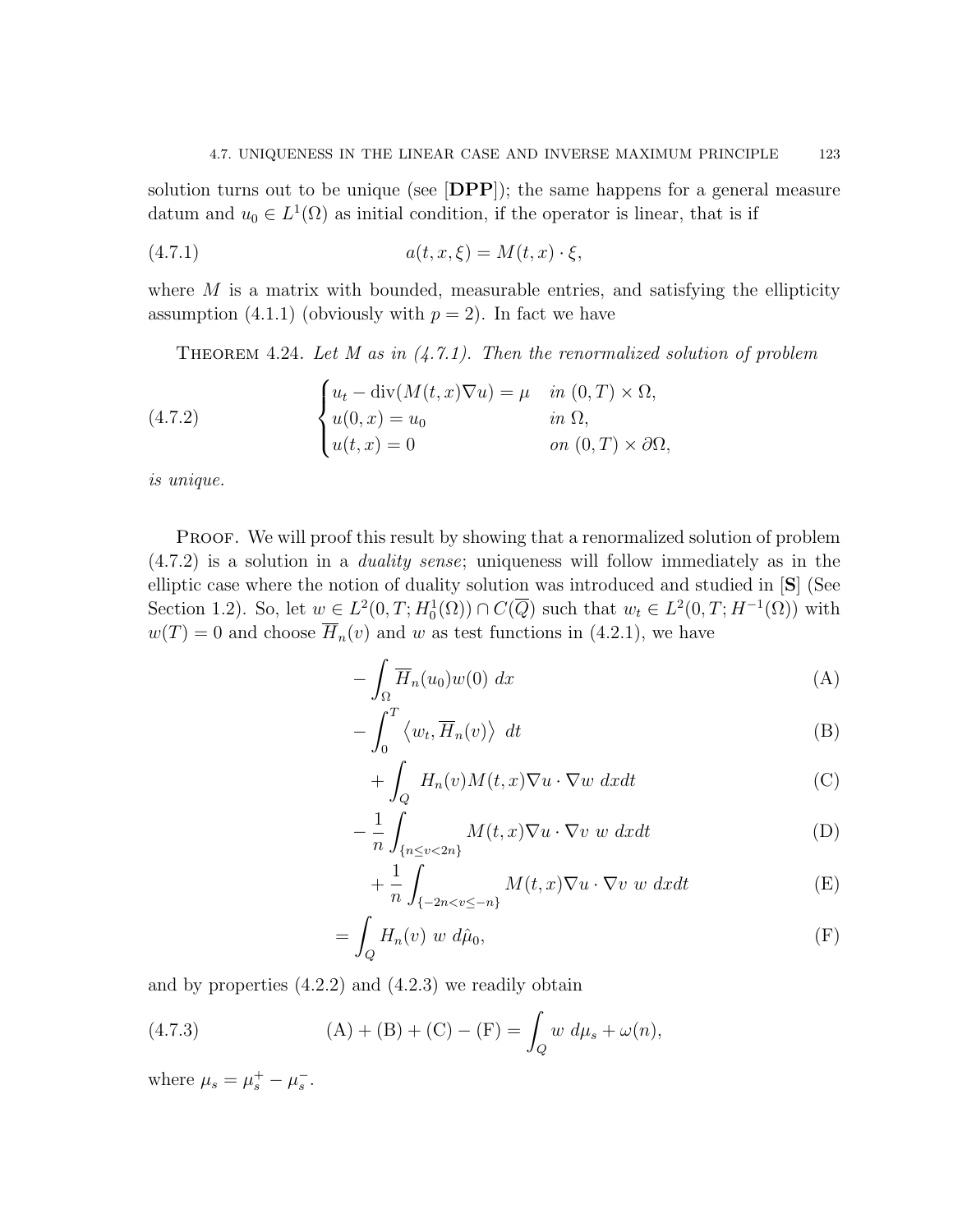### 124 4. RENORMALIZED SOLUTIONS, PARABOLIC PROBLEMS WITH MEASURES

On the other hand if  $\psi \in C_0^{\infty}(Q)$  we can choose w as the solution of the *parabolic* retrograde problem

(4.7.4) 
$$
\begin{cases}\n-w_t - \operatorname{div}(M^*(t, x)\nabla w) = \psi & \text{in } (0, T) \times \Omega, \\
w(T, x) = 0 & \text{in } \Omega, \\
w(t, x) = 0 & \text{on } (0, T) \times \partial\Omega,\n\end{cases}
$$

where  $M^*(t, x)$  is the transposed matrix of  $M(t, x)$ ; now, since both  $H_n(v)$  and g are good test functions for this problem, and recalling that both  $\overline{H}_n(v)$  converges to v in  $L^1(Q)$  and  $\overline{H}_n(u_0)$  converges to  $u_0$ , we have

$$
(A) + (B) + (C) - (F) = -\int_{\Omega} \overline{H}_n(u_0)w(0) dx
$$
  

$$
-\int_0^T \langle w_t, \overline{H}_n(v) \rangle dt + \int_Q \nabla \overline{H}_n(v) \cdot M^*(t, x) \nabla w dx dt
$$
  

$$
-\int_Q H_n(v) w d\hat{\mu}_0 + \int_Q H_n(v) \nabla g \cdot M^*(t, x) \nabla w dx dt
$$
  

$$
= -\int_{\Omega} \overline{H}_n(u_0)w(0) dx + \int_Q \overline{H}_n(v)\psi dx dt
$$
  

$$
-\int_Q H_n(v) w d\hat{\mu}_0 + \int_Q H_n(v) \nabla g \cdot M^*(t, x) \nabla w dx dt
$$
  

$$
= -\int_{\Omega} u_0 w(0) dx + \int_Q v\psi dx dt
$$
  

$$
-\int_Q w d\hat{\mu}_0 + \int_Q \nabla g \cdot M^*(t, x) \nabla w dx dt + \omega(n)
$$
  

$$
= -\int_{\Omega} u_0 w(0) dx + \int_Q v\psi dx dt - \int_Q w d\hat{\mu}_0 + \int_Q g \psi dx dt
$$
  

$$
+ \int_0^T \langle w_t, g \rangle dt + \omega(n)
$$
  

$$
= -\int_{\Omega} u_0 w(0) dx + \int_Q u\psi dx dt - \int_Q w d\mu_0 + \omega(n);
$$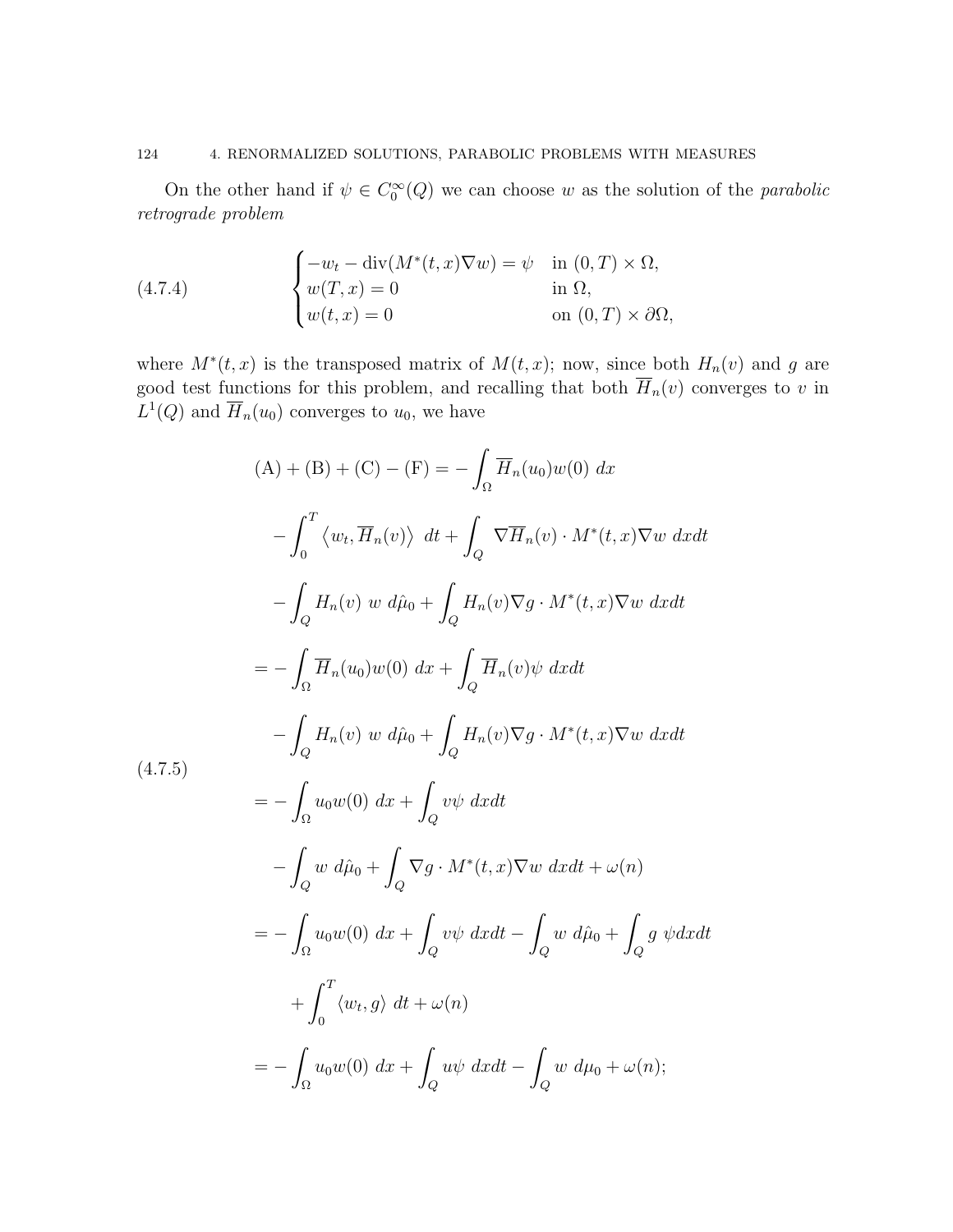therefore, comparing  $(4.7.3)$  and  $(4.7.5)$ , we obtain

$$
-\int_{\Omega} u_0 w(0) \, dx + \int_Q u\psi \, dx dt = \int_Q w \, d\mu,
$$

for every  $\psi \in C_0^{\infty}(Q)$ , and so u is the unique solution of problem (4.7.2), since two different solutions  $u_1$  and  $u_2$  of the same problem must satisfy

$$
\int_{Q} (u_1 - u_2)\psi \, dxdt = 0
$$
\n
$$
(Q). \qquad \qquad \Box
$$

for every  $\psi \in C_0^{\infty}$ 

4.7.2. Inverse maximum principle for general parabolic operators. In the elliptic case, an easy consequence of the definition and existence of a renormalized solution (see  $[DMOP]$ ) is the so called *Inverse maximum principle* for general monotone operators proved independently in  $\text{[DuP]}$  in the model case of the Laplace operator. This result has a large number of interesting applications; for instance it allows to prove a generalized Kato's inequality when  $\Delta u$  is a measure (see [BrPo]). In the same way for parabolic equations, a straightforward consequence of Definition 4.1 and Theorem 4.4, using again the notation  $v = u - g$ , is the following result where, for technical reasons we must assume a stronger hypothesis on  $g$  (see also Remark 4.26 below).

THEOREM 4.25 (Parabolic "inverse" maximum principle). Let  $\mu \in M(Q)$ , and suppose that there exists  $g \in L^p(0,T;W_0^{1,p})$  $L_0^{1,p}(\Omega) \cap L^{\infty}(Q)$  such that  $\mu$  can be decomposed as in (4.4.1); let u be the renormalized solution of problem (4.1.4). Then, if  $u \geq 0$ , we have  $\mu_s \geq 0$ .

REMARK 4.26. Notice that obviously the result has an easy *nonpositive* counterpart and that Theorem 4.25 apply, in particular, for purely singular data. Also observe that the stronger assumption on  $g$  is rather technical and relies on the fact that we are not able to prove that, in the *decomposition* Theorem 1.39, g could be chosen to be bounded, this question being still an open problem. Finally notice that the sign assumption on  $u$ in Theorem 4.25 can be relaxed; actually, because of the reconstruction property (4.2.3), the same result holds true even if  $u$  is only supposed to be bounded from below.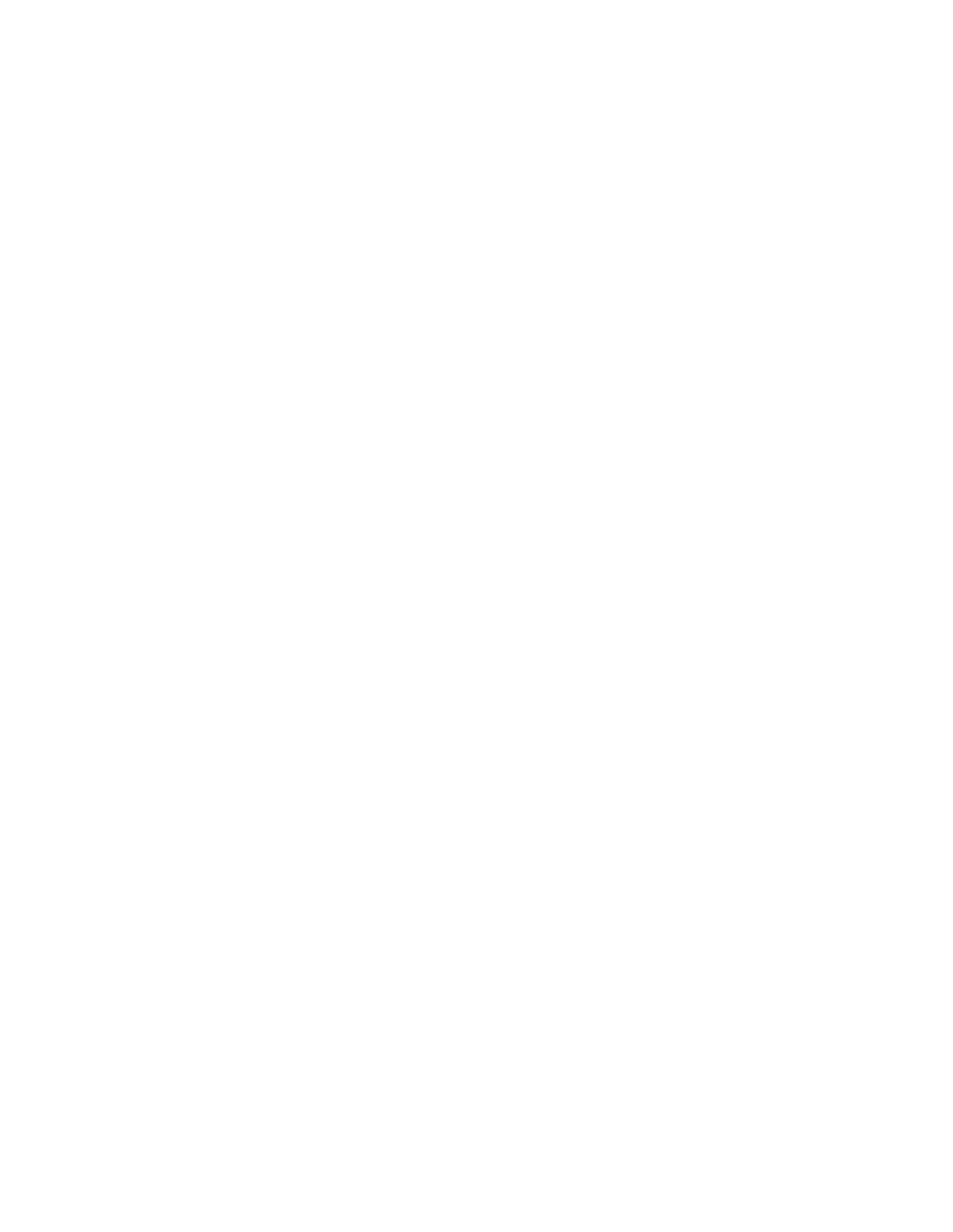#### APPENDIX A

## Further remarks and open problems

#### 1. Asymptotic behavior

Both in Chapter 2 and Chapter 3 the sign assumptions on the data are rather technical since they allow us to work with the trivial subsolution  $u \equiv 0$ . Obviously the same results of both Theorem 2.4 and Theorem 3.1 can be obtained for nonpositive data and one would like to prove them for general sign data; however notice that, for instance, comparison Lemma 3.5 can not be improved directly to this case because of technical reasons even if Theorem 3.7 and Theorem 3.8 can be proved in this general setting with slight modifications of their proofs (splitting both f and  $u_0$  in their positive and negative part with a suitable choice of sub and supersolutions).

As we said before, in many cases, the convergences in norm to the stationary solution can be improved depending on the regularity of the limit solution (or equivalently to the regularity of the datum); indeed, consider (2.2.4) in the proof of Theorem 2.2, that is

$$
u(t, x) \le v(x)
$$
, for all  $t \in (0, T)$ , a.e. in  $\Omega$ ;

so, if, for instance,  $\mu \in L^q(\Omega)$  with  $q > \frac{N}{p}$ , then Stampacchia's type estimates ensure that the solution  $v$  of the stationary problem

$$
\begin{cases} A(v) = \mu & \text{in } \Omega, \\ v = 0 & \text{on } \partial\Omega, \end{cases}
$$

is in  $L^{\infty}(\Omega)$  and so the convergence of  $u(t, x)$  to v of Theorem 2.2 is at least \*-weak in  $L^{\infty}(\Omega)$  and almost everywhere. Reasoning similarly one can refine, depending on the data, the asymptotic results of both Chapter 2 and Chapter 3.

In Chapter 2 we use the assumption  $p > \frac{2N+1}{N+1}$ . This bound is essentially used to apply Theorem 1.6 that ensures that the solution of the evolution problem actually belongs to  $C(0,\infty; L^1(\Omega))$ . However, if  $1 < p \leq \frac{2N+1}{N+1}$  something can be said; let us look, for simplicity, at the proof of Theorem 2.2. A priori we only know that  $u(t, x)$  is bounded in  $L^{\infty}(0,T; L^{1}(\Omega))$ , for every  $T > 0$ ; using this fact one can prove a similar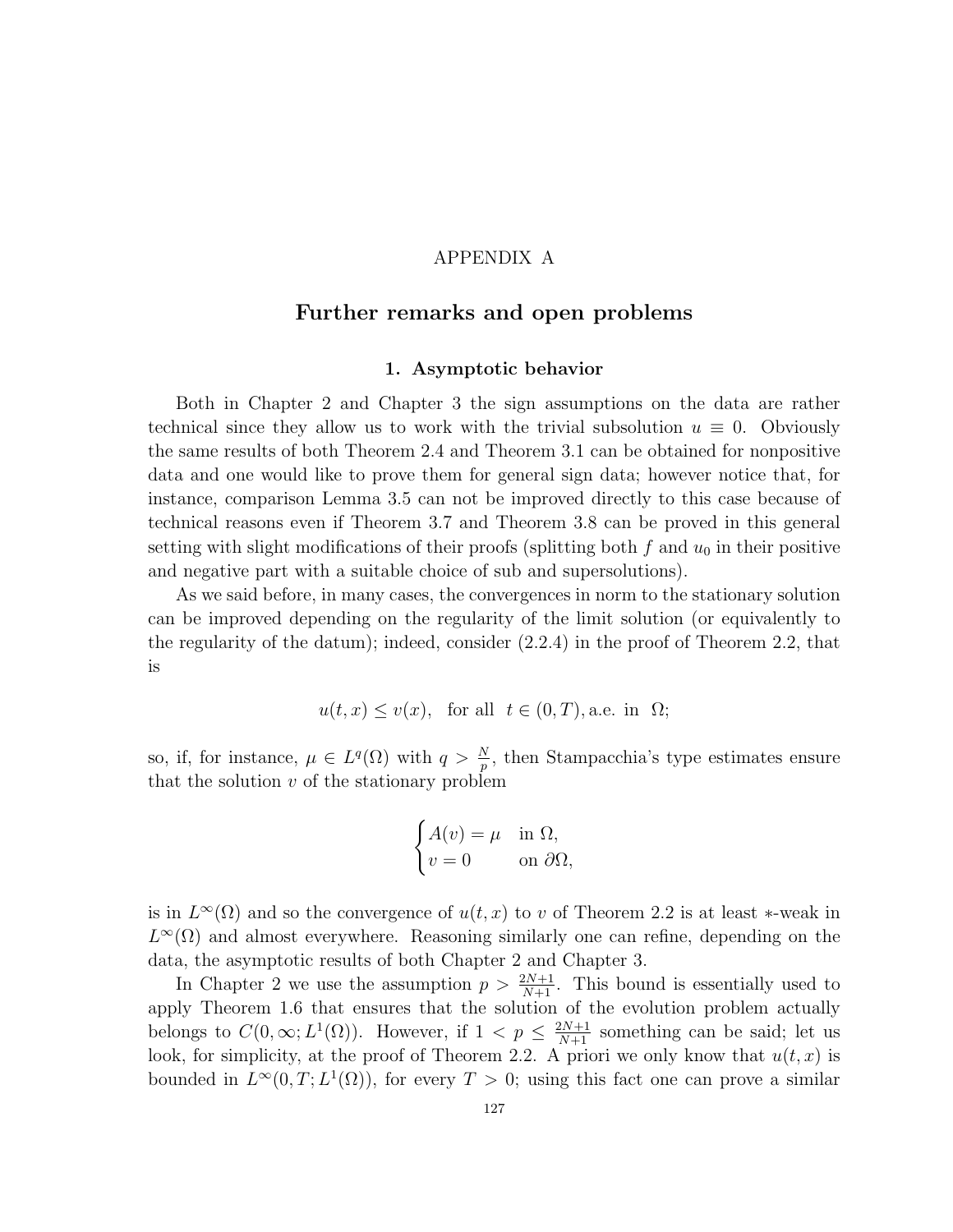result for the solution  $u(t, x)$  of problem

(A.1.1) 
$$
\begin{cases} u_t + A(u) = \mu & \text{in } (0, T) \times \Omega, \\ u(0, x) = u_0 & \text{in } \Omega, \\ u(t, x) = 0 & \text{on } (0, T) \times \partial\Omega. \end{cases}
$$

Indeed, the main difficulty relies on finding a suitable sequence  $t_n \in \mathbb{R}^+$  of values such that  $t_n \to \infty$  and  $t_{n+1} - t_n = 1$ , and  $u(t_n, x)$  is a well defined function of  $L^1(\Omega)$ ; once we proved it, one can reason analogously as in the proof of Theorem 2.2 to prove, for instance, the following

THEOREM A.1. Let  $\mu \in M_0(Q)$  be independent on the variable t, and let  $\mu \geq 0$ ; let  $u(t, x)$  be the entropy solution of problem  $(A.1.1)$  with  $u_0 = 0$ , and  $v(x)$  the entropy solution of the corresponding elliptic problem. Then there exists a sequence of values  $t_n \in \mathbb{R}^+$  such that

$$
\lim_{n \to +\infty} u(t_n, x) = v(x),
$$

in  $L^1(\Omega)$ .

Such a sequence obviously exists depending on the representative of  $u(t, x)$  we choose; indeed, if we call  $E_n = [n, n + 1]$ , and we denote by  $B_n$  the set of values t of  $E_n$  where  $u(t, x)$  is well defined, we can easily observe that the set  $\bigcap (B_n - n)$  has Lebesgue  $n\geq 0$ measure 1 and so there exist (many) values  $0 \le \delta \le 1$  such that  $t_n \equiv \delta + n$  satisfies our requirement.

If we consider the problem

(A.1.2) 
$$
\begin{cases} u_t + A(u) = 0 & \text{in } (0, T) \times \Omega, \\ u(0, x) = u_0 & \text{in } \Omega, \\ u(t, x) = 0 & \text{on } (0, T) \times \partial\Omega. \end{cases}
$$

with  $u_0 \in L^1(\Omega)$ , an interesting question is on what can be said on the rate of decay of the norm of the solution as t diverges. A huge number of papers was devoted to such a question in the past concerning different problems and in different contexts. The first result one would obtain is an estimate of the type

(A.1.3) 
$$
||u(t,x)||_{L^q(\Omega)} \leq \frac{C}{t^{\gamma}}||u_0||_{L^1(\Omega)},
$$

for any  $q < \infty$  for a suitable power  $\gamma$  depending on q; from (A.1.3) one should also prove, with the use of a Moser type iteration method, an estimate on the  $L^{\infty}$  norm of u, that is

(A.1.4) 
$$
||u(t,x)||_{L^{\infty}(\Omega)} \leq \frac{C}{t^{\sigma}}||u_0||_{L^1(\Omega)},
$$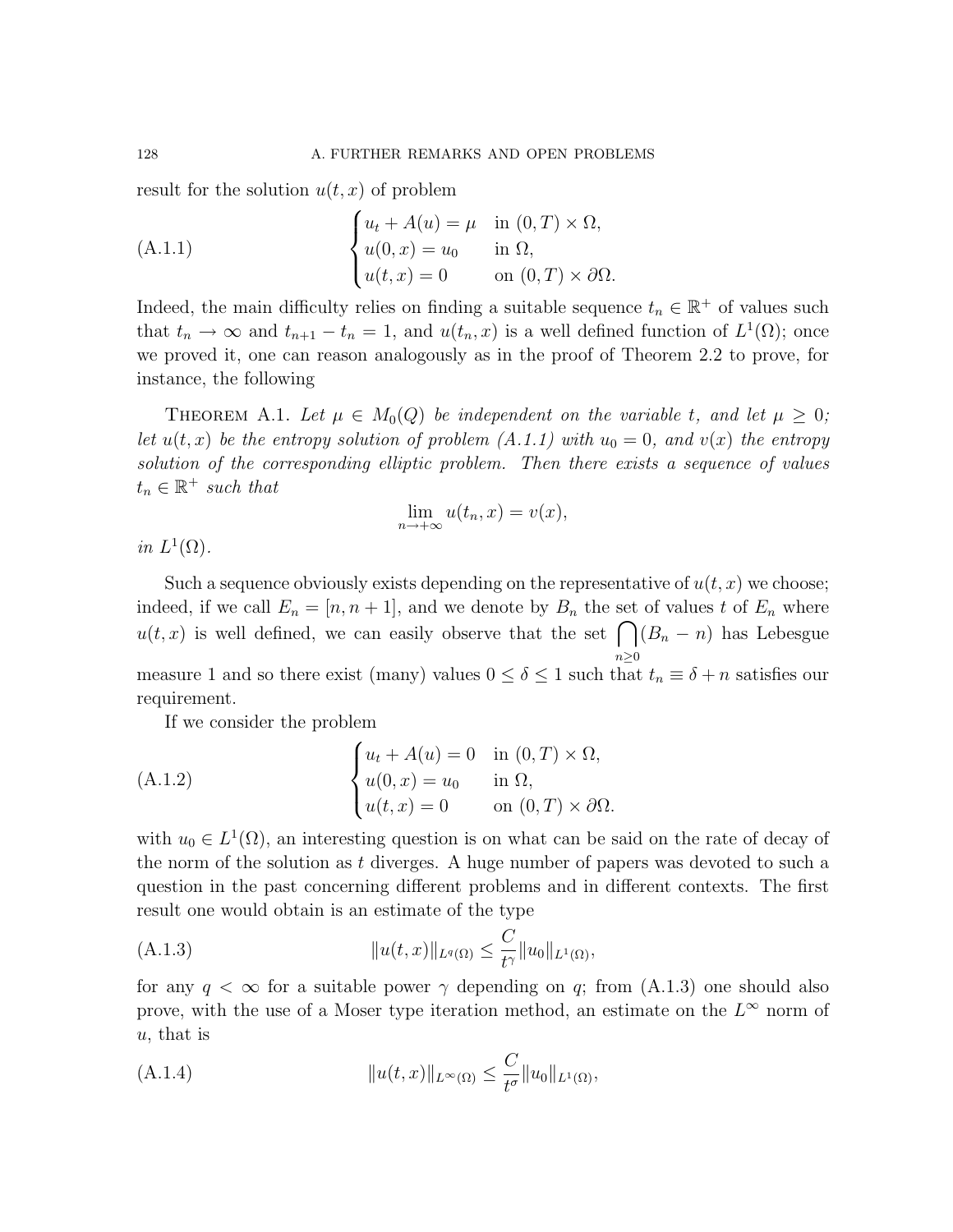for a power  $\sigma > 1$ ; in a slightly different context, these type of computations are contained, for instance, in [Po3].

Moreover, in [BKL], the authors classify, the behavior of solution of problem like

(A.1.5) 
$$
\begin{cases} u_t - \Delta u + |\nabla u|^q = 0 & \text{in } (0, T) \times \mathbb{R}^N, \\ u(0, x) = u_0 & \text{in } \mathbb{R}^N, \end{cases}
$$

depending on  $q > 1$ , with a nonnegative initial datum in  $L^1(\mathbb{R}^N) \cap W^{1,\infty}(\mathbb{R}^N)$ . This problem is quite different from the one we analyzed in Chapter 3 due to the lack of the nonlinear term q in the absorbing term, to the presence of the power  $q$ , and to the fact that they consider problems defined in the whole space. However, it should be interesting to deal with the study of asymptotic behavior for *mixed* problems of the type

(A.1.6) 
$$
\begin{cases} u_t - \Delta u + g(u) |\nabla u|^q = 0 & \text{in } (0, T) \times \Omega, \\ u(0, x) = u_0 & \text{in } \Omega, \\ u(t, x) = 0 & \text{on } (0, T) \times \partial \Omega. \end{cases}
$$

with the same assumptions of Chapter 3 on  $q$  and for any  $q$ . One should expect, possibly depending on the growth of g, that, as in  $[BKL]$ , there exists a critical value  $q_c$  such that, if  $q < q_c$  the behavior of the solution u is as in Chapter 3, while, if  $q \ge q_c$ , the absorbing term  $g(u)|\nabla u|^q$  becomes dominant yielding a concentration phenomenon. Notice that, comparison results for problem of such a type are an hard task to achieve, so, to overcome many technical difficulties, one may consider a regularizing zero order term in problem (A.1.6).

Let us finally spend a few words on the fact that the operator  $a$  does not depend on  $t$ in Chapter 2; even if this is a standard assumption in the study of this type of problems, something has been done, in the linear case and with smooth data, considering suitable dependence on t in the principal part of the operator. In particular, in  $[A]$ , the author, introduce the notion of  $G$ -convergence for linear parabolic operators (the so called  $PG$ convergence) and prove several results related to the asymptotic behavior of solution of parabolic problem with dependence on t of the matrix  $M(t, x)$  defining the differential operator. One of the results was the following

THEOREM A.2 (Arosio). Let u be the solution of the linear problem

(A.1.7) 
$$
\begin{cases} u_t - \operatorname{div}(M(t, x)\nabla u) = -\operatorname{div}(G) & \text{in } (0, T) \times \Omega, \\ u(0, x) = u_0 & \text{in } \Omega, \\ u(t, x) = 0 & \text{on } (0, T) \times \partial\Omega, \end{cases}
$$

with  $G \in (L^{p'}(\Omega))^N$  and  $u_0 \in H_0^1(\Omega)$ ; moreover, suppose that the linear operators defined by the matrices  $M_k(t, x) \equiv M(t + k, x)$  PG-converge to the linear operator associated to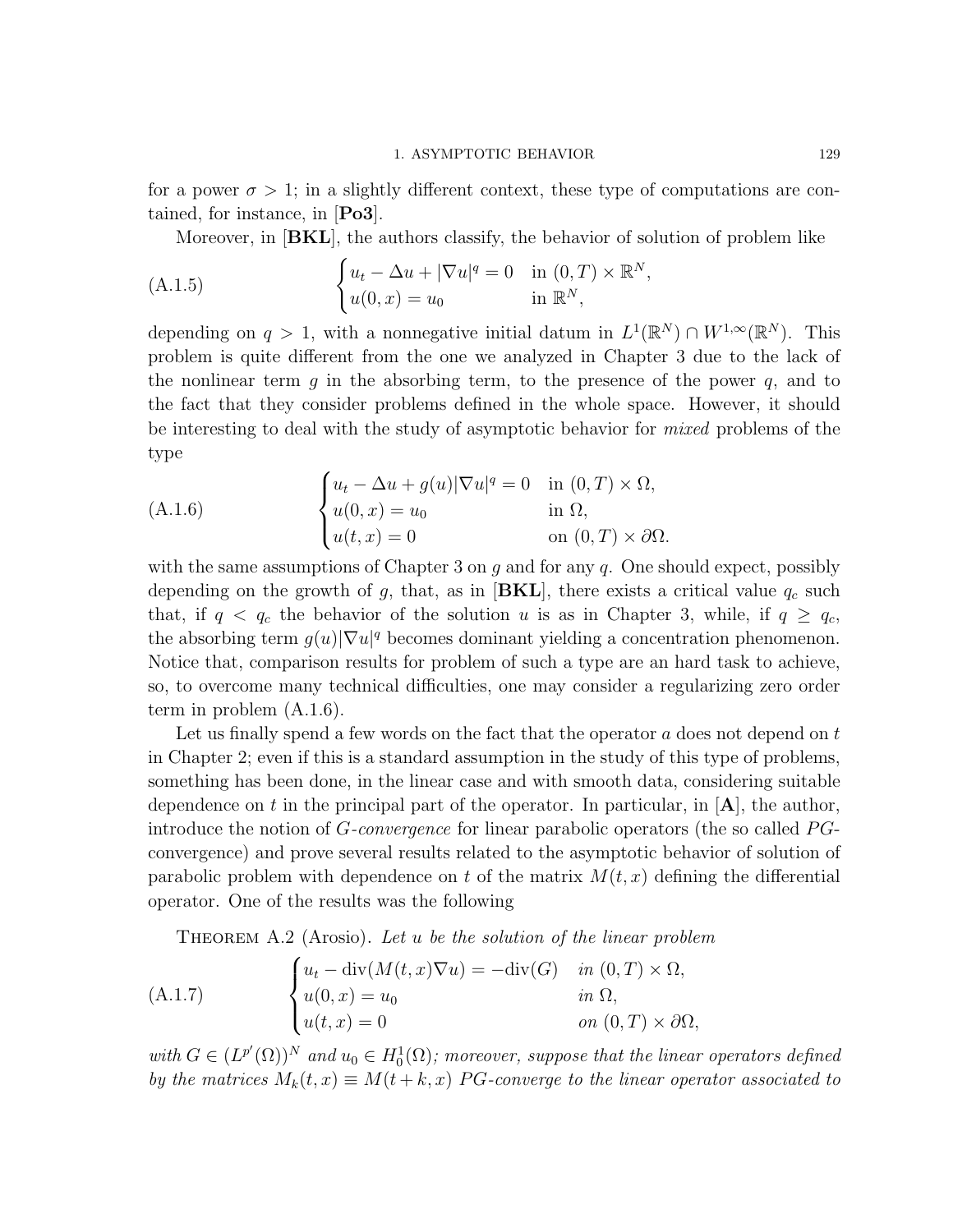a matrix  $M_{\infty}(x)$ , then  $u(t,x)$  converges, as t tends to infinity, to  $u_{\infty}$  in  $L^2(\Omega)$ , where  $u_{\infty}$  is the solution of the linear Dirichlet problem associated to  $M_{\infty}(x)$ .

An interesting question would be whether or not a similar result can be achieved in the nonlinear framework and with measure data, that is in the setting of Chapter 2.

#### 2. Renormalized solutions and soft measures

As we mentioned above, the most hard task in the framework of renormalized solutions with general measure data, as well as in the elliptic case, is to prove the uniqueness of the solution of problem

(A.2.1) 
$$
\begin{cases} u_t + A(u) = \mu & \text{in } (0, T) \times \Omega \\ u(0, x) = u_0(x) & \text{in } \Omega, \\ u(0, x) = 0 & \text{on } (0, T) \times \partial\Omega, \end{cases}
$$

with possibly singular data, being  $A(u) = -\text{div}(a(t, x, \nabla u))$  a nonlinear pseudomonotone operator.

In  $[DMOP]$ , in the elliptic case, the authors proved some partial uniqueness results using stronger assumptions on  $A$ , namely the strong monotonicity and the Lipschitz continuity, or the Hölder continuity with respect to the gradient (these hypotheses are satisfied, for instance, by the function  $a(t, x, \xi) = |\xi|^{p-2}\xi$ ; essentially they prove that, if u and  $\hat{u}$  are two renormalized solutions for the elliptic problem and if they satisfy a further compatibility property (e.g. if its difference is bounded), then they turn out to coincide. Note that, in the proof of such results, they prove that  $T_k(u - \hat{u})$  is in  $W_0^{1,p}$  $\binom{1,p}{0}$ in order to use it as test function.

One would like to attain the same type of results; actually, a difficulty relies on the proof that  $T_k(u-\hat{u})$  can be chosen as test function in the renormalized formulation since in [DMOP], to prove this fact, they use other equivalent definitions of such a solution. In fact, as we said before, in **DMOP** are introduced four definitions of renormalized solution that turn out to coincide ( $\text{[DMOP]}$ , Theorem 2.33); thanks to this result one can prove more interesting properties of renormalized solution and even the proof of the existence can be obtained in an easier way (see  $[DMOP]$  and  $[Ma]$  for the elliptic case). However, in the parabolic case, one can easily extend these definitions, but there are several technical difficulties in the proof of equivalences.

Another possible extension of our result could be the proof of existence of a renormalized solution for problem

(A.2.2) 
$$
\begin{cases} u_t + A(u) = \mu & \text{in } (0, T) \times \Omega \\ u(0, x) = \nu & \text{in } \Omega, \\ u(0, x) = 0 & \text{on } (0, T) \times \partial\Omega, \end{cases}
$$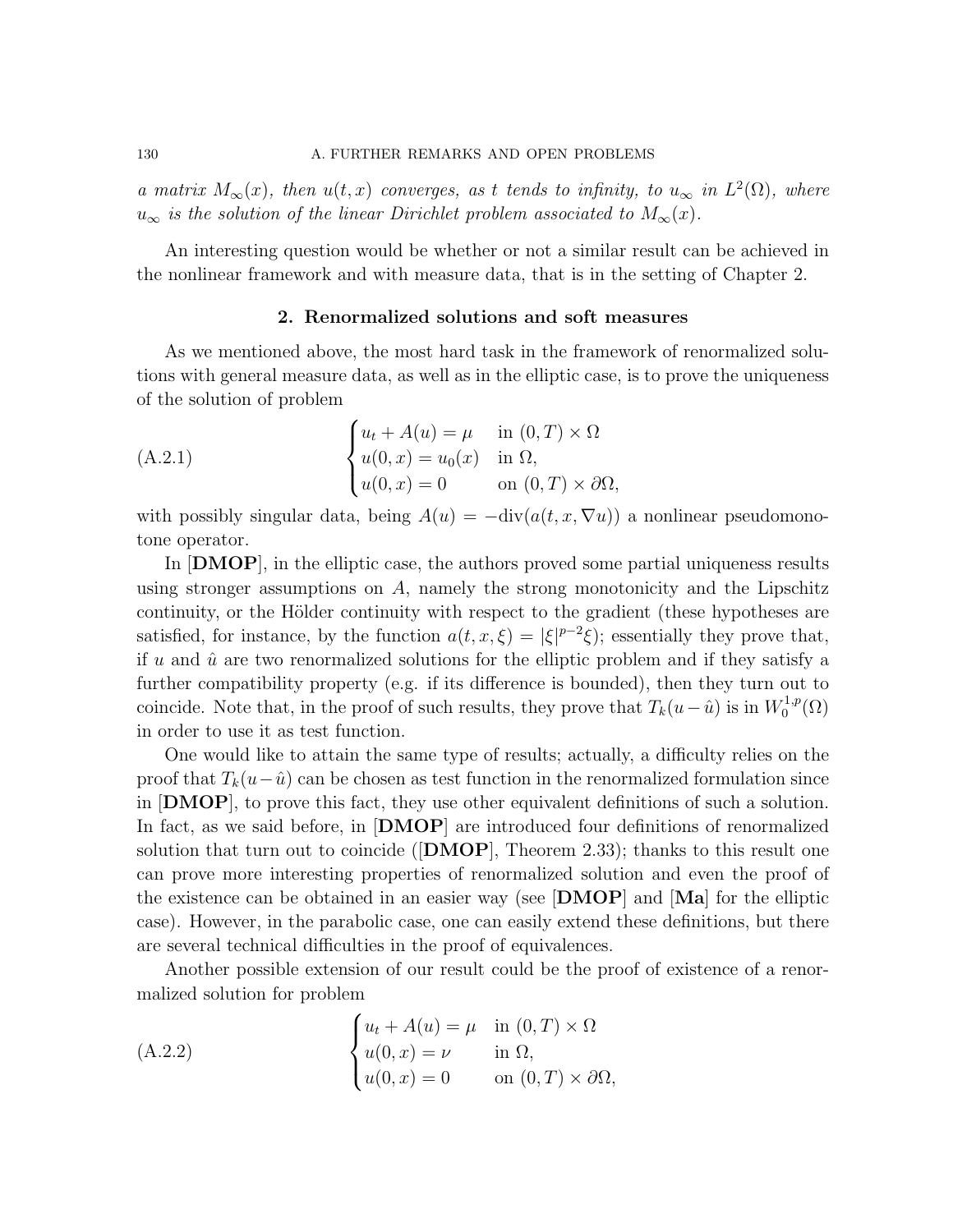where both  $\mu$  and  $\nu$  are, possibly singular, general measure data; this should be done using the method of Chapter 4 with the one of [BP] where the authors prove the existence of a renormalized solution for problem  $(A.2.2)$  when  $\nu$  is a general measure in  $M(\Omega)$  and  $\mu \in L^1(Q)$ .

Let us stress a fact concerning the decomposition Theorem 1.39. In Remark 4.19 we suggested the following natural question

OPEN PROBLEM A.3. Consider Lemma 4.18. Can one choose  $\psi_{\delta}^+$  $\phi_{\delta}^+$  and  $\psi_{\delta}^ \overline{\delta}$  as uniformly bounded functions in  $C_0^{\infty}(Q)$  vanishing in the  $W_1$  norm?

If this were true, for instance, it should allow us to prove the reverse implication of the decomposition Theorem 1.39; if  $\mu \in M(Q)$  admits a decomposition as in (1.3.2), then  $\mu \in M_0(Q)$ ; that is we could prove the following Representation Theorem

CONJECTURE A.4. Let  $\mu$  be a bounded measure on Q. Then  $\mu \in M_0(Q)$  if and only if there exist  $h \in L^{p'}(0,T;W^{-1,p'}(\Omega)), g \in L^{p}(0,T;W_0^{1,p'}).$  $L^{1,p}(\Omega) \cap L^{2}(\Omega)$  and  $f \in L^{1}(Q)$ , such that

(A.2.3) 
$$
\int_{Q} \varphi \, d\mu = \int_{0}^{T} \langle h, \varphi \rangle \, dt - \int_{0}^{T} \langle \varphi_{t}, g \rangle \, dt + \int_{Q} f \varphi \, dxdt,
$$

for any  $\varphi \in C_c^{\infty}([0,T] \times \Omega)$ , where  $\langle \cdot, \cdot \rangle$  denotes the duality between  $(W_0^{1,p})$  $L^{1,p}(\Omega)\cap L^2(\Omega)$ <sup>'</sup> and  $W_0^{1,p}$  $L^{1,p}(\Omega)\cap L^2(\Omega).$ 

Let us finally spend a few words on Remark 4.26 that suggests another way to prove Conjecture A.4. As we said, the stronger assumption on q made in Theorem 4.25 is rather technical and relies on the fact that we are not able to prove the following

OPEN PROBLEM A.5. Is it true that, in the Theorem 1.39, q can be chosen to be bounded?

Note that, in Theorem 1.39, the presence of the term  $g$  should be due to take into account those measures that, in some sense, are concentrated on time-dependent jumps. If g could be chosen to be bounded, then the proof of Conjecture A.4 should easily follow be taking inspiration from the proof of a result in [GR].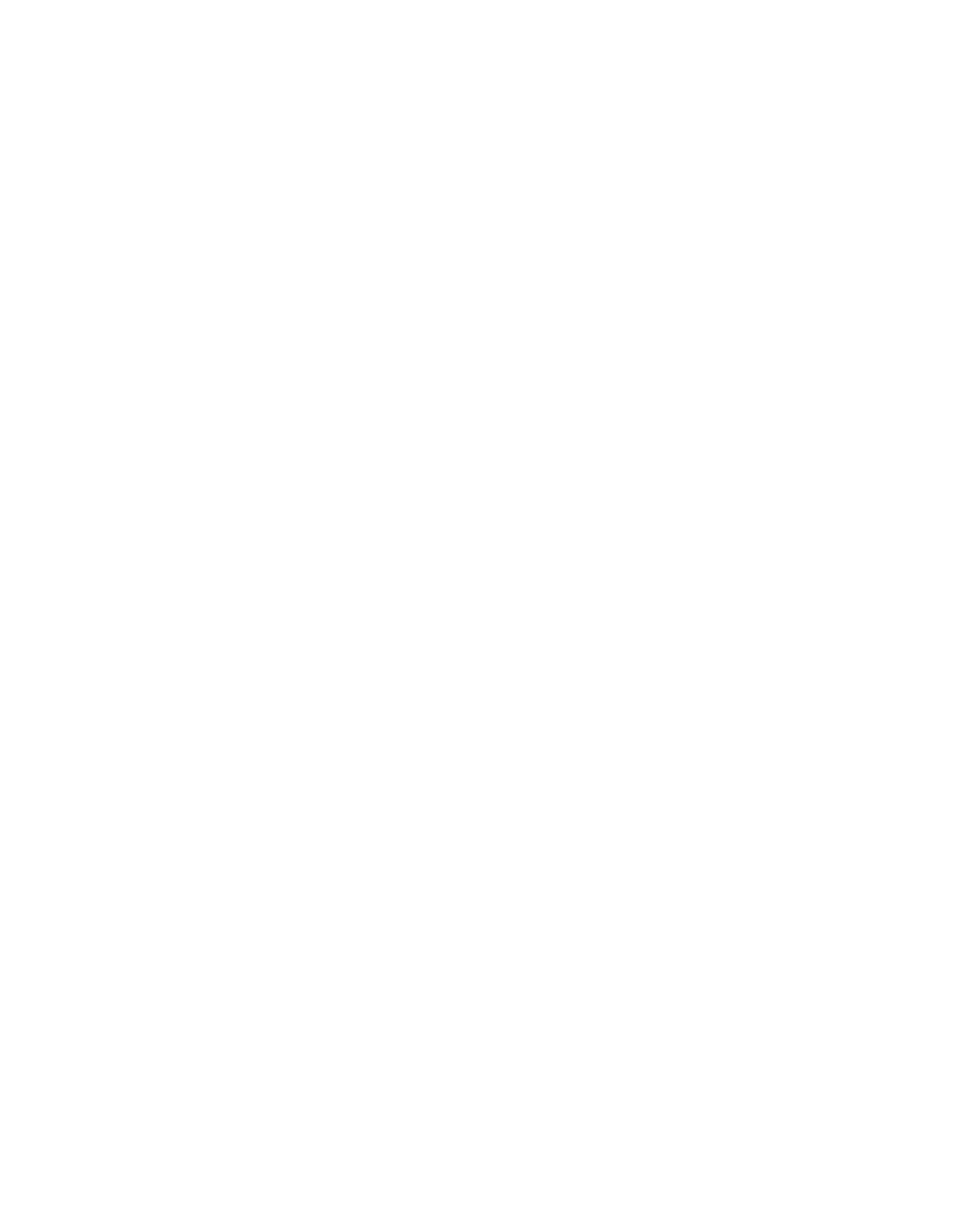## Bibliography

- [AMST] F. Andreu, J. M. Mazon, S. Segura De Leon, J. Toledo, Existence and uniqueness for a degenerate parabolic equation with  $L^1$  data, Trans. Amer. Math. Soc. 351 (1999), no. 1, 285-306.
- [A] A. Arosio, Asymptotic behavior as  $t \to +\infty$  of solutions of linear parabolic equations with discontinuous coefficients in a bounded domain, Comm. Partial Differential Equations 4 (1979), no. 7, 769–794.
- [BaM] G. Barles, F. Murat, Uniqueness and maximum principle for quasilinear elliptic equations with quadratic growth conditions, Arch. Rational Mech. Anal. 133 (1995) n. 1, 77–101.
- [BKL] S. Benachour, G. Karch, P. Laurençot, Asymptotic profiles of solutions to viscous Hamilton-Jacobi equations, J. Math. Pures Appl. (9) 83 (2004), no. 10, 1275–1308.
- [B6] P. Bénilan, L. Boccardo, T. Gallouët, R. Gariepy, M. Pierre, J. L. Vazquez, An L<sup>1</sup>-theory of existence and uniqueness of nonlinear elliptic equations, Ann. Scuola Norm. Sup. Pisa Cl. Sci., 22 (1995), 241–273.
- [BM] D. Blanchard, F. Murat, Renormalized solutions of nonlinear parabolic problems with L1 data: existence and uniqueness, Proc. of the Royal Soc. of Edinburgh Section A 127 (1997), 1137–1152.
- [BP] D. Blanchard, A. Porretta, Nonlinear parabolic equations with natural growth terms and measure initial data, Ann. Scuola Norm. Sup. Pisa Cl. Sci. (4), 30 (2001), 583–622.
- [BDGO] L. Boccardo, A. Dall'Aglio, T. Gallouët, L. Orsina, Nonlinear parabolic equations with measure data, J. Funct. Anal. , 147 (1997) no.1 , 237–258.
- [BDGM] L. Boccardo, I. Diaz, D. Giachetti, F. Murat, Existence of a solution for a weaker form of a nonlinear el liptic equation, Recent advances in nonlinear elliptic and parabolic problems (Nancy,1988), Pitman Res. Notes Math. Ser. 208, 229–246, Longman, (1989).
- [BG] L. Boccardo, T. Gallouët, Nonlinear elliptic and parabolic equations involving measure data, J. Funct. Anal., 87 (1989), 149–169.
- [BG2] L. Boccardo, T. Gallouët, Unicité de la solution de certaines équations elliptiques non linéaires, C. R. Acad. Sci., Paris, 315 (1992), 1159–1164.
- [BGO] L. Boccardo, T. Gallouët, L. Orsina, Existence and uniqueness of entropy solutions for nonlinear elliptic equations with measure data, Ann. Inst. H. Poincaré Anal. Non Linéaire, 13 (1996), 539–551.
- [BGO2] L. Boccardo, T. Gallouët, L. Orsina, Existence and nonexistence of solutions for some nonlinear elliptic equations, J. an. math. 73 (1997), 203–223.
- [BPV] L. Boccardo, I. Peral, J. L. Vazquez, A note on the N–Laplacian elliptic equation. Variational versus entropy solutions, Journ. Math. Anal. Appl. 201 (1996), 671–688.
- [B] H. Brezis, *Analyse Fonctionnelle. Théorie et applicationes*. Masson, Paris, 1983.
- [BrPo] H. Brezis, A. C. Ponce, Kato's inequality when ∆u is a measure, C. R. Acad. Sci. Paris, Ser. I 339 (2004), 599–604.
- [CW] J. Carrillo, P. Wittbold, Uniqueness of Renormalized Solutions of Degenerate Elliptic–Parabolic Problems, Journal of Differential Equations, 156, 93–121 (1999).
- [CDD] V. Chiad´o-Piat, G. Dal Maso, A. Defranceschi, G-convergence of monotone operators, Ann. Inst. H. Poincaré Anal. Non Linéaire, 7 (1990), 123–160.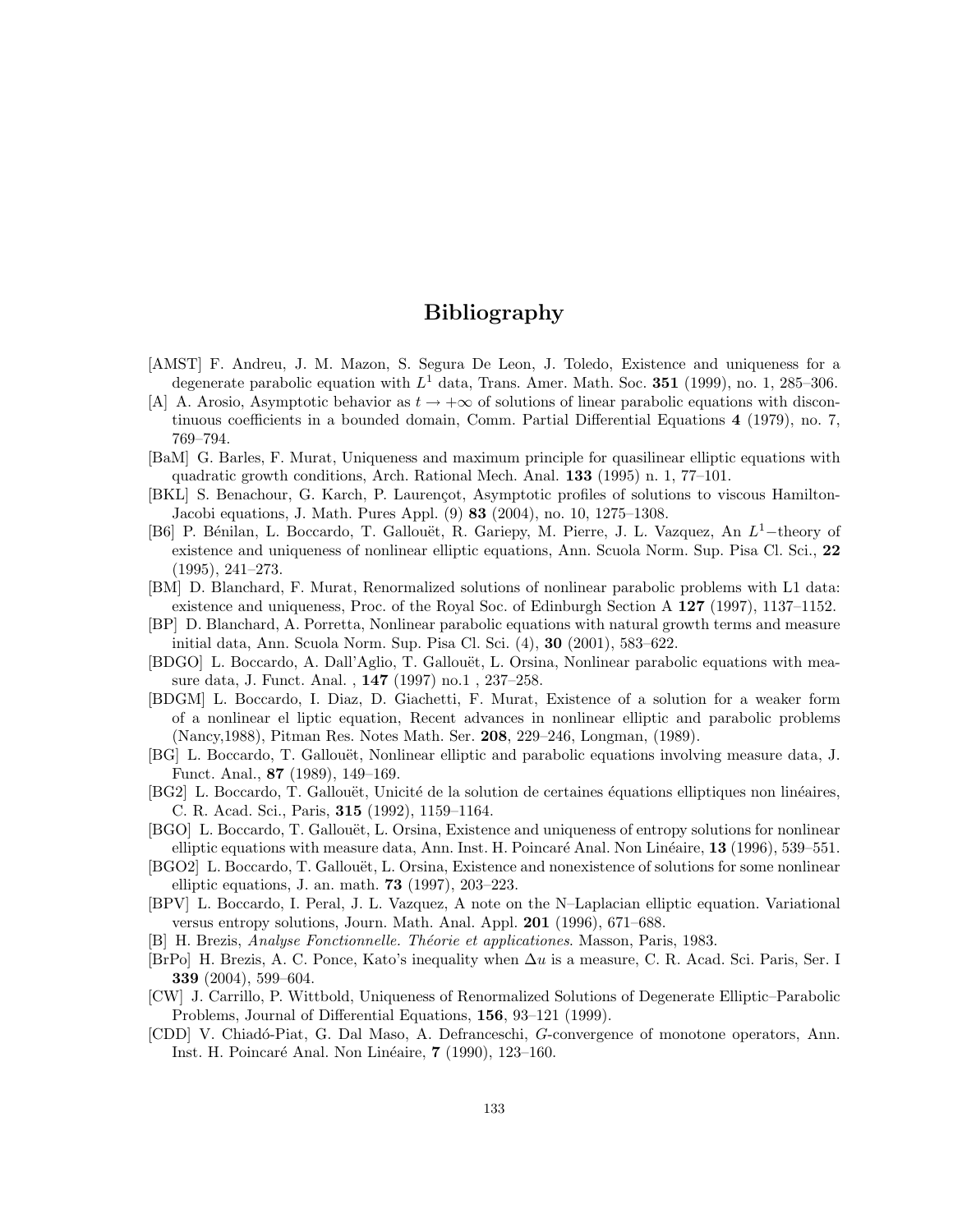#### 134 BIBLIOGRAPHY

- [DO] A. Dall'Aglio, L. Orsina, Existence results for some nonlinear parabolic equations with nonregular data, Differential Integral Equations, 5 (1992), 1335–1354.
- [DO2] A. Dall'Aglio, L. Orsina, Nonlinear parabolic equations with natural growth conditions and  $L^1$ data, Nonlinear Anal. T.M.A., 27 1 (1996), 59–73.
- [D] G. Dal Maso, On the integral representation of certain local functionals, Ricerche Mat., 22 (1983), 85–113.
- [DM] G. Dal Maso, A. Malusa, Some properties of reachable solutions of nonlinear elliptic equations with measure data, Ann. Scuola Norm. Sup. Pisa Cl. Sci., 25 (1997), 375–396.
- [DMOP] G. Dal Maso, F. Murat, L. Orsina, A. Prignet, Renormalized solutions of elliptic equations with general measure data, Ann. Scuola Norm. Sup. Pisa Cl. Sci., 28 (1999), 741–808.
- [DL] R. Dautray, J.L. Lions, Mathematical analysis and numerical methods for science and technology, Vol. 5, Springer- Verlag (1992).
- [DV] T. Del Vecchio, Nonlinear elliptic equations with measure data, Potential Analysis 4, n. 2 (1995), 185–203.
- [DiB] E. DiBenedetto, Degenerate parabolic equations, Springer-Verlag, New York, 1993.
- [DiB2] E. DiBenedetto, *Partial Differential Equations*, Birkhäuser, Boston, 1995.
- [DPL] R. J. Di Perna, P.L. Lions, On the Cauchy problem for Boltzmann equations: global existence and weak stability, Ann. of Math. 130, 321–366, (1989).
- [Dr] J. Droniou, Intégration et Espaces de Sobolev à valeurs vectorielles, Polycopié de l'Ecole Doctorale de Math´ematiques-Informatique de Marseille, available at http://www-gm3.univ-mrs.fr/polys
- [DPP] J. Droniou, A. Porretta, A. Prignet, Parabolic capacity and soft measures for nonlinear equations, Potential Anal. 19 (2003), no. 2, 99–161.
- [DP] J. Droniou, A. Prignet, Equivalence between entropy and renormalized solutions for parabolic equations with smooth measure data, NoDEA (to appear).
- [DuP] L. Dupaigne, A. C. Ponce, Singularities of positive supersolutions in elliptic PDEs, Slecta Math.  $(N.S.)$  10  $(2004)$ , no. 3, 341–358.
- [E] L.C. Evans, Partial Differential Equations, A.M.S., 1998.
- [F] A. Friedman, Partial differential equations of parabolic type, Englewood Cliffs, N.J., Prentice-Hall 1964.
- [FST] M. Fukushima, K. Sato, S. Taniguchi, On the closable part of pre-Dirichlet forms and the fine supports of underlying measures, Osaka J. Math., 28 (1991), 517–535.
- [G] N. Grenon, Asymptotic behaviour for some quasilinear parabolic equations, Nonlinear Anal. 20 (1993), no. 7, 755–766.
- [GR] M. Grun-Rehomme, Caracterisation du sous-differential dintegrandes convexes dans les espaces de Sobolev, J. Math. Pures Appl. 56 (1977), 149–156.
- [HKM] J. Heinonen, T. Kilpeläinen, O. Martio, Nonlinear potential theory of degenerate elliptic equations, Oxford University Press, Oxford, 1993.
- [La] R. Landes, On the existence of weak solutions for quasilinear parabolic boundary value problems, Proc. Royal Soc. Edinburgh Sect. A, 89 (1981), 217–237.
- [LSU] O. A. Ladyzhenskaja, V. Solonnikov, N. N. Uraltceva, Linear and quasilinear parabolic equations, Academic Press, (1970).
- [LP] T. Leonori, F. Petitta, Asymptotic behavior of solutions for parabolic equations with natural growth term and irregular data, preprint.
- [LL] J. Leray, J. L. Lions, Quelques résultats de Višik sur les problémes elliptiques semi-linéaires par les méthodes de Minty et Browder, Bull. Soc. Math. France, 93 (1965), 97-107.
- [L] Lions J.-L., Quelques méthodes de résolution des problèmes aux limites non linéaire, Dunod et Gautier-Villars, (1969).